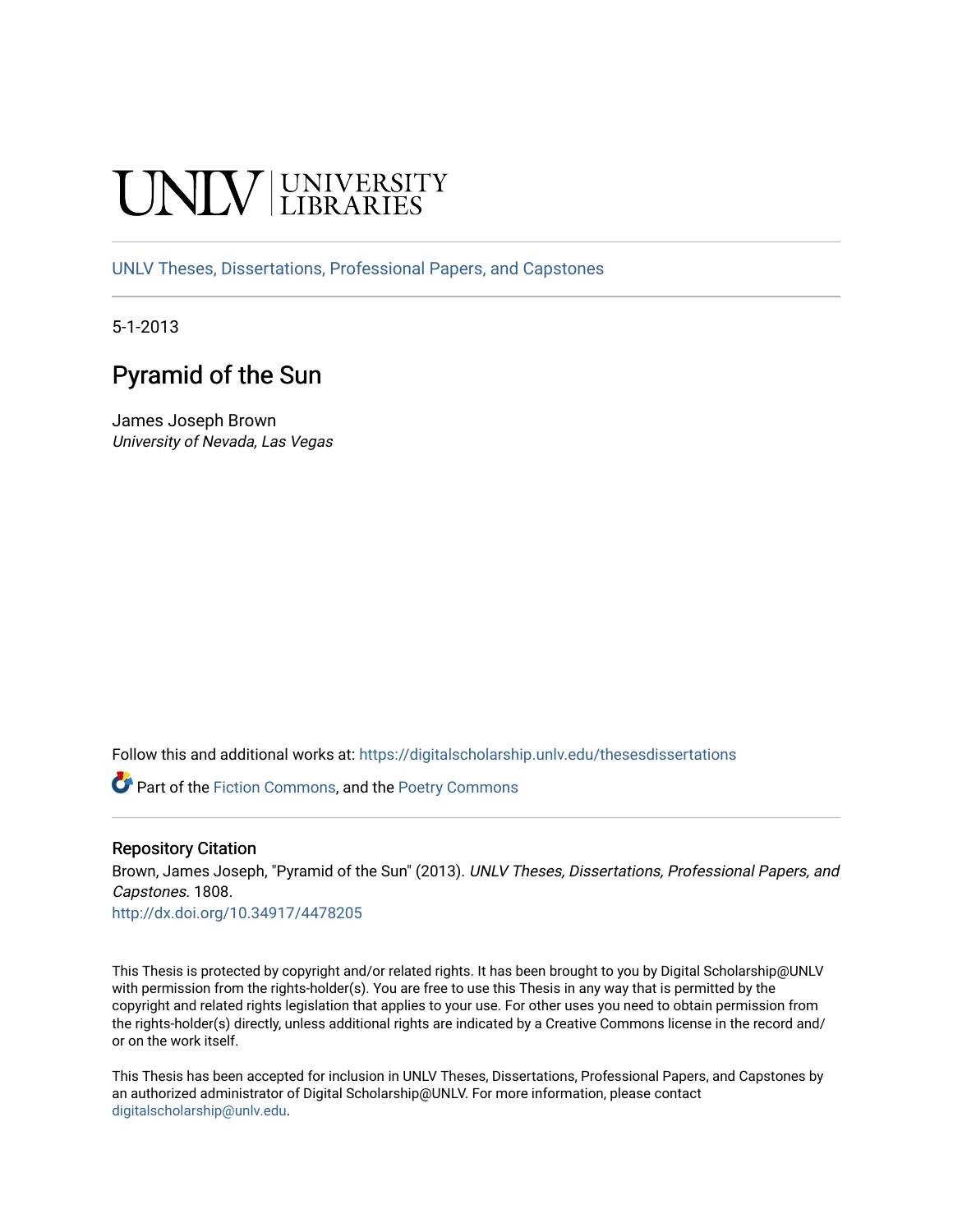#### PYRAMID OF THE SUN

By

James Joseph Brown

Bachelor of Arts in History University of Massachusetts at Amherst 1993

Bachelor of Arts in Spanish University of Massachusetts at Amherst 1993

A thesis submitted in partial fulfillment of the requirements for the

Master of Fine Arts in Creative Writing

Department of English College of Liberal Arts The Graduate College

University of Nevada, Las Vegas May 2013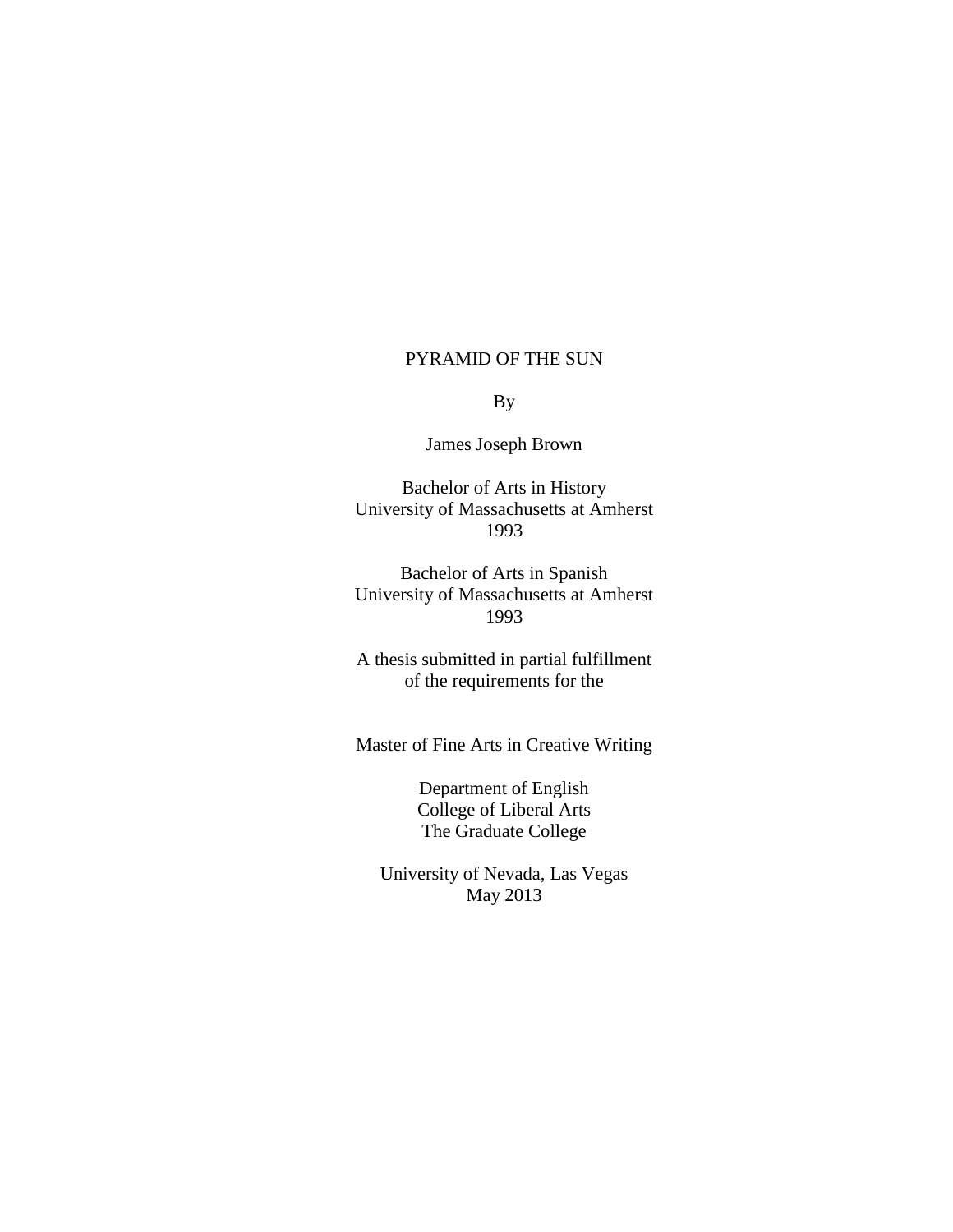

# THE GRADUATE COLLEGE

We recommend the thesis prepared under our supervision by

James Joseph Brown

entitled

Pyramid of the Sun

be accepted in partial fulfillment of the requirements for the degree of

## **Master of Fine Arts in Creative Writing**

Department of English

Maile Chapman, Ph.D., Committee Chair

Donald Revell, Ph.D., Committee Member

Felicia Campbell, Ph.D., Committee Member

Anita Revilla, Ph.D., Graduate College Representative

Tom Piechota, Ph.D., Interim Vice President for Research & Dean of the Graduate College

**May 2013**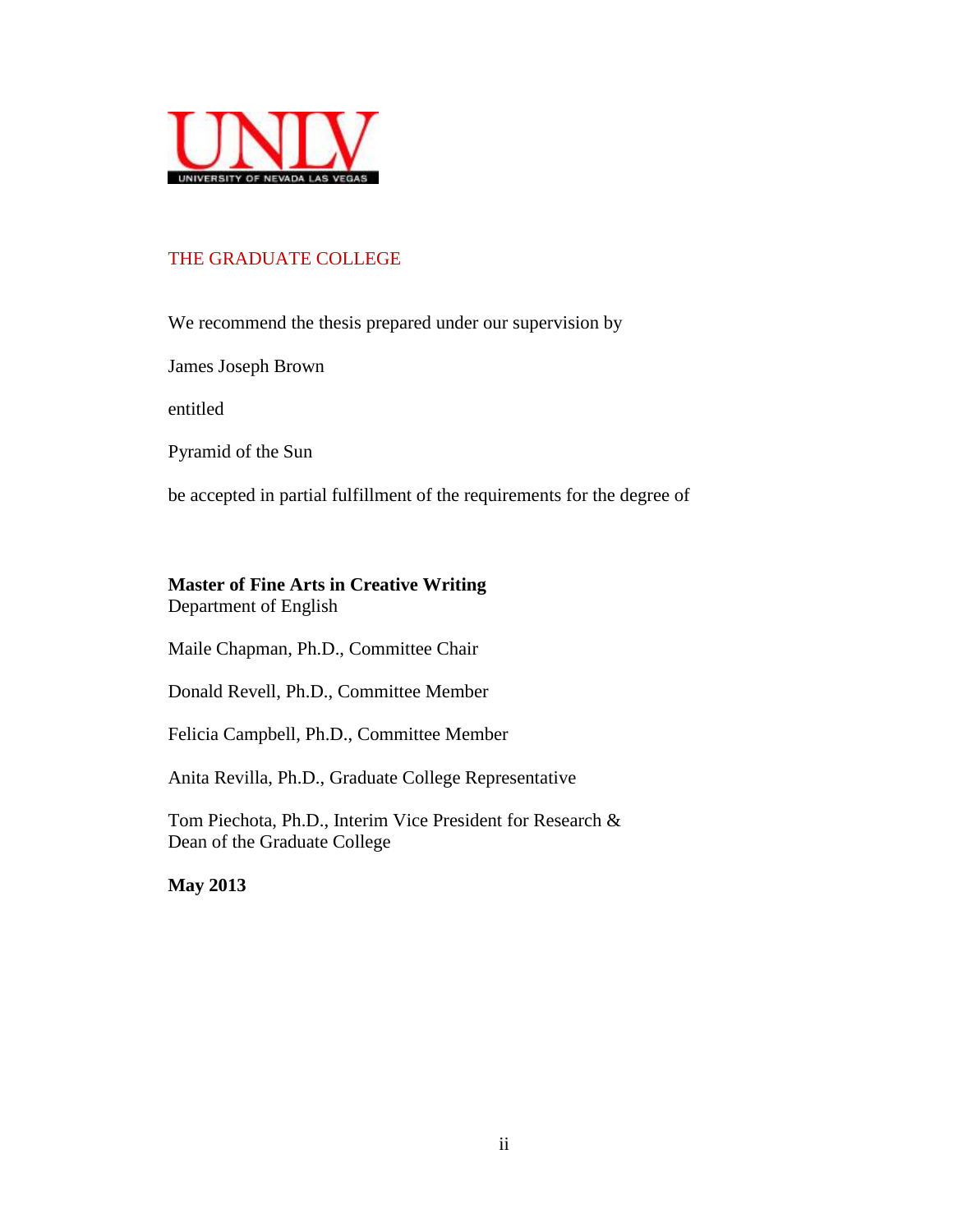# ABSTRACT Pyramid of the Sun

by

James Joseph Brown

Prof. Maile Chapman Chair Professor of English University of Nevada, Las Vegas

Pyramid of the Sun is a novel which is experimental in structure. It weaves traditional prose with original poems based on Aztec creation myths. The narrative is not strictly linear, but approaches the plot from several angles – past, present, and future – simultaneously. It comes back to its starting point at the end, like a snake devouring its own tail. The novel takes the Aztec and Mayan belief that time is circular and neverending and reinterprets it in a contemporary, hard-edged setting that touches down at various points across the globe, including Moscow, Seville, Seoul and Las Vegas. Pyramid of the Sun explores a world where gritty realism, lyricism, and mythic themes combine. It is a world where the borders between cultures, languages and sexual identities blur and fade until they become almost meaningless.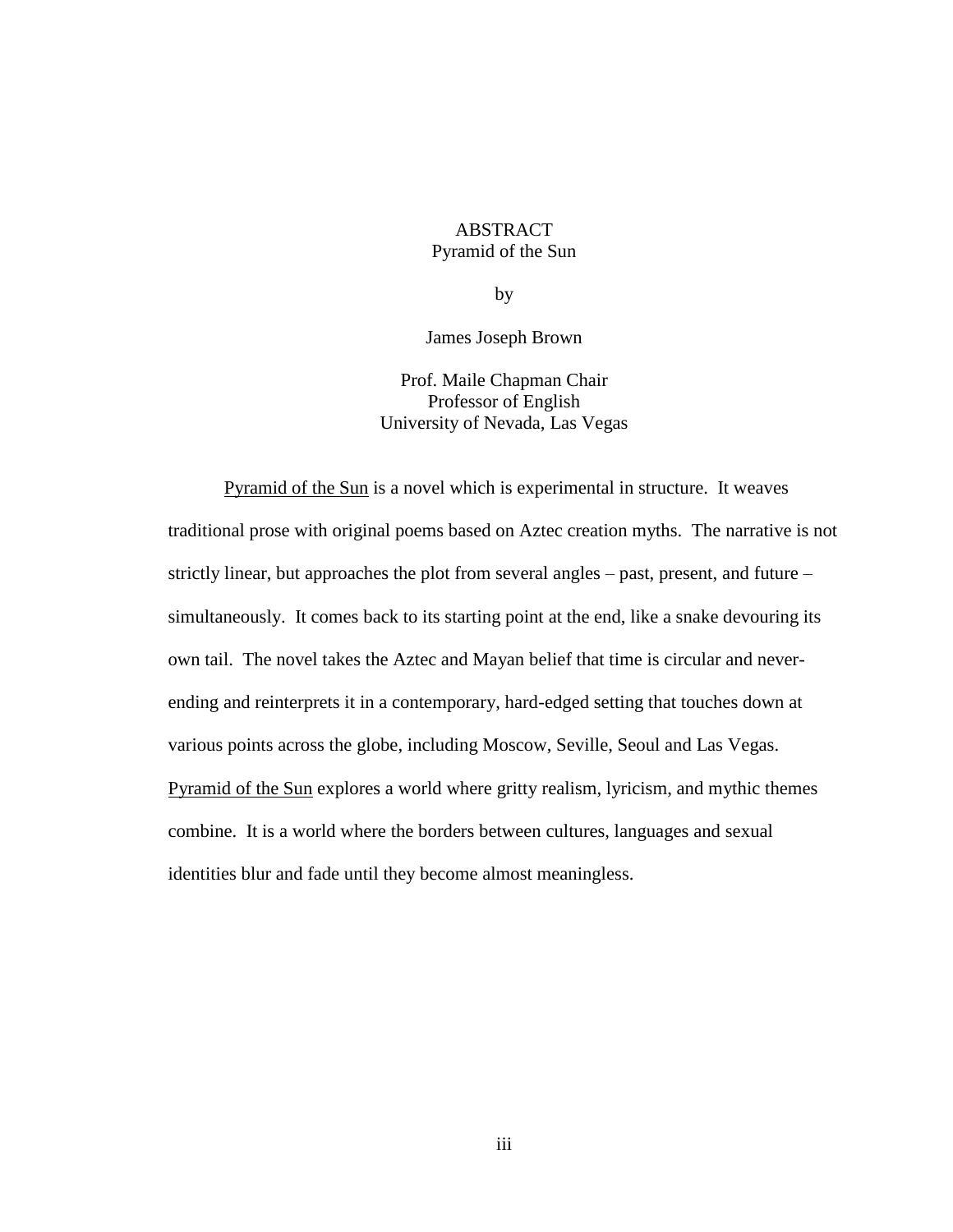# Table of Contents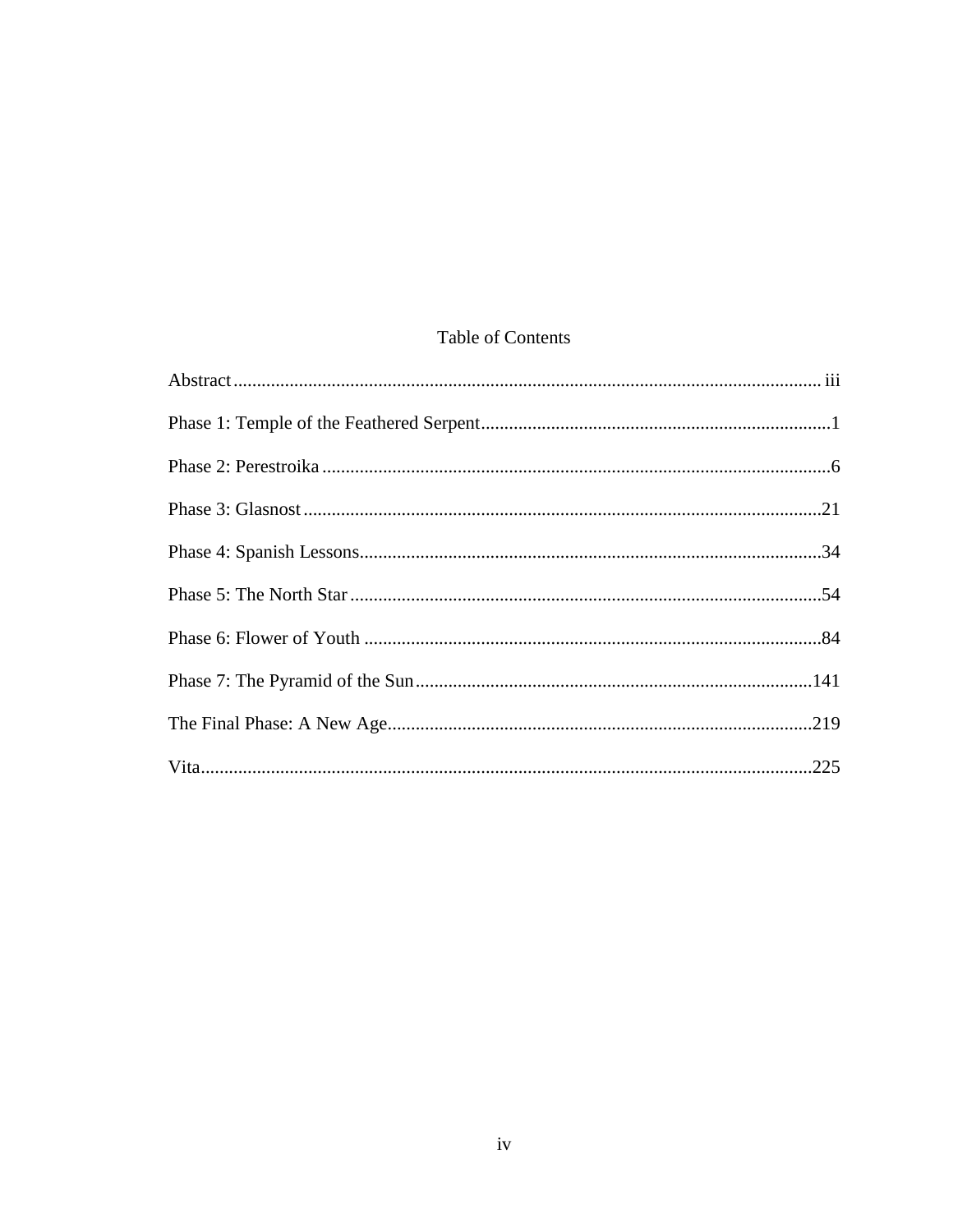*"And look, the child Is there in the almond tree, Standing upright, Like a string of boats arriving in dream.*

*He climbs Between moon and sun. He tries to bend toward us, Through the smoke, His laughing fire, Where angel and serpent have the same face. In the clusters of words that now have ripened, He offers us Once more from the fruit of the tree.*

*And the mason is already Bending over the depths of the light. His spade gathers up its rubble For the impossible mending."*

Yves Bonnefoy, "The Earth"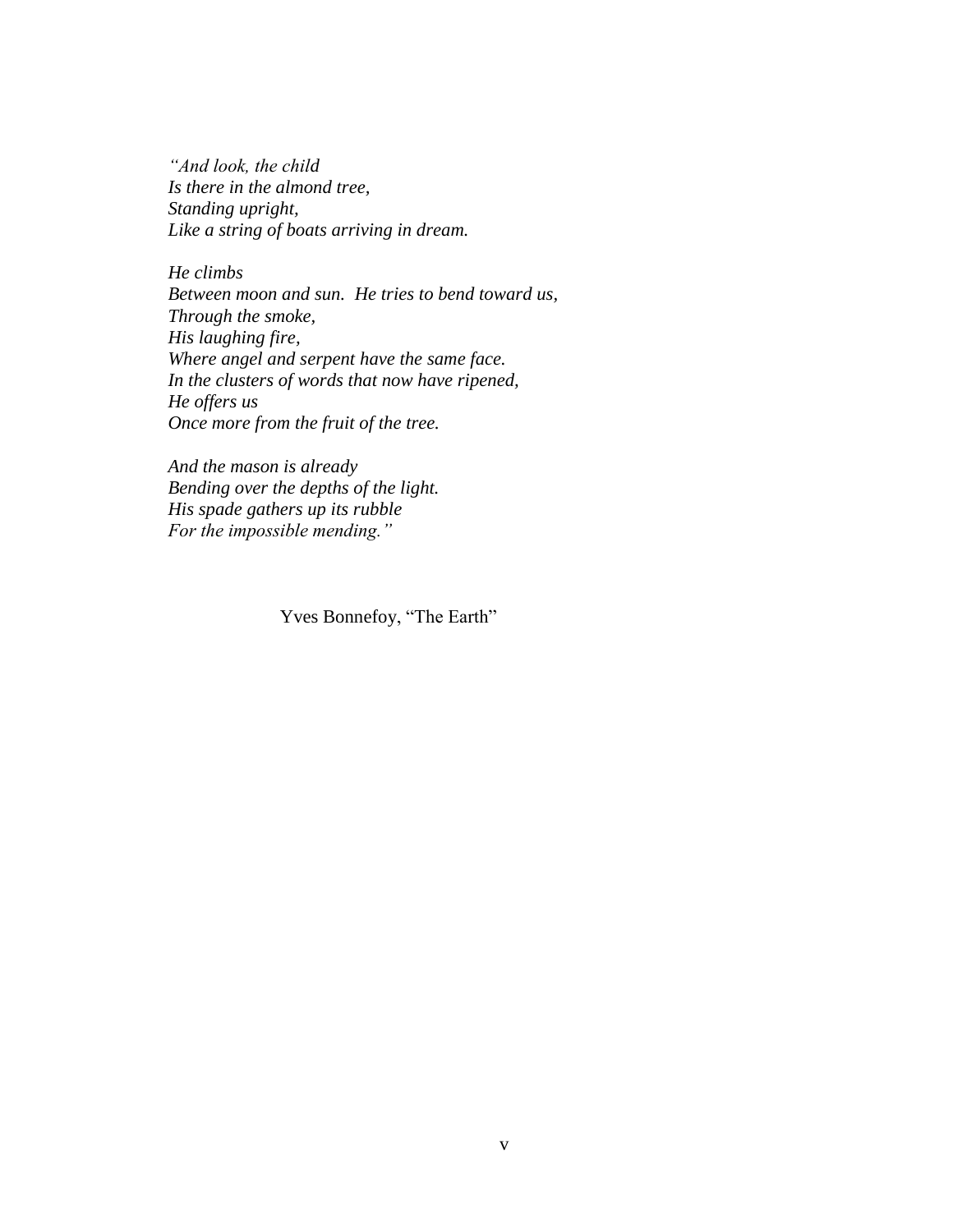#### Phase 1: Temple of the Feathered Serpent

*Meztli: Teotihuacán, Mexico*

Meztli was more otherworldly creature than human, more cobwebbed prowler on the shadow side of the stone ziggurats than resident of Earth. She hobbled up and down the steps of the pyramids, reaching her clawed hands into the abandoned recesses and cavities of the ruins, plucking out shiny trinkets; stray buttons and coins which fell from the pockets of tourists who scaled the monuments. Meztli hoarded them, stuffed them into the ever-expanding folds of her shawls, which wrapped around her like the layers of clouds enveloping the surface of one of the large outer planets of the Solar System.

The sun set and the moon slipped into the wide expanse of sky. The stars shone brightly, and dimly. Meztli saw the sky as both clear, and hazy with pollution at the same time, as if time were happening not as a sequence of events, but as a continuous circle, and she was somewhere in the center of it, able to see it all at once. At night she found her way back to the Citadel, back to the Temple of the Feathered Serpent. She sought dampness, darkness, and warmth. These were the conditions that could sustain the fragility of a heart which beat so slowly it had almost stopped entirely. She found her way through cracks in the walls barely big enough for a tiny person to fit through. Then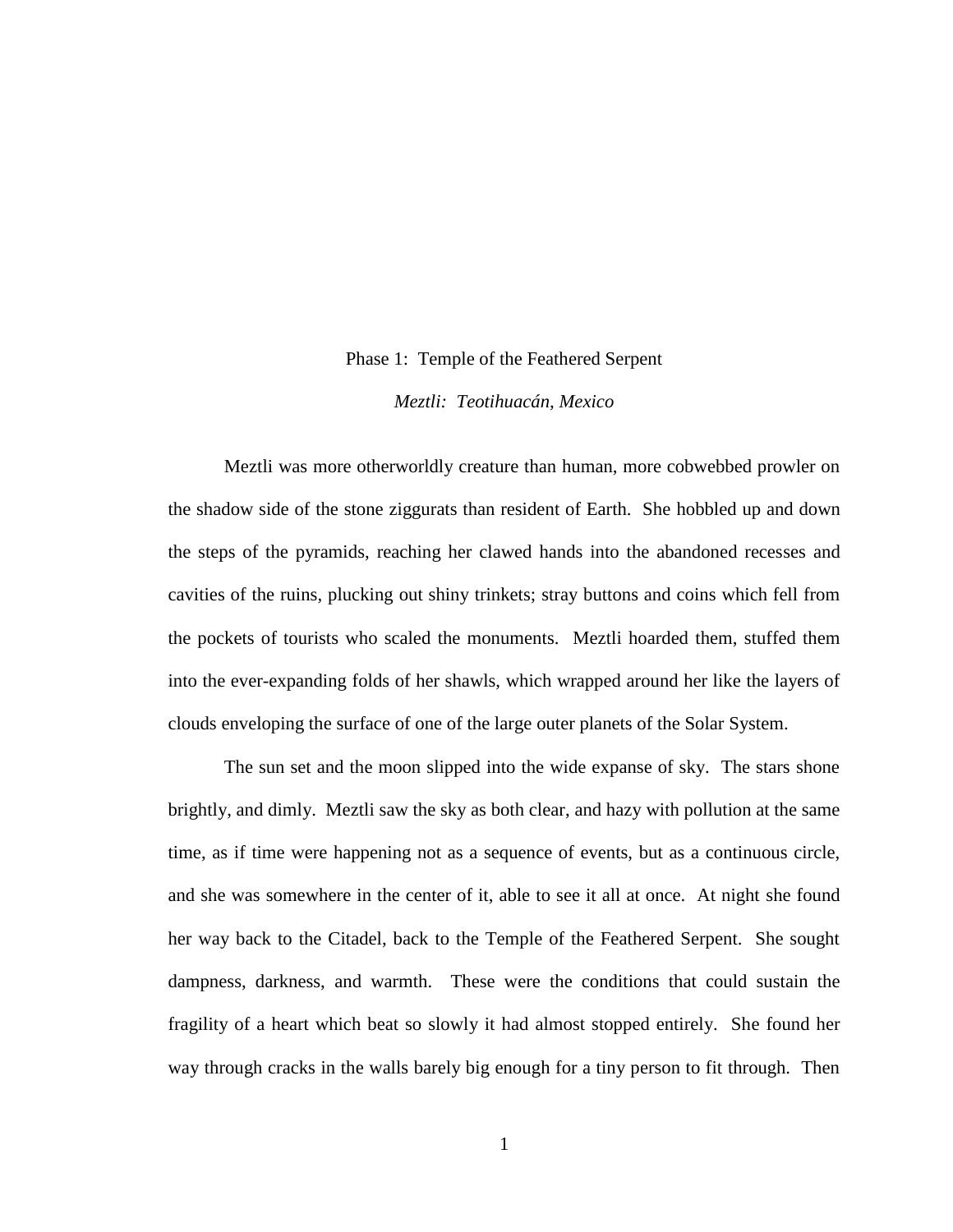she moved through fissures in the stone floor smaller than that, unseen. She melted into the undiscovered passageways below the temple, retreated to the sacred space at the heart of the ancient center of spiritual power. It was a small cave that pulsated with the vibrations of the cosmos. She curled into a fetal ball and placed her fists into her mouth. That's when the visions came. Sometimes, Meztli thought of this time as simply her life, and the time she was awake and scampering around above ground in the heat and the dust as her purgatory, her waking nightmare. The sun an angry god glaring in her eyes, boring into her thoughts and burning out any shred of happiness and tranquility she may have ever felt. She wanted to stay in the cave below the temple forever, but she had to go out into the world above, to forage for food, to pick up coins and trade them for bags of peanuts and husks of corn with chili and lime. She had plenty of water. It dripped onto the rocks of the cave from an unknown source, its sound an incessant lullaby from the belly of the earth itself.

The visions came to her from other lives. Places she had never been and couldn't comprehend. She dreamt in languages she didn't understand when she woke. She saw boats sailing from a land of snow-covered birch forests, a family separated by boys dressed as soldiers, tears the color of amber falling into the ocean. She saw the boats running aground in another land of snow-covered birch forests, she saw them coming to shore in a place of dusty, rolling plains and horses.

One night, Meztli received a powerful visitor, someone who thrived in dampness and darkness. Mictlantecuhtli, the lord of the underworld, drifted through her cave, skeletal and otherworldly. He was adorned in robes of bark and his hands were enormous claws and his hair was glittering with stars. The first time he passed through Meztli's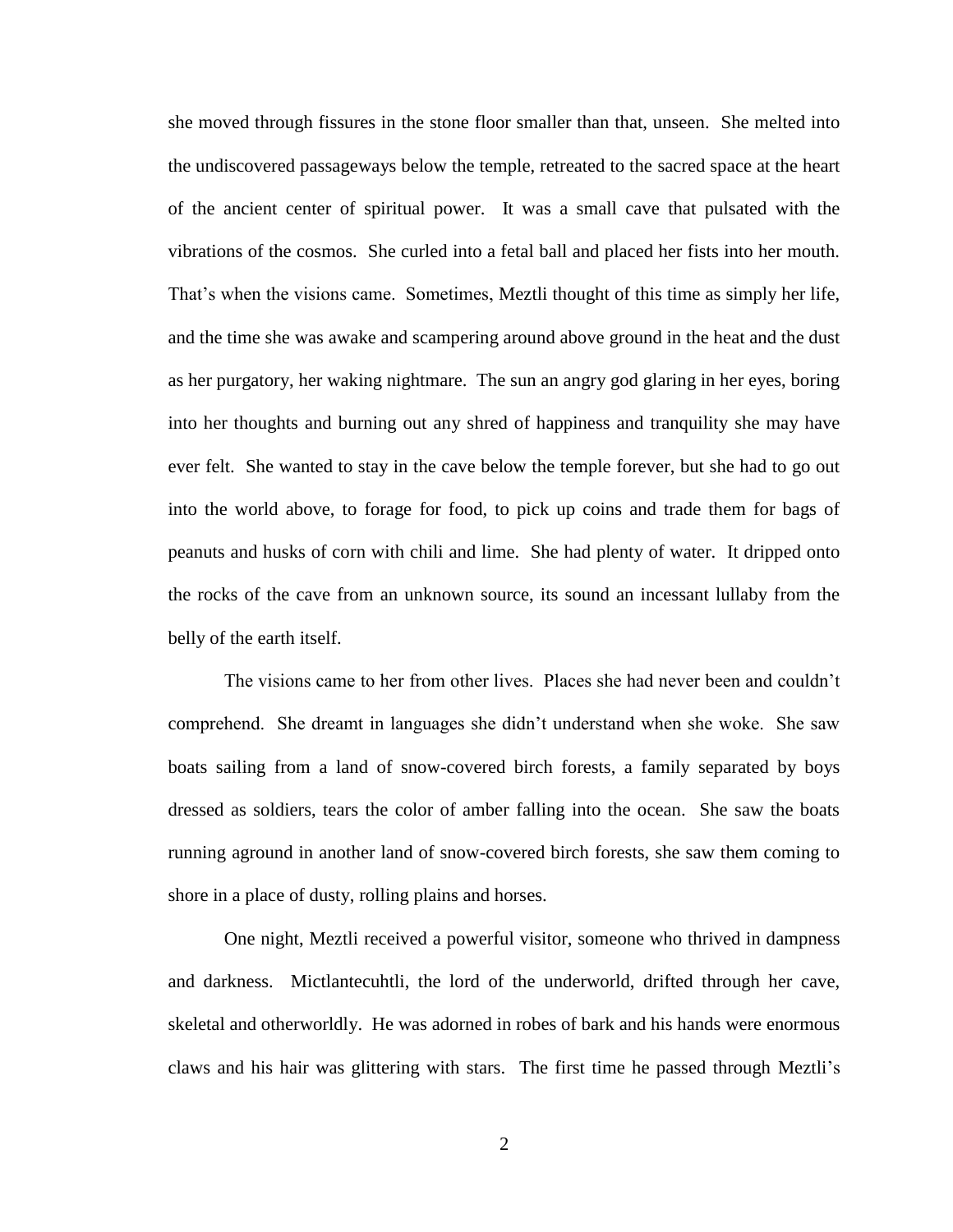cave, she was both terrified and oddly aroused. Had he come to see her? Had the coziness of her cave piqued his interest? But her hopes of an otherworldly ravaging were dashed when his consort, Mictecacíhuatl drifted in after him, her face a gruesome skull, her skirt a writhing, hissing mass of fork-tongued serpents. The couple left a chill in the air in their wake which left her shivering. Their dog paced behind them in measured steps. Meztli took an instant disliking to the scraggly little beast. He glared at her with malicious, spectral eyes, and she glared back, not willing to give an inch of ground in her own territory, in the cave that until then had the warm, rhythmic sensation of a cosmic womb, protective and inviolate.

The dog, affronted by the incident, sought vengeance on Meztli. He found a way to materialize during the day in the physical realm, or perhaps, like her, this was his natural state of existence. She was at the base of the Pyramid of the Sun, her head wrapped to protect her from the harmful rays. She was reading the palm of a tourist. His face was one she had seen before, in a vision. First in the cave below the temple, and then, above ground, standing in front of her, placing his hand in hers, his eyes open and trusting, placing his whole heart in her hands. And Meztli knowing, he would lose everything. But then he could begin again.

The dog came back just as the tourist left. He snarled at her, but she stared him down. No, you will not drive me from this place, dog of death. No, I will not let your masters take me before I am ready. They stood there at a frozen impasse while the universe ground to a standstill around them. Then, slowly, the planets resumed their orbits. The sun set. The moon began to shine. Their faces went up in flames as if someone had struck a match to them. The tourist snapped a picture, looked down,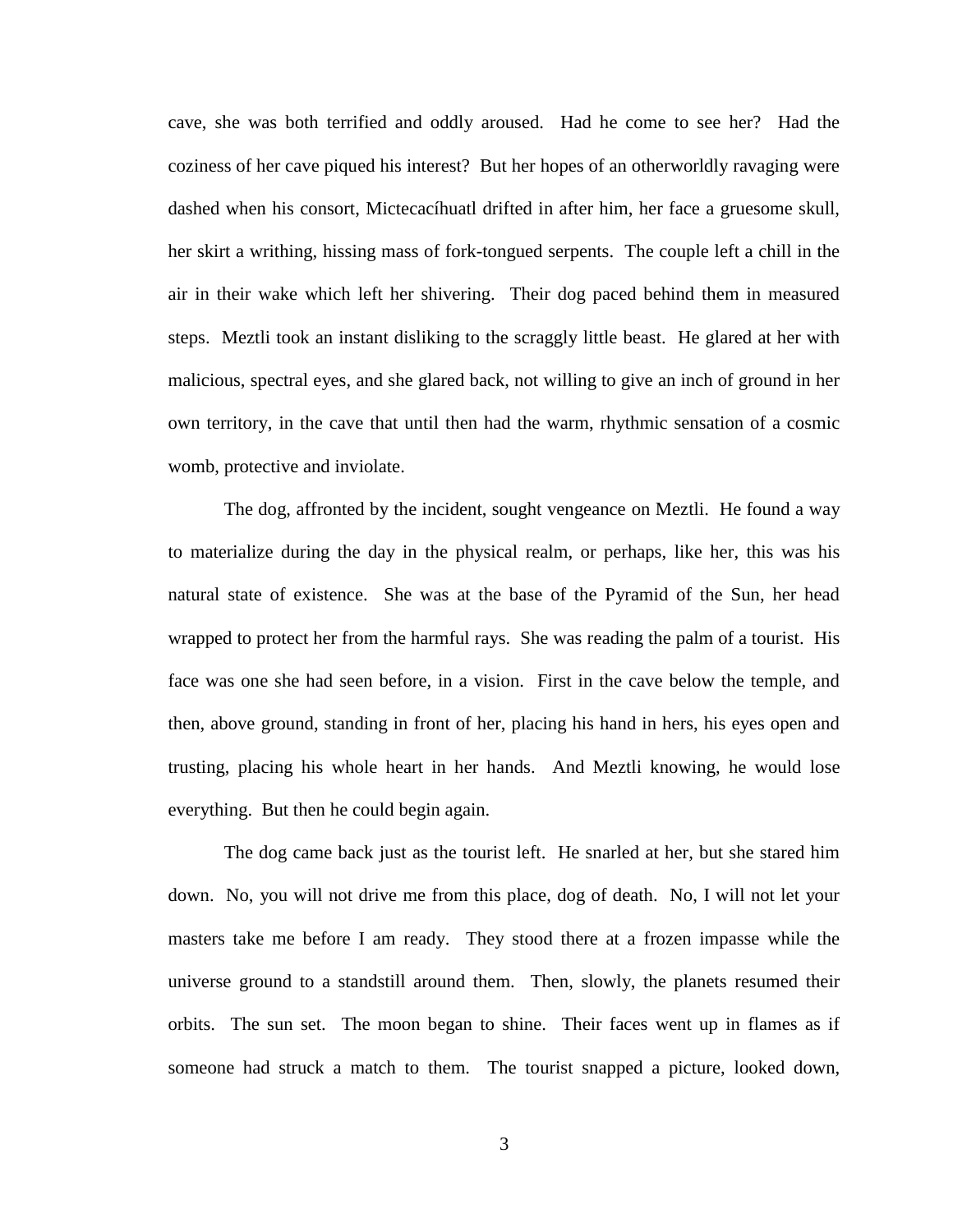embarrassed, and rushed away. The dog followed him. The tourist didn't notice. Meztli knew the dog would not catch up to him. He would be back, this tourist, he knew how to travel lightly, how to keep moving, even if it meant leaving something behind, or everything. At least he would be free. He would make his own choice. If he knew what their great grandfather told her in dreams, he might return, he might take her place.

Meztli returned to the Citadel, to the Temple of the Feathered Serpent, the place to which they had found themselves drawn, all the faces she had seen in her visions over the years, or perhaps they were minutes or days or lifetimes. The first had come with another young man. He looked like he was in love. Meztli told him he was going to suffer in a cold land without borders, and he accepted it. The next came with a pair of twins with hair the color of common copal. He got lost. He found his way. He got lost again. The rest she didn't know. The next understood her but could not answer. Love eluded him. The stars guided him. The last was the most important, and the one who suffered the most. He had the strength of the warriors of antiquity, but his heart was afraid to use it. They all returned to the womb of the cosmos. They had all come from the same place, the same energy, the same DNA. Go back far enough and the gene pool is one, the branches of the tree shrink back into a single root, divisions and tribes and languages disappear, borderlines sink into the ground, nations wither, but somehow there is always war, always a dagger in the heart, a sacrifice, an angry god demanding vengeance and justice and masses of devotees to adore him, to love him, and somewhere, a goddess, beyond all, with her arms spread wide to embrace us and her legs spread wider to welcome us back to the place we began.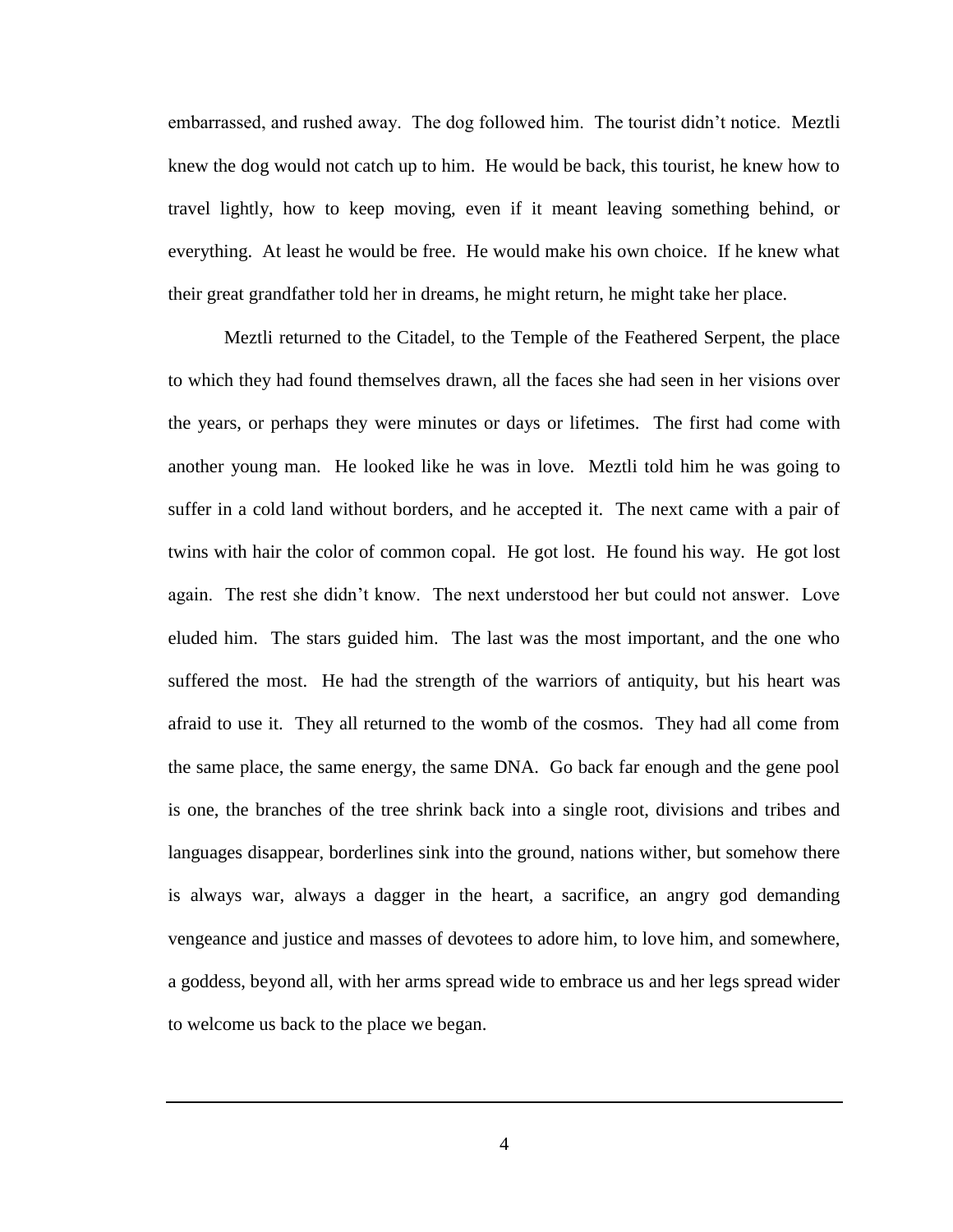The Jaguar Sun

The earth

filled with giants

Tezcatlipoca at the height

of sacred sky 676 years Quetzalcóatl

used his staff to knock his rival into the seas at the

farthest extremes of flat earth black Tezcatlipoca rose angry

from salt waters darkness shrouded land jaguar god of night raced a plague of

jaguars hunted giants drank blood Tezcatlipoca leapt into the sky a jaguar constellation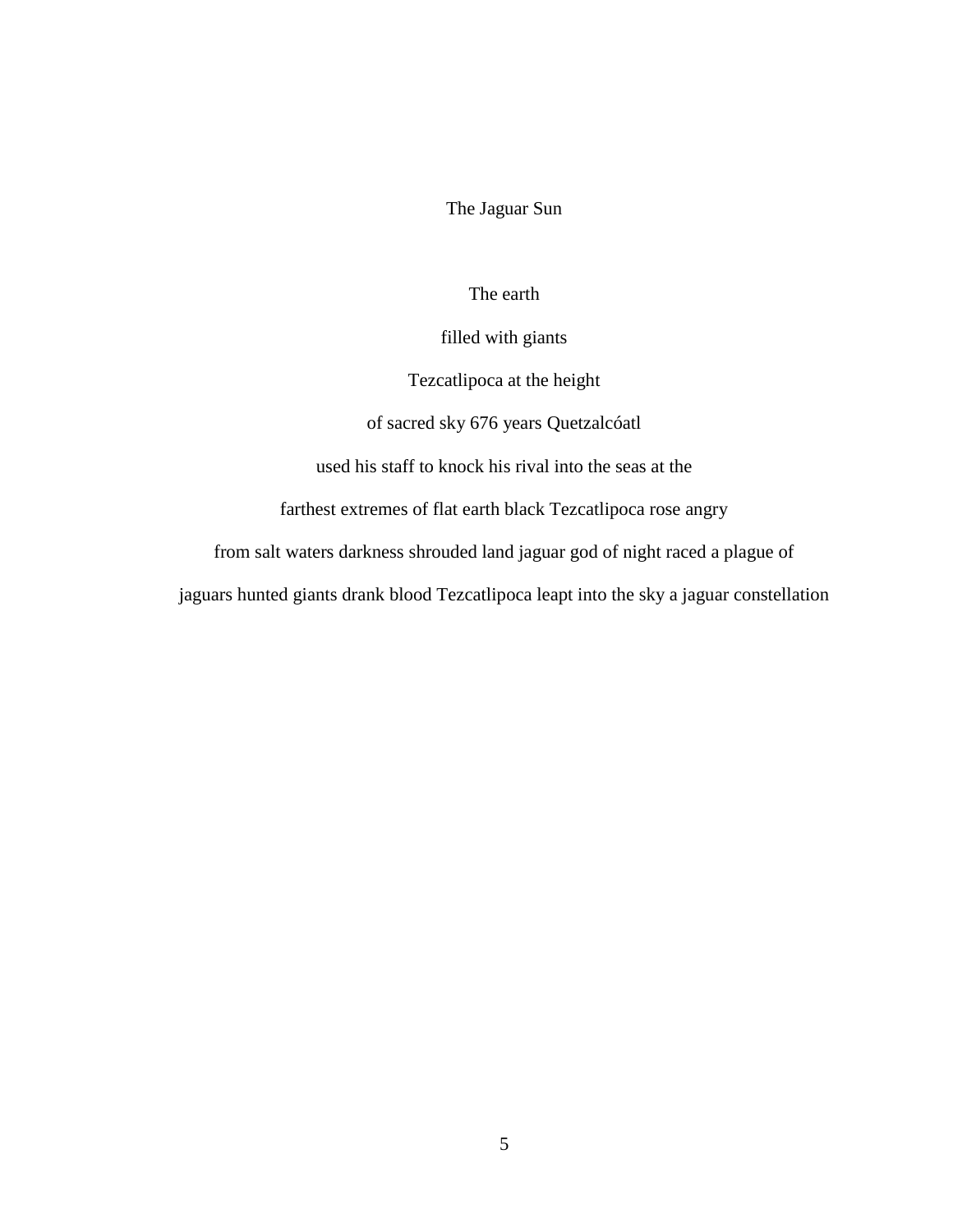Phase 2: Perestroika *Alex Baron – Moscow, Russia*

*Vino con otro muchacho que tiene cara de latino pero habla español peor que él. Tiene cara de enamorado. Va a sufrir mucho en una tierra fría sin fronteras. Se lo digo a él y lo acepta.*

When the gruff woman behind the counter finishes with her current victim and moves on to the next, everyone in line tenses. No one waves the next person forward. There is just a shuffling of weight, a heave and lunge among the crowd, and then muddy, booted feet jostle for position along the creaking floor.

"Careful, you are crushing my bread."

"I need to be next. I'm receiving medicine from my daughter in Kaliningrad."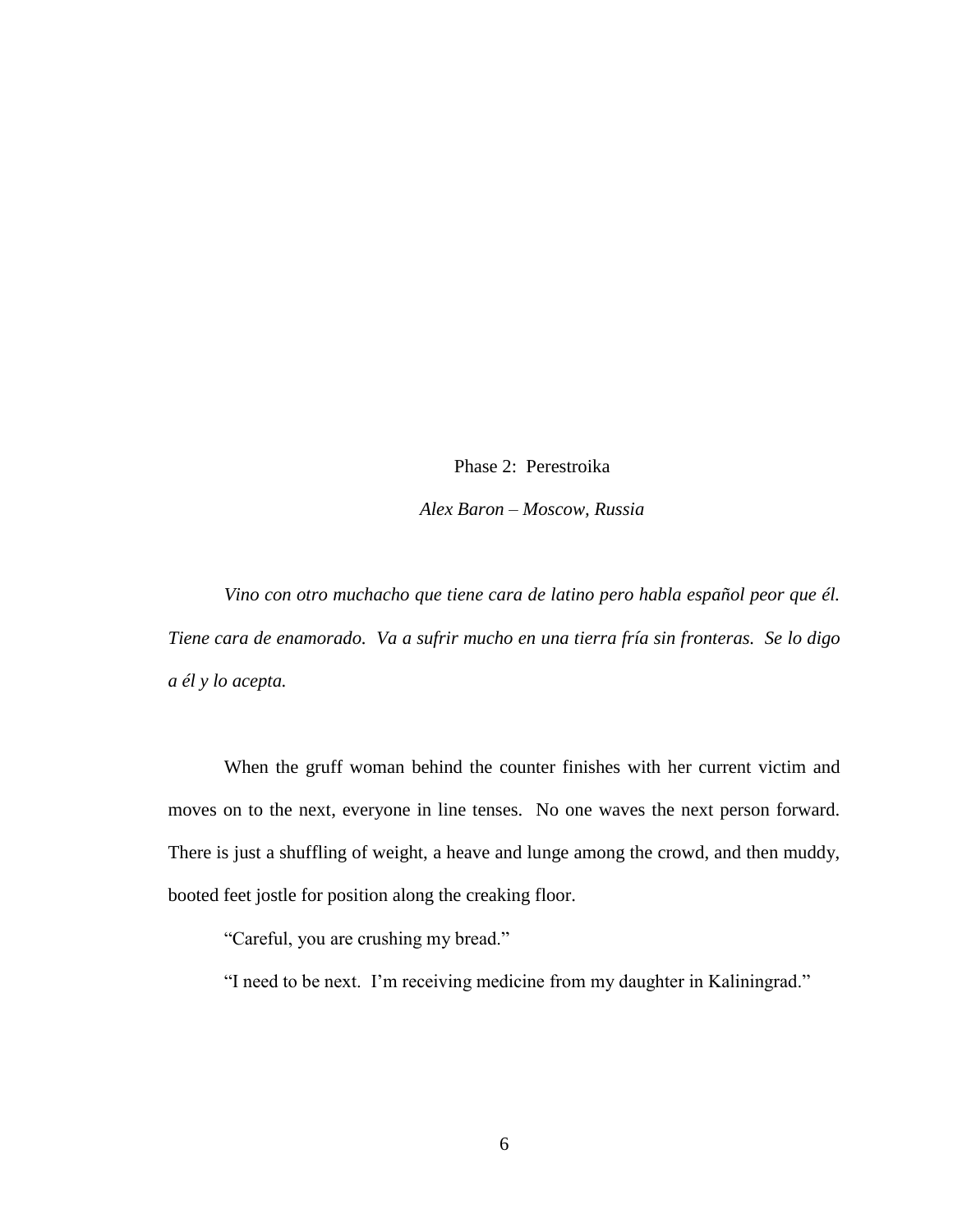The women in line flash their gold teeth at each other like fangs. Their breath forms dense clouds of condensation as they speak. They are not looking at each other. They have trained their eyes to stare away while they talk to strangers in public.

When it's my turn I push my way past the squirming old ladies and secure my position at the window. The sea of bodies is so close behind me I can smell their breath and sweat, feel their plastic bags full of newspaper-wrapped kielbasa crash into the backs of my knees. My fingers are numb as I pry them out of my pockets. Minus twenty Celsius outside and it feels just as bad inside. I've been away from the States for a year now, barely the halfway point in my stint as a Peace Corps volunteer, and already the waiting rooms from back home are hard to imagine. In the States there are rooms where you can take a number and sit down and wait till you are called, heated rooms with magazine racks and carpeting, where the floor isn't wet and muddy and full of landminesized craters.

"Fill these out."

The woman behind the counter shoves a stack of forms at me. I spend excruciating minutes forcing my scrawling Cyrillic penmanship to look as neat as possible, the curly, fluid letters threatening to burst through the non-negotiable borders of each box. The woman retreats to the back and tries to hide in a curtained-off area to eat a steaming, meat-filled pastry. When I finish I wave my arms to catch her attention. She huffs her way to me and then plants four slick fingers, shiny with grease, on my top form.

"No, no, no. This won't do."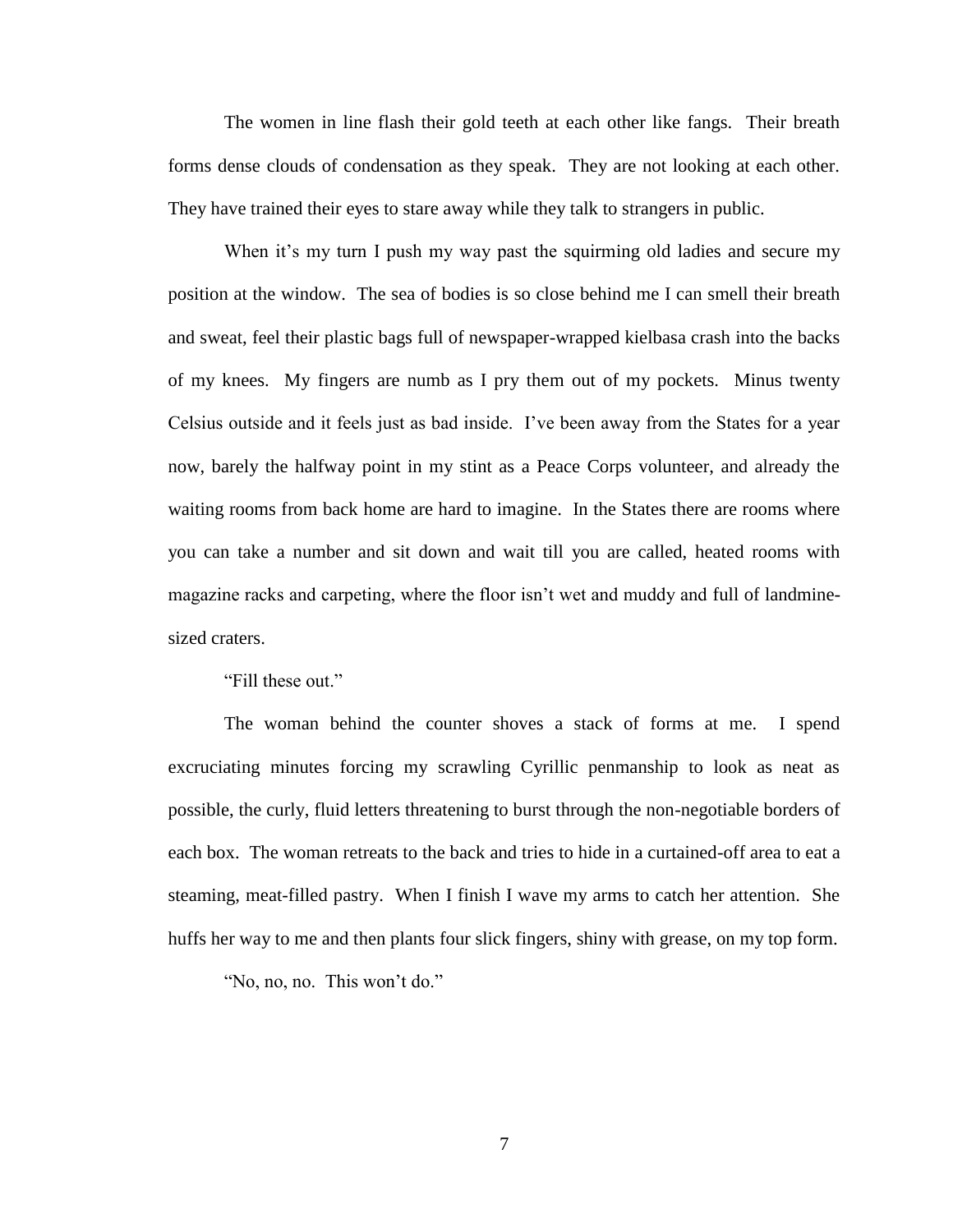She points out my appalling errors: not shaping my numbers correctly, not using the right color ink even though she's the one who gave me the pen, not having a Russian name.

"Fill these out again," she barks. "And do something about that name, it sounds too foreign. Couldn't you just write another name? A more Russian-sounding name?"

A few younger men, all unemployed, with nothing better to do than run errands for their families, are sprinkled in with the horde of grandmothers. They are almost interchangeable, with their identical wool hats and leather jackets, their steely jawlines that could crack open a bottle. I try to blend in with them, keep my hair buzzed short, wear a jacket I bought at the outdoor *rynok*, gloss over verb endings in Russian so I won't sound like a foreigner. I pretend to be surly instead of ignorant of the proper declension and conjugation of verbs of motion. I routinely kill the urge to smile at strangers. The less you stand out here, the safer you are from the foreigner-bashing skinheads, the money-hungry criminals, the post-Perestroika mafia who follow no code of ethics, who leave frozen, bullet-ridden corpses in front of the Metro stations where you have to step over them just to catch the next train.

When I finish, the woman behind the counter inspects my forms, disappointed there are no points for her to dispute this time. She retrieves my package from the curtained-off area, a beat up cardboard box wrapped in twine and crisscrossed with rows of colorful stamps. It has already been opened and reopened and tossed around by the customs officials. The cash-strapped government employees are known to ransack packages for anything valuable to sell off. One of the other volunteers received a box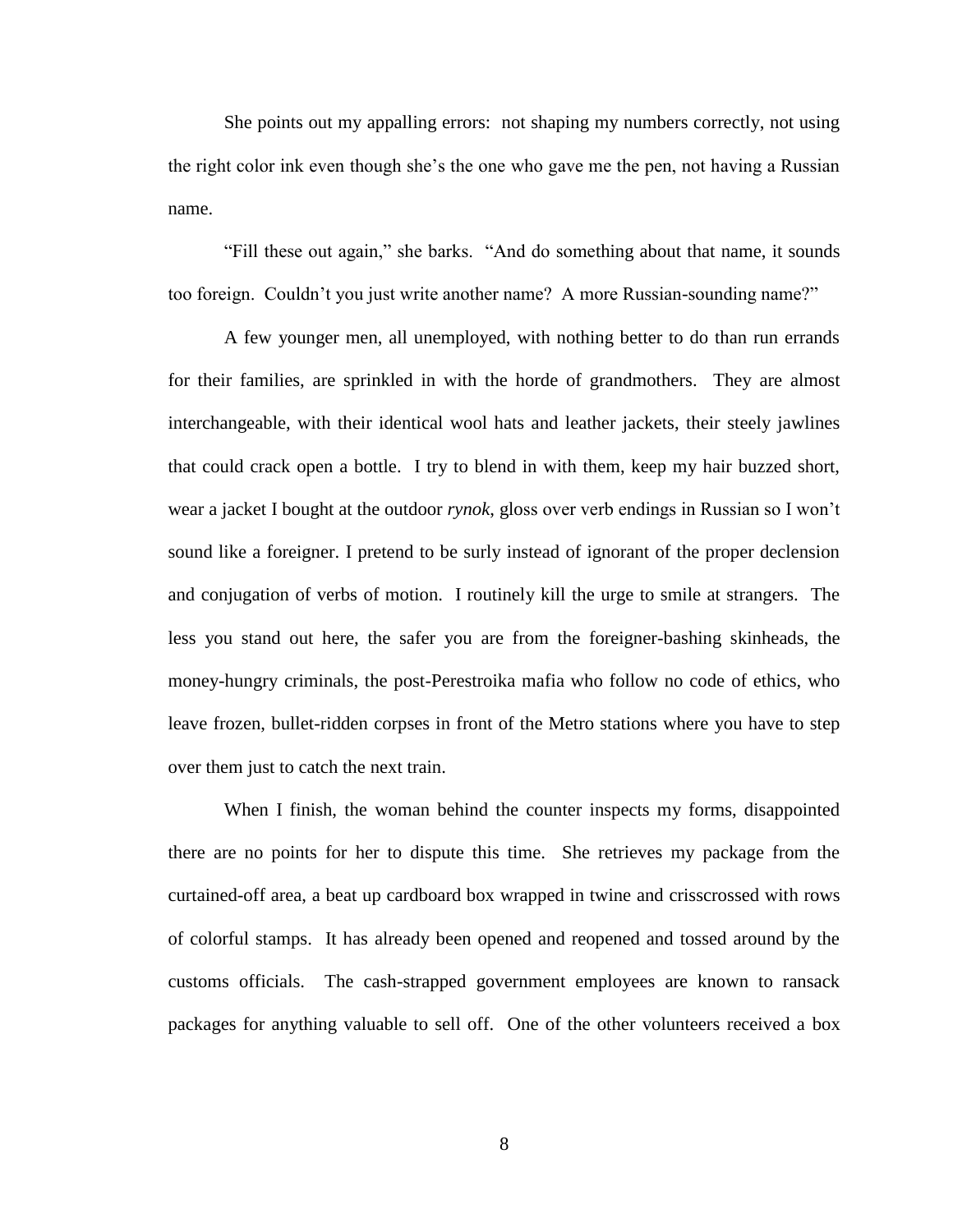with an album of her sister's vacation photos that was half-empty. Sometimes the customs officials take the scenic photos and sell them as postcards on the street.

"Are you sure there isn't anything else for me?"

The face of the woman behind the counter is statue-still and impassive.

"Please, *please* just tell me if there is another package that came with this one. I'm begging you."

And then she sees something in my eyes and her face changes almost imperceptibly to deep, sincere sympathy. The very narrow range of emotions most Russians allow to pass over their faces in public makes the slight change as dramatic and meaningful as the sun reemerging from the black disk of an eclipse. She turns without saying a word and disappears behind the curtain for several minutes. An old woman steps out of the crowd behind me and presses her bundled body into the counter. She tries to elbow me out of her way. I ignore her but she does not go back to her place in line and we stand there in a hostile showdown, shoulders pressed hard into each others', neither one of us willing to give an inch of ground.

Finally the woman behind the counter comes back with her head lowered. I notice for the first time her hooded eyes under too much make up. They are an unusual shade of gray. She comes as close to me as she can with the counter in between us and says in a soft voice.

"There is nothing else for you."

She doesn't say I'm sorry, but Russians don't express these sorts of feelings with words. I can see from her lowered head, her tight mouth, her open, vulnerable eyes.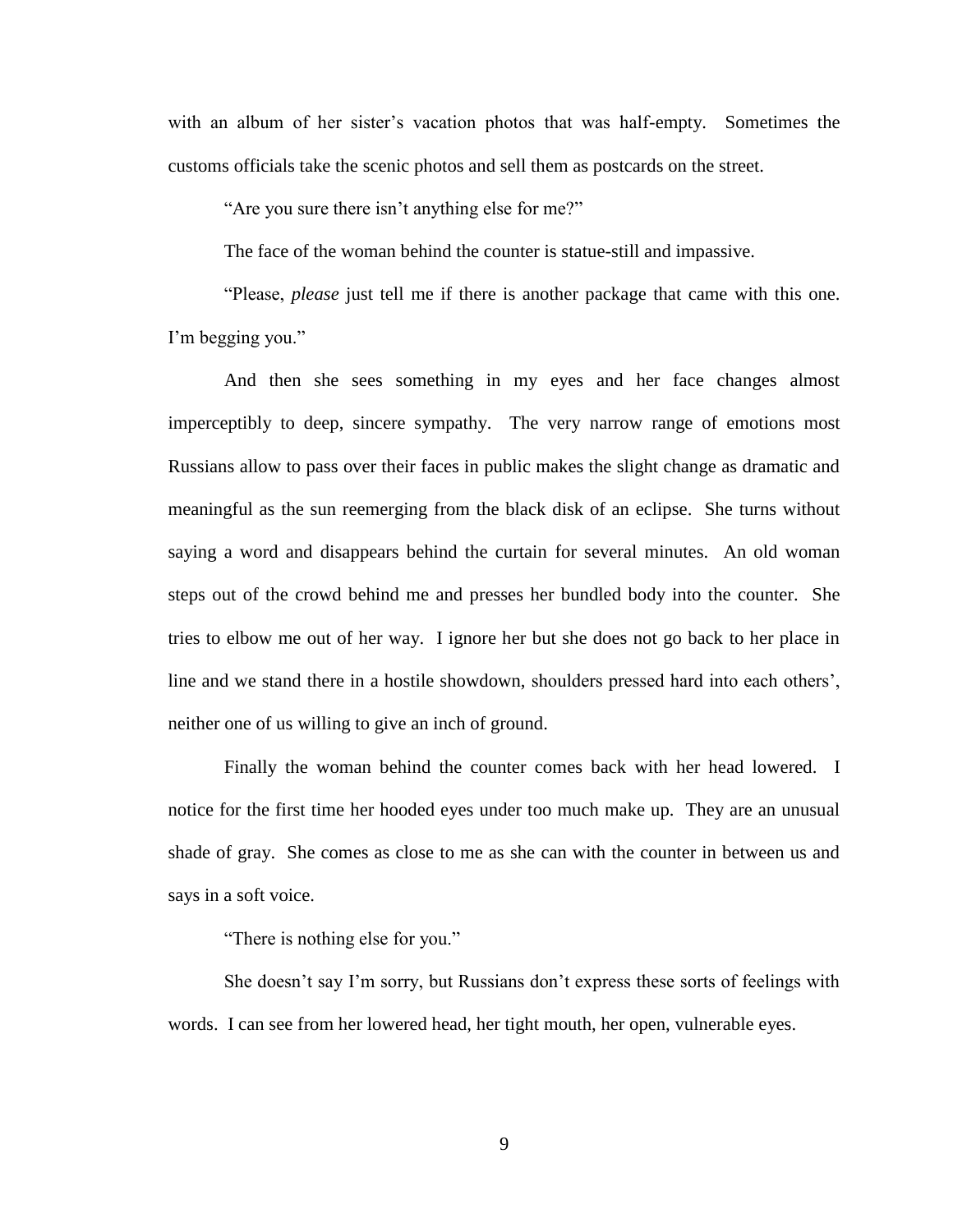Outside the post office the snow has started to fall in thick, spidery gobs. When the trolley screeches to a stop in front of me the usual sense of dread knots itself into my stomach. One group of people rushes out the door like a tidal wave, another group fights against the undertow to get in. I force my way in with the crowd, all sharp elbows and gritted teeth.

We inch our way through the snowy streets, past faded old buildings painted ochre or beige or salmon, badly in need of repair, past ornately-carved statues and war memorials that look weather-beaten and shoddy. Everything looks like a remnant, a neglected relic from a more confident time, when the people here were Soviet citizens and believed they were on top of the world, launching cosmonauts into space from Baikonur. But the Soviet Union broke apart and Russian society has started to fall apart too, even though Perestroika was supposed to make things better.

I used the Peace Corps as my excuse to restructure my life after my dad died, after every conversation with my mom ended with her holding back tears, looking away, trying not to let herself be reminded of my dad's face when she looked at mine. I needed a reason to get as far away as I could. Soon after I was accepted, I ruthlessly pared down my material possessions to what I could fit into two suitcases and a carry-on. Then I tried to box up the rest of the artifacts I had accumulated during my life and give them away, like an ascetic monk taking a vow of poverty. But there were some things I just couldn't part with. I ended up with a box full of photos that made me feel nostalgic, mementos that were useless to anyone but me. I remember them now as intense flashes of color, like neural pulses: the chili red stucco of my dorm in Austin, the white sand of the beach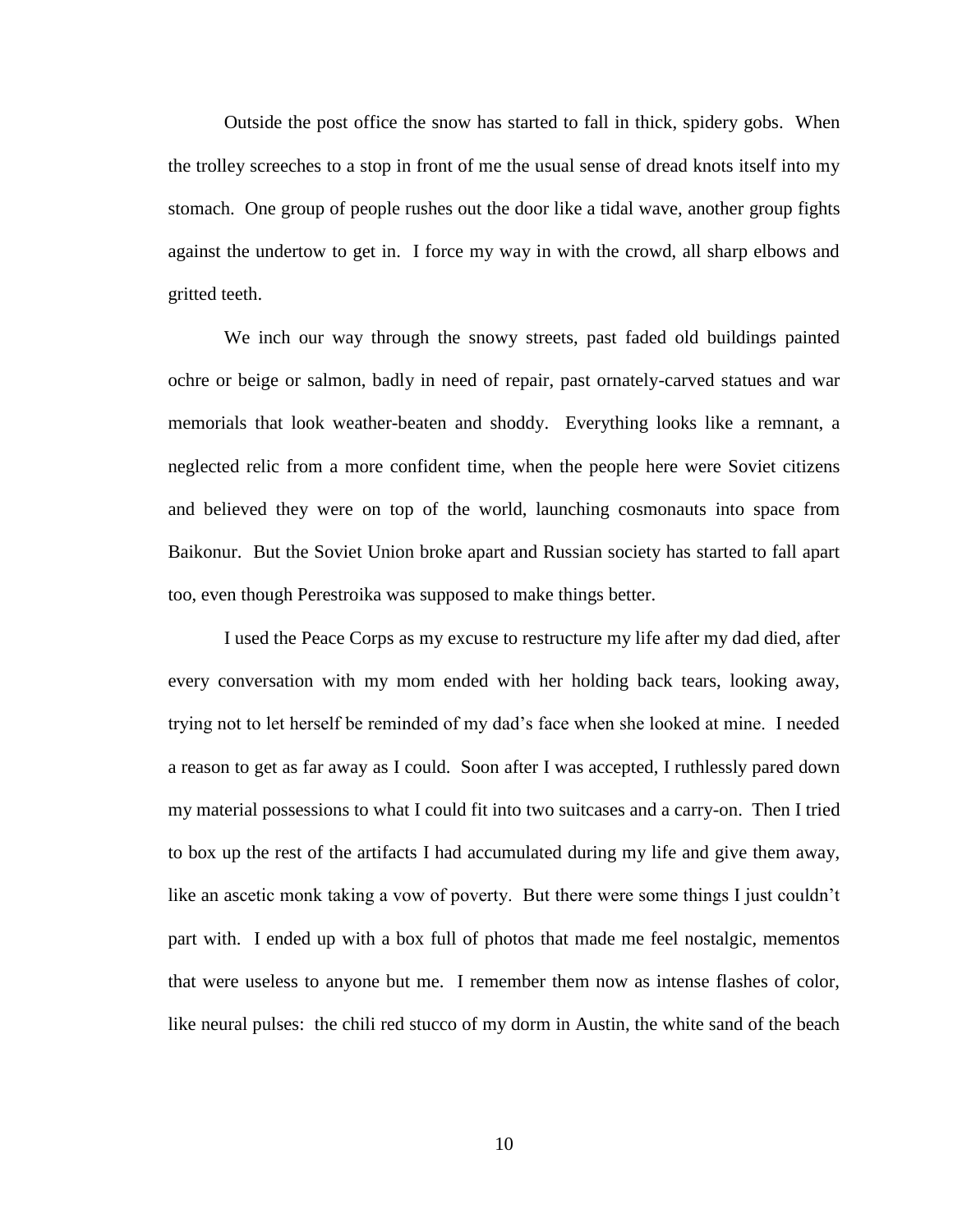at Isla Mujeres, the cornflower blue of the sky behind me as I stood at the top of the Pyramid of the Sun in Teotihuacán.

I left the box in my mom's attic, in the house where I grew up, where I thought she was going to live out the rest of her life as a widow. Last month my mom emailed me and said she is dating someone long-distance now, maybe selling her house, so she wants to clear out the attic. She seems to think I'm going to be in Russia forever, that I've moved here permanently, and sometimes, I feel the same way. My mom told me to expect a package and shipped it off before I could reply, not knowing that most of it wouldn't arrive, that some of it would fall off and get lost like the booster engines of a rocket being jettisoned as it launches into orbit.

A fat ticket lady hustles through the trolley, squeezing her way through the crowd and hunting down anyone who tries to shirk the two thousand ruble fare.

"Pay the fare citizens, don't forget to pay the fare. You, yes you, you must pay the fare."

Most people haven't been paid for at least six months and are willing to risk being scolded every day by the army of ticket ladies who patrol the overcrowded trolleys and buses. The ticket ladies haven't been paid either so they go after people like efficient predators, hoping some of the money they spend their days collecting for the city will someday find its way back to them.

The ticket lady halts the trolley and pushes a group of young fare-dodgers off. They scream and spit at the ground and flip her off from the side of the road as the trolley rushes off without them.

"Next stop, Radio Technical Institute."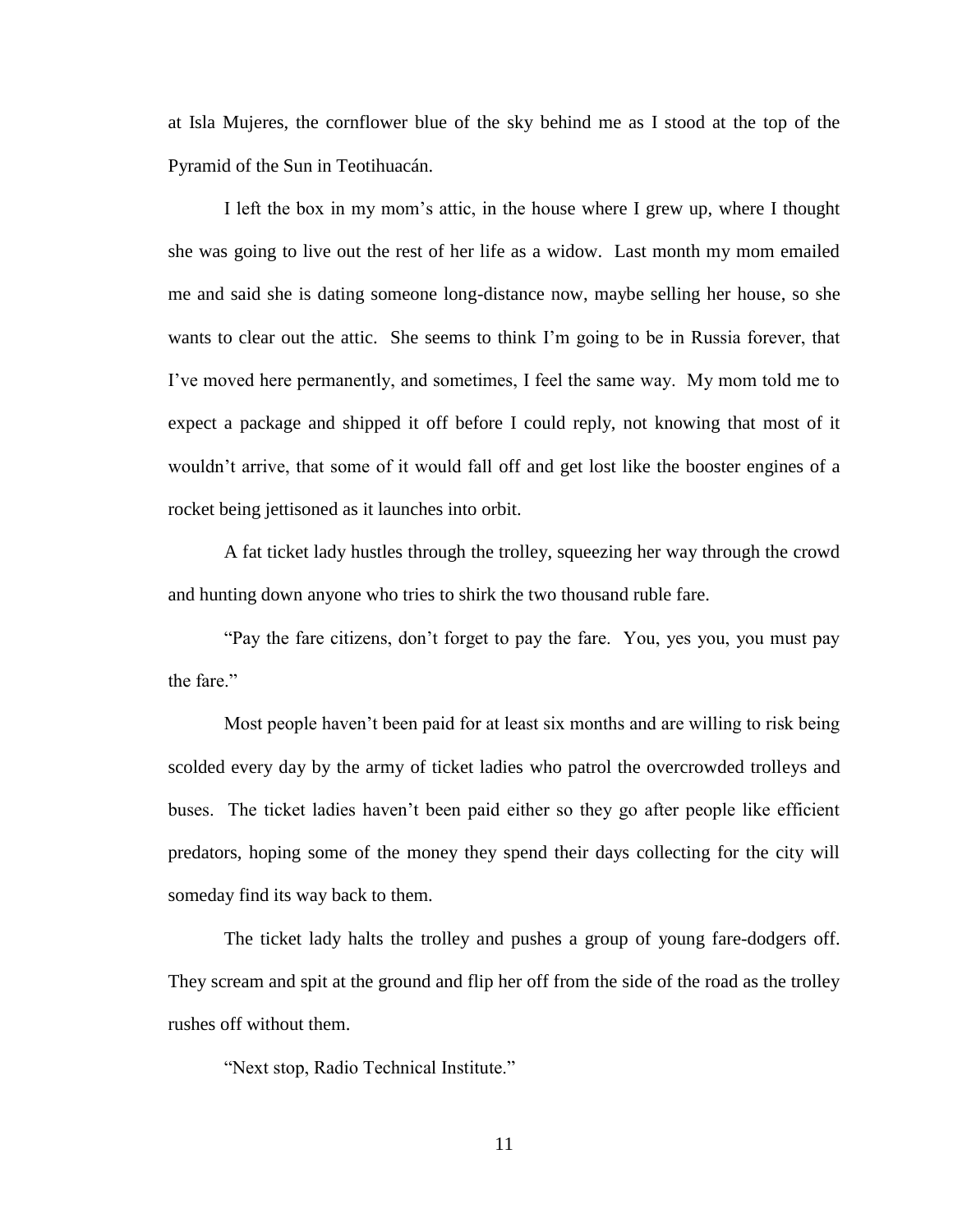The announcer rattles off the stops with tangible boredom and resentment, sighing heavily into the microphone after each one. We pass by street after street of somber, snow-covered, high rises.

"Next stop, Red October Chocolate Factory. Pay the fare citizens. Don't forget to pay the fare."

A mass of hunch-shouldered factory workers struggle to push their way into the overcrowded trolley. Before all of them can get on the doors close and squeeze the stragglers out as the trolley staggers forward again. The rest of the crowd starts to get irritable. The trolley is too slow, too crowded, even for Russia. The snow is too thick and the winter too cold and too long.

There is a commotion behind me. The crowd makes room in the center of the trolley where a man lies sprawled on his stomach on the wet, muddy, cracked wooden floor. His fur hat has come off and his face is slick with drool. The ticket lady's cheeks are frostbite red. She yells at him, furious.

"What do you think this is? Naptime? You think you can just sleep here on the floor? Like some dog?"

She throws her fur-jacket clad arms up into the air, the purple lipstick on her tight lips straining as she pouts, then screams, pouts, then screams.

"This isn't a place to sleep, this is a trolley. You want to sleep? You want to curl up on the ground like some mongrel because you're so drunk? Go home, then. Go home to your wife. See if she'll let you into her house."

"No…" The man's voice is a whiny croak. "I can't go home right now, not like this. Dasha, she'll be angry."

12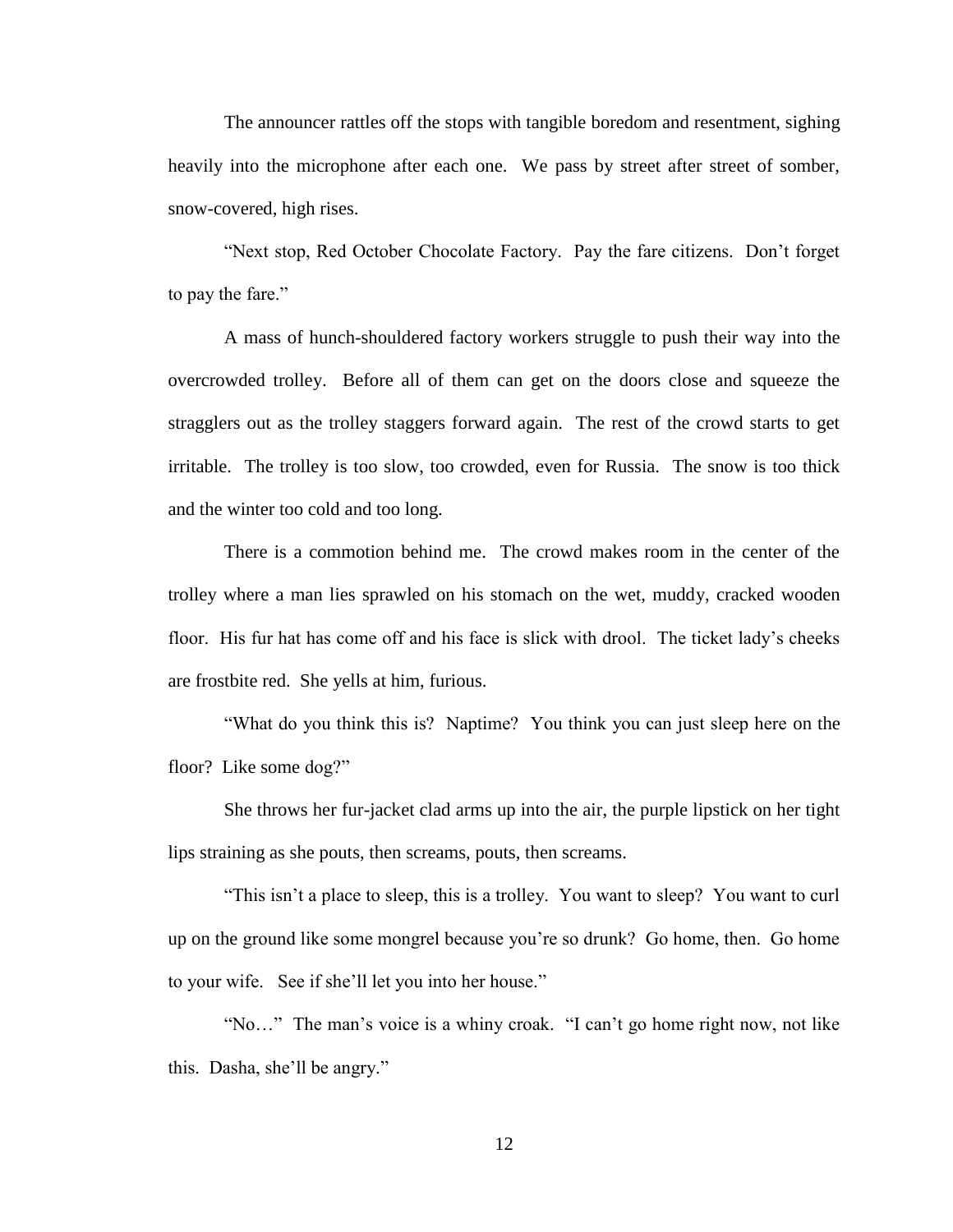The ticket lady keeps screaming, drowning out his protests.

"I don't care where you sleep, just go away. Go sleep in the street with the dogs for all I care."

The trolley lurches forward without warning. The ticket lady throws one gloved hand up toward the driver in an exaggerated halt motion.

"Hold on, Vanya. We're not going anywhere. This lout has to get off the trolley and find somewhere else to sleep."

She starts to kick the man in the stomach to punctuate her demands.

"Get out!" she screams. "Get out, get out, get out!"

Finally she squats down next to him and tries to lift him. She manages to drag him a few feet toward the back door. Wheezing from the effort, she pauses and scans the crowd for recruits to help her.

"You. And you." She points with her chin at two reluctant male students with Adidas caps and sullen eyes. "You two young people help me get him out of here."

One rolls his eyes and nods at the other and they slowly move toward her in unison. She scans the crowd again, looking for someone else to enlist.

'And you too," she says, nodding toward me. There's nowhere to set my box down on the crowded trolley and no one I trust to hold it and not scamper out at the next stop. I shamelessly try to ignore her.

She keeps mumbling at full volume. "You're men, you must help me. Come now, you young men must help me get him out of here."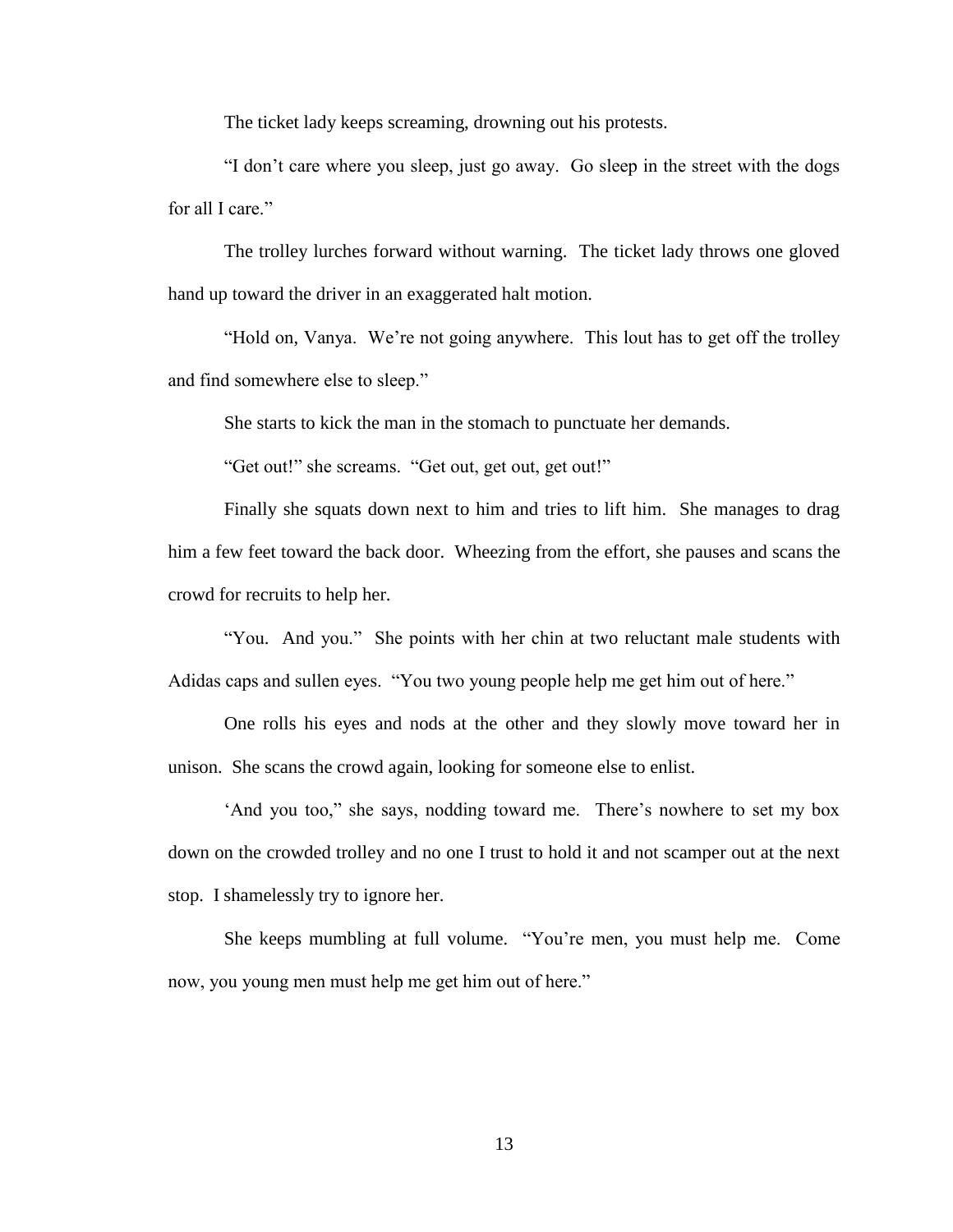She gets up and strides through the crowd and is on me, just like that, her face in mine, the front of her long jacket pressed into the side of my box, in between us like a shield.

"No." I level my eyes at the ticket lady.

She doesn't answer. Several other passengers are looking at me too, curious. I had answered her in English. Not *nyet*, but no.

The ticket lady shakes her head, dismissing this as a prank, convinced I'm a Russian student just mocking her with a refusal in English. She reaches past the box and latches onto my jacket, starting to pull me.

"No." I repeat, squirming out of her grip. Still English. More curious stares now.

The woman waves her hands in the air and shakes her head as she retreats back to the drunk man on the floor. With just a little help from the two boys, she drags the man to the door. He is grumbling and slurring the whole way. As they get closer to the door he is whining and almost crying. She heaves and tosses the man out the back door and head first into the snow. His face is turned to the side, cheek flat against the frozen ground, moustache wet with dirty slush. His legs are twisted at a painful angle upward, his feet still caught in the steps of the trolley's back door. The trolley starts to move again, slowly. The man's face begins to drag along the ground. The wheels pick up speed.

"Vanya hold up!" The ticket lady shouts and the trolley jerks to an abrupt halt. "We haven't got him out yet."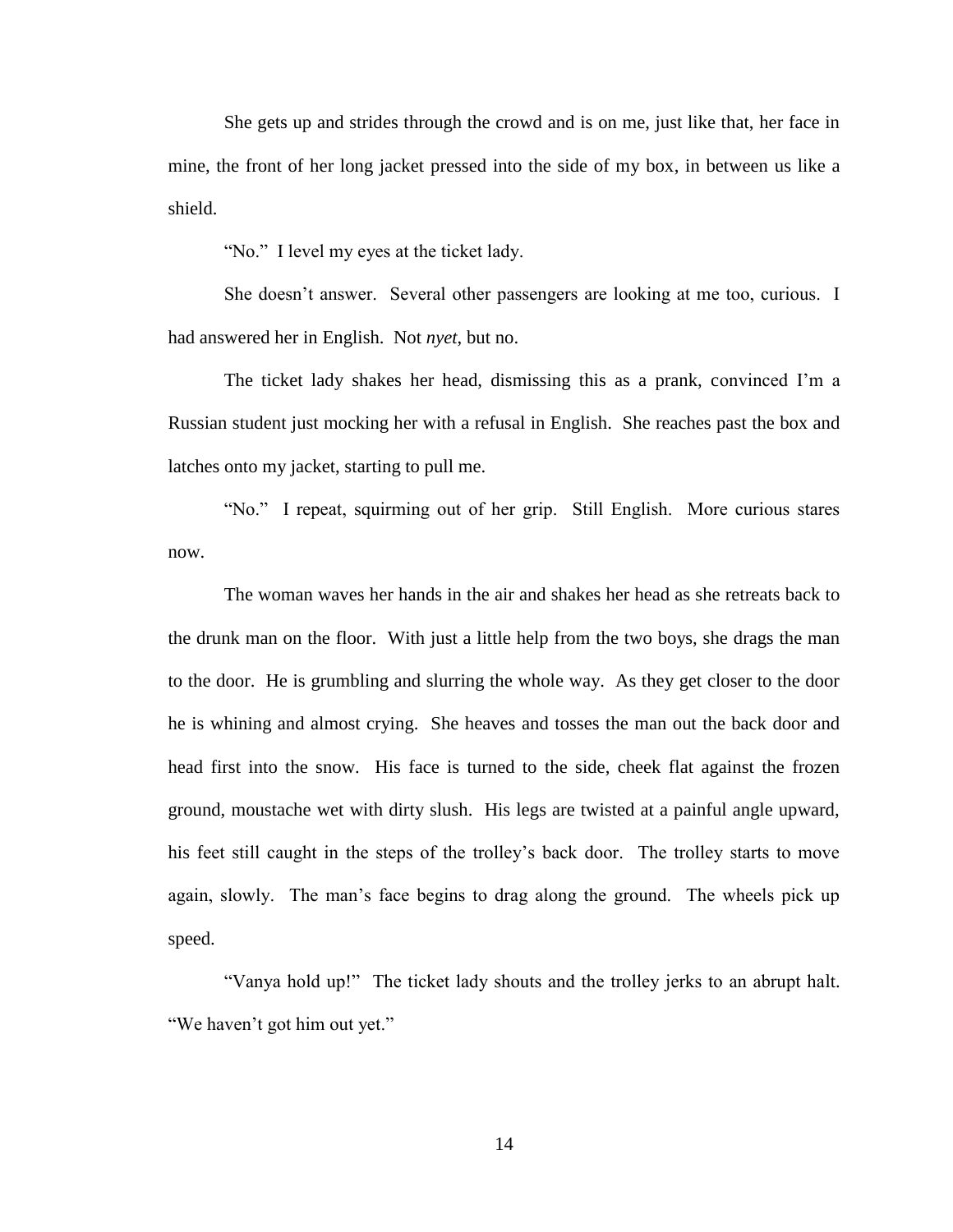More annoyed than concerned, all by herself now, she gets down on her knees in the stairwell and on the third push sends the man's legs out into the street where they flop into the snow next to the rest of his rag doll body. The trolley starts again with a jerk. Now the drunk man's legs have fallen in front of the rear wheel. I find myself almost hoping something tragic is about to happen, anything to take my mind away from the deadening boredom that tinges every day of the long Russian winter.

The trolley stops short again. The other people on the trolley are standing as complacently as I am. No one moves or talks still, but now everyone is watching, maybe hoping for the same thing I am. The announcer's dreary voice comes on the loudspeaker.

"Next stop, Pedagogical Institute. Don't forget to pay the fare citizens. Move the man's legs out of the way so the trolley doesn't crush them. Next stop, Ped Institute."

The two boys who reluctantly helped the ticket lady now exchange a few unintelligible words with each other in hushed, self-conscious voices, their eyes on the ground in front of them. One follows the other off the trolley. They spin the man around roughly in the slush and barely make it back onto the trolley as it pulls away. The man is a bizarre snow angel now, crash landed in front of the Red October Chocolate Factory.

Everyone on the trolley is breathing a sigh of relief. The man is writhing on the ground as we pull away. He reaches one hand out toward the trolley, not wanting to be left alone in the snow. I feel the right thing to do rising like bile in my throat. I choke it down, but it's still there. There's no avoiding it.

"Stop the trolley," I say, in English.

More mutters and stares from the passengers. A silence falls like a heavy blanket, broken only by the accelerating motor.

15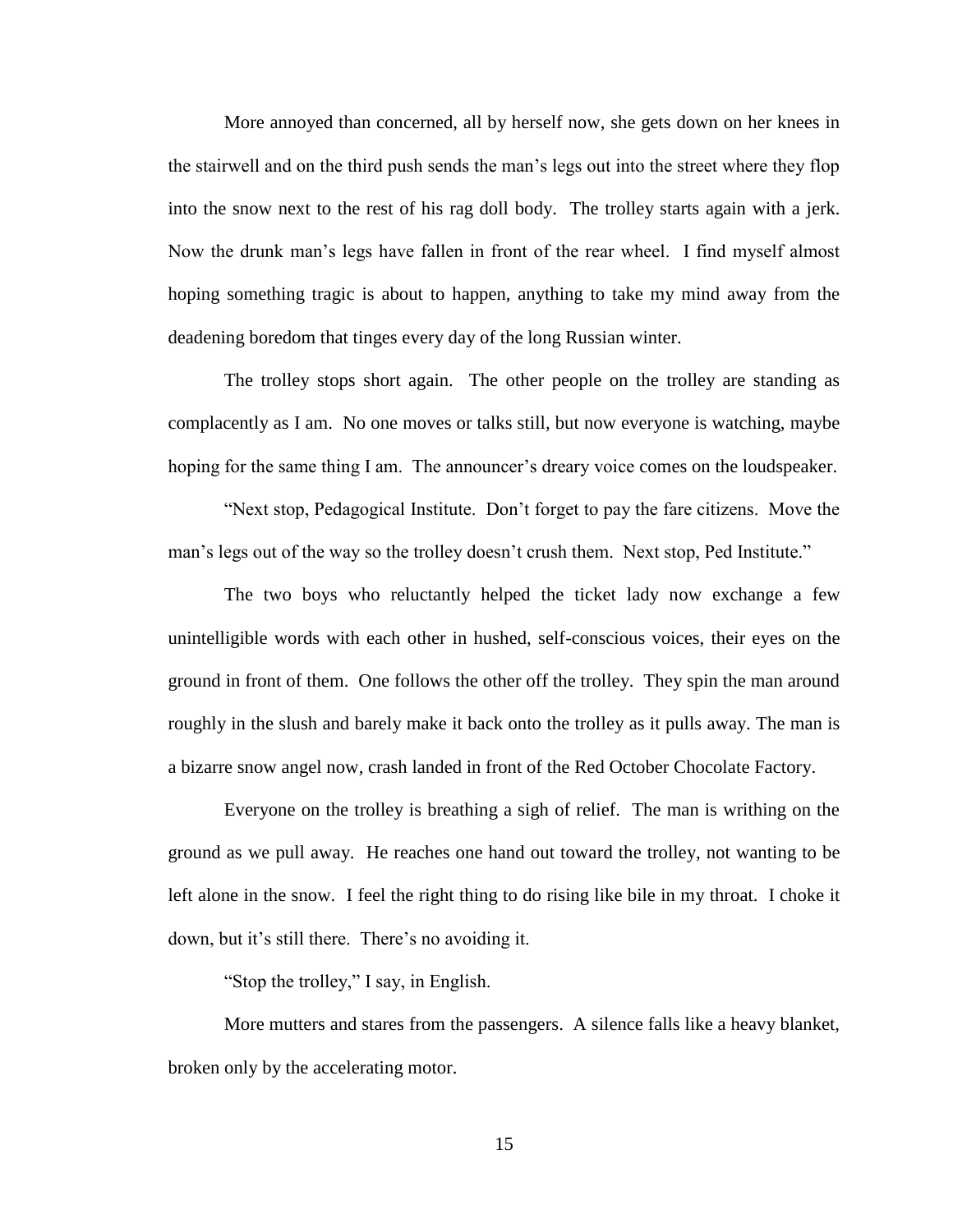Then in Russian, in a loud, clear, authoritative voice, I say it again, imitating the stern tenor the *militsya* officers use when they stop me and ask for my passport.

"Stop the trolley. Now."

I nearly lose my balance as the driver slams on the brakes and the crowd sways. People bunch up onto each other like marbles landing in a jar. I lift my heavy box with tired arms and hurry off the trolley, pushing my way through the crowd, not caring who I elbow or knock off balance. As I step into the snow I drop my box and leave it by the side of the road as the trolley rushes off, splashing me with dirty slush. I hurry back to the broken man on the side of the road, sweating through the cold by the time I reach him.

"You have to get home," I say. "You'll freeze to death if you stay out here."

The man turns to face me, his eyes blurry, looking more defeated than drunk. He waves one hand at me, mumbling, "Go away. Leave me alone to die in peace."

But he doesn't resist as I lift him to his feet. He slips on the icy ground a few times, clutching me like a scared animal, bunching the sleeve of my jacket between his bare, frostbitten fingers. He tells me which trolley we have to take to get to his apartment. The stop is a short walk away but seems to take forever because he is hobbling along, using me as a crutch. Just before we board the next trolley I turn and see my unopened box lying in the snow, a distant pinprick of color in the white haze, about to be shrouded by the early darkness of the afternoon. By the time I get the man home, probably by the time our trolley makes it to its next stop, my box won't be there anymore. All that will remain is a shredded carcass of cardboard and twine, plundered and gutted like a fish.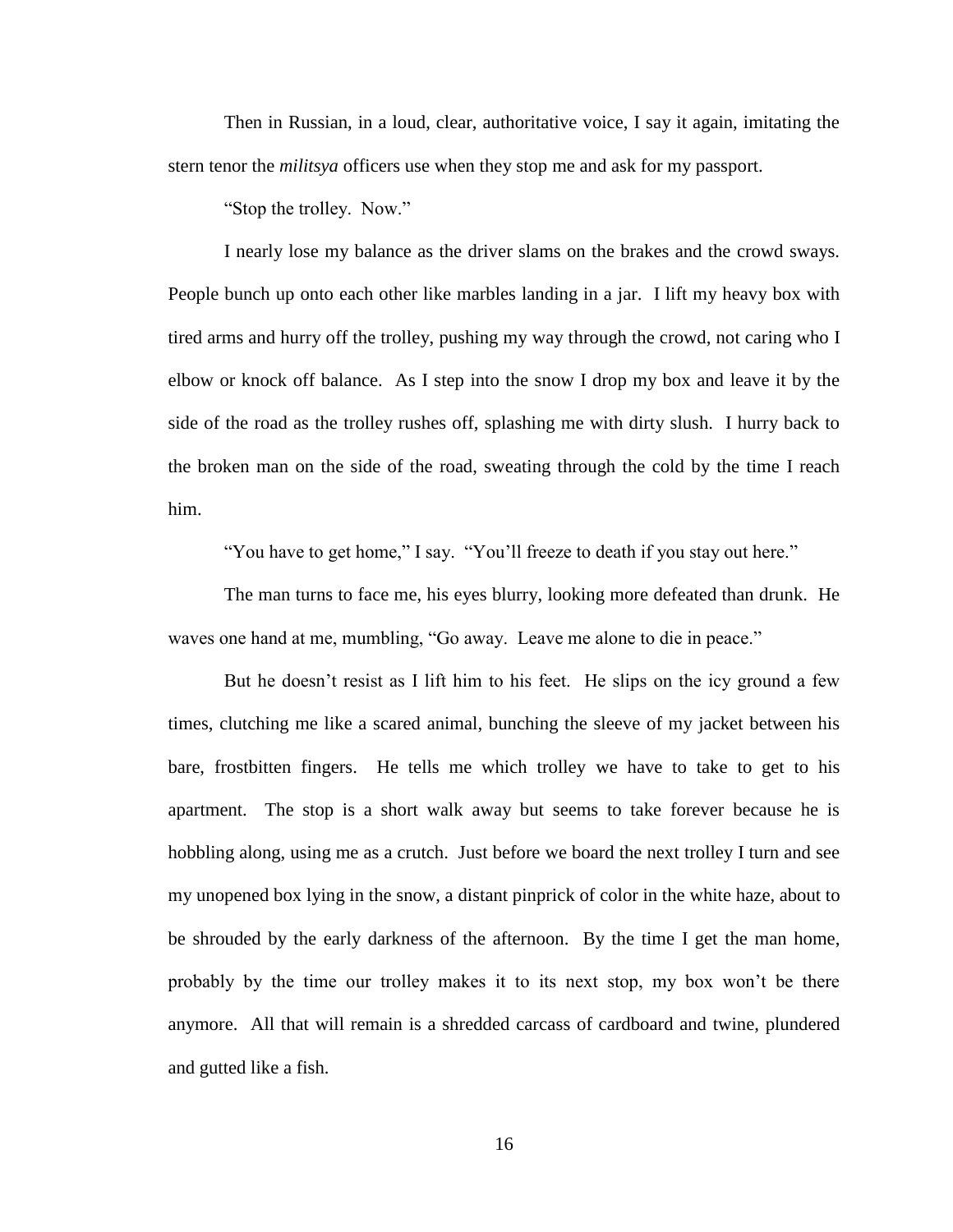The man's apartment is a short ride away, and he sobers up some on the way, leaning on me less and less, rubbing his hands together to warm them up before stuffing them into his pockets. It would be easier to take a taxi instead of hauling him along onto another trolley but neither one of us can afford it. My meager Peace Corps stipend is paid in rubles which are worth less every day as inflation makes more and more things unaffordable. He insists I come in and drink something with him. I walk him up the stairs from the *podyezd*, which is grimy and foul-smelling and dimly lit like the entryway in my apartment building too. I steer the man through his door, not bothering to take off my dirty boots. He staggers into his kitchen and tries several times to strike a wooden match to light the stovetop before he finally succeeds.

"We can have some tea," he says. "I don't have much else until Dasha comes home with the shopping."

The man fills a teakettle with water, splashing it on himself, struggling to keep his balance. Then he turns toward me, leaning back against the counter.

"My son wants to be a doctor," he says, "But I can't afford to pay for his school anymore. I lost my job and my wife doesn't know yet. I can't bear to tell her. She works so hard herself it makes me ashamed."

I tell him I understand, even though I probably can't. I tell him things will get better here, even though I don't believe they will. The man looks up, tries to focus on me without getting dizzy. He cocks his head and narrows his eyes.

"You have an accent," he says. "Am I right? Are you Latvian? Lithuanian?"

17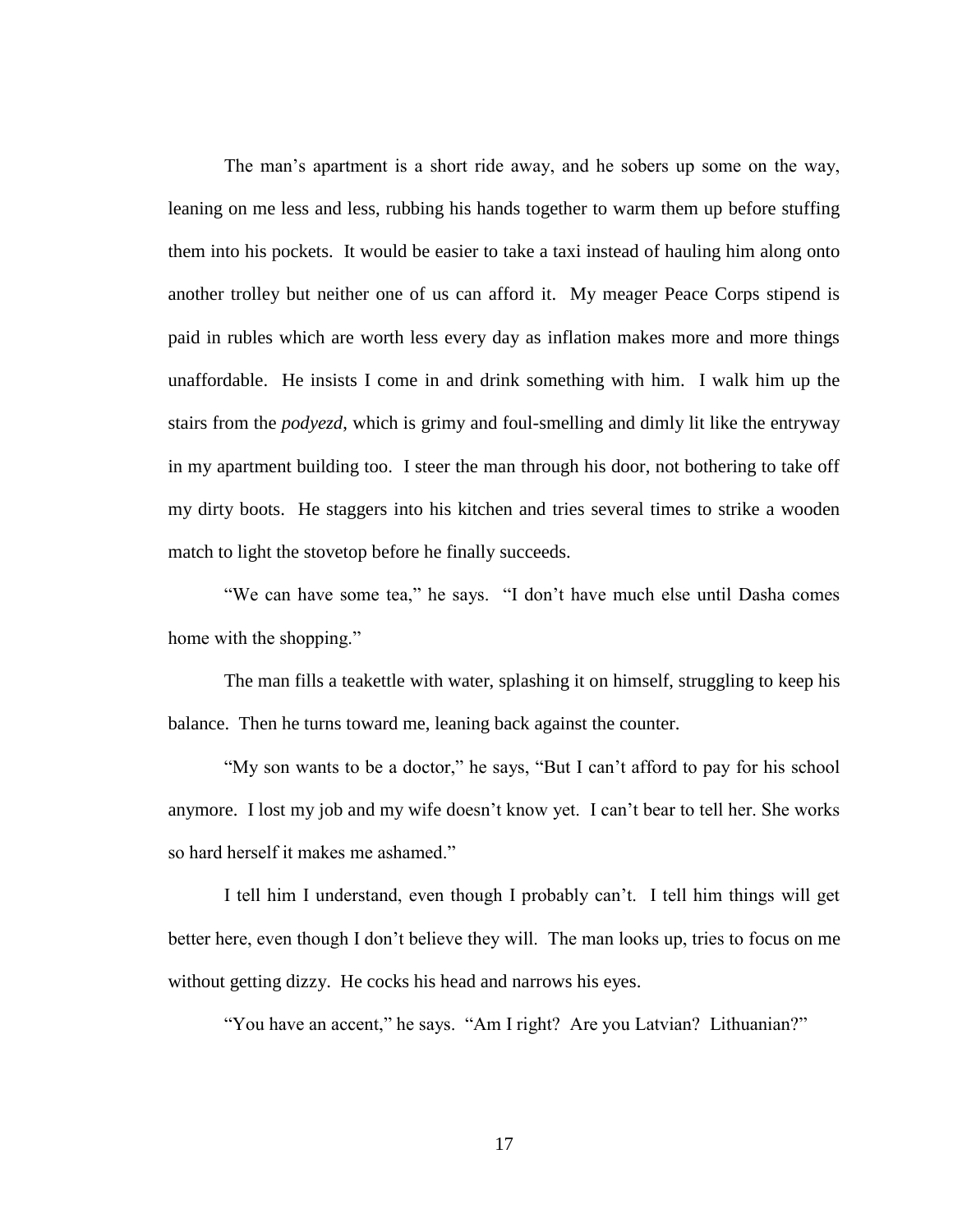Usually, I play up my ancestry and claim I'm from one of the Baltic States, where Russian is still a *lingua franca*, in order to explain away my accent. But I tell him the truth.

"I'm from America."

"What in the world are you doing here then, in this shit hole?"

I don't know how to answer him. I shrug and he accepts this and nods. One of the few good things about Russia, usually people understand if you don't want to talk. The man stands up as straight as he can and recites a poem as if presenting it to an audience.

*Although this is not my native land Forever the memory is in me Of the tenderly icy sea And the fresh waters.*

"Akhmatova?" I ask.

"Not as great as Pushkin. He's our best poet." The man closes his eyes, maybe imagining when he first learned the poem in school, when he sat at his desk and memorized the lines, had something set in front of him to accomplish, had structure and routine and the stability of lessons to fill his days. He takes a deep breath and chokes back the threat of a sob.

"A man has a duty to feed his family. I'd sell my own eyes for them if I had to."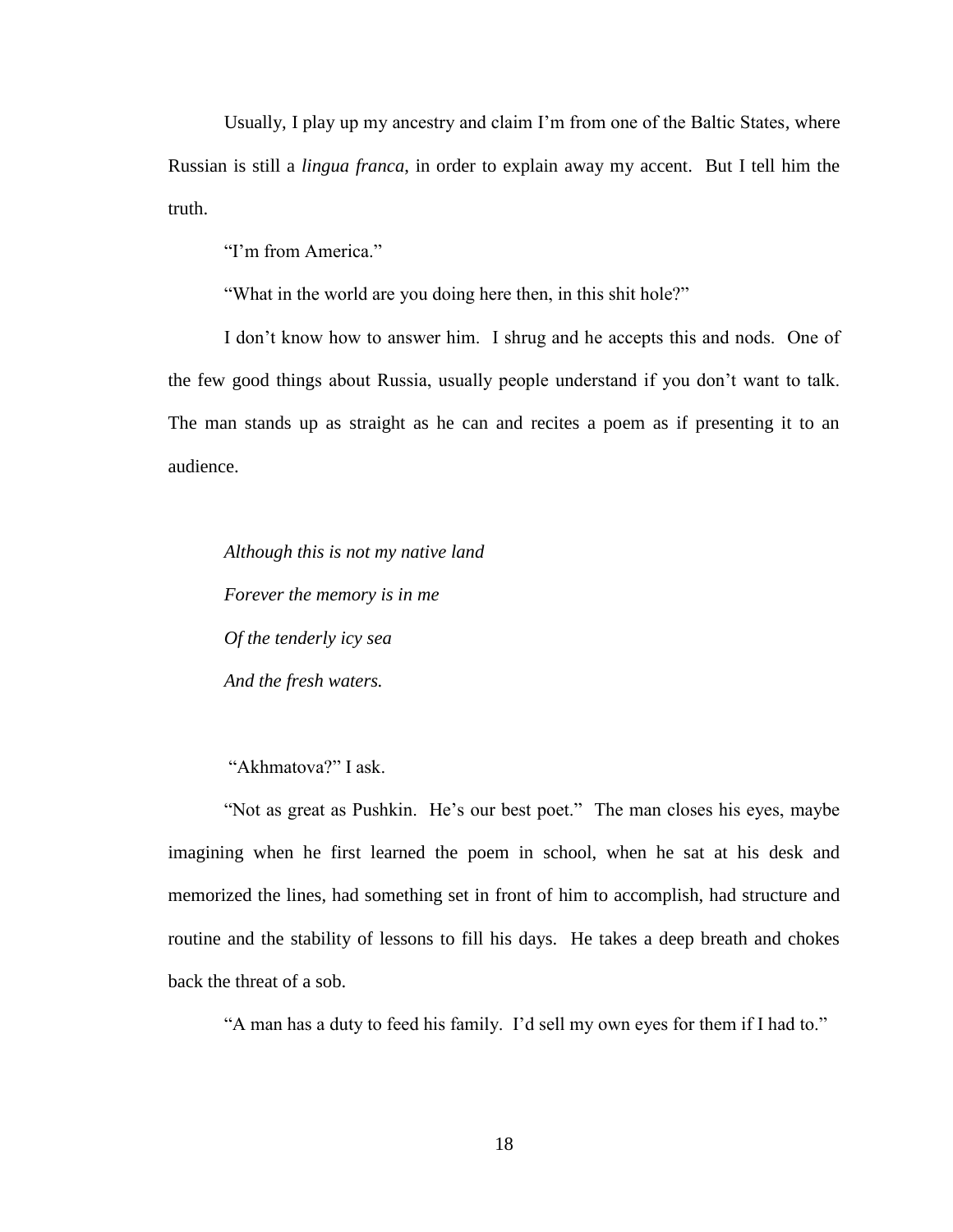I picture the man sitting on a makeshift stool at one of the outdoor markets in the city, sandwiched between the other vendors who sit in the cold and spread whatever scraps they have to sell out on shoddy blankets. I imagine him there trying to haggle with the people walking swiftly by, offering to make a deal with them for the two glistening orbs in front of him, still twitching and dangling severed optic nerves. Two for the price of one, while blood seeps from the empty sockets on his face.

I sit patiently at his kitchen table, wondering if he's asleep on his feet. The teakettle starts to whistle and the man jumps, startled. He turns and takes it off the stove, leaving the burner on, letting the flames flicker in the chilly air. He pulls two teacups from the cabinet and cradles them to his chest. Then he starts to sway and wobble, as if the drafts in his apartment are hurricane winds buffeting him back and forth. All of the sudden, his body goes limp, and before I can make it across the room to catch him, he collapses like a flimsy old building, crumbling into a pile on the floor, letting the cups fall and shatter next to him with a loud crash.

I heave him halfway up and drag him to the next room, hauling him onto a sofa which sits beneath a large Oriental rug hung from the wall. Then I return to the kitchen. I pick up the large, broken pieces of ceramic and throw them away, then use a newspaper to sweep the tiny pieces under the refrigerator. I turn off the stove and hear the flame extinguish with a popping sound.

As I close the cupboard door I see that the shelves underneath where the cups are kept are full of chocolate bars. Not onions or potatoes or rice, just rows and rows of chocolate. Savory dark squares wrapped in paper, with illustrations printed on them which are so exquisite, they could be mistaken for hand-painted, miniature works of art,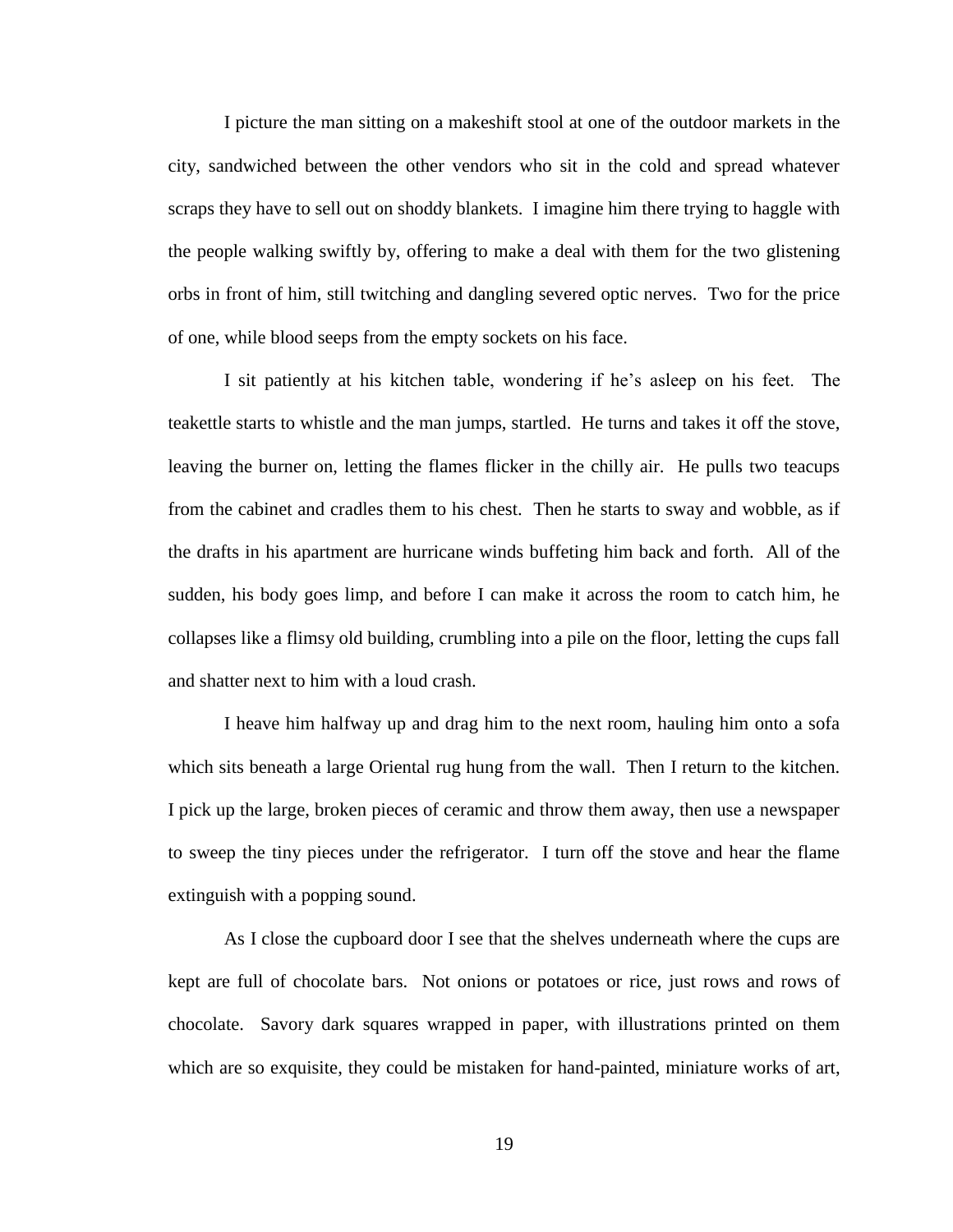hanging in a museum the size of a dollhouse. A row of bars printed with a scene of the Kremlin blanketed in snow next to a row of bars printed with a smiling, Soviet baby, redcheeked and healthy. The bars lined up in neat rows like soldiers in formation.

I hear the man snoring from the next room. The man whose family is living off chocolate. The man whose salary has been paid in chocolate for months and months on end.

I reach into the cabinet and run my fingers over the neat rows, savoring the feel of the man's only currency, the neatly-wrapped bars, precious as the contents of any vault. I carefully lift a few of my favorites out of the cabinet and pocket them before I leave.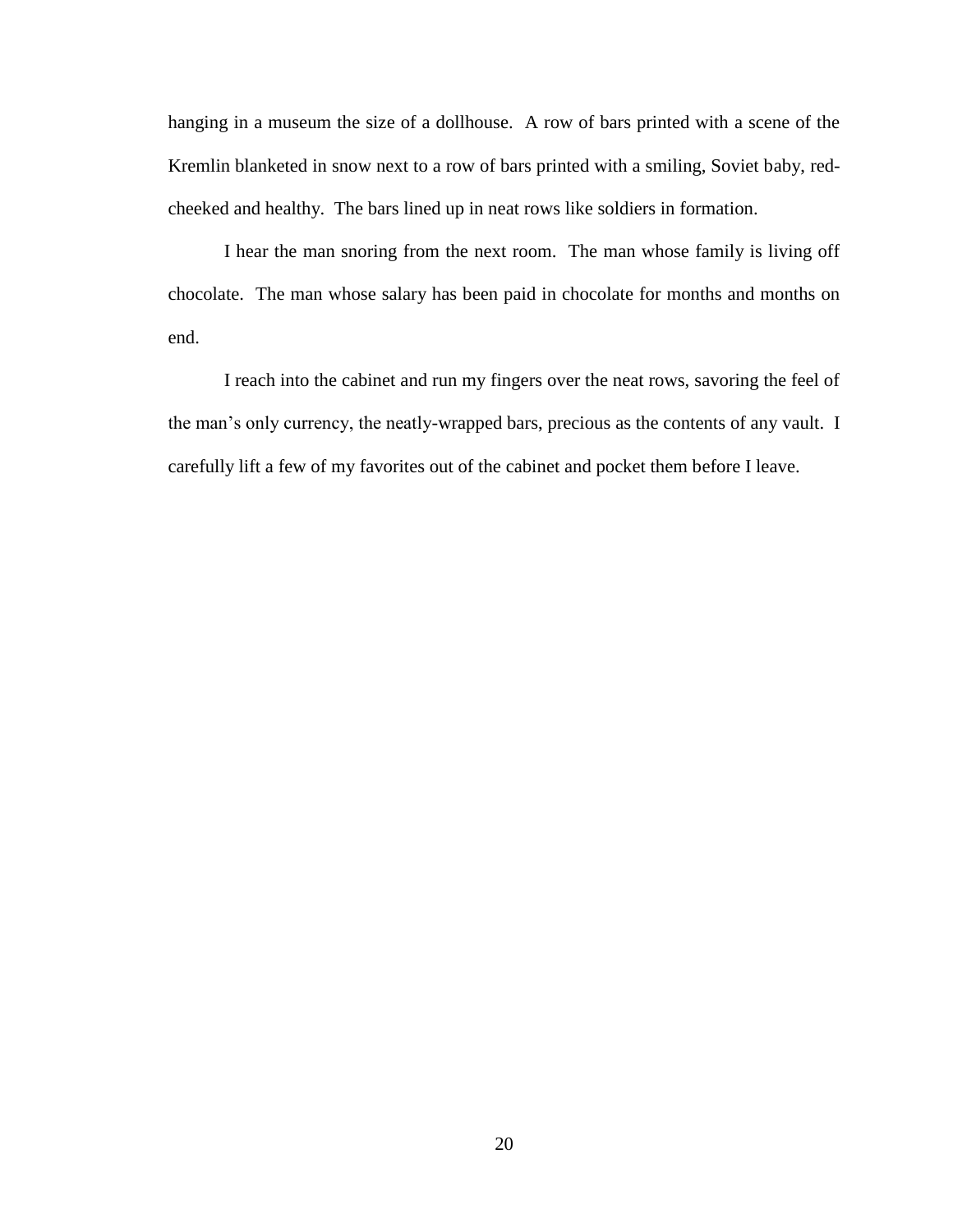#### Phase 3: Glasnost

#### *Alex Baron – Moscow, Russia*

Saturday night I'm fighting the crowds on the Metro all the way to Tverskaya station. The corridors heave with shuffling bodies. Everyone keeps their fur jackets buttoned up and leaves their gloves on even though it is furnace hot inside. When I reach the exit and walk out into the bone-chilling night the cold is so intense it feels like an assault. Something primal in me responds to it and almost panics, a vestigial survival instinct from pre-evolution. Vlad and Archimedes are waiting outside, unaffected by the cold, or maybe ignoring it.

"So nice to see you again Alexei," Vlad hisses, extending one gloved hand out to shake mine firmly. He smiles and stretches his frostbitten cheeks too tightly.

"Just Alex is fine when we're speaking English, okay?"

Vlad arches one tweezed eyebrow at Archimedes who shrugs while he shakes my hand. Archimedes and I are American, but we greet each other with the firm handshake Russian males use every time they meet, even with close friends. No high fives or knuckle punches in Soviet land.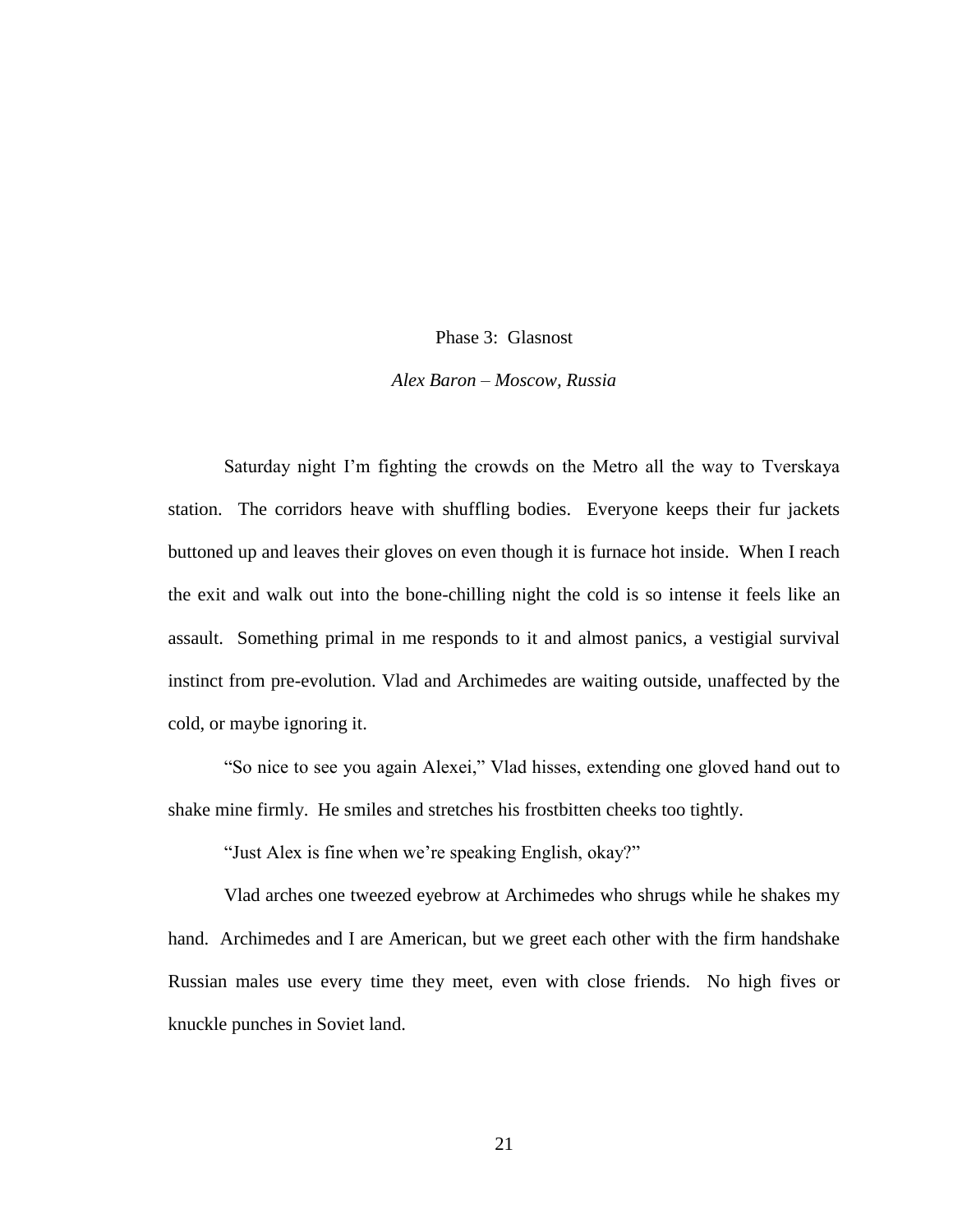"Let's head in," Archimedes says, taking the lead as we trek through the freshlyfallen snow. We pass by gleaming fortresses of glass and steel, hotels half-filled with a sputtering stream of businessmen from Germany and Scandinavia. They pay exorbitant rates for lousy service and lackluster rooms, but the lobbies still look luxurious to me. They are dripping with dim, ornate chandeliers and polished silver tea services. They make me feel bad about my tiny apartment, with its unreliable heat, and my tiny Peace Corps stipend, which barely covers the basics as winter edges on and the price of vegetables doubles every week.

We walk down a small alley off of Tverskaya, to a cramped cellar bar called *Dariy Morye*, which means Gifts of the Sea in English. The atmosphere is cozy, with ten tables and sets of chairs arranged in a circle around a tiny dance floor. Russians want to sit around a table with friends, not mingle with the other patrons. The word mingle doesn't even exist in Russia. Too many years of informants and secret police and bugged apartments have made a generation of Russians guarded and suspicious, unlikely to say anything more than they have to in public. The décor is garish nautical, with anchors and rope nets hanging from the ceiling, garland around the boarded-up windows, and fish tanks along the walls that fill the room with a flickering glow. The crowd is mostly waifish boys in sweaters with sleeves that are too long and cover half their hands.

We have miraculous luck as we walk in. A pair of young lovers finishes paying their bill and vacates a small table where we can sit. There are only two chairs, but Vlad just lands on Archimedes' lap where he stretches out his long, lean legs. We even get a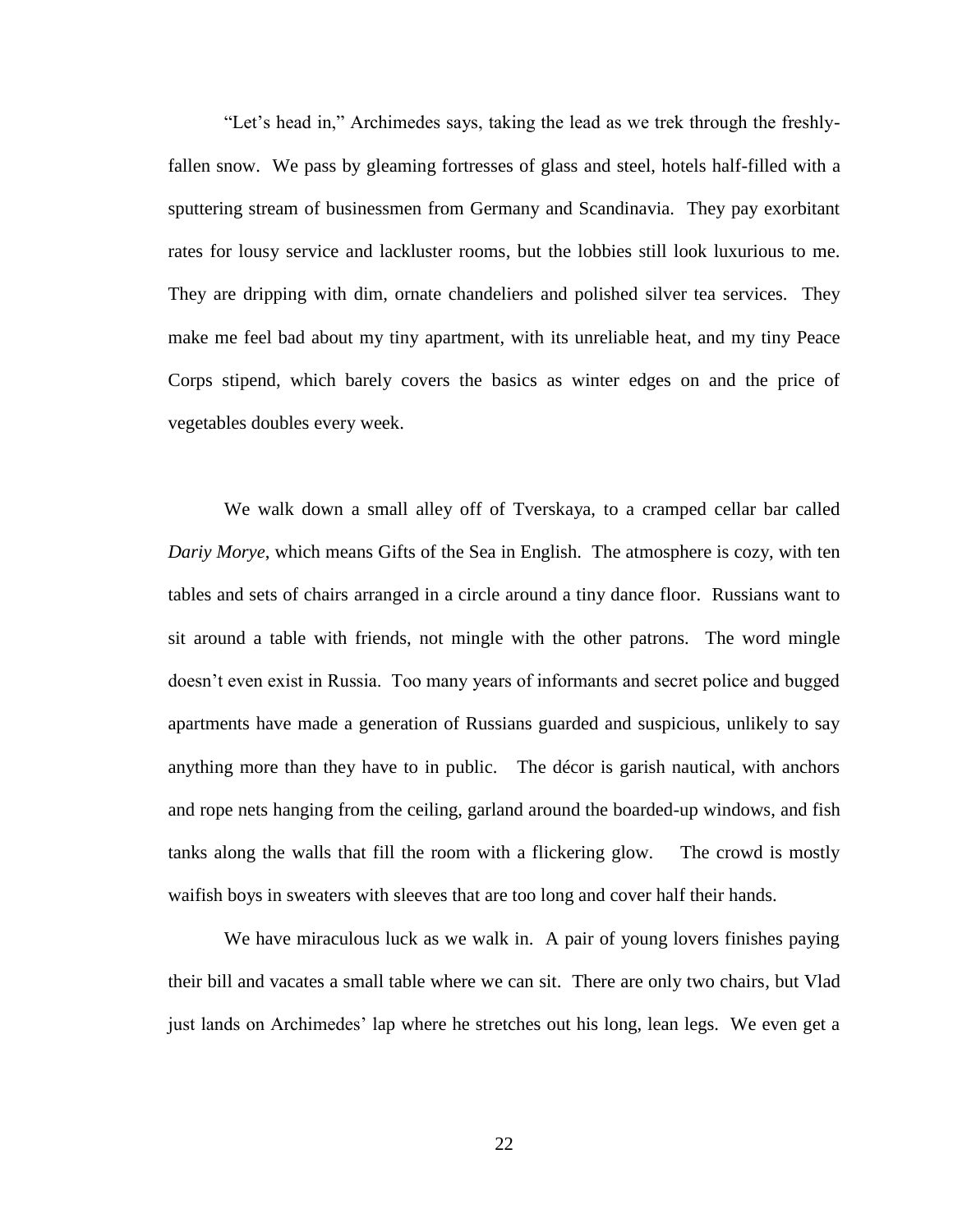waitress right away. She is plump and plucky and oddly coquettish with us. The kind of waitress I'd expect to find in another part of the world, not here.

"What can I get you to drink, *dorogoi*?" the waitress purrs, one hand on her fleshy hip.

"Two Heinekens," Archimedes orders in accented Russian. He's been working here for years but his accent is still terrible. Better than average though, maybe because he has a Russian boyfriend. Most embassy staff can't even order a drink in Russian.

"Alex, what do you want? They have Corona here."

"Real Corona?"

The waitress stands patiently, smiling at our exchange in English. Heineken and Corona are exotic, expensive beers here.

"Sure, I'll have a Corona." I mumble my order and the waitress nods and eyes me suspiciously as she walks away. By now my accent in Russian is passable enough and I've gotten as skinny as the rest of the boys here so she's not sure what to make of me.

A pudgy man with slicked back hair approaches the table. Vlad leaps up to greet him.

"Mark, how *are* you?" says Vlad, embracing him. The newcomer pats Vlad's behind playfully while Archimedes looks tactfully away.

"Alex, this is Mark Limonov."

I shake his hand, say nice to meet you. He says, pleasure, with a British accent.

"Your accent is quite good," he tells me.

"Thanks, I've been practicing."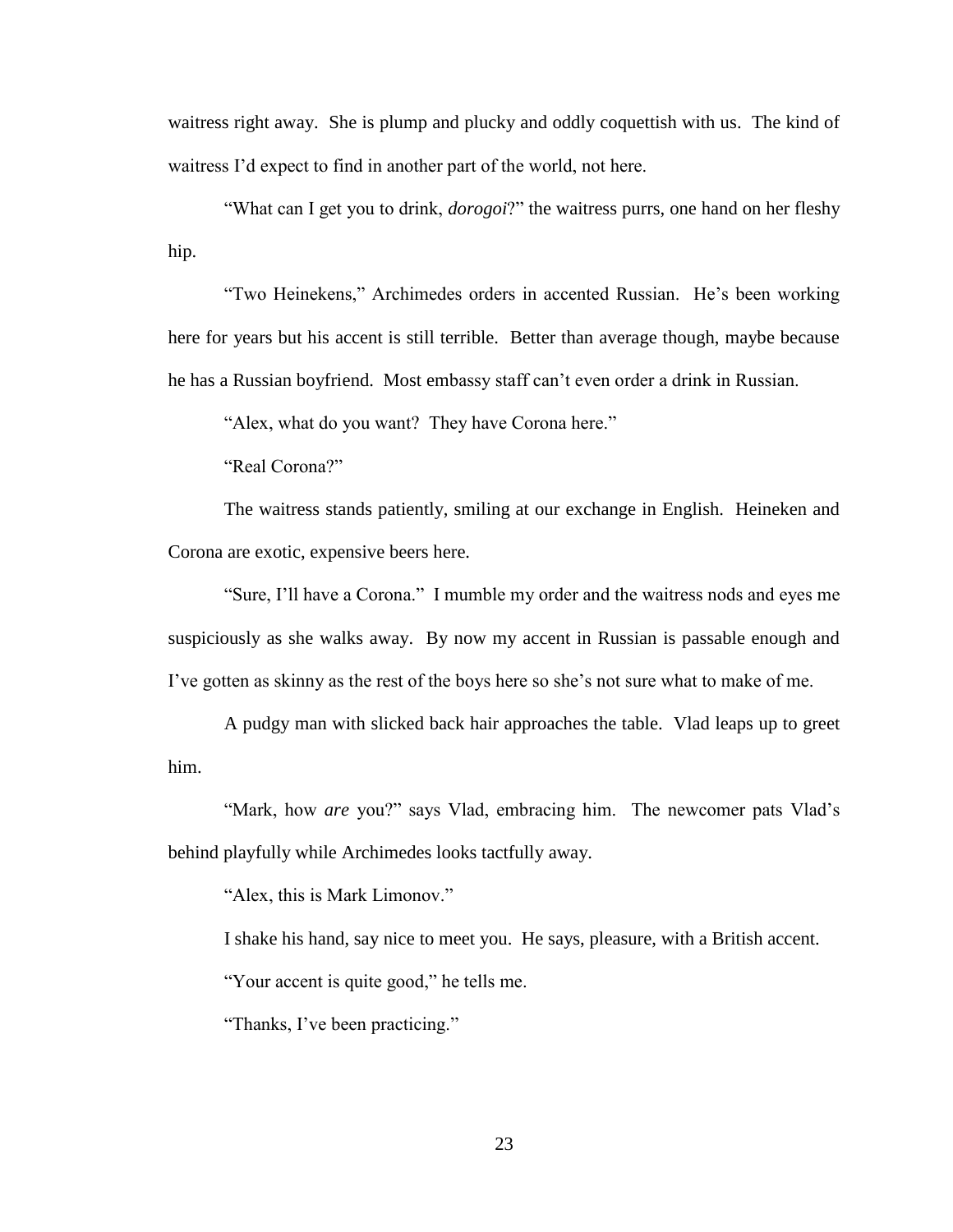"Alex is American," Vlad slaps Mark's belly and lets his hand linger there, "Silly goose."

"Mark writes for the eXile," says Vlad.

The eXile is the alternative English-language newspaper in Moscow, written by a notorious cadre of degenerate expats. They are best known for their Death Porn section, graphic photos of bodies mutilated by grisly stabbings or shot full of bullets, along with captions that are meant to be funny, but which never make me laugh.

"Which section do you write?" I ask, mildly interested.

"Are you a reader?" he asks.

"*Somos pocos, pero locos*," I say, mimicking their front page slogan.

He nods. "I write a travel column called 'The Wandering Jew'. And I do club reviews for the 'Queer Nation' section. And of course there's my baby, Death Porn."

"How did I know you were going to go there?"

Mark beams, swills his beer, belches loudly. Vlad pulls him away, into the crowd. "Come," says Vlad, "There is someone I wish for you to meet, Mark."

Hours later Archimedes and I are toasting our good fortune. Vlad and Mark do the closest imitation of mingling I have seen here, chatting with table after table. Vlad introduces Mark to his young, attractive friends. Mark gives them his card, buys them drinks, pats their asses before moving on to the next table. Occasionally Vlad slithers by and plants a wet kiss on Archimedes' puffy lips.

"Archi darling, are you feeling bored yet?" Vlad glances at me as he pulls Archimedes' head to his muscled chest. His eye meets mine as if we are the only two in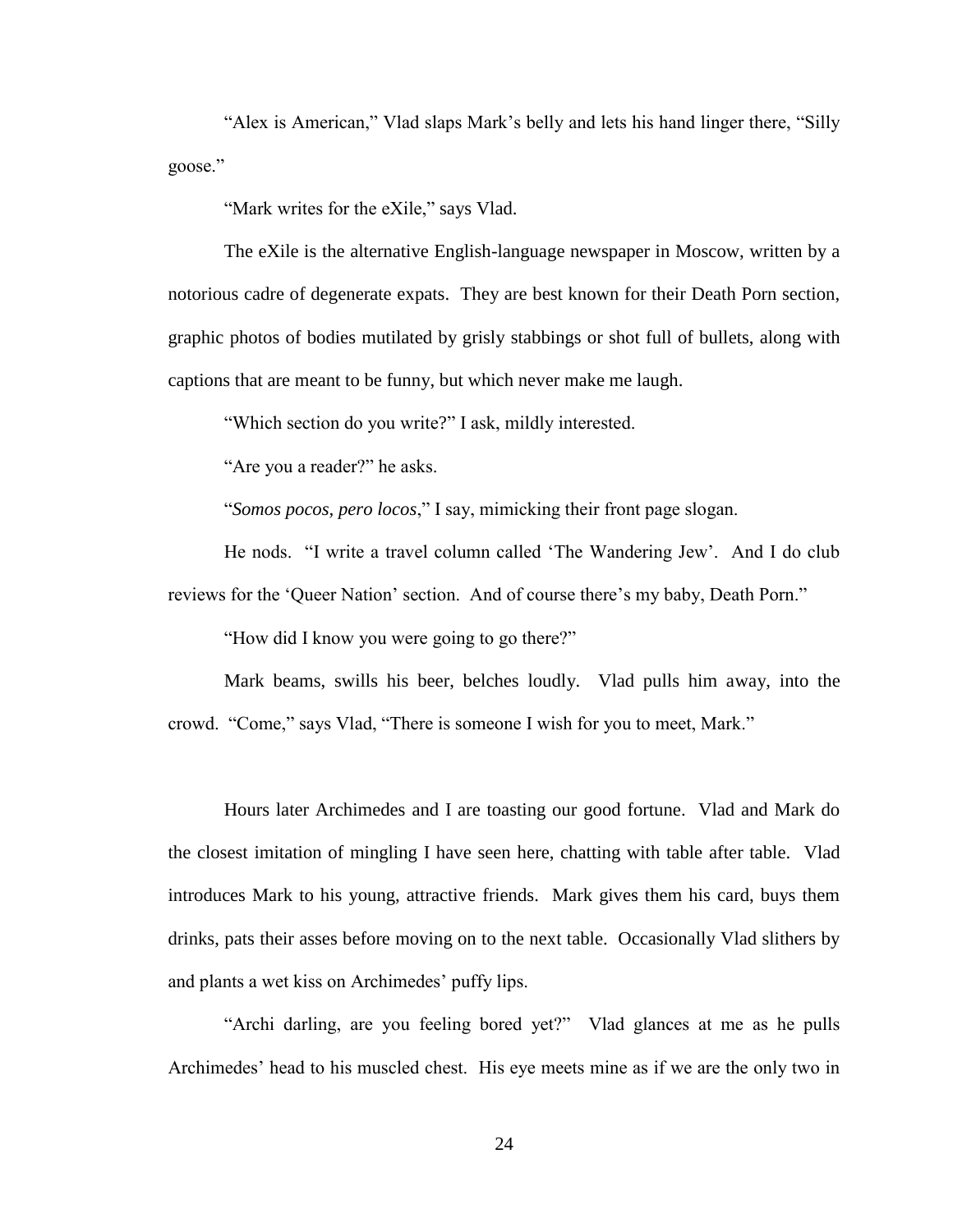the room, in the whole city. I feel his thoughts like hailstones on my temples. *I'm watching you Alexei. This man is mine. This city is mine. Don't get too comfortable here.* 

"If you are bored, we go, *dorogoi*."

"I'm fine baby. Alex and I are just making another toast."

Vlad ascends from Archimedes' lap and hammers his mouth into a crude smile.

"Ah yes, toasting like Russians." *No matter how much you act like us, you will never be us.*

And he is gone again, disappearing into the crowd, leaving me with my shot glass still raised. The Coronas wash down shot after shot. Archimedes knocks back twice as many as I do and can still focus and speak without slurring and hunching his shoulders. He leans back and talks over the music.

"You know before this posting in Moscow I worked in Israel for years."

"Did you celebrate the Jewish holidays there?"

"Why would I do that?" Archimedes smiles.

"We have to learn how to fit in with the Russians, don't we?"

"You do if you want to survive. Especially if you don't live on the compound"

Archimedes is one of the few American Embassy staff in Moscow who doesn't live on the antiseptic compound where Russians are to be seen, not heard. Most of the locals there are hard-working men and women who clean, answer phones and serve coffee. The rest form a small corps of deferential translators who can present an English version of a Russian document as fast as most secretaries can type. They scamper around like house slaves, in perpetual fear of losing their padded salaries and stable jobs, looking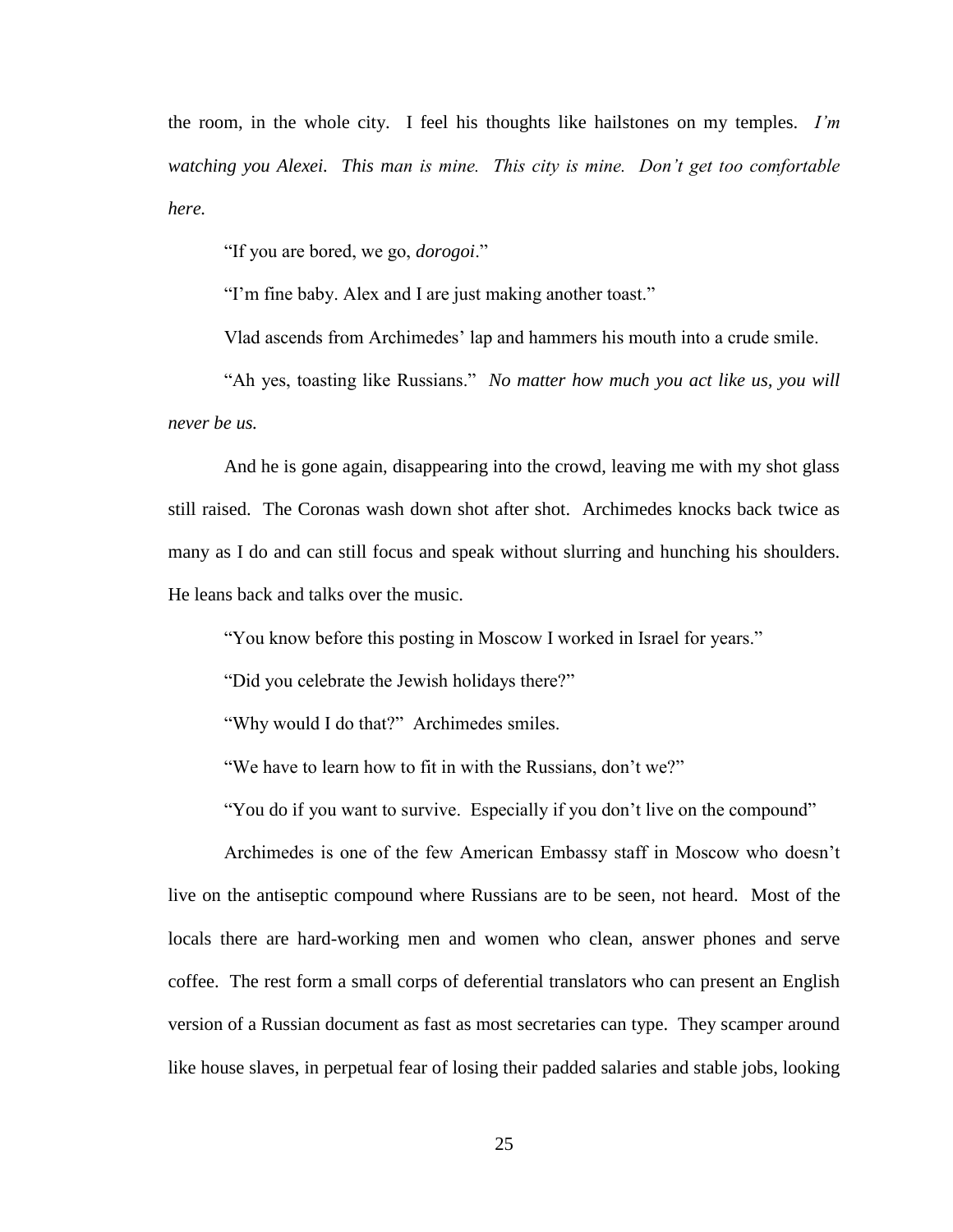over their shoulders as Russians who have it good tend to do. They used to be afraid of exile to a Siberian gulag, now they just fear the good life will end and they will end up in the same hardscrabble, bare bones city the majority of Muscovites occupy. A city where too many fight over not enough. A city of food shortages and skyrocketing inflation. Criminals rule and prosper. The educated and the talented scrape by and wonder how everything went so wrong.

"To our health. *Na zdarovye*."

"*Na zdarovye*," I answer, inhaling the scent of the bread before I toss another shot of vodka down my throat. Archimedes and I reach for the same pickle. I defer, choose another. He is paying after all.

"Let's toast to all the good things here in Mother Russia."

"I'll start," I say, my mind awash with possibilities but only a few finding their way into my voice. "You don't have to say 'excuse me' when you bump into someone."

Archimedes raises his Heineken. We are in-between shots at the moment.

"*Na zdarovye*."

More booze filling me with warm optimism. Life could be okay here after all. Maybe I could be okay here too.

Archimedes lifts his bottle.

"Here you can smoke and drink anywhere you want."

More beer, the tastes of pickle juice and vodka mix on my lips.

"You can buy CDs and they only cost a few thousand rubles, anything you want, pirated to order."

"Vodka is cheaper than water."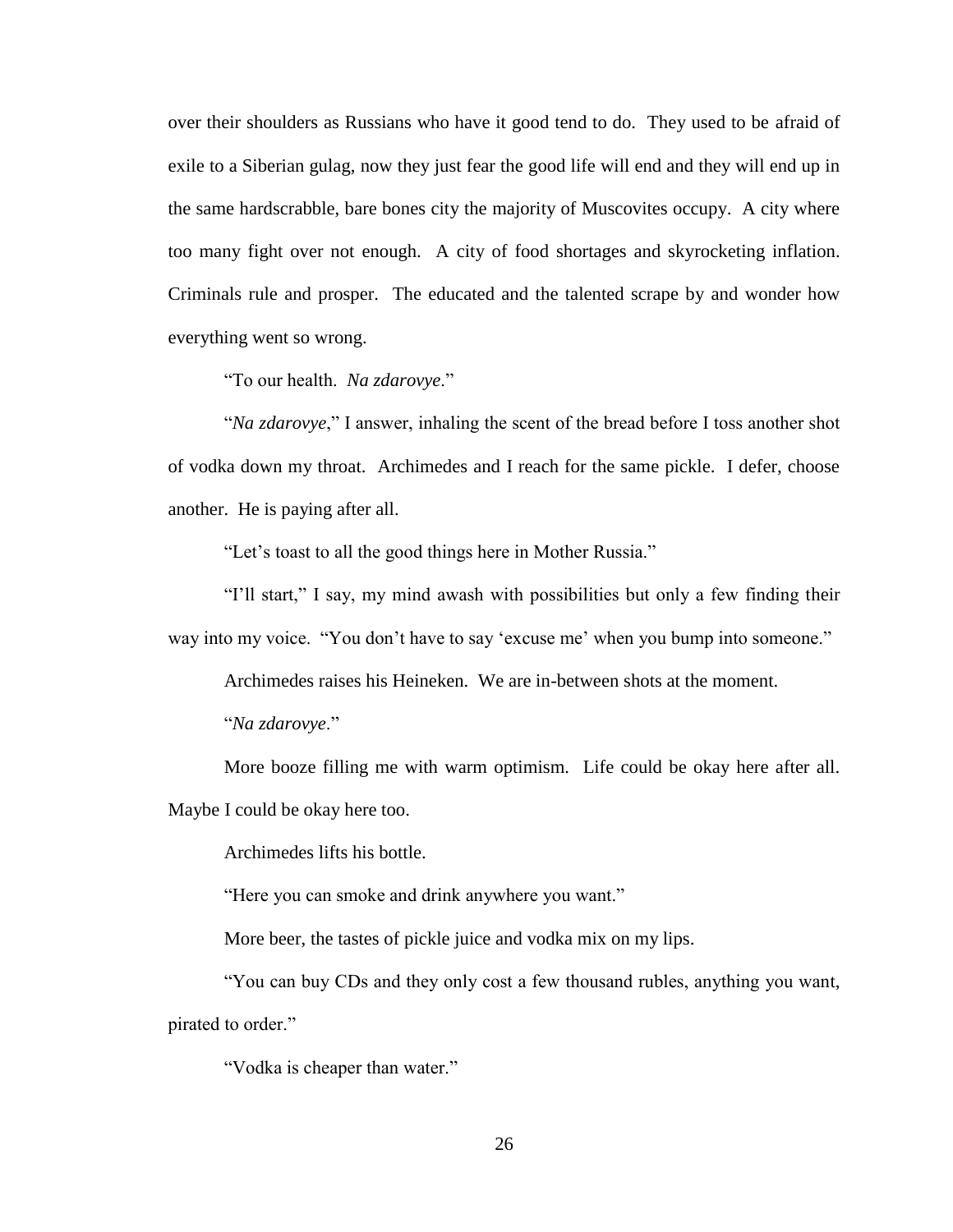"The train to Riga only costs twenty bucks."

Archimedes looks somber for a second. Maybe he's a weepy drunk after all, I'm thinking. But no it's just a passing cloud, a black-winged bird fluttering across his face.

"In Russia you can laugh at death."

"I'm not laughing yet, Archimedes."

"You will."

Archimedes looks away, inhales, lights a cigarette. We sit for a moment with nothing but the Russian techno music pulsing in our ears. He turns to face me, leaning over the table as if he has a secret to tell me.

"Here in Russia I can be a pervert. I can have a hot young boyfriend and no one calls me a troll and no one calls Vlad a gold digger."

"Isn't he though?"

"You don't get it, Alex. That's normal here. No hidden agenda. I love him for his body. He loves me for my money. Everything's out in the open. It works out perfectly."

"Were you a pervert back in Israel too?" I scan the room for his lean, muscled boyfriend, trying to catch sight of the reflection Vlad's glasses cast in the fishtank glow.

"Let me tell you how great life was in Israel, Alex." Archimedes gets even closer, inhaling his cigarette deeply, then not bothering to blow the smoke away from my face.

"In Israel I traveled a lot for work, all over the country, in a nice, air-conditioned embassy car. I started out with a driver but then one time I had to travel to Haifa and no one was around to take me. So I drove myself and decided to pick up a hitchhiker along the way."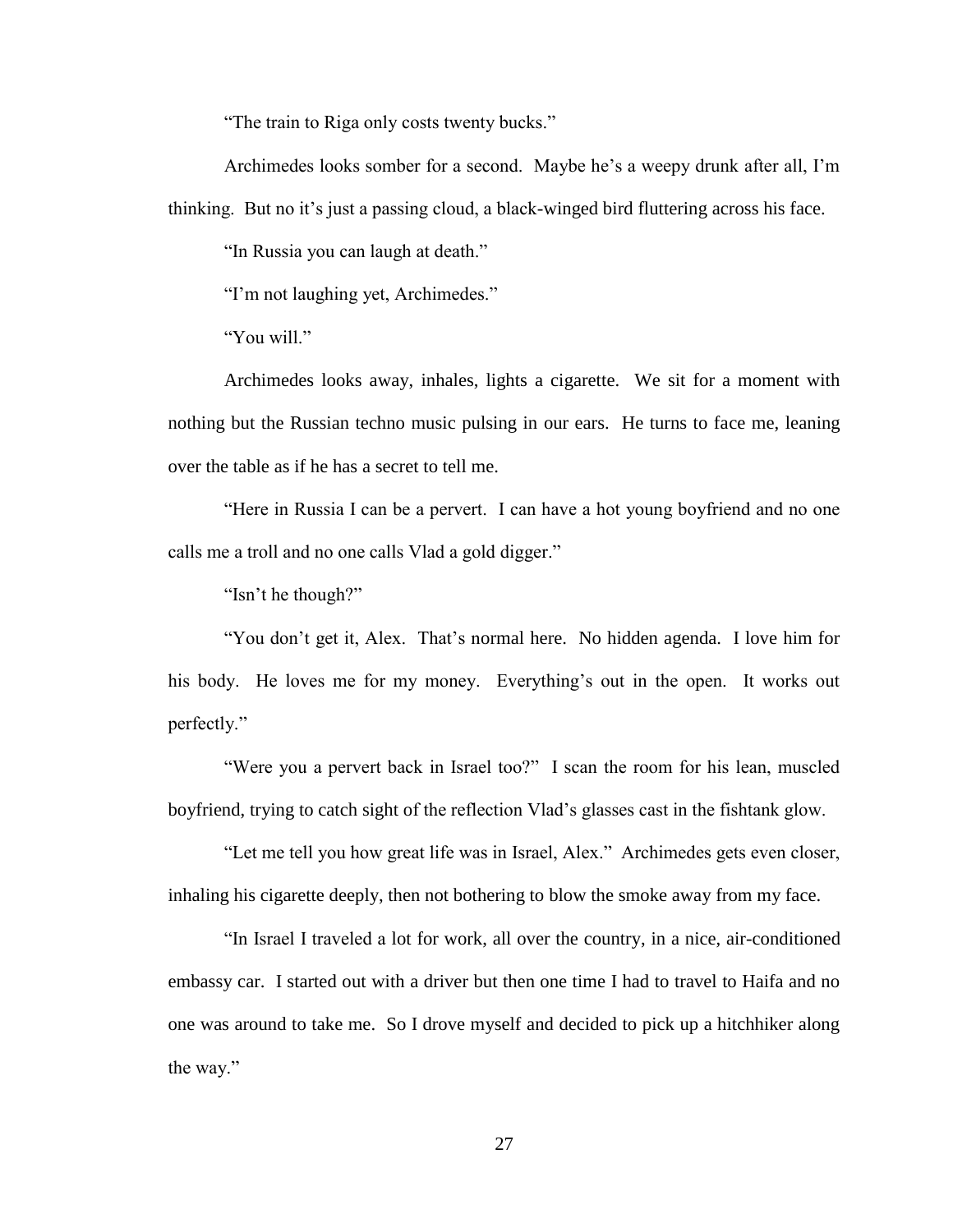"Sounds like the beginning of a scary movie."

"No, Alex, more like the beginning of a porno. There the soldiers all hitchhike everywhere. And these guys are hot, super rugged, and their military uniforms are so tight you can see their whole package. So I started driving myself everywhere and kept some porn under the seat. I arranged it so it would slip out when I hit the brakes hard and I would get them to look at it until their hard-ons were bulging out of their uniform pants."

I tilt my head to show him that I'm listening but I keep my eyes down. The plates on the table are empty. I motion to the waitress for more bread.

"You wouldn't believe how many of them fell for it." Archimedes continues. "They would let me unzip their pants and blow them right there on the side of the road in the middle of the desert."

Now his face is getting closer to mine. He leans in and places one hand on my leg under the table, resting it there. His breath is sour with vodka and garlic.

"They were always quick, too, because I'm *very* good at what I do."

 I lean back, trying to make space between us. Archimedes' hand is still on my thigh and he keeps it there until Vlad appears through the crowd like a bad dream. At the same time the bill appears and Archimedes produces a thick wad of money, with a motion as smooth and quick as a magic trick. More money than I get paid here in two months.

I struggle getting up from my chair. Vlad grabs underneath my arms in an iron man grip, hauling me up like a sack on a cargo ship. He puts one arm over my shoulder and smiles at me. *Stay away from my man, Alexei*. I push my way ungracefully through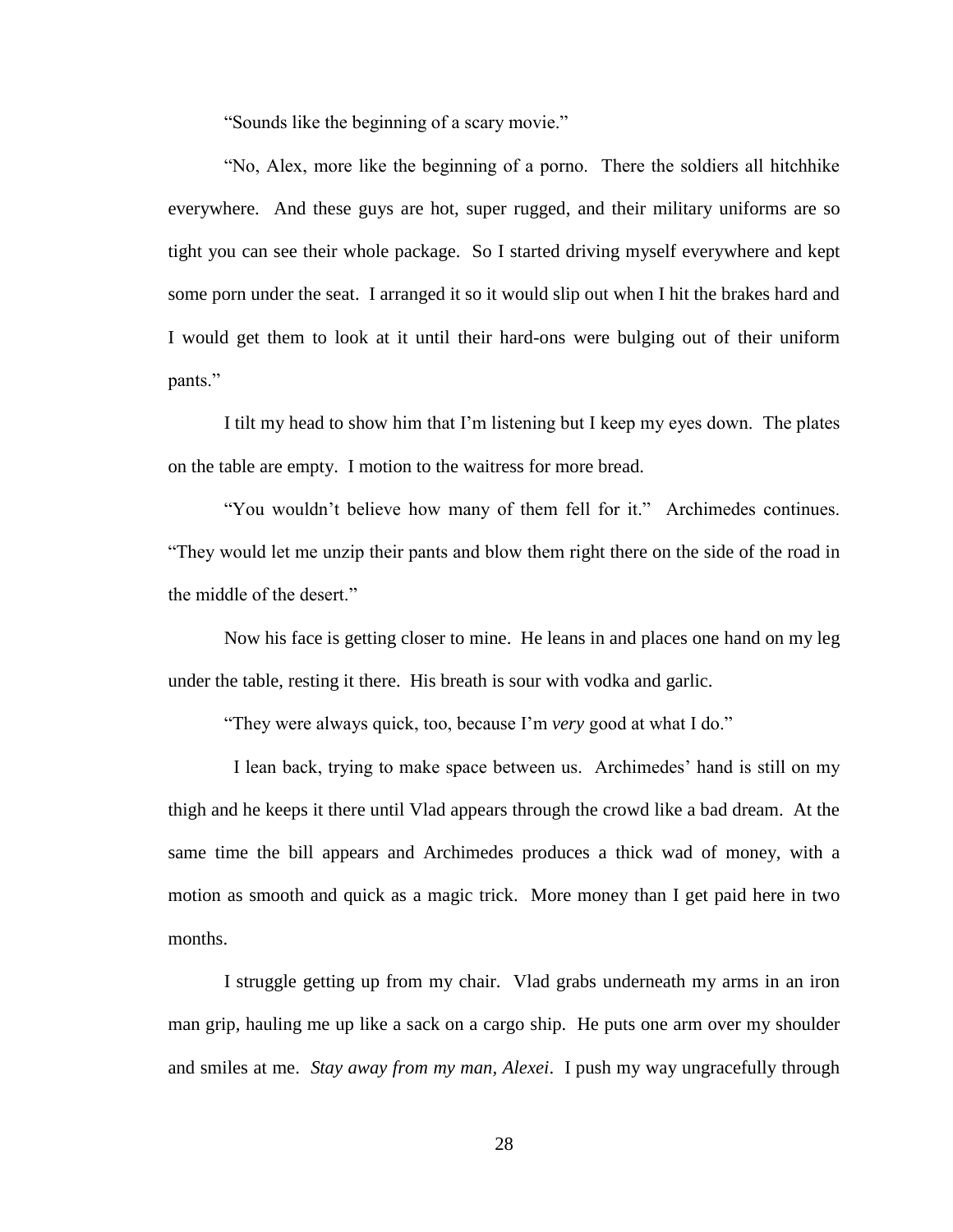the crowd and slide into my familiar winter jacket, hands going instinctively to the pockets to pull out the hat, the gloves, the scarf, the necessities of a winter night in Moscow.

On the way out I bump into two young guys, much cuter than the ones inside. Nice bodies, sporty imitation brand clothes, unselfconscious stances. I see Vlad and Archimedes disappearing down the alley that led us here. They'll notice I'm not there in a minute, stop, have a cigarette, ignore the chilly wind.

"*Privyet*," says one of the guys to me. The less cute of the two. He addresses me informally, like a friend he already knows.

"*Privyet*," I greet him back.

"What's your name?"

"Alex."

"Alexei."

"Just Alex."

The less cute boy turns to the cuter one and smiles, raising his eyebrows. "An English name?

"American"

"An American? Here? I was guessing you were Polish, or maybe from the Baltics."

Now they are both full of questions, but I just want to get out of the cold.

"Sorry, I think I'd better go find my friends. They seem to have left without me."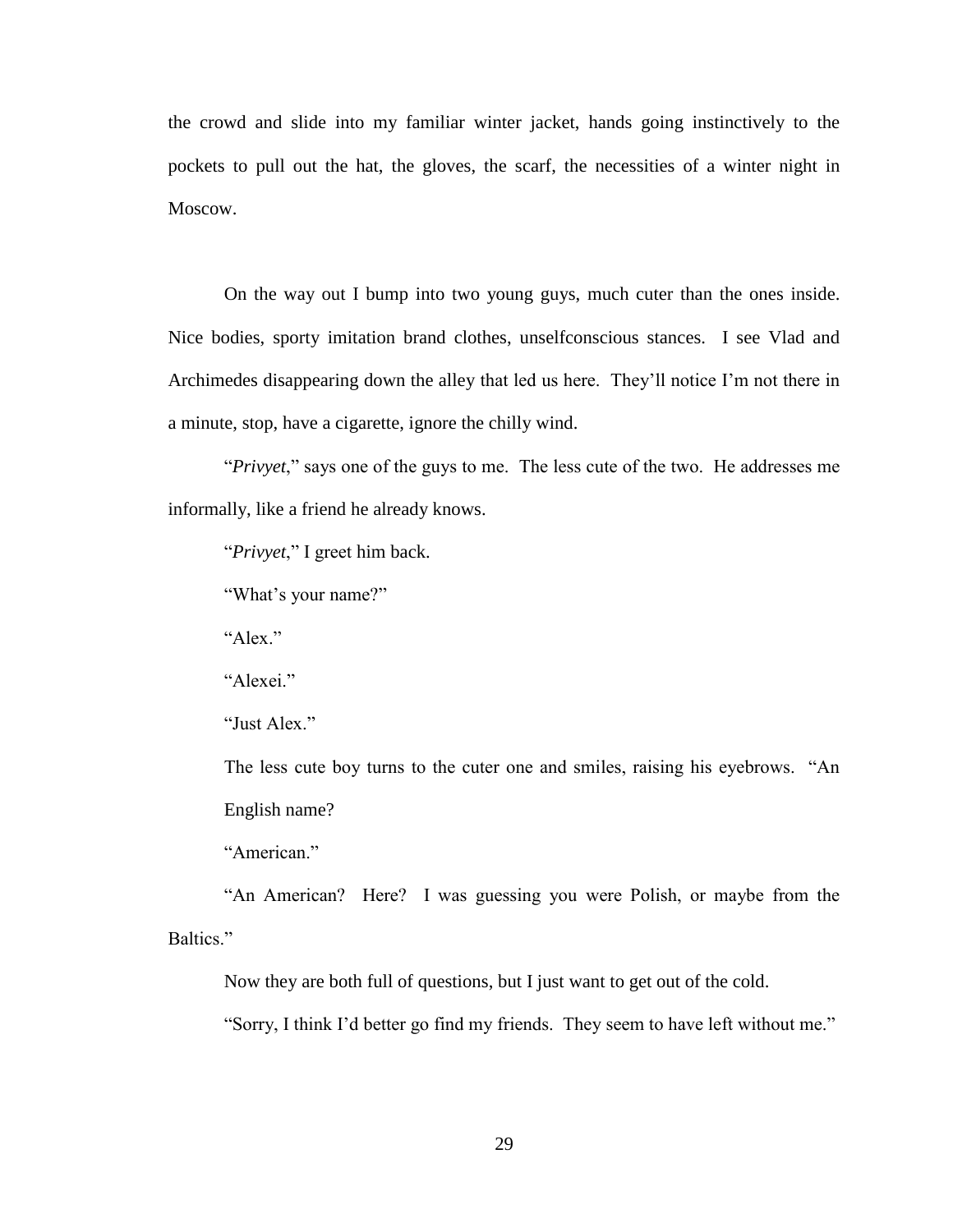The cuter one looks at the empty alley, then turns and leans in closer to me. The air starts to tingle as I smell his cheap cologne mixed with sweat.

"Alex, can I ask you something?"

I feel the hair on my arms stand up, a swirl in the back of my throat.

"Of course."

The cuter boy pauses, narrows his eyes, "You wouldn't happen to have a few thousand rubles would you?"

I roll my eyes, annoyed, and try to push my way past them. The cuter one grabs my arm and I stop short. He is stronger than he looks.

"Wait, Alex. Look, we don't ever do anything like this. It's just that now we need some money."

The woman who read my palm in Teotihuacán hadn't asked my permission, but she still demanded I pay her a few pesos. She clutched my arm and mumbled in Spanish. I was still with Carlos, a fifth-generation Chicano from Texas, who made me translate for him. Her eyes glazed over as she told me, you are going to suffer in a cold land without borders. Carlos and I stayed in a *pensión* in the Zona Rosa, where the bathtub was surrounded with a hand-laid mosaic of blue and white tiles. He scrubbed the pollution of the city from underneath the half-moons of my fingernails with a coarse brush made of horse hair. The water smelled like corn and at night we slept together under a blanket to protect ourselves from the hungry mosquitoes and I felt safe. I was different then, before I came here and started covering my body with thick layers of clothes that are wrinkled and carry a whiff of body odor since I have to wash them by hand in a bathtub that never gets clean, no matter how much I scrub it.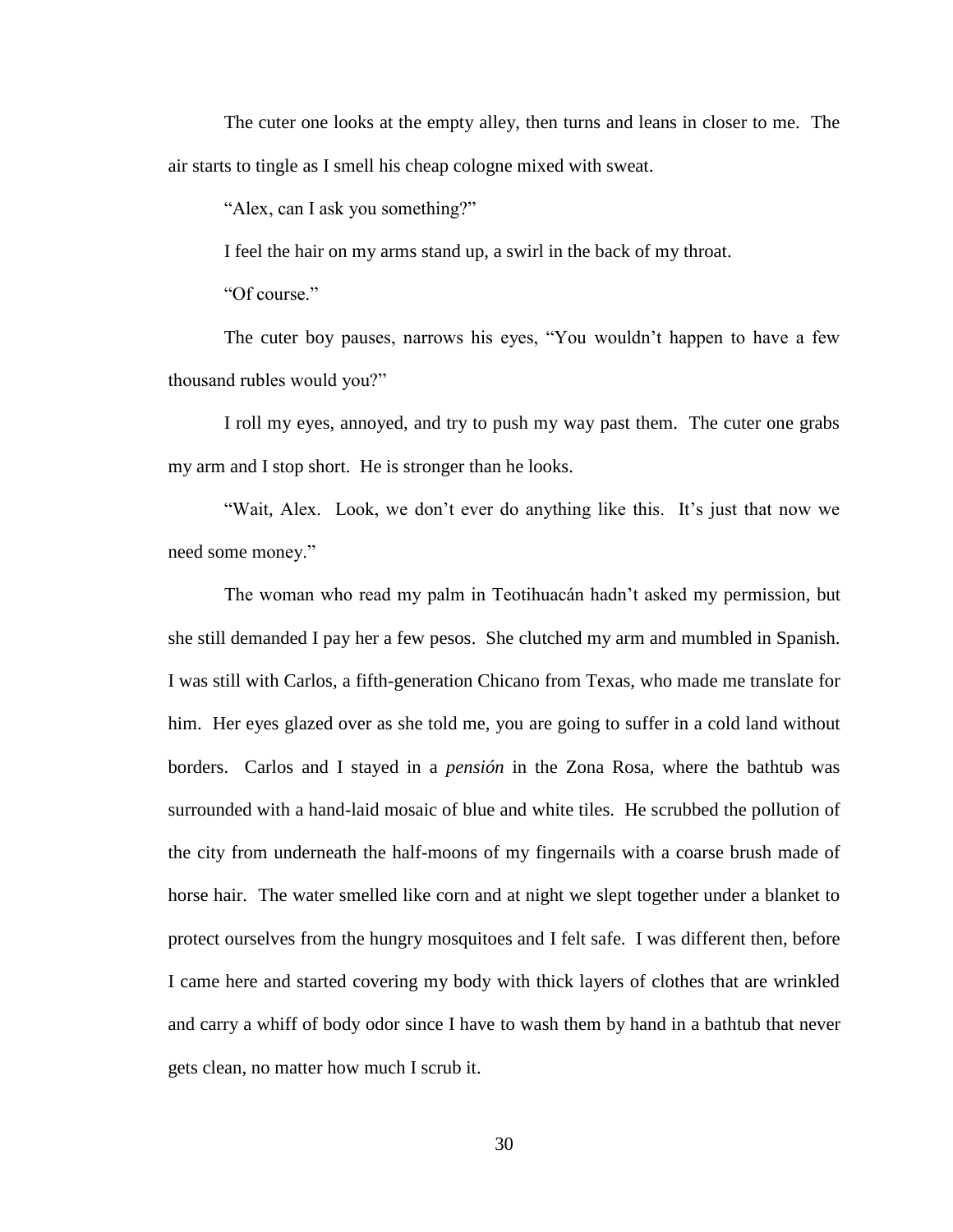"Alex, there are ways that we can convince you to give us some money."

He's holding my arm firmly. I notice that he is hiding something under his jacket. I've seen enough gun-shaped bulges here to know what it is right away. My legs get weak and I feel adrenaline surge through the veins in my neck. I look quickly to both sides. No one else is in the alley, the door man is out of sight, and Vlad and Archimedes are long gone, just muddy footprints in a dirty alley. Shadows and garbage cans and rats, right behind the ritziest street in Moscow, in all of Russia. One big, fucking Potemkin village, this place.

"Look, I really don't have any."

The cuter one looks down, gets bigger as he takes a deep breath. He lifts his head and looks directly into my eyes. I'm frozen, not sure what to do. We rise into the sky, his hand still clutching my jacket. Below us the alleys fill with prowling jaguars who before I thought were other street hustlers. They stalk the snow-covered streets, tense and hostile. All at once, they leap into the sky above Tverskaya and join us, a constellation of jaguars.

My photo is on the front page of the eXile, a corpse riddled with bullets, clutching a wallet with nearly worthless rubles stacked neatly inside. The caption says, 'Peace Corps volunteer carousing outside bar notorious for attracting male hustlers and the men who love them is blown away, not in the way he planned either. The victim now has a few more holes, making him the belle of the ball at *Dariy Morye*. Now serving *pederast* number…'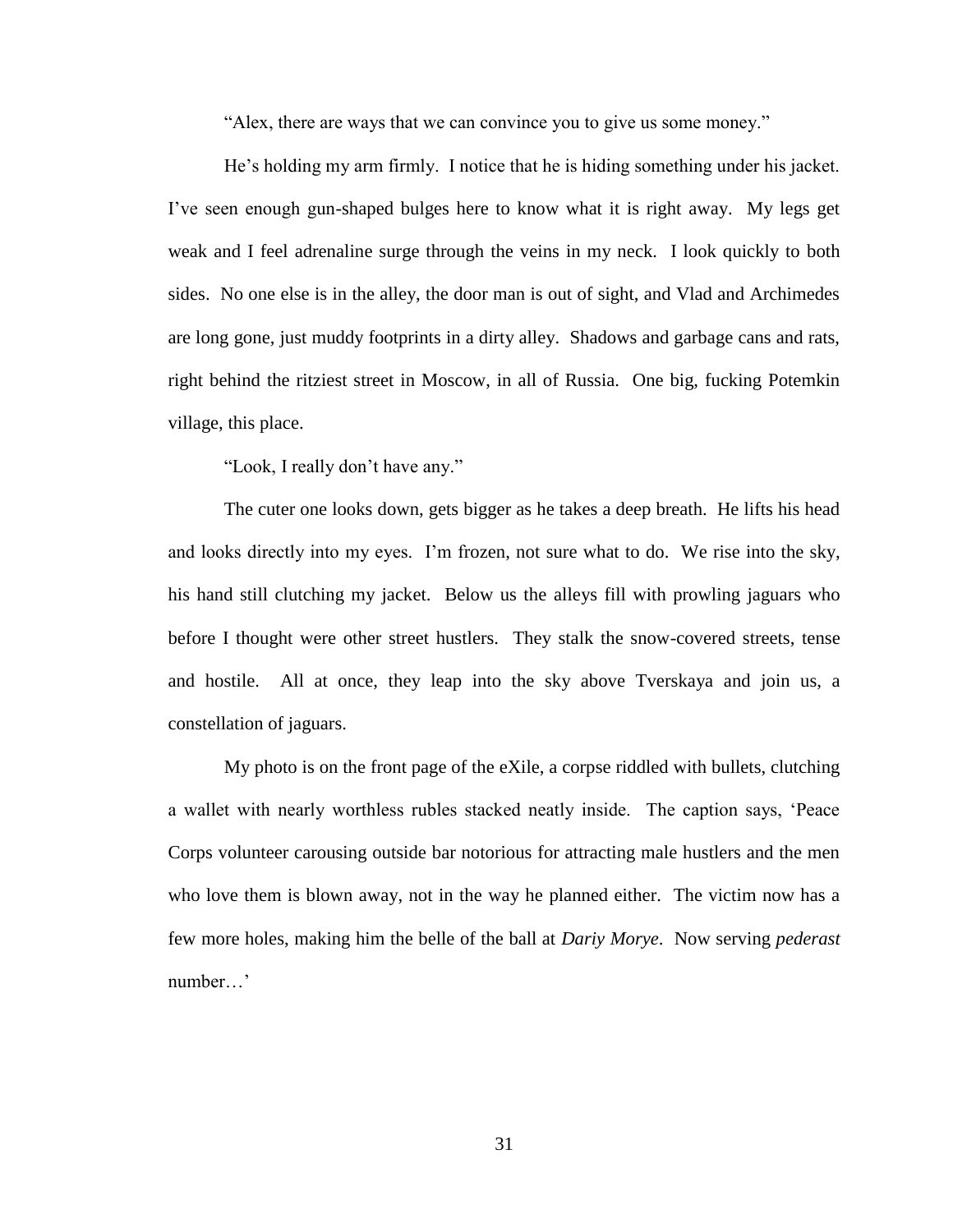My laughter startles the boy as much as it does me. Suddenly, so suddenly I can't believe it's happened, he lets go of my jacket and is standing in front of me, deflated, dejected, looking ashamed. We are back on earth, both of us human again.

"I'm sorry things are such that we are forced to do this."

The boys look sheepishly at each other and start to back away. They turn and slink off to a corner of the alley, talking in the hushed voices of Russians speaking in public.

Voices emerge from the door of *Dariy Morye*. Mark steps into the alley, his arm around a scrawny Russian boy wearing an oversized scarf which makes him look like a little boy.

"What's all this about?" he says, slurring his words slightly. The boy he is with goes wide-eyed and runs back into the bar. The cuter boy of the two who held me at gunpoint is still holding his weapon.

"He's quite the looker," says Mark, "Ask him how much?"

"Hey young man," I call after the cuter one, "This guy says he likes you."

"Tell him fifty dollars, U.S."

"He says it's a hundred." I tell Mark.

"Does the little whore take credit cards," says Mark, pulling out his wallet. "Now turn around and bend over you little bugger and I'll just slide this thing right through."

The boy walks quietly over to Mark, one resolute footstep through the snow at a time.

"I'm just joshing. Here's your money," says Mark, pressing a stack of bills into the boy's outstretched hand and leading him by the shoulder down the street.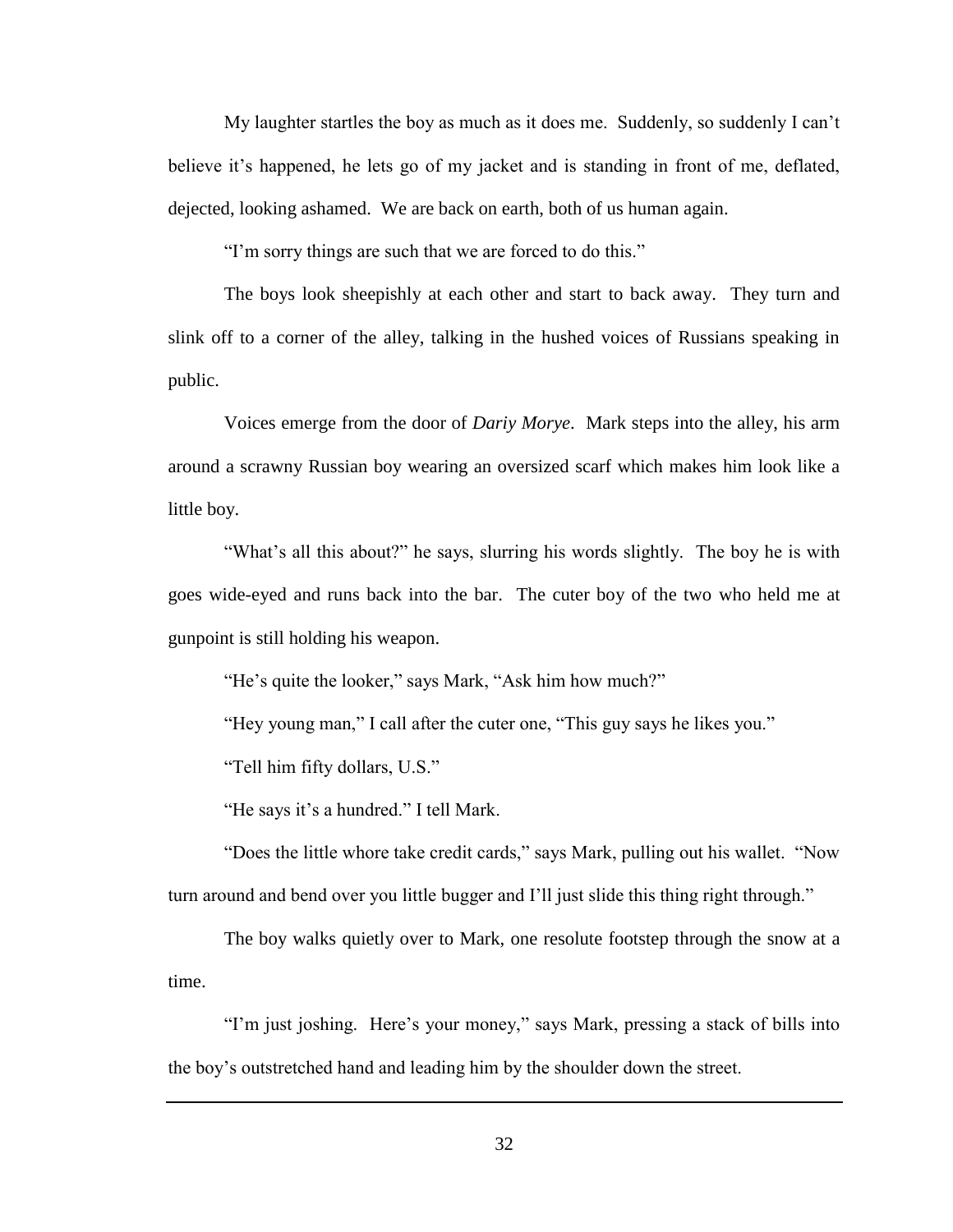I walk in the other direction out of the alley and find Vlad and Archimedes standing on Tverskaya, smoking cigarettes in the cold, waiting for me, as if they had planned on doing this all night from the beginning.

## The Wind Sun

## The air

provided light

for the next age of the

world Quetzalcóatl wind god

performed creation humans ate seeds

of mesquite trees 364 years Tezcatlipoca swept

sky and people from earth to revenge his rival darkness

fell after the hurricane everything was still survivors clambered

into branches of trees became monkeys calling in the echoing dark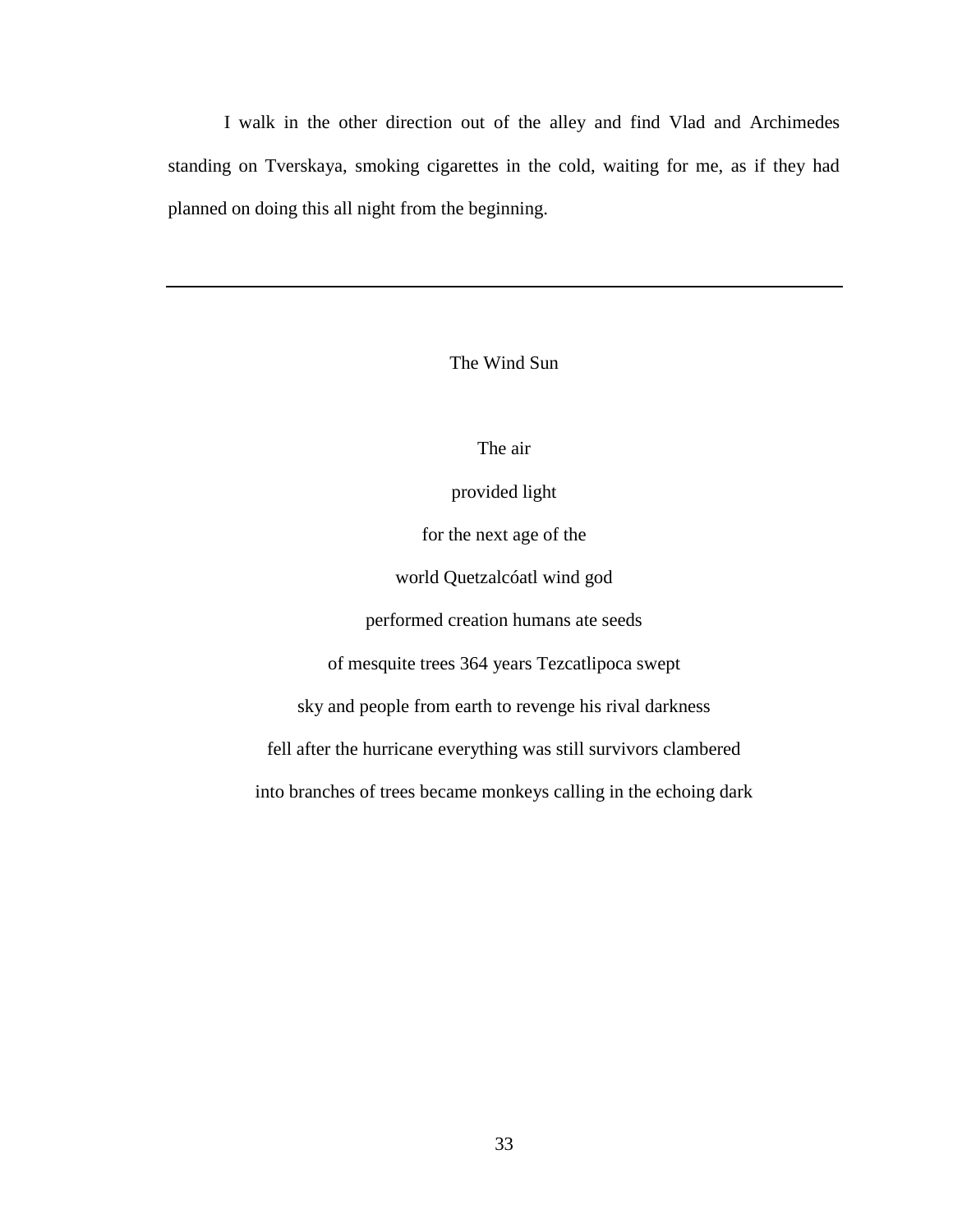Phase 4: Spanish Lessons *Victor Vaitkunas – Seville, Spain*

*Su cara y su nombre me viene en sueños. Se pierde. Se encuentra. Se pierde. Lo demás no lo sé.*

There was war in the Middle East. At first I protested the stretchy camouflage shorts, the military hat, the combat boots, the socks that bunched around my ankles. I fought against the plastic rifle hanging from the shoulder strap over my freshly-shaved chest. But before long, I gave in, compromised first one thing, then another, for the chance to make some money. Mariano suggested I wear a g-string under my shorts but that was where I drew the line.

I wore Moroccan-made firecrackers over one shoulder like rounds of ammunition. At the end of my act, on cue, I got on both knees, leaned forward, and flirted with a man near the front of the small stage, flicking my thumb and finger in front of my face and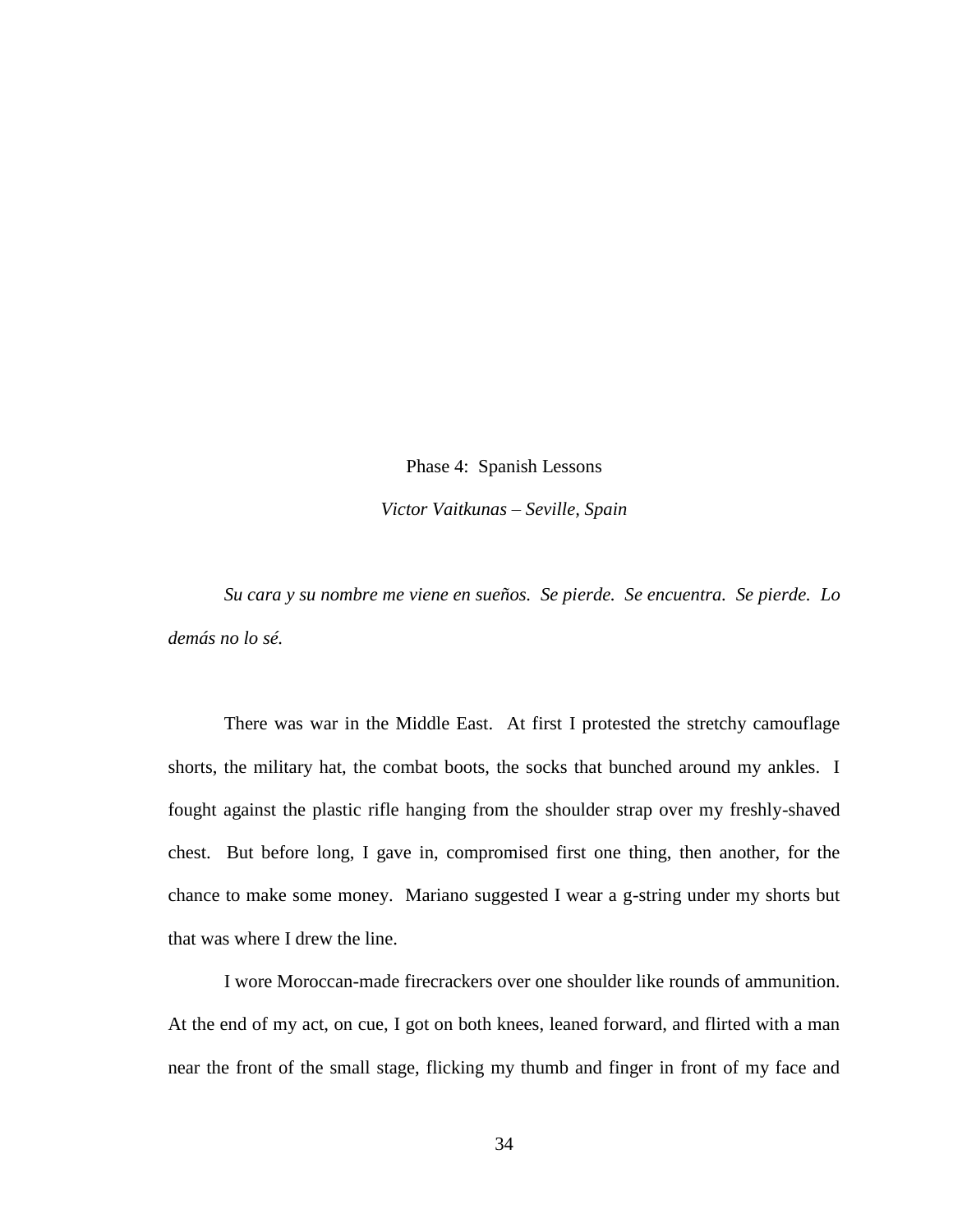licking my lips. The man put his unlit cigarette into my mouth where I let it hang from my moist lower lip. When he flicked his lighter and produced a flame I turned my head, quick as a magic trick, and instead of lighting the cigarette, he lit the top of the row of firecrackers hanging over my chest. There was a staccato series of crackling sounds as the firecrackers started to explode. I tossed them onto the stage behind me where they danced and flared like a ballet of fireflies and gunpowder. Some of the horny old men in the audience ducked. Most of them laughed and cheered and applauded.

Lesson #1: *correr*, to run. A verb. Add the reflexive ending and the meaning changes. *correrse*, to have an orgasm.

A few days before I auditioned to work at Mariano's bar I was up even earlier than usual and had time to sit for a *café con leche* at a wobbly iron table at one of the open air cafés that lined my side of the Guadalquivir River. I was wide awake by the time I crossed the Puente San Telmo, the bridge that took me to the university, just as the sun was inching up over Seville's cityscape of worn stone buildings and modern, whitewashed high rises.

When I got to class I took my place between my buddy Jack and Laura, the Mormon girl with cornflower blue eyes who tried to pretend she wasn't watching me. I scribbled notes and showed them to Jack so he could copy them when he couldn't keep up. We were studying reflexive verbs. Our instructor wrote '*correr*' on the board, and '*correrse*' below it. Then she wrote 'to run' on the board and below that 'to have an orgasm'. She was dressed in a tailored suit with a bright, patterned scarf wrapped neatly around her neck. She always had that put-together, ultra-feminine look Spanish women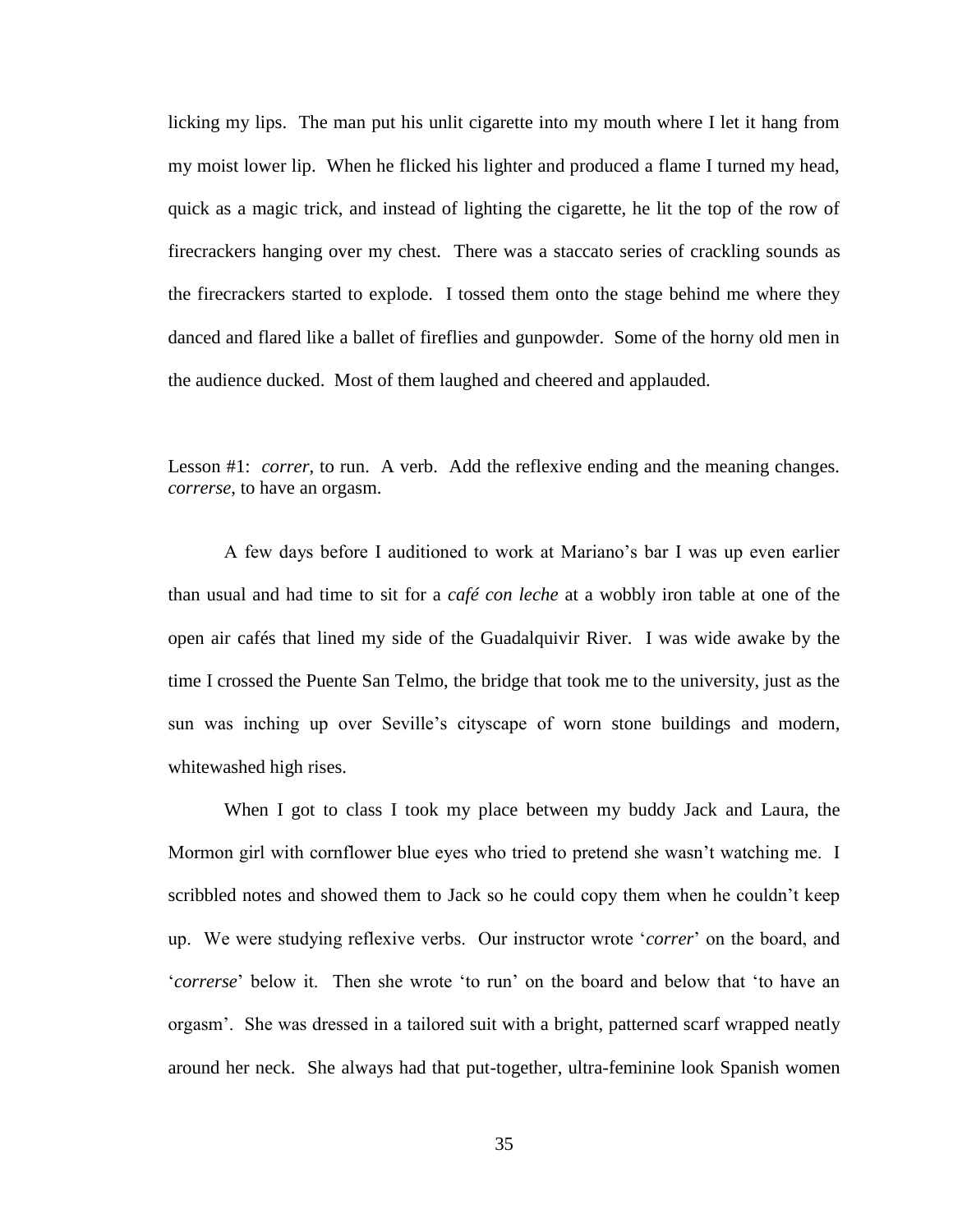are famous for and when she said the word 'orgasm' in English, with her thick accent that sounded like she was chewing gum, it sounded too big and out of place in her mouth.

Jack stopped scratching his pen across his notebook and started laughing. He elbowed me in the side, trying to make me laugh too. Laura said, "You guys are meant for each other." Then she turned to face the instructor, who had moved on to the next definition.

After class, Jack and I headed out to Bar Arena and filled up on tapas and olives while we knocked back shots and tried to talk to Spanish girls. They blew smoke in our faces and smiled at us as if we were kids trying to tag along with our older sister's friends. Laura and some of her friends from class came in and did their best to avoid us. I told Jack I wanted to get out of there and go to a bar where they only let guys in. No girls allowed.

"Dude," he said, "You're my best friend here, but that's one place you'll have to go alone."

I wandered through the maze of streets for a long time before I finally found the club that was down so many twisted alleys I was sure I would never be able to find it again. The doorman peeked through a face-sized screen on the front door and looked to both sides before he let me in. It was hot and smoky inside. I went straight for the dance floor and fell in with the music. I danced by myself, ignoring the guys around me trying to get my attention, my eyes half-closed, in something like a trance that bordered on rapture.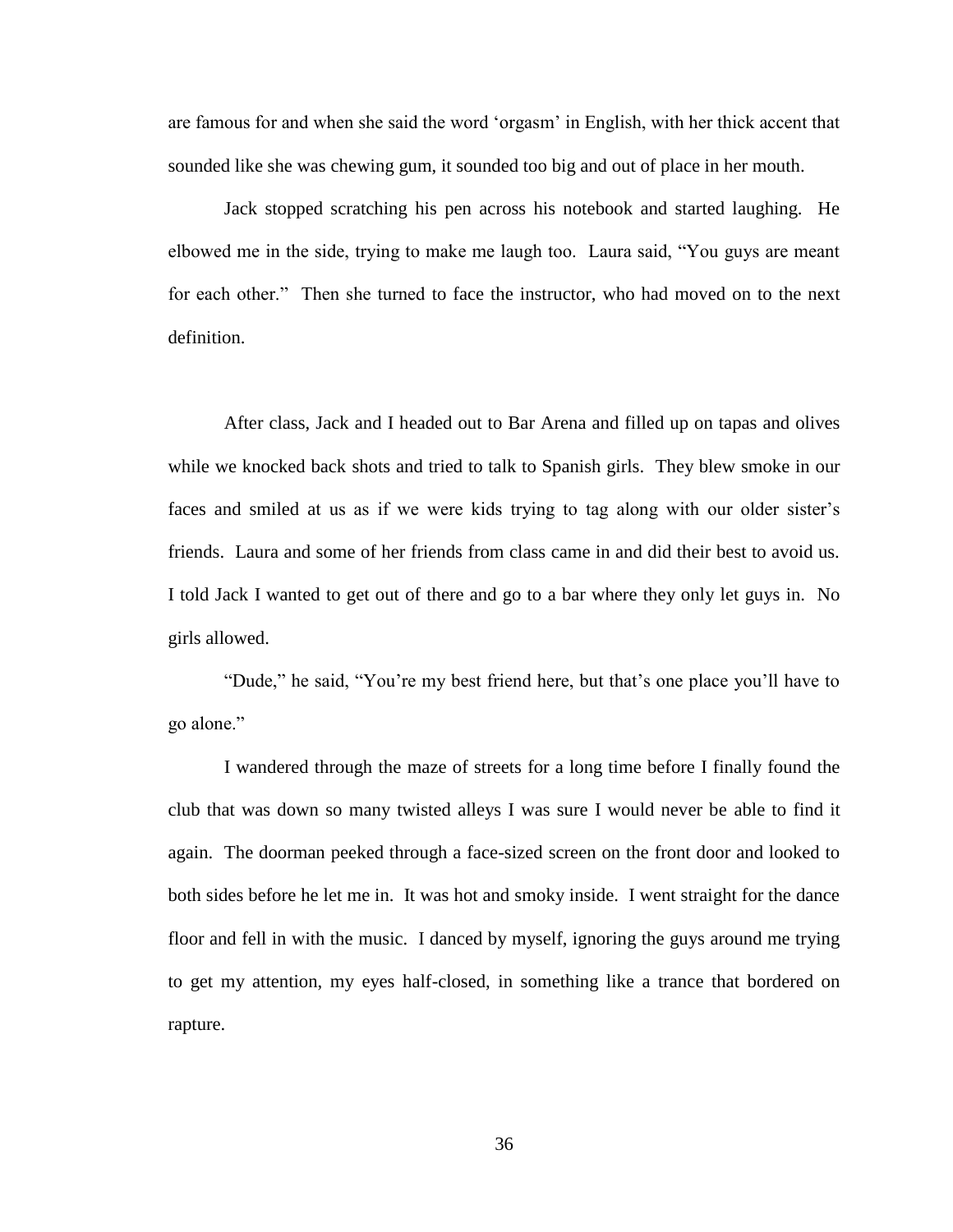When I needed a break I stepped off the dance floor and ordered myself a drink. I was leaning against the bar under the warm glow of the red lights and drinking *tinto de verano*, Fanta mixed with sweet red wine, when Mariano's men approached me. There were two of them, with thick arms like bouncers and angry veins bulging from their necks.

"Mariano would like to speak with you," one of them said, and I followed without question, as if I had been beckoned to an audience with King Juan Carlos. Mariano was wearing shades inside the dimly lit club, his hair slicked back, a long, fur-trimmed jacket hanging off his shoulders and exposing a vest worn with nothing under it, his smooth, bulging pecs supporting it like a bodice for his male cleavage. He looked me up and down and extended one hand to me with his fingers curled under, knuckle-side up, as if I were supposed to kiss it in old-school, courtly love style like something out of *Don Quixote*.

"*Vos, me gusta como bailas*," he said. His accent was from Argentina and, I suspected, overdone. But it did lend him a certain air of mystery. More than his two lackeys. More than the shades inside and the fur draped over his sculpted, half-bare chest.

"I like the way you dance," he told me. "I want you to audition for my dance company. You have training as a dancer?"

"No," I said. "But I have lots of experience."

Mariano didn't ask me when I could come. He just motioned to one of his assistants to write down the time and date he dictated, along with an address, on the back of one of his business cards. Then he dismissed me and I rejoined the crowd on the

37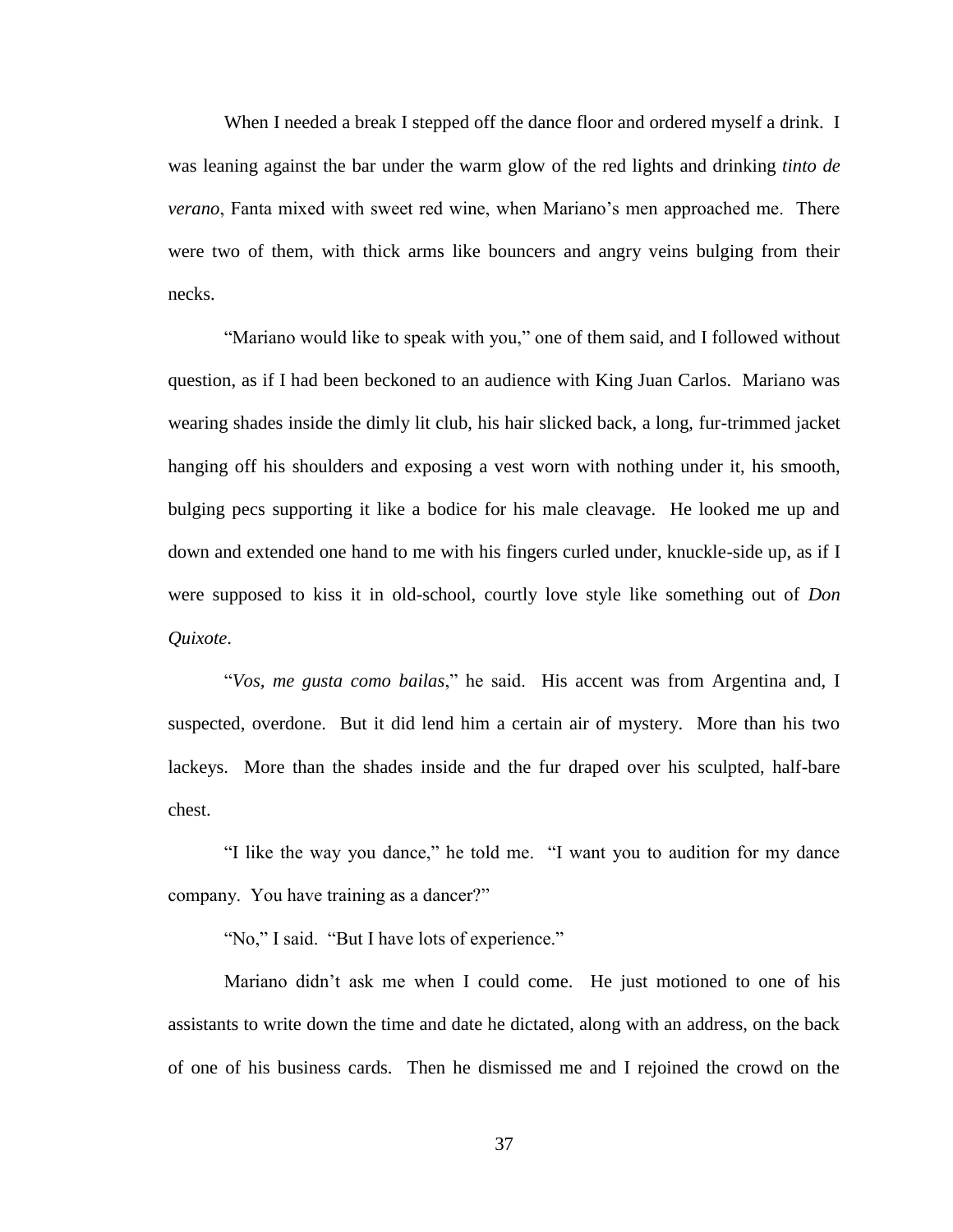dance floor. Mariano stood at the bar and watched me after that, nursing his drink. Whenever he lifted his glass, the sharp flash of diamonds from his rings caught the light and flashed at me like a warning beacon. I waited till he was gone before I left the club, but when I got outside Mariano was still there, sitting in the back of a black car with the tinted windows halfway down.

"Get in," he said.

"I like to walk," I answered.

One of Mariano's assistants stepped out of the car and grabbed my elbow. I shook him off.

"You shouldn't refuse Mariano's offer," he said, trying to grab me again.

"I'm not. I'll be at the audition."

"That's not what I meant," he said.

I pretended not to understand him. I waved goodbye and skittered away. The car trailed me through the cobblestone streets until I turned into an alley that was only wide enough for pedestrians. I could hear Mariano cursing at his driver as I rounded the corner and slipped away, hurrying back home through the snaking *callejones*. The air was ripe with the scent of orange blossoms. The echoes of guitar music trailed my footsteps, melancholy with promise, somewhere around the corner, just beyond my reach. By the time I reached the Guadalquivir River and crossed the Puente San Telmo, the sun was just inching up over the horizon, spreading over the still water and erasing the stars from the pre-dawn sky.

Lesson #2: *leche*, milk. A noun. Also a slang term. *leche*, semen.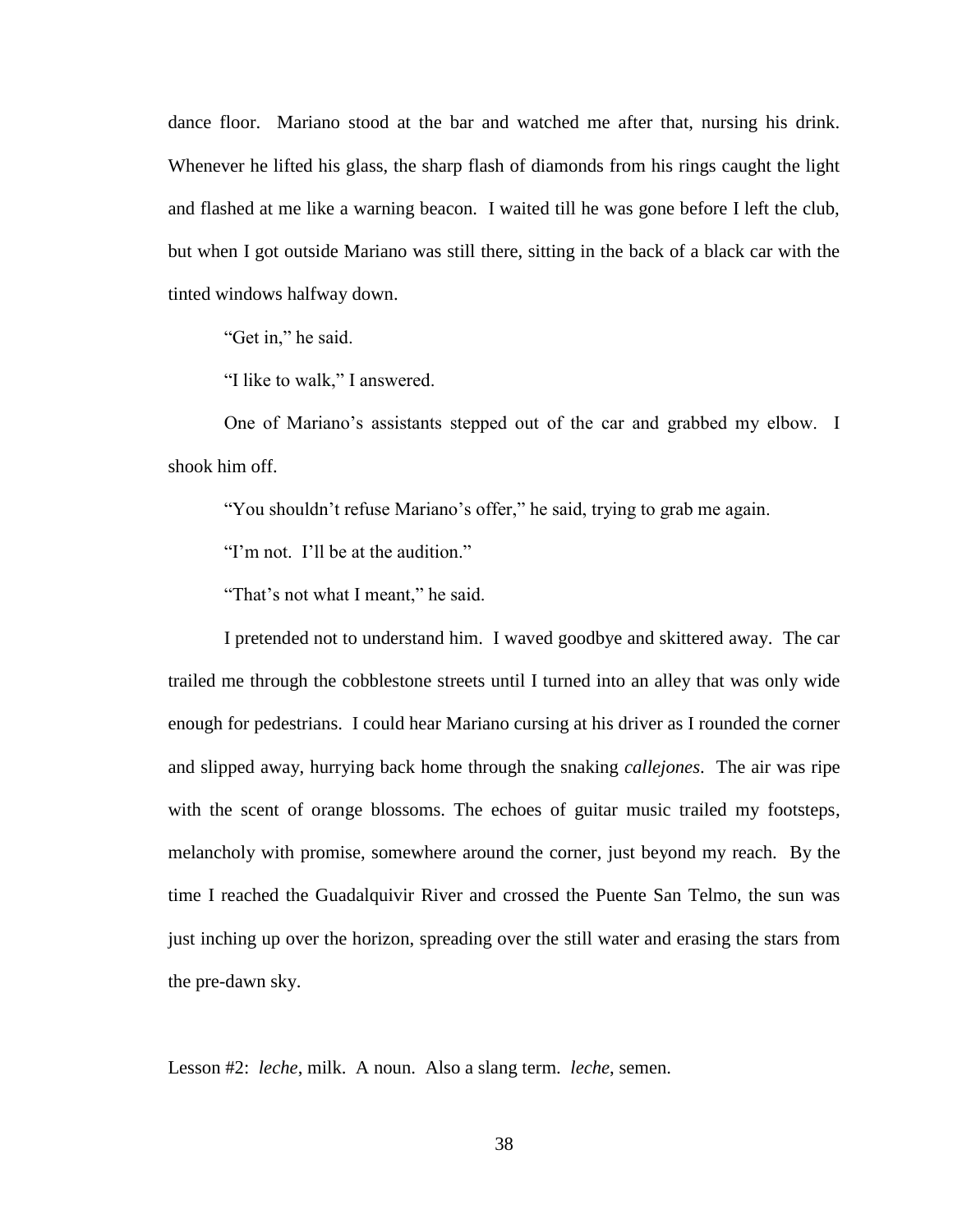The day of my audition I was still trying to decide whether or not I would go. Mariano had told me to come in the afternoon, just after siesta, so I had lots of time to think about it. I wanted to tell my buddy Jack, but I wasn't sure he would understand, so I kept quiet. Jack and I were sitting on the sidewalk in the shade of the cathedral, watching the horse-drawn carriages pull up to the street beside the plaza. We often rode out the somber mood of the afternoons together, when most of the stores were shuttered and deserted, spending siesta time sitting close to the ground and letting the shade and the cool breezes surround us like whispers.

Jack was drinking a bottle of milk. "I think I'm getting it now, dude," he said. "I was dreaming in Spanish last night. Now I have to start thinking in Spanish when I'm awake too."

He held his bottle up in front of me and shook it, letting the thick milk stick to its sides and slide down to the bottom like melted ice cream. "Like I look at this," he said, "And this is *leche* dude. I just think *leche* and nothing else."

And something about sitting there with Jack, noticing the familiar way we were with each other, most of the time not saying much, suddenly made me scared. I thought I might be missing out, coming all the way to Spain and then just hiding out in the shadows with another American all the time, wrapping myself in a comfortable blanket of English. That's when I made up my mind to go to the audition.

When I got there the first thing Mariano said was, "Take your shirt off." I felt more naked than I should have, something about being in a dark bar in the middle of the afternoon, a harsh stage light spotlighting me, my jeans hanging around my waist, my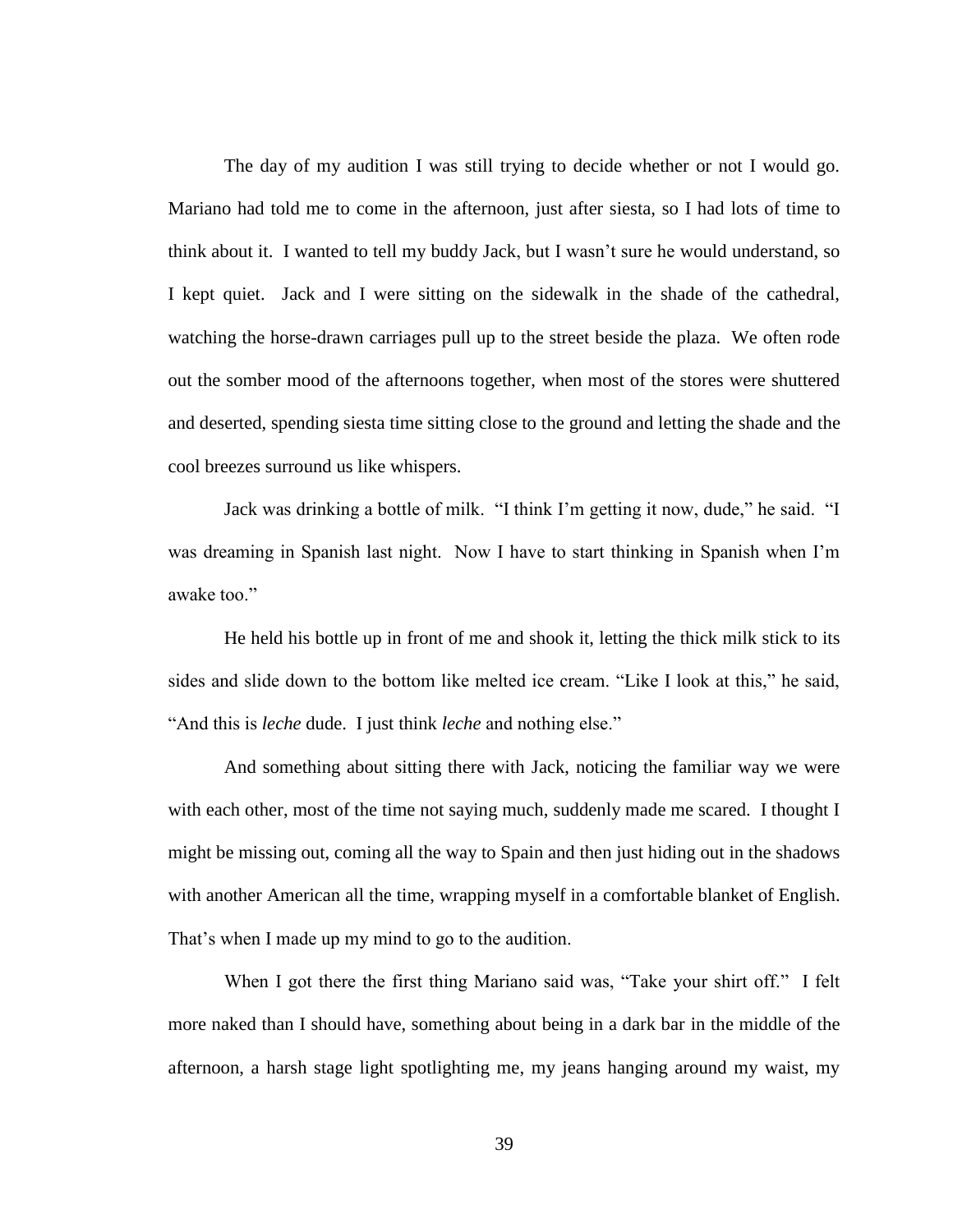chest sprouting patches of wiry hair that Mariano seemed to disapprove of. He turned on some Euro pop and told me to dance.

"Give me some hip hop," I said. I needed something with a beat, something for my American soul to groove to. He found something that sounded German, and it had a bumping bass and a catchy riff and was close enough so I just went with it and danced, closing my eyes and moving to my own rhythm. I let the music talk to me, let my body improvise and pull from nights out on the dance floor, nights that didn't end till sun up. Shirts off and moving as one heaving, throbbing organism, a crowd of Spanish men and me, the one foreigner, still talking like a Puerto Rican from back home, not *castellano*, not the –tha –tha of peninsular Spanish. Not the over the top Spanish *palabrotas*. *Hostia tío*. *Me cago en la puta madre*.

One man came in every week to see me dance. Mariano said he was one of the bar's best customers, so I made sure to crouch in front of him and smile and run my fingers under the bottom of his chin, which was wrinkled and sagging like the wattle of a turkey. When I spent too long at the edge of the stage, the other men began to crowd around me like tigers closing in on their prey. Sadness hung around them as if they were condemned men rather than paying customers. Buy you a drink after the show? Their fingers clutched like tiny monkeys, snatching keys and sunglasses and bags of peanuts from tourists. They clawed at me, as if they wanted to break off a piece of my body and steal it, hide it in their pockets and keep it balled up like a used handkerchief.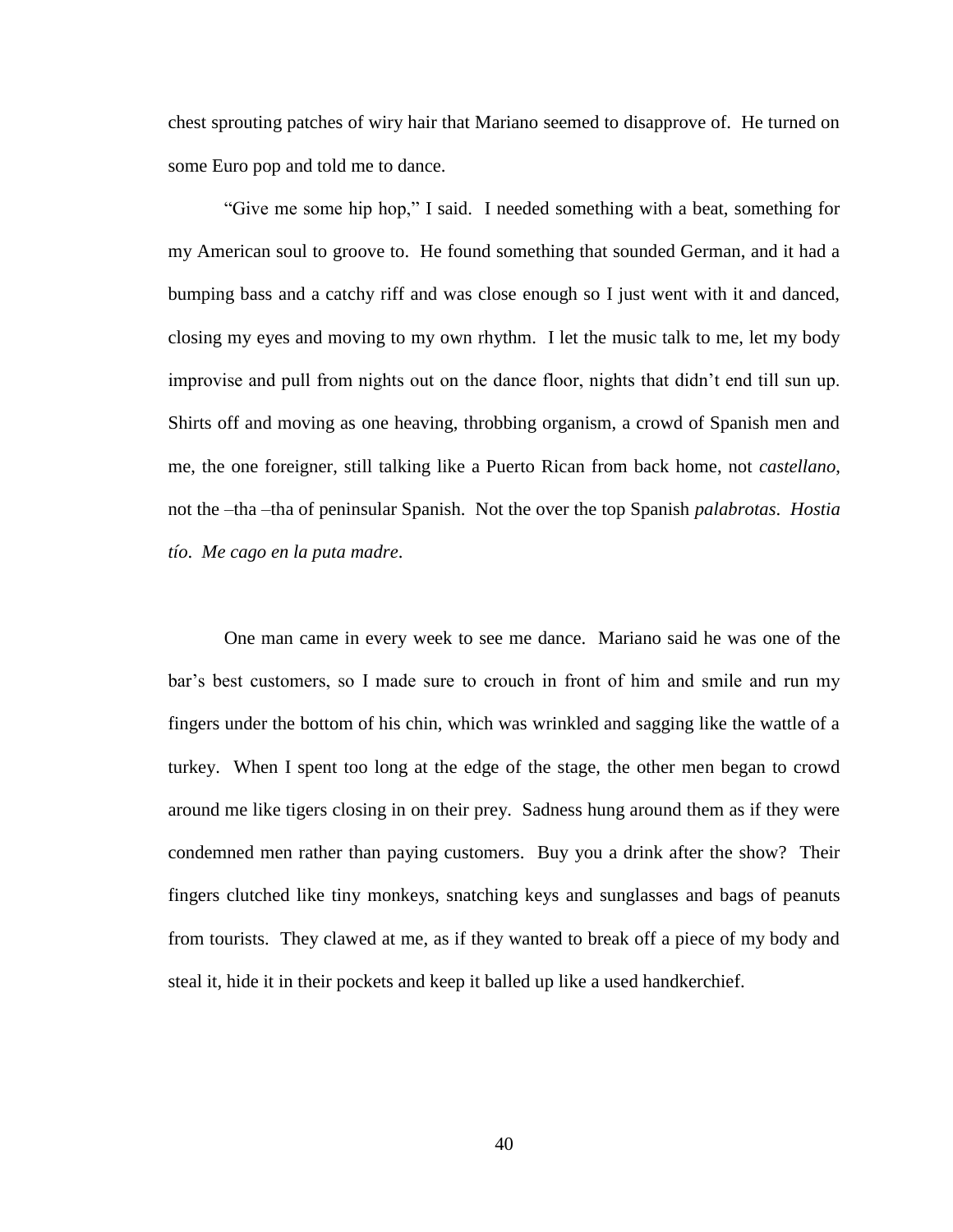The head bartender, Luis, who was muscley and shirtless all the time, was one of those guys who once had smoldering Latin good looks, but now was graying and crow's footed and had his nose broken too many times. He looked out for us, watching us protectively and stepping in if we got in over our heads. I managed to keep out of trouble, but some of the other dancers, like Nando, the bad boy in our line-up, always seemed to be getting into something. Nando often got too drunk or too drugged up and ended up getting into fights and needed Luis to come to his rescue. One time Nando even passed out in a customer's lap, but the man seemed happy enough so Luis didn't bother to step in. He even laughed as Nando, snoring and dead to the world, got deftly molested by the elderly patron.

Luis watched me more closely than he watched the other dancers. Maybe because I was foreign, or maybe just because he liked to look at me. I was getting used to the fact that there were men who liked to look at me. He let me keep my dictionary behind the bar. No one there spoke English, so when I got stuck on a word, I had to sneak behind the bar and flip through the pages until I found the definition, crouching near the crates of freshly-washed glasses where neither the customers nor Mariano's assistants could see me. When Luis saw me struggling to read in the dim lighting he pulled out a thin flashlight, which he always kept hooked into his belt, and shone it on the pages of the book, hovering above me and smiling his crooked smile.

When Nando offered me a line in the dressing room I said no at first. But he was persistent and I ran out of reasons to say no so I ended up giving in, letting the powder mix with snot and spit at the back of my throat, still an amateur. Then later, after work,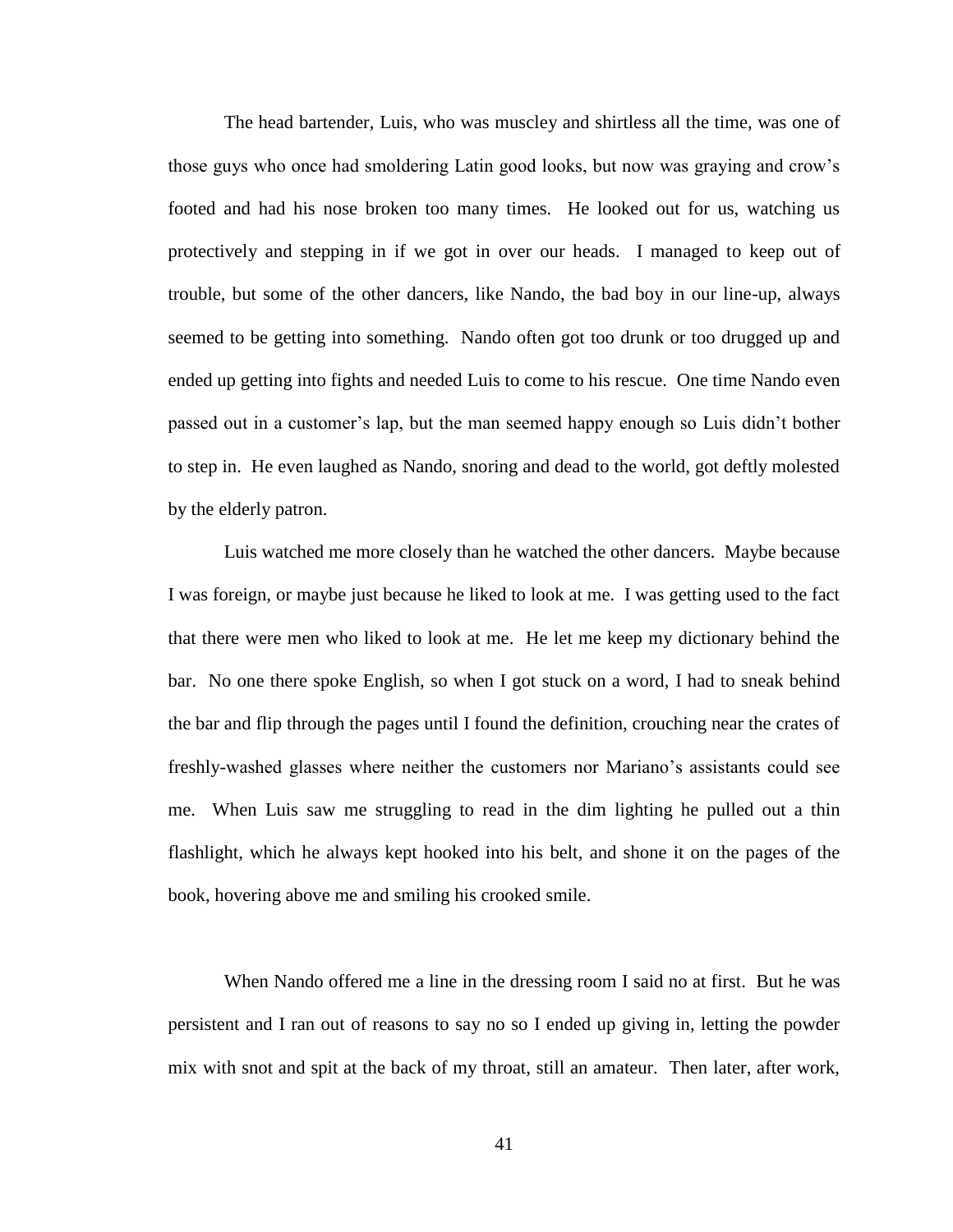he pestered me to grab a bottle and go back to his place, which was just around the corner, and I took him up on that offer too.

We split a bottle of tequila as we sat on his bed, trying not to wake his roommates, a short-haired lesbian couple who I sometimes saw in the courtyard at the university, defiantly holding hands. Next to the bed, Nando had stacked piles of large, coffee-table books with glossy reproductions of paintings by Spanish artists: Miró, Dalí, Picasso. His favorite was Goya.

"Look at the way he uses chiaroscuro in this one," he said, pointing at the white shirt of the man about to be assassinated in *El Tres de Mayo*, the way it stood out against the dark, gloomy background of the painting.

Instead of walking all the way across the river back to my apartment, I spent the night there, falling asleep with my head in Nando's lap, the wild eyes of the *campesino* in the painting watching me from the open book, pleading with me to save him from the men who surrounded him, pointing their guns at him like erections, ready to shoot to kill in the name of the *Patria*.

I woke up late and didn't have time to shower. I was reeking of cigarettes and still drunk on tequila, but I got up and made my way to class anyway, squeezing into the last seat, which Jack saved for me. Before long I felt nauseated and dizzy. In Spanish the word for how I was feeling was *mareado*, which also means seasick. Here in the middle of an arid plateau, the Moors built a fortress in the center of Seville, across from the cathedral, where the Giralda soars into the cerulean skies. Inside they used patterns of blues and greens in their tile work. The ancient artisans staggered and checkerboarded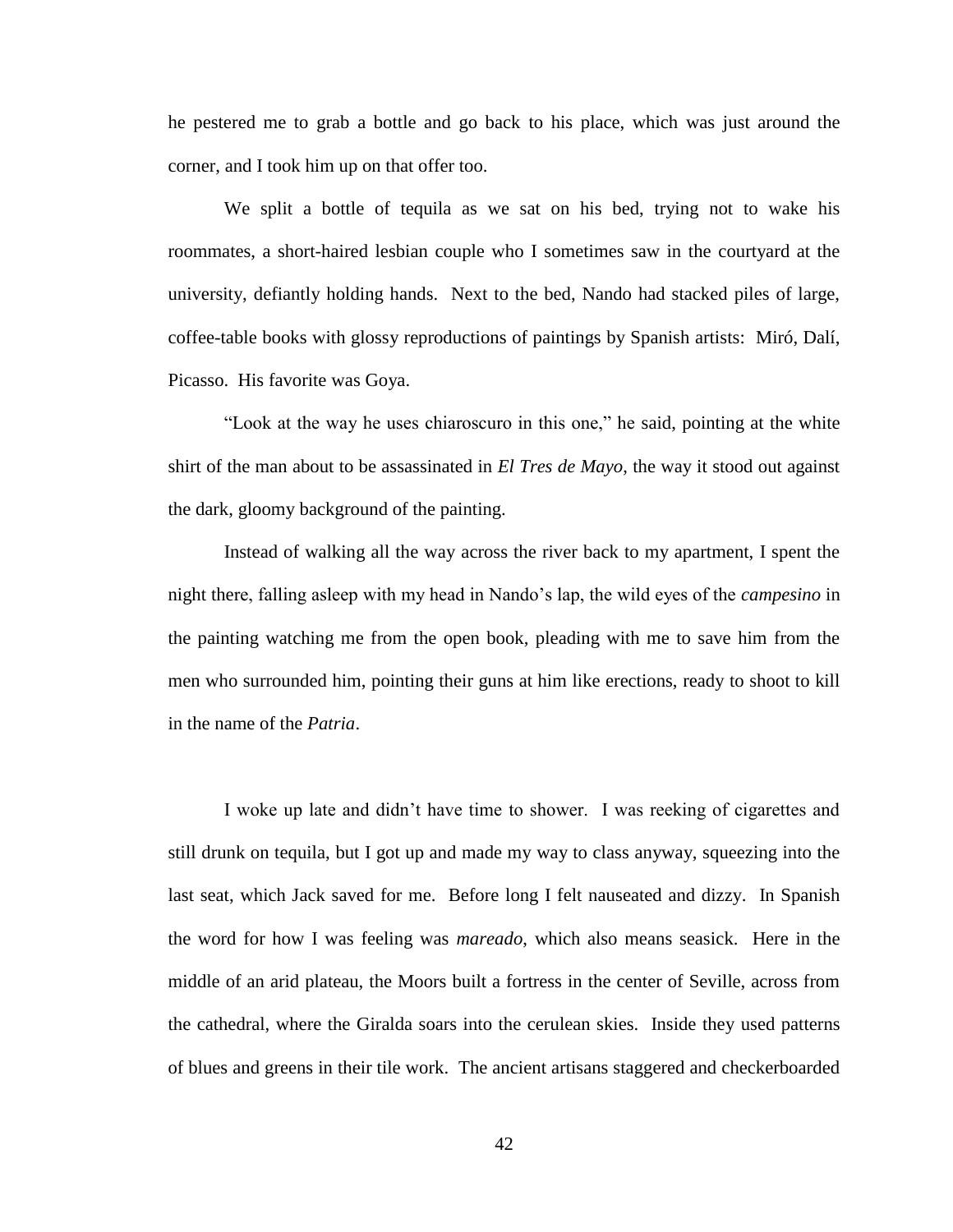them along high ceilings and the tops of walls. They wanted to be reminded of water. People in the desert always long for water. People everywhere long for something scarce, something rare, something that can only be found far, far away.

I leaned over my desk and put my head in my hands, scratching absently at my hair, still plastered with leftover gel and glitter from the night before. Some of the glitter got caught in my fingernails and some of it sprinkled down onto my desk.

I drew pictures of Moorish arches like the ones at the top of the Giralda, where the muezzin used to call the city of Seville to prayer. Then I sketched more and more of them until I had created an entire fanciful medina on a page of graph paper in my notebook. I rubbed my hands through my hair quickly, as if trying to start a fire. The glitter drifted down like golden, sparkly snow, covering my fairy-tale Moroccan bazaar like the inside of a snow globe.

Laura wrinkled her nose like a puckered lemon. I started laughing, just chuckling to myself at first, but then laughing for real, out loud, like a crazy person. The whole class stopped and stared at me. The instructor had a pained expression on her face. I got up and walked out, figured class was a waste of time. My buddy Jack said, "Dude, don't go," clutching my arm. But I shook him off, shrinking away from him as I had done so many times with the men at the bar.

Mariano was lingering too long in the dressing room, watching every move as we squeezed our asses into sexy underwear and jock straps and boy shorts. He dangled a gstring on one finger in front of me, letting it swing back and forth.

"You are going to wear this someday, Victor," he said.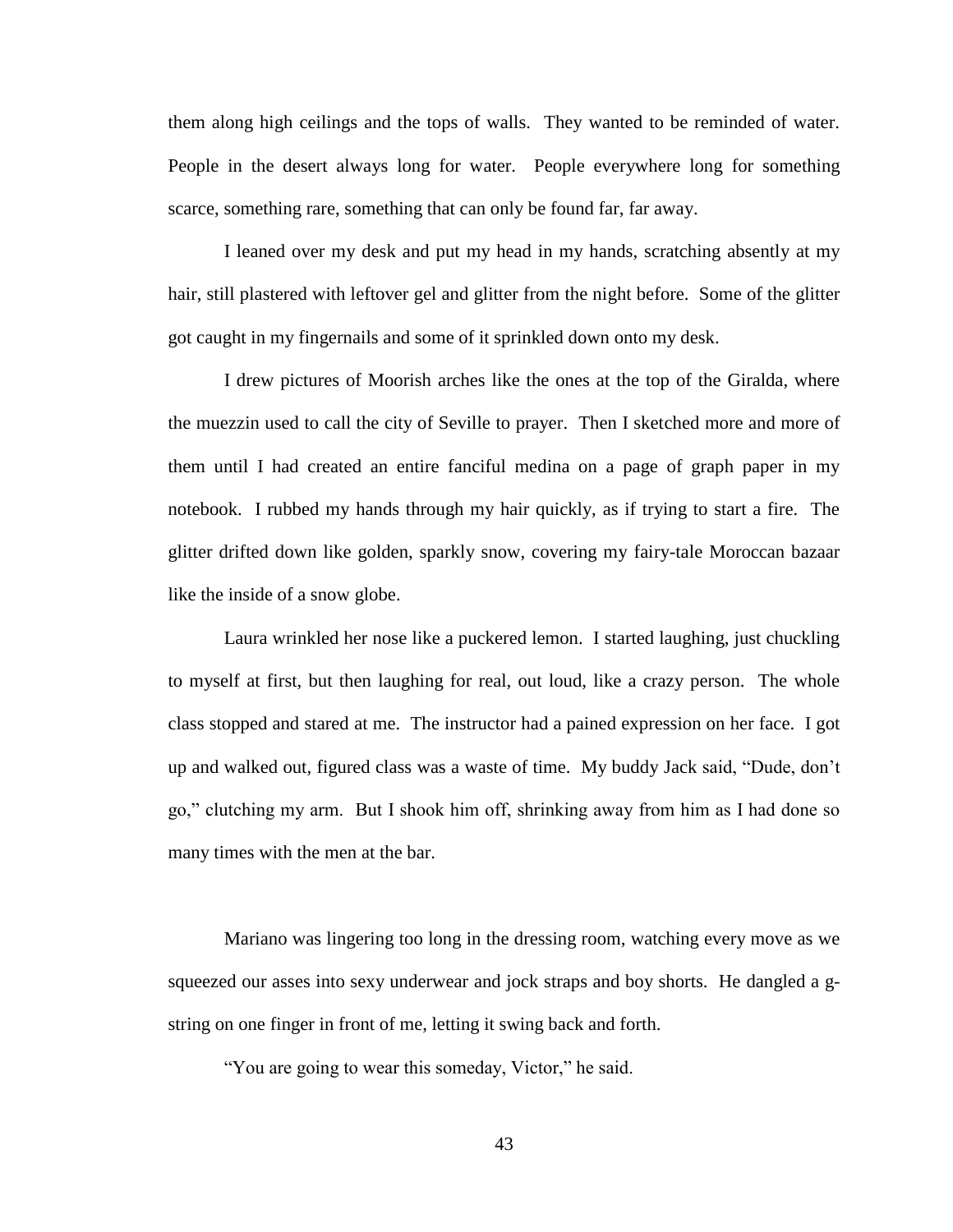Mariano told me I wouldn't need a big size because I wasn't as big as the other guys. Most of the other dancers had wrinkly foreskin and long, thick dicks that flopped around like fish on a boat. I tried to tell Mariano I was a grower, not a shower, but I didn't know how to say it in Spanish, so it came out all wrong and he just shook his head at me as if I were a slow child.

"If you don't put this on soon, I'm going to slip something into your drink and put it on you myself when you are passed out."

Mariano described the things he would do to me while I was helpless, things I had never heard of, things I barely understood in Spanish. Nando and the other guys laughed along with Mariano, but something about the way he smiled without opening his mouth, the way he snuck up on you so quietly you didn't even notice he was there, something about Mariano had started to scare me.

One night when it was slow at work, I sat on a bar stool with my dictionary while Luis fussed over me, refilling my water, wiping down the counter near where I sat over and over. He promised to warn me if he saw Mariano or one of his thugs come in so I would have time to pretend I was busy with the few deadbeat regulars there that night.

My dictionary was dog-eared and smudged with oily fingerprints. When I flipped through it, cocktail napkins with phone number scrawled on them and business cards men had given me fell out, along with some glitter. I let my mind wander as I browsed through the pages, calculating how much I could make at the bar by the end of the year, how much I could make if I stayed through the summer. I wanted to get away somehow,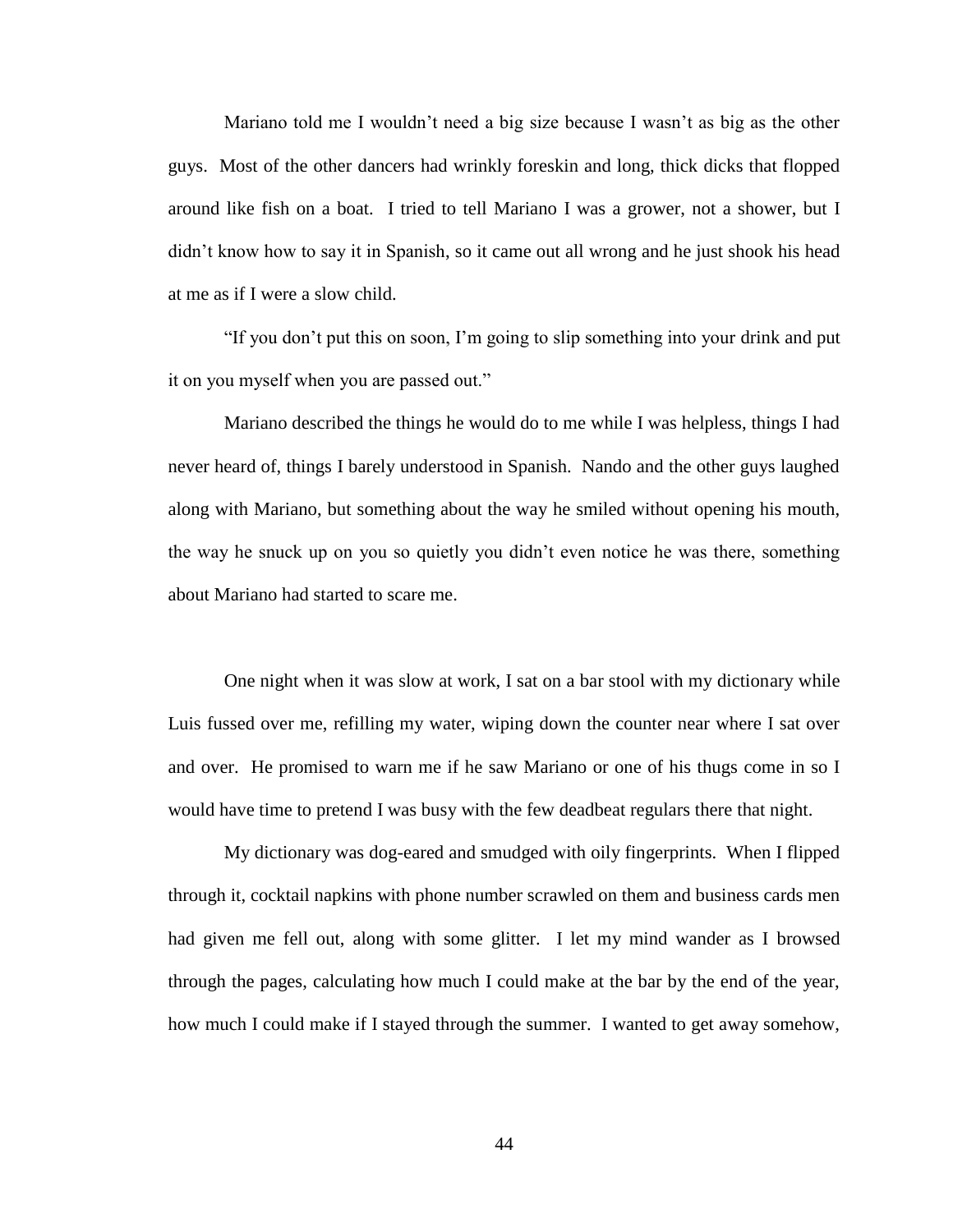forget about the return ticket at the end of the year and just take the ferry down to Morocco, backpack through the desert and let myself land wherever I chose.

I looked up words at random, letting the dictionary fall open and then skimming through the definitions. Almost by itself, the book opened to the word *soledad*, and I found out it has two meanings. It means both solitude and loneliness. In Spanish there is no difference between being alone and being lonely.

Lesson #3: *chaperos*, a noun, escorts? companions? rent boys?

From the guys at work, in the dressing room, before the shows, I learned how to formulate verbs I never learned in class, by taking a noun and adding a verb ending. Most of the time by adding –*ear*. *Maricón*. A fag. Add –*ear*. *Mariconear*. To flit around. *Puta*. A whore. *Putear*. To whore around.

And outside the dressing room, in the bar, I learned to speak like a native. Instead of deconstructing verb charts and running conjugation exercises with the gringos, I spent nights talking with older, lonely men, like a courtesan, or a male geisha. Except without the sex. It never, ever led to sex. That's what the *chaperos* were for. I never figured out exactly what it meant. They were skinnier than most of the dancers, and some had a tooth or two missing. They looked like tweakers, but still could be sexy if you were drunk enough, which our customers were by the end of the night. The *chaperos* led the men downstairs and did whatever they wanted in the darkened rooms which lined the dormitory hall, for a price. *Chaperos*. Hustlers? Hookers? Whores? I never got it straight. It wasn't one of those words I could just look up in my dictionary.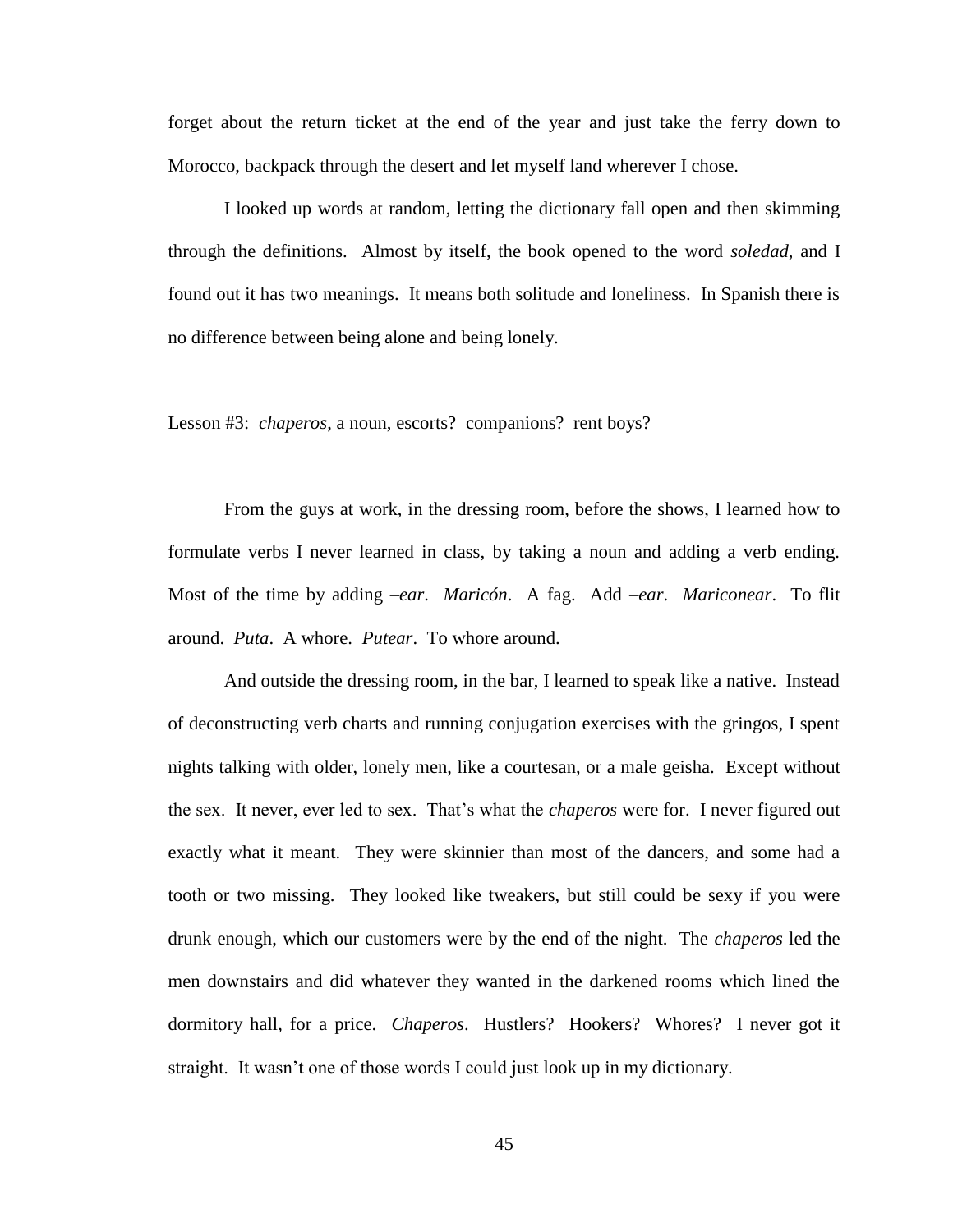I finally decided to wear a g-string. Mariano insisted it was just what I needed to step up my game and get the guys really worked up, get the liquor flowing and the wallets open. It would be a way for me to make some serious money, he assured me. Mariano was big picture and all details at the same time. Before our show, in the dressing room, he covered us with baby oil, rubbing and poking into every visible part of our bodies, and some not so visible, or at least he tried.

He spent more time on me, even though Juan was the biggest of us all. Juan spent hours in the gym every day. His muscles were corded and his veins throbbed with eerie vitality. He was healthy too, would never drink anything but water. He was the opposite of Nando, who wasn't as cut as the rest of us in the middle, and who didn't have definition like Juan, or even like me. Juan never touched anything backstage, including the other dancers.

Mariano got on his knees and rubbed oil on my legs, spread it out over my ass, which was firm with muscle from walking all over Seville, roaming alleys at night after wrong turns, feeling the city unwind and unwrap itself like a birthday gift. He reached into my g-string and squeezed.

"Not as big as Juan, or even Nando," he said. "But I hear it gets bigger."

"Who told you that?" I asked him.

But everyone knew it was Nando, even though Nando told me not to tell anyone I was spending the night at his place. Mariano and Nando used to be an item. Now Mariano had his eye on me. He kept his hand gripped on me, squeezing and massaging, getting his face really, really close to it. I got hard even though I wasn't thinking of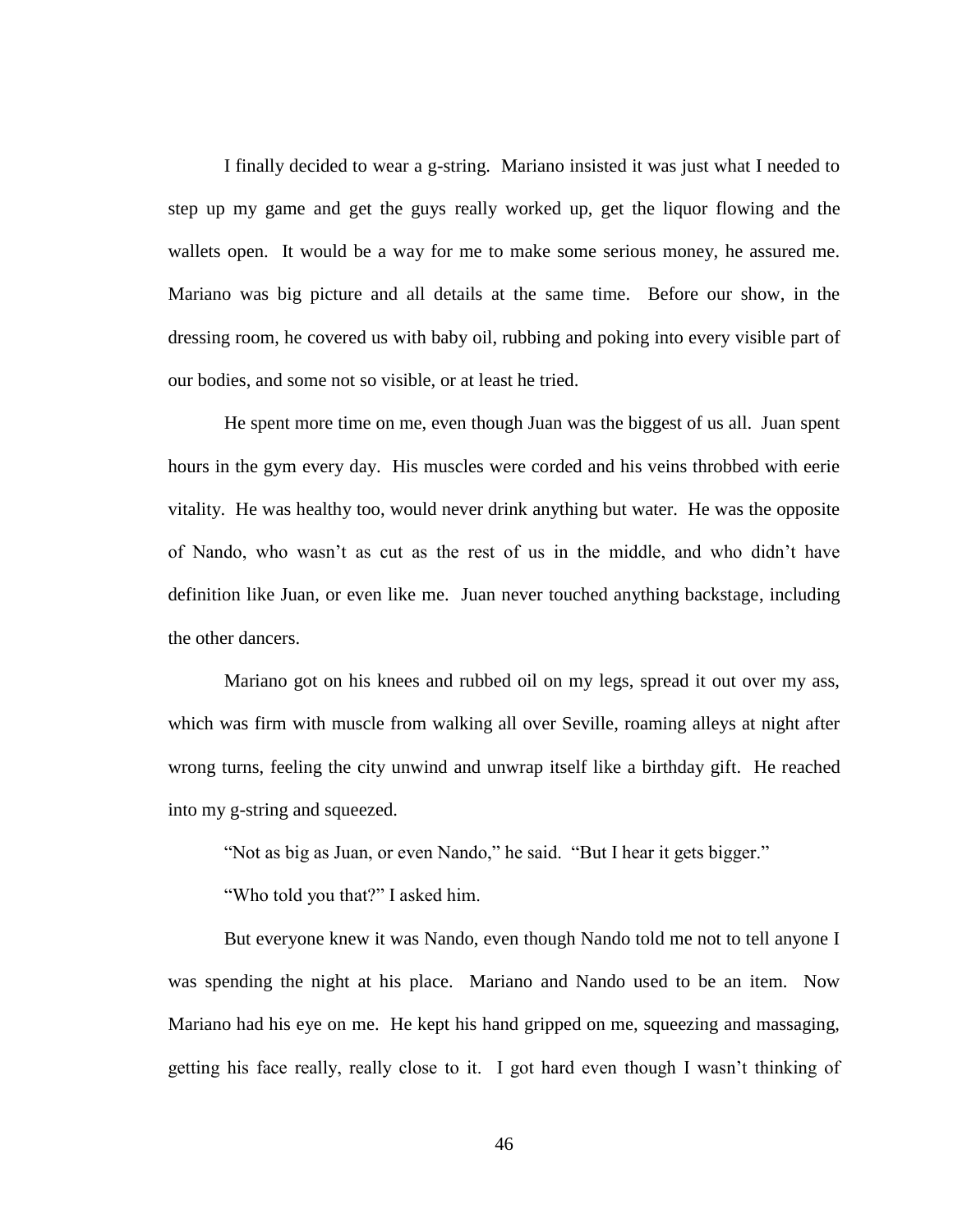anything like sex, even though I hadn't done a line of anything with Nando and the other guys backstage. Mariano got everyone's attention.

"*Che*. It does get bigger when it's hard. A lot bigger."

Mariano released me and my dick stood at attention, bulging and veiny and saluting the rest of the dancers like a *soldado*, a real soldier, not a lost boy in body glitter and camo underwear, shaking his ass for money.

Mariano gave me cherry bombs to ignite at the end of my act. I pretended to pull the cord from a plastic grenade just after I lit the wick. When the ear-popping boom exploded as the song came to an end, I hurled a handful of glitter into the audience where it rained down on them like shrapnel.

Lesson #4: *follarse*, to fuck. A reflexive verb.

The man who came in every week just to see me was Italian. Straight from Italy, in town every week on business, like a lot of our customers. He wore a leather jacket, smooth as a lambskin condom, smooth as Nando's double basketball ass. The first time Nando told me, "I want you to fuck me," I was still going to class. I recognized the subjunctive. In Spain the verb was *follar*, to fuck. *Quiero que me folles*. Subjunctive form, expressing a wish or command.

The old Italian man's name was Angelo, and he fell in love with me. Every time he came back to the bar, he brought gifts. At first just flowers and candy, but soon he was bringing me bracelets and rings and small pieces of jewelry I knew I would never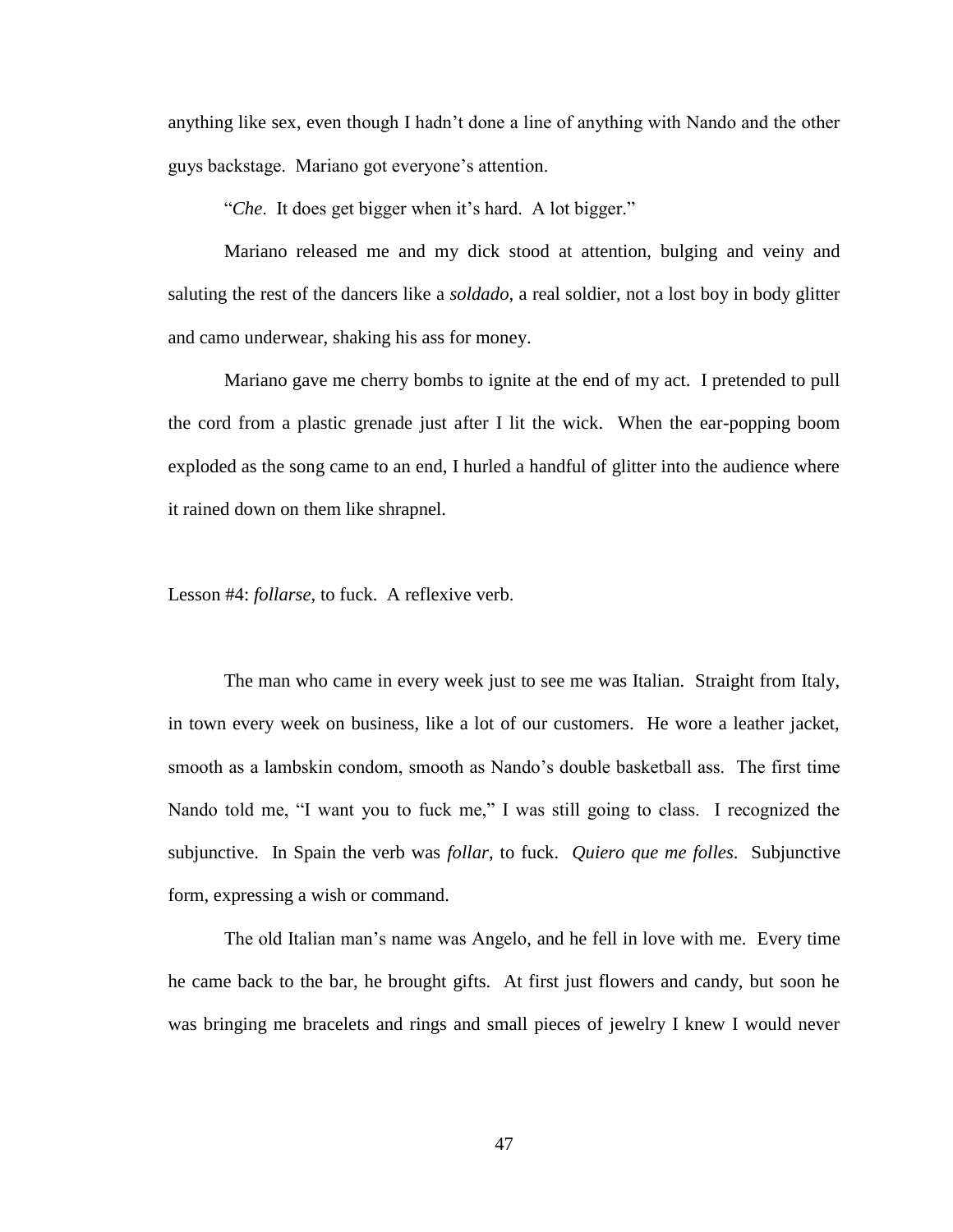wear. I tried to refuse, but Mariano stepped in, pulled me aside from where I had been sitting on Angelo's lap.

"*Vos tenés que aceptarlo*." Mariano said. He used '*vos* instead of '*tú'* just to keep up his exotic, South American pretensions. You have to take it, he told me. You can't offend our customers.

So I took Angelo's small gifts and I let him plant small kisses on my cheek. And soon, his gifts grew, in frequency and in size.

Lesson #5: *caerse*, to fall. A reflexive verb.

One night I couldn't find Nando anywhere. It was almost time for him to go on stage. Mariano rushed into the dressing room.

"*Vos, Victor, serás el próximo*."

You're next, he told me, just as Juan was finishing his routine. I wasn't sure what to make of the change in the line-up, but I knew something had changed, something big. Mariano pointed with his lips to the stage, holding the curtain up with one arm, getting frustrated that I was taking so long.

"What happened to Nando?" I asked.

"*Nando se cayó*." He said. Nando fell.

I stopped in front of Mariano. The music was fading out and Juan was leaving the stage, slowly, giving me time to come out.

"Go now," said Mariano.

"What do you mean he fell? I don't get it?"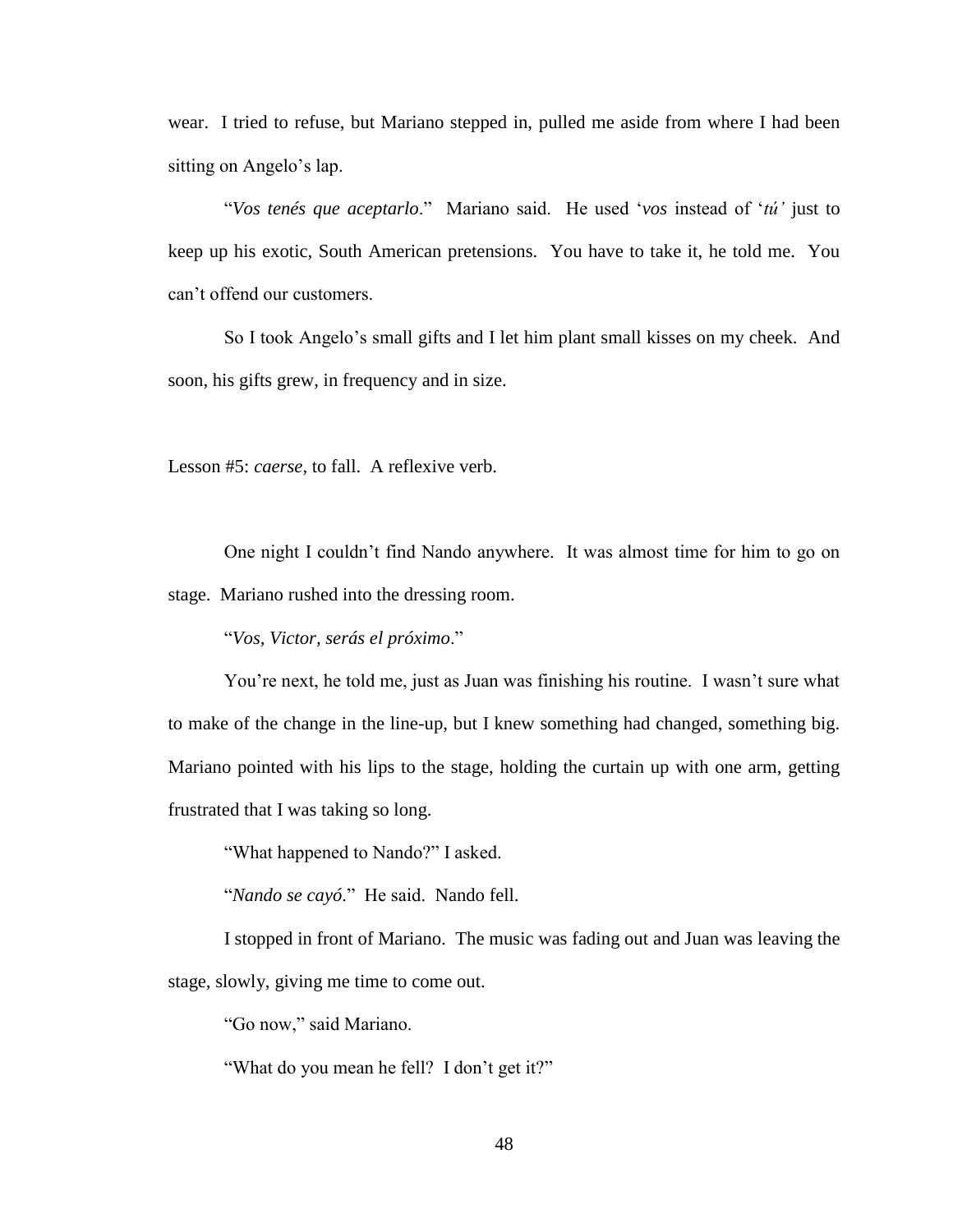"Go!" he barked. "Or before you know it you'll be down there sucking cock with the *chaperos* too."

I walked past Mariano and shuffled out onto the stage, dragging my feet. I felt a sharp crack on the back of my head and my neck snapped forward. I stood there stunned for a minute, angry enough to turn around and punch Mariano, but scared and unsure enough just to shake my head and do what I had been trained to do. The show must go on, no matter what.

Juan finally exited the stage, glancing at me, scared, as he passed by. My eyes watered as I reeled from Mariano's blow. I heard the music start to play again. I moved slowly at first, then gradually let the moment take over, let the magic of being on stage cast its spell over me. Half-naked, under the filtered spotlight, with ripples and waves like an undersea habitat, I felt larger than life. I felt like more than an object, more than a fantasy. I was something these lonely men looked at and felt something for. They knew it wasn't real, but they wanted it to be so badly they pretended it was. And maybe it was real. Maybe it was.

Most men see something beautiful and they lose their minds. They act like fools. They will do anything to stake their claim and try to possess it. Men are idiots. Men are geniuses. Men cling to beauty, fresh and inspired, like a Miró. They find beauty in something that stands out in the darkness, illuminated by a spotlight. The bright spot of a chiaroscuro painting by Goya. The glow of white against the gloomy canvas. The one pale face on stage. Foreign, exotic, dressed like a stripped down soldier. Tough and dangerous, but still offering them a piece of what they want, one shaved off, curlicue ribbon of soul at a time.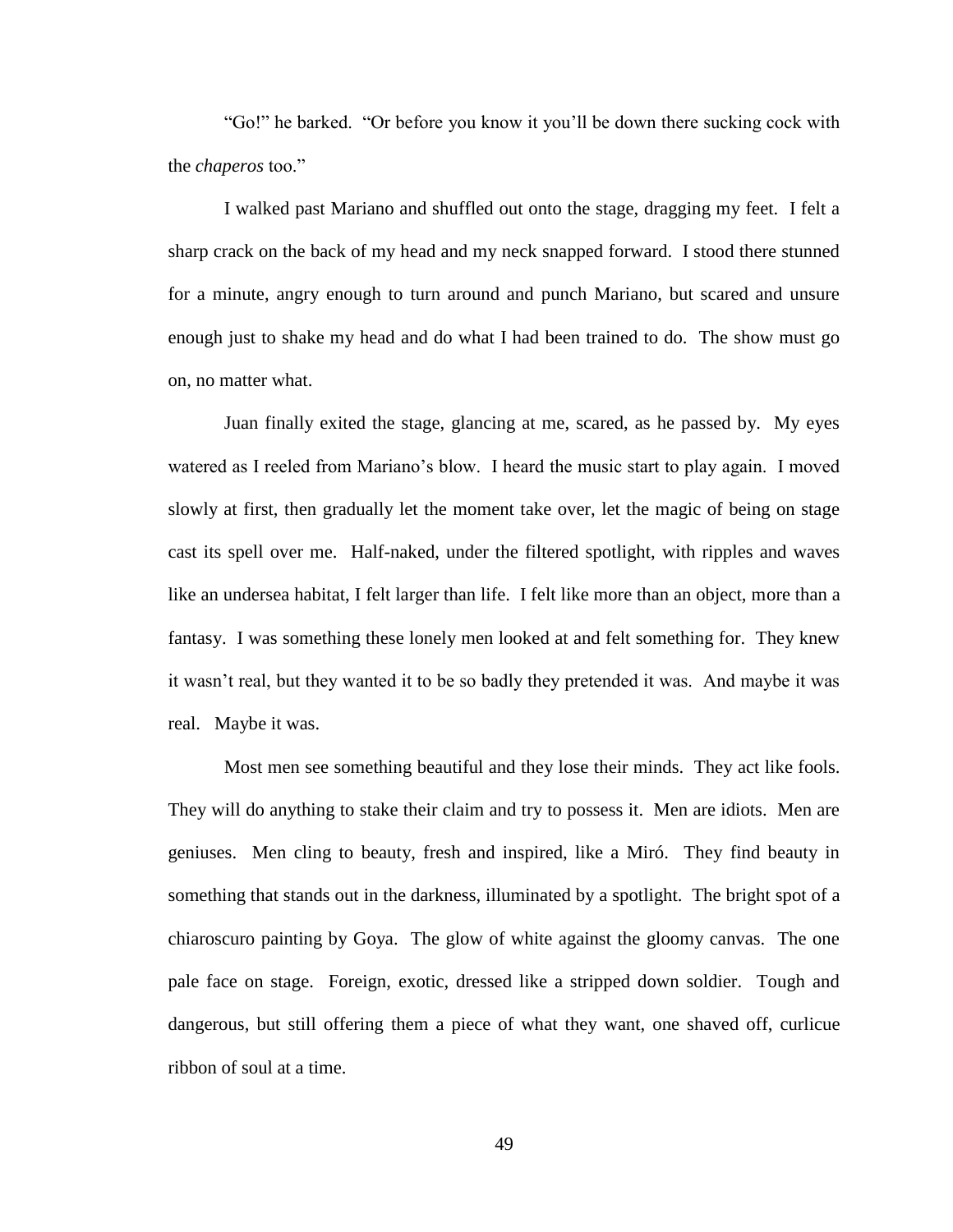I fell into the music, let my body move and twist and turn and watched the men standing below me in the crowd lick their lips and whistle with excitement. I stayed away from the edge of the stage that night, afraid I might get pulled down by their clutching hands, dragged to the ground, crushed under their feet like a cigarette butt tossed carelessly aside.

After work, late at night, I wandered through Calle Sierpes, the street of luxury shops that twisted through the center of Seville like a snake. The shops all had metal bars pulled down over their windows but I could still see some of the items they had on display through the cracks, barely lit by the dim streetlights. I spotted one of the rings Angelo had given me in the display case of a pricey jewelry store. It cost a fortune, much more than I expected.

I was thinking that one night I could just slip out of the bar and make my way to the bus station. Mariano knew everyone in Seville, so if I got into the wrong cab, I would end up right back at the bar. I would have to walk, like a tourist, with everything I needed stuffed into my backpack. I could make it to the ferry by noon and cross the Straits of Gibraltar into Morocco before sunset. I could pawn the gifts Angelo had given me and have enough to keep me going for a long time in Morocco. I could learn to conjugate verbs in French, or Arabic, learn to forget how to think in Spanish.

"I want you to have something," Angelo said one day. He spoke Spanish with a thick accent and no English at all. By then I recognized the subjunctive so well it had disappeared. I accepted his gift, let him clasp a diamond-studded bracelet around my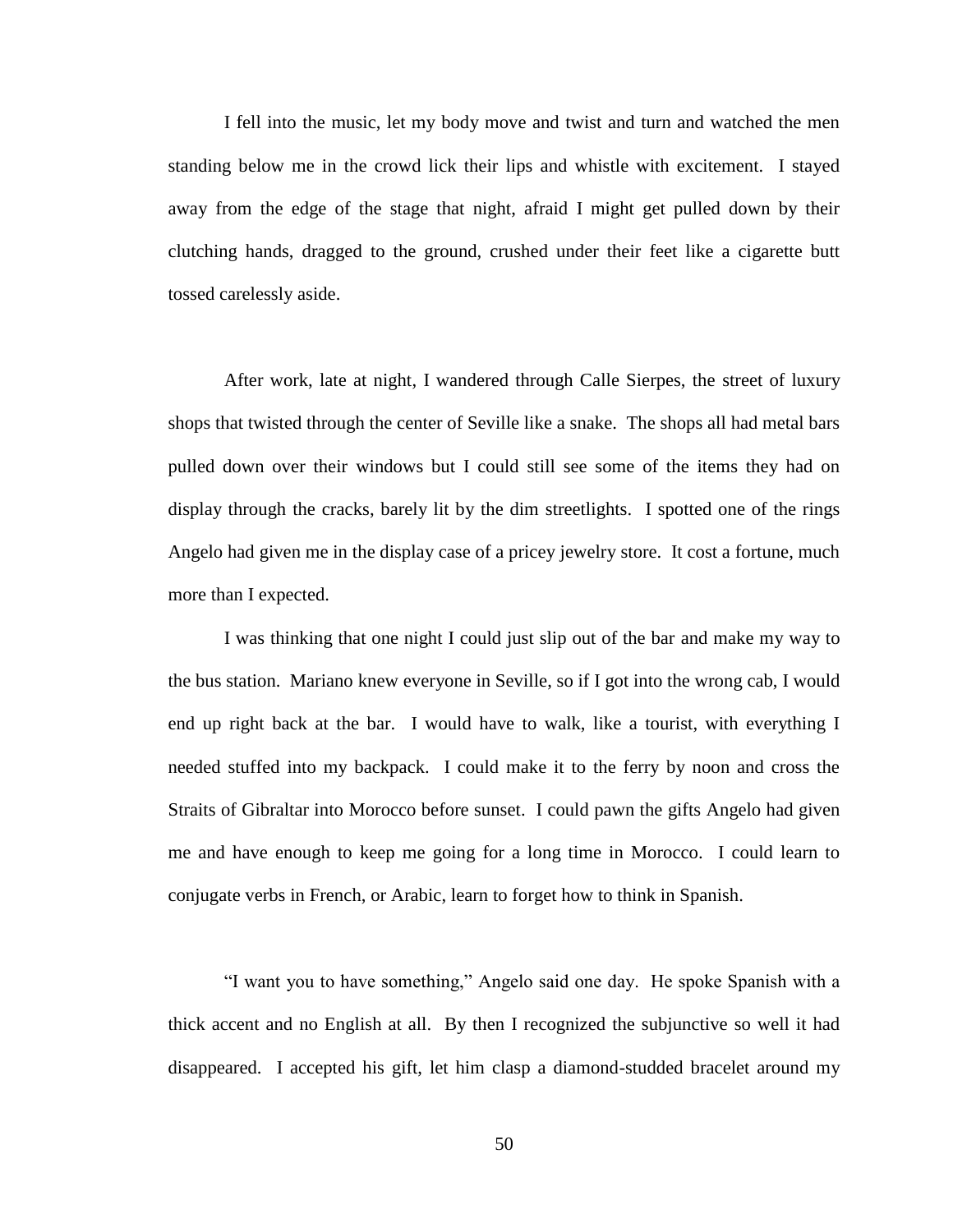wrist, which was shaved, like every other part of me, since the guys like their show boys hairless and muscled and oiled. He wanted me to come live with him in his villa in Italy.

"With my wife and me," he said. "You will have your own private apartment and I will give you anything your heart desires."

I backed away from him, slowly, caressing the smooth diamonds with my fingers.

"I will not take no for an answer," he said.

I told Angelo to wait for me. Then I slipped backstage to get dressed. Nando was there, snorting something. He looked awful, twitchy and nervous that Mariano would come in and find him upstairs, instead of down in the basement with the other *chaperos*. I did one last line with him, for the road. I kissed Nando goodbye, the dust of white powder drifting down from his nose to his scabby lips, where they met mine and made them numb.

On the way out the back door of the bar I ran into Luis, emptying a garbage can into the dumpster. He set it down and pulled a cigarette from behind his ear and lit it, offering me a drag while he leaned against the wall.

"Where are you going, *mi amor*?" he asked, smiling.

"I have to leave. Please don't tell Mariano."

I wrapped my arms around his bare torso, pulling a fistful of bills out of my pocket without bothering to count them and stuffing them into the back pocket of his jeans.

"Thanks for everything, Luis," I said.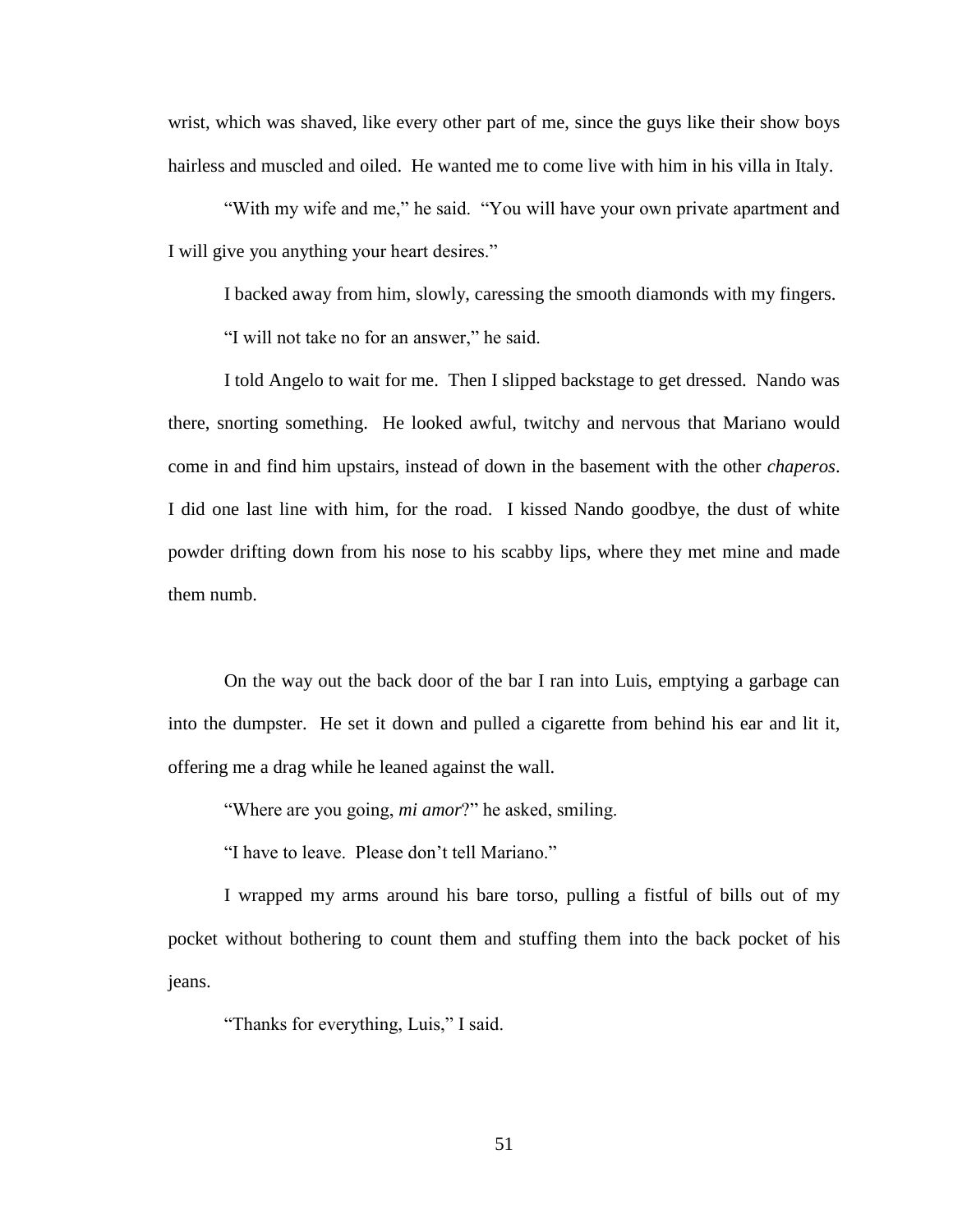I leaned around the corner and looked down the alley to the street. I could see Angelo's town car parked in front, its engine idling, the driver with his head on the steering wheel, adjusting the air-conditioning vents so that they blew onto his face.

As I turned to leave I felt a hand grab my wrist and yank me back.

"You can't just leave. Mariano doesn't let anyone go that easy."

Luis was glaring at me, his eyes hard and cold. He was pulling me close to him, leaning into me, twisting my arm.

"How are you going to make me stay?" I said, looking into his eyes until they softened. I pushed him against the wall. He grabbed both my wrists and pulled them down, holding them at a painful angle. His breath was heavy and hot on my face. I kissed him so forcefully it was like smashing our lips together. I forced my tongue into his mouth and he bit it until I tasted blood. He let go of my hands and I ran them up and down his back, then grabbed his muscled ass and squeezed hard.

Luis was struggling with me still, trying to catch his breath. I unbuckled his belt, yanked it off, and threw it onto the dirty ground. I reached into his jeans and cupped his ass in my hands. He told me to smack it, hard, and I did. I grabbed one of his shoulders and spun him around. He resisted at first so I pushed him against the wall with everything I had. Then I pulled his jeans down around his ankles and wrapped my arms around him, rubbing my crotch into him, feeling myself get rock hard.

"Give it to me," he said. "*Dáme tu leche*."

I started to unbuckle my belt as I backed away from him, making as much noise as I could to try to distract him. I had already slipped over the half wall behind the bar before he noticed I was gone. He turned around and swore, *me cago en la puta madre*,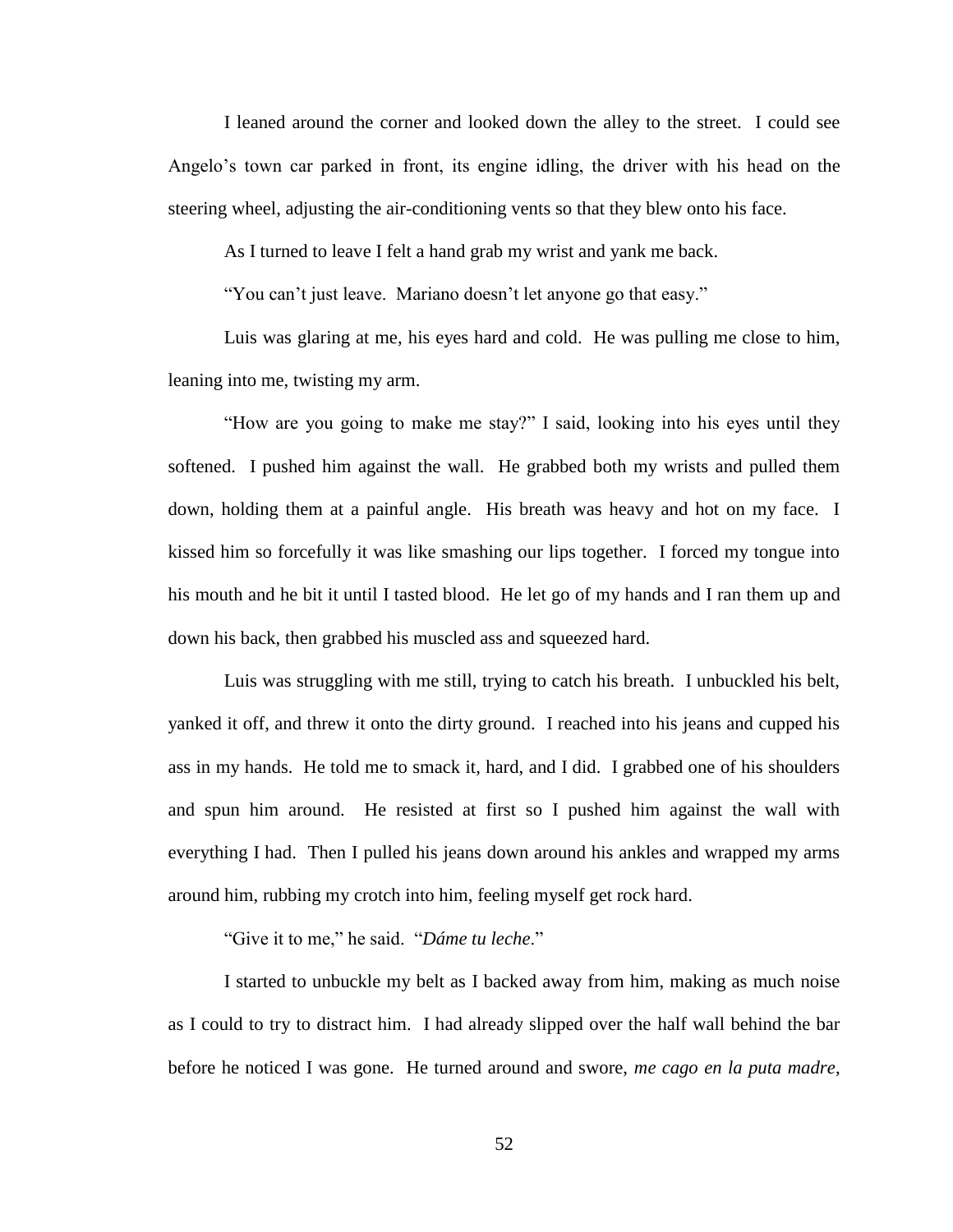then tried to run after me. His feet got caught up in his jeans and he fell hard on his face. I sprinted through the maze of alleyways that led to the bridge. I kept looking back over my shoulder, only slowing to catch my breath after I had made it to the other side of the Guadalquivir. Along the way *palmadas* erupted in staccato bursts like gunshots. They followed me through the streets like the songs of crickets, gypsies clapping in the rhythm of a heartbeat.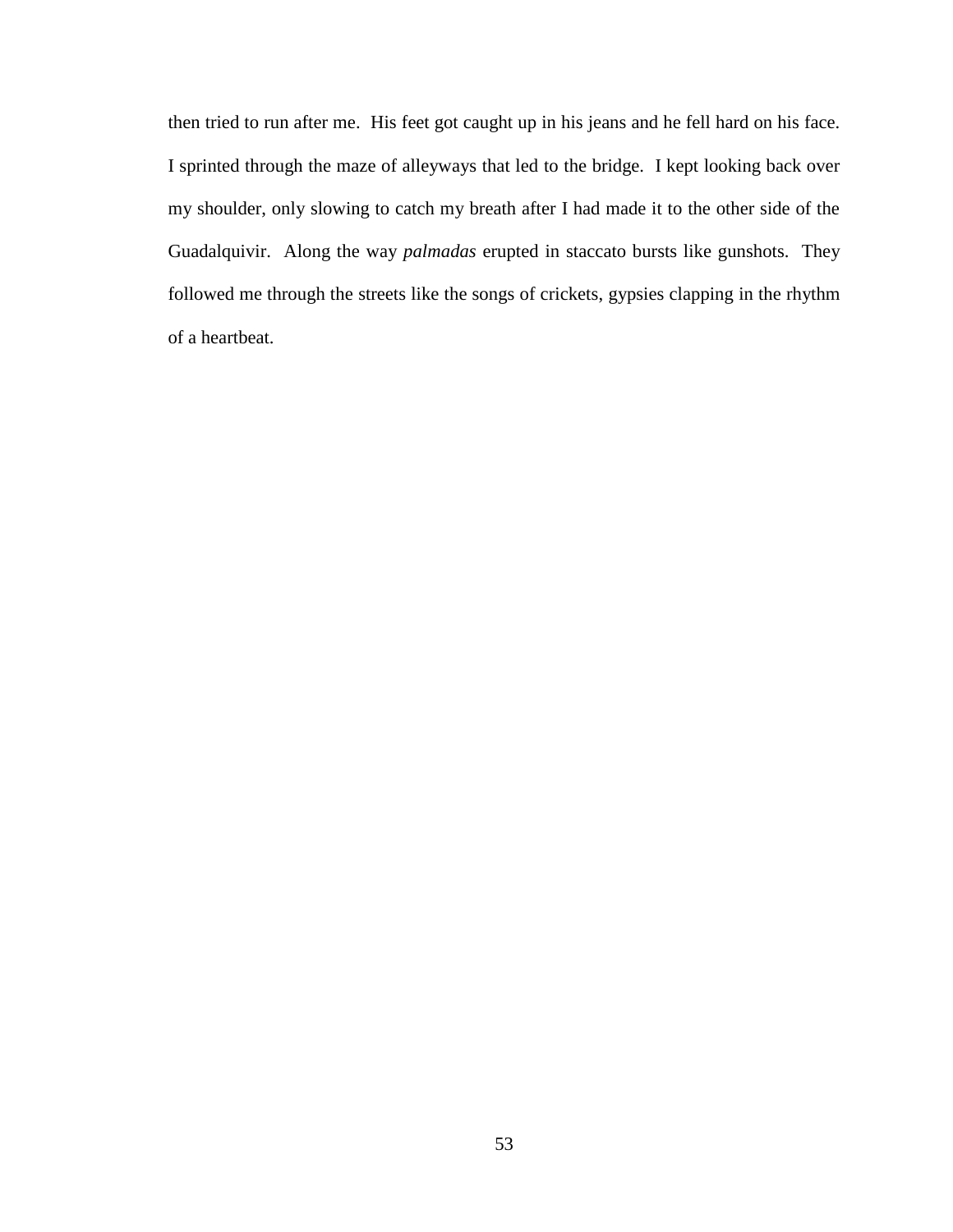Phase 5: The North Star

*Victor Vaitkunas – Swift River, Massachusetts*

One of the employees at our farm had a cousin named Rafa who was married and a lot older than me, but who was not so bad looking. Rafa had caramel skin like baked flan left out in the sun too long and a sort of sexy, roughneck way of spitting sunflower seeds onto the ground. He came at me hard when he saw me returning his curious glances one morning when he came to drop his cousin off for work.

"You want to go for a ride?" he asked, keeping his voice low, even though we were the only two on the side of the road.

I was done with my chores for the day and it was summer and the lazy day stretched before me as limp and dingy as the neat trails of dirt that lined the fields like ant tracks. I jumped into his truck and he drove us all the way to Springfield, where he parked in front of an old, brick building and led me up three flights of stairs to his apartment. He must have shared it with a bunch of people because there were more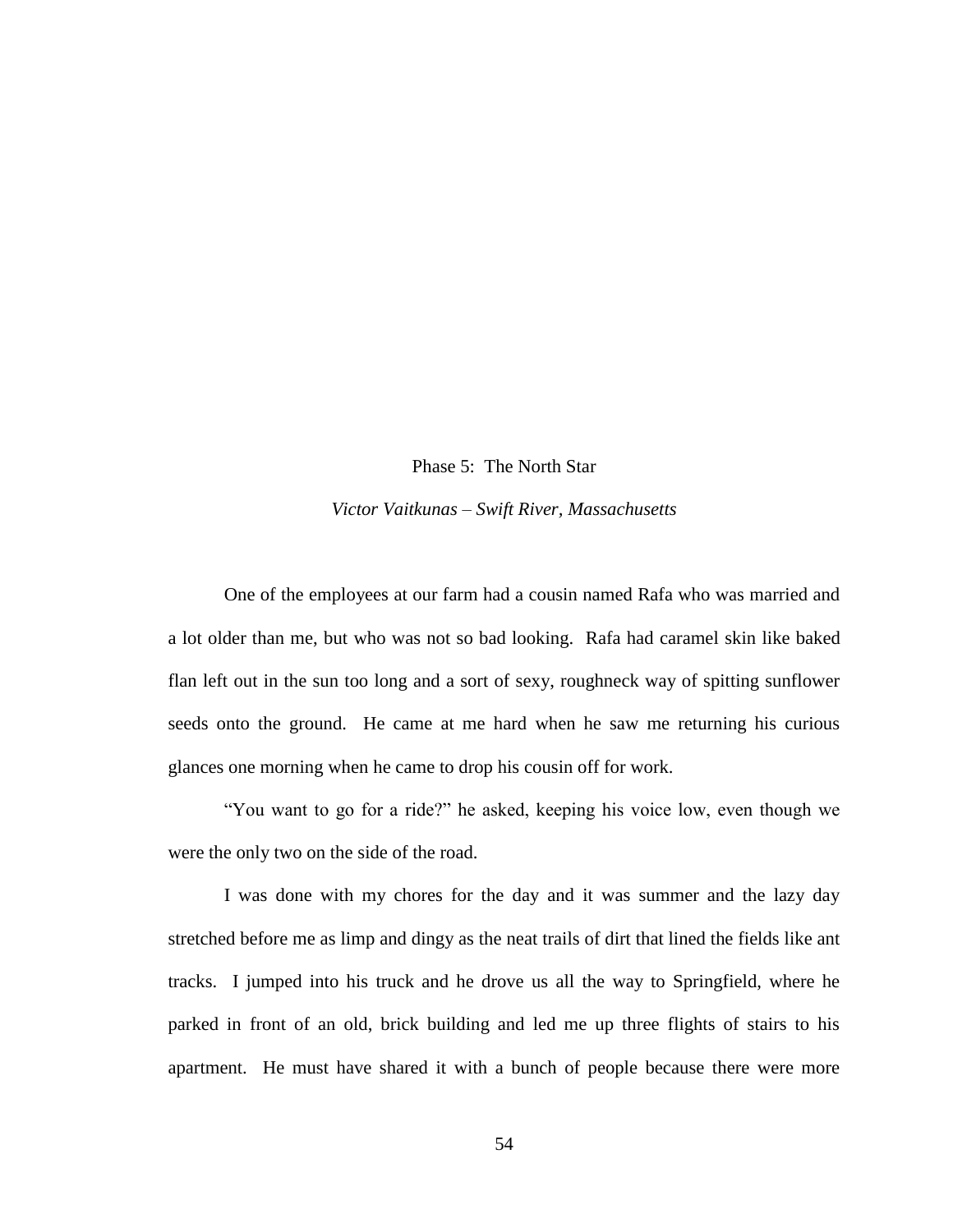unmade beds around than I could count; birds' nests of pastel, Easter-egg colored comforters and threadbare sheets.

Rafa spoke with a thick accent like the freshmen from Puerto Rico at my school, only he chopped the edges off his words as if they were withered appendages he no longer had any use for. He sat me down at the kitchen table and handed me one beer after another from his fridge, even though I was only sixteen. I didn't know how to refuse so I just went along with it and let my head get lighter and my body heavier as he plied me with drink after drink. I poured them down, one after another, as if I were taking my dosage of medication, grimacing and doing as I was told.

By late morning I was buzzed and dizzy. When I tried to stand up, I stumbled. It felt like I was trying to walk on some planet with twice the gravity of Earth. Rafa pulled me down to sit in his chair with him. He started running his fingers up and down my legs, lingering on the spots where there were small tears and rips in my jeans, reaching in and rubbing the hairs he found there between his fingers. He traced the outline of my kneecap with his thumb, making a small swirl like a whirlpool.

When he asked me to go into the other room with him and lie down on his bed, the one he probably shared with his wife, I went along with that too. Rafa started to paw at me once we got there. He tried to unbuckle my belt with his clumsy, calloused hands. I stopped him again and again but he kept at it so long and I was so out of it by then that I just did what he wanted. I let him slip my pants down to my ankles, quick as a magic trick. I closed my eyes and let him put his hands and his mouth wherever he wanted, all over my stomach, the inside of my thighs, in all the places only I had touched before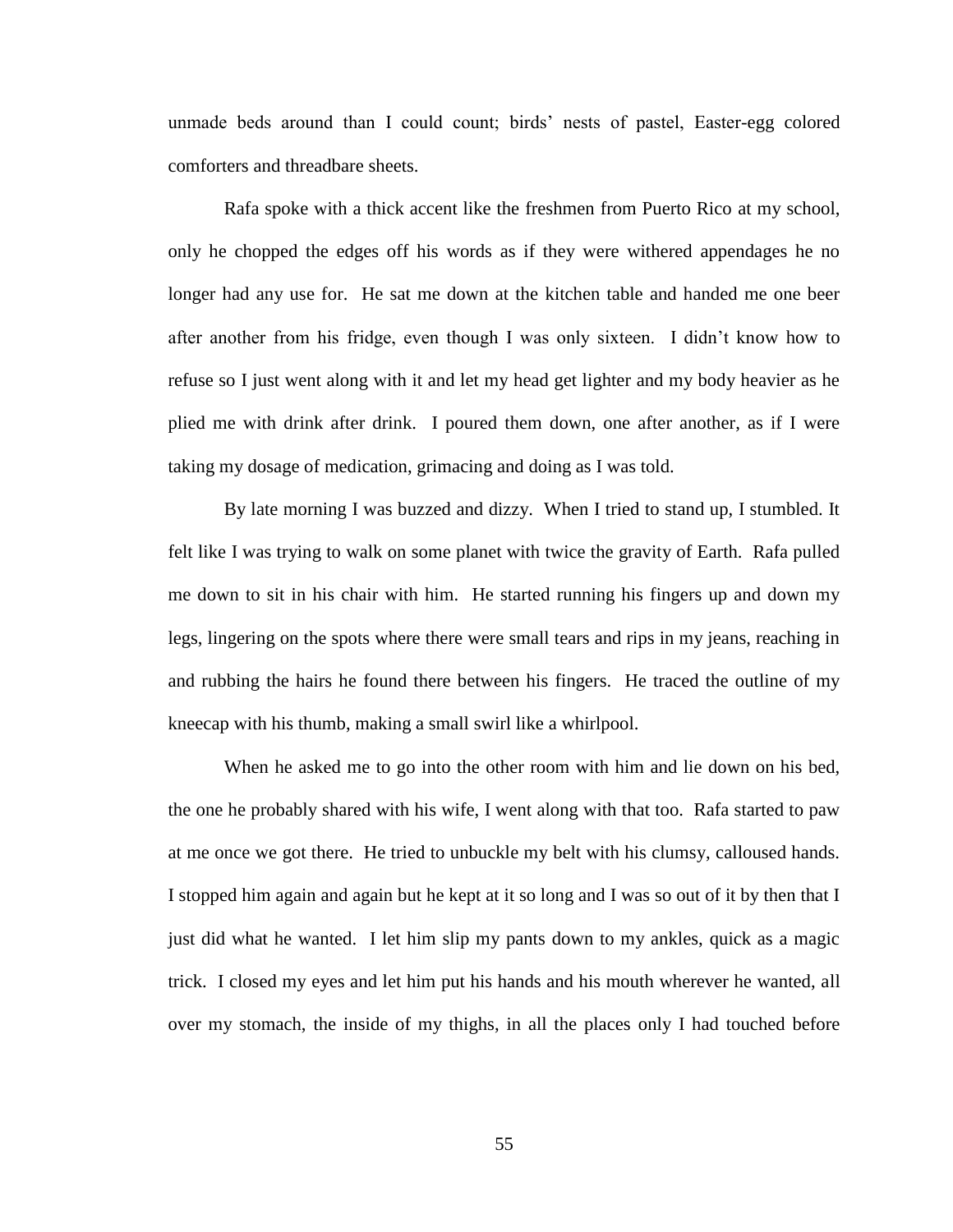then. And it didn't feel terrible. There were times when it felt pretty good, when I wasn't wincing or cringing or feeling dizzy.

Rafa forgot the little English he knew and started whispering to me in tender Spanish. In his native language, he made even the raunchiest request sound formal and charming. He told me the different ways he wanted to molest me so many times it became lyrical and turned into poetry.

On the drive home Rafa was quiet so I asked him, "Have you been here long?" and he answered, "I have one year here." There was something sincere about the way he really didn't know how to say it correctly in English that made me feel sorry for him. I decided to talk to him in Spanish instead. I was thinking he might have something more interesting to say, but he kept shaking his head and repeating, over and over, "But how do you know Spanish so well? Have you ever lived in a Spanish-speaking country?" I told him no, not yet anyway, I just studied hard and hung out with the Latin mafia at school. But he refused to believe it, which is sort of a compliment if you can tell for sure that whoever says it is not bullshitting. The way I was bullshitting when I told him, "But your" English is so good for someone who's only been here a year, Rafa," making him the one who blushed and looked down and shook his head, no.

One afternoon I was walking home from the fields, tired and sweaty, with my dirty t-shirt hanging out of my back pocket and my chest bare and soaking up the sun. Working on my family's farm gave me the easy, natural-looking muscle tone of a swimmer on vacation. I was small and wiry and always trying to put on bulk but never succeeding. I looked younger than sixteen and I was still learning that this is what drew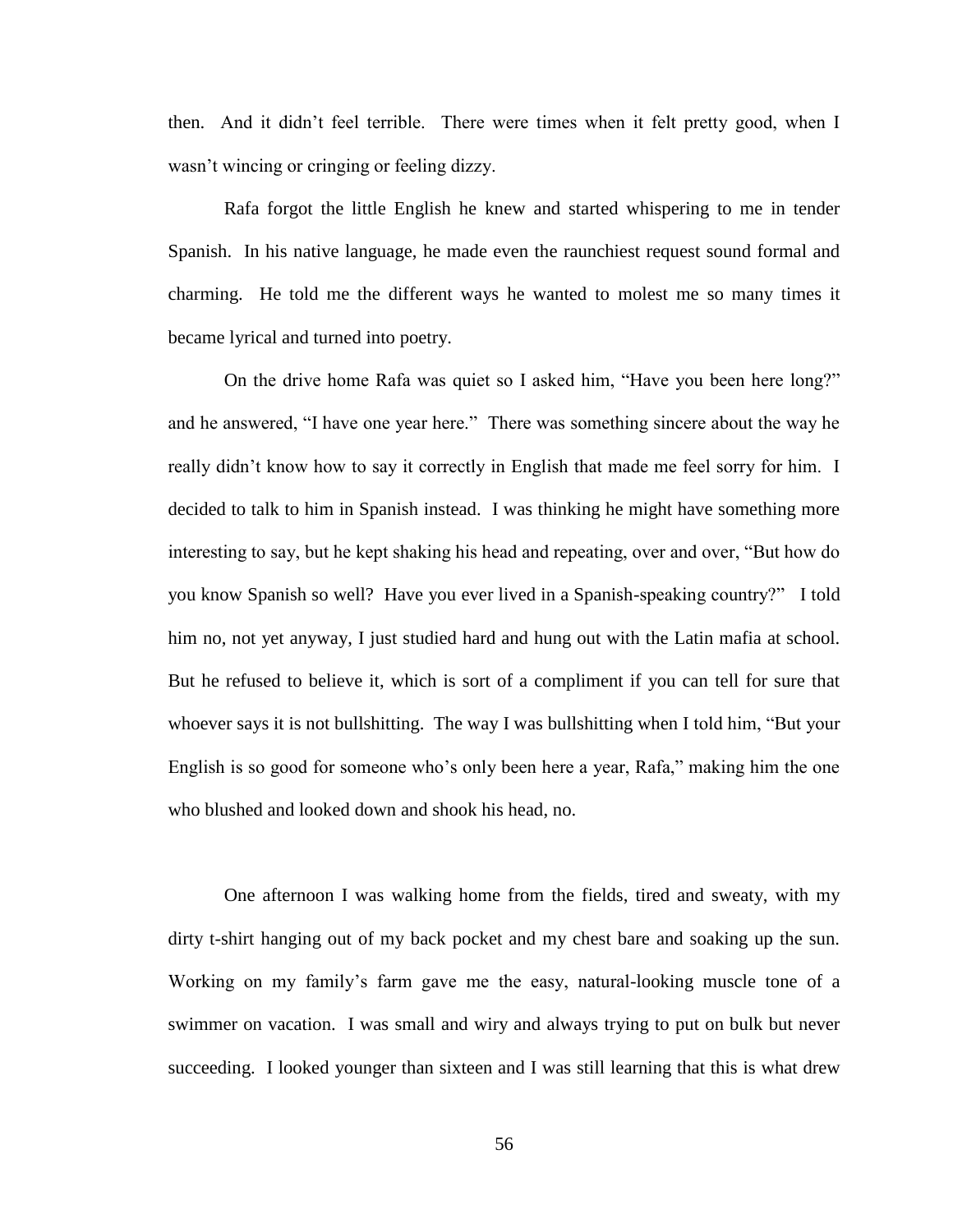the looks of certain men, the seductive power of looking statutory. Our farm was near a shortcut that locals from the rural towns of Southern Vermont took to get to Springfield, or to New York.

Sometimes when I was walking alone, guys slowed their cars and asked if this road would get them to the I-91. They eyed me as if they wanted to chew my flesh and swallow the gristle and marrow as a way to resuscitate their own sagging cheeks, their shrunken, skeletal faces. I played dumb and nodded yes and pretended I didn't see them out of the corner of my eye, licking their lips and trying to get my attention. They usually gave up after I ignored them long enough and drove away until they were nothing but a pair of hungry eyes in the rearview mirror, disappearing down the road in a cloud of dust.

But the guy who stopped to talk to me that day was bolder than the rest. He wasn't emaciated like the others, but he wasn't attractive either. He rubbed his hand over his crotch when he talked to me, slowing his car to match the pace I was walking.

"Want to take a ride with me?" he asked.

"I've got work to do," I said.

"Won't take long."

I looked out over the leafy onion fields, letting my eyes sweep over the land around our farm, the wide expanse where nothing could hide.

"We're kind of out here in the open."

"We can go down to the rest stop."

I shook my head, no, after every offer he made. But before he left I made him tell me about the cruisy rest stop; when the best time was to go, and how to avoid the State troopers. I knew from checking out the guys who drove by our farm what kind of crowd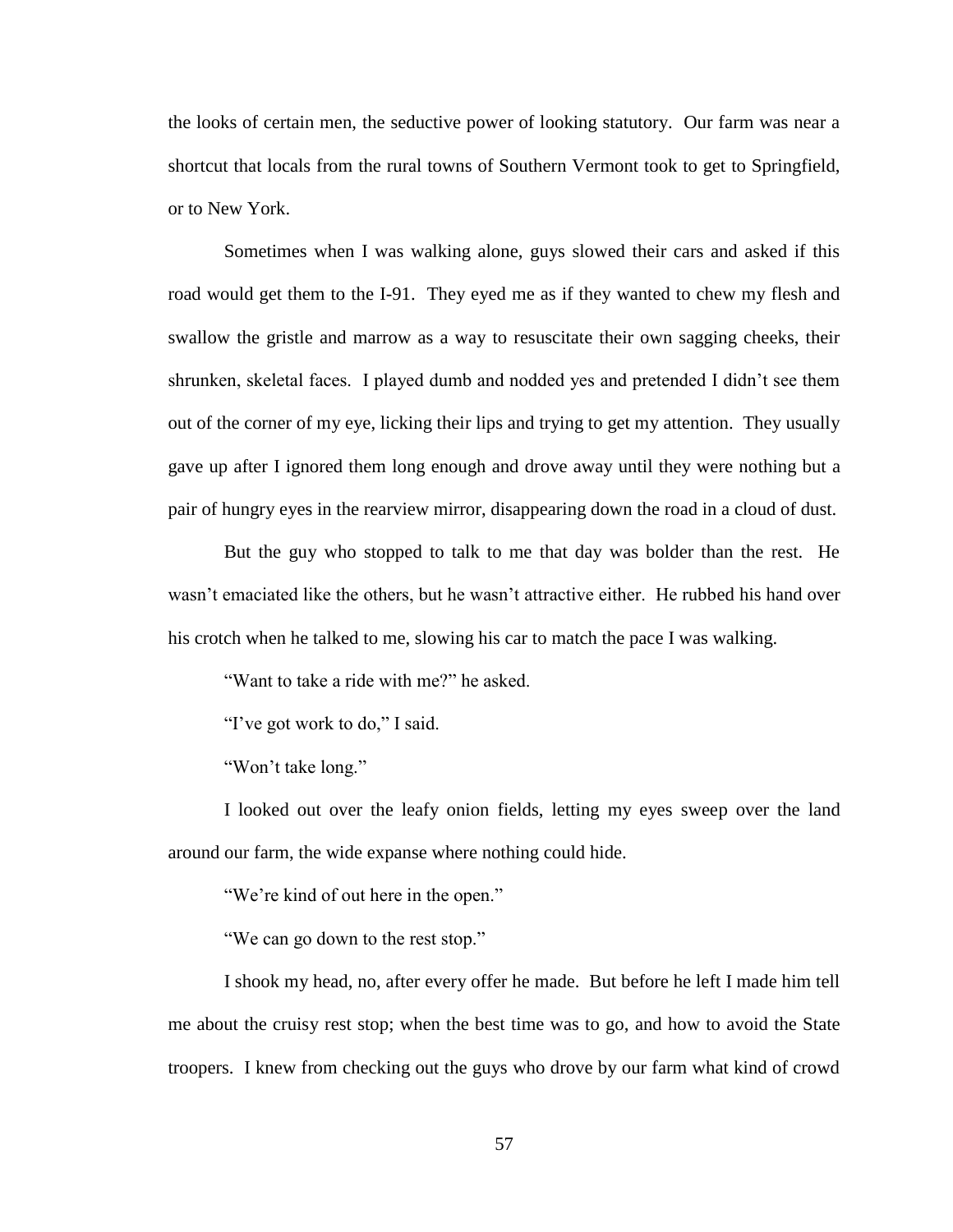it drew; guys who were too old, or too wasted away from AIDS, to hook up in bars. They went there to grope each other and get their rocks off in the thorny brambles and bushes on the side of the road. But still, I was hoping maybe there was someone like me there, someone who was too young to get past a bouncer, too scared to respond to a personal ad with a photo, looking for the same.

That night I went to check it out, shivering even though it was summer. I let my eyes adjust as best I could to the dim moonlight and made my way through the well-worn paths that were so close to the highway you could hear the cars whizzing by and sometimes feel the rumble of a truck like a tremor passing through your body. I passed men who stood statue-still, except for their eyes, which followed my movements carefully, tracking me from sunken eye sockets. Their bodies leaned toward me like trees swaying in the wind. I came upon a clearing where a man was leaning against a boulder. There was another man on his knees in front of him, slurping and snorting like one of the horses on our farm that I fed in the morning. I moved closer and stood there for a few minutes, letting my eyes adjust to the darkness. The man was kneeling in a patch of mud and wild grass. He was old enough to be someone's grandfather. His hair was gray and wispy and sprang out of the pale, doughy flesh on the back of his neck.

Soon the other men started crowding around me. Every one of them was either wrinkly or fleshy or gray-skinned. When someone like me showed up, someone fresh, who they had never seen before, the men got excited and desperate. The circle started closing in around me. One of them reached out and brushed his hand against my crotch. I spooked as easily as a deer in the wild. I darted through the winding paths in the dark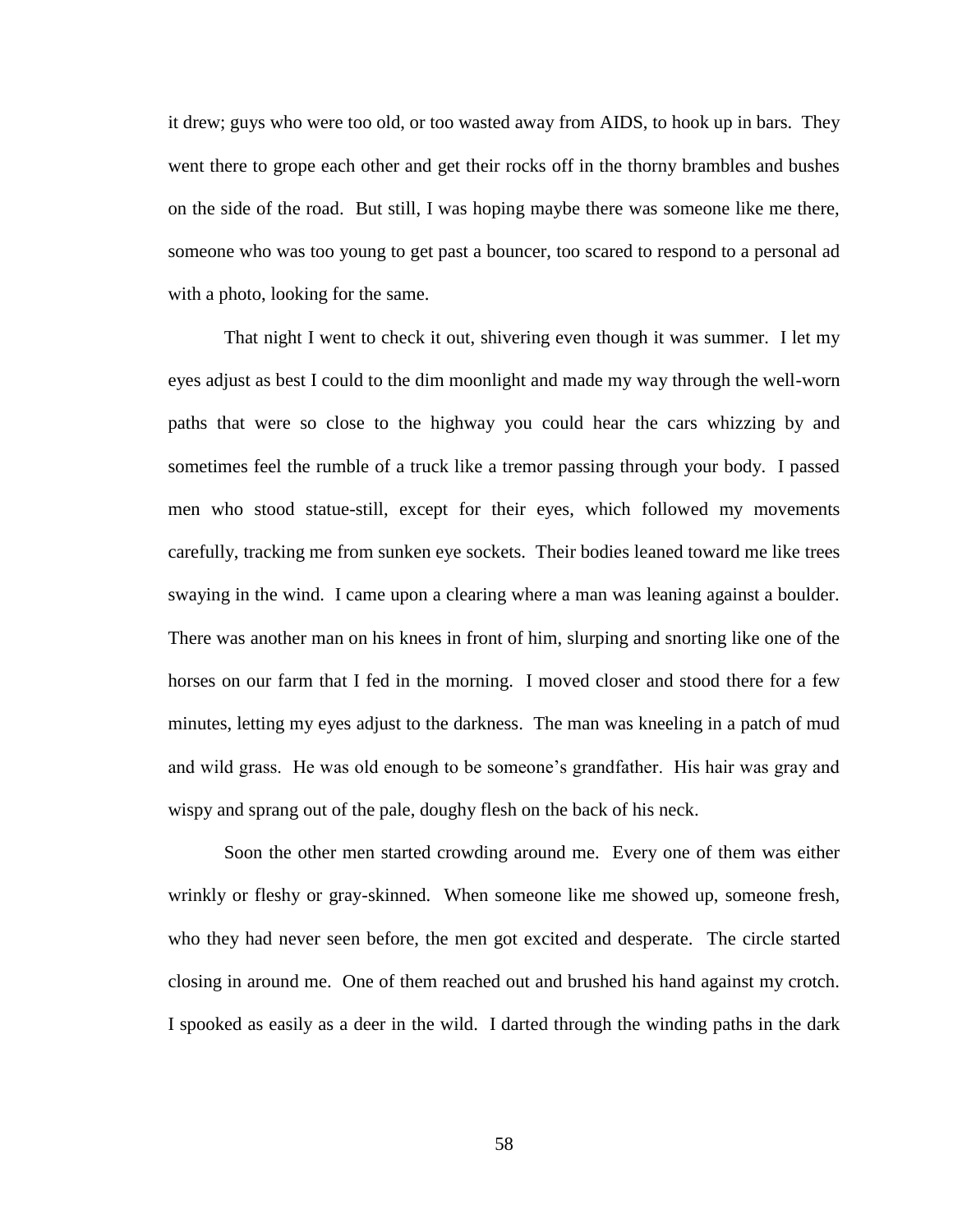all the way back to the parking lot, letting fear and instinct guide me. I swore I would never go back again.

North Quabbin Academy was in a small town in Massachusetts, but most of my classmates there came from Manhattan or Long Island or the ritzy suburbs of Boston. On the first day of the school year, after their parents dropped them off and they settled into the cramped residence halls, they had their first panicked flashes of culture shock. They considered everything outside of New York or west of the 128 to be the boonies, irredeemably backwoods since there was no pizza delivery after 10PM, and the nearest city was a long drive through winding, tree-lined roads that were pitch black at night. I was one of the only townies, a local boy from Swift River, a small town just a few miles away, with one intersection, one Dunkin' Donuts, and miles and miles of monotonous green fields.

The North Quabbin parents were old money. But my old man was different from the others. He owned a farm, where he made me work alongside the laborers he hired, mostly Puerto Rican guys who were down on their luck or who had a criminal record and were unemployable anywhere else. My dad said he still believed in the value of hard work. His grandparents were immigrants who worked their asses off to turn the small plot of land they managed to buy into a successful business. His dad worked to turn that business into something of a budding empire. Now my dad paid cash for everything, including land, and he owned a fleet of trucks outright that sped through the Pioneer Valley and the rest of New England, spreading the name far enough that it was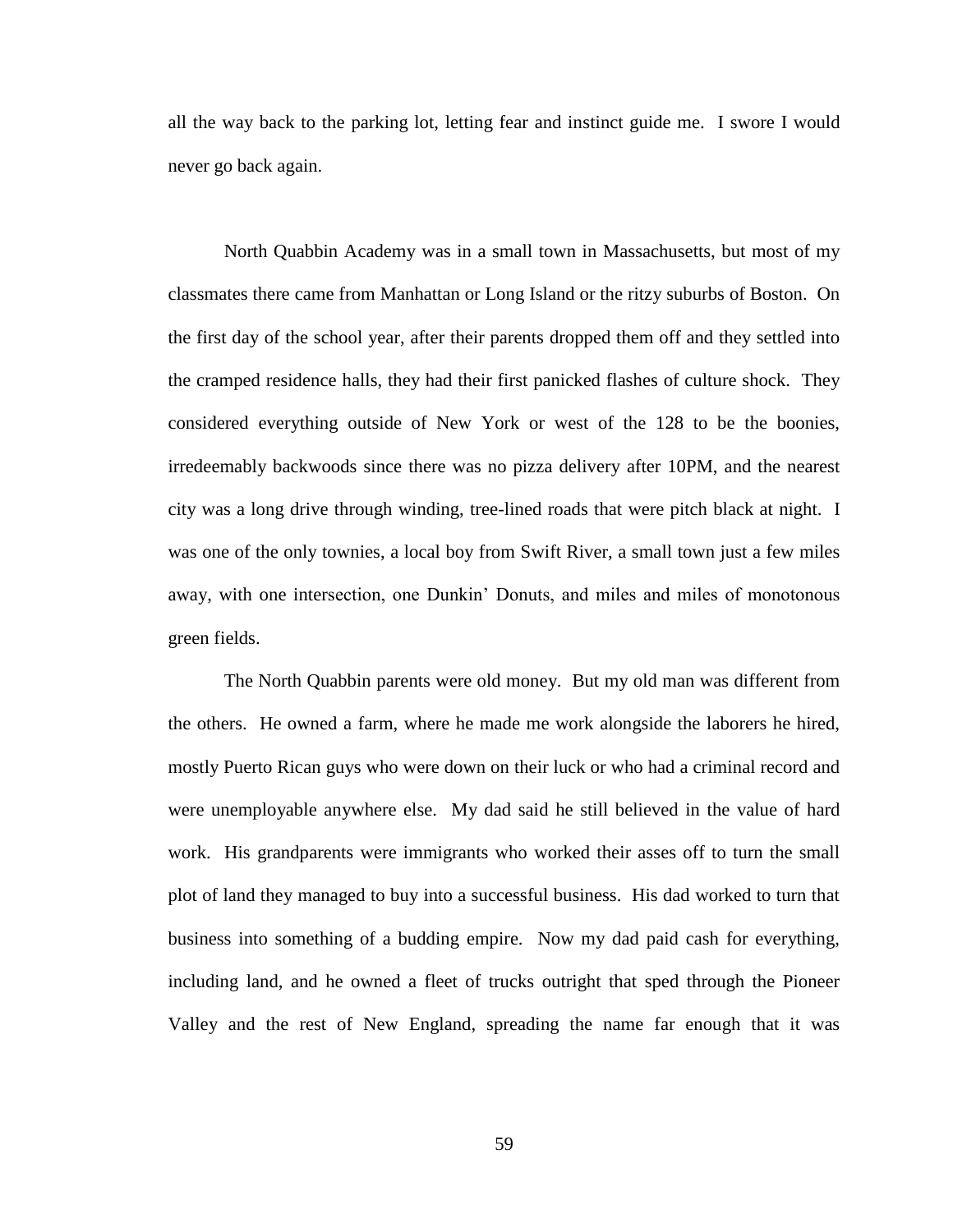recognized right away by my roommate, Chaz, a pimply boy with an expensive haircut and a mother who hovered over him as we moved into our fourth-floor dorm room.

"Vaitkunas?" he asked, standing nervously beside the naked metal bed frame across from mine. "Like on the trucks?"

"Guilty as charged." I said, keeping my head down.

"That's quite an interesting name," cooed Chaz's mother, as she shooed him away from the bed and began spreading sheets over the mattress, snapping them in the air with a sharp cracking sound. "What's its origin, Victor?"

"Lithuanian, on my dad's side."

She straightened the sheets. I walked over to help her by holding one side while she pulled the other side tight.

"And what does your father do for a living?"

"He's a farmer," I said.

Behind me I heard Chaz chuckling. His mother turned sharply and said, "What's funny, Charles?" He busied himself unpacking another box.

"What does your dad do?" I asked, trying to break the tense silence that fell over the low-ceilinged room.

"He's a heartless, money-hungry attorney for an evil corporation that exploits Mexican workers," said Chaz without looking up, his hands busy pulling books and wrestling trophies from a box and stacking them onto a desk he had decided was his.

I looked up at his mother, expecting her to reprimand him. She sighed and said, "That about sums it up."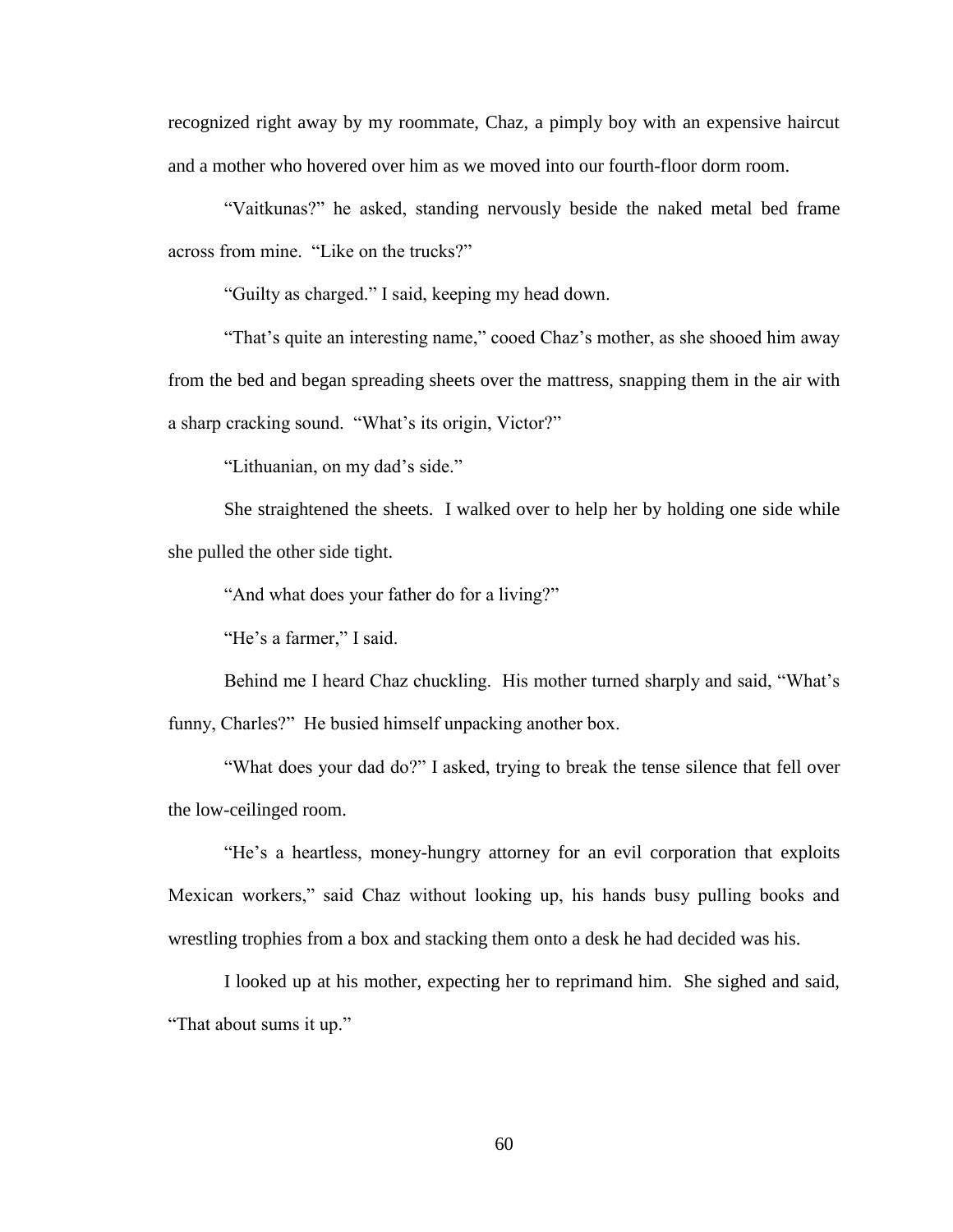She walked out into the hall to retrieve another box from the landing by the elevator. Chaz sat down on the newly-made bed, causing one of the corners to slide up and come undone.

"Hey Vic," said Chaz, "I bet it was cool to grow up on a farm. At least your dad taught you how to do something useful, like grow your own food and milk your own cows and shit, right? Man, I would change places with you in a heartbeat."

"It's not so cool when you have to wake up at the butt crack of dawn every day to feed the animals and gas up the equipment," I said.

"Yeah but now that you're living at the dorm you're off the hook, right?"

"No such luck. I still have to pedal my ass over to Swift River every morning to get my chores done before class."

Chaz leaned back, causing another corner of the bed to come undone.

"That's so close by you'll hardly break a sweat getting there. Why not just keep living at home?"

"He's got a girlfriend that he doesn't think I know about. I think he just wants me out of his hair."

"No shit," said Chaz, sitting up in his bed. "What's your mom got to say about that?"

"Don't feel bad or anything but, my mom's dead."

"Okay."

"What's that mean, okay?"

"Okay, you said, don't feel bad, and I don't."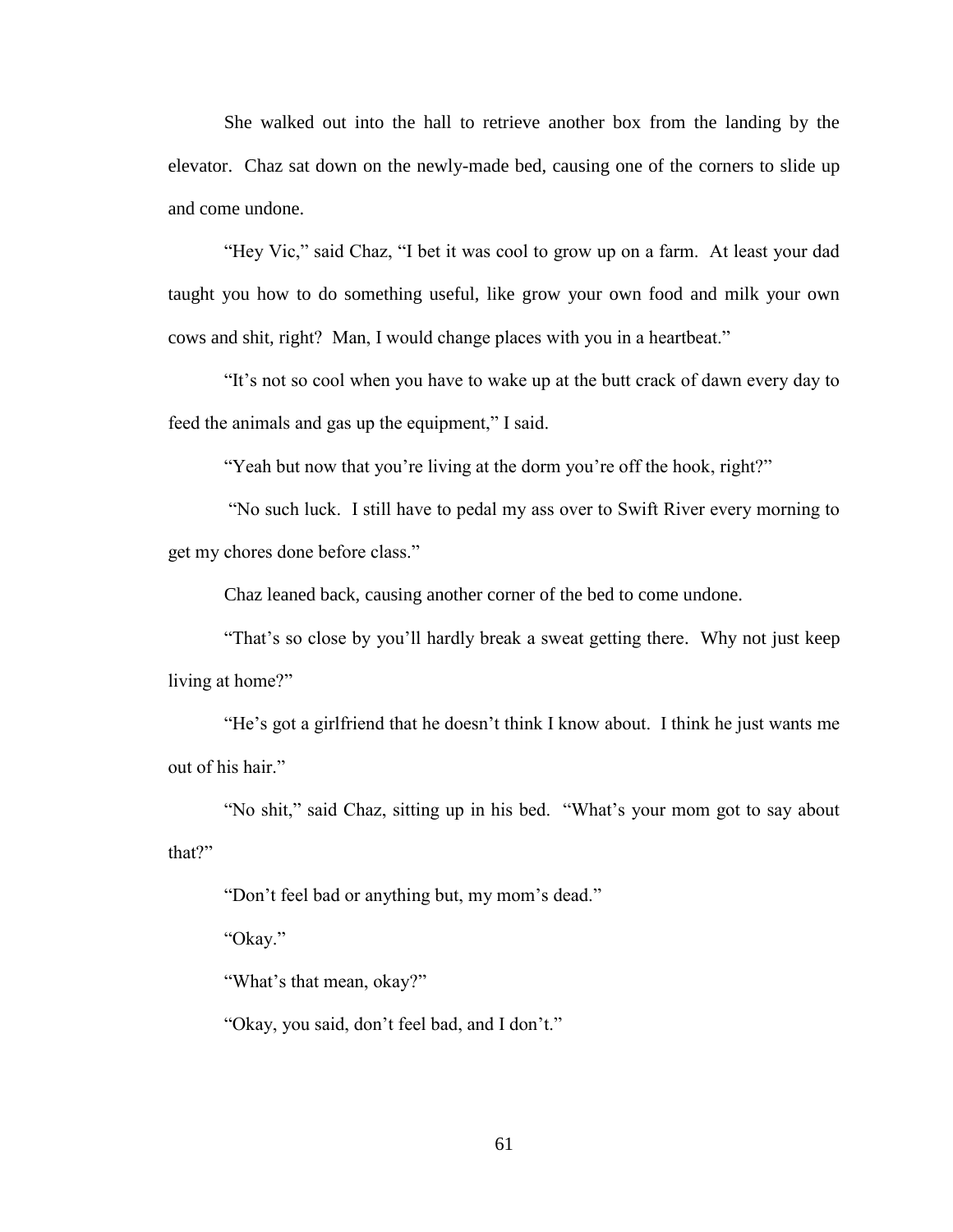Chaz's mom came around the corner, struggling to squeeze a large box through the narrow doorway. I jumped up to help her.

"Thank you, Victor," she said as I took the box from her arms and set it down near Chaz's bed.

"Vic's used to heavy lifting. His dad makes him work on the farm," said Chaz.

"Wonderful," Chaz's mother beamed. "It's so important to learn the value of hard work. Don't you agree, Victor?" She glared at her son and made a show of pushing up her sleeves and putting her fists on her hips. Chaz busied himself with his trophies, pretended he didn't see her staring, trying to make her point.

Chaz and I slept with the windows wide open year round, through the long, dark, snowy winter, when the building's ancient radiators made the attic room feel like a sauna. I started having violent dreams that made me anxious before bedtime. I paced the halls before the R.A. called lights out, taking as long as I could to floss and brush my teeth, to rinse and gargle and repeat, until it was down to the last second. I had to be teased, then scolded, then threatened before I finally conceded and went to bed.

The dreams began as a sensation. Warmth, heat, searing, burning. The sun, pain and exposure, the feeling of being ripped apart and stretched across hot stone. Then visions, the angry faces of gods: Tezcatlipoca, Quetzalcóatl, Tláloc, Chalchiúhtlicue, Tecuciztécatl, Nanahuatzin. My heart tossed into a stone urn. Two pyramids. The sun. The moon.

When I woke up I saw the faces of the gods, and I saw Chaz's face, at the same time. It wasn't a trick of the mind or a hazy recollection of a dream. It was as if time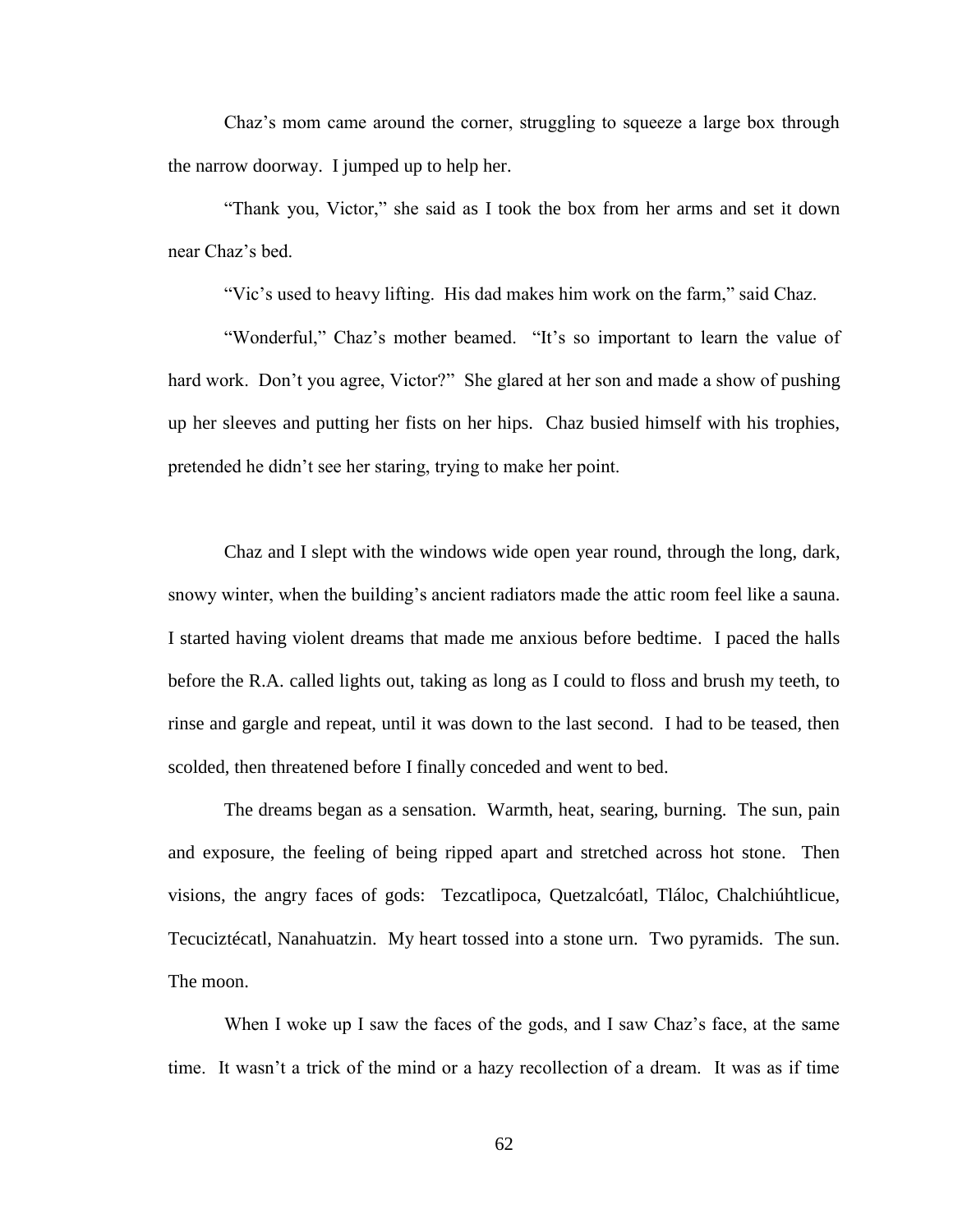were slippery and malleable, and somehow the night's visions had loosened its grip on me. The faces of the gods were surrounded with feathers, and they wore paint along their strong noses and jagged cheekbones. The paint was midnight black and sky blue. The lines formed constellations that were no longer visible from Earth. Chaz's face was dotted with white acne cream which had mixed with his pus-filled scabs overnight. He shook my shoulders and said, "Wake up, Vic." The wall beside my bed was dented where my fists had cracked the plaster. Chaz wrapped my sheets around my hands. My knuckles bled into them, the stain spreading like an abortion. He put one knee on my chest to keep me from flailing around. The scabs from his dried pimples came loose while we struggled and the flakes drifted onto me like snow.

I kept having the dreams after I graduated from North Quabbin. I got a scholarship to Amherst College, in another cow town, close to where I grew up. I was still one of the only townies. The students came from farther away. But I still didn't see Amherst as anything more than North Quabbin without curfews and mandatory attendance at school events. There were more pretty, caramel-skinned boys to smile at, but I was still too shy to talk to them.

I enrolled in an Art History of Latin America course and lost myself for hours in the assignments. One night I sat in the library poring through huge, glossy books with full page reproductions of the works of Kahlo and Rivera, just browsing, already finished with the assignment for the week. When I returned the book to its place in the stacks, a plain-covered book that jutted out from the shelf caught my eye. I pulled it out and sank to both knees, letting it fall open. There was a two-page spread of the Pyramid of the Sun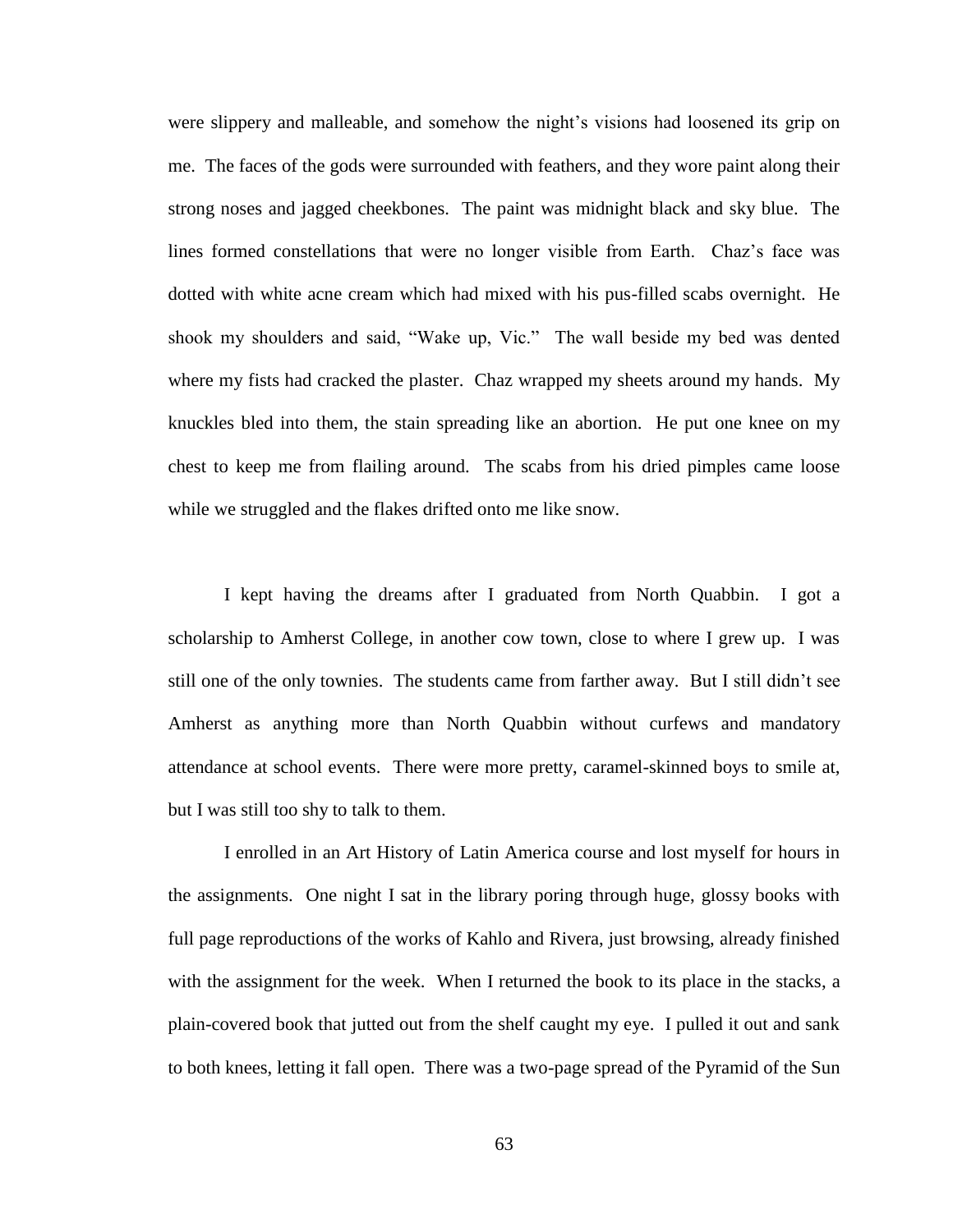in Teotihuacán. I knew the exact image from the dreams, but I doubted myself, thought maybe I had seen a picture of it before, or that the blurry edges of the dream came into focus differently after opening the book, rearranging the proportion, the color, the scale. But the feeling was like a battery on my tongue. It jolted me with a force as strong as the bitter, metallic taste in my mouth, the frozen in stone look on my face like an Olmec statue.

In college there was no lights out. My freshman year I spent most nights studying, reading and going over my notes obsessively, so that exhaustion would send me into a dreamless sleep for a few hours at most. I scored a 4.0 without even breaking a sweat. I got so far ahead of my classmates that by my sophomore year I took to prowling the halls of my dorm after midnight, hungry for other restless souls.

Roberto and Rey, two red-haired *chilango* twins who lived on my floor, liked to stay up late too. We met up in our dorm's lounge and laughed and made jokes and sometimes just watched the leaves turn brown and fall off the trees outside while Roberto strummed his guitar. They looked exactly alike, except for their haircuts. Roberto had a long, lion's mane of fiery curls and Rey's head was buzzed short like a soldier's. Roberto got kicked out of the prep school they attended together in Mexico City. He never said why but I figured it was for drugs since he was always stumbling into the lounge high on something which he never shared. Rey derided Roberto's school as the 'gringo school.' But it was there that Roberto had learned to speak English. He switched effortlessly back and forth as they told me stories about their hometown. They both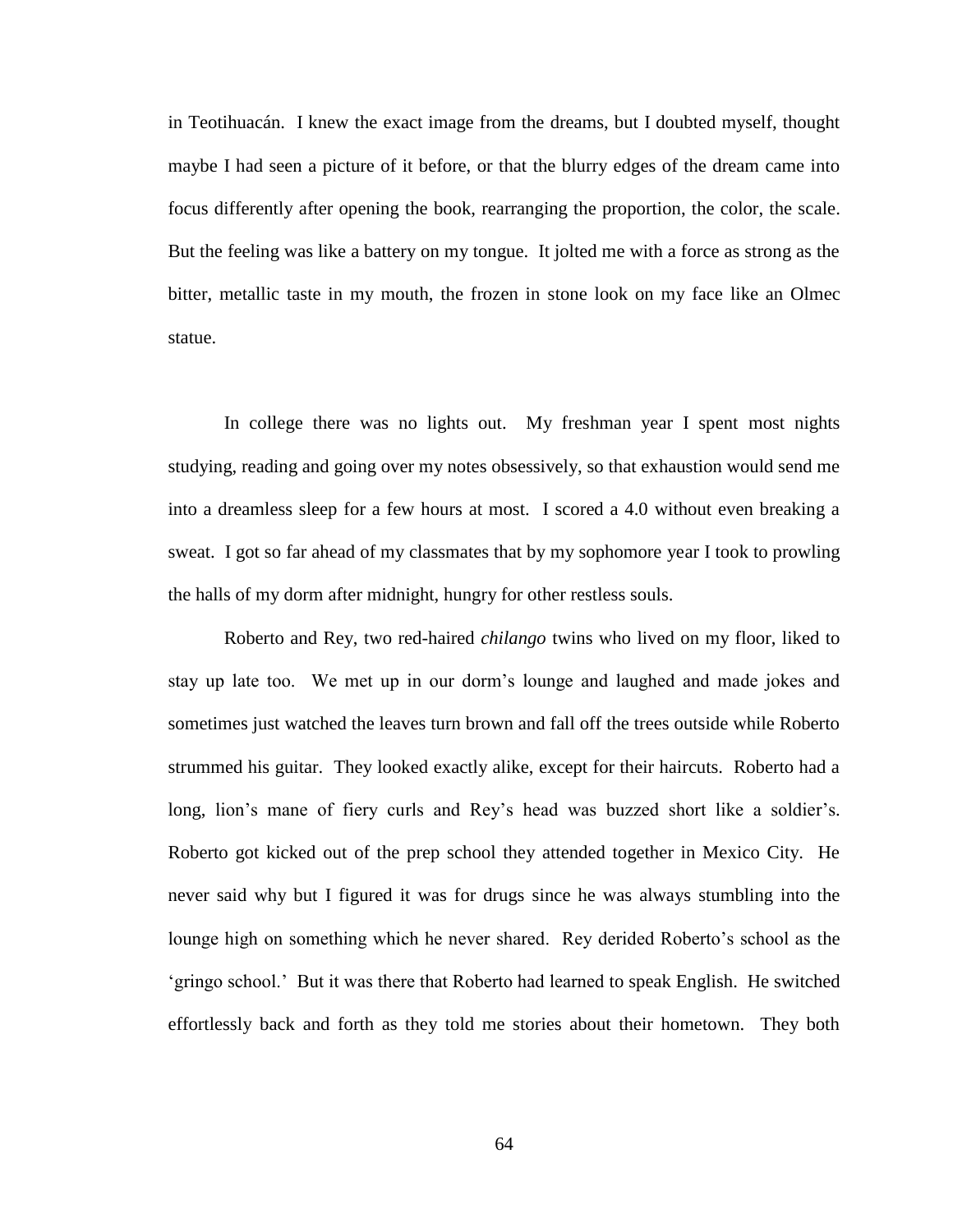agreed it was too big, too corrupt, and too polluted. But they loved it. And they missed it with a nostalgia that often made them teary-eyed.

The twins were planning to go home in the spring for a week and invited me along. They asked me in November so I could get a cheap airfare and said not to worry about any other expenses. Their family would take care of the rest. When I brought the idea up to my father, he liked it right away.

"It'll be good for you to get away for a while, Vic," he said, over Thanksgiving dinner. It was just the two of us, sitting in the old, white farmhouse I had grown up in. It was chilly that day, and quiet as a tomb, since the farmhands had been given the long weekend off. There was no background buzz of tractors outside the rickety windows, just the rhythmic cantering of horses around the fenced-off fields next to the stables.

"Consider it an early birthday present," he said, "Trust me that's pocket change compared to your tuition bill. That bursar's office rakes me through the coals every goddamn year."

"I get plenty in scholarships, Dad."

"Yeah, well they don't cover everything. And someone will have to pick up your slack when you're away."

After dinner I cleared the table and then my dad told me to come outside with him and tend to the horses. While he fed and watered them, I swept up their stables.

"You're getting slow at that, Vic," he said, even though I wasn't any slower than before. He was impatient to finish up and go see his girlfriend Bianca, a scrawny thirtyyear old with a seriously rural haircut who complained she didn't get to see him on the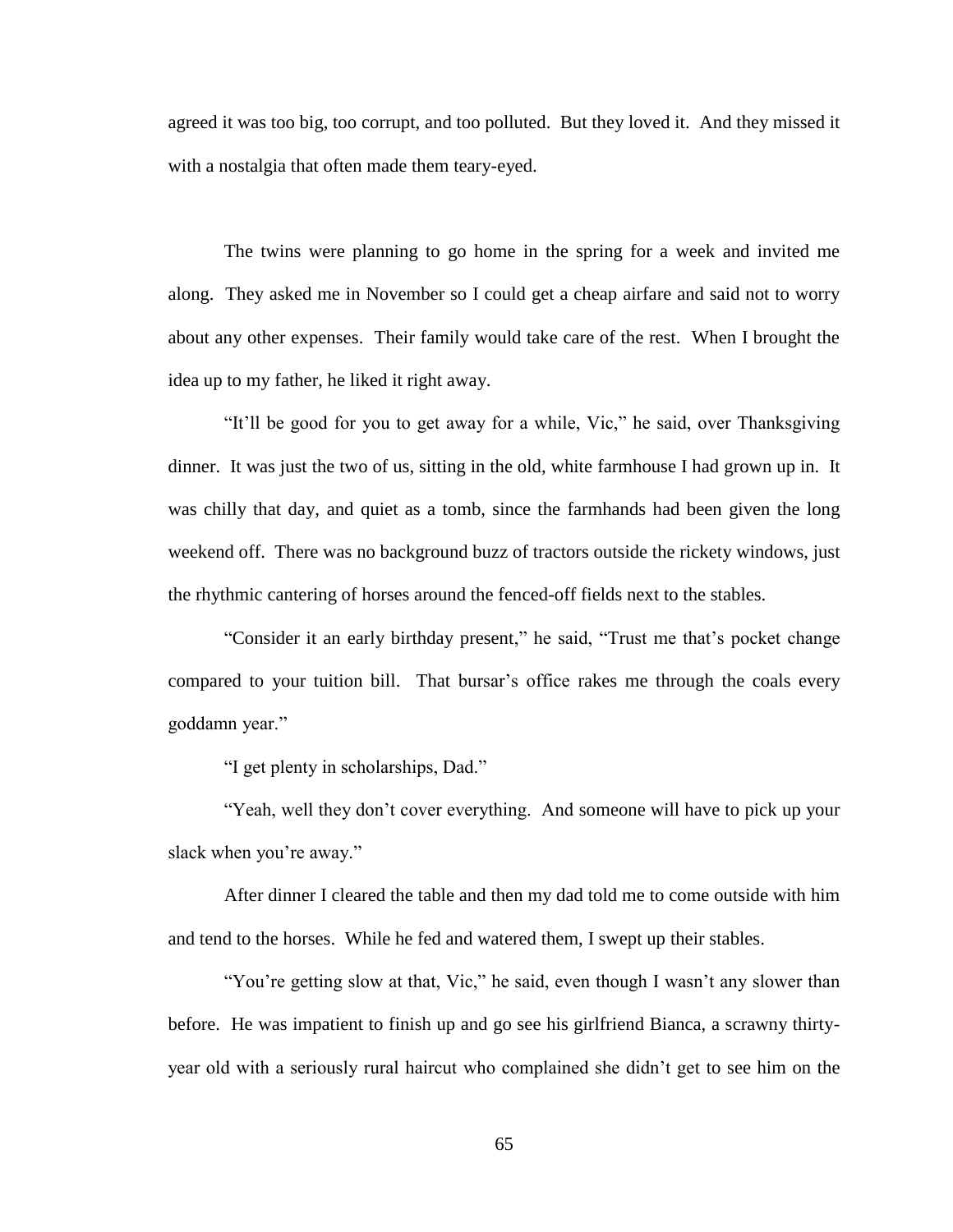holidays, which was when she really wanted to spend time with him. But my dad insisted we eat together on the holidays, out of respect for my mother. Bianca worked as a bookkeeper for my dad. He didn't think I knew about them, but Bianca had already pulled me aside once when he wasn't around to tell me what was going on.

"Don't say anything to your dad," she said, "That we talked about this, I mean. I just wanted you to know that if your dad and I ever become official, I'll insist he let me sign a prenup. I don't want anything out of the relationship other than what I came into it with"

She had the whole future of their relationship and subsequent break up all planned out. That was the thing that mystified me about women; they thought so much about the future, it made me feel bad for them, like maybe they weren't enjoying any of the moment-to-moment joys of their lives, instead always fretting about setting things in place. Maybe it was because they had the ability to bear children. Maybe being concerned about the future was some long-ago encoded strand of DNA which carried strongest in females.

"I'm on my way to Bible study group, Vic."

"I'll take care of the rest of this, Dad."

"Good boy."

Bible study group was code for going to Bianca's house. He didn't want any of the employees on the farm to get the wrong idea, even though everyone knew. There were no secrets that lasted too long in a town like Swift River. I spent the night in my old bedroom, which hadn't changed since I left. It was separated from the rest of the house by a crooked hallway, part of an ungainly annex that had been added right after I was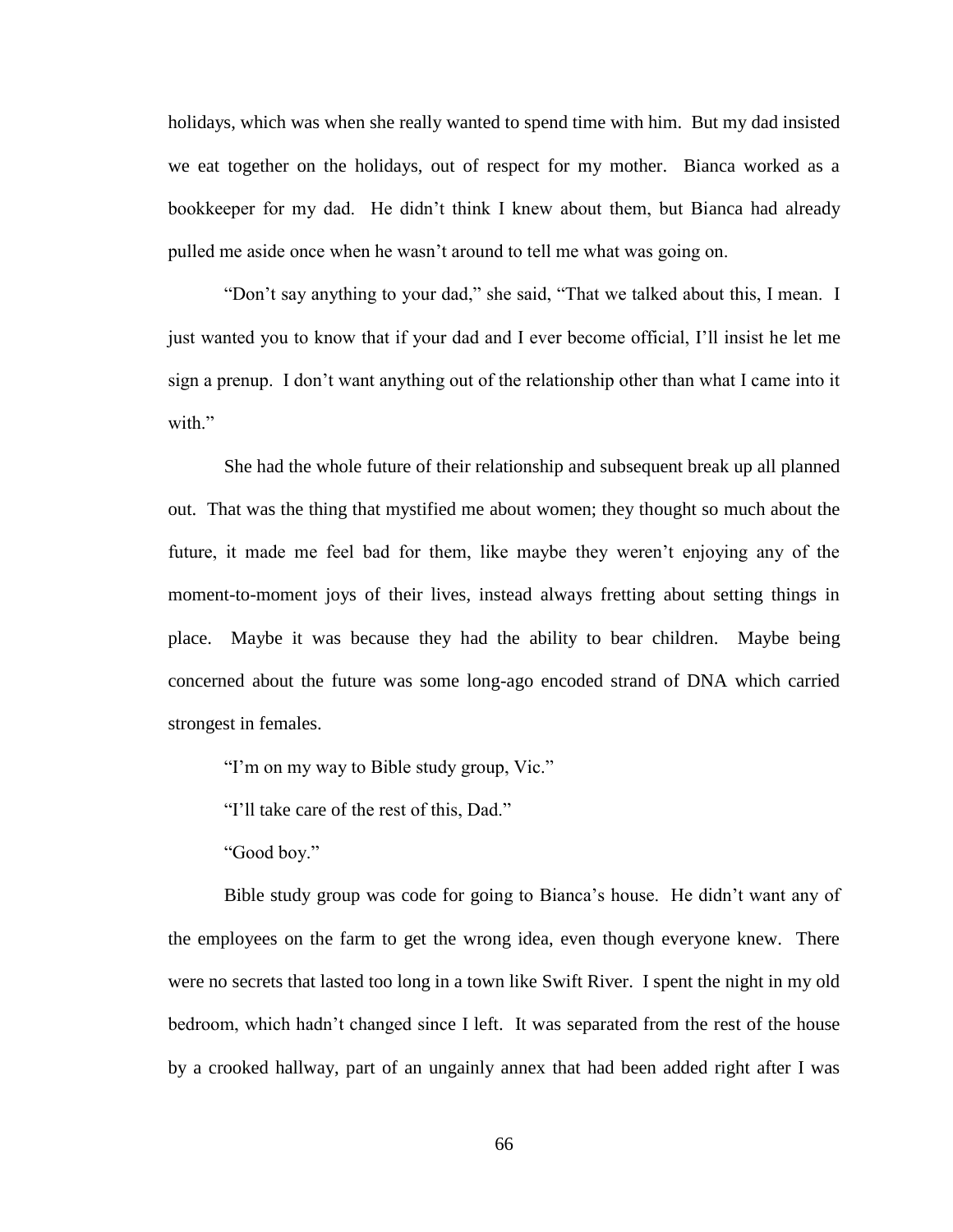born. As soon as I was old enough to be away from my mom she got the idea to put me somewhere far enough away that she could have some privacy. That's what I remember most about her. She needed daily moments of solitude the way most people need coffee in the morning. She got uneasy during the holidays, when the employees and their families used to take over the house for the day and most of the night. Now that she was gone, my old man fell out of the habit of inviting them over, since my mom used to take care of the details. He kept it simple. The two of us ate, not saying much, like an old couple.

When I left, my dad would end up here alone on Thanksgiving, not knowing what to do with himself. He would stay as long as he could, out of respect for my mother, or maybe he wouldn't. Maybe he would leave early and spend the whole day with Bianca. I just couldn't imagine him holed up in her vinyl-sided apartment in Hadley, wearing God knows what to bed since I never saw him take an overnight bag with him when he left for her place. The only thing he took with him was a basket of choice vegetables from the garden that he claimed was for the ladies at Bible study group.

In my Religion in America class we were talking about which values we might define as intrinsically American. The class threw out one idea after another and Professor Burgess wrote them on the board, even the ones that didn't make much sense. After erasing the misfits, we ended up with: idealism, hard work, democracy, pluralism, multiculturalism, rule of law, transparency, freedom of press, and freedom of sexual expression. "Let's jump off of this rule of law idea," he circled it on the board, "And talk about ethics."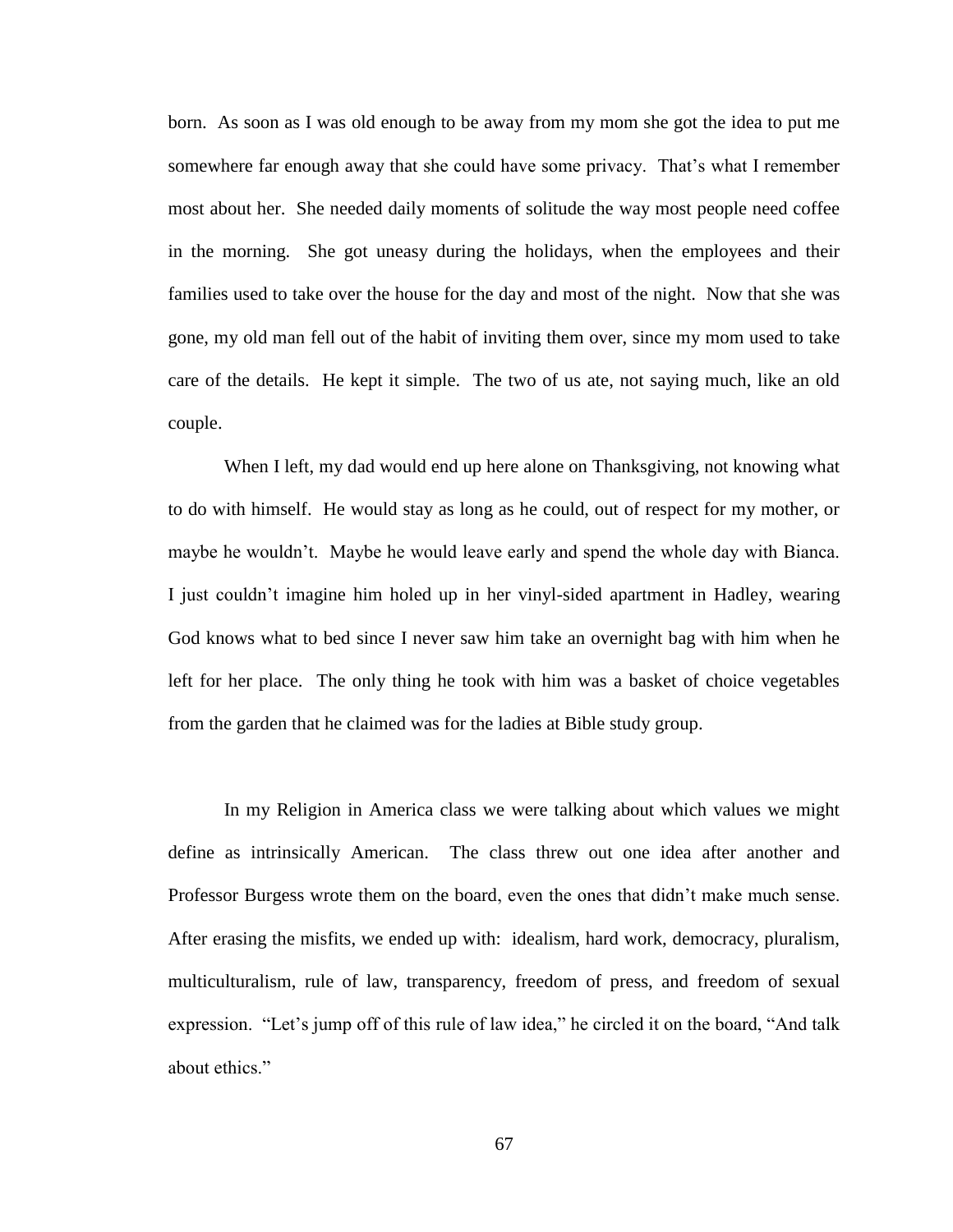The professor sat at the table with the rest of the class. It was an upper level section with only seven students. We were gathered around one long table as if we were attending a fancy dinner party somewhere on Nantucket, or in the Hamptons.

"Let me share with you something that happened to me when I was driving in from Boston this week."

I sat with my pen poised, looking up from my notebook.

"I was driving through a town I like to call 'Shit River', because that's what it is, a shitty place, full of shitty people.

The other students shifted in their seats and busied themselves with their notes. Professor Burgess was a few years away from elderly and, until then, had never used a word like shitty in class.

"As I drove under the overpass, some punks dropped a large rock onto my windshield. I could have been killed. What does this tell you about the people in a place like Shit River? What sense of ethics do these people have?"

I sat quietly in my seat, staring at my notes until they became lines and blurs. I was still a townie. If I made one sound, one disapproving facial expression, I would be found out, and everyone would know that I didn't really belong there, with the rest of the students. If I broke into a sweat, someone would notice that the stink of the farm still stuck to my skin. I underlined words at random to look busy. Then the lines became triangles. And the triangles became pyramids.

When spring break came, Roberto and Rey drove me around Mexico City, and I soaked in every detail: the sooty traffic jams, the tile-covered Metro stations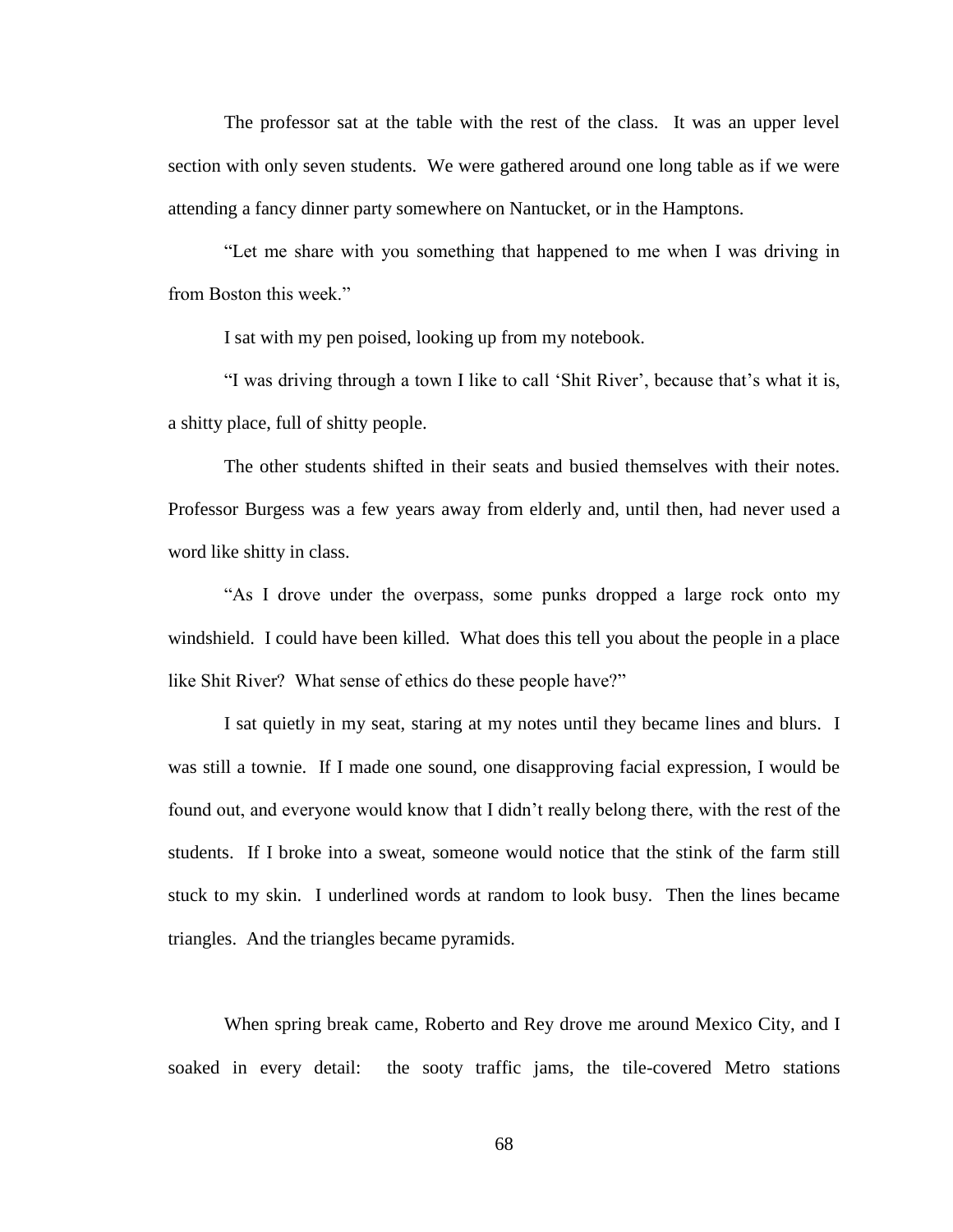underground, the cracks in the foundations of buildings left over from centuries of earthquakes, the street vendors on the corners, even the hookers their uncle hired for us late one night, painted to look like slutty Frida Kahlos, all very patriotic and avant-garde, they assured me. And I performed my patriotic duty, out of respect, for my Mexican hosts, and for the people of America, the continent, not the country. The twins loved sharing their world with me. And Rey was glad he didn't have to stumble through his painfully slow and contorted English. He was himself again, chatting up girls and flirting and swaggering, putting his fingers to his mouth and whistling, knocking back shots and laughing as if this city belonged to him. It did belong to him. It belonged to all of us.

The twins took me to Teotihuacán and we spent the day walking along the Avenue of the Dead, scaling the Pyramid of the Moon, taking pictures of the faces I had seen before on the walls of the Temple of the Feathered Serpent. A woman in the shadow of the Pyramid of the Sun approached me and grabbed my hand. She looked through me and said, "You will get lost. You will find yourself. Then you will get lost again. The rest, I cannot say." Roberto and Rey pressed green American dollars into her hands and shooed her away. I wanted to hear more. When I turned to try to find her she had disappeared.

I had always been fascinated with learning Spanish. My mom usually said she was 'Heinz 57'. But one day, about a year before she died, I asked her what I was, besides Lithuanian. She had drunk more white wine than usual and I think she knew her time was growing shorter so she told me for the first time she didn't have much to say to her family, so she didn't know for sure. She could tell me that she was mostly Spanish,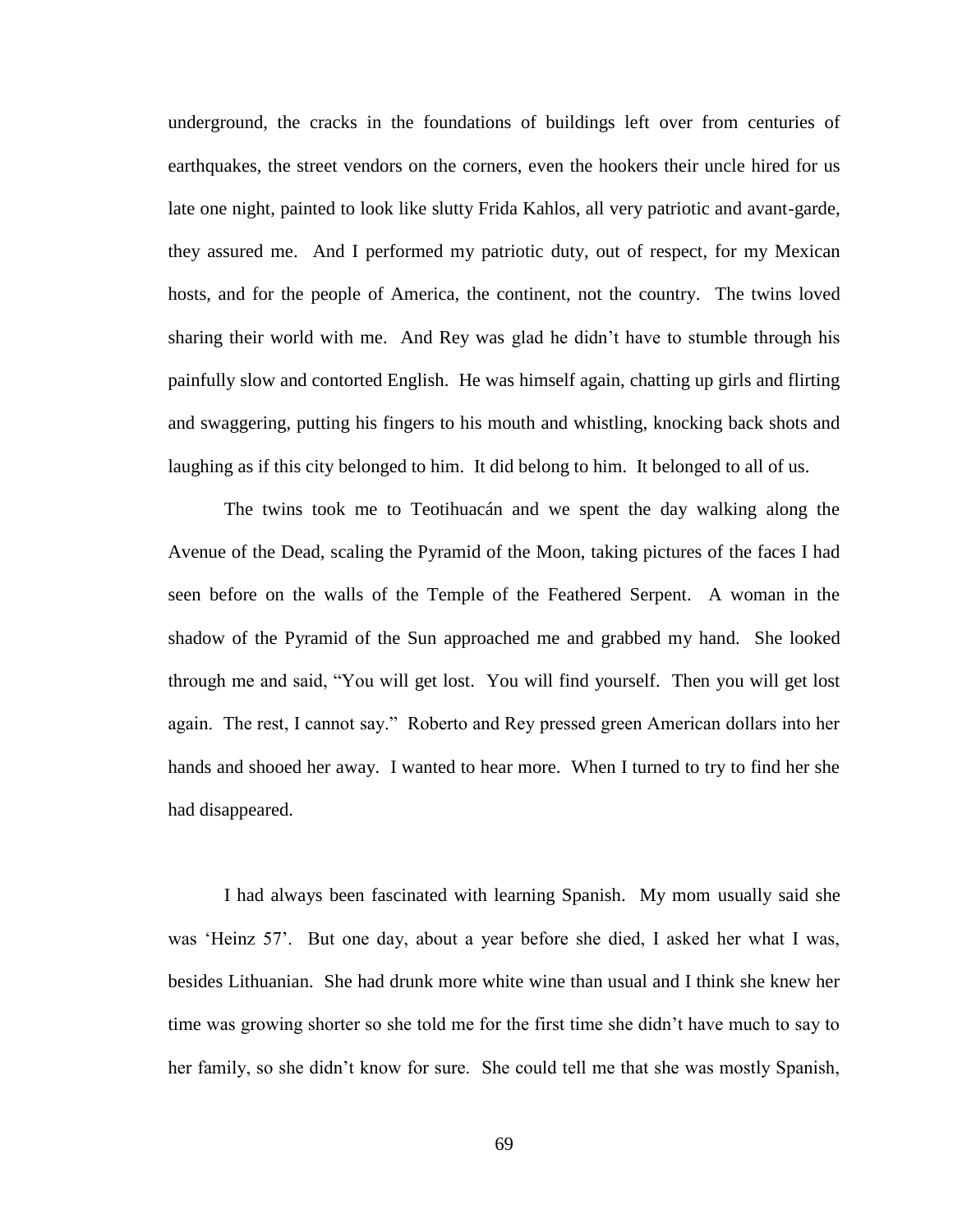French, and some Native American. Which kind of Spanish, she didn't know, or wouldn't say. I thought that might be why I learned Spanish so fast growing up, some sort of genetic blueprint reshaping itself in the gray matter of my brain. I talked to everyone I could, from the rough-around-the-edges Puerto Rican employees on our farm, to the snobby, put-together, preppy Latin American kids I met at North Quabbin and Amherst. My accent coalesced into something more *boricua* than anything else. The twins taught me some *chilango* slang and I was sure I could pick up the accent if I had the chance. I longed for a place that was hot, chaotic and bursting with life, as far away from the sleepy, ramshackle towns of the Swift River Valley as possible.

Roberto begged to come see the farm where I grew up until I finally gave in. I knew he wanted to see a slice of rural American life, something very different from his own experience growing up in a sprawling, polluted metropolis. The farm was a separate world, my own world, and I was protective of it. But Roberto had given me the keys to his kingdom and now it was time to reciprocate. Luckily Rey didn't want to tag along. He had a tremendous GPA and his written English was impeccable, but he still got freaked out having simple conversations in English, and he didn't enjoy the thought of using Roberto and me as his translators with my dad.

Roberto made me stop the car next to every podunk country store and fernshrouded glade along the side of the road so he could take pictures. As we arrived at the farm, we passed one of my dad's long-time employees riding by on a tractor. I greeted him in Spanish and Roberto said, "So this is why you speak such good Spanish, Victor."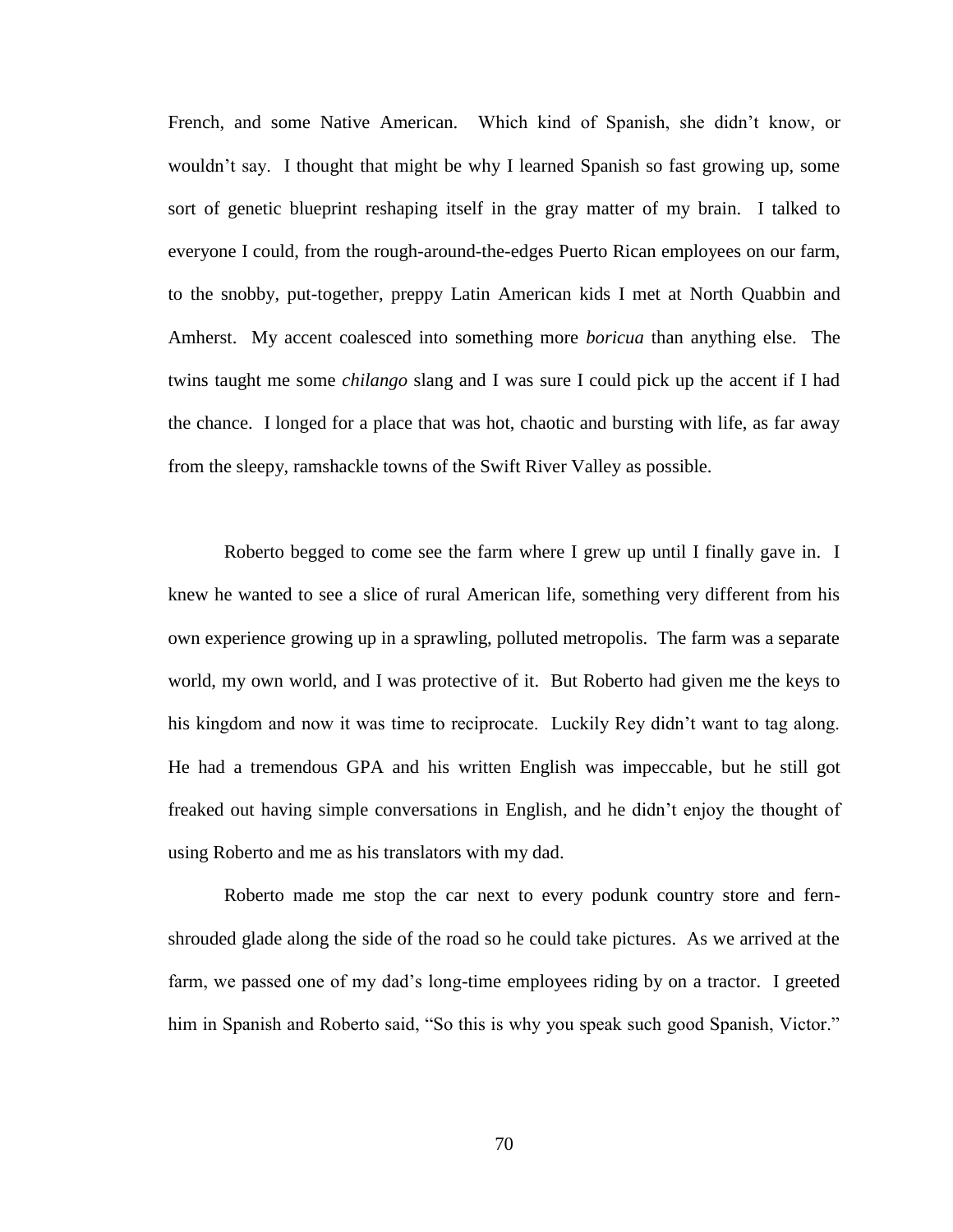I loved the way he pronounced my name. Stress on the first syllable, a rolled R at the end, made me feel like another person.

On our way into the house, Roberto stopped to take pictures of the ugliest parts: the peeling paint on the side of the barn, the rusted gutter pipe along the side of the garage. I expected to find my dad ready for us, boasting over dishes of home-grown vegetables from the garden he had just prepared. But the kitchen was empty.

We found him in the greenhouse, where he kept a small garden of vegetables and herbs for cooking. I wasn't expecting to see him there during the day. He had picked up many of my mom's kooky habits; planting and watering by moonlight, paying attention to the lunar calendar, even leaving a glass of water inside the door of the greenhouse, to soak up any bad vibes that tried to find their way in. My dad stood when he saw us and patted dirt and dust off his work jeans. There was dirt caked under his fingernails when he offered it to Roberto to shake.

"Aw balls, Vic. That was today?"

"Mr. Vaitkunas. It's a pleasure. The house is fantastic." Roberto smiled widely and gripped my father's hand with both of his, unfazed by the dirt. He had his hair pulled back into a ponytail and was wearing shiny black shoes and a white button-up shirt, but he acted as if he were lounging around the dorm in sweats and a t-shirt.

"My grandfather built the foundation of this house with his bare hands. Let me drop these veggies in some water and we can have a look around."

Roberto pushed me forward and said, "A picture first, if you please sir." My dad and I stood on opposite sides of a tomato plant.

"A bit closer together."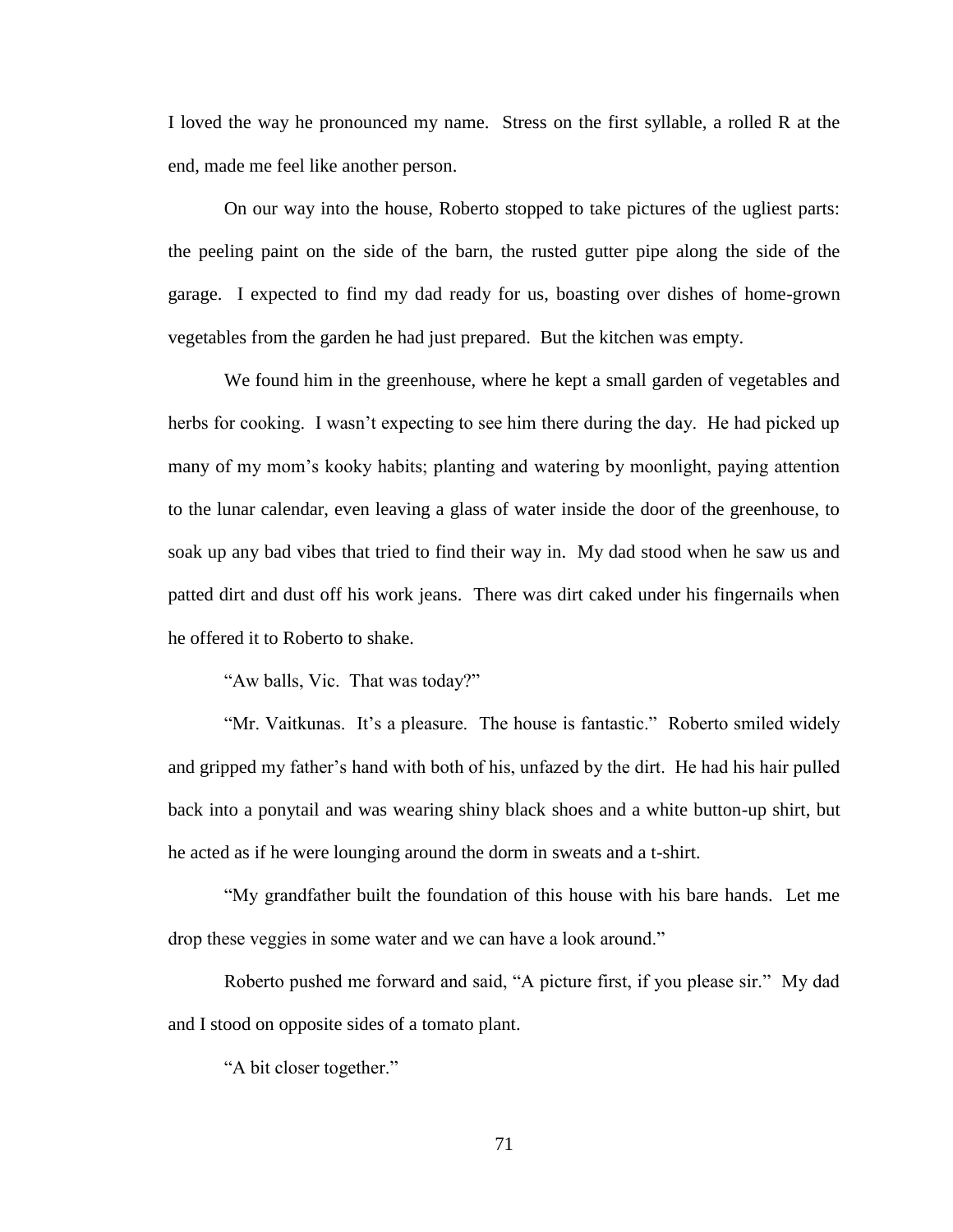"Then you won't be able to see the plant," said my dad.

Roberto backed up until he was in the doorway. Just as he snapped the picture, he stepped sideways and knocked over the glass of water my dad kept there. The photo caught my dad just as the shock started to register.

"*Ay*," said Roberto, "*Perdón*. I'm so sorry."

He knelt down and set the glass upright, but it was already empty. The water was seeping into the dirt, creating a small patch of mud.

"It's fine, son, just leave it there," said my dad.

Roberto looked down and said, "But this is for…Victor, *como se dice, las malas vibras*?"

"Bad vibes." My dad gave me a warning look. "It was sort of my mom's thing. Like a tradition we keep in her honor."

We stood in silence for a moment, breathing the fragrant, greenhouse air. Roberto said, "This tradition, with the glass of water. It is a Mexican tradition. Your mother, she was Mexican?"

"She might have been, we don't know for sure," I said.

"She was part Spanish, if anything, Vic." My dad's face started shriveling like a dry plant.

"But back then Spanish just meant Spanish-speaking, her family could have been from anywhere."

"Even Mexico!" Roberto swelled with pride. He pronounced Mexico in Spanish with an H sound instead of an X.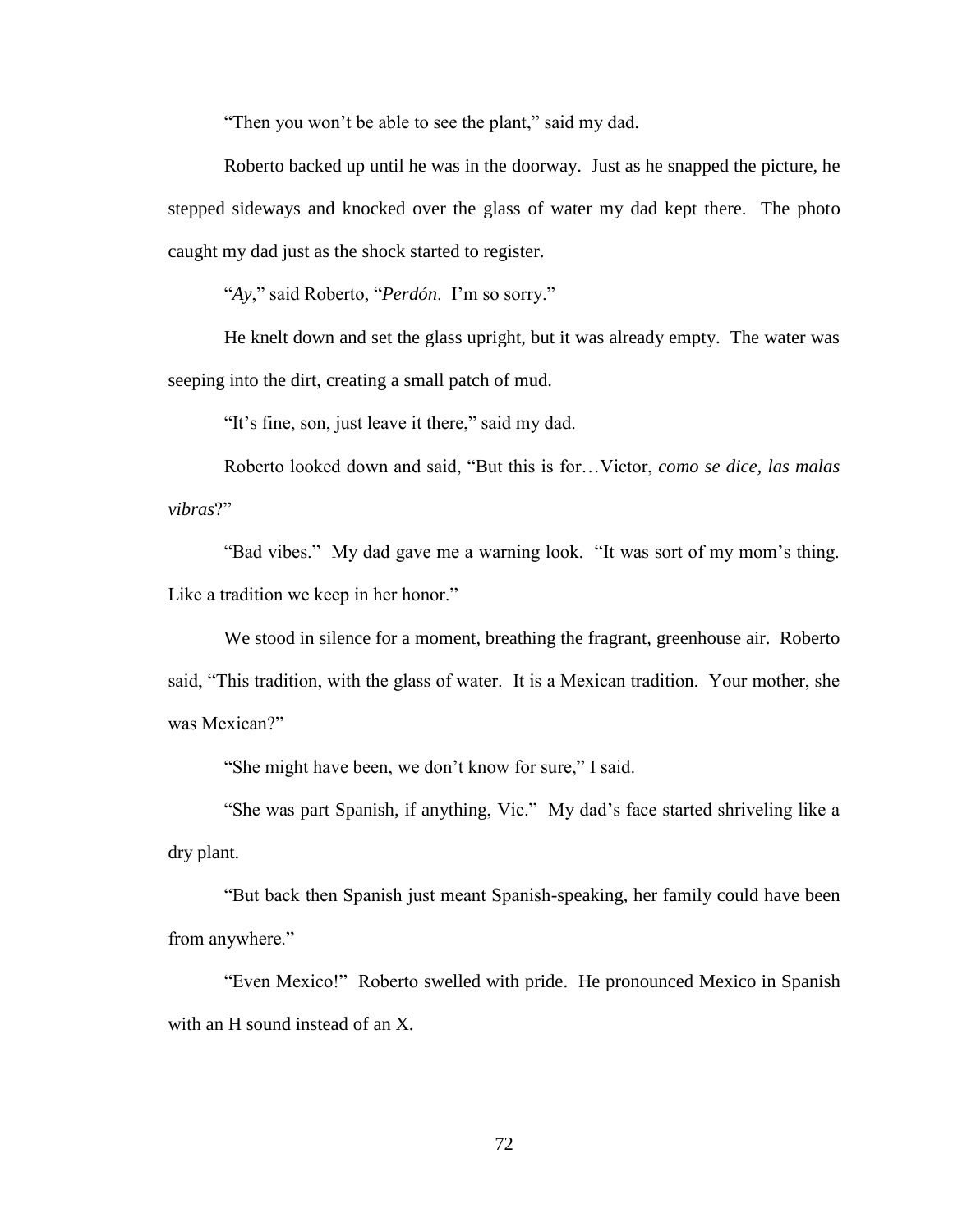My dad shook his head. "I'm afraid Victor has always been a dreamer. He likes his stories. Don't pay him no mind."

"But Victor speaks Spanish fluently. I thought for sure he learned from his mother."

"Ha. His mom didn't speak a word. She was from upstate New York. I don't know where Vic gets it from."

Something about Roberto, I had never seen my dad open up like this, not even in front of Bianca, at least not when I was around. The spilled water was forgotten. Roberto was warming my frigid dad with his effortless, infectious charm. My dad leaned on a painted work table.

"You know Vic might just get this from his aunt and uncle. They were born in Argentina. My grandfather left a brother behind in Lithuania when he came to Massachusetts. He tried to come join him here in America but there were only so many ships running at that time and the only one he could get on was heading to Buenos Aires. So he settled there and started a family and eventually I heard they moved to Mexico and tried to cross the border that way."

Roberto was smiling, engrossed in my dad's story. He had no idea it was the first time I was hearing it.

"Did they finally make it?" asked Roberto, cautiously, since there were so many ways the plan could have gone wrong and we all knew it, but Roberto sensed my dad was a man who would rather tell it like it is and would rather be asked point blank.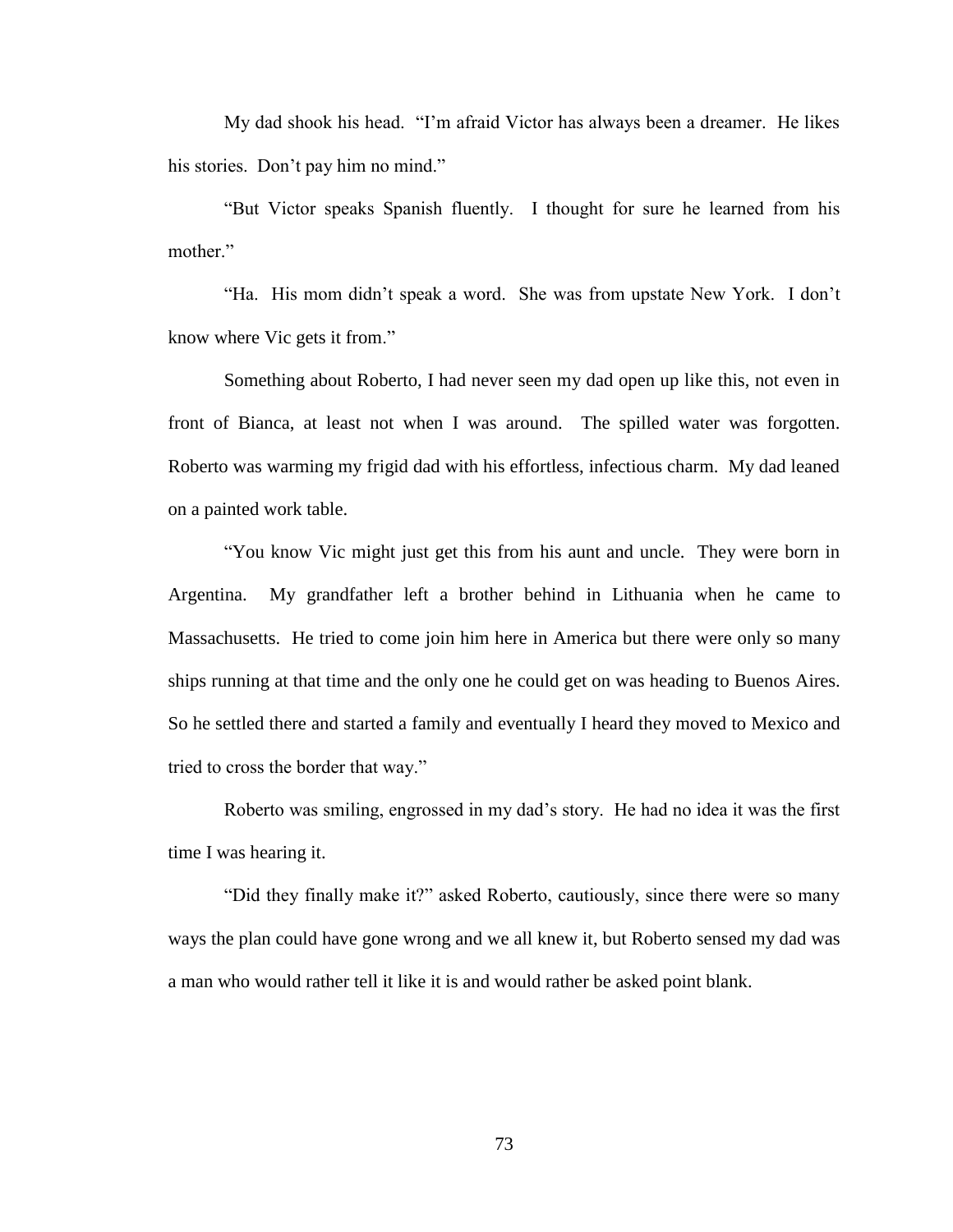"Well that I can't tell you because we lost touch, what with the move and all and it was harder to keep up with people back then, before all this technology that we have nowadays."

I put my palms over the bridge of my nose and closed my eyes. Roberto put one arm on my shoulder, probably thinking I was just reliving an old hurt, not reeling from the shock of this new revelation. I had a family, maybe, cousins, somewhere, maybe, or I didn't. Where was I going to put this feeling, once I figured out what it was?

"So maybe they stayed in Mexico?" asked Roberto.

"Oh Christ no, what would they want to do that for? If they survived I'm sure the kids hauled ass over that border as soon as they could."

I opened my eyes in time to see Roberto catch my father's eyes and then look down. He was probably counting to ten, in Spanish.

My dad lifted a bushel basket of tomatoes from the ground and carried it to the kitchen.

"Show your friend around, Vic. Supper's within the hour."

Over a rich stew of fresh tomatoes, pesto, and basil, with bread from the bakery down the road, my dad asked about my junior year abroad.

"Narrowed down your choices for next year any, son?"

"Roberto and his brother have told me a lot about Mexico City. I thought I could study there for the year. Maybe in Coyoacán."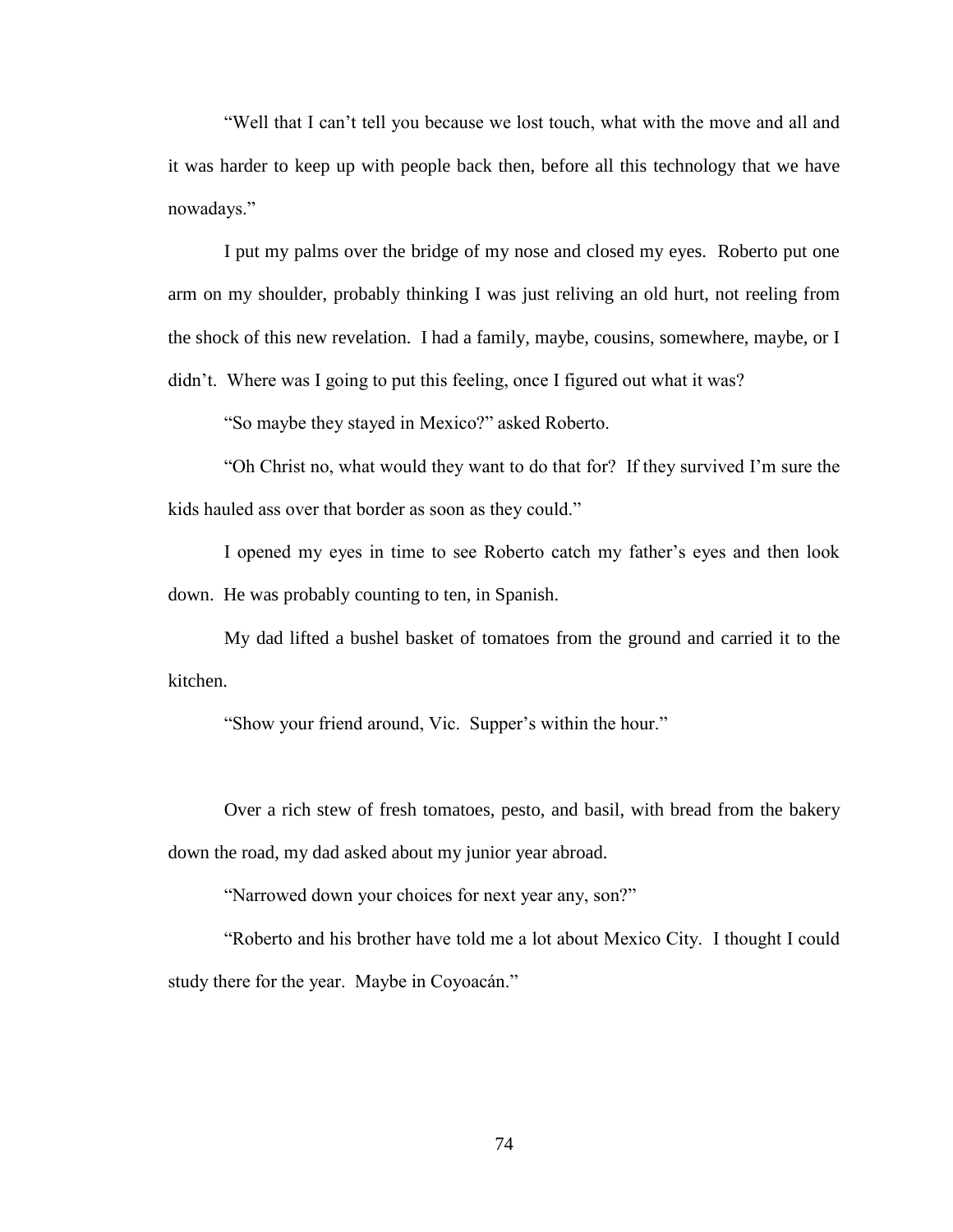My dad took a long time to chew and swallow his food before responding. "Last time you were with Roberto's family. Isn't it awfully dangerous for you to be there on your own?"

"I'll be fine, Dad."

My dad eyed Roberto, who had been quiet since the greenhouse. "Is Mexico going to be safe for someone like Vic? If they kidnap him I don't know if I can afford to buy him back. I don't know if I even want to."

Roberto looked up and smiled. "They do kidnap lots of gringos."

I glared at him. "*Cállate ya, puto*."

He laughed. "If you go there alone, Victor," he pointed a thumb and finger at his temple like a gun and pulled the trigger.

My dad said, "Couldn't you go somewhere else Vic, seriously? Isn't Spain a lot safer if you want to study Spanish?"

Roberto said, "They speak a very pure Spanish in Spain. And it's safer than Mexico to go to by yourself."

"Vic's not so good at defending himself."

"Only thing you have to watch out for in Spain," said Roberto, "Is the gypsies."

Driving back to campus, I said to Roberto, "Hey *vato*, you owe me, big time."

The summer before I left I borrowed Roberto's fake ID to try to get into the one bar in Northampton where I might be able to meet some boys. Roberto had a resident student identity card that was easier to reproduce than an American driver's license. It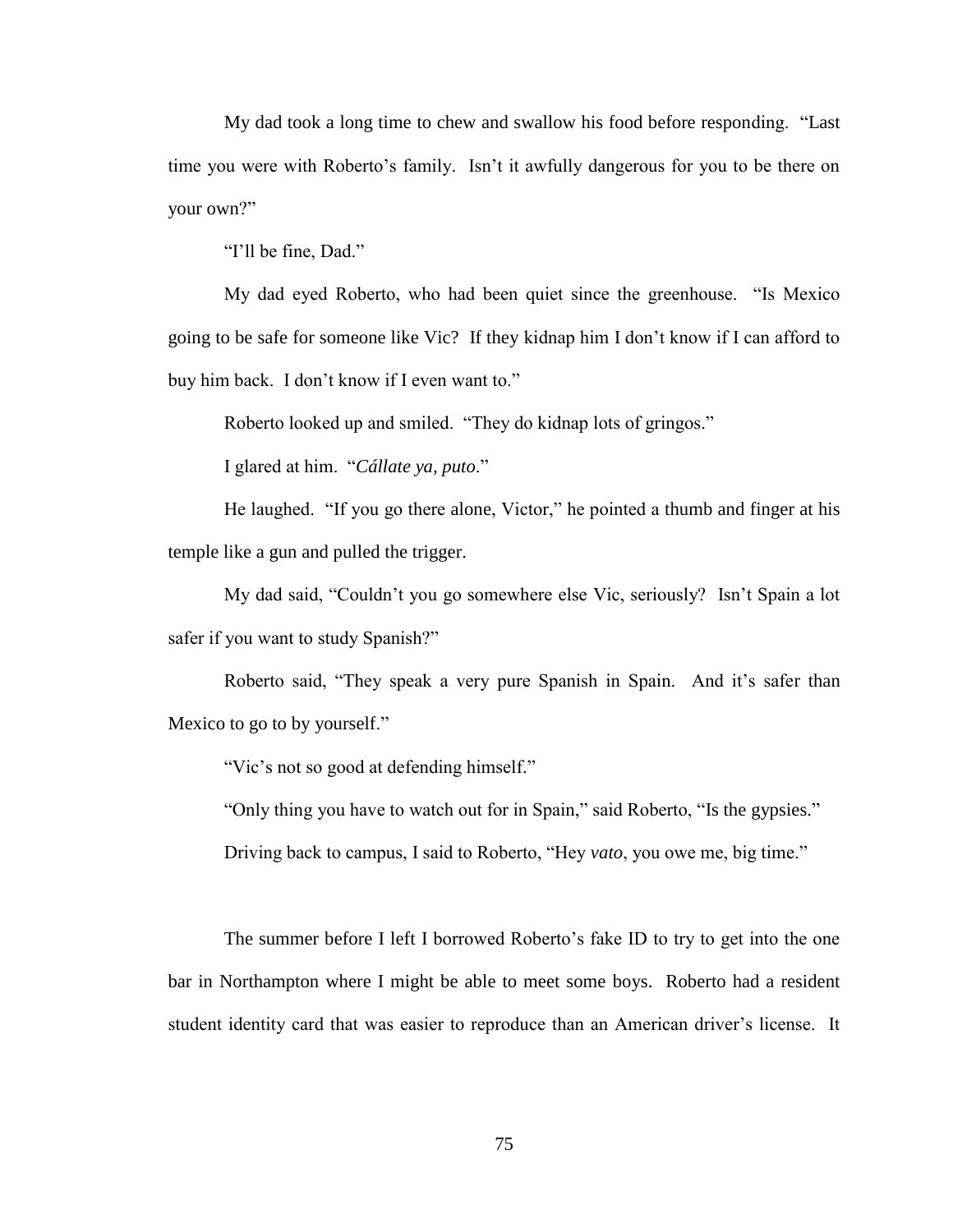listed all his details correctly, including his height and weight, which were about the same as mine. The only thing stated falsely was his date of birth, which made him twenty two.

The bouncer was a chubby dyke with piercings all over her face, seated on a stool outside the door. She was chatting with the old lady who pushed her shopping cart through the streets of Northampton in the summer, and the warmer side of fall and spring. I wondered where the shopping cart lady went when the first winter chill blew into town. Maybe she slept under a bridge somewhere, or in the abandoned state hospital in Easthampton, if she didn't mind the fact that it was haunted.

"ID," the dyke said, holding her hand up like a claw.

I handed it to her, kept my head down, but not too far down, trying not to look suspicious. There was a good-looking, older guy standing just inside the door, checking me out. I smiled at him because he reminded me of Rafa. He had the same baked flan skin and the same almond-shaped eyes. Maybe this guy was a little more wrinkled, had deeper crow's feet. But he was more put together too, dressed nicely, stood up straight as corn stalks stretching toward the sky under the summer sun.

"You don't look Mexican," said the dyke.

"Neither do you," I said.

I was wearing a baseball cap to cover my head so the picture would look more like me, and was speaking in an impromptu approximation of a Spanish accent.

"Nice try," said the dyke, pocketing the ID. "Get out of here now and I won't call the cops."

I turned and walked away, cursing under my breath. Roberto would be pissed when I told him I lost his fake ID. I turned the ignition and started the car and sat there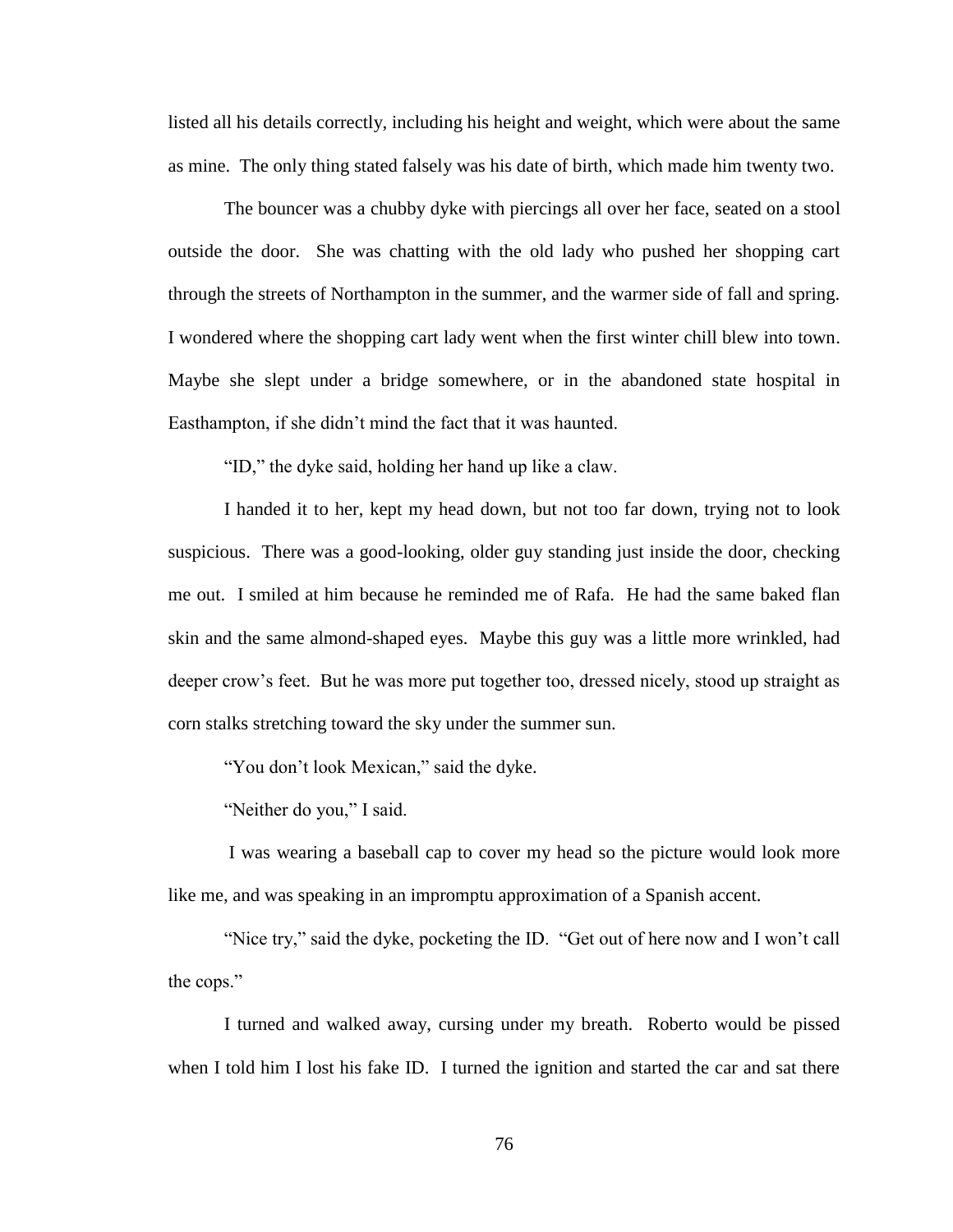for a few minutes staring at the driver's wheel. There were places to go in Springfield, and further south in Hartford, but the ID checks were stricter than in Northampton. I put the car into gear and drove without thinking. I let myself get pulled closer and closer to the rest stop on I-91.

As soon as I parked I rushed to get out of the car. I took long, deep breaths of the cool summer night air. The brambles at the bottom of the slope off the highway were hidden in the darkness of a new moon. The path down was lit only by the rhythmic flicking of lighters, producing flashes of sparks and tiny flames like lightning bugs. A few glowing, orange embers of lit cigarettes floated down to the brambles and back again. Walking down the slope I fixed my eyes on them and followed their trail.

The place was packed, men brushing against each other with a heightened frenzy and daring. Every clearing was filled with awkward groupings of two, three, or more. I could barely see by the dim light of the stars. The men made animal noises and grunts and muffled moans of pleasure.

A man approached me, just a dark shape in the night. He got closer and I could just make out the outline of his face. Something about him felt familiar, his stance, his smell, the profile of his nose, jagged as a carved stone dagger. He reached one hand out to me as if he were asking me to dance. I placed my hand in his. Instead of leading me further into the bushes, he led me back up the path to the overflowing parking lot. He stopped to make sure I noticed the places in the path where roots had snaked their way across it, so that I wouldn't trip on them.

"I saw you at the bar," he said.

"I didn't get in," I said.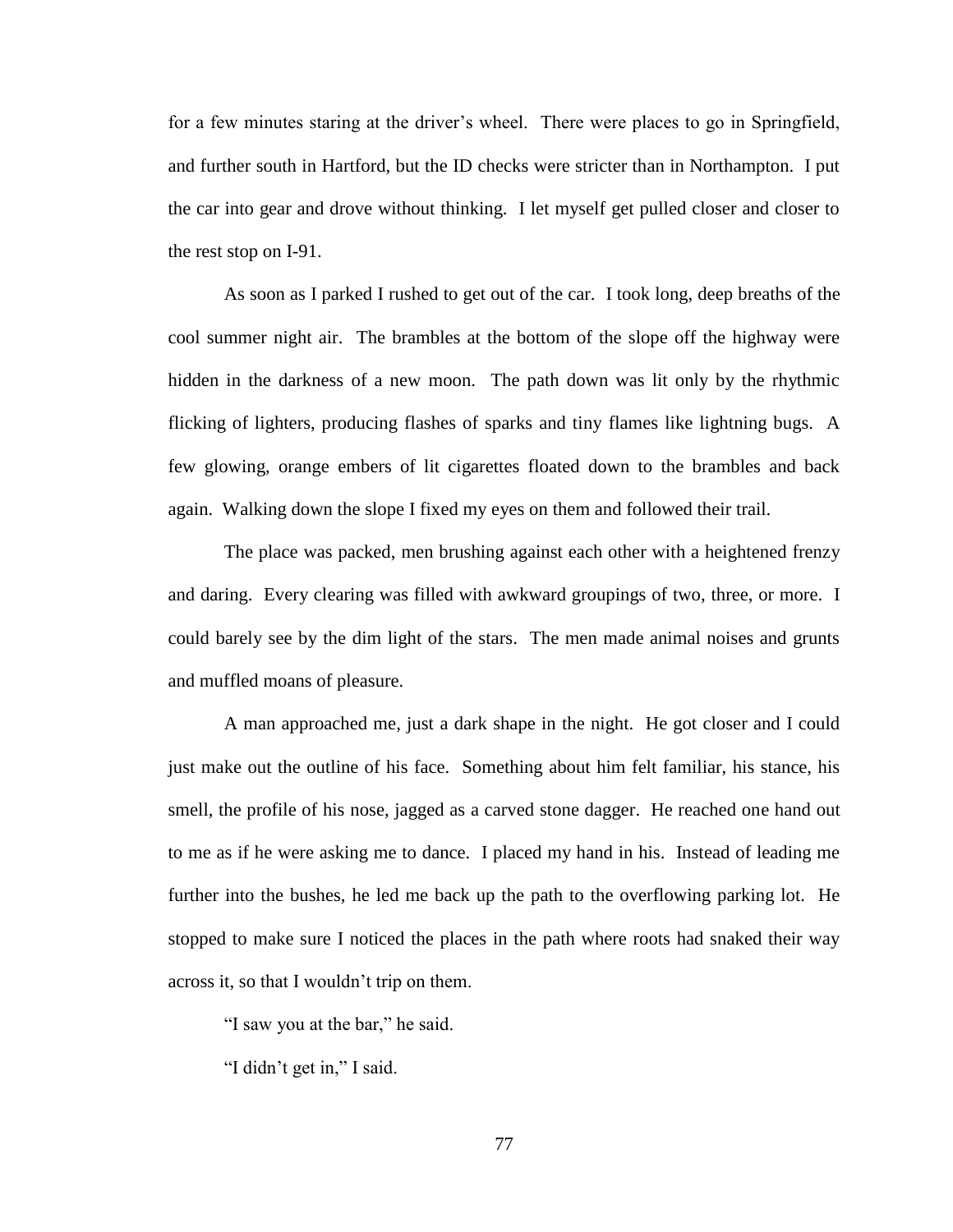"I know. I saw the whole thing. How old are you, really?"

"Nineteen"

He nodded and stood quietly for a minute. I stepped a little closer to him, trying to get a better look at his face. When I realized it was the almond-eyed man from the bar earlier I swallowed hard and looked away so he wouldn't catch me staring.

"Do you want to come to my place?" he asked.

"Where do you live?"

"Just up the road," he said.

"Amherst?"

"No, Vermont."

It took over an hour to get to his house. I followed him along miles of winding roads. Driving there felt like being in a submarine, the headlights of my car casting two lonely beams of light into a dark, undersea habitat. When we finally got to his place I had a weird sense of déjà vu, maybe because the layout of his house was so similar to the one I grew up in. The same white clapboard walls, the same rambling porches, but surrounded by a dense field of wild grass cleared of trees instead of the cultivated fields and stables at our farm in Swift River.

He led me in by the hand, told me his name was Tom, or Bob, or Bill. He shooed his two excited dogs out of the room and sat me down on a couch covered in their hair.

"Stay here," he said.

He lit a few candles and left the room. I saw a light come on in the hallway and then heard the sound of running water somewhere in the distance. The room was lined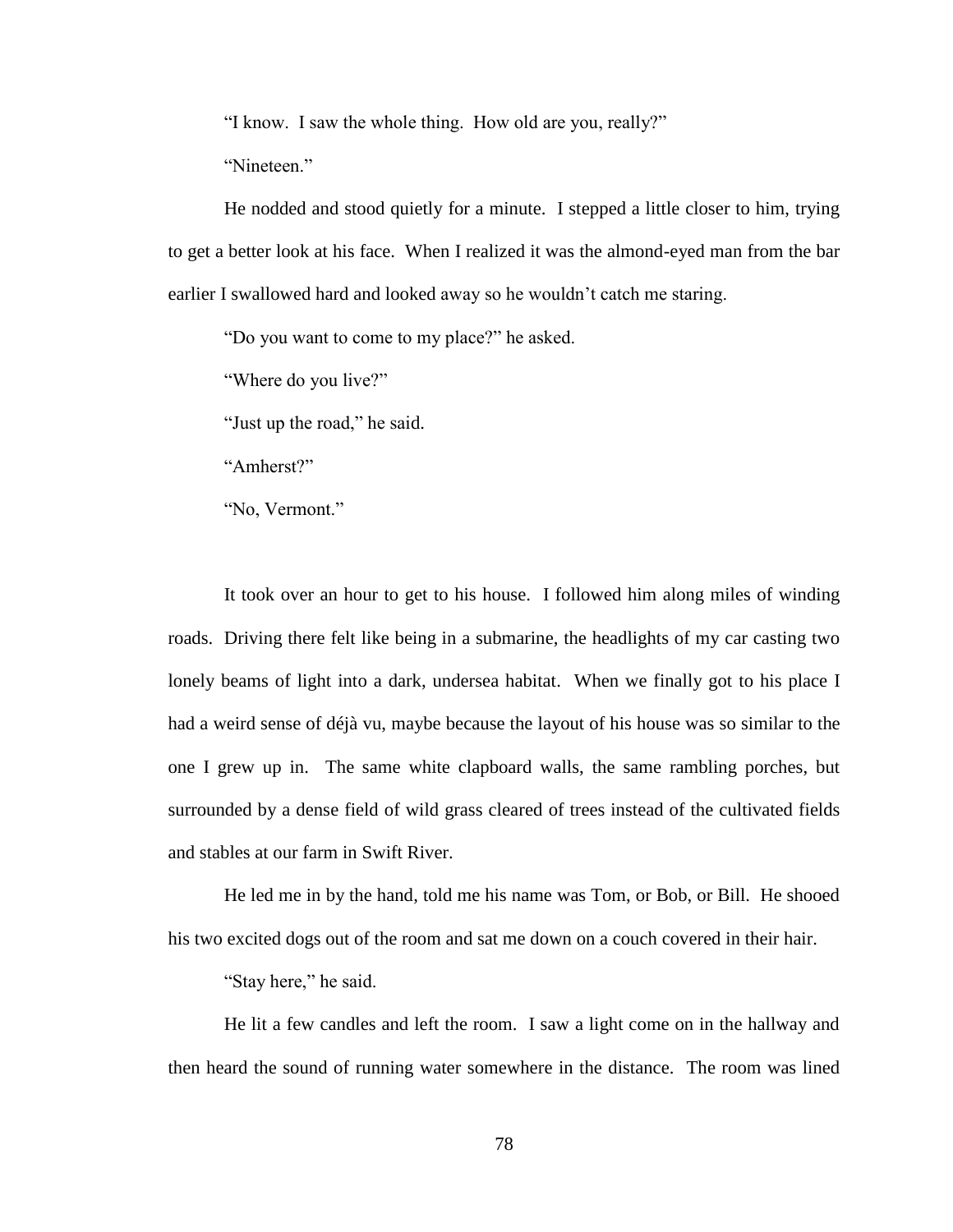on every side by books, stacked haphazardly onto dusty shelves. I wandered over to a shelf that was overstuffed with coffee table sized books of the stars and planets. The candles made the room glow faintly. I flipped through an illustrated book of constellations. Minor chords from a classical étude floated in from down the hall.

"You like stargazing?" he asked, when he came back into the room, wearing a robe and holding two glasses of wine in his hands. I slammed the book shut and put it back on the shelf.

"I thought I told you to stay put," he said.

"Guess I'm not so good at following directions."

He handed me a glass and made a toast.

"To possibilities," he said. I clinked my glass with his and gulped down the wine. It was tart and dry.

In the bedroom, the comforter was pulled down and there were votives lit on every surface. The classical music was louder in here, coming from speakers in the corners of the room.

He took off his robe and stood in front of me, naked and fully erect. He grabbed my face with his hands and locked me in a kiss which made the blood rush to my face. Then he pushed me down onto the bed and started unbuckling my belt. I clamped my hands down on his wrists and pushed them away from me. I was small, but I was stronger than I looked, compact and wiry and determined not to get pushed around. I stood up and turned on him, shoving him down onto the bed.

"Don't move," I said.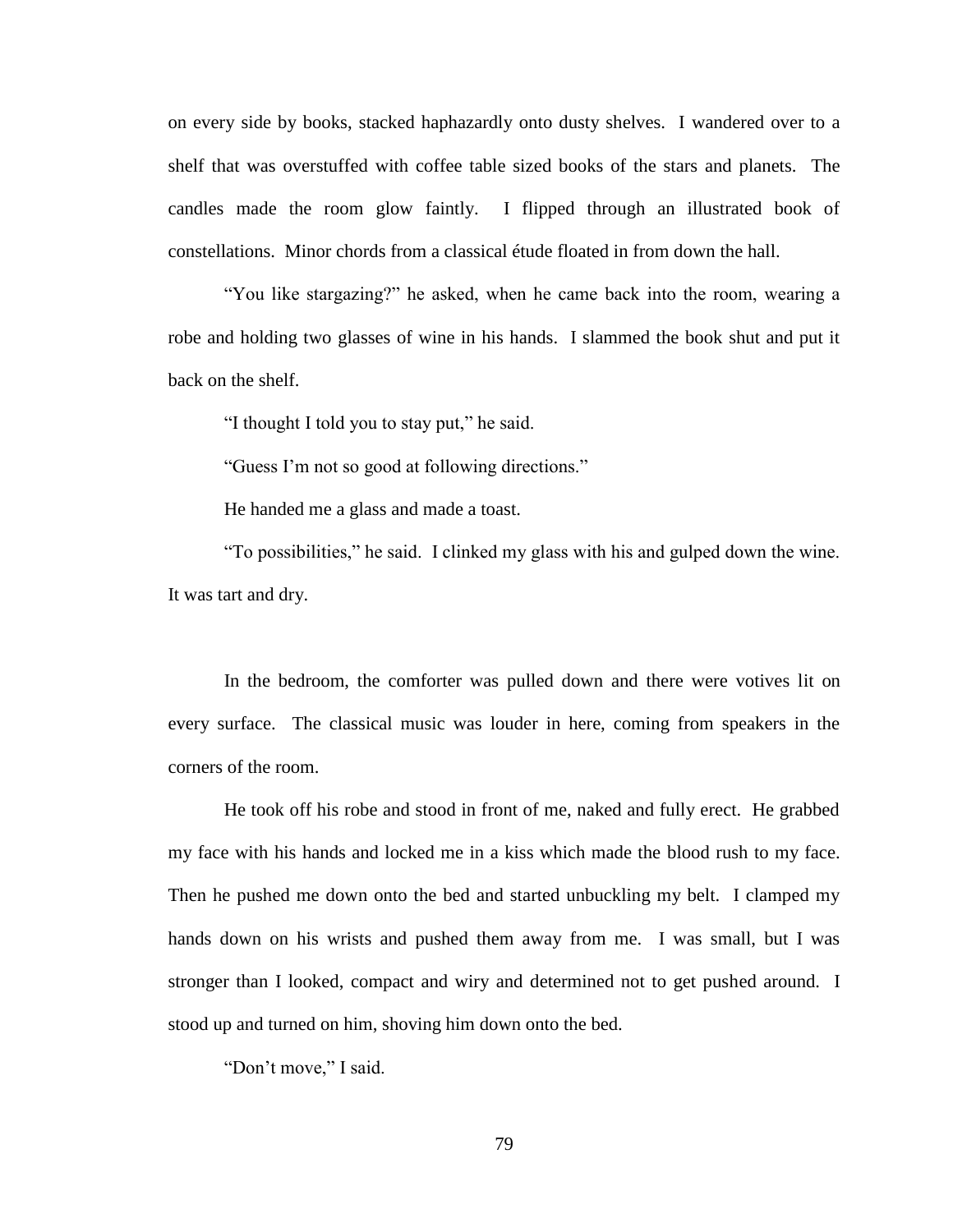I unbuckled my belt and pulled my shirt over my head, turning it inside out. Then I slipped out of my jeans. I pulled my briefs down to my ankles and stepped out of them. I was painfully hard. When he saw this, he let out a helpless moan that sounded like an animal trapped in a cage. He sat up and reached out to grab it.

I pushed his hand away, slapped his face with the back of my hand.

"I said. Don't. Move."

He made a sobbing sound that was ripe with the edge of ecstasy. I grabbed his shoulder and turned him over on the bed, flipping him like a pancake. When he lifted his arms over his head I pulled them into an X behind his lower back, as if I were about to handcuff him. I slapped his ass so hard it stung my hand.

"Don't make another move. I'm in charge here, got it?"

He moaned, getting more turned on. I crawled on top of him, pushed his face into the bed. He turned his head so he could catch his breath.

"Anything you want. I'm yours," he said.

I pressed my body hard into his, grinding his ass.

"Rape me," he said. "Do whatever you want to me."

I pulled his hips up and pressed myself hard against him.

"Wait," he said.

"Shut the fuck up, bitch," I said, slapping the back of his head.

"No, really, wait a minute. There's a condom on the nightstand."

I dozed off and on until 4AM. He was still asleep on the bed next to me. Even in the candlelight I could see the bruises starting to form on his back, the bite marks on his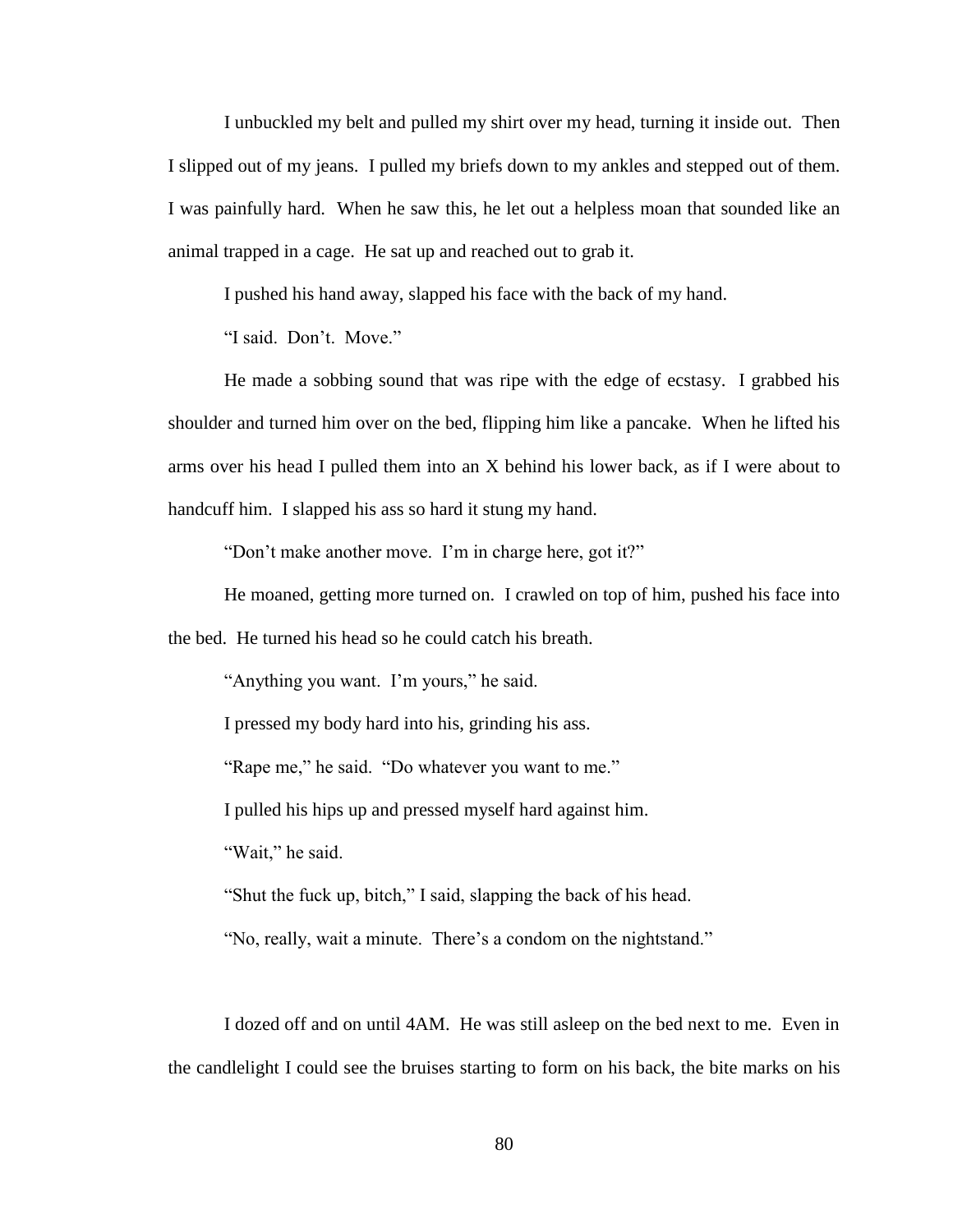shoulders. I got up and pulled my clothes back on, trying not to make any noise. As soon as I opened the bedroom door the dogs started barking and he jumped up, blearyeyed.

"Where you going?" he asked, rubbing his eyes.

"Got a lot to do tomorrow."

"At least let me walk you out."

He got up and fumbled around for his robe, then slipped on a pair of hiking boots. As he walked with me down the creaking steps of his porch he looked like a vagabond, like the shopping cart lady in Northampton, always wearing robes and boots and weird outfits on the street.

The sky was just starting to get light at the base of the mountains in the distance, but overhead it was still deep violet and alive with stars. Instead of leading me to my car in the dirt driveway, he pulled me by the hand out into the field of overgrown grass. There was a flat-topped boulder in the middle of it, still moist with dew. He wiped the surface dry with the sleeve of his robe before he sat and motioned me to join him.

"Look up," he said.

Above us was a cluster of three bright stars. I felt their rays warming me like sunlight on a summer day.

"That's Vega," he said, pointing to the brightest of the three. "See that triangle, those other two bright stars? That's Deneb, and that's Altair."

The sky was getting lighter every second, the tilting planet a ticking clock. I stood up and told him I had to go.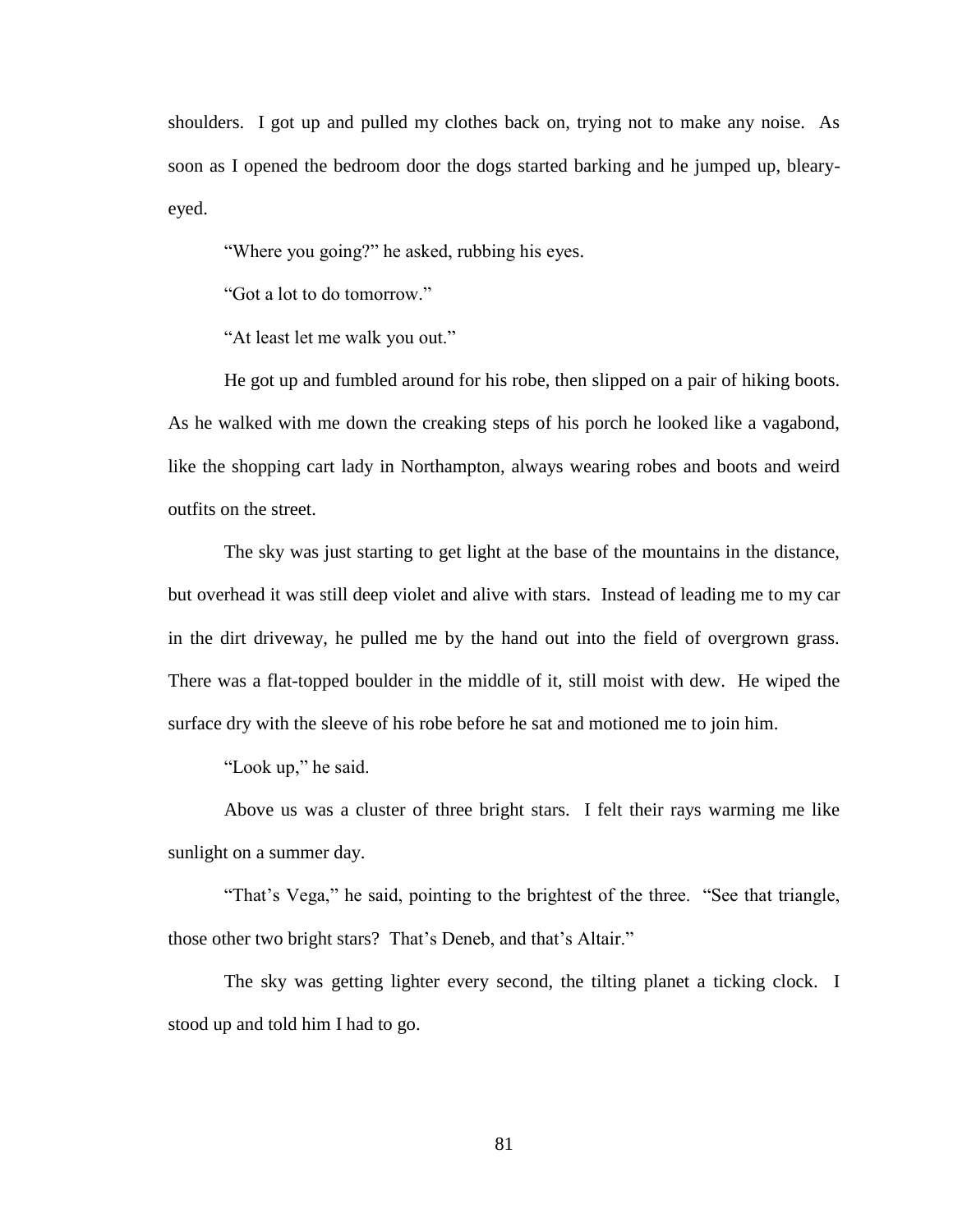"If you stick around there's a lot more I could teach you. Did you know that Vega used to be the North Star? Right now it's Polaris." He looked off into the horizon, tracing lines between the dots of light with his eyes. "And in 3,000 years Gamma Cephei will replace Polaris."

"I don't think I can stick around that long."

I felt closer to him than I had when I was inside him and he was moaning my name and telling me he was mine, that he belonged to me. I kissed him goodbye, lingering on his lips, savoring the sweet feeling of letting go, of leaving this all behind. As I drove through the winding dirt roads back to the highway I caught one last glance at the night sky as the brightest stars faded into the expanding blue. The next time I looked up I would see them from the other side of the planet, the constellations with glowing lines etched between them like drawings on maps leading me somewhere else.

The wind picked up and gusted through my open windows. I cupped my hand and tried to catch it as if it were a lightning bug or a butterfly. Soon the stars were swept from the sky and I knew it meant I would never find my way home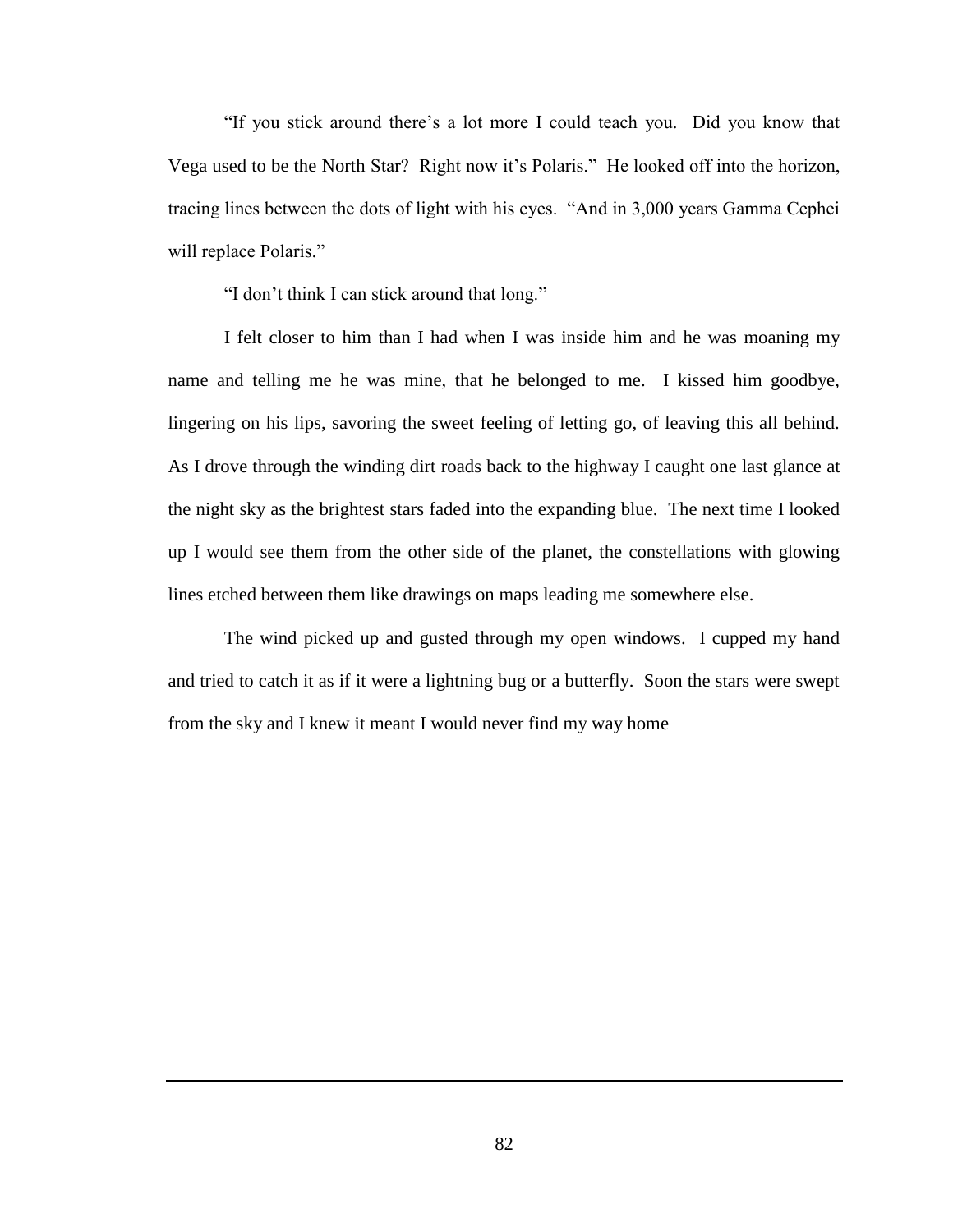The Rain Sun

After the

hurricane Tláloc

took charge of creation

people lived on lilies 312 years

Quetzalcóatl rained fire and destruction

on earth the flames swept the sun from the sky

people burned some hid from the fire their descendants

became turkeys, dogs and butterflies the era ended in a firestorm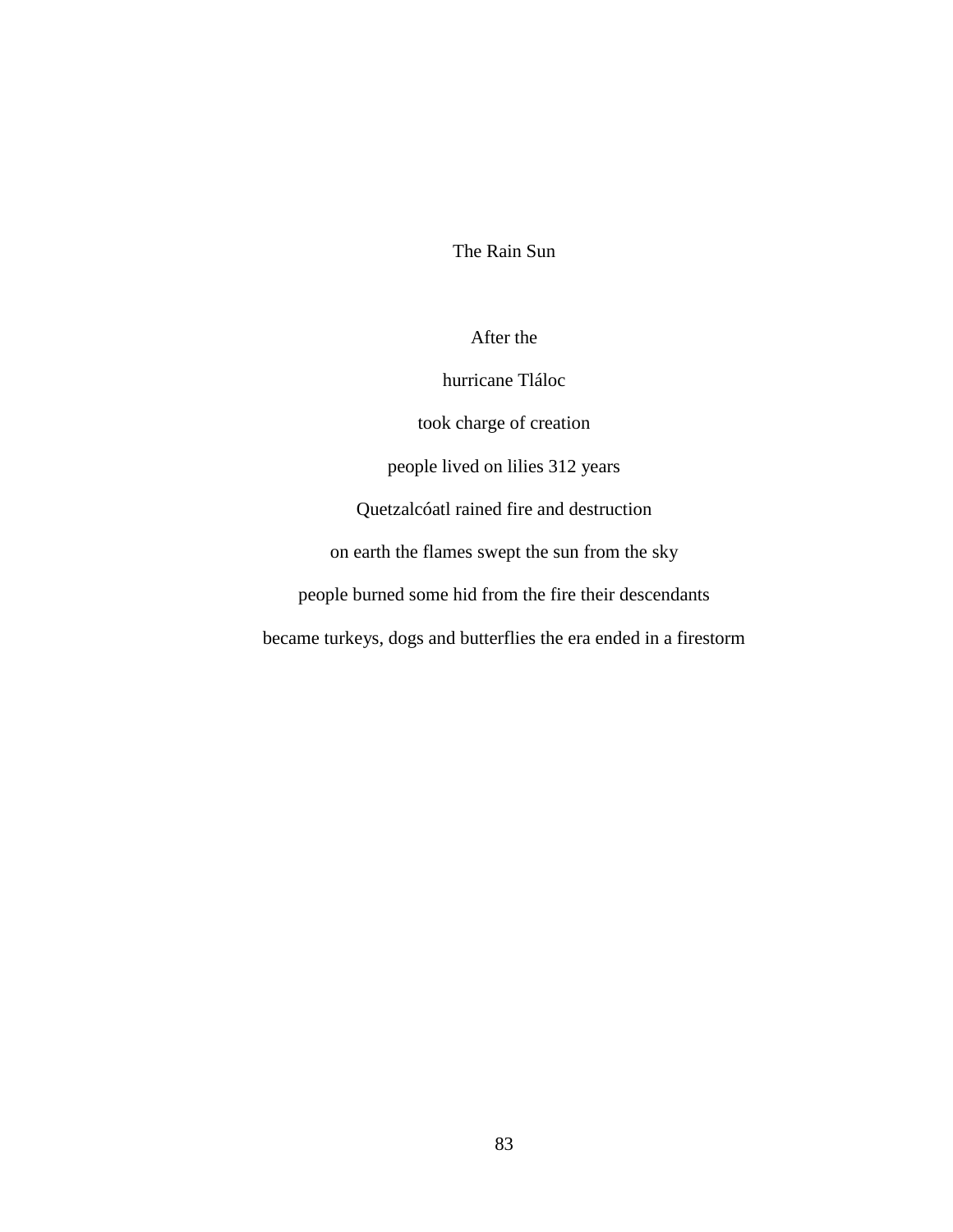Phase 6: Flower of Youth

*Anthony Torres – Seoul, Korea*

*Me entiende pero no me puede contestar. El amor se lo evita a él. Las estrallas lo guían.*

You can tell from dancing with a guy what he'll be like in bed. The first night I met Noi, we ended up on the dance floor right away, the place where I was always happiest. The music was blaring and intense and made me push myself harder. Driving synthesizer beats rising into a crescendo while sirens wailed in the background. Vocal tracks of big black soul mammas belting their hearts out flooding my senses. The countdown like five beats leading to the end of the world. Five, four, three, two, one…

Noi wore loose jeans and no shirt and had a glow-in-the-dark pendant hanging from his neck. He was all smooth chest and spiky hair. His dark eyes swallowed every flashing, pulsating light in the club, every longing glance from the men that surrounded us. I felt the music grow inside me. I fell into the groove and Noi fell in with me. We moved our bodies in synch with the intimacy of lovers. We stepped back from each other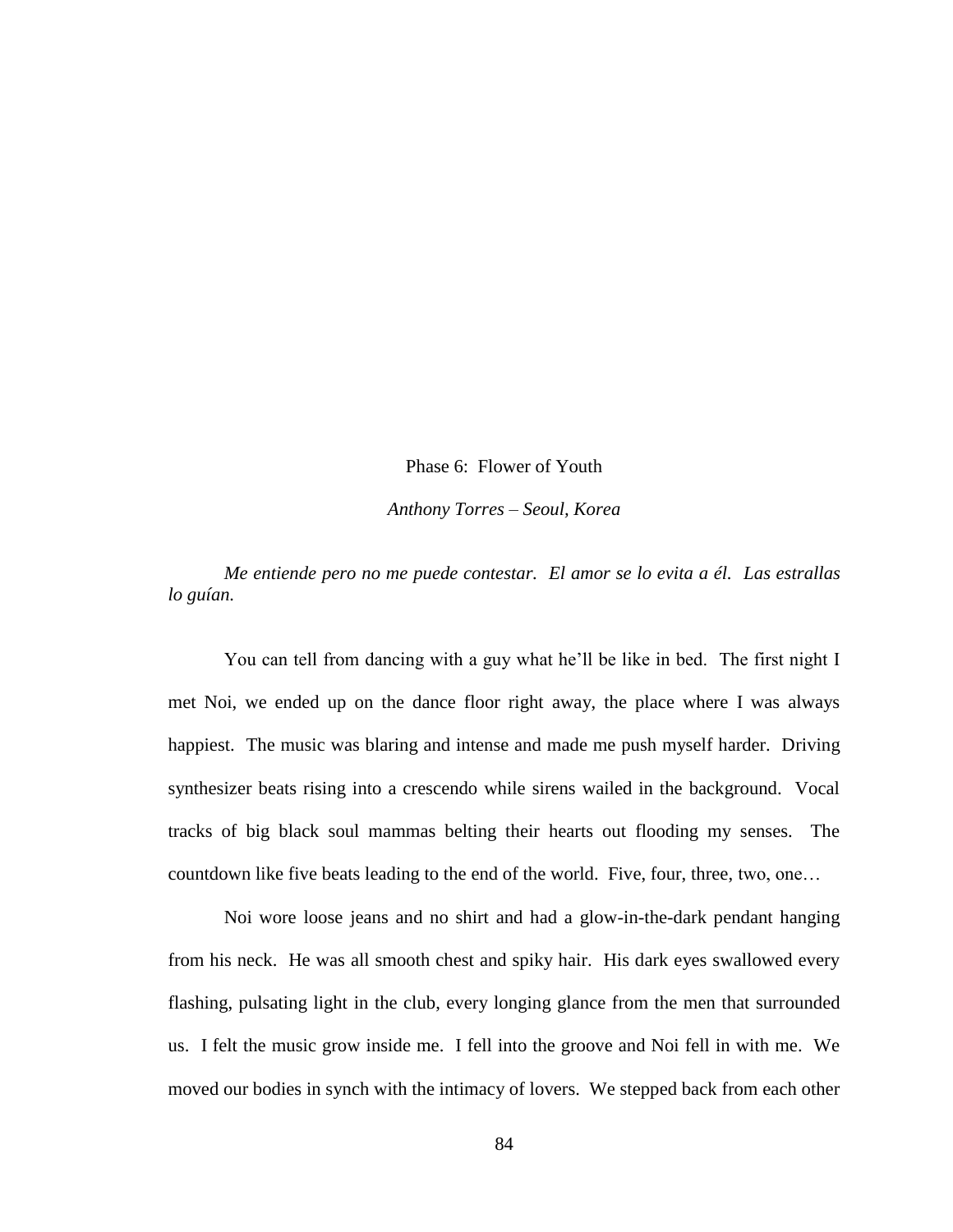and wordlessly agreed to something like a duel. We kept one-upping each other, the energy building, drawing the attention of the crowd. I popped and locked. He busted out some acrobatic moves. I fell back onto the palms of my hands and broke it down, oldschool, break dance style, spinning like a grounded helicopter on the glowing white dance floor. The crowd made room for us. Some girls with Hello Kitty ribbons in their hair snapped photos. Flashes and dots of light scarred across my field of vision. My body and Noi's moved as if we were possessed, filled with something powerful and mysterious, some outside force, like a relentless demon.

By the time we left the dance floor I knew more about Noi than I did about anyone else I had met in Seoul. We had that crazy chemistry that alters your thoughts the minute you come into contact with each other. I knew I was screwed. This guy was in my head. And I wouldn't be happy doing anything until I had him in bed, breathing hard and fast and moving to the same beat, his body and mine part of something bigger and more important than our lives put together.

It felt like fate the night I met Noi, the fulfillment of an omen. The woman in Teotihuacán who read my palm told me that love eluded me. But she also told me the stars would guide me. I was on summer break from my job at L.A. Unified. My brother Joseph invited me to Mexico City for a week and said he would help me do some soul searching because he could sense I was unhappy. His girlfriend read my astrological chart. She told me I longed for a clean slate, and that I should follow the stars east.

With teaching credentials and experience, getting online and getting a job teaching at the Samsung Academy took all of one week, and I was scheduled to depart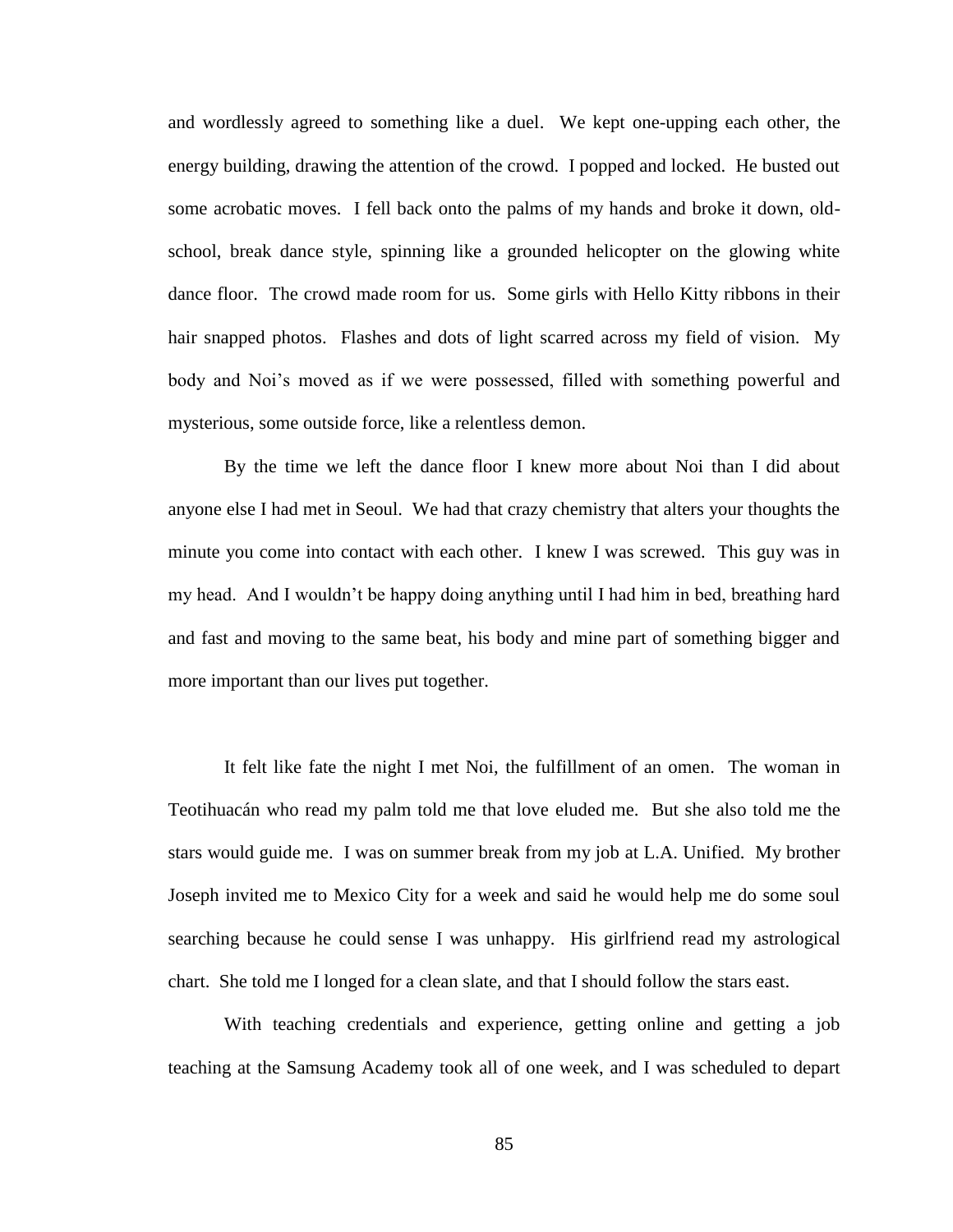for Seoul before the end of the summer. A few weeks before I left, I made an appointment at the Korean Embassy on Wilshire. I was anxious to get my passport stamped with a brand new visa that was still shiny with wet ink. I was done with L.A., done with everyone who thought they were a 9, looking for a 10.

I waited half the afternoon at the Embassy with the clusters of Korean families, scattered around the waiting room. I camped out in the row of uncomfortable plastic chairs near the back, my nose buried in a Korean language phrasebook. One nice old lady, whose smile reminded me of my mom's, invited me to sit with her and share the snacks she brought to eat, picnic style; *kim chi* and rice, Pringles, and home-brewed iced tea, which she poured into the plastic cups she pulled from her bag. She taught me some Korean phrases: *My name is Anthony. I am American. I love Korean food.*

"What is your reason for going to Korea?" she asked. Her eyes looked closed, as if she were sleepwalking.

"I'm going to teach English." I said.

"Do you like to meet someone special there?"

The way she said it, the question like a statement, it made me believe I might find love in Seoul, the right person for me.

"You want to meet nice Korean girl?" she asked.

"Something like that," I said.

It took some getting used to, seeing row after row of students with the same color hair, the same color eyes. Something eerie and unnatural about the way their shiny heads lined up like orderly flocks of crows, perched in neat, symmetrical formations. When the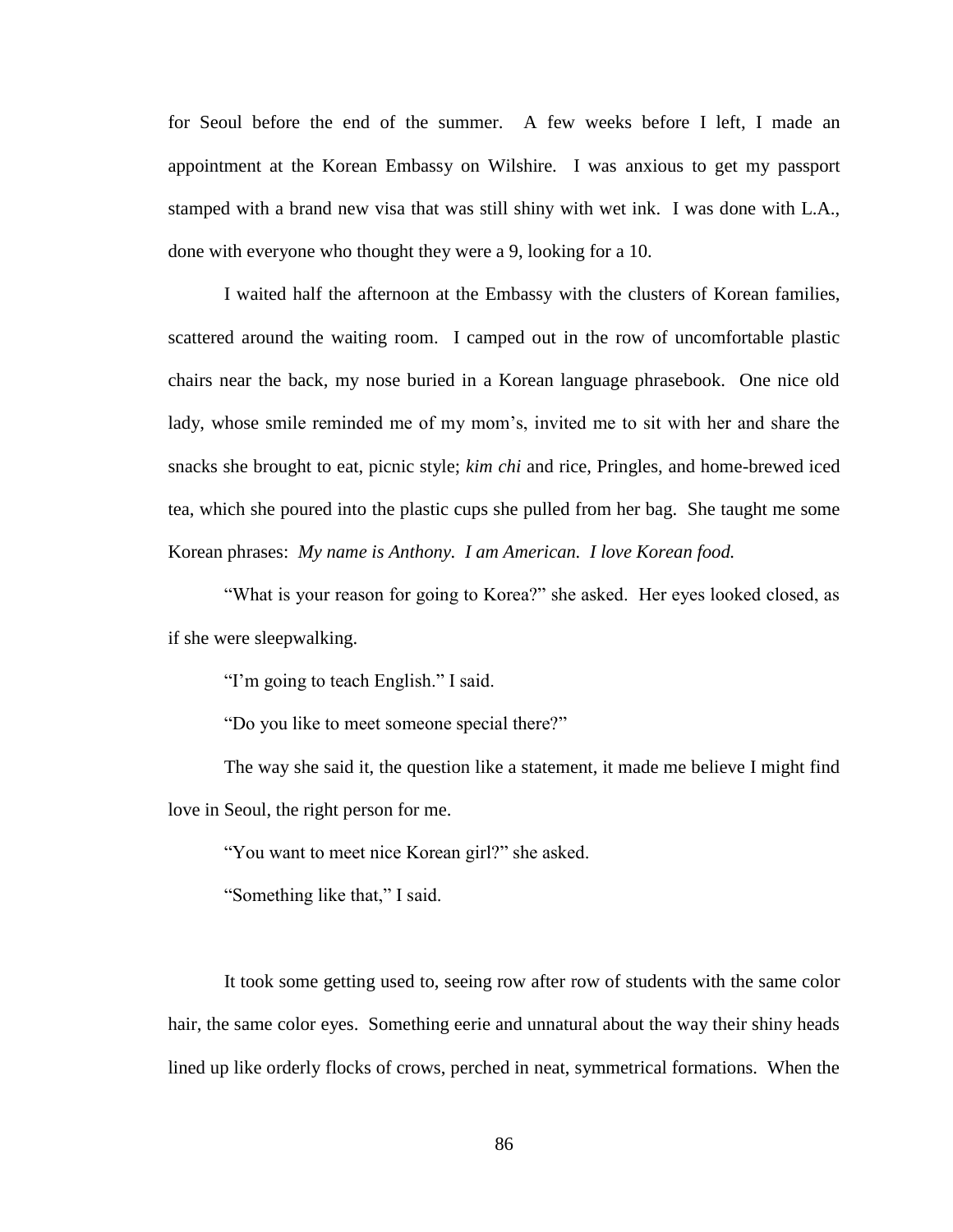sun streamed in over the Seoul skyline, through the windows of my eleventh floor classroom, I squinted my eyes, and the rows of students blurred into straight lines, a picture of dark precision.

They were not the timid, quiet students I had expected to find in Korea. Poor kids had to play that role all the time. They started the day before sunrise, rushing out the door with lunchboxes packed with rice and *kimchi* and thermoses full of hot soup. They sat in rows wearing pressed uniforms all day long in class with teachers who allowed zero insubordination. Then they spent the afternoon in piano or violin class, and then went to *tae kwon do* or gymnastics after that. By the time they got to my class in the evening, they were worn out. At 10PM, when we finished, they had to take a long bus or metro ride home, where they did hardcore homework, helped around the house, and then woke up at the butt crack of dawn the next day to do it all over again.

They expected their Western teachers at the Samsung Academy, the *hagwon* where I worked, to be more lenient. As the hot sun fell into the shadows and the streets of Apkujong began to light up with the radiation glow of neon signs, my students started to crack around the edges. They chatted with each other. They flirted. They gossiped. Sometimes they stalled because they weren't in the mood to do work. I felt bad for them, but at the same time I had to get my job done, so I reeled them in and got their heads back in the game. I sat at my desk looking stern while they scribbled rapidly across their papers. When the students finished their in-class assignments they sat patiently at their desks and folded their hands.

"Tell us something about your home please, Teacher."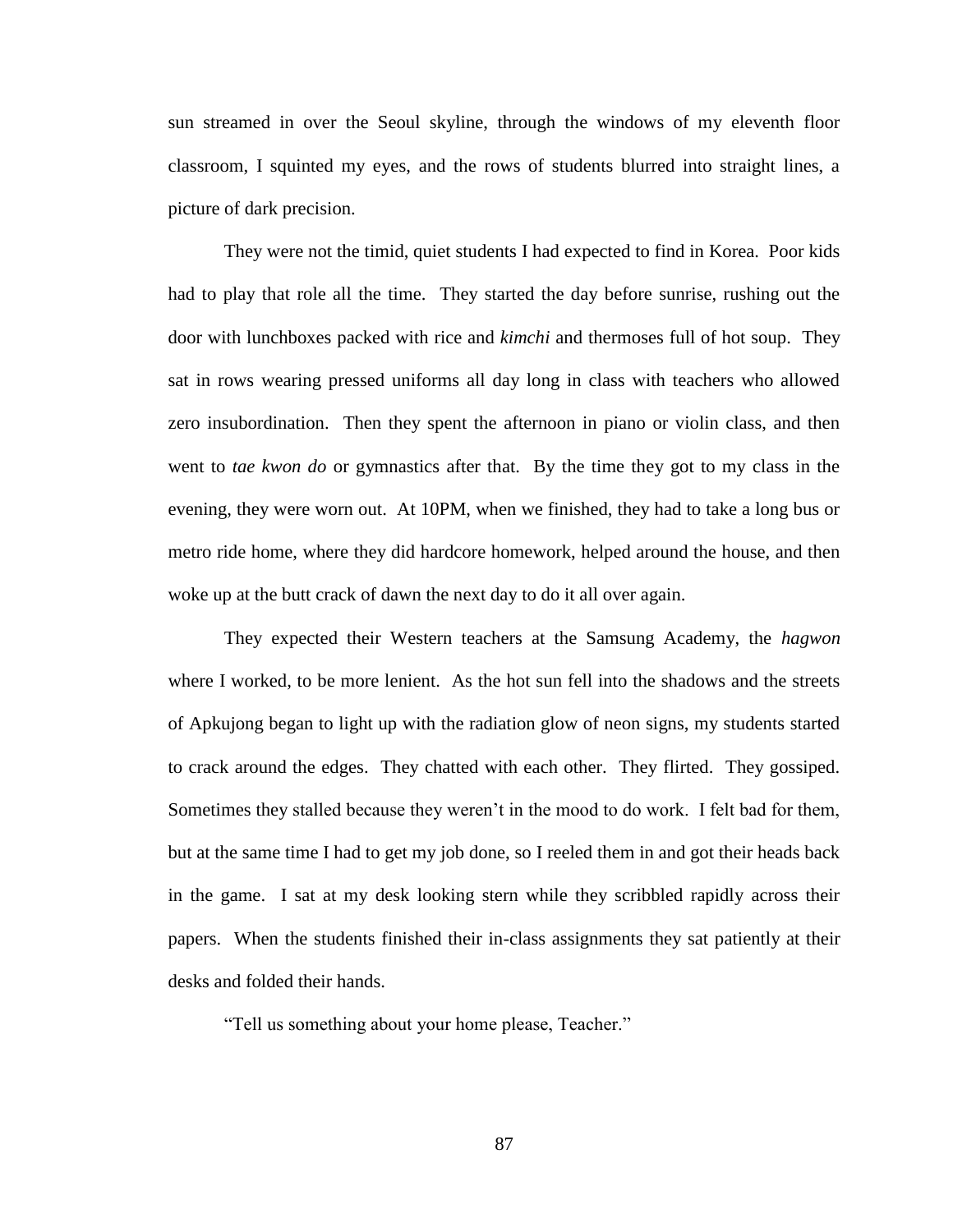I looked up at their expectant faces, their trusting looks which put me somewhere between eccentric uncle and benevolent dictator in their eyes. I closed my grade book and collected their papers, then sat on the corner of my desk.

"Back at my school in the States, we had guards posted around the campus, and the students had to walk through metal detectors on the way in."

Kang, one of the older boys in the front row, tilted his head and said, "Explain please."

"Metal detectors," I said, standing and walking over to the doorway. I exited and entered the room a few times, making beeping noises. "Like at the airport."

Some of the older students cupped their hands to the ears of the younger ones and translated this into Korean until they all nodded that they understood.

Kang said, "But Teacher, why in a school?"

"To make sure no one brings a gun or a knife."

They made surprised faces and started chattering with each other. As long as they were listening to English, I was still doing my job. I told them that at my first teaching job, when I was fresh out of grad school, I waited in line every day with the rest of the students for my turn at the metal detector. I stood there, patiently and stoically, as the line shuffled along as slowly as gridlock on the 405. I never complained, even when the metal detectors were glitchy and set off false alarms, and the guards made me lift my arms so they could run the hand-held detectors over my body in efficient, emotionless swipes.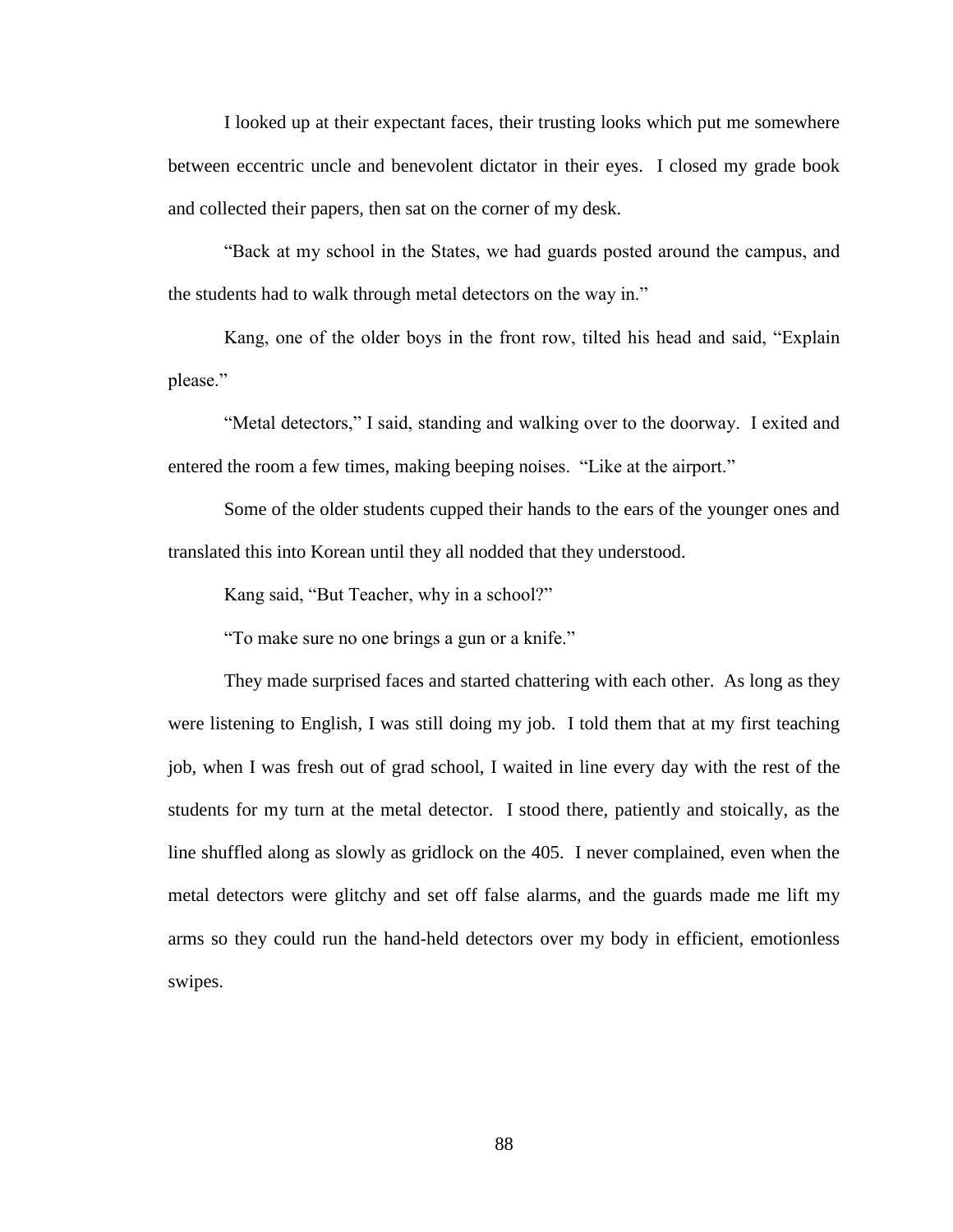After I had been working there a few months, one of the gawky cougars in the teachers lounge started speaking to me instead of averting her eyes when I walked in. I asked her if there was a separate line we could use. She laughed at me.

"Teachers don't have to go through that way at all. We have our own entrance."

"With our own metal detector?" I asked.

She looked at me with that suspicious, half-amused look that meant she wasn't sure if I was kidding.

"No," she said, "No metal detector required for faculty. The guards must have thought you were one of the students."

The students knew who I was, but they never told the guards. They let me wait in line with them every day, laughing at me behind my back.

My Korean students thought it was hysterical. They laughed for real. Not the polite, cover-your-mouth-with-your-hands thing you see in movies about high class, East Asian women. They let it all out. They guffawed and slapped their desks. I calmed them down and gave them the assignment for next class. Their comprehension in English was good. The younger ones understood the rest of my story without needing any of their older classmates to translate it for them.

The Samsung Academy put me up in a grungy, shoebox apartment which was walking distance from the *hagwon.* It was located in Apkujong, the ritziest, highest rent district in all of Korea. The neighborhood was filled with upscale clothing stores, swanky restaurants and well-dressed young couples walking arm in arm, but the *hagwon* still managed to find a low-rent apartment building to house its foreign employees. My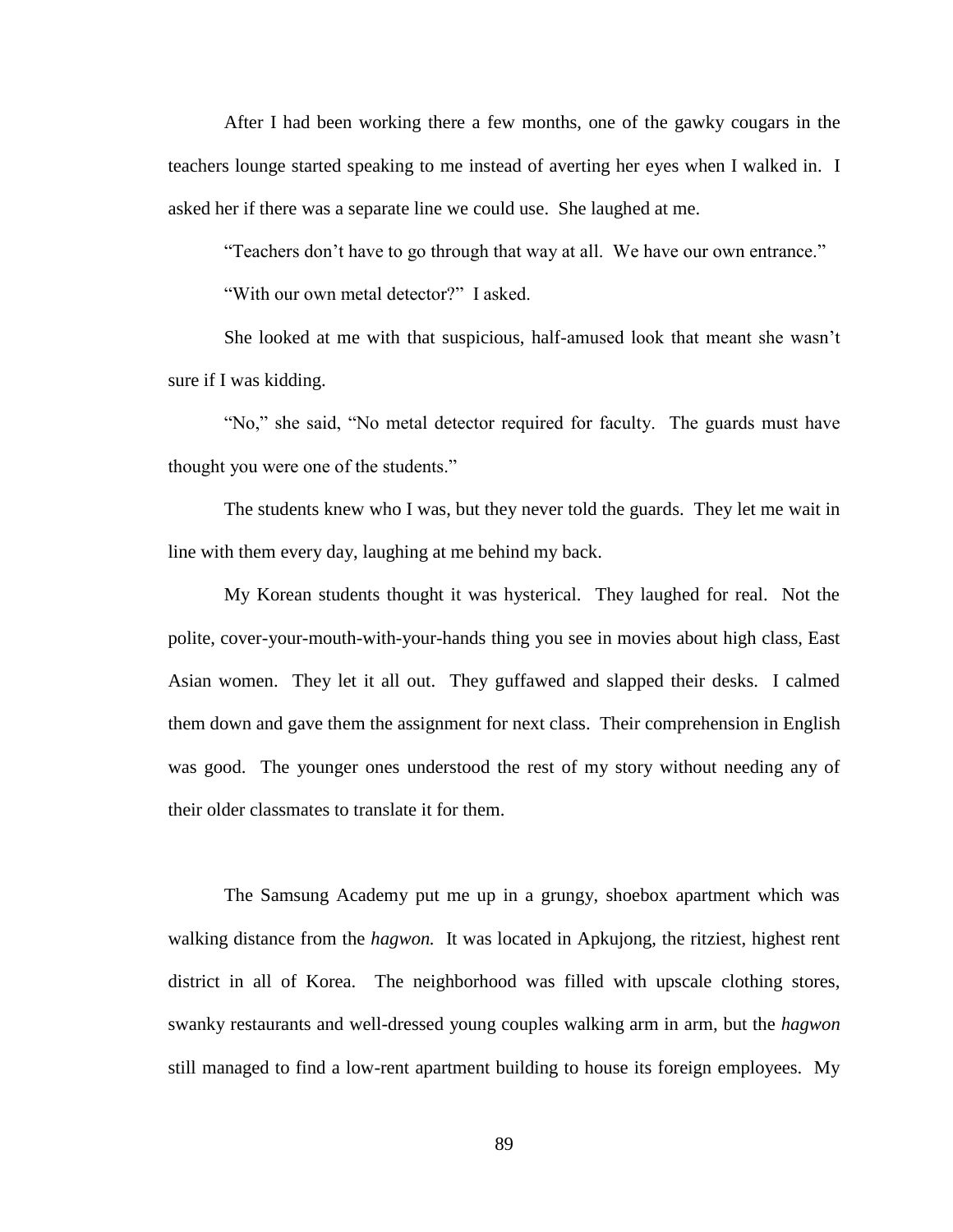place was cramped and shadowy and hidden down a series of unmarked alleys where even the taxi drivers got lost.

My roommate was a tall, buff Korean American, what the locals called a *kyopo*. He said his name was Dakota. While he was in the shower one day, I rifled through his wallet and found out that his real name, his Korean name, was Young Suk Dong. He changed it as soon as he moved to the States with his family when he was ten. Dakota grew up in K-Town., not too far from where I grew up, if you measured the distance in sprawling, congested metropolis terms. In L.A. terms, or in Seoul terms.

In the middle of the night, I heard Dakota snoring. Even though our rooms were on opposite sides of the kitchen, it sounded like he was lying in bed next to me. He sneezed, and one of the neighbors banged on the wall for him to be quiet.

"Bless you," I said.

"Thanks bro," he said.

Neither of us had to shout.

In the morning I watched Dakota slip out of the shower with a towel wrapped loosely around his waist, flexing his muscles in the mirror and running a cheap plastic comb through his long, thick hair. Dakota was strictly eye candy because I knew he was a hardcore player when it came to women. He had a series of super hot Korean girlfriends who made muffled gasps of pleasure in his room late at night and then cleaned the kitchen and cooked steaming bowls of ramen soup for both of us the next day. Dakota was disgusting to live with. He was sloppy and left hair and slime all over the bathroom, making it look as if a snail had snuck in through the shower drain during the night and crawled all over the slick tiles. When he walked around shirtless and let his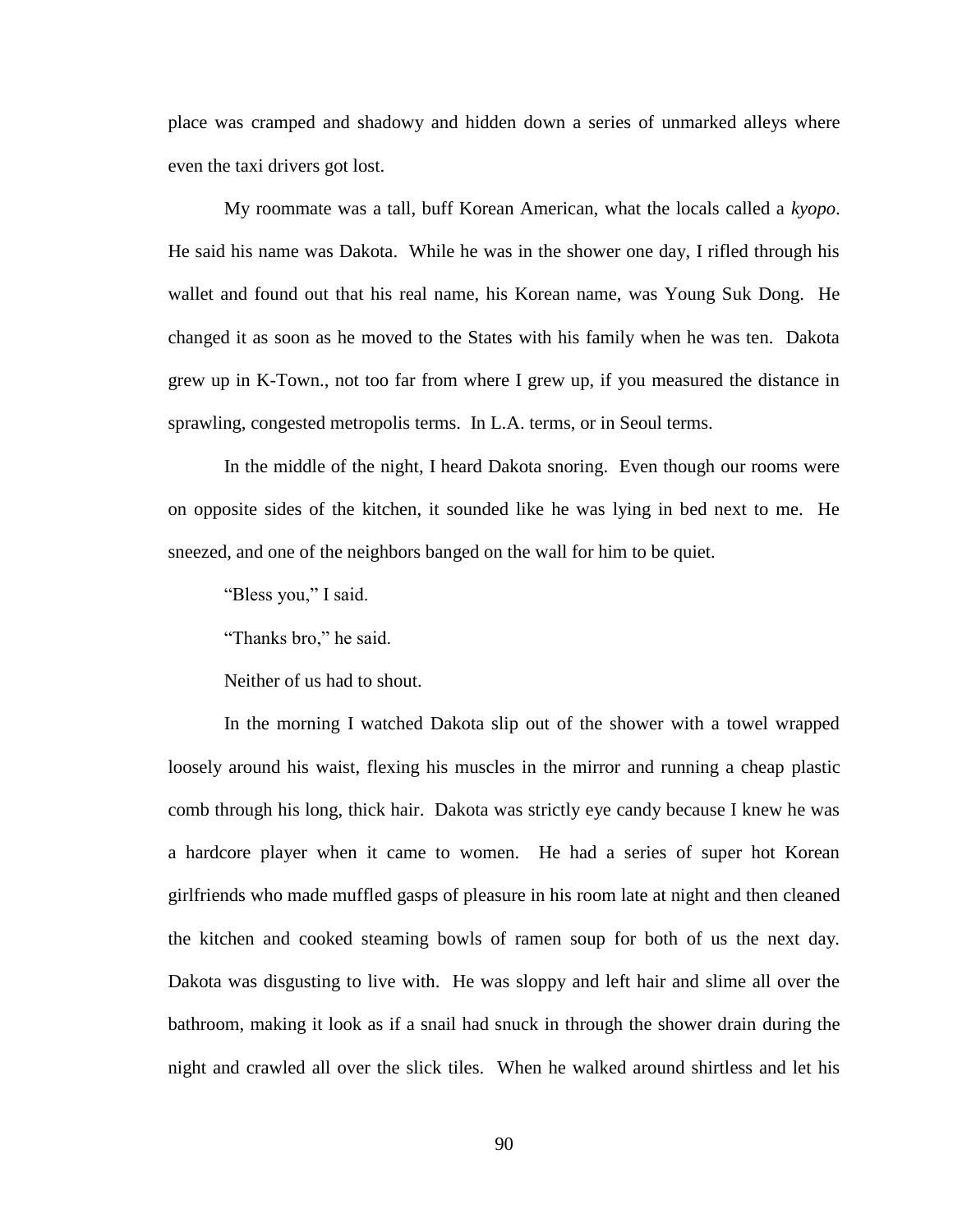jeans hang low off his waist, an unruly, wiry mass of hair peered out above his waistband and bunched just below his bellybutton. He left crushed cardboard containers of Chinese protein shakes all over the apartment, he always smelled bad, and he picked his nose while we were sitting together at the kitchen table, slurping noodles from our soup with chopsticks.

After class, I walked home along the crowded streets of Apkujong with some of the other teachers who lived in the same apartment building. I tried to read the jumble of signs in Korean characters that still looked like the backdrop of a Kung Fu movie to me. Dakota helped me sound them out, syllable by syllable, endlessly patient. I was the only newbie in the group. The other guys, all Canadians except for Dakota and me, had been in Korea for at least six months. Some were even on their second or third year. They chose to extend their annual contracts with the *hagwon,* rather than move on to better paying positions in Taiwan or Japan or Saudi Arabia.

We stopped at the gym for a late night workout before heading home. They had told me to bring a change of clothes, but didn't mention that I needed to bring another pair of shoes to wear inside. Dakota and the other guys were already leaving their outdoor shoes at the door in a muddled series of crooked rows. Some of the guys said, "Oh surry Anthony, forgot all aboot that." They pulled their gym shoes out of their bags and shuffled roughly into them, not bothering to sit down or undo the laces.

There was no getting around the rule so I walked around the gym in my socks and lifted weights, skipping the treadmill entirely. I ignored the amused glances of the other people there, who were all Korean, except for us. It's easy to get used to people looking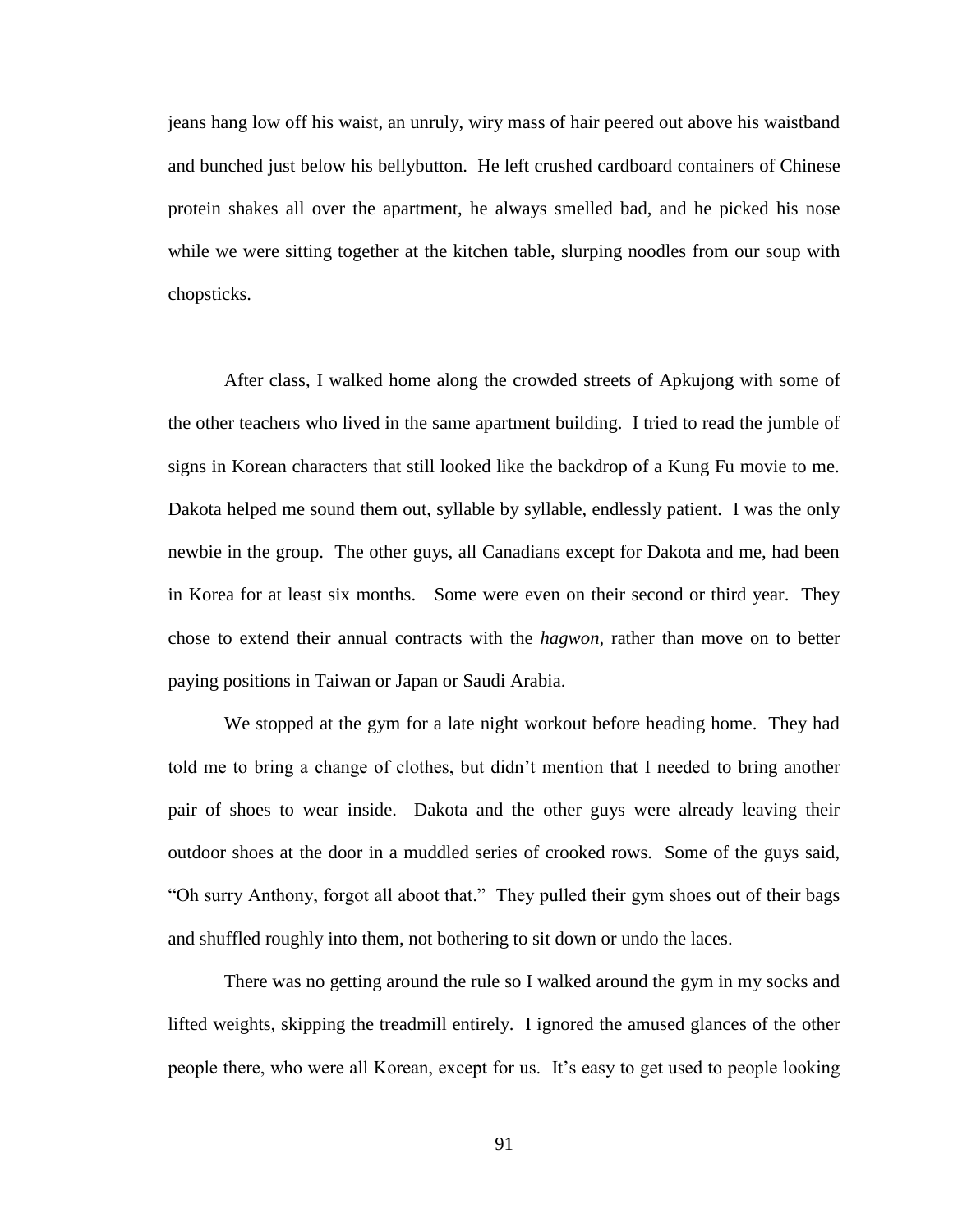at you. On camera every single thing you want to hide ends up being magnified. On a soundstage you learn never to scratch your nose or let your mouth open too wide or get caught looking confused, because the one moment you want to forget about is always the one that ends up in the final cut, frozen and amplified on film. Something permanent and indelible, like a mortal sin on your soul that you would rather forget, but can't. Before I got certified to teach ESL, I worked off and on as a dancer. I hit auditions and landed jobs dancing back up for no-name performers in night clubs. I even showed up in lowbudget videos now and then for long hours and shitty pay. It was a tough business. I worked hard, gave up a lot, and only ever got one big break. I landed a spot in a video for the biggest female hip hop artist around. I got mad exposure from that one, dancing as a corpse in a graveyard, with sunken eye sockets painted on and neon green contact lenses that made me look jaundiced and corroded.

I plodded around the gym in my socks and carried myself as if I were every bit as comfortable as the regulars, with their brand new workout sneakers, and their acres of ropy muscle.

When the weekend came, Dakota and the boys took me out drinking in the Itaewon district, where the expat-friendly bars, staffed with foreigners and Englishspeaking Koreans, lined both sides of the streets. We started the night drinking liter bottles of beer in the back seat of the cab on the way there and planned to finish it pretty much the same way, riding home just as the sun was starting to come up behind the skyscrapers and massive billboards.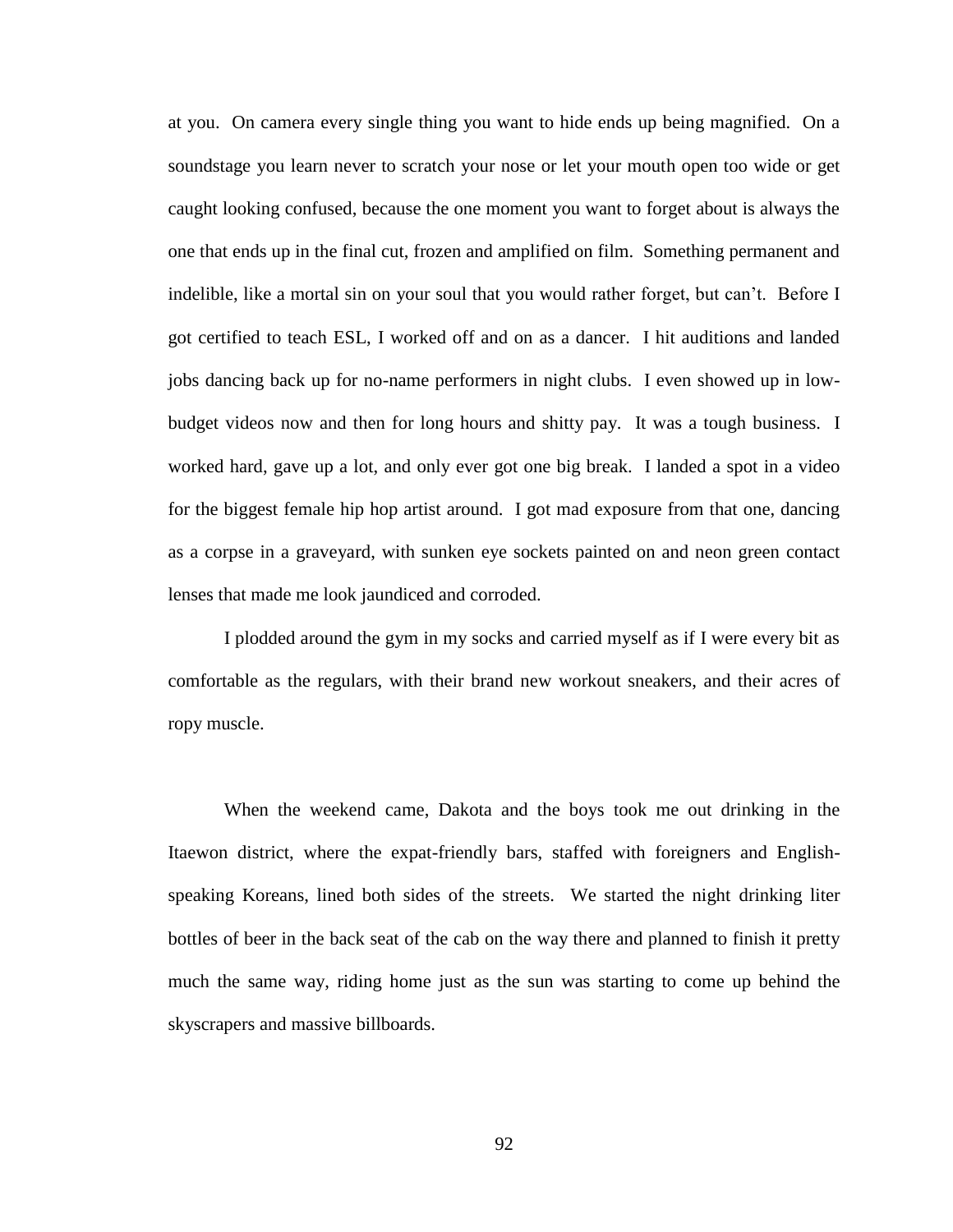The first place we went was called L.A. Bar, where Korean women, if they were hot, were encouraged to come in, but Korean men were hassled and detained at the door. Dakota didn't recognize the bouncer, so he kept his hand near his pocket, ready to whip out his passport and wave it in front of him like a shiny, blue Get Out of Jail Free card. Dakota was taller and more muscular than most Korean guys, so the bouncer just assumed he was *kyopo,* and waved him in with the rest of us.

We made our way to the side of the bar. Christian, a Canadian who Dakota and the other guys were friendly with, worked there as a bartender six nights a week. He overloaded our drinks with booze until they were blackout strong and we tipped him obscenely in return, even when we found out that the owner took a fifty percent cut from the tip jar before returning it to her employees to divvy up amongst themselves. Christian had a French Canadian accent and a smile that lit up the room. He wore a sleeveless shirt that showed off his guns and a straw cowboy hat, cocked to one side on his head. He flirted shamelessly with every girl who ordered a drink from him, leaning over the bar to kiss their cheek and wink at them, telling them he was glad to see them.

I ordered another drink. Christian caught me checking him out as he turned around to grab a bottle from behind the bar. He paused and tilted his head to one side as he slid me my drink. Then he put his large, sweaty hand on top of my wrist and pulled me in close to him, leaning over the bar and putting his mouth to my ear so I could hear him over the loud music.

"Anthony, let me ask you something," he said. "Do you like guys or girls?"

I wasn't sure what to say. He grabbed the back of my neck to pull me in closer, squeezing it with his thick fingers.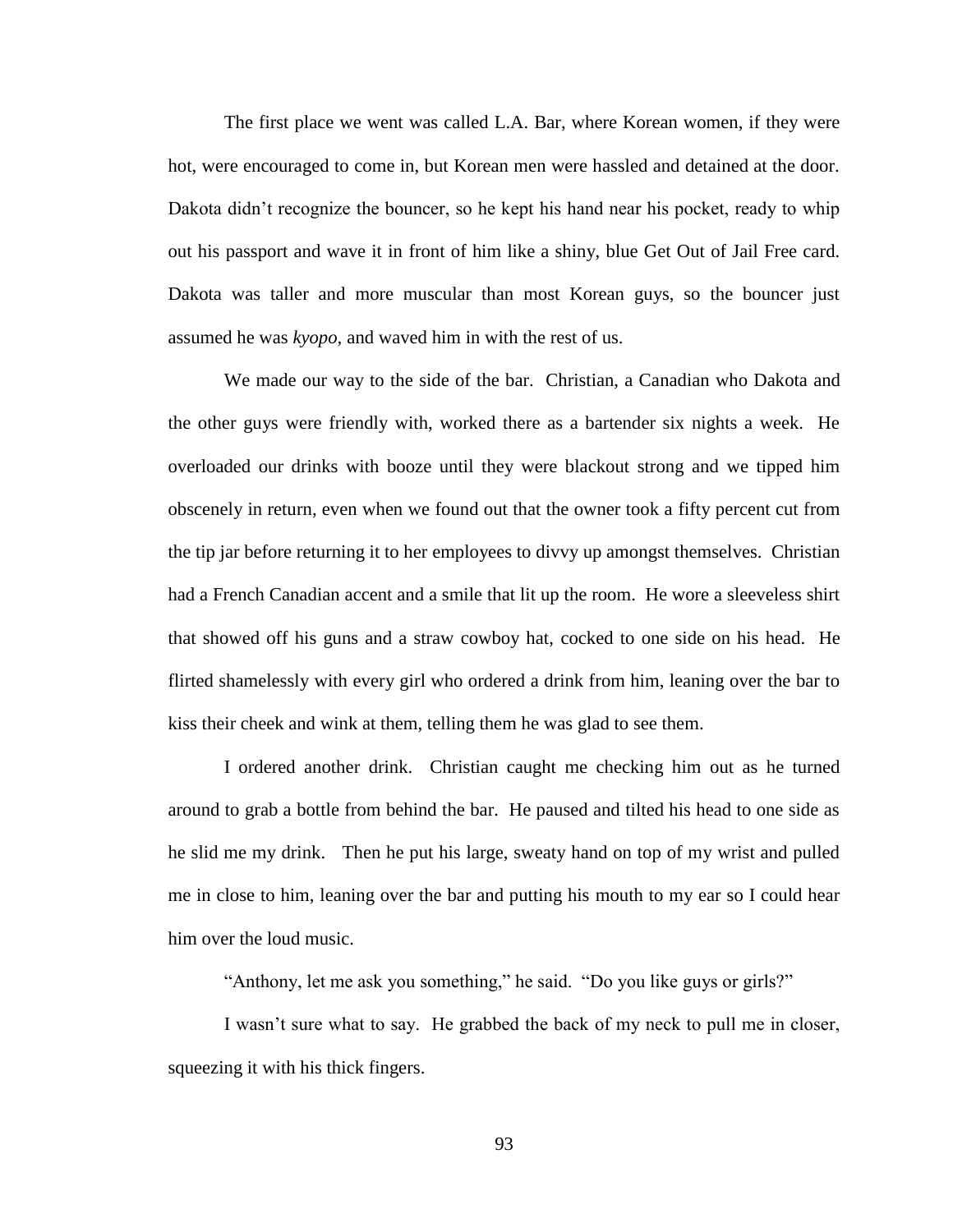"Well I like girls," he said, "But I know where you can find some guys you might like<sup>"</sup>

I leaned back, grateful for the smoky air, the dim lighting that hid my reddening face.

"How did you know?" I asked.

"Buddy," he said, "You have been eye-fucking me since the minute you walked in the door. But it's okay. I like the attention." He beamed at me, his smile wide and proud as a student reciting a correct answer in front of the class. "I'm totally secure in my sexuality."

"I can't really get away tonight," I said, "I'm out with the boys."

"As if they give two shits. They can get by without you this once. I'll keep an eye on them."

Christian squeezed my wrist tightly, then slammed his palm down hard on the bar, making the half-full glasses jump up as if they were startled.

"Now go out there and get yourself some ass."

After we left L.A. Bar, Dakota and I followed the crowd up the steep, cobblestone road that led to Hooker Hill. We landed at Kim's Soju Kettle Lounge, a popular, lowclass dive that catered to American military personnel stationed at the nearby army base. I got separated from the guys so I went downstairs to look for them. The crowd was drunk and rowdy. Military boys with worked-out bodies and buzz cuts danced with their shirts off to bass-grinding hip hop, boxing in every halfway decent-looking girl that got too close. They dueled with each other to get the girls' attention. It was a classic sausage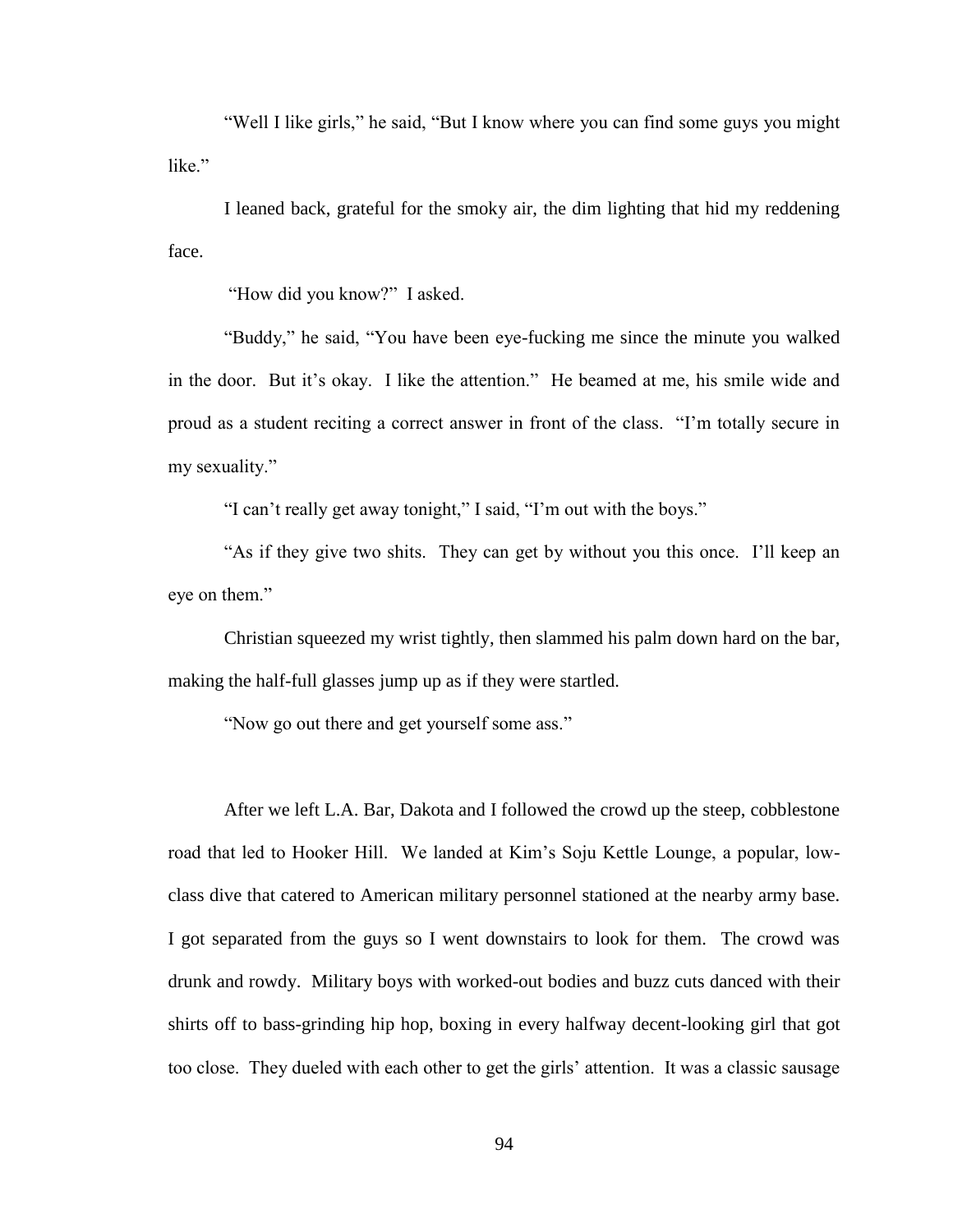party set-up, and all the macho, aggressive energy made me want to go to a place where the guys might actually like me back.

I went upstairs to the lounge area, where Dakota and the boys were sitting at a table that was littered with empty glasses and overflowing ashtrays. Dakota was blearyeyed and barely held himself up as he barked at the indifferent waitress in Korean. She brought them a tray weighed down by *soju* kettles, colorful concoctions made with the strong national liquor of Korea. They glowed like magic potions under the spotlights above the bar; gritty pink lemonade and sour green grape. I'd been warned that they went down smooth as children's cough syrup, and that after you drank too many, an aggressive bout of drowsiness snuck up on you slowly before slamming your muscles into submission all at once. I figured Dakota and the boys were just about down for the count so I took it as my opportunity to slip away unnoticed, into the winding, unfamiliar streets of Seoul.

Farther up the road in Itaewon, just past Hooker Hill, there was a second street that sloped upward at a steep angle, an area which Christian had called Homo Hill. The street was lined with upscale bars that spread themselves out like a welcome mat. Their names were written in English on the signs that hung above the entrances: Bar Amsterdam, More than Friends Bar, West Hollywood Club. One of them stood out as the largest and sleekest. The sign out front was stark and minimal. Just the letter Q, etched like a magic, glowing rune on the dark night.

After paying the steep cover at the door and talking with Jae, the bartender Christian had told me to find, I learned that Q was the go to place for trendy Seoul boys to gather. The drinks were more overpriced than any other place in Itaewon, but Jae kept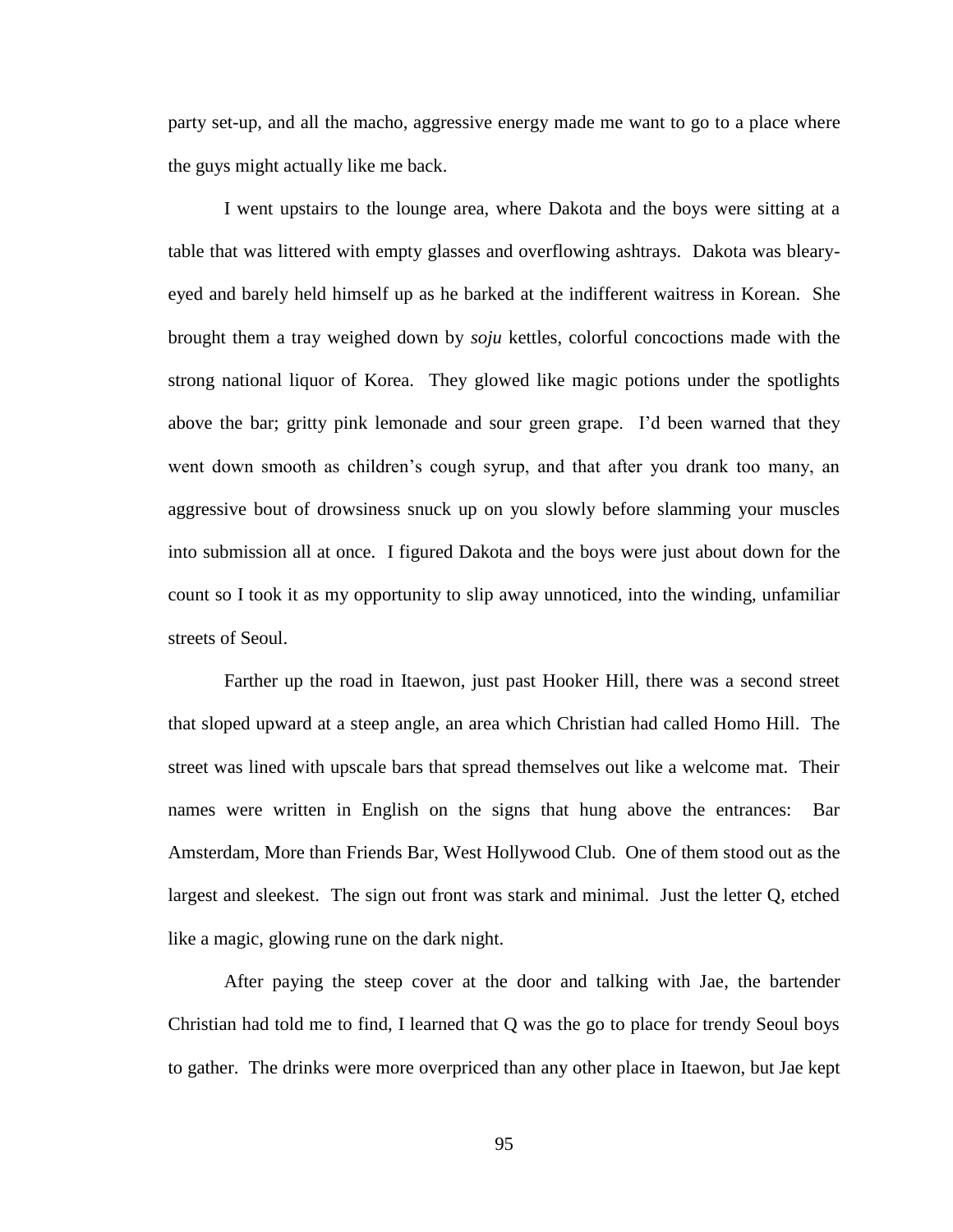waving his hand and told me not to worry about it. I ended up tipping him more than the drinks actually cost. After I knocked back a few and soaked in some of the attention I got for being a new face in a new city, I squeezed through the crowd and out onto the dance floor. It was pristine, glowing white and crisscrossed with laser thin pencils of intense light; red, blue, and yellow, mixing primary hues at their intersections, creating the effect of a blurry spider's web. The lights shifted from one end of the color spectrum to the next, illuminating the bodies of the shirtless boys who gathered to dance in their warm, spaceship glow.

A fairly good-looking, slightly older man approached me when I stepped off the dance floor. He introduced himself as Tony, not bothering with his Korean name, or maybe it was a nickname everyone used. I told him my name was Tony too, sort of, though I preferred to be called Anthony. He asked if I wanted to sit at his table with him and his friends. I gladly accepted, by then shirtless and sweaty and ready for a break.

His table was in one of the sky boxes upstairs, where the bottles were super pricey and the VIPs sat in their roped off, private booths. The entryway was blocked by a duo of beefy bouncers whose dour expressions made them look like the ancient stone guardians in Jeju-do, the balmy island at the southernmost point of the Korean Peninsula. I felt self-conscious as we passed them and pulled my shirt on before my sweat had a chance to dry. When I sat in Tony's booth, along with some of his friends, the airconditioning blasted me in the face and made me shiver. Bottles and fruit wedges were lined up on a glass and metal tray in the center of the table. Tony poured me a drink and introduced me around to his friends. I got the impression I had stumbled into an A-list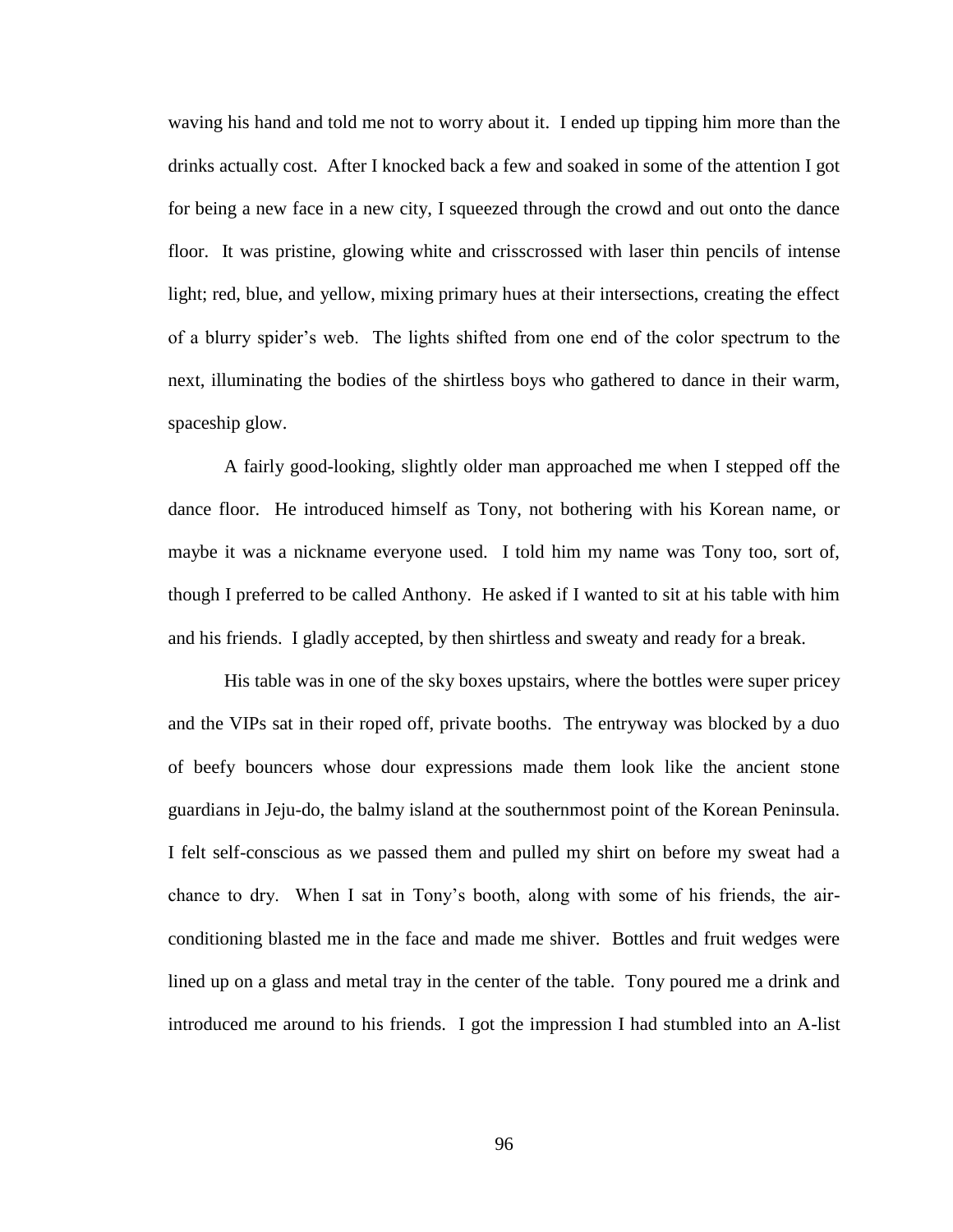gathering of Seoul's power hip. They had that relaxed, prosperous air of people at the top of their game.

From here the dance floor spread out below us like a flashing landscape. Tony moved closer to me. He poured me another drink with one hand and grabbed my arm with the other, feeling my bicep, squeezing it, then rubbing it. As I gulped down my drink Tony put one hand on my leg and left it there, close to my crotch. His friends took notice and started saying something in Korean I didn't understand and giggling. I pretended to be oblivious to his advances, pretended that I thought he was just being friendly. This had happened many times before at after-parties, with casting agents and self-styled producers. I had turned away much hotter guys before, when I was much drunker and much younger.

"So what do you do, Tony?" I asked. He told me he was a talent manager. He seemed genuine, not your usual wannabe who prints up business cards and starts calling himself a producer, or worse, an agent, using creative visualization and affirmations to try to manifest himself into something he has yet to become, if ever.

"You are military, no? From Yongsan?"

"No," I said. "I'm a teacher. I work at a *hagwon* in Apkujong."

Tony pulled his hand away. He tossed some Korean words at his friends and they looked down, embarrassed.

"I'm sorry," he said. "Usually if a new foreign guy comes in here, he is military. Most guys with short hair and muscles are military."

"Don't worry about it, Tony." I said.

Tony looked down again, his head forming the hint of a bow.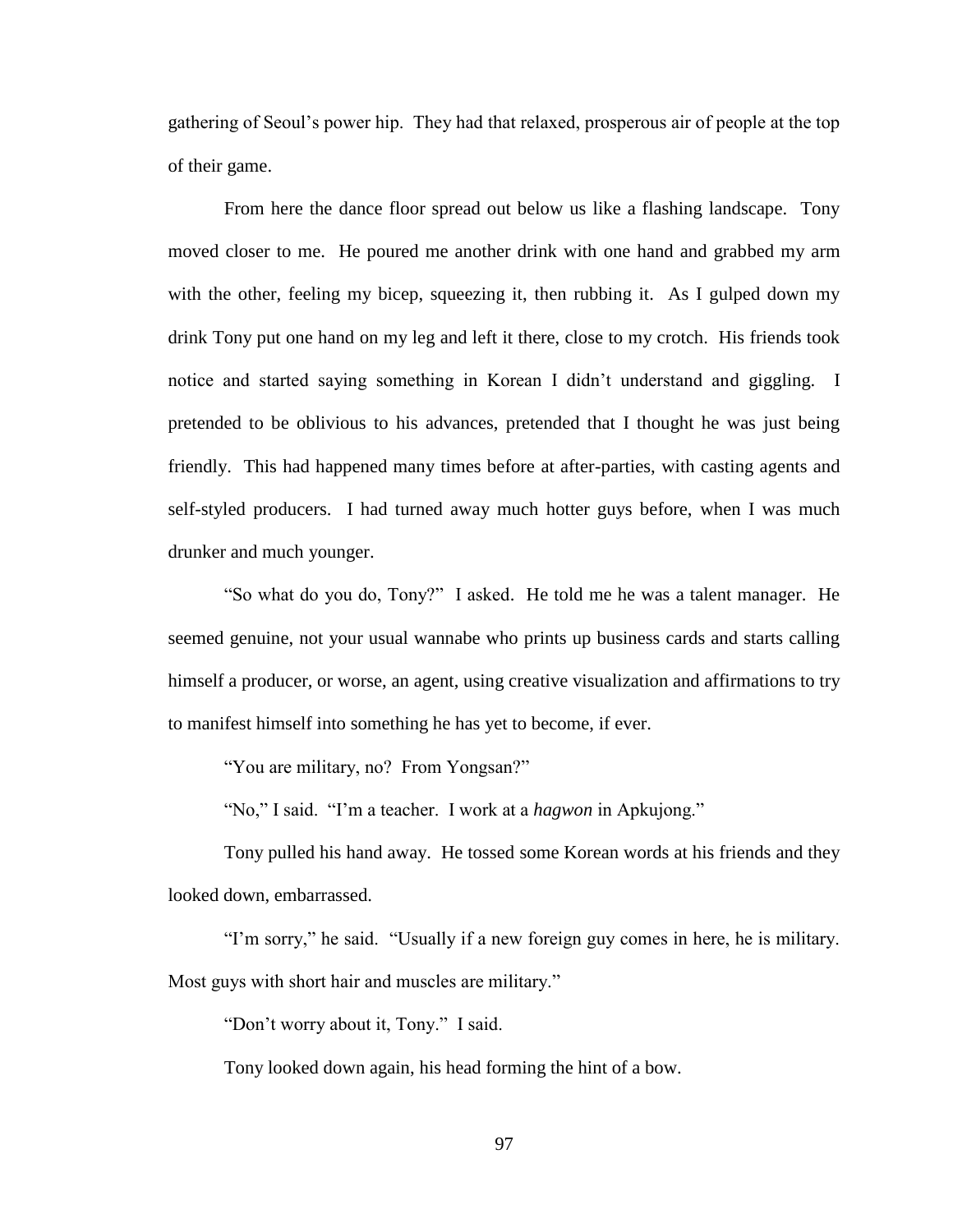"It's just that, here in Korea, we have great respect for teachers."

Back in L.A., I dated a tattooed bodybuilder named Willy who had spent time in the big house. Willy gave me tips on how to load up on protein after my workouts to pack on more mass. He also taught me how to improve my relationship with Jesus Christ. When I told him I was frustrated at my substitute teaching gig at L.A. Unified, just before I decided to leave for Korea, he schooled me on how to control the little bastards in my rowdy classroom.

"You got to roll in there the same way you roll into the yard the first day of lock down," said Willy. "You find the biggest, baddest motherfucker in that bitch, and you beat the fuck outta them. Nobody gonna start no trouble with you after that. After that you the king."

The baddest motherfucker in my class then was a kid named Blas. He was a tough *cholo* who sat in the back, surrounded by a posse of other tough *cholos*. He badmouthed me in Spanish, which I understood. I walked over to his desk, invading the barrier his followers had set up around him, their desks pushed an inch or two closer to his, their energy around him like a protective cocoon.

"Get the fuck out my face, motherfucker."

I stood in front of his desk. He stood up, almost as tall as me. He punched the air near my face. I felt a whoosh of air. I didn't move but I closed my eyes halfway, not sure if he would go through with it or not. My adrenaline starting pumping. Blas pounded the desk with his fist and leaned in, face to face with me, puffing out his chest. I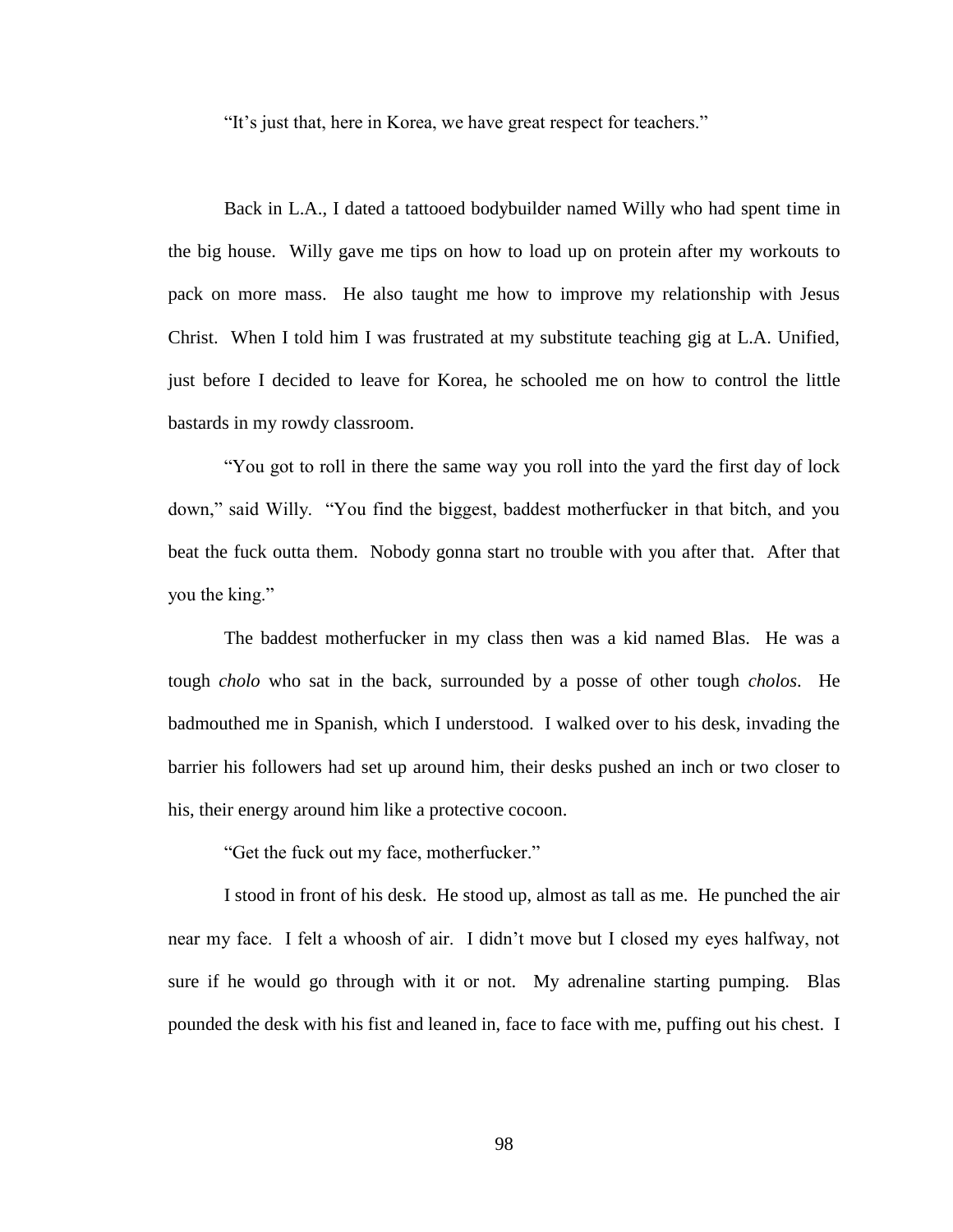turned and walked calmly to the phone near the front of the room and called for security to escort him to the vice principal's office.

Blas fumed, started cursing me in Spanish. Called me everything from *chaparro*, which just means short and stocky, to *puto* and *culero*, which both mean faggot. I shuffled papers at my desk, rechecked the attendance sheet and waited for security. The officer arrived with handcuffs and a billy club.

"I didn't do nothing. This is bullshit right here," Blas screamed through the halls all the way to the main office. When the noise faded the room was deathly quiet. Two Hmong girls in the back started whispering to each other, but they stopped when I looked up at them.

"If anyone else has something to say, now's the time."

The rest of the semester was a success. Blas never came back. The other students were actually interested in learning. Willy was right. No one started any trouble with me after that.

The baddest motherfucker in my Korean classroom turned out to be a fourteen year old girl named Min Ju. She had a perpetually sulky attitude. She handed me her homework and quizzes with one hand instead of two, which Dakota told me was rude. And she never bowed her head when she turned in her work like the other students did. Nothing more than a miniscule tilt while her eyes locked defiantly on mine.

It was still hot, muggy, Indian summer weather in Seoul the day I decided to put an end to Min Ju's subtle insubordination. She strode into the room, barely on time, wearing a white shirt and a plaid skirt, her navy blazer slung casually over one shoulder.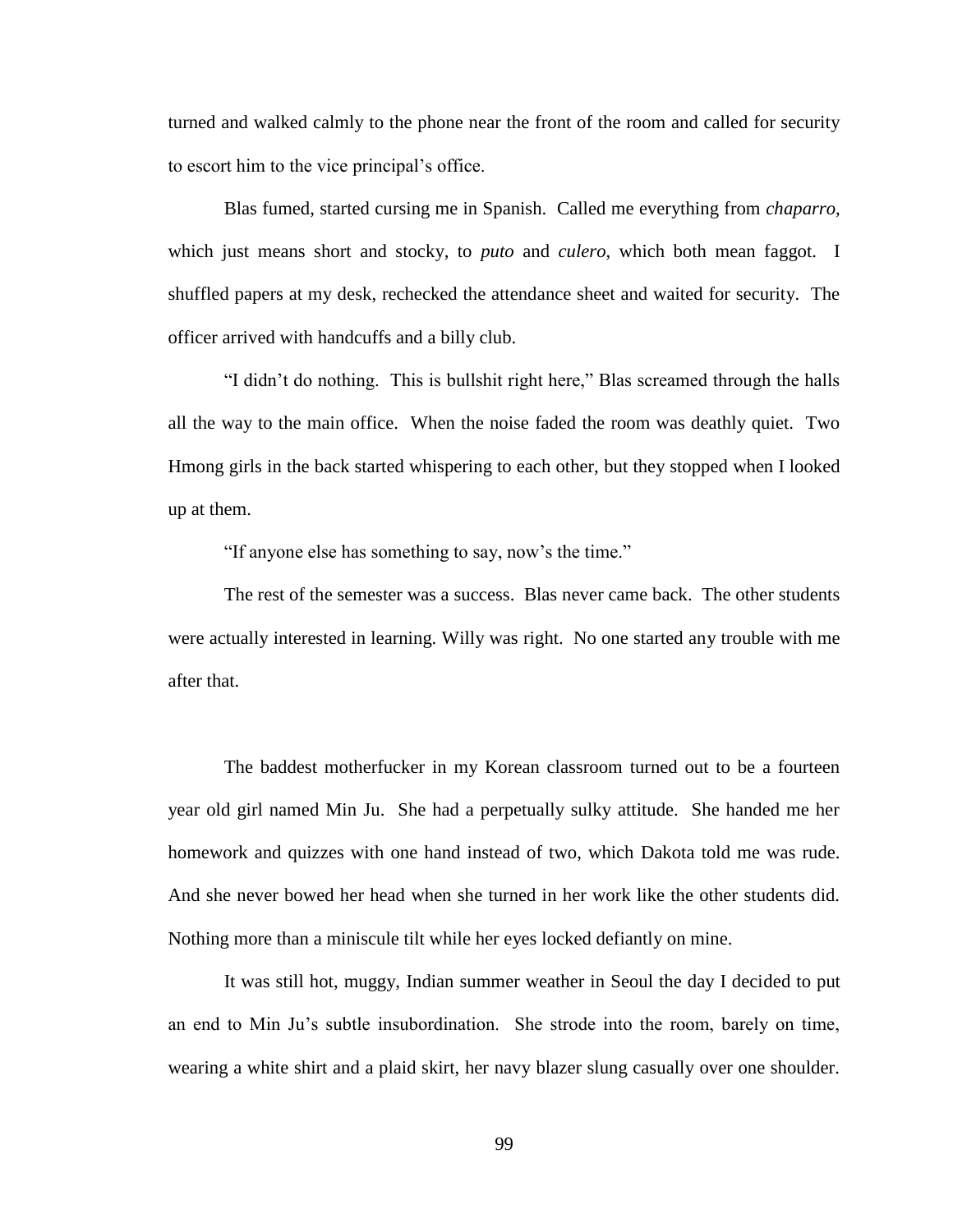She wore glasses and had henna streaks in her hair, underneath, so they only showed when she flipped it off her neck, flashing red like exposed arteries. The late afternoon sun lit her face and made her look like a mischievous cherub, or some playful imp disguised as a charming, confidant schoolgirl. There was something fiendish in her smile, something used to challenging the stifling world she had to live in. I actually admired her non-conformity, and almost backed out of my showdown with her that day. But I stuck to my guns. Min Ju sauntered over to her seat, blowing a bubble with her gum and then popping it with a loud smack which startled the rest of the class.

"Min Ju" I said, in a voice which stopped everyone but her in their tracks. She glanced up at me and continued walking.

"Min Ju!" I repeated, this time so forcefully that she froze and looked up with something getting closer to fear in her eyes.

"Throw your gum away, now."

She complied, without hesitation, rising from her seat and walking over to the trash can. She grabbed a tissue from the box on my desk and swiped the gum away so fast it was like a magic trick. Now you see it, now you don't.

"You are not to come into my classroom again chewing gum. Do you understand?"

Min Ju settled into her seat. She turned to look at the clock on the wall, then faced me and said, "But class hasn't even started yet."

Her English was so fluent it was spooky. She had gone to middle school in New Jersey, and she switched effortlessly into English and back into Korean when class was over.

100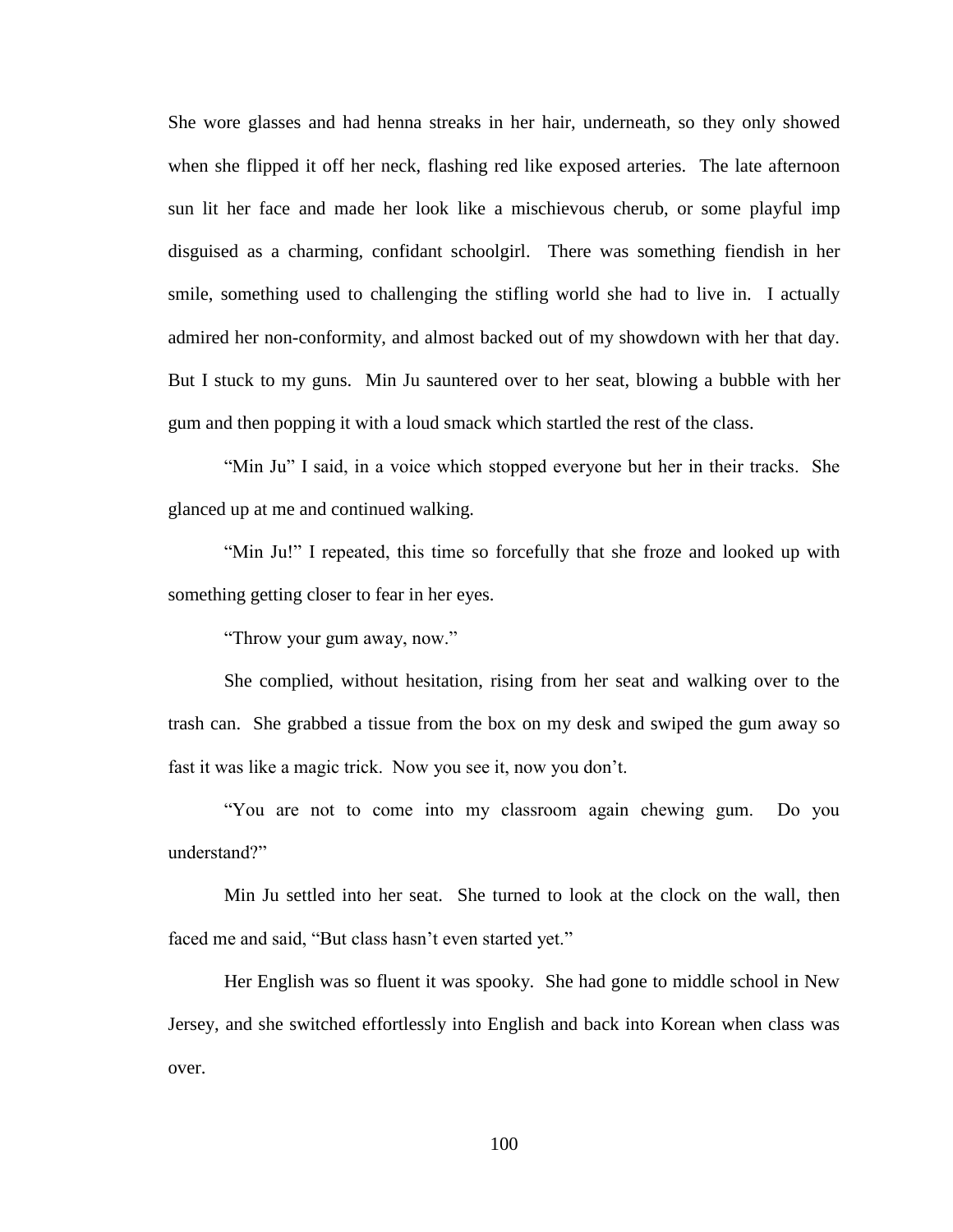"I don't care what time it is. Throw it away before you come through that door."

Min Ju sat up, defensive now. "But Teacher, what's the big deal? I'll throw it away before we start, I promise." She tried to get cute with her body language, flirty even.

"Min Ju, don't argue with me, just do as I say. Otherwise I'll ask you to leave."

"You can't ask me to leave. My mom already paid my tuition."

I walked to the front row of desks, getting closer to her.

"Min Ju, leave the classroom please."

"But, you can't…"

"Leave now."

"But Teacher, where will I go?"

"Stand outside until I call you back in."

Min Ju stood up, but hesitated. I took two steps closer to her. Min Ju shrugged and walked out of the room, sulky and defiant to the end, glaring over her shoulder at me as she closed the door behind her.

One minute before I wrapped things up, I was about to call her back in so she could get the assignment for the next class. I looked up at the window in the door. The director of the school, a stern Korean American named Charles Park, was standing behind Min Ju, a serious expression on his face. I dismissed the class and held my breath as the students stormed out, running to catch their late buses and subway trains home. Min Ju walked in, Charles Park guiding her from behind with one hand on her shoulder.

"What happened here Mr. Torres?" he asked in a somber voice, the same tone he might use for a student in need of discipline.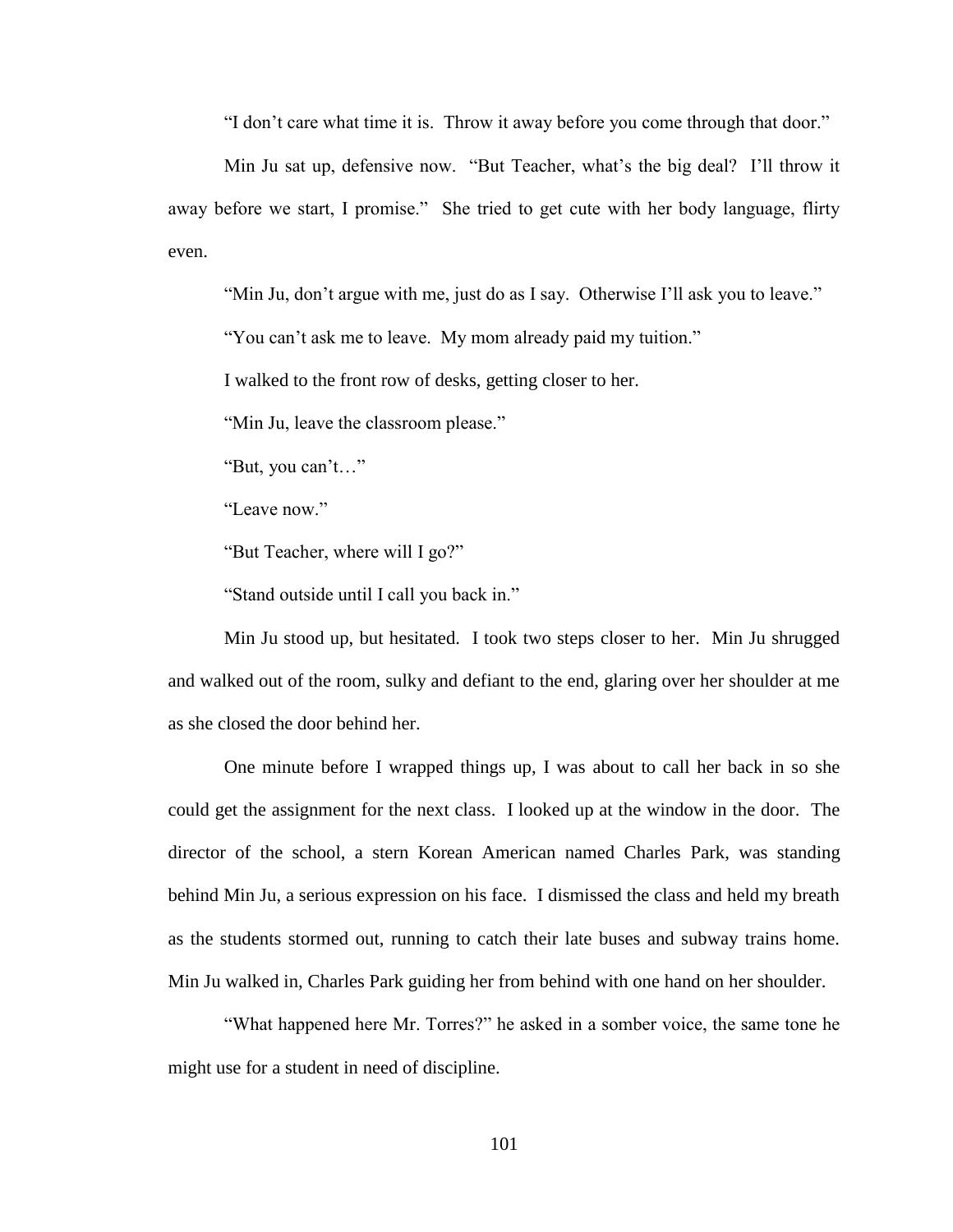"Min Ju was disrupting the class, so I sent her outside."

"We don't do that here."

Min Ju let her head sink down to her chest, which was supposed to look like deep regret and shame. But she was peeking up at me and smirking, knowing that Charles Park couldn't see her face from where he was standing.

"I didn't see that there was any other way to deal with the problem. And I thought the time had come." I said.

Charles Park tensed up.

"This has been an ongoing problem?"

"Since the first day of class."

Min Ju's smirk evaporated. She lifted her head and looked up as if she had been slapped.

"I see," he said. Then he said to Min Ju, "You can go now."

She paused for a moment. She was always pausing, calculating.

Charles Park dismissed her again, this time in Korean, all hard-edged syllables and sharp, truncated endings. She obeyed. Charles Park and I waited in silence while her footsteps faded down the hall. He cleared his throat and said, "Don't do that again, Anthony." Then he turned and left the room.

Later that week, as I was dismissing class for the day, I saw Charles Park standing outside my classroom with a petite woman. She was dressed in a sleek rain jacket which cinched at the waist, and an expensive scarf which tied neatly around her neck. The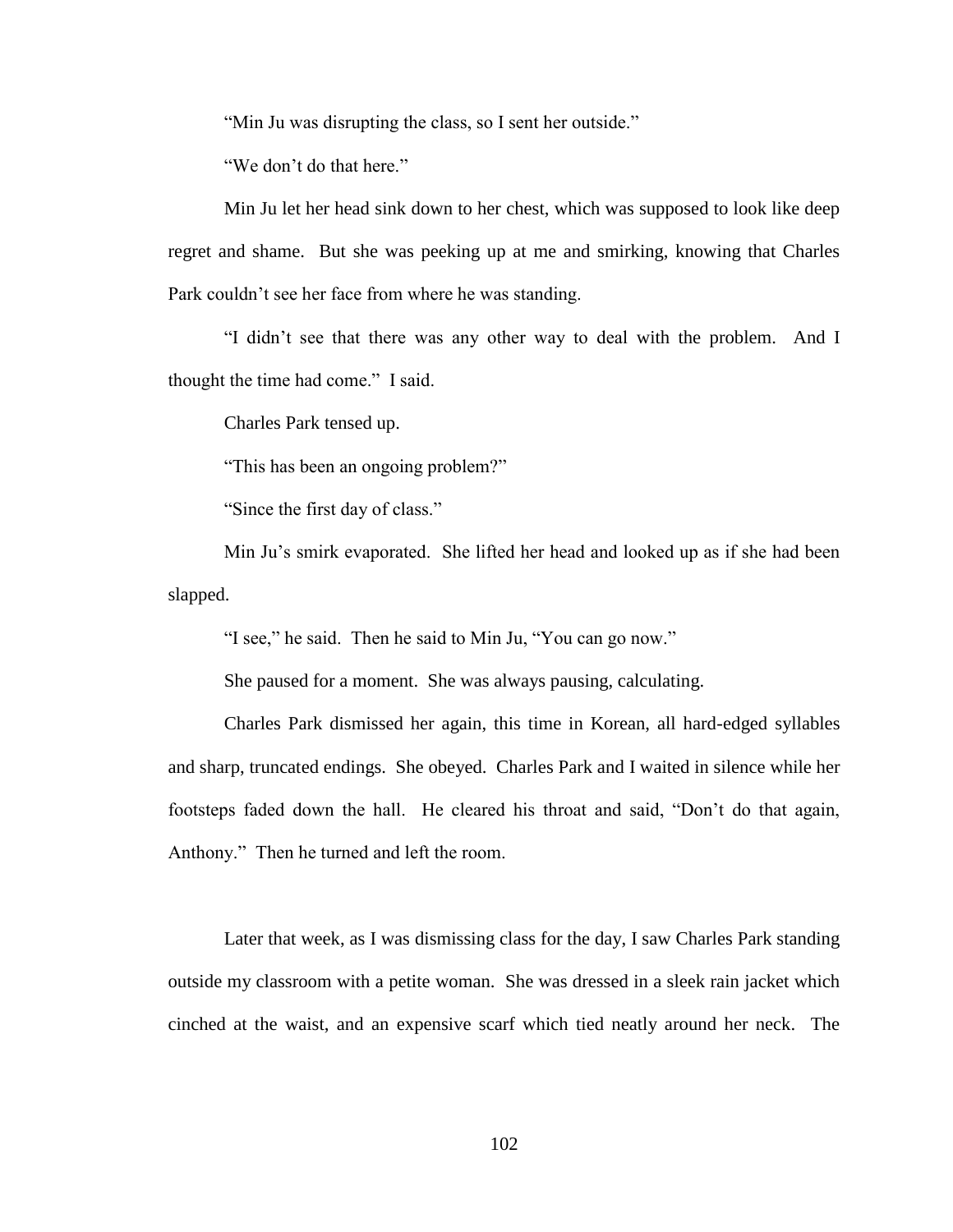students rushed out more quickly than usual, some of the younger ones running through the hallway, their overloaded backpacks bouncing painfully on their backs.

Charles Park stepped into the doorway. He looked at me with a blank expression and presented a very formal, elaborate introduction in rapid-fire Korean, with his head slightly down and his arms stiff at his sides. The woman bowed as he left the room. I bowed to her and motioned for her to come in.

She sat across from me in front of my desk. I sat silently for a minute with her, not knowing if she spoke any English, but assuming she must since Charles Park didn't stay around to translate. She bowed one more time, her head almost touching the desk. Then she sat up very straight and tall and brushed a strand of silky black hair out of her face. Up close, she was stunning. Her make up was minimal, but looked professionally done. She took a deep breath, then spoke.

"Mr. Torres, my name is Su Jung Kim." She spoke perfectly enunciated, slightly accented English. "I'm Min Ju's mother."

She looked me directly in the eyes and extended one hand for me to shake, as if she wanted to introduce this Western-savvy, English-speaking, side of herself too.

"I am here to express my deep regret for my daughter's behavior the other day in your classroom."

"I apologize for overreacting Mrs. Kim. She does A-plus work all the time. She just gets a little excitable sometimes and unfortunately, I had to make an example of her."

Mrs. Kim was shaking her head from side to side.

"No, no. Min Ju knows better than to act the way she did."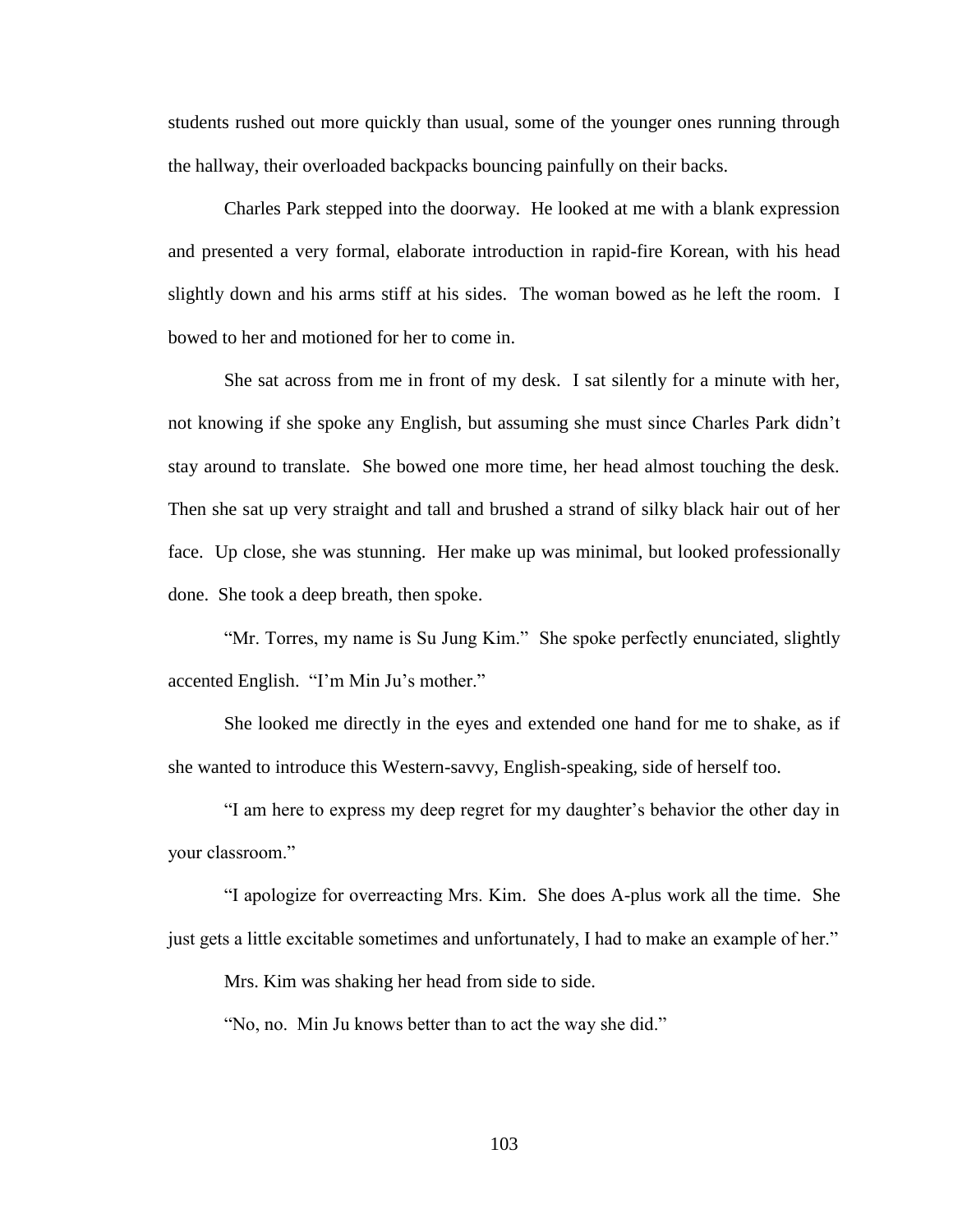"I don't want to stifle her individuality," I said. She was so fluent in English that I didn't bother trying to find a simpler way to say stifle.

"Please," she said, "Accept my sincerest apologies for the behavior of my daughter. She is learning so much in your class. You have been a great influence on her already."

Neither one of us was sure what to say. Finally I insisted all was forgiven, and that it was my pleasure to have Min Ju in class. She winced every time I said something nice about her daughter. Before she left she turned and said, "I assure you, Mr. Torres, that Min Ju will cause no further disruption."

Mrs. Kim had her head bowed, her shiny black hair spilling over her shoulders, her neck curving downward as naturally as a swan's.

"Just don't be too hard on her Mrs. Kim." I said lightly.

"Well, we'll see about that."

She put one hand on her hip, flirtatiously.

"And Mr. Torres, call me Sue."

A flash of her close-lipped smile and she turned and was gone, leaving a trail of expensive perfume in the air as I closed the door behind her.

The next time I went to Q, one of Tony's friends invited me up to the skybox level to sit with them at their table. Tony had the same section reserved every Saturday night, where he held court with his stylish circle of friends and lured new foreign boys with expensive bottles of vodka. Tony had already hooked a gangly Southern boy named Ethan who was all bones and angles. They were making out and pawing at each other so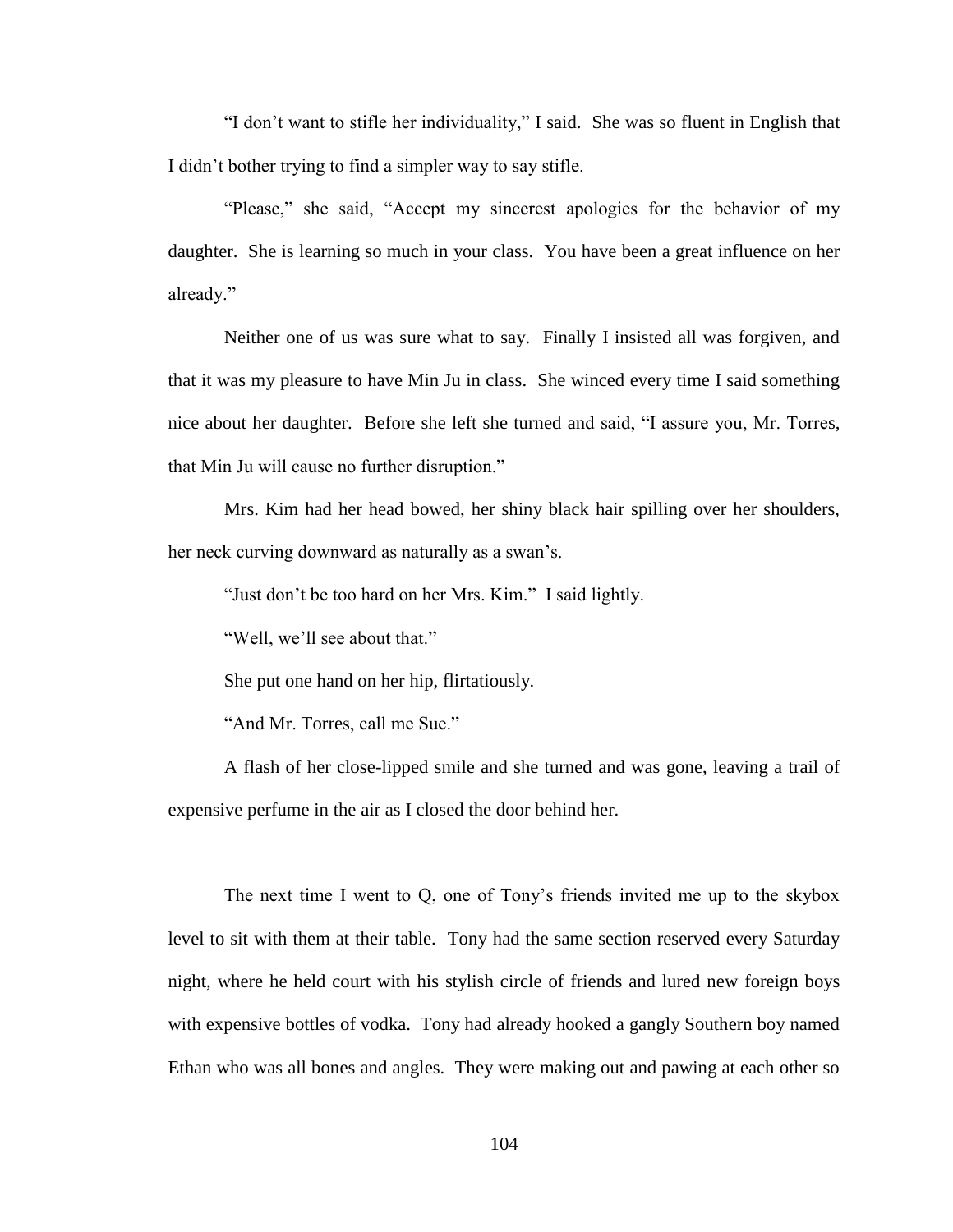I sat at the edge of the balcony and watched the people in the club below. I zoomed in on one of the shirtless boys on the dance floor for so long I got dizzy when I took my eyes off him and turned around to order another drink on Tony's tab.

When Tony and Ethan finally came up for air, Tony noticed me watching the beautiful boy on the dance floor. He came to sit next to me and leaned over the balcony, catching the boy's attention and waving him up. I was panic-stricken. It felt safe to watch the boy from the protective distance of Tony's VIP booth. Now, as he was making his way up the stairs and past the massive bouncers, I felt naked and exposed, a Peeping Tom sitting in the dark when suddenly someone rips open the curtains and turns on all the lights.

The boy eased into a seat next to me where Tony invited him to sit. He was smiling shyly at me. He looked twenty-something, but it was hard to tell with these boyish-looking Korean guys.

"Anthony, this is Noi."

I shook his hand and rolled his name over on my tongue. I was thrilled to hear both of our names in the same sentence. Anthony and Noi. I was seeing two of him. The polite, almost timid Noi sitting next to me, and the other Noi I had been watching, moving on the dance floor, drawing everyone's attention without even trying. I was imagining us together on the dance floor, happy and carefree, dancing as if the night would never end.

As if he had read my mind, Noi asked me if I wanted to dance. He took my hand and led me downstairs. There was nothing but Noi then. Noi and our bodies moving and the crowd at the club and their energy filling me like a promise. The feeling delicious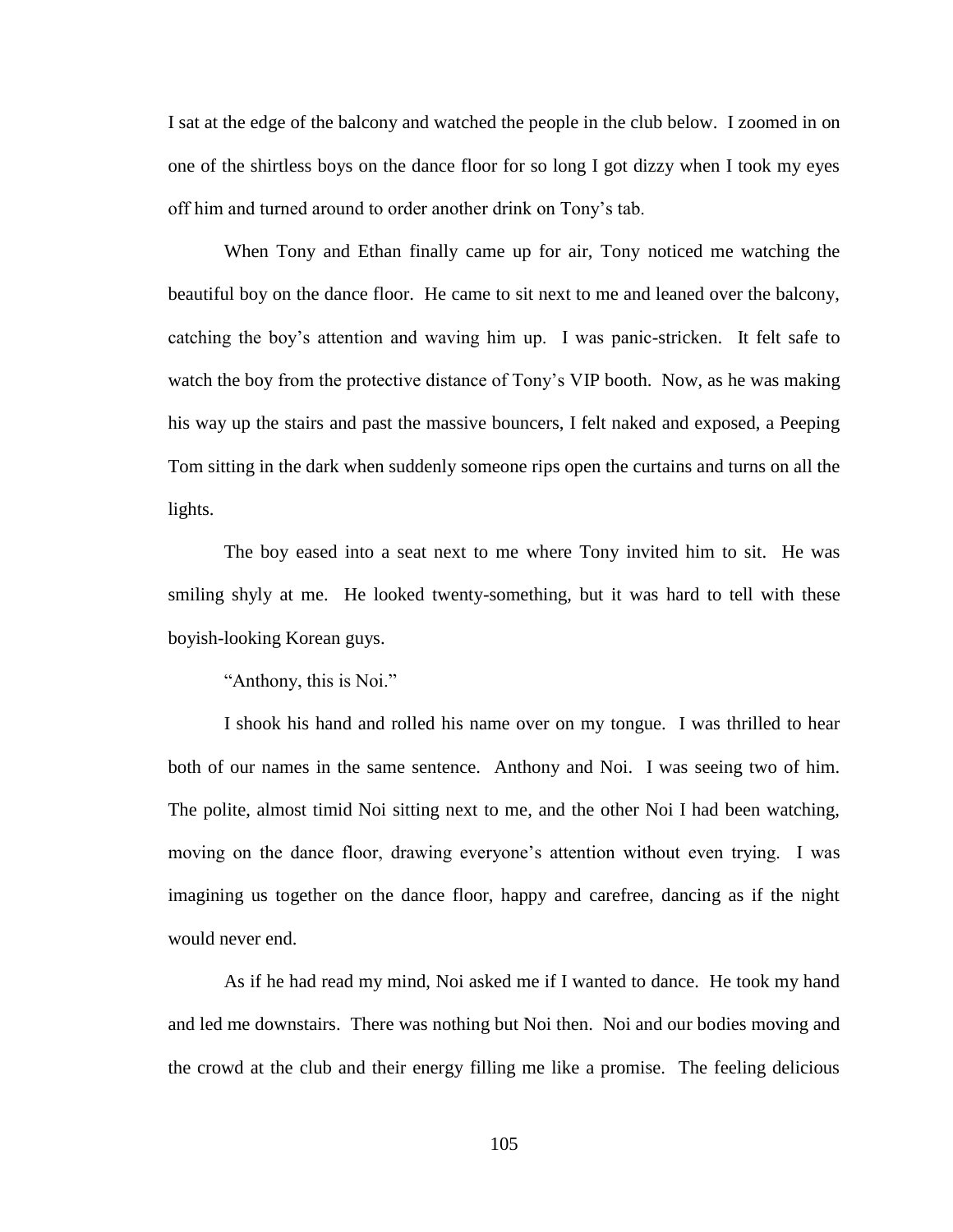and full because it was fleeting, only lasted until we got separated, until Noi said he had to go, disappeared again, ephemeral as the new moon in the starless sky, lost in the glow of the neon signs, blocked by the gray skyscrapers, hidden by the dark that comes just before dawn, the stagger home, the fading buzz, the spinning room and tunnel vision that makes everything black, black as the moonless sky above the city.

Sue Kim came into the *hagwon* to pick up Min Ju after class a week after we had our talk. She sent Min Ju to wash her hands before they left, buying us a few minutes alone. She laughed politely at my jokes, which weren't all that funny. And she told me again how pleased she was that I was Min Ju's teacher.

"How long have you been teaching, Mr. Torres?"

"A few years now," I said.

She paused to consider my answer, then asked that loaded question, "And what did you do before?"

I straightened my papers on my desk, checked over her shoulder to see if Min Ju was back yet.

"I was in the entertainment industry."

Sue's eyes got wide and she smiled with her lips closed. It was more polite than a toothy, American smile.

"I know a little something of the entertainment industry myself."

What she didn't tell me, that I found out later from Dakota, who found out from Charles Park, was that Sue Kim was a former Miss Korea. It was easy to believe. She still tied her scarves around her neck as if they were beauty pageant sashes. Sue had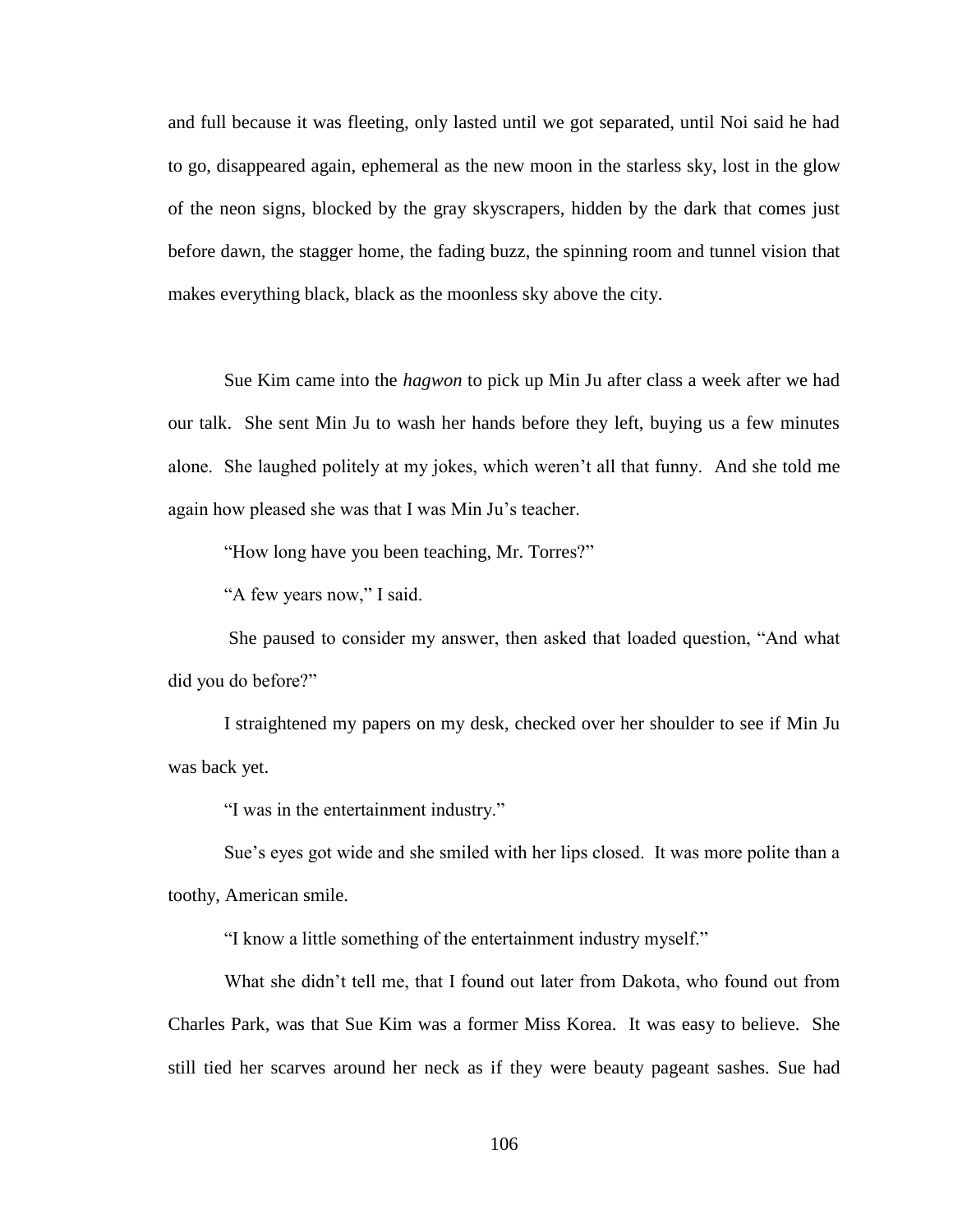moved to the U.S. and worked on daytime dramas before she got to that age when show biz types realize they haven't made it big yet and probably never will, so they get realistic and devote their time to something more reliable. She focused on her family and moved back to Seoul, where she opened a 'talent school', teaching young girls how to walk and how to pose for the camera, how to infuse their personality into their look, let the camera see through them and get a glimpse of that vulnerable, innermost part of them that fascinated the audience.

"And what exactly did you used to do in the entertainment industry?" she asked.

"I was a dancer." I said quietly.

"Oh lovely," she said, "I used to know many dancers when I was younger."

Min Ju rushed to her mother's side, burying her head in Sue's jacket.

"What kind of dancer were you, Teacher?" asked Min Ju.

I opened my mouth to speak but nothing came out. I looked to the side, thinking how best to answer.

"Min Ju," said Sue, "We must respect Mr. Torres' privacy. You ask too many questions."

The next weekend I went out with Dakota and the boys to Itaewon and started off the night at L.A. Bar. Dakota and I did shots at the bar. Christian lined them up for us, overfilling the large, round glasses until dark liquor spilled over the rims. Dakota swallowed every one the same way, scrunching up his face and shaking his head, then blowing a stream of air out of his mouth as if exhaling poisonous fumes, trying to detox his body.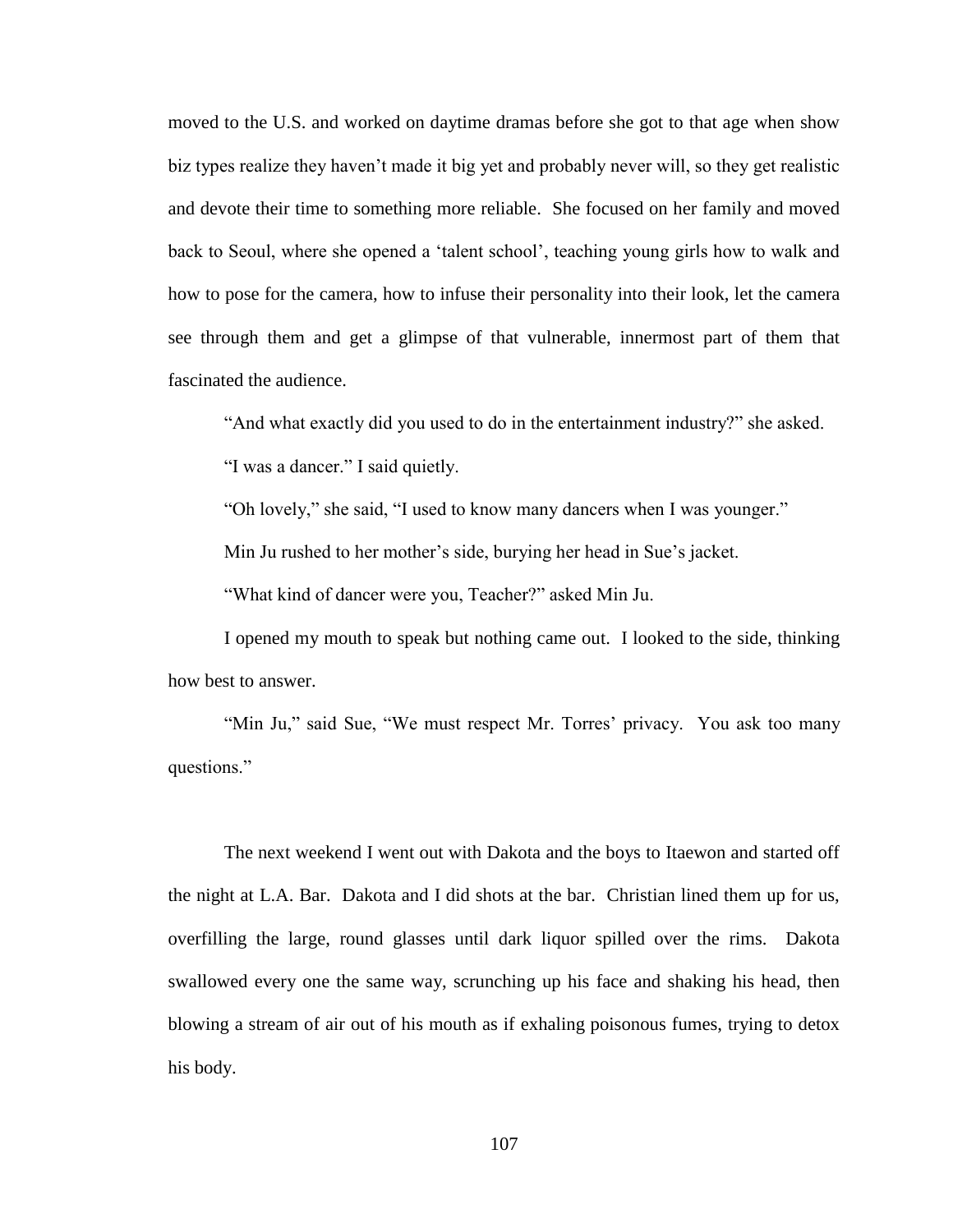Some of our Canadian friends pulled Dakota aside into a huddle, where they talked to each other in whispers. Dakota broke off from the group, grabbed my shoulder and said, "Anthony, we're going to the *norae-bang* after this to meet up with Seung and Jin from the gym." I had zero stage fright getting up to sing in front of a crowd, but Dakota and the boys needed to be liquored up before they had to balls to try.

When Christian came by to refill our glasses, Dakota asked, "Christian, buddy, where can we get our hands on some ecstasy tonight?" Christian told him he could score the best drugs at Q. "Anthony can show you guys the way," said Christian, topping off my shot glass and then moving to the other side of the bar to take an order. Dakota insisted I take them there. I said, "No way man," and he said, "Just forget about it then bro, we can find the way ourselves." But Dakota got quiet and sulky and I could tell he wanted me to be their ambassador and at least escort them in.

When we got to Q, I bellied up to the bar and ordered a round of drinks. I asked Jae where Dakota could find what he was looking for. Jae motioned with his chin to Tony's skybox. I told the guys to wait while I walked up to the VIP lounge. The bouncers recognized me and let me through right away. For some reason this startled me. Until that moment I had felt like a ghost just gliding over the surface of the streets of Seoul. I thought I would finish my contract in a year and no one would be able to remember my face. I sat next to Tony and accepted a drink from him.

"My buddies are here and they're looking for something Jae said you would know how to find."

Tony nodded and leaned over the table to say something to one of his friends, a quiet boy with a large piercing through his forehead. The boy calmly got up and made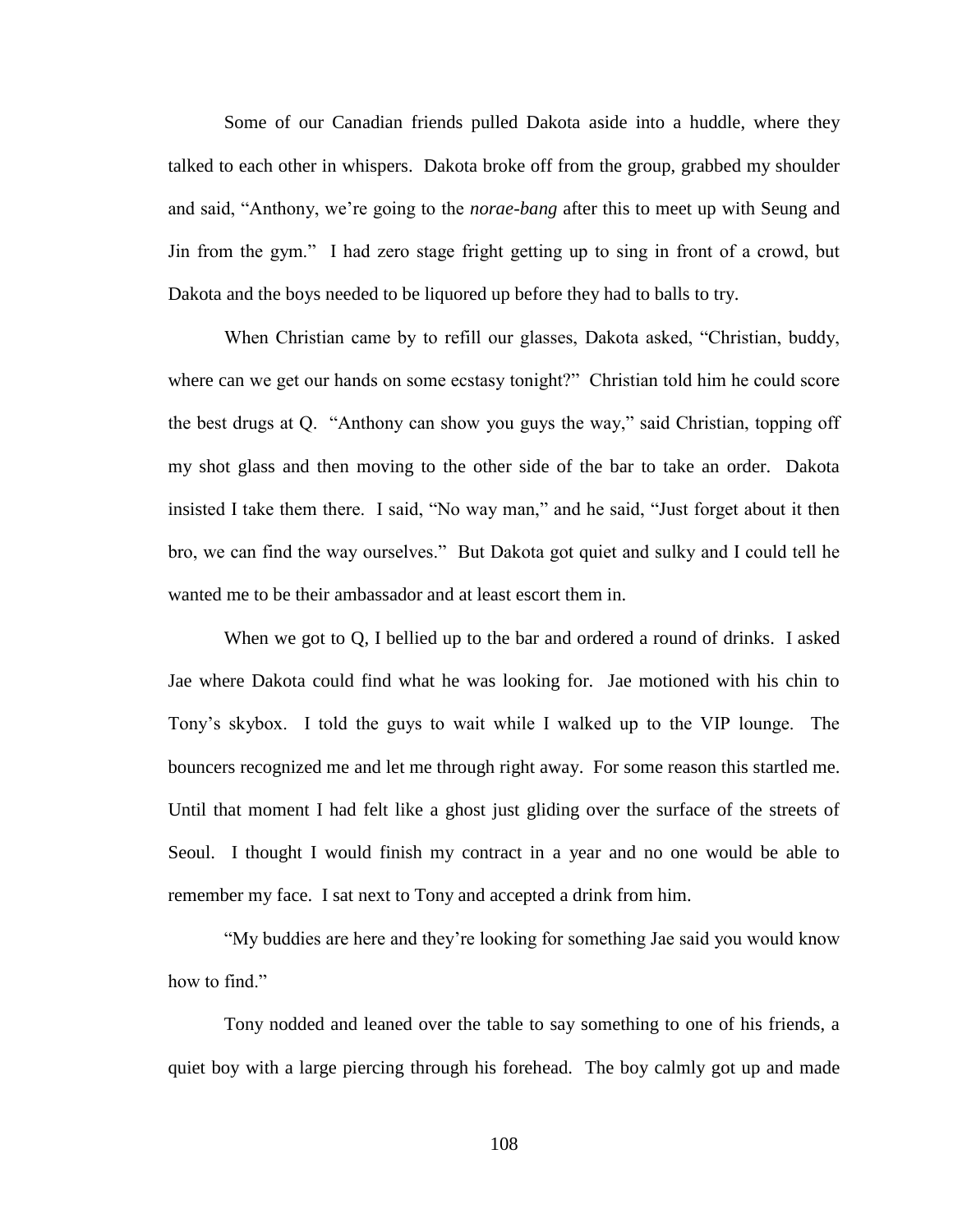his way down to the bar. One of the Canadians saw me and made a thumbs-up sign. Dakota slapped his hand over the Canadian's and gave him a stern look. The guy with the pierced forehead motioned for Dakota to follow him to the ladies bathroom.

"Did you come here just for that?" asked Tony.

"No," I said, keeping my eyes on the dance floor.

"So you like Noi?" he asked me.

I nodded, guilty as charged.

"You know he has a boyfriend?"

"Of course I do."

But I didn't know. It was like a slap, this news, but I tried to play it off. Tony offered me a drink and put his arm around my shoulder. He told me everything I wanted to know about the object of my affection. Noi was one of the owners of Q. He was younger than I was, but he had been much more successful in the entertainment industry. He made a ton of money while still a teenager, singing in a boy band trio of singers-slashdancers called F.O.Y., which stood for Flower of Youth. They were famous for performing high-energy dance routines in their videos, which had made it close to the top of the K-pop charts but never to the very top. Noi cashed in on his early fame and sank his money into opening Q. His boyfriend was a Canadian named Tom, an executive with Air Canada, who was out of town on business for most of the year. Noi wasn't one of those hot local boys who hooked up with a rich foreigner in order to lead an easy, gracious life of cleaning ladies and expensive nights out and accumulate a rack of Prada, Gucci and Dolce & Gabbana. Noi was self-made. There had to be another reason they were together. Maybe it was convenience, or commitment. Maybe it was love.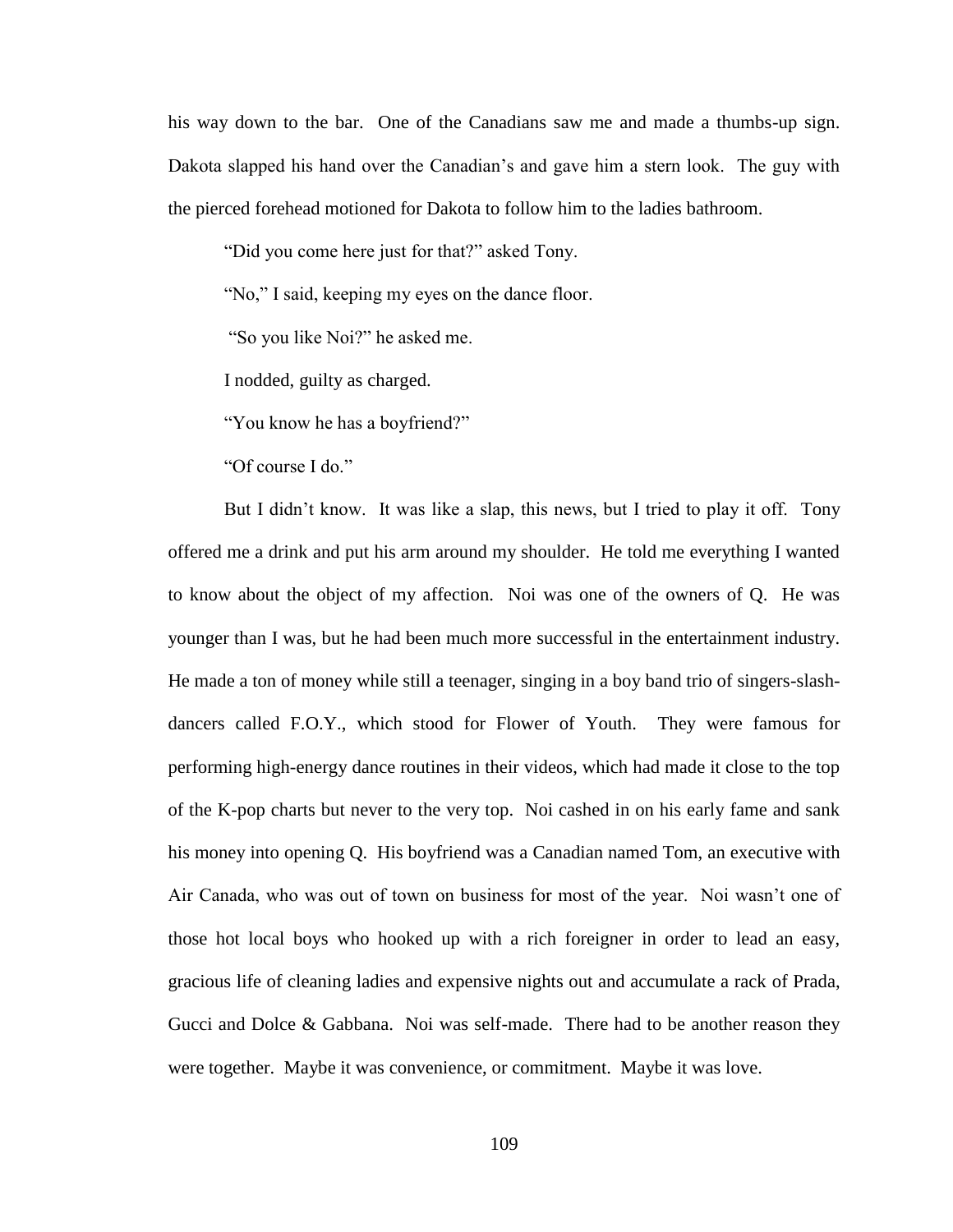"I don't think Noi will be here tonight," Tony said. "He has business to attend to $"$ 

I tried to take the news in stride, but my shoulders began to sag like two-day old balloons. Dakota reemerged from the bathroom, hurrying over to the bar to round up the rest of the guys.

"Do me a favor Tony, don't tell him I was asking about him."

I gave Tony a quick kiss on the lips and went back downstairs.

I asked the kids in my advanced class if they had ever heard of F.O.Y. All of them said yes.

Min Ju sat up and asked, "Why do you want to know?" with an eerie, knowing look in her eyes.

"I met one of them." I said.

"Which one?" she asked.

"The good-looking one."

The students laughed. Min Ju said, "I know which one that is but I forgot his name"

She leaned her elbow onto her desk and propped her chin on her fist.

"So, where did you meet him?"

"Somewhere in Itaewon," I said, knowing right away that it had been a mistake.

To them Itaewon was drunk expats, hookers and drugs. It was no place for anyone respectable, especially not a teacher.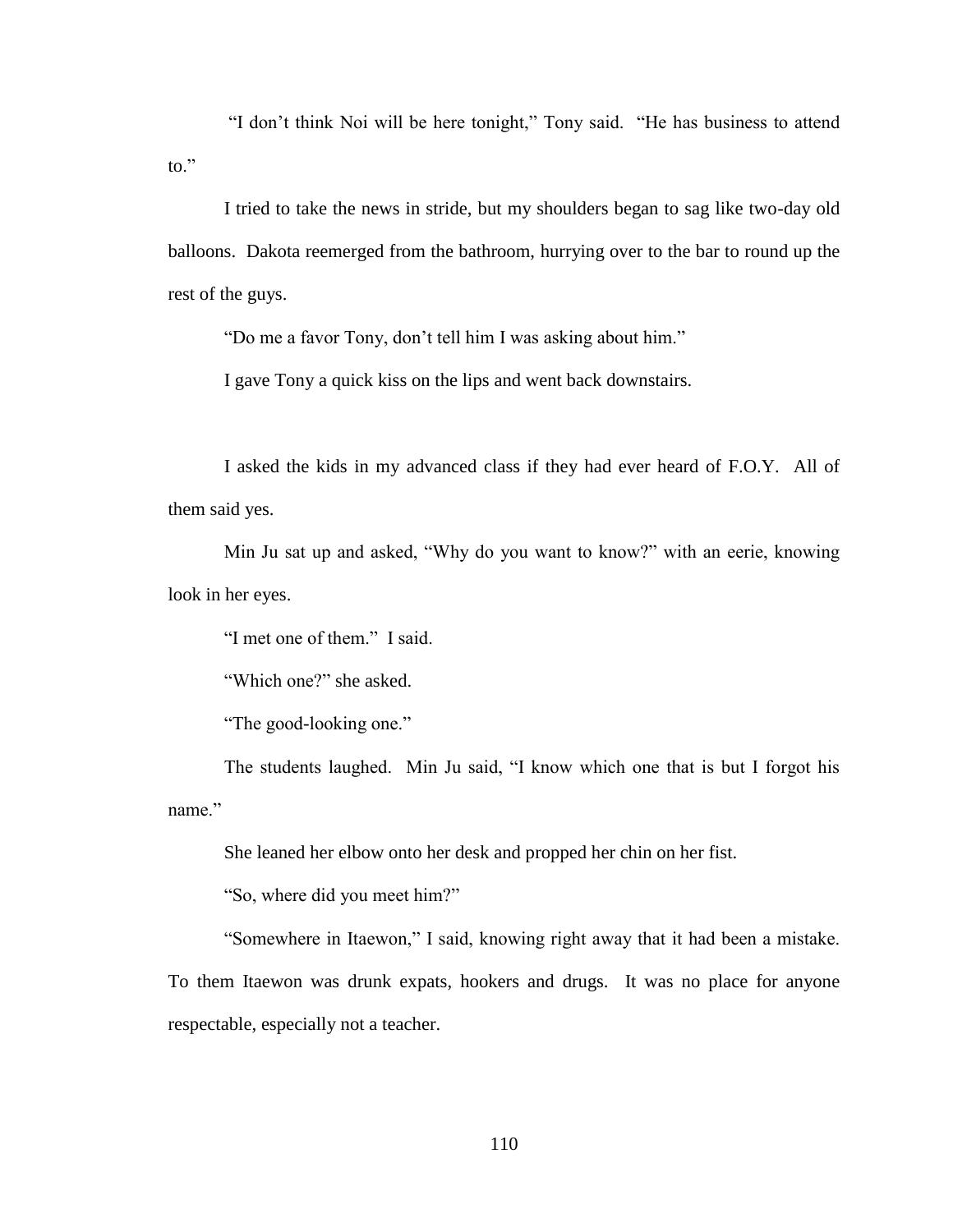I cleared my throat and went back to correcting quizzes and the students went back to their worksheets. Min Ju sat and watched me for a few minutes. When I looked up at her she smiled and said, "I used to love F.O.Y. I even had a F.O.Y. lunchbox."

"Do you still have it, Min Ju?" I calculated how much she might want for it before I had time to think how inappropriate it would be for a teacher to buy a lunchbox from one of their students just because he had a crush on a boy.

"I don't know where it is now," she said. "It's been a few years since they were popular."

Dakota and I stopped at the *PC bang* near our apartment on the way home from the gym. It was up a steep flight of stairs and down a maze of concrete hallways. We sat down in front of two computer terminals, surrounded on all sides by rows and rows of other computers, where students played Lineage and Starcraft for hours, mostly to get away from their hyper-controlling parents. Some of them chatted quietly on headsets with friends, their faces displayed in a small square of video output on the monitor. Friends sitting in other *PC bangs* around the city, or around the country, somewhere in L.A., or New York, or London, somewhere in Orange County, Hermosa Beach, K-Town, somewhere back home.

Dakota set his gym bag down in the chair next to mine and went to the snack bar to heat up a packaged bowl of ramen in the microwave. By the time he returned, the entire *PC bang* smelled like warm noodles. He stuffed some of the overcooked noodles into his mouth with chopsticks, then tilted the bowl to his mouth and slurped loudly as he sat down.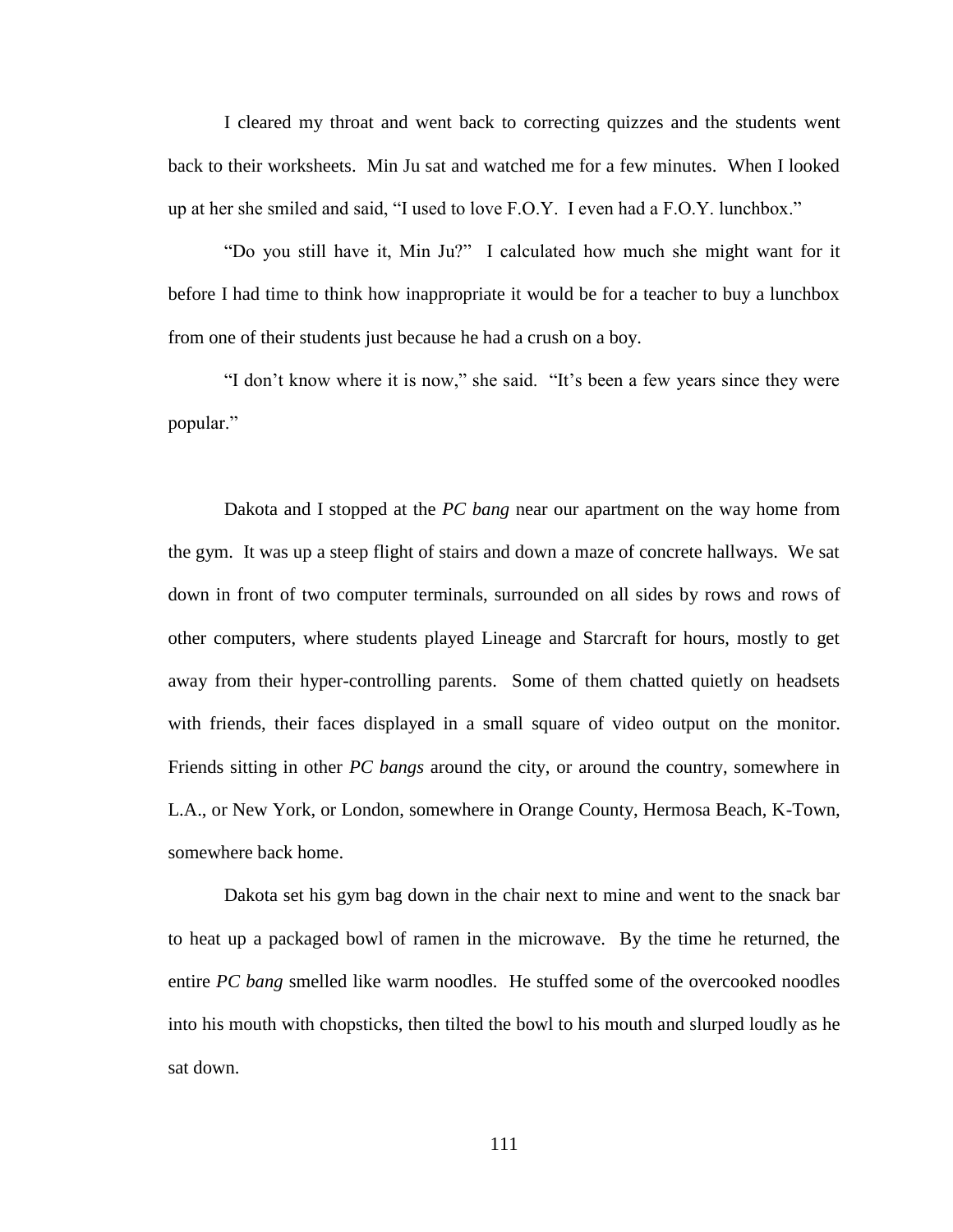"Dude," he said, spitting bits of food onto his keyboard, "I just heard the World Trade Center got bombed."

"By whom?" I asked.

'I don't know. Some terrorists or something. I think that's what that word means in English."

I typed the URL of one news site after another into the browser bar. I kept getting the same response, a cursor frozen in time, the overexerted heave of the CPU as it hummed frantically, one error message after another.

"Something's going on for sure," I said.

I tried to IM my brother back home but he didn't reply. He might have been on the road again, somewhere south of the border. Dakota and I stared at the blinking cursor while the rest of the room hummed with its usual activity, oblivious.

"Do you think they'll send us home?" Dakota asked.

"Why?"

"Aren't we, like, in danger? Cause we're Americans living abroad?"

"We might be in more danger back home."

"But what's keeping us here, really?" he asked.

Dakota started shaking my shoulder. "Anthony, look," he said, pointing at the screen.

An IM from my brother.

Anth, we are all fucked, the terrorists just blew up NYC, be glad you are not here*.*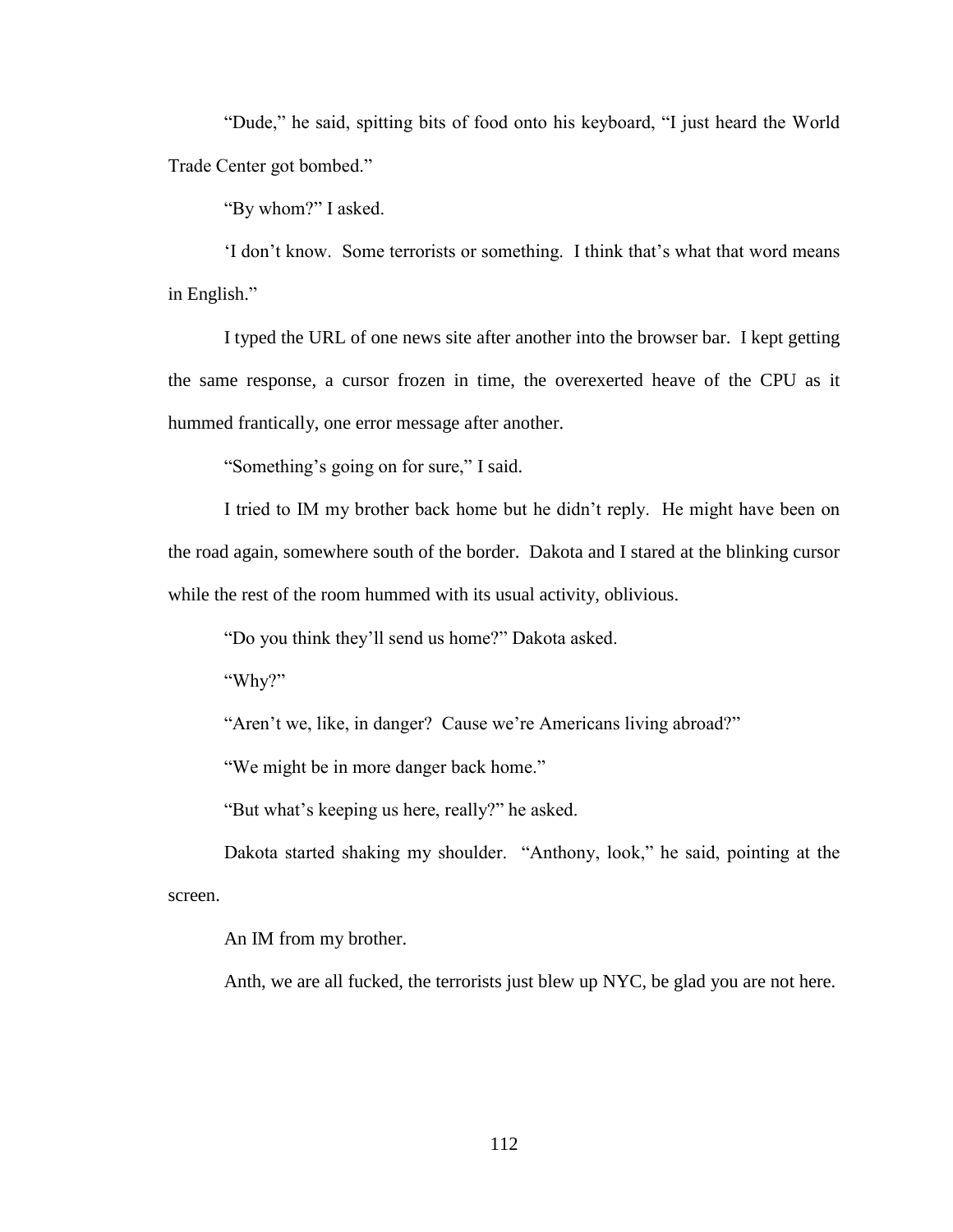Dakota and I sat in front of the TV in his bedroom, watching CNN most of the night. The towers bursting into flames and then tumbling into rubble played over and over, people as small as ants leaping from windows, close ups of faces in the crowd below turning their heads, covering their eyes, crying. I fell asleep in the chair by his bed and woke up at dawn when Dakota started snoring. I rubbed my stiff neck and shuffled through the kitchen into my own room. At work the American and Canadian teachers gathered in the lunch room and sat quietly in front of a small TV to catch updates in between classes. The mood was somber all week, but by the end of it we were ready for the weekend again, ready to party all night and stagger home through the streets at dawn.

That Saturday I went with Dakota and the boys to L.A. Bar and got good and buzzed. We clinked our glasses together and told each other funny stories and watched Dakota get shot down by one girl after another. We did our best to forget about what was happening in the world. Later in the night I gave them the slip and walked up the hill to Q.

I found Noi right away. His eyes lit up when he saw me and I knew the look was real, not the same as the one he used to greet everyone else who came to his bar. He grabbed me by the hand, laced his fingers through mine, and brought me out to the dance floor. He pulled me in close while we danced, both his wrists resting on my shoulders. That night we weren't showboating or grandstanding, just moving to the music together. He put his lips to my ear and said, "Wait for me, okay?" in his accented, halting English.

And then he was gone.

By the end of the night, I felt like a chump, waiting for Noi, watching the crowd disappear. I left Q and staggered down the hill to catch a cab before the sun came up. I

113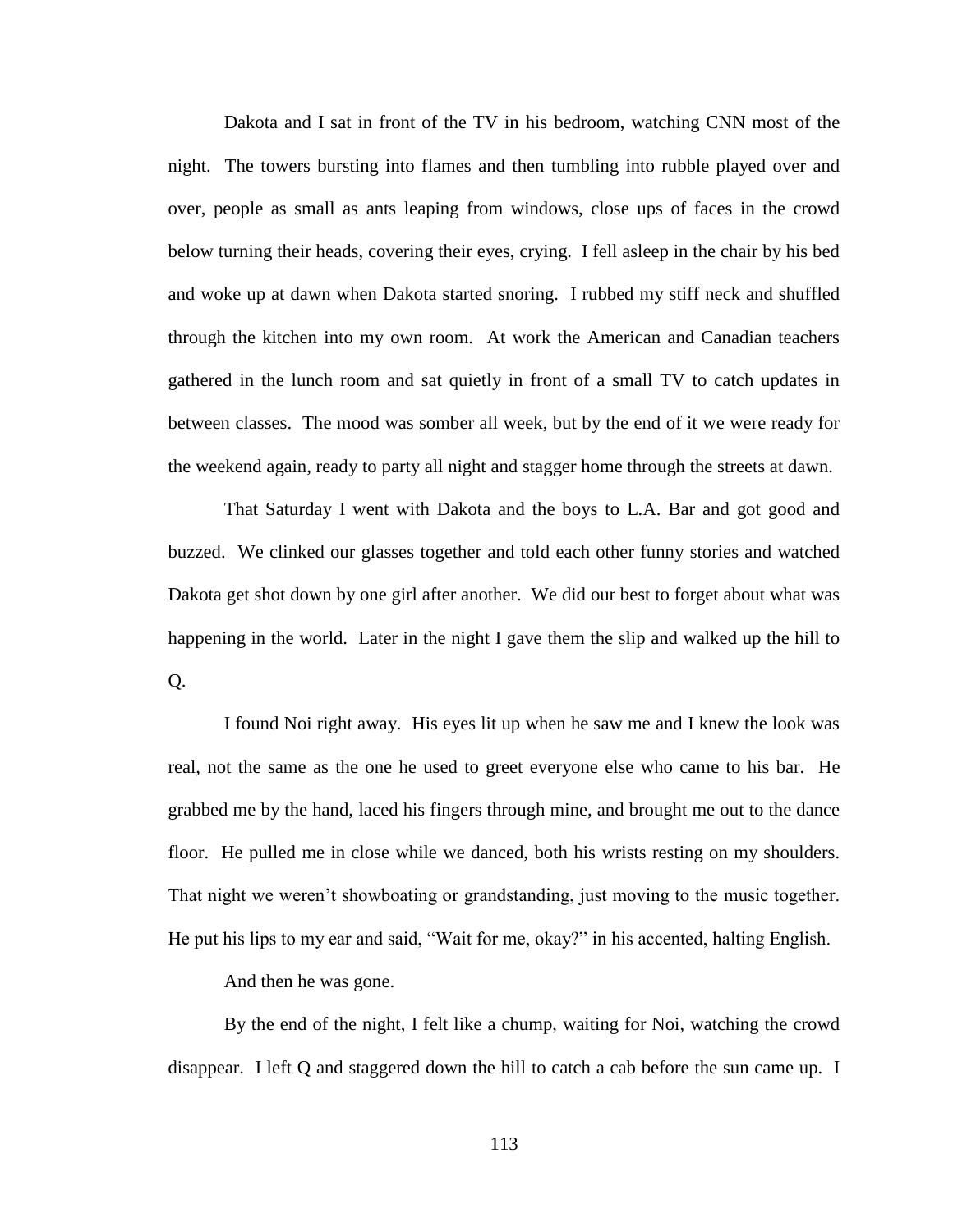ran into Dakota and the boys, buying cigarettes at the 7/11 on the corner. Instead of going home, we walked to a street food stall and bought *dokbogi*, sitting on the chilly sidewalk and savoring the spicy, chewy rice dough as the neon signs began to fizzle out one by one. Dakota and I took a cab together back to Apkujong. As usual, he stank like Muscle Milk and sweat, but after being out all night, he stank like sour vodka and cigarette smoke too.

The next time I went back to Q, I knew I was only going for the chance to see Noi. I scrubbed and lotioned and tried on shirts till I found the one that fit the best and that would look good hanging from the back pocket of my jeans when I took it off. Sometimes when I looked at myself in the mirror it felt like another person's eyes were looking back at me, like an observer had entered my thoughts and was using my eyes to study me, the way a scientist might look through a microscope at a one-celled organism.

Noi was already on the dance floor. I stood at the bar and ordered a drink from Jae, waiting for my eyes to adjust to the dark. Tony was waving me upstairs from over the balcony. I motioned to the bar, letting him know I was waiting for a drink. He nodded and went back to Ethan, or maybe to some new boy he had found.

I kept my eye on Noi but stayed cool. I would wait for him to come to me. I stood at the bar and smiled back at some cute boys as they ordered their drinks. One of them pursed his lips and looked me up and down. He was dancing to the music, shirtless, with a drink in his hand. His body was not flawless, like Noi's, but was smooth and sexy and exaggerated. He had a tiny waist and a naturally lean torso. A twink body, genetically predispositioned to be a whore. He started blowing kisses at me and finally I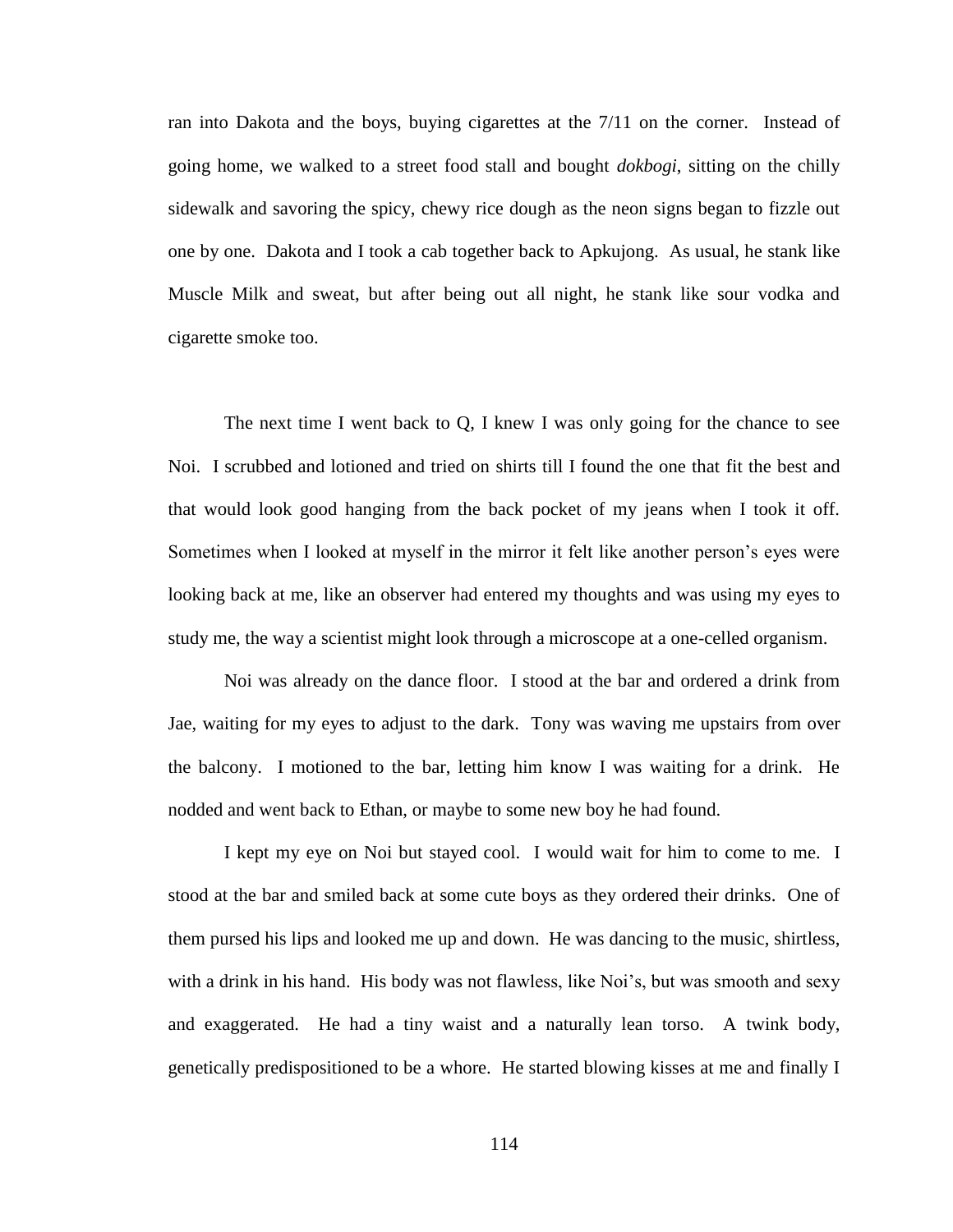gave up the hard-to-get routine and laughed at him. He took this as an invitation to come talk to me. When he got closer I saw that his teeth were a little jacked up and he looked really high.

His name was Moon. He spoke broken English but was flirty and funny and couldn't keep his hands off of me. Moon was easy to read: fun, drunk, drugged out, uninhibited. He was the slutty guy who let everyone know he was slutty. The party boy who would probably be getting banged bareback by a stranger by the end of the night.

Noi broke us up, which was a relief, because I kept resisting Moon, but the truth was he was tempting. But I was just passing time with him, waiting for Noi to come to me.

"Hi Moon," Noi said in English.

"Hi Noi," Moon said in more stilted English, all for my benefit I presumed.

Noi snaked his arm through mine and led me away to the dance floor. I gave a helpless look to Moon, who was standing at the bar pouting like a little boy as I walked away.

Noi pulled me in close.

"Where were you? I wait for you last time."

"I didn't see you anywhere, so I left."

Noi considered this, saw that I was annoyed, and nodded. I had to forgive someone with as sweet a face as Noi's, someone who sounded so timid and polite in English. Noi disappeared again and I made the rounds, accepted a few drinks from Tony in his skybox and then made my way back downstairs to belly up to the bar and talk with Jae.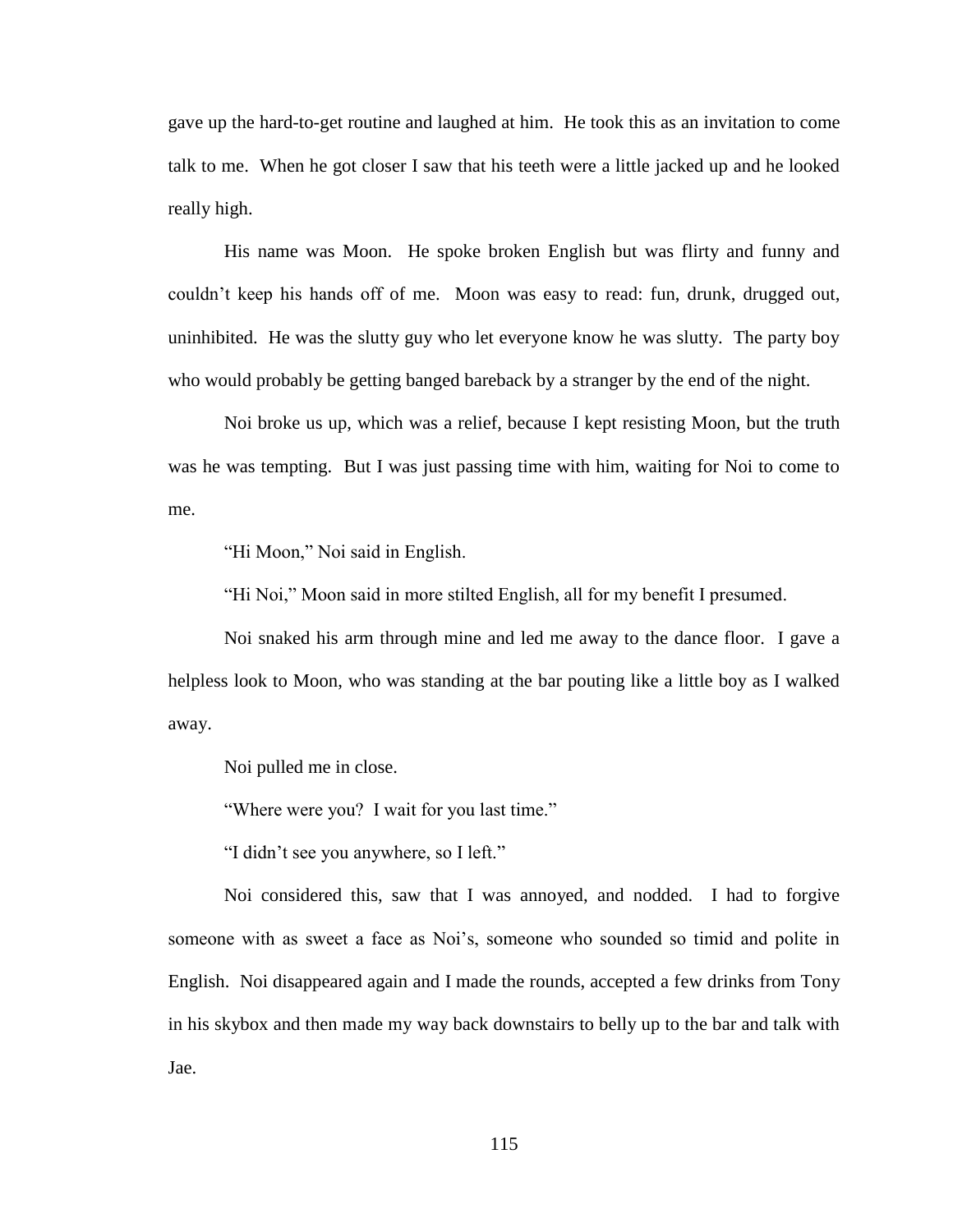I got tired of waiting for Noi, tired of trying not to look at Moon, tired of pretending I didn't know what Noi was up to, slipping off into the bathroom with strangers, then reemerging looking more and more high. I had seen enough drugged up people when I was working as a dancer to know what to look for, what to stay away from. But I couldn't stay away from Noi, not yet, not until I got what I wanted from him. I made my way out to the dance floor, alone.

Some of the girls in the club followed me out onto the dance floor and took pictures and videos of me. A few were gathered around in a group near the bar, holding tiny cameras over their heads to try to record me. I turned it on for them, even gave them a few poses.

Then all of a sudden there was a ripple of excitement in the crowd. Everyone was looking and pointing and getting worked up. For a second, because drinking makes you believe you are the best in the world at whatever you're doing, I almost believed they were crowding around me. As if they might be saying to each other, see that American guy, he used to be a backup dancer in hip hop videos, didn't you see him, made up to look like a corpse dancing in a graveyard with that famous American black lady?

But they passed right by me and crowded around a rail thin girl with straight, shiny hair. She was smiling demurely at the cameras, stopping to have her picture taken with her fans. I recognized her right away, the most famous singer in Korea, glistening with moisturized skin and flawless make up. She wore a dress made from sleek, silverlined fabric which wrapped around her svelte frame. She looked expensive.

Her name was Karisma. She was a famous K-pop star, and I knew from trying to follow the news in Korean, with Dakota helping to translate, that she had been born a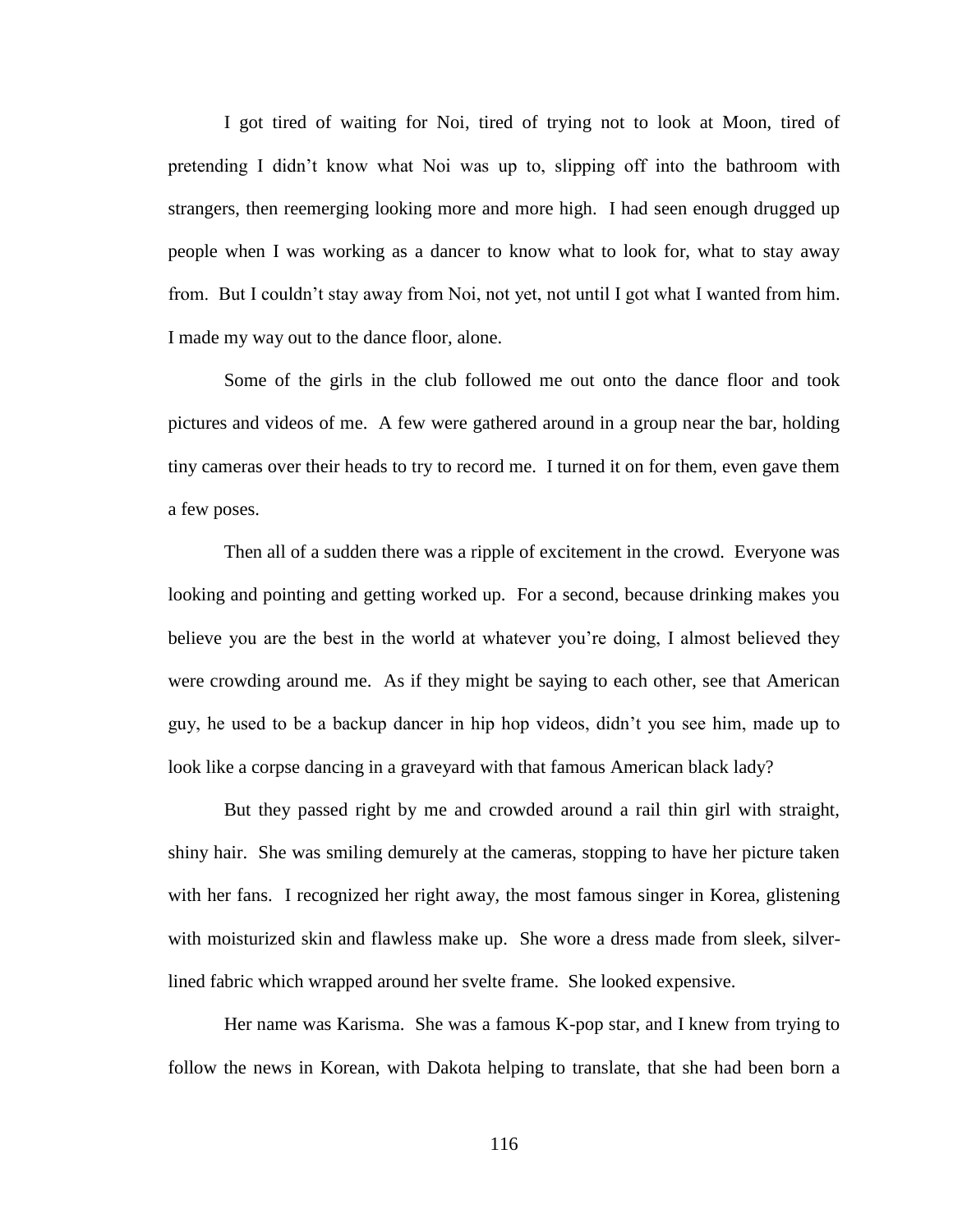male. The most famous transsexual in Korea, maybe the only transsexual in Korea, a country known for its conservatism and its strong traditionalism. But she was adored. And we were at ground zero of her fan base.

Security guards escorted Karisma through the club and up to the VIP section. She sat in Tony's booth. Before long Noi came to get me. He curled his hand into mine and pulled me away.

"I want to introduce you to someone," he said, leading me up the stairs to Tony's table.

I was more than a little star struck. Even though I had worked with famous recording artists before, I was always in the background, hired by a casting agent, sometimes only seeing the artist at rehearsal, having to fake that intimate, easy going feel when I was choreographed to dance near them, sometimes to gyrate on them.

"Tony says you like to dance," said Karisma, tilting her head to the side, more feminine than anyone who hadn't had to work so hard to become a woman could ever be.

I nodded.

"Let me see some of your moves," she said, clapping her hands together.

I shook my head, no, but Karisma got everyone in the sky box on her side. Tony pushed me until I finally agreed to stand up. Everyone was cheering. I could feel the energy, and the pressure. I felt the beat of the music playing and let my body make the decision for me, convulsing into a series of broken poses and staccato rhythm moves. The routine I still remembered so well from the video, animated corpse in a graveyard. I ended with a bow. Karisma applauded and the rest of the crowd followed suit. Feeling a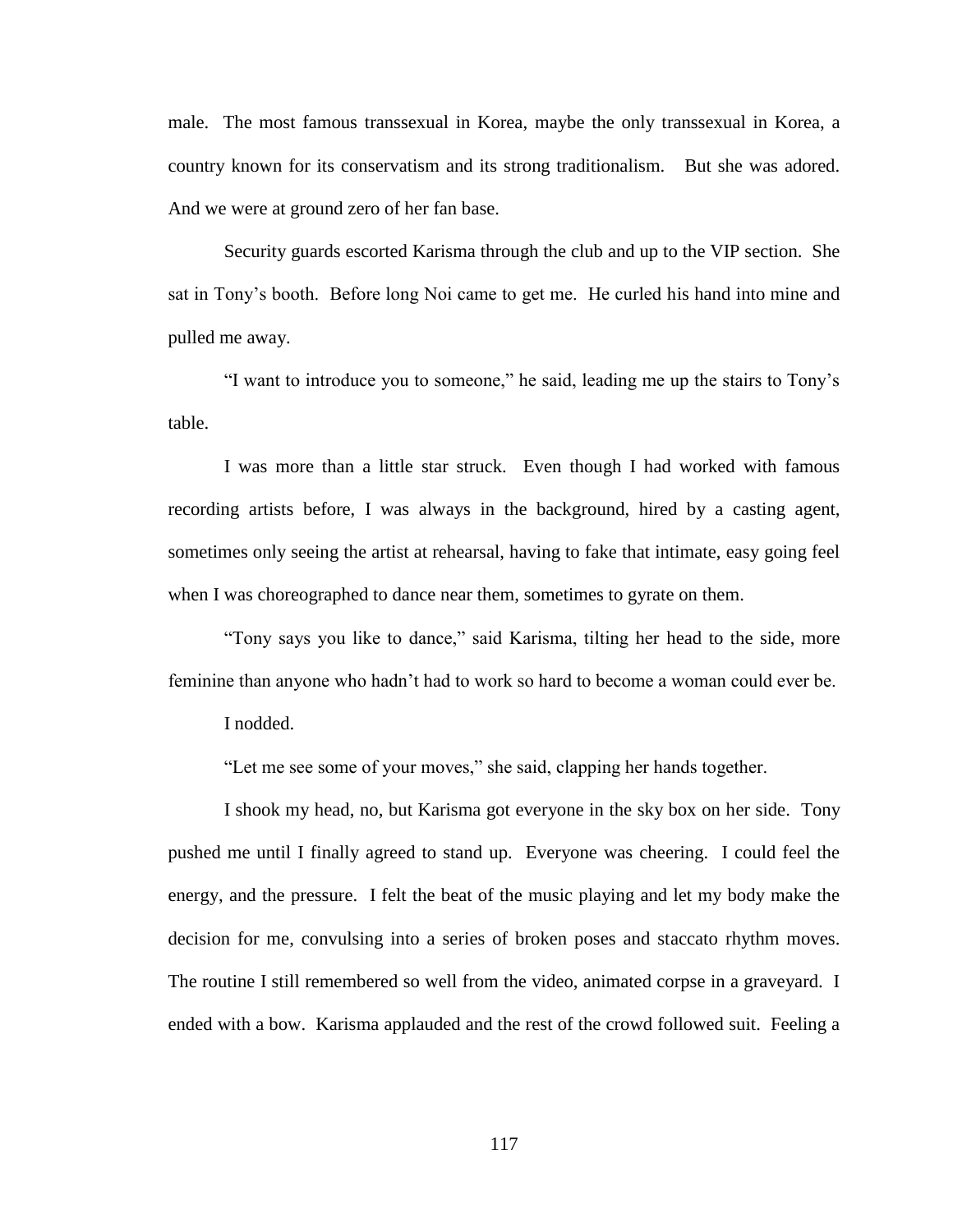rush of embarrassment and adrenaline and relief, I sat down in the empty space that Karisma made next to her.

That night Karisma and I talked as if we were old friends, laughing and drinking, her hand slapping my knee whenever I made a joke. Karisma told me that she and Noi had gone to high school together in Bundang, before she had undergone her transformation, back when she had just been a fey, skinny boy with delicate features and even more delicate mannerisms. While Noi was climbing to the middle of the K-Pop charts with F.O.Y., Karisma was undergoing surgery and hormone regiments and voice coaching. She performed all her own vocals, pre-recorded, since she lip-synched at her shows. And she sounded phenomenal, with a smooth, ultra-feminine voice that made you forget that she had been born a boy.

Noi, Karisma and I sat in Tony's booth for the rest of the night. Eventually Karisma rounded up her entourage and security guards and made her exit, bowing very traditionally to me. Since she was a big star, I naturally bowed right back, making sure my head was lower and closer to the ground than hers.

Noi disappeared again before the end of the night. When the club finally closed he grabbed my arm and led me outside. I wrapped my arms around his waist as he leaned into me.

"We go to my place," he said.

He saw me shake my head, no, even though I wanted to. Noi laughed at me, pulling harder. "Come on. No sex, just spending time together. First we go to Special K party at Tony's," he said.

118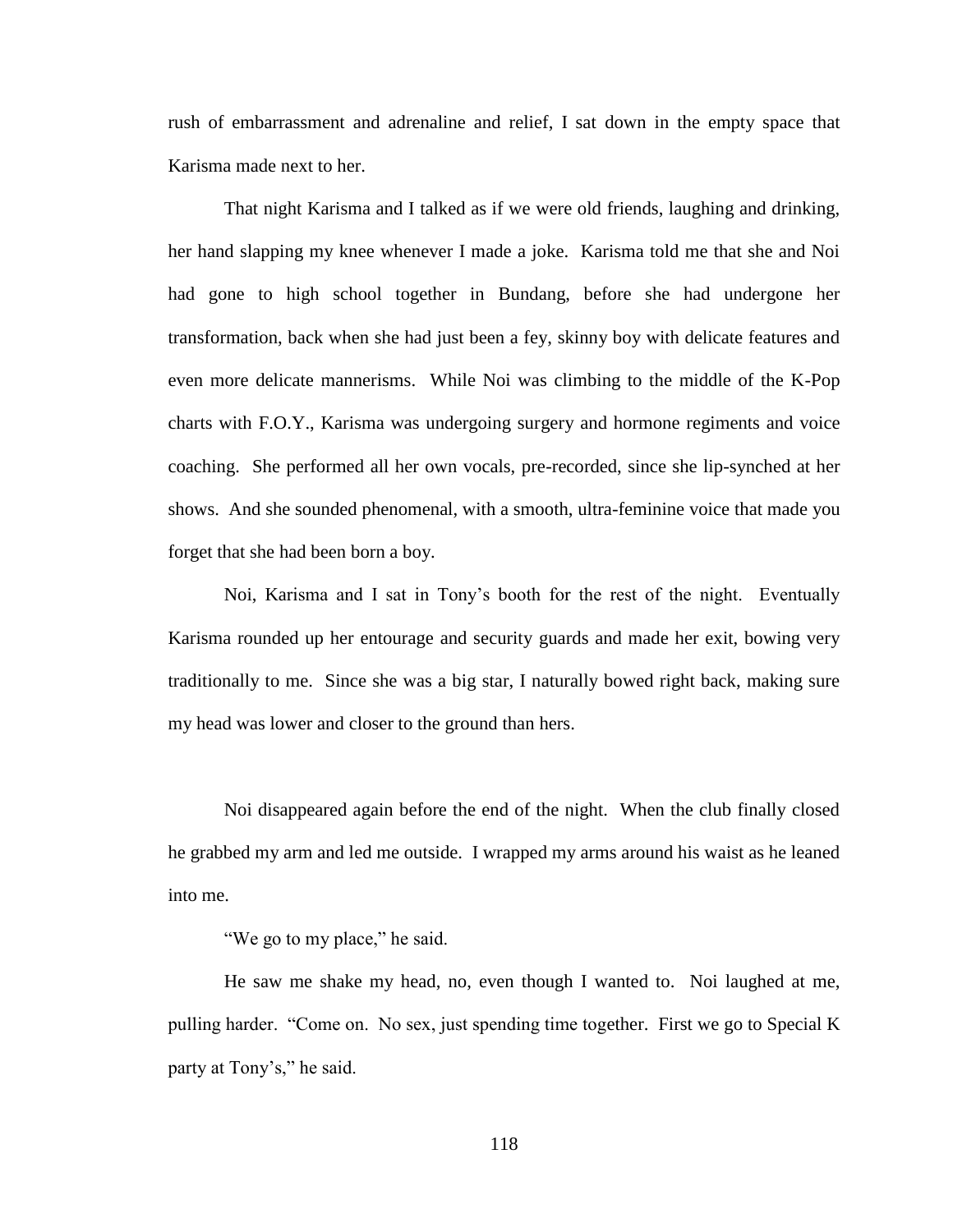Noi and I huddled together to keep warm in the chilly, windy hours before dawn. We walked up the twisting, broken stone streets to the top of the hill, where Tony's apartment building rose like an expensive fortress above Itaewon. By the time we got there the party was in full swing. Tony, Moon, and some of the other young, goodlooking boys that hung around at Q were there. Most of them had their shirts off. Some of them were dancing to the techno music that was playing, and some were sprawled out on the warm floor. I found a spot on the cushions and blankets next to them and spread out, enjoying the *ondol* heat. I watched the boys dancing in the center of the room, their bodies crisscrossed with laser pointers as if they were being sliced to pieces.

The music was loud but I could still hear the chattering of voices in Korean, most of it going over my head. I dozed off for a while. When I woke up I saw that everyone had gathered around one spot like shoppers huddled around a window display. Moon was at the center of them, about to dole out the Special K, which he was still cutting up. They looked like dogs begging, all of them crowded around, perfectly still, their eyes filled with longing.

Noi was lying on his stomach on the floor, leaning up on one outstretched arm, his other draped over the shoulder of a cute young boy whose name I didn't know. Noi was one of those people who looked young and beautiful no matter how many fucked up things he did to his body, no matter how many drugs he took or how many nights he didn't get any sleep. It was his gift, maybe his curse. He would look this way far longer than he probably deserved. The curve of his bare torso leaning up, his head poised, beautiful as poetry. He was waiting patiently, serenely, for his turn, but something in his eyes barely concealed how desperate he was for the next hit.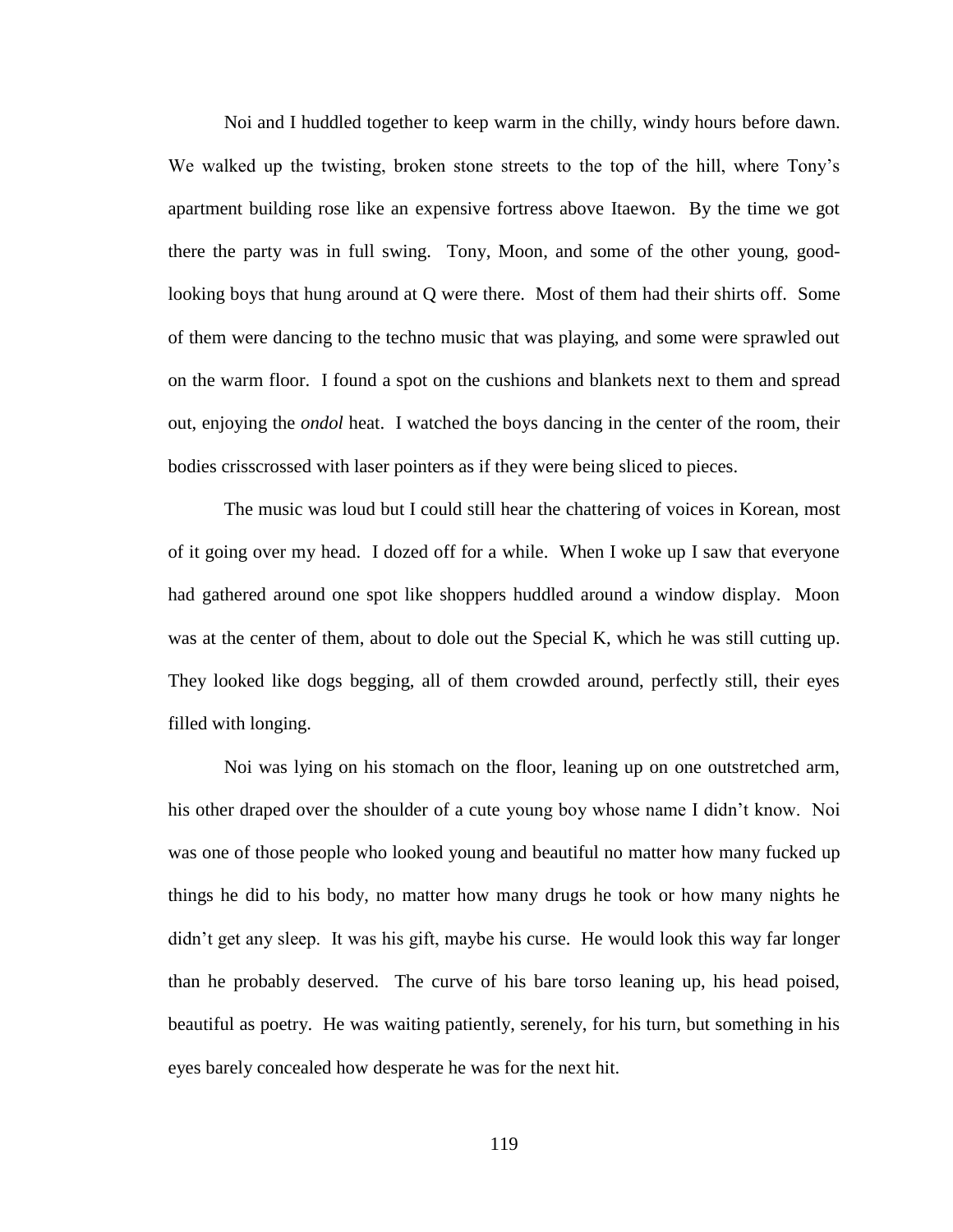As soon as we got to Noi's place he started taking his clothes off. He was wearing sexy underwear with no back, like a designer jock strap. I stood transfixed as he slipped out of his pants, glided into the bathroom and started running steaming water into the bathtub, which was one of the many luxuries I didn't have in my apartment.

He sat on the edge of the bathtub and dipped his toes into it, testing its temperature. He didn't say anything, just smiled and looked up at me, as if we had been lovers for years and were enjoying a weekend together at a spa. When the tub was full he slipped out of his underwear and stepped in, wincing as he lowered himself into the hot water.

"Join me," he said.

I stripped down, tossing my clothes on the floor. I stood there, naked for a minute, before I stepped into the bathtub with him, letting him see me, making sure I turned and flexed a little, but still looked natural, as if I were posing for a photo shoot. Noi looked at me as if he were looking through me, seeing everything there was to know about me. He smiled again and pulled me by the hand into the tub behind him. We sat and soaked in the warm water, relaxing and letting the night catch up with us so we could wind down enough to sleep.

Noi handed me a sponge and a bottle of expensive bath gel from Japan and asked me to scrub his back. He played with a yellow rubber duck in the water in front of him, bouncing it off his knees, back and forth. He had the most beautiful knees I had ever seen.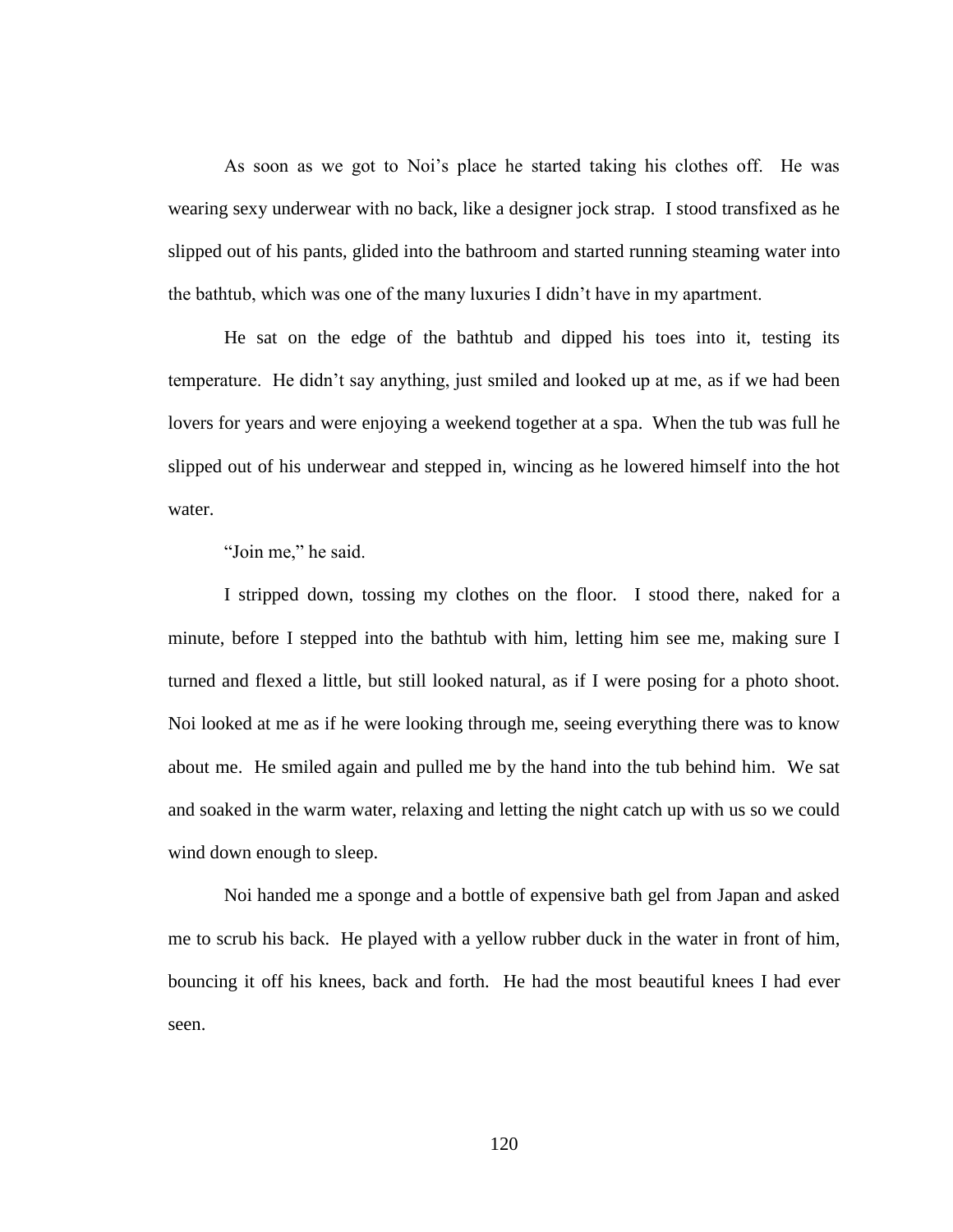"Karisma like you," he said, leaning back into me and letting me wrap my arms around him.

"I liked her too." I said. "I like you more though. I wish you didn't have a boyfriend."

"Tom and I," he said quietly, "More like friends now. No more romance."

I didn't believe him, and he knew that, but he also knew I wanted to.

"Karisma like the way you dance. Tony tell her you are professional dancer."

"Was."

"She want to hire you. She need one more dancer."

"I already have a job at the *hagwon*."

"Have time. Can rehearse at night, and on weekend."

After we had soaked and steamed and gotten really sleepy, Noi let the bathwater drain out and we stood up to rinse off in the shower. The sun had risen. Through the bathroom window I could see a sweeping panorama of rooftops and snow-capped mountains and the skyscrapers of Seoul scattered around us. Another luxury since I lived on the first floor of a dimly lit apartment that was boxed in on all sides by other buildings.

I took my time drying off, enjoying the view, sampling the different creams and lotions he had in his bathroom, taking the time to spray a few of his colognes into the air before returning them to the shelf where they lined up like miniature sculptures. Not one of the bottles had a speck of dust on it and I knew they must have a cleaning lady who came daily.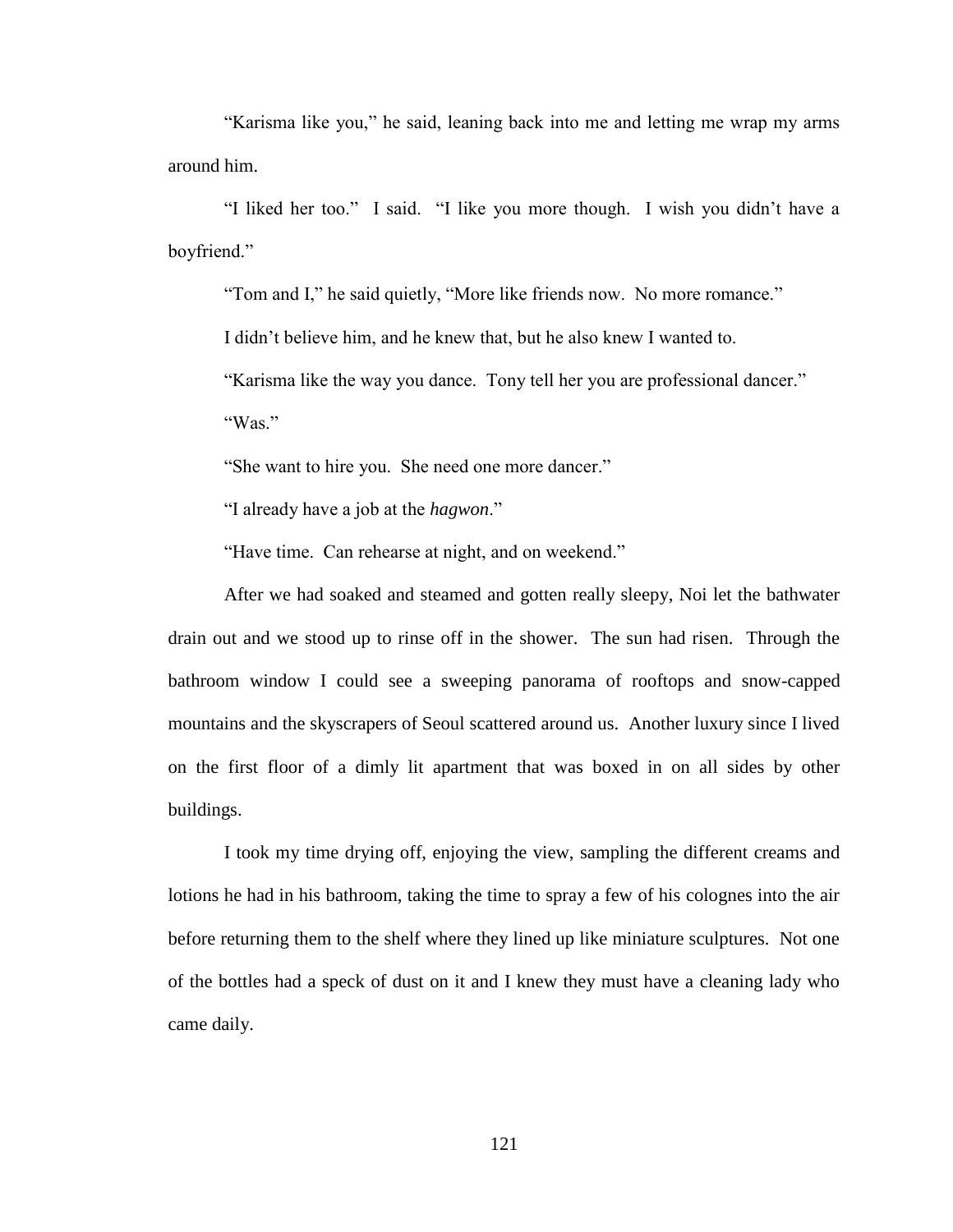I went into the bedroom to join him. He was already lying on the bed on his back, wearing silk boxers and a sleeping mask, with the Air Canada logo mapleleafed across it. A reminder of his boyfriend who he said was not his boyfriend anymore. The sunlight was streaming in, diffused and warmed by the gauzy white curtains. It made him look as luminous as an angel, so lovely that I had to believe he was as radiant on the inside as he was on the outside. I crawled over the bed, planted one firm kiss on his kneecap and then lay down next to him. I was wearing boxers too, something we had in common. Nothing to build a life together on but it felt important and it all made sense to me.

In class Min Ju said, "Teacher, you look tired."

"I'm taking Korean classes in the morning."

"What have you learned so far?" asked Min Ju, folding her hands into a shape that looked like it would make a shadow puppet if you cast a spotlight on it.

"More than I knew when I first got here. I'm trying to study Korean as hard as you study English. That's probably why I look tired." I said.

"Are you sure that's all you're doing that's making you tired?"

Kang and some of the other older students looked up from their papers and made wide-eyed faces, trying not to laugh.

"Min Ju, get back to work." I said.

"But Teacher, I'm already finished."

I looked down at my desk, continued entering grades from their quizzes into my gradebook.

"Check it again," I said. "Make sure you didn't make any mistakes."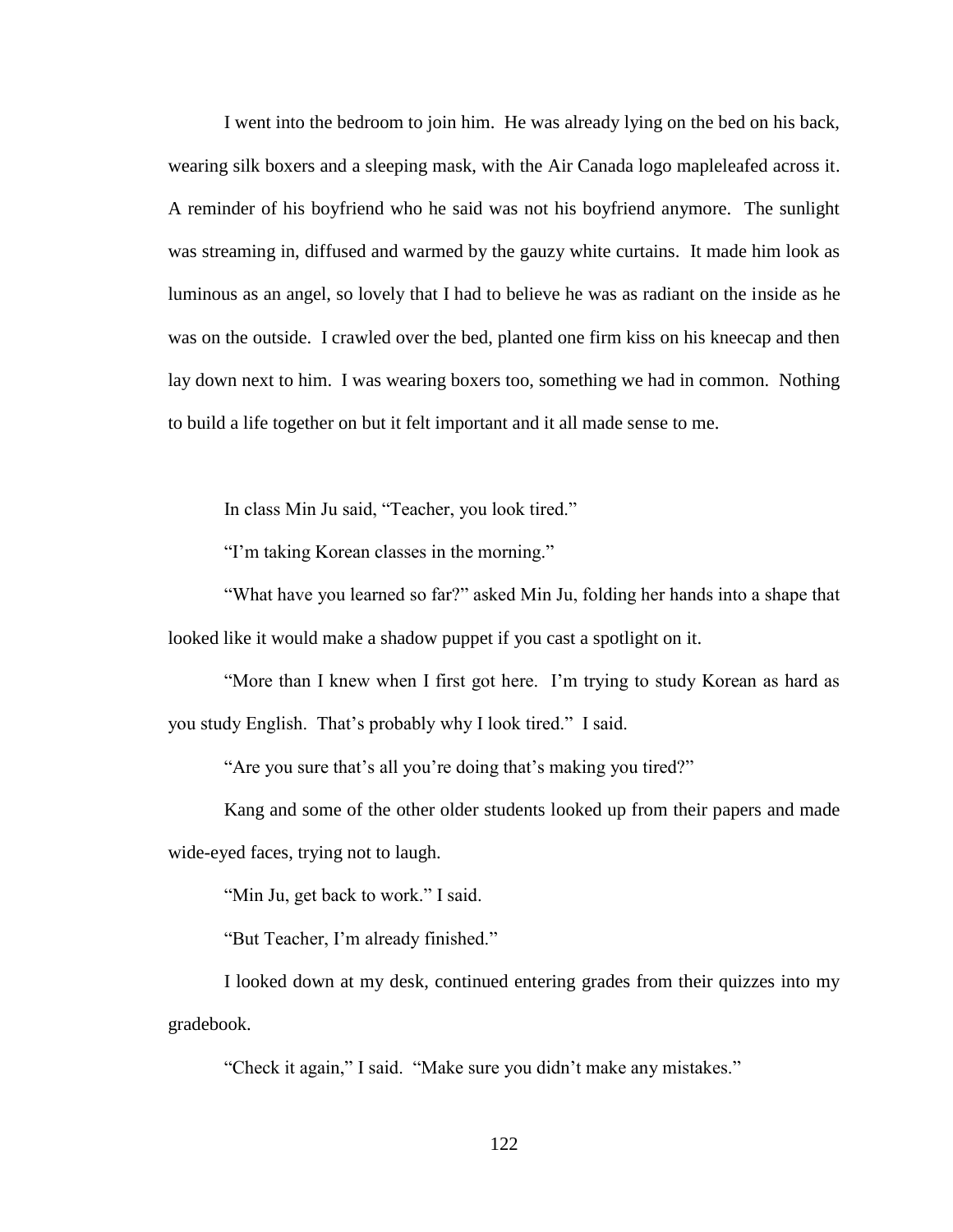I was lying in my narrow single bed, in my tiny room that was always dark and looked like a monk's cell. All I could think about was how much I wanted Noi to be lying next to me, how much I wanted to hold him in my arms and pretend he was mine. He didn't feel like part of the same world. I couldn't imagine him in my cramped apartment with my sloppy roommate, living in perpetual, shadowy gloom. He was some glittering creature that inhabited a distant realm of luxury brands and stage lighting. Maybe I was naïve to think that I was the only guy he had ever taken to his place while his boyfriend was out of town.

Noi called to invite me to dinner with Karisma and a few of their friends. He said they were in Apkujong, not far from me, so I walked through the crowded streets to join them, making sure to tie my scarf just right and pull my hat on at a stylish angle. By the time I showed up at the restaurant they were already there, and there was a growing crowd of people outside taking pictures.

Inside, Noi and Karisma were sitting with Tony and some other people I recognized from the VIP skybox at the club. They smiled and bowed slightly when I joined them at their table. Tony stood up and shook my hand, making room so that I could sit between him and Noi.

The restaurant was an upscale take on the traditional Korean barbeque restaurant. Fresh strips of *kalbi* were spread out over a grill that was built into the table, fizzling loudly when the server turned them over with chopsticks. Our server was wearing a traditional *hanbok,* and constantly moved back and forth from our table to the kitchen, bearing trays full of tiny bowls of *kimchi* and sliced radishes and potatoes.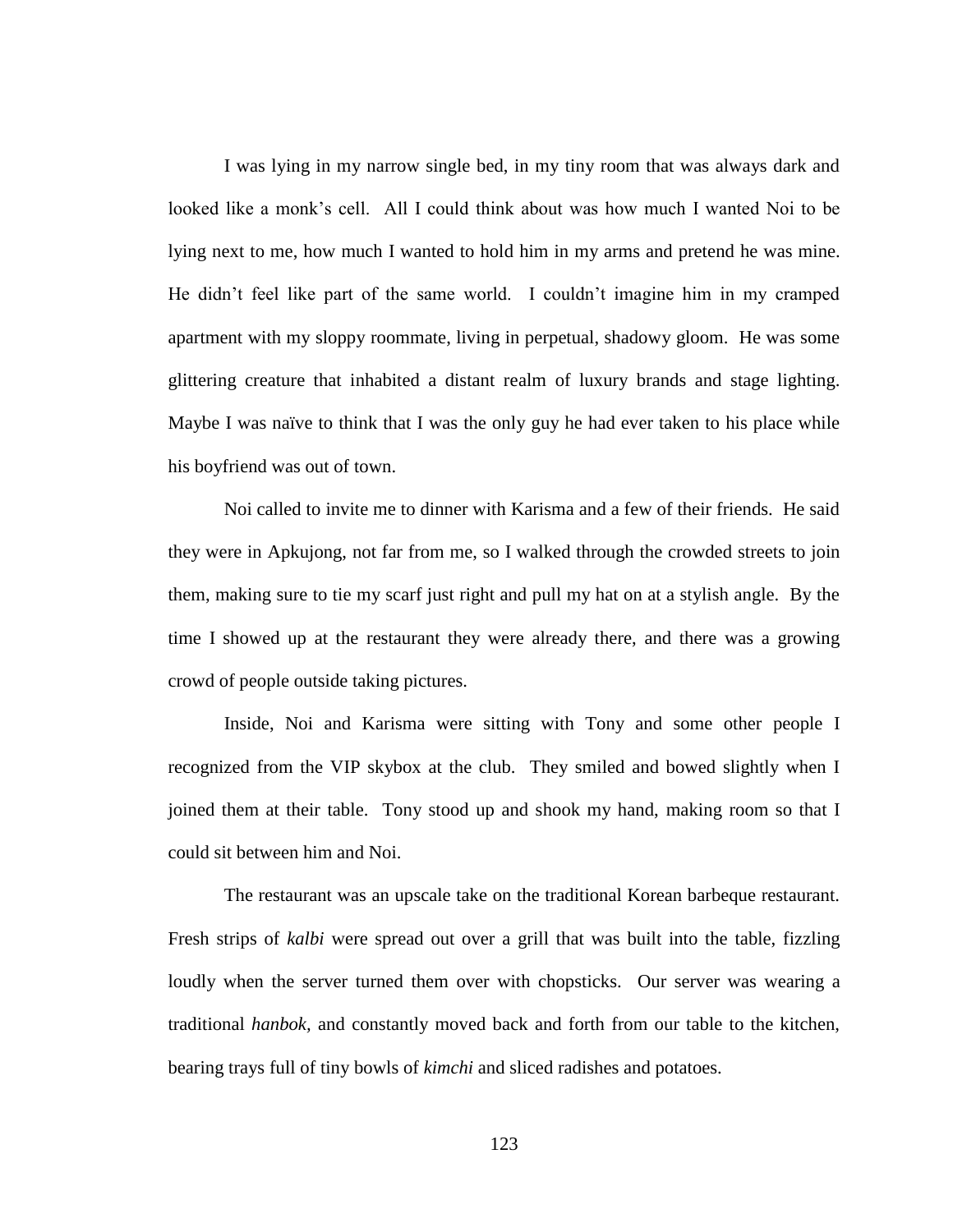Noi pulled a few strips of *kalbi* off the grill when it was finished and set it down on my plate. After every few bites I took he fed me a piece of his own. This was what you did for your husband back in the day in Korea, he told me. Or if you were a *kisaeng*, a traditional geisha-style Korean companion, this was what you did for your patron. Noi fed me a piece of *kalbi* with his chopsticks then wiped the corner of my mouth with his napkin, lowering his head, smiling up at me, shyly.

Karisma was the consummate professional that evening. She was pleasant and gracious when her fans approached her or when they said, "We love you," as they walked by our table. She posed for pictures after the meal was over. She even pulled me into the frame with her. I understood enough Korean by then to figure out that she was talking about me being one of her dancers. That's when I knew the job offer was for real. I turned to make sure my good side caught the light as the flashes pulsed like fireworks on the back of my retina.

Karisma's manager was Tony. It seemed everyone I met at Q was related somehow. Tony was the one who called me and arranged a time for us to meet at a small dance studio in Itaewon. At our first rehearsal, I met the choreographer. He looked young enough to be one of my students. He was Moon's roommate. The other dancer Karisma had hired was Moon himself. I never imagined him having a job. He seemed too flighty and capricious. I always just thought of him as the slutty boy at the bar trying to pull my attention away from Noi.

We met late at night, after I finished teaching my advanced class. Most nights it was just Moon and me going through the routines with the choreographer. They argued a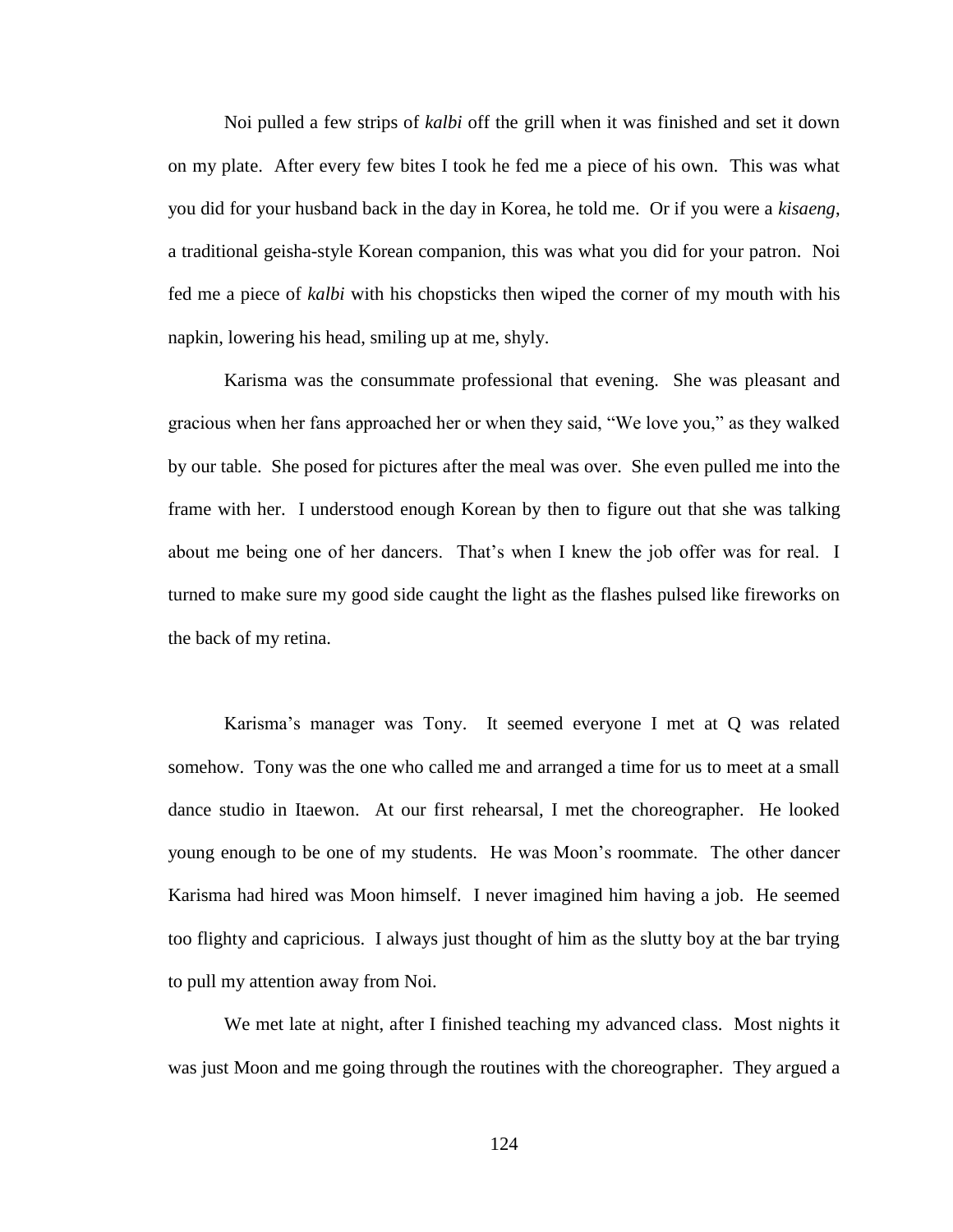lot over the moves, most of it going over my head. I tried to give them some input, to inject a little flavor into the routine, but they weren't feeling it, so I mostly kept quiet and followed along. Sometimes Karisma joined us, but she was doing more lip-synching than dancing, so it didn't take her long to get it down. Moon and I were the ones that danced through the choruses and did all the showy, acrobatic moves.

Moon was in a hurry to leave after we finished rehearsing and I had to get back to my place in Apkujong to get some sleep before teaching the next day. It was a good thing I only saw him at rehearsal because I could tell the boy was nothing but trouble, and drama was one thing I did not need.

The first night I performed with Karisma I was exhausted. It was a cold, wintry night and Q was packed. I had been busy all week grading papers at school, busy with last minute dress rehearsals. I remembered that feeling, living on pins and needles, running on fumes. The days and hours leading up to a performance filled with nerves and light-headedness and bouts of nausea, not eating much so my abs could look tight, living on caffeine and adrenaline.

There were so many people in the club, breathing heavily in the build up of energy, that condensation started to form on the walls, making them look as if they were sweating. The moisture built up on the ceiling and formed liquid stalactites that dripped steadily on the crowd below like an indoor rain shower.

Even though Karisma sang K-pop club music, Moon and I wore hip hop style clothes, or at least what a Korean stylist thought was hip hop; lots of baggy pants and hoodies and bandanas. I had to put in blue contacts before the performance. My eyes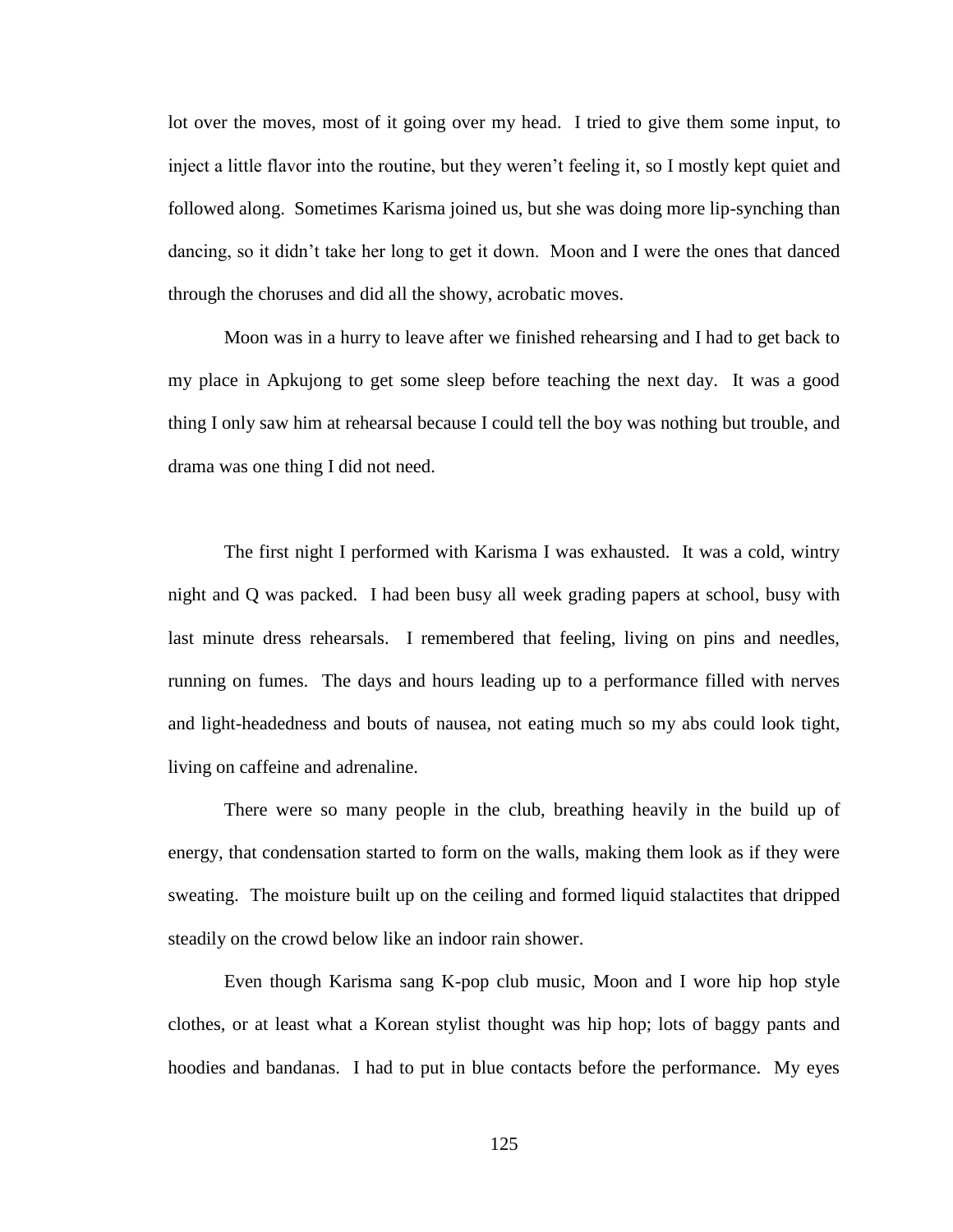were already blue, but the stylist wanted them really blue for tonight; luminescent, striking, cornflower blue. Moon had his hair freshly bleached and spiked and wore the same baggy pants as I did. He wore a hoodie with the front unzipped to expose his oiled chest and abs.

Karisma was radiant. A real star. A wonder how she could recover from the ordeal of a full cut and paste operation, years of hormone treatment, and the psychological minefield of transitioning genders in Korea, and emerge as this fresh, brilliant butterfly. Dakota and the boys and our buddies from the gym, Seung and Jin, had all come to see her. Even though she was dating a super hot Brazilian soccer player, the guys came with gifts, flowers wrapped in cellophane, or tiny stuffed bears with hearts on them, hoping for a chance to meet her after the show.

As the music started, Karisma stayed behind the curtains while Moon and I made the first entrance, sliding into the beat, moving in perfect unison to the routine, slowly at first, easing into it. The lights were dim, just barely picking up our movements. Then, just as the first lyrics were about to kick in, opening with a high-pitched wailing like a 70s disco diva, the lights flared up like an explosion and Karisma made her entrance, dummy microphone and mouthpiece attached to her head, her long, shiny hair adorned with tiny silver butterfly clips and splashes of glitter.

The crowd went crazy for her. Security guards had to hold back the first row. Q was one of the biggest clubs in Itaewon, but it still wasn't as large as a normal concert venue, so we were in close quarters. Moon and I had to pull back on some of the acrobatic moves near the edge of the stage. The crowd was leaning in and reaching their arms out, as if they were trying to summon Karisma closer to them. We made do with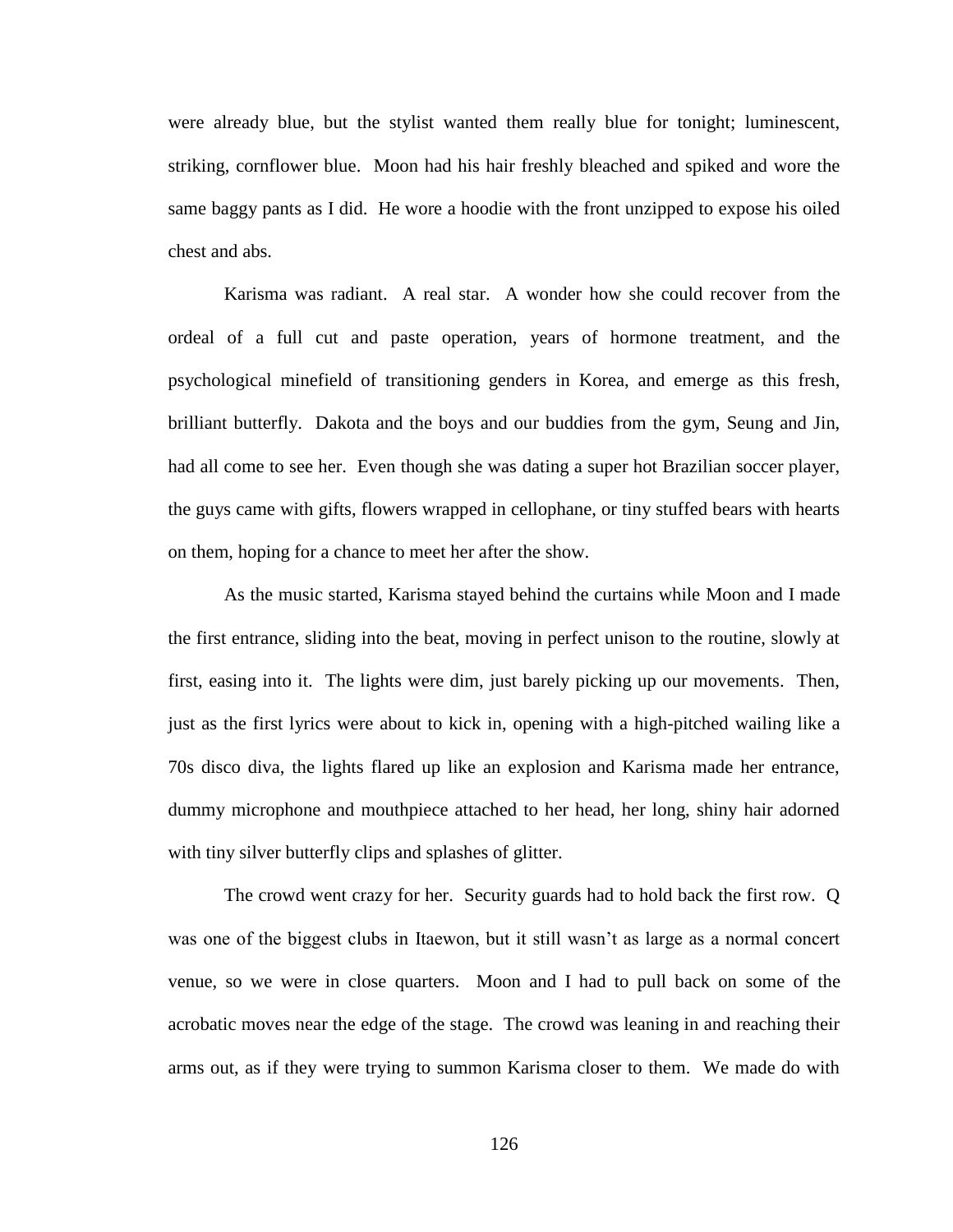the space we had. We didn't execute every move perfectly, but by the time the three song set wrapped up and we landed in our strong, warrior-like final poses, statue-still except for the heaving of our chests, we knew we had nailed it. That was when I knew I couldn't give this up. This was my second chance.

After the show, when we had changed out of our costumes, people crowded around us at the bar and bought us drinks. They tried to get our attention and asked us to pose for pictures with them. I spent the rest of the night drinking and dancing and spending a ton of money, feeling like king shit on the scene. Lots of people recognized me after the performance. I was thinking to myself, I am going to be remembered. I have left footsteps. I matter. I exist.

Dakota found me and clanked his bottle against mine. He wrapped me in a bear hug and kissed my ear. His breath made me wince. "Bro, you gotta hook me up with Karisma. I don't care if she used be a dude. I wanna fuck her so bad, man."

Noi grabbed my hand and pulled me away, making a quick bow of apology to Dakota. "Sorry, man, got to run," I said. Noi laced his fingers through mine and led me out the door. We walked hand in hand up the hill back to his apartment. It was icy cold and there was a dusting of snow on the ground.

Back at his place he drew a bath for us again. We sat in the tub for a long time. Noi even started dozing off. We got out and dried each other off with plush, hotel-style towels. I put on my boxers and looked out the wide windows for a long time, losing track of time while Noi went into the bedroom. The sky was still mostly dark. Stars bled through the glow of neon haze that hung above the city.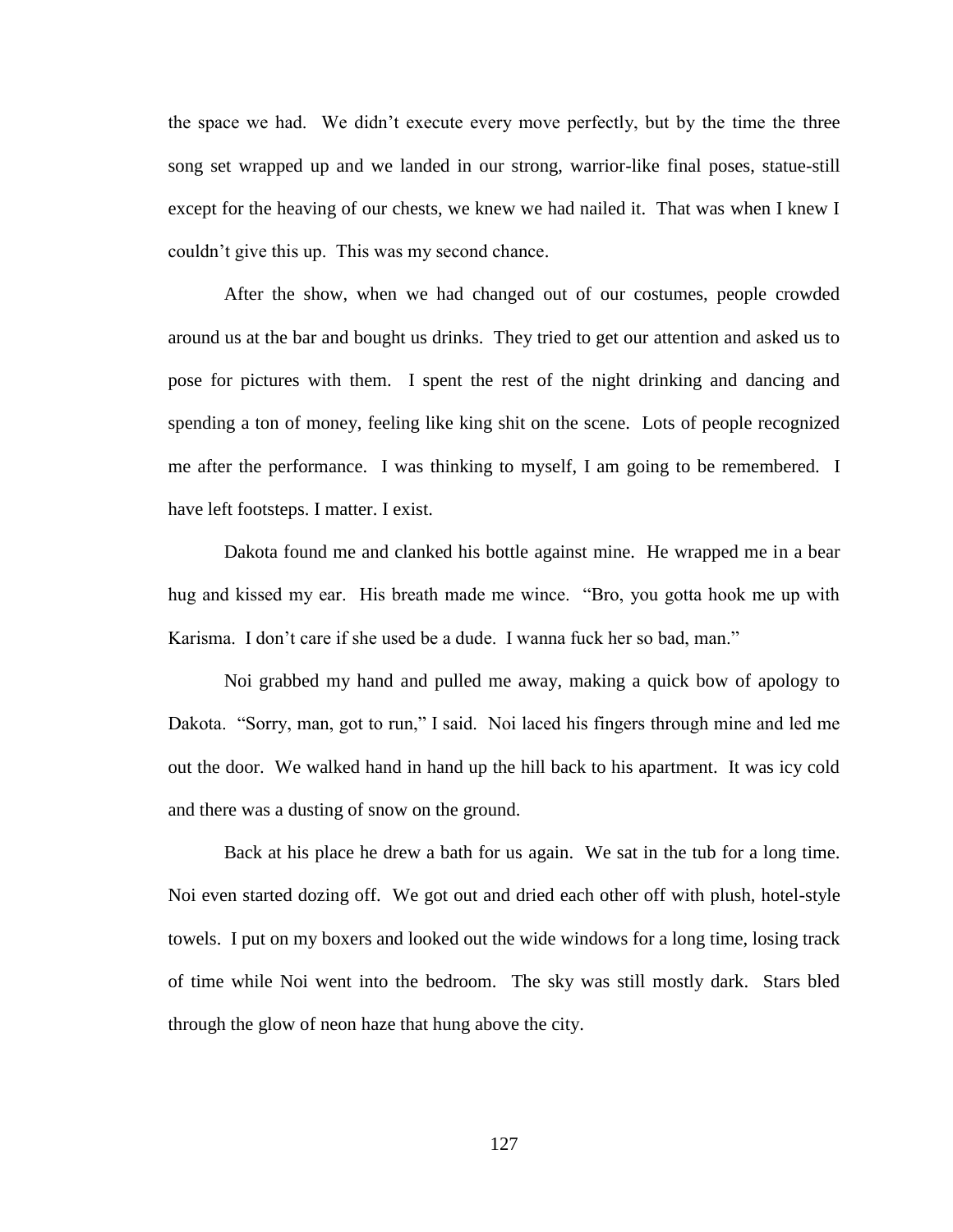Noi was lying in the bed, wearing his sleep mask and nothing else. No boxers this time, just naked, like an angel resting on a cloud. He lifted his mask from his eyes and smiled at me. He motioned for me with one finger to come closer. Then he pointed at my boxers and told me to take them off. I obeyed, instantly hard, then I leaned into him and he gave me the sweetest, most delicious kiss I can remember.

He grabbed a bottle of lube from the nightstand and rubbed it onto me. It was alarming, the feel of it, chilly on my hot skin. Then he found a condom in one of the drawers and put it on me. I was thinking that if a married couple had condoms it meant one of them was fucking around, or both of them. Or maybe they had threesomes. For a second I didn't feel so special anymore. But then Noi pulled me toward him. His legs pressed hard into my shoulders. I felt myself slide over his smooth body, felt the resistance, and then, the rush, the feeling of being on another planet, the lightheadedness of Jupiter's moons. He writhed away slightly and then let out a sigh and rose up to join me. I knew then more than ever that I felt something I thought was love for him. I was connected to him.

Min Ju was back to her sullen ways in my advanced class on Friday. She refused to do her work. Instead, she stared out the window at the flickering Samsung sign that needed repair.

"Are your mother and I going to have to have another talk when she comes to pick you up tonight, Min Ju?"

"She's at my uncle's in New Jersey."

"Then who's coming to get you?"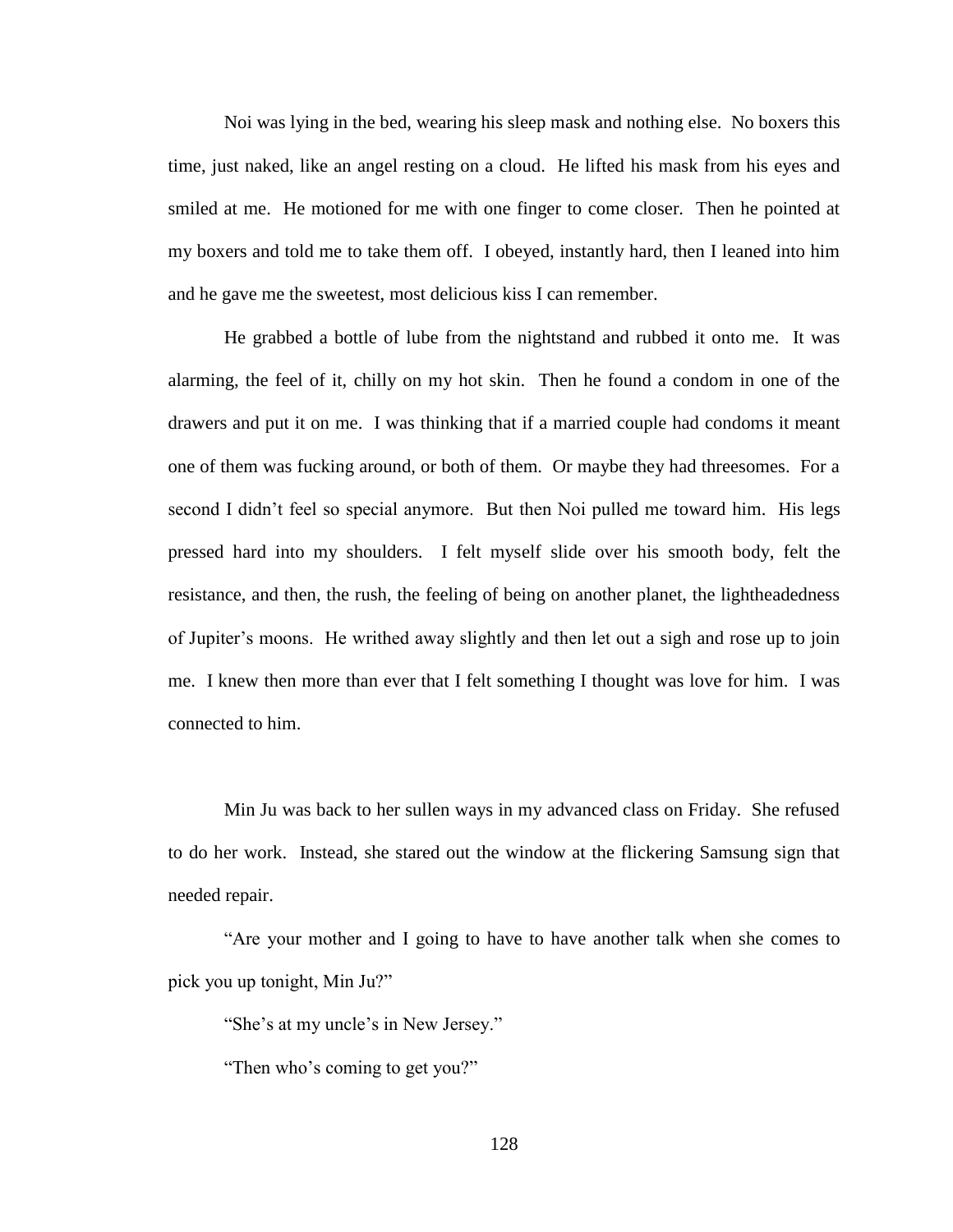Min Ju ignored me. I didn't have time to get her on task because I needed to wrap up a few minutes early. I had a performance at 11PM and that was already cutting it close. I didn't have time to go home and change so I had brought what I needed with me to the *hagwon* in an Adidas duffel bag: a zip-up hoodie, tight silver pants, even a canister of body glitter in case the forgetful stylist dropped the ball again.

"That's it for tonight, class. See you Monday."

The students cheered and ran out, elated to have ten extra minutes in their overstructured lives. Min Ju sat slumped in her chair as I left the room.

"Turn the lights off when you leave, Min Ju."

I rushed to the elevator and descended to the street, still cramming textbooks into my bag. The canister of glitter fell out and clattered to the floor. I stuffed it back in as I rushed to Daechi Metro station to catch the next train to Itaewon. I stopped at the top of the massive flight of stairs that led to the underground and slipped out of my work shoes, trading them out for a pair of sneakers, so I could make better time. I had stepped in glitter in the elevator and left a sparkly trail of footprints all the way from the *hagwon* to the station.

I rushed into Q expecting to have to fight through a crowd. But it was dead. Tony wasn't there, and the skybox VIP section was closed for the night.

"Show's been cancelled," said Jae. He was leaning against the bar, reading a gossip magazine about Korean celebrities. "Business is slow lately."

As I was leaving the bar, I ran into Moon.

"Anthony, I need your help."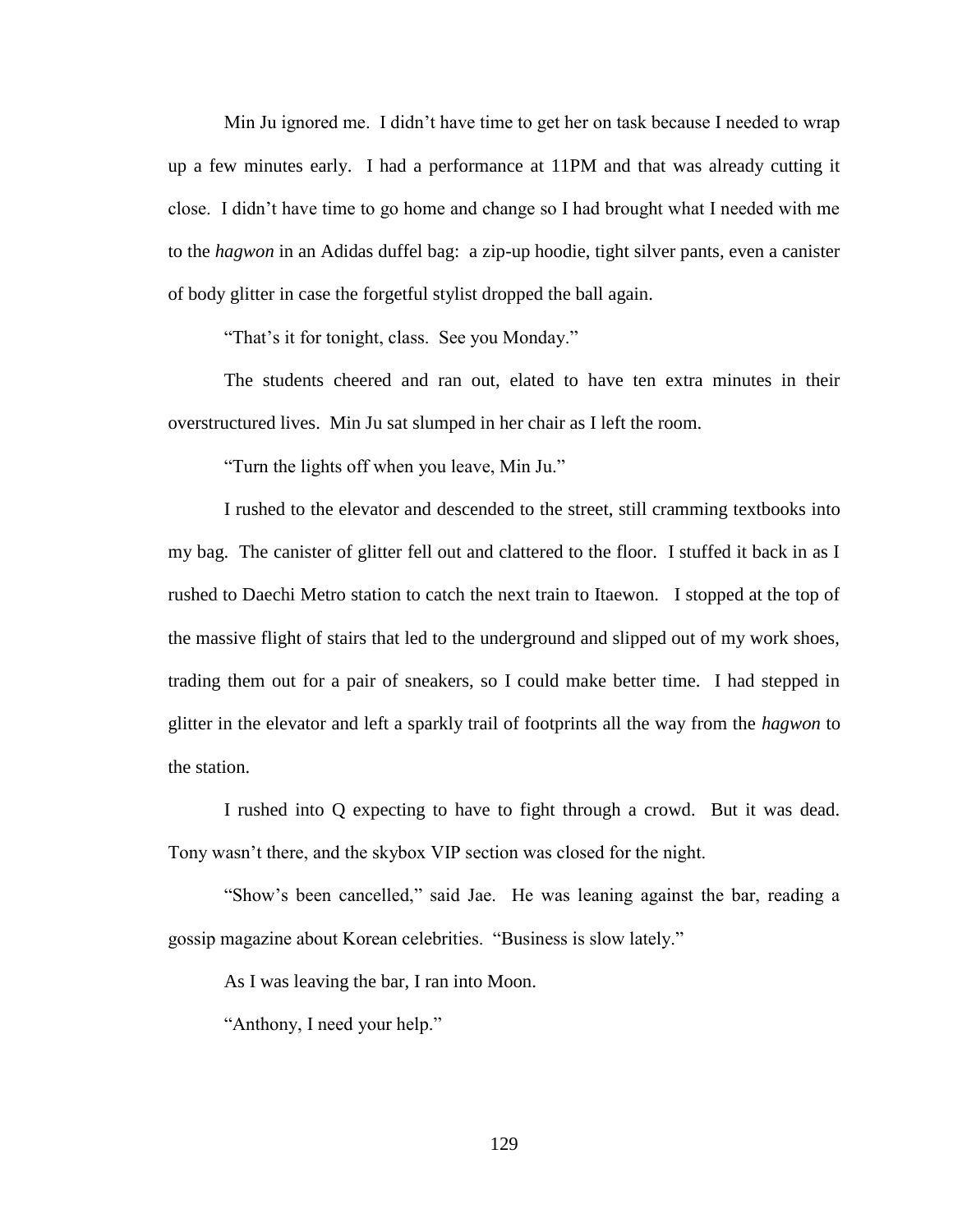He said he was fighting with his roommates and needed a place to stay for the night. He was shivering, carrying a backpack that looked like it held everything he owned. I was taught to help people when they are in need, so I told him fine, just no sex. Moon looked miserable so I put my arm around him and he leaned his head against my shoulder. Flashes from the other side of the street caught my attention. A girl in a hoodie with a cap pulled low over her eyes was watching us through the lens of a camera, snapping photos. I flagged down a cab and we headed back to my apartment.

Moon asked if he could use the shower. When he came out, my towel wrapped around his tiny waist, he looked fresh as someone just hatched from an egg, none of the usual black eyeliner and over-gelled hair. He slipped into a pair of boxer briefs he snatched from his backpack and got into bed with me. He fell naturally into my arms and I held him and breathed in his clean smell as I fell asleep. His body fit nicely with mine. I suppose that was important.

I woke up and showered. On the way back to my room I tripped on Dakota's shoes, which were lying haphazardly on the floor in the middle of the kitchen, not right in front of the door with all the others. I could hear Dakota's wet, buzz saw snores through his closed bedroom door.

I sat at the foot of my bed and watched Moon sleep for a long time. He was lying on his stomach, his ass curved in front of me, making me ache. It was enough to make me believe I was happy.

Eventually Moon woke up and looked around, disoriented. When he got his bearings he rushed to get his things together and told me he had to run. He was still

130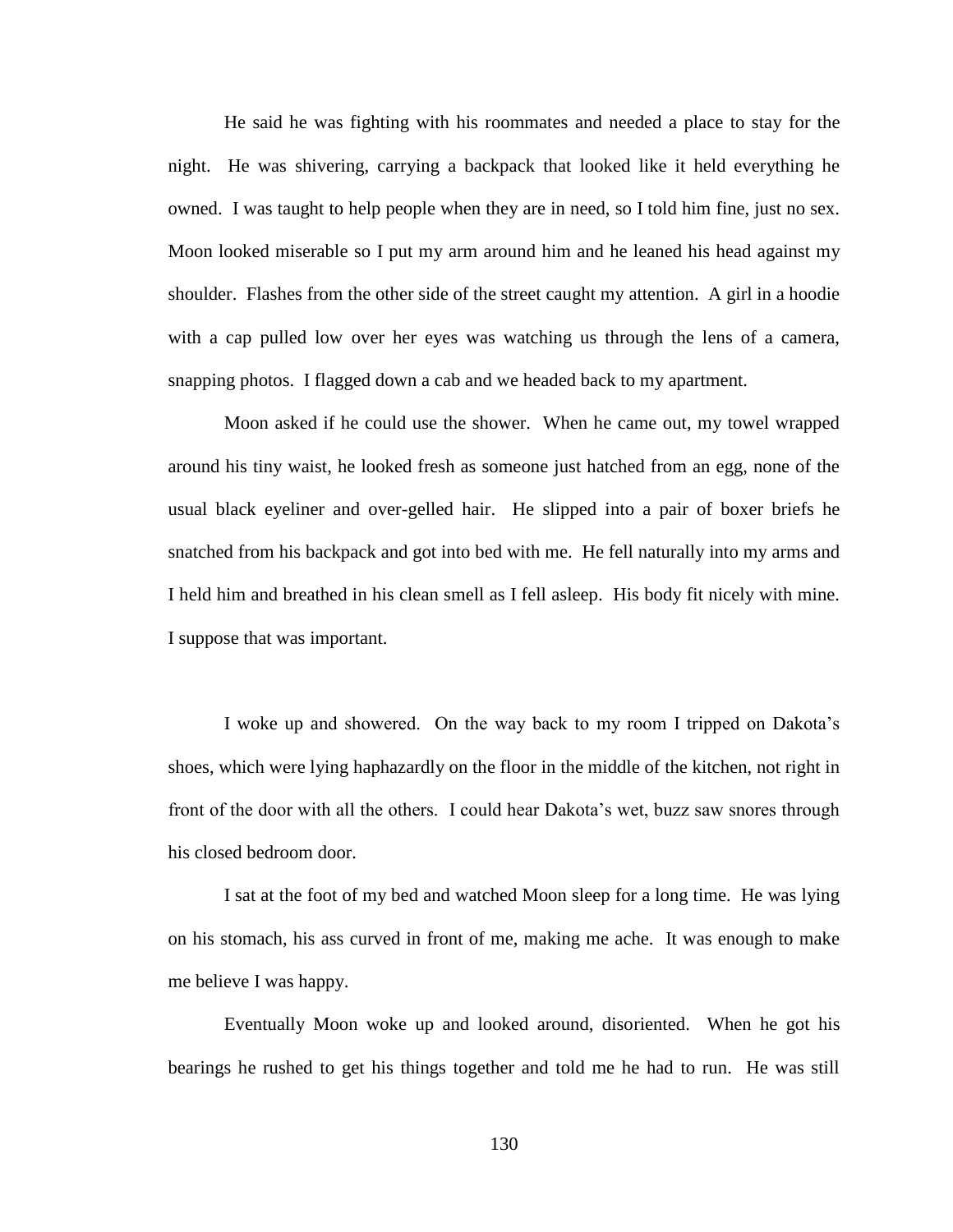putting on his shoes when I heard a knock at the door. I opened it without thinking, not even looking out the peephole first. Noi was on the landing, looking out of place. I didn't know how he'd found me, or what he was doing in my part of town. When he saw Moon, he was furious.

"What he doing here?"

"He needed my help."

Moon had his head down, like a child who was about to be punished.

Noi sighed, and said, "And I come here because I need your help, too."

He turned and hurried out of the entryway and back out onto the street. I ran after him in my bare feet, wearing nothing but boxers. It was freezing outside. The wind was like a wall I couldn't cross, whipping across the open entryway to my building.

"Noi, wait! What do you need?

But it was too late. Noi was getting away from me. Moon ran past me and caught up with him, his overstuffed backpack bouncing on his back. Noi and Moon started bickering with each other as they walked together down the street, finally turning a corner and disappearing from my sight.

I went with Dakota to L.A. Bar, planning to ditch him later and head up to Q to find Noi. Christian waved me over. It was the first time I had ever seen him not smiling.

"Anthony, I wouldn't go up the hill tonight. I hear some bad shit has been going down over there."

I nodded, thanked him for telling me, and told him that I would listen to his advice. But he knew I was lying. He looked like he was ready to jump over the bar to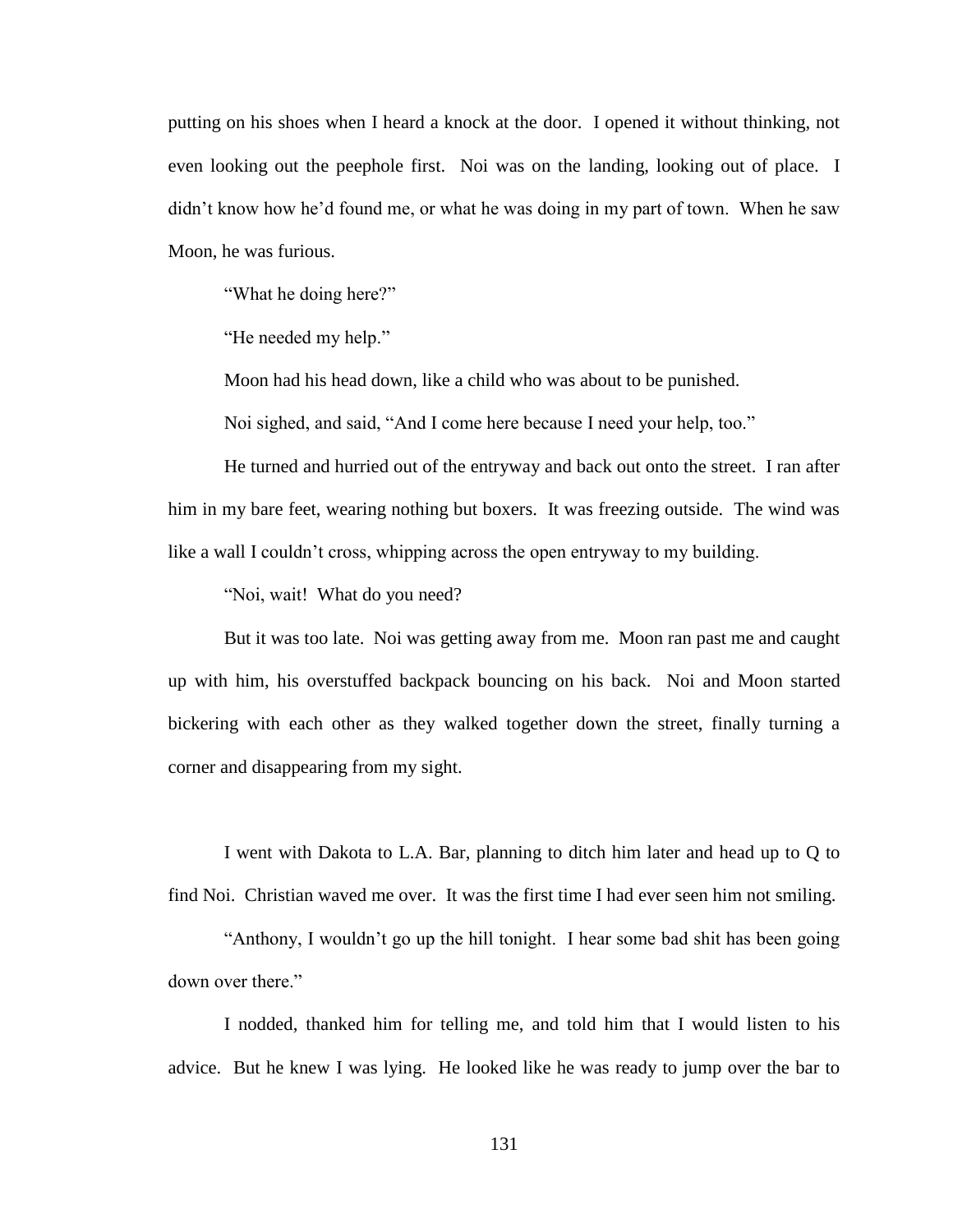stop me. He scanned the crowd for Dakota but couldn't find him. I turned around and rushed out.

Q was almost empty. A few shaved-headed German tourists wandered in but didn't stay long. Some Korean boys stood near the bar, moving half-heartedly to the loud music. The air was clear and free of smoke for once, not hazy and distorted. The loud music felt out of place, like air sirens in an abandoned warehouse, obnoxious and insistent, driving everyone out.

I waited for hours in the anemic atmosphere of the club. I was waiting for Noi to come find me, but he never did. After the night had dragged on into the early morning, I decided to head back home to Apkujong. On the way out the door I ran into Tony, smoking a cigarette and scowling, for once not the constantly jovial uncle. He looked surprised to see me.

"Anthony, wait. I just need to drop something off."

He entered the club for less than a minute, then came out and hooked his arm into mine, leading me down the hill to an all night café. In the stark, fluorescent light Tony looked much older. He chain-smoked and kept his eyes down.

"Where's Noi?" I asked.

"No one told you yet?" Tony sipped his tea and exhaled like a drowned man at the bottom of the sea.

"Noi's in jail." Tony said. "It was a sting operation. The police are going after drug suppliers."

"I didn't know Noi was dealing drugs," I said.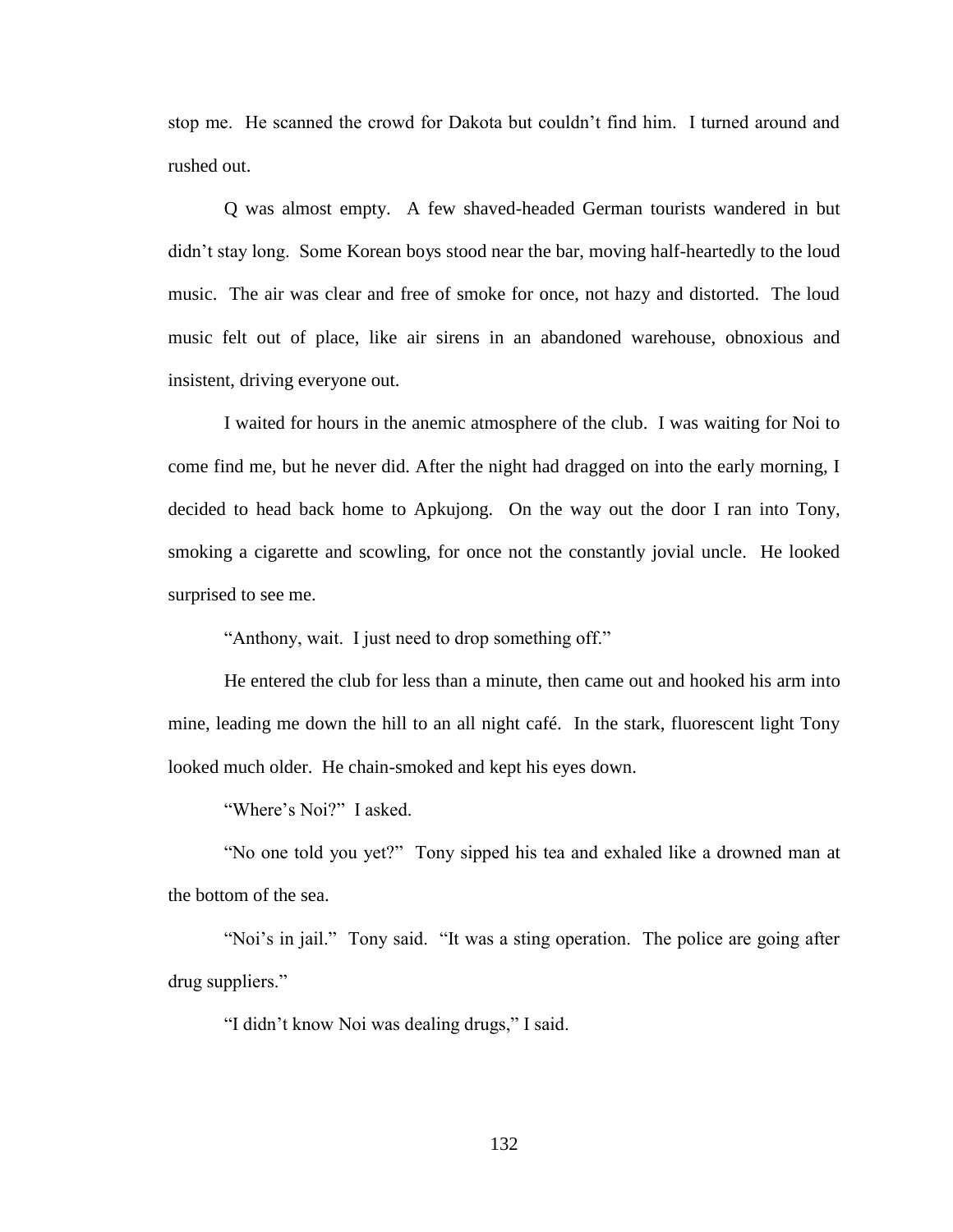"He wasn't," said Tony. "But he's the owner of a nightclub where there has been suspicious activity, and they needed to make an example of someone."

The rest of the week I did just enough work in class to not get fired. I was testy with my students when they asked questions or got too far off task. I taught the book and nothing else, no small group work, no class discussions or special projects with extra grading required. I ran the class the way traditional Korean school was run. The teacher lectures, you listen. Strict and uniform.

I insisted the students hand me their papers with both hands, keeping their heads respectfully down. Min Ju finally spoke up on Friday evening, during the last class of the week.

"Teacher," she said. "Why are you being so hard on us?"

"I think I'm probably easier on you than the rest of your teachers."

"But it's not like you're one of our real teachers. It's not like this is real school," said Min Ju.

I felt a flash of anger so strong it made me want to haul her out of there myself, hook my elbows under her arms and toss her out like a passed out drunk. I inhaled and counted backwards from five. Five, four, three, two, one…

"Class, you can thank Min Ju for your extra assignment. You are going to answer the questions at the end of the chapter, write your responses, and hand them in to me before you leave."

The students gave me pained expressions that almost made me feel bad for them. Except Min Ju. She closed her book and calmly folded her hands.

133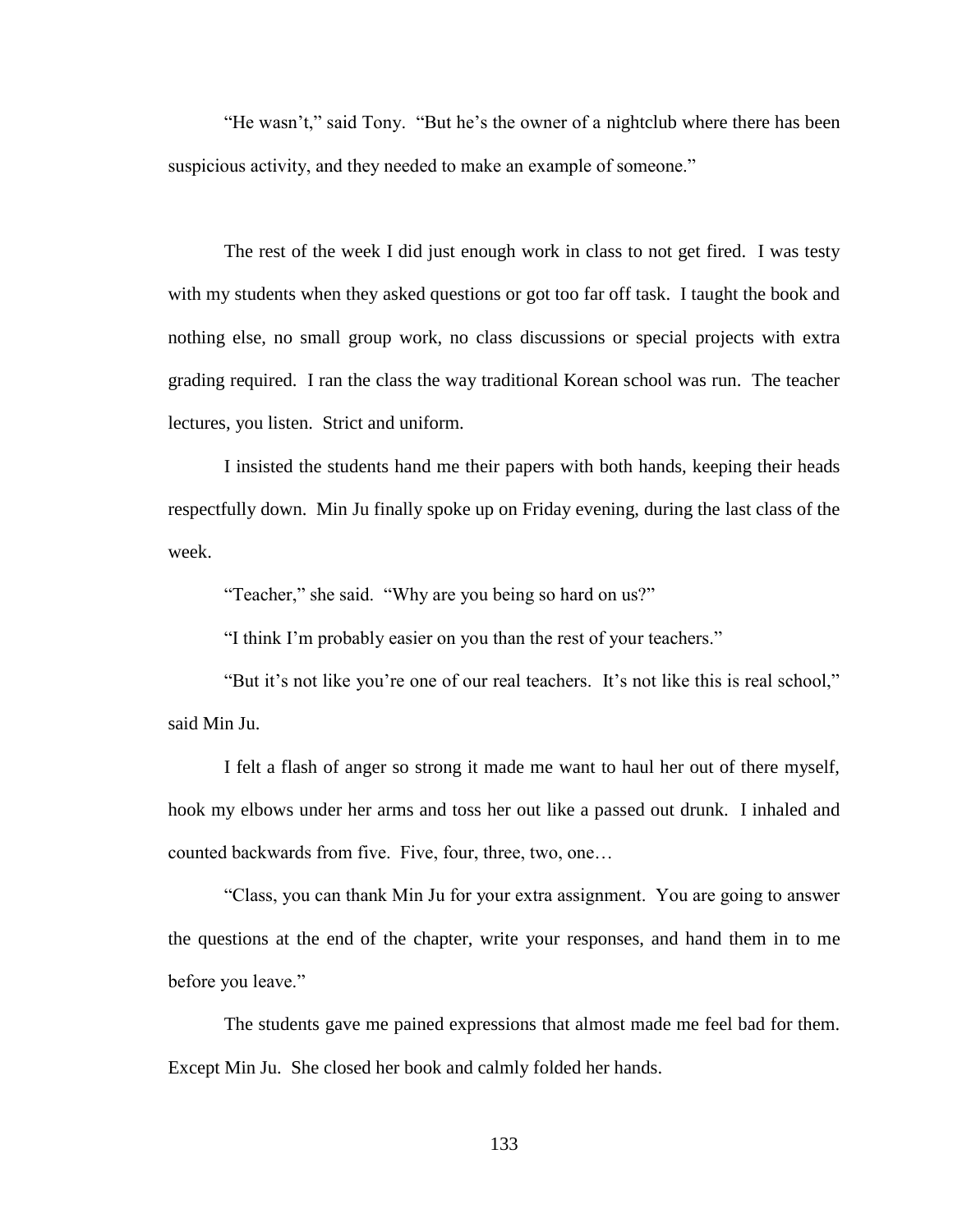"Min Ju, this assignment is for the entire class, including you," I said.

"I'm finished already, Teacher." She smiled sweetly.

I sat at my desk and drummed my fingernails across the glass.

"Fine. Your speed defies logic, but bring it up and let's have a look."

Min Ju brought a Hello Kitty folder to my desk, opened it, and presented it to me with both hands, bowing. She stood there, waiting, while I opened it. Inside was a grainy, pixilated picture of me in Itaewon, holding Moon's head to my chest, stroking his bleached hair. I closed the folder quickly before anyone else could see it. Min Ju was peering up at me, smirking.

"Impressive work, Min Ju. You get an A," I said.

She lifted her head and smiled.

"You can sit down now, Min Ju."

The next day I took the long series of subway trains and no frills buses to the prison where Noi was being kept. When I arrived it took me some time to find the right path to the visitor's center in the jail since the signs were in Korean and I wasn't familiar with a lot of the terms.

I expected the guard to be put off by my foreign passport, but he proceeded routinely, asking me in very slow, clearly enunciated Korean, punctuated with emphatic hand gestures, to empty my bag out onto a table, one item at a time. I laid out warm shirts and sweat pants, scarves, hats, gloves, and two thick, wool blankets. Tony had told me the prison didn't provide anything for the inmates, and that Noi was freezing since there was no heat in the cell and no one had brought him any warm clothes to wear. The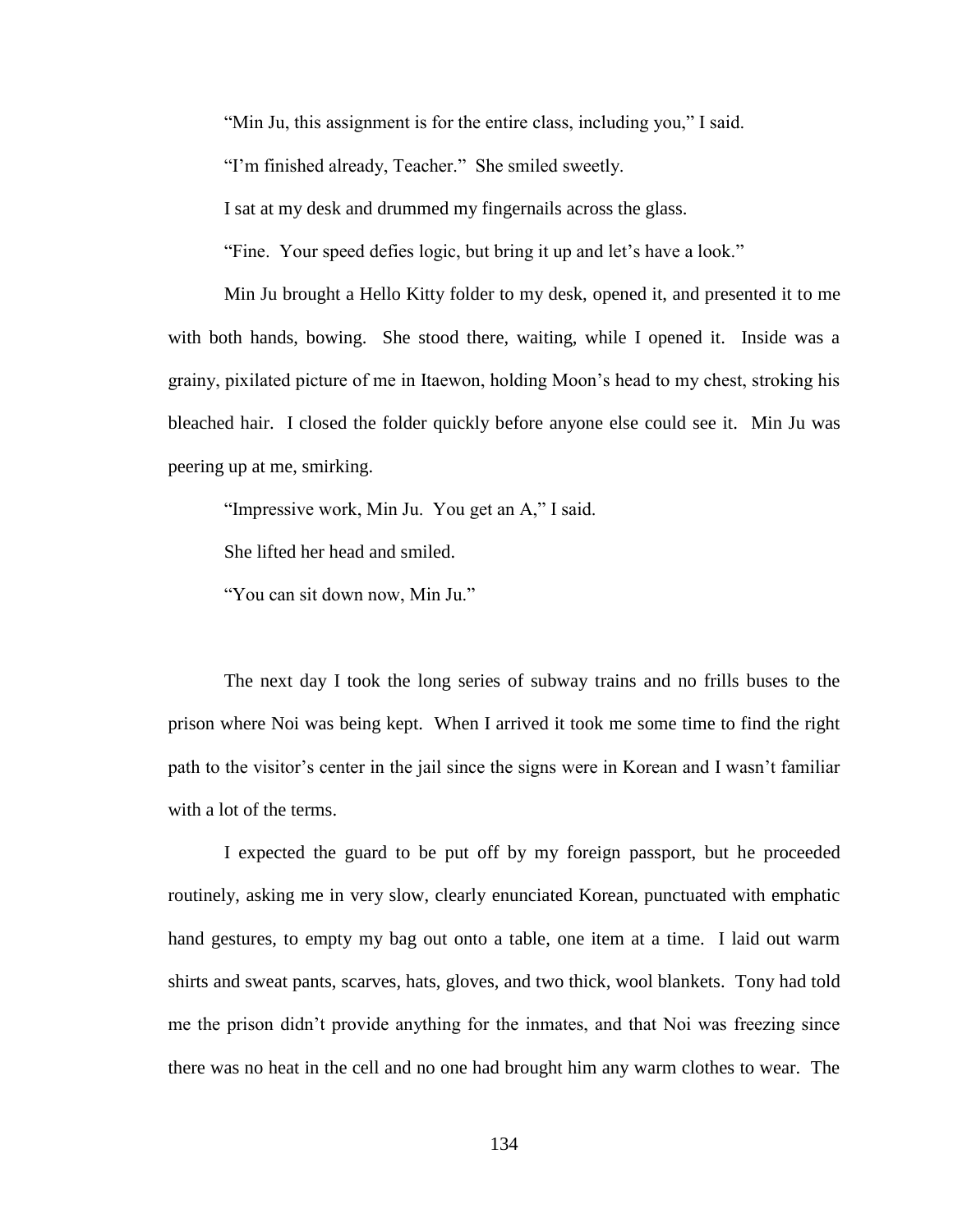prison didn't even provide him with a blanket, and Noi's family was too ashamed to come see him.

The guard inspected my items carefully, lifting them one by one with rubbergloved hands and then tossing them haphazardly into a pile. He stood at attention when he was done and I rushed to put everything back into my bag. It barely fit now that it wasn't neatly folded and packed.

The visitors room was not one of those rooms with a plexiglass partition and booths with phones to talk to the inmates like you see on TV. It was just a regular room with tables and chairs and guards posted along the walls and near the doors. I found Noi easily. Stripped down, out of his put-together designer looks, wearing nothing but plain prison clothes, he still stood out. As I approached the table, Noi looked up at me with red-rimmed eyes. He was sitting with Tom, the only other foreigner there besides me. I offered my hand to Tom. He ignored it.

"Anthony, right?" he said, shaking his head. "Why did you come here?"

"I heard Noi was all alone."

"He's got me," said Tom.

I placed my bag on the table.

"I already brought him some warm clothes," said Tom.

"Just take them anyway. Please."

Tom hesitated, but then he relaxed, his eyes softening. He motioned to the empty chair and I sat down.

"Look Anthony, I appreciate your coming all the way here to see Noi. I really do. I should be mad at you, but I'm not for some reason."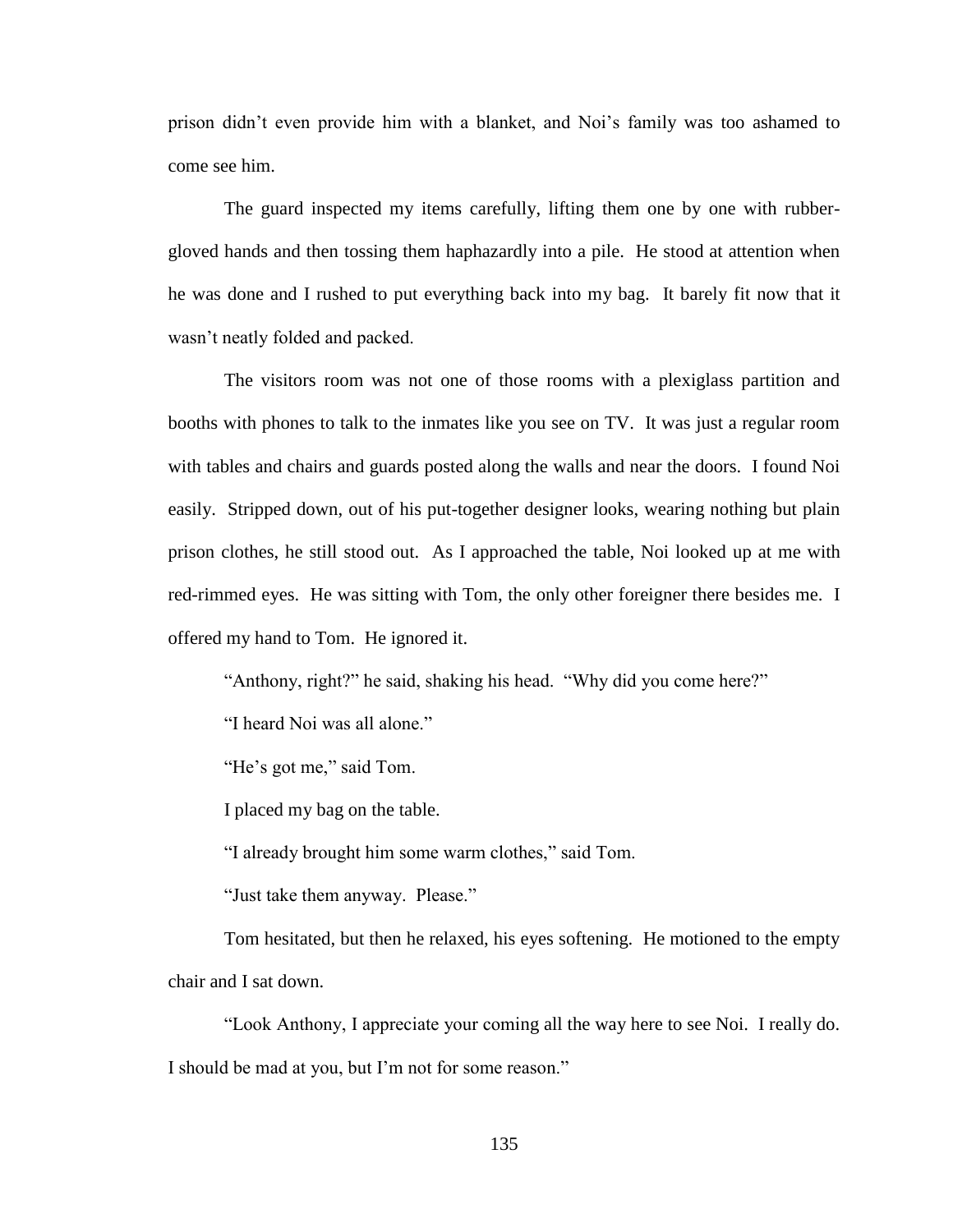I didn't know what to say after that. Neither did Tom. I tried to look at Noi but it broke my heart to look at him so I just looked down at the table and felt the blood pound behind my ears.

Tom leaned in close to me and said in a low voice, "They're going to be looking for you, for questioning," he said. "Don't talk to anyone without contacting your embassy first."

"Is it that bad?" I asked.

"The police are taking in anyone associated with the bar. If I were you I would get out of town."

"Karisma is counting on me."

"Karisma can find someone else. She told Noi she wants someone less hip hop anyway."

I looked at Noi but he was shut down now. Tom was standing up as the guards moved closer and told us to wrap it up. I got one last look at Noi, sitting like a broken doll in his chair. Tom grabbed my shoulder and said, "Hip hop is dead, Anthony."

Sue Kim came to pick up Min Ju on the last day I worked at the *hagwon*. She brought me a round tin full of cookies with a card attached. The students were confused when I told them I had to leave in the middle of the year. But none of them pressed me for details, except Min Ju.

"Why do you have to leave now, Teacher?"

Sue gave her daughter a stern look and smiled at me apologetically.

"Min Ju, you must not ask these sorts of questions."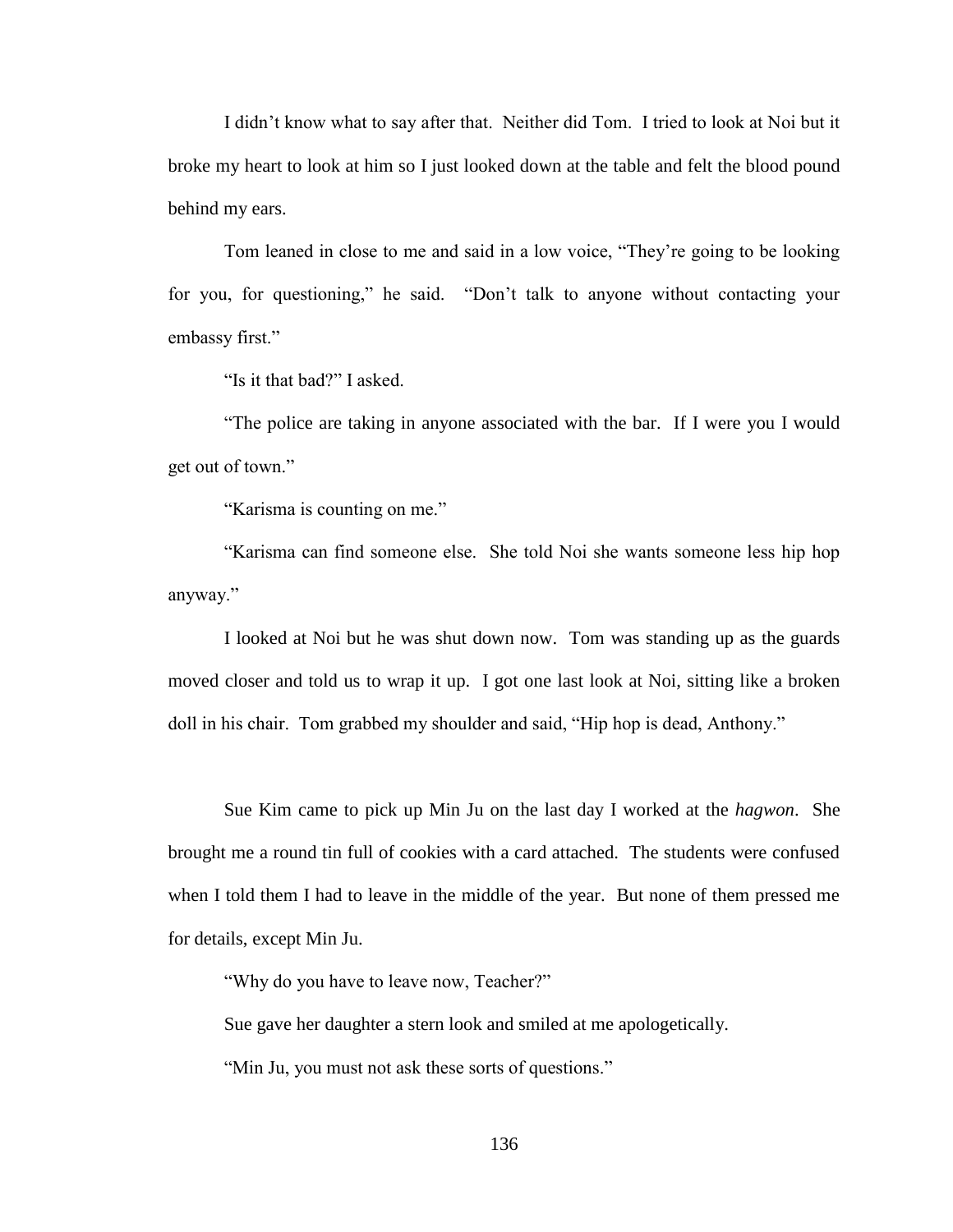"But can't you just wait till the end of the year? Then we can throw you a party."

Sue shushed her daughter and pulled her close to her. Min Ju was almost as tall as her mother, almost as tall as me.

That night I packed what was left of my belongings and prepared for my flight in the morning. It didn't take long since I had given so many of my clothes away to Noi. Dakota invited me out to celebrate my departure. But I wasn't much in the mood to celebrate so I turned him down and he went out to meet Seung and Jin without me. I had already fallen asleep when I heard a loud knocking at the door. I thought maybe Dakota had forgotten his keys. I made my way to the door and looked out the peephole and saw Moon in the dim hallway lighting. When I opened the door he almost fell in.

"Anthony." He was crying. He looked terrible, like he had been outside for days. I brought him in and we sat at the kitchen table eating ramen soup with chopsticks and spoons. He said he was on the run from the police crackdown so I told him he could stay for the night but had to leave when I did in the morning.

Moon showered and brushed his teeth with Dakota's toothbrush and then got into bed with me. I held him close and before I knew it he was kissing me and then he was sitting on top of me, grinding me into him. I turned the radio next to the bed up louder to drown out the noise of Moon's moans in case Dakota came home. One of Karisma's new singles was playing. I knew the routine inside and out but would never get to perform it on stage with her again.

I did doze off for a while and so did Moon. Our breathing formed clouds of condensation which gathered in sweat-like beads on the walls and ceiling. Soon it began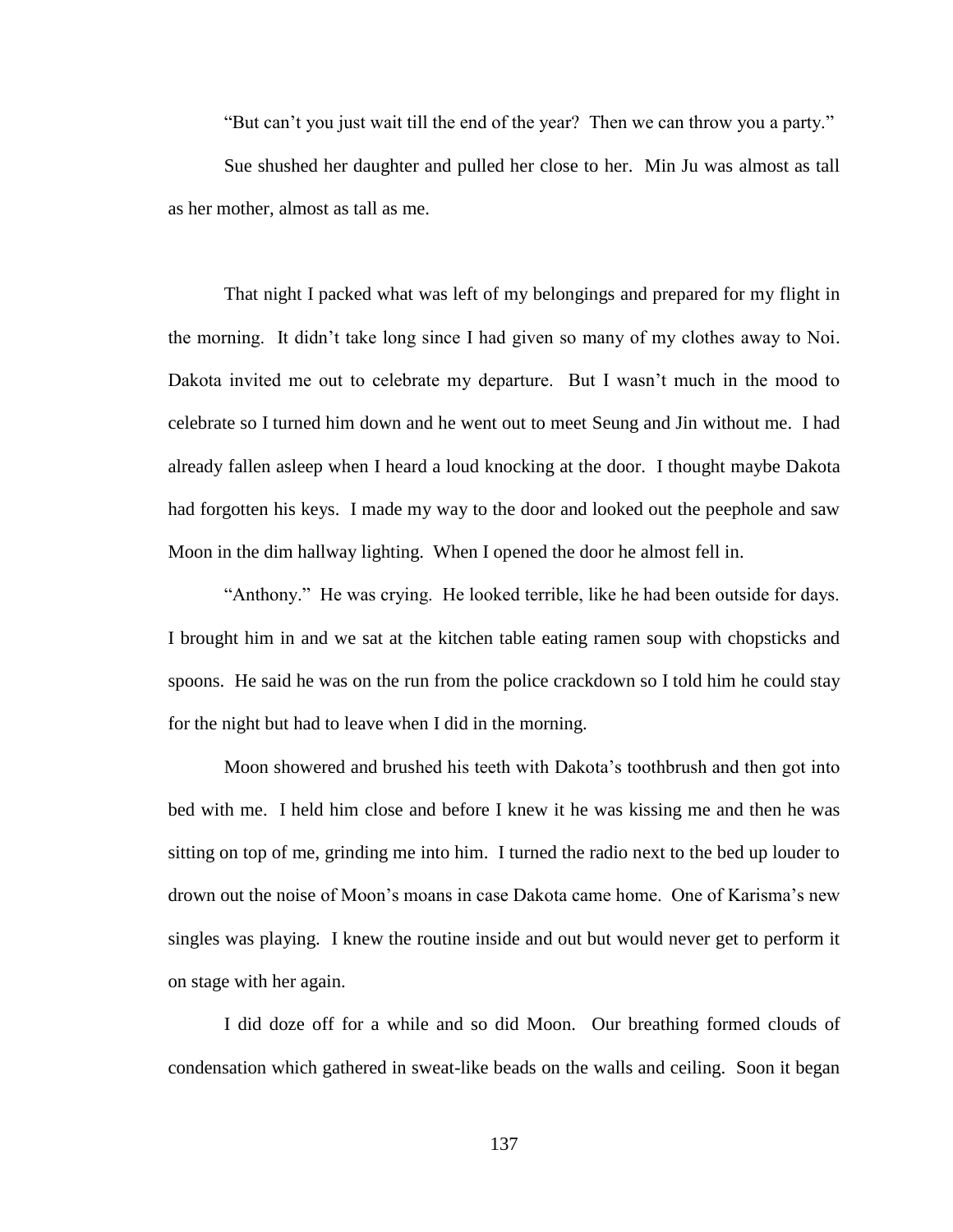to drip onto the floor, bathing the room in a light shower. Then it started pouring rain, a waterfall which roared in my ears yet somehow acted as a lullaby. The waters rose and soon we were underwater but Moon and I were both undisturbed. As I fell asleep I felt his body lying very still, wrapped in my arms. He wasn't my first choice, but we fit together almost perfectly.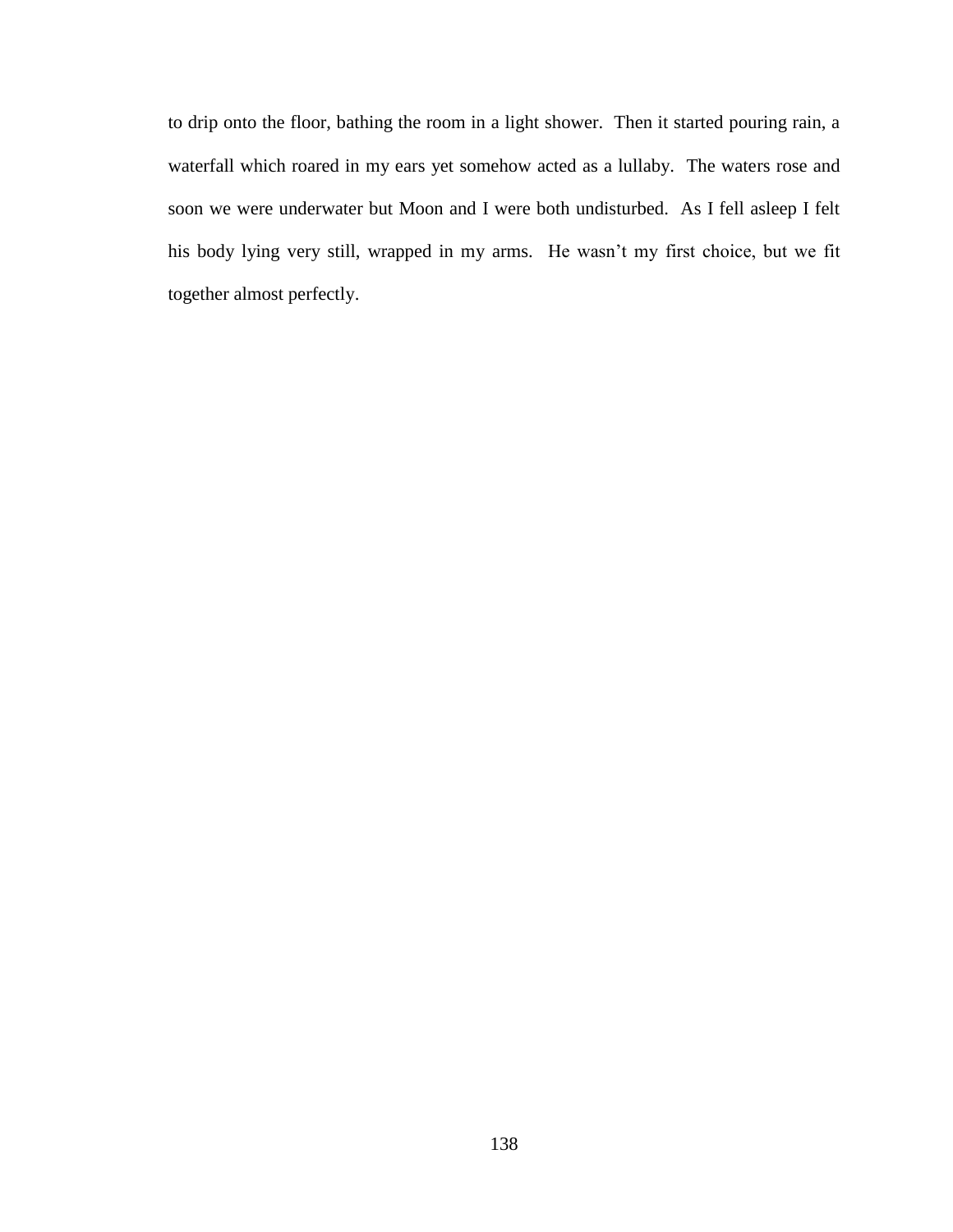*Dear Mr. Torres,*

*I cannot begin to tell you how much your teaching has meant to Min Ju. She tells me often that you are the best teacher she has ever had and she will never forget you. Please enjoy these cookies and have a safe flight home.*

*Warm regards,*

*Sue Kim*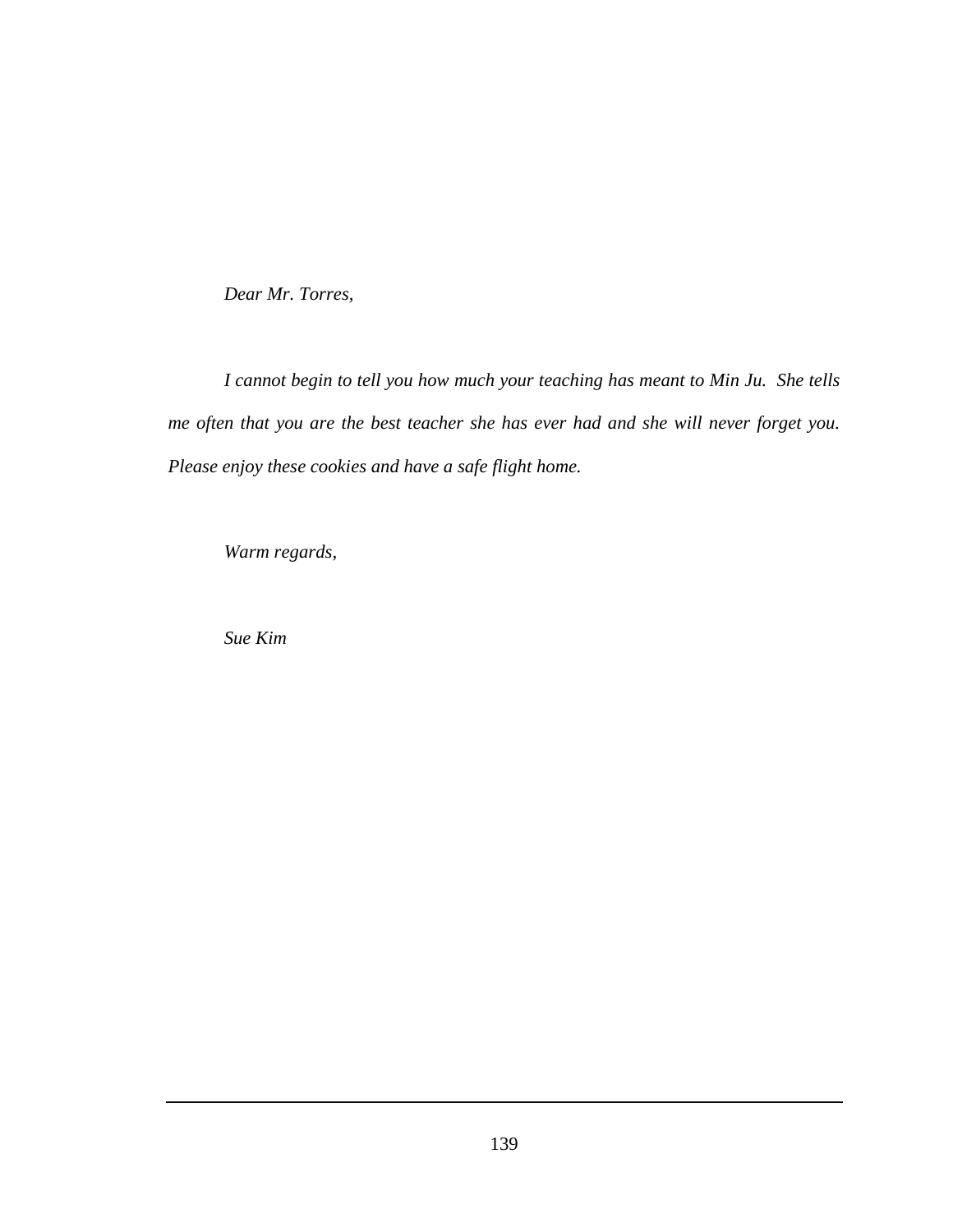The Water Sun

The rain

goddess brought

flood after 676 years

ocean waters enclosed land

on all four sides and rose into the sky

Chalchiútlicue made them crash down obliterate

life on earth people adapted turned into fish and whales

the flood lasted 52 years even the mountains were swept away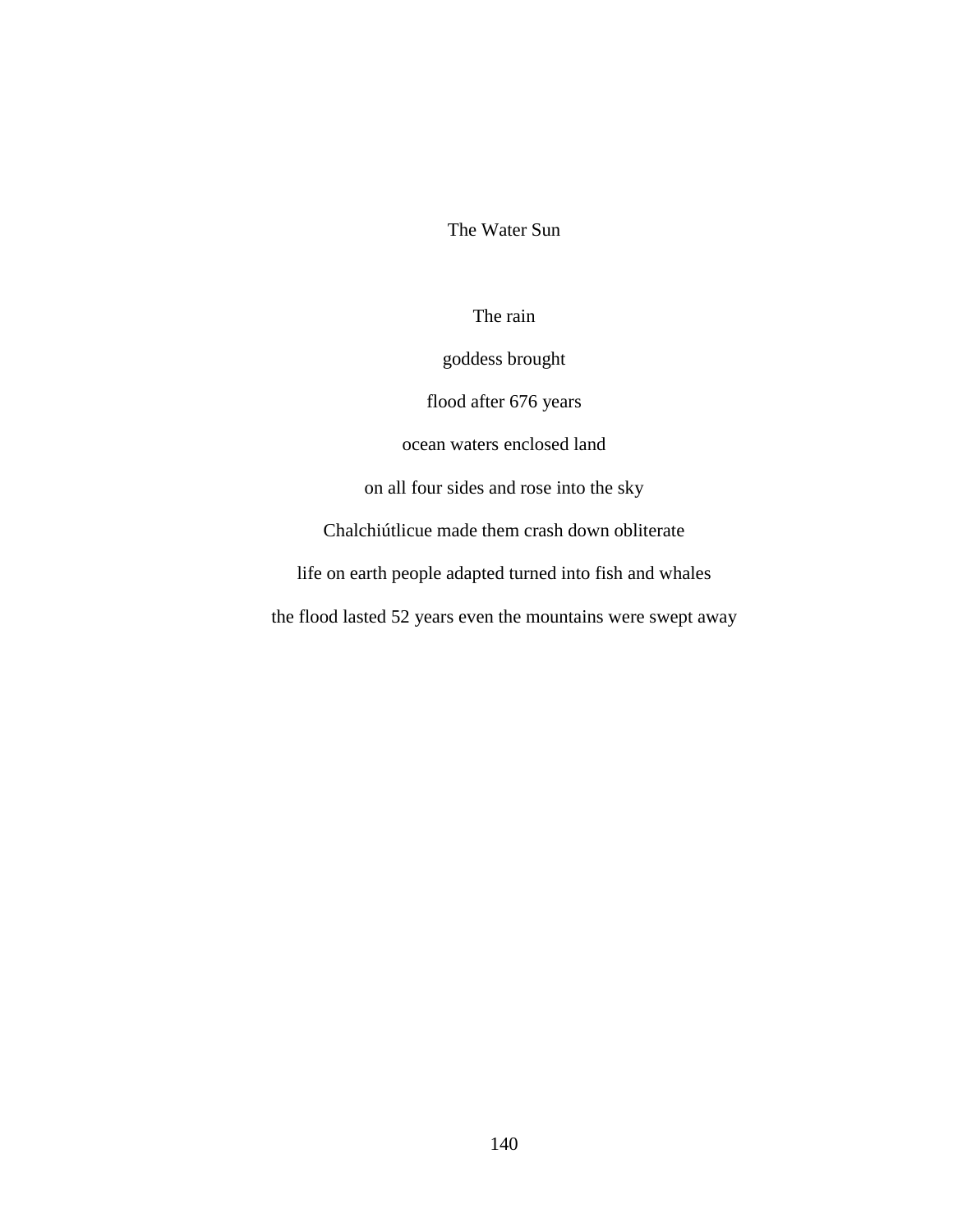Phase 7: Pyramid of the Sun *Joseph Torres – Las Vegas, Nevada*

*El que más importa y más sufre. Tiene la fuerza de los soldados de antigüedad, pero su corazan teme utilizarlo.*

The casino was full of girls in tight dresses with smoky eyes, legs freshly waxed and bronzed and shimmering with expensive creams and youth. They sailed through the crowd in small flotillas of sweet-smelling perfume and bold smiles. The guys circled them like sharks, with their hair slicked and spiked and their eyes hungry for more. In the middle of this sea of non-stop party, at the center of all the action, was a cluster of blackjack tables arranged in a planet-shaped circle. It pulled the crowd in with a force like gravity, strong as the moon tugging at the tides. I was there waiting for them, standing straight and tall, with my hands clasped behind my back in a gesture like a prayer.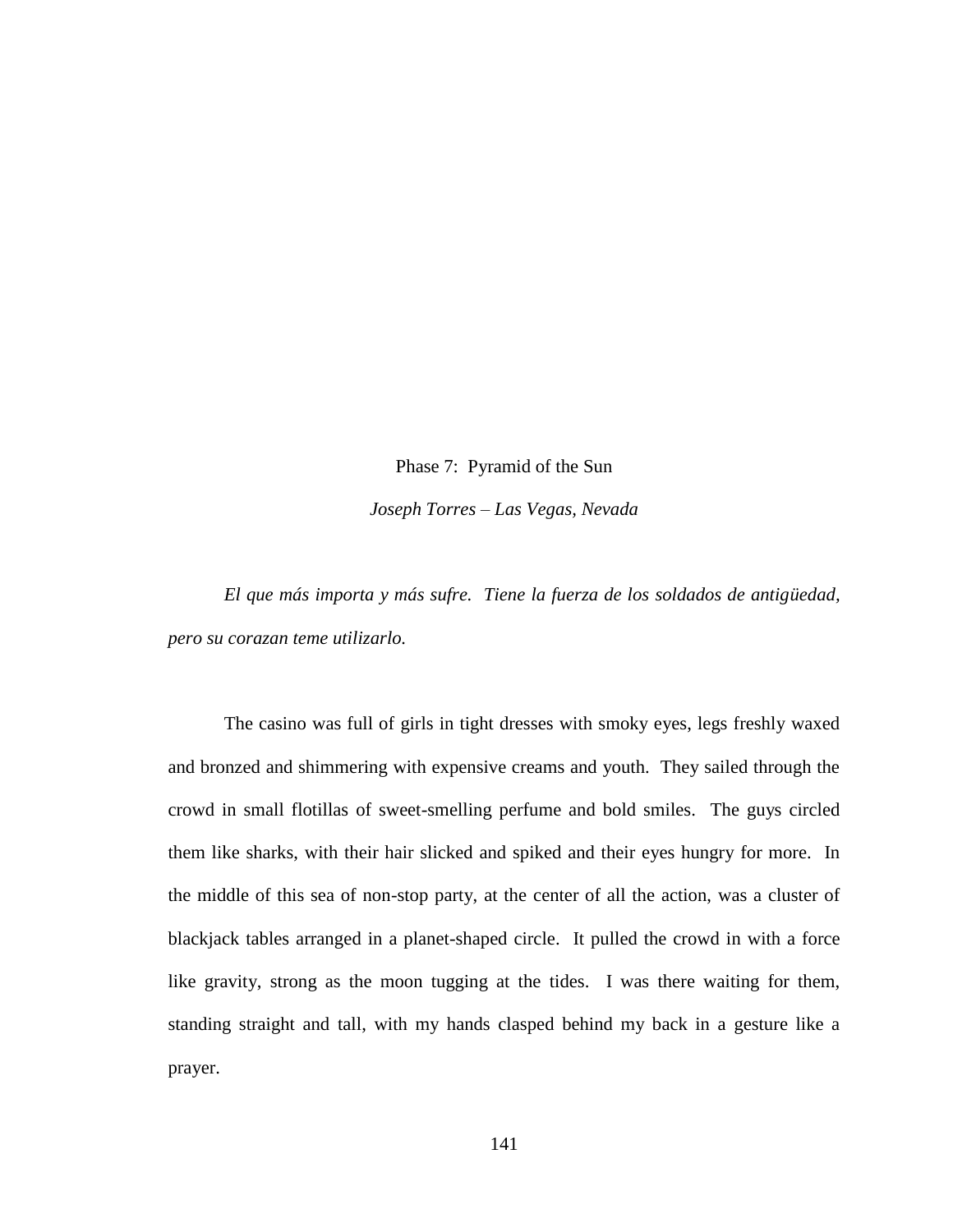The pole dancers were writhing just above us on their raised platforms, glimmering in the spotlights and slithering back and forth across the stage. They were wearing go-go boots and black bikinis, men's white shirts tied into a knot over their belly-rings, bowler hats set at an angle on their heads. Together they were all moving limbs and jiggling booties and flirty smiles. The group of guys who came to play at my table didn't know where to look. Their eyes danced from one girl to the other. But mine always went to Jillian, with her pageboy haircut under her hat and the gentle, uppercase S-shape of her lower back when she grabbed the pole and leaned back, her mischievous smile, the way she made you feel she was singling you out of the crowd and looking only at you.

For the rest of the night I could only steal a second or two at a time to watch Jillian. I was busy pumping cards, sending out hand after hand, the cards shooting like rockets from my fingertips. I cheered along with the players when they won, gave them high fives and pounded knuckles with them and shared their excitement, or at least made a good enough show of it. Then I grimaced and sighed and shrugged when they lost. The group at my table was the usual weekend crowd, young, drunk, spoiled kids from Orange County. But they were in good spirits and didn't give a fuck if they won or lost. They were just there to have a good time, and that's what I showed them. I made the same old off-color jokes I've been using for years now. I teased them whenever I pulled a five or six card hand and told them I had twenty one when I had actually busted, sizing into their chips with a crooked smile, watching their faces go from shock, to disbelief, to joy when they realized they had won after all. They were a handful for sure, loud and needy, but good tippers, like most of our customers, and determined to have fun whatever the cost.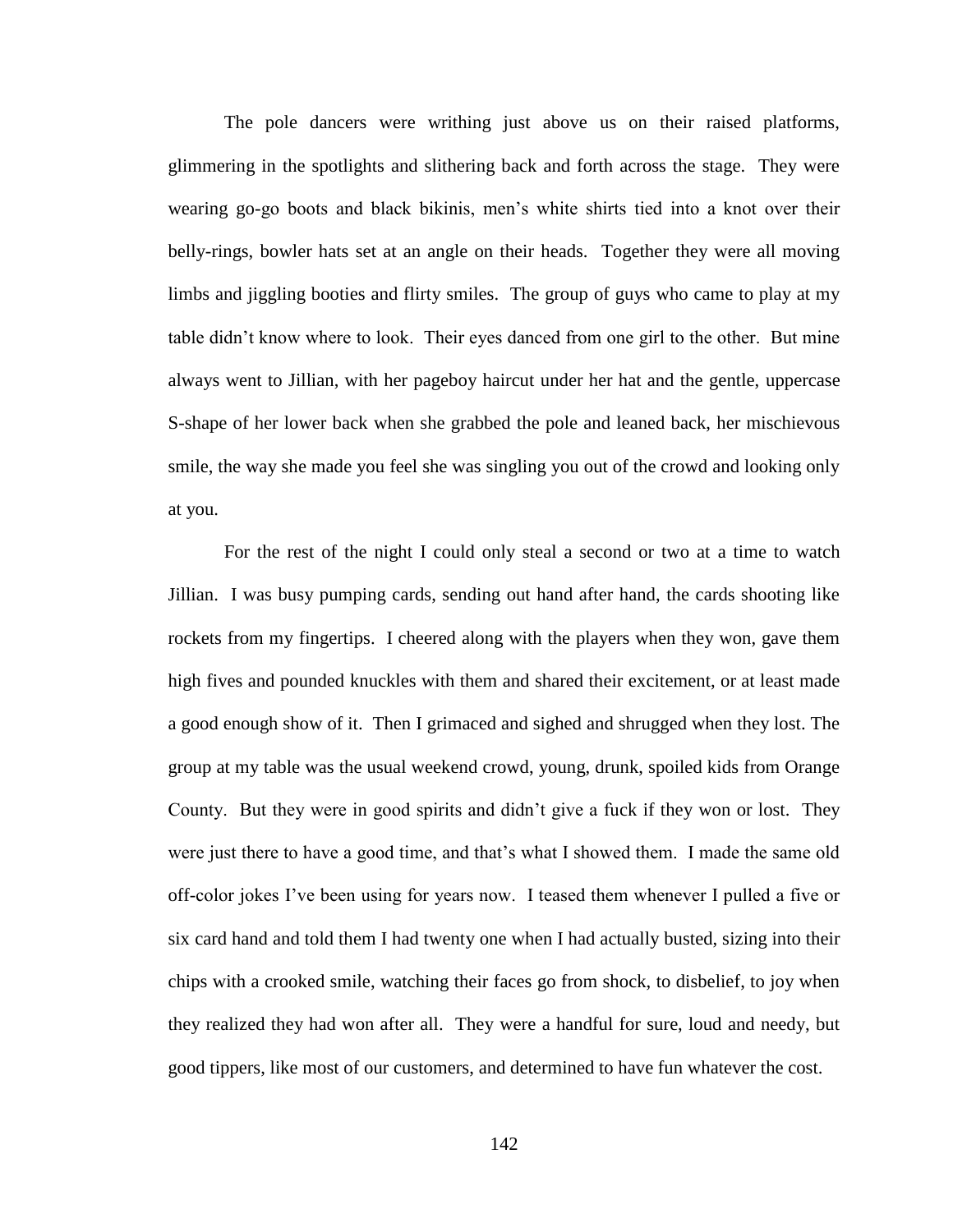As the night wore on, some of the guys headed off to the club and some ran out of cash for the night and called it quits. They were replaced by more of the same, the late night, weekend, party crowd. Each new wave was more serious than the one before about winning. They focused on their cards as if trying to magically change the numbers through force of will alone. They cut their checks into neat stacks and lined them up to count and recount them. These were the players who thought they were actually in for a fight against the casino, praying and whispering to themselves, come on, one good run, just one good run is all I need. They got desperate toward the end of the night, each one convinced they would be the one to beat the odds, to rise from the crowd and come through the battle victorious.

But this was not a battle. It was not a mind game. It was not a test of will or endurance or a race to the finish. It wasn't even an unfair fight. This was a slaughter. It was certain as fate. Those of us on the other side of the table already knew how this would end. Most of the players knew too, and the ones that didn't, well, they didn't seem all that concerned.

In a way it was like one of the bullfights I saw when I was living in Mexico. The girl I was dating then, a vegetarian with kohl-smudged eyes named Lola, refused to go with me. She got upset every time I walked out the door with two tickets to the *corrida* tucked neatly into the pocket of my jacket, one for me, one for her, unused. She told me how unfair it was, how the poor bull didn't stand a chance. But what Lola didn't understand is that a bullfight is not really a fight either. It's more like a play, some sort of choreographed routine, a script being followed, open for interpretation by the actors,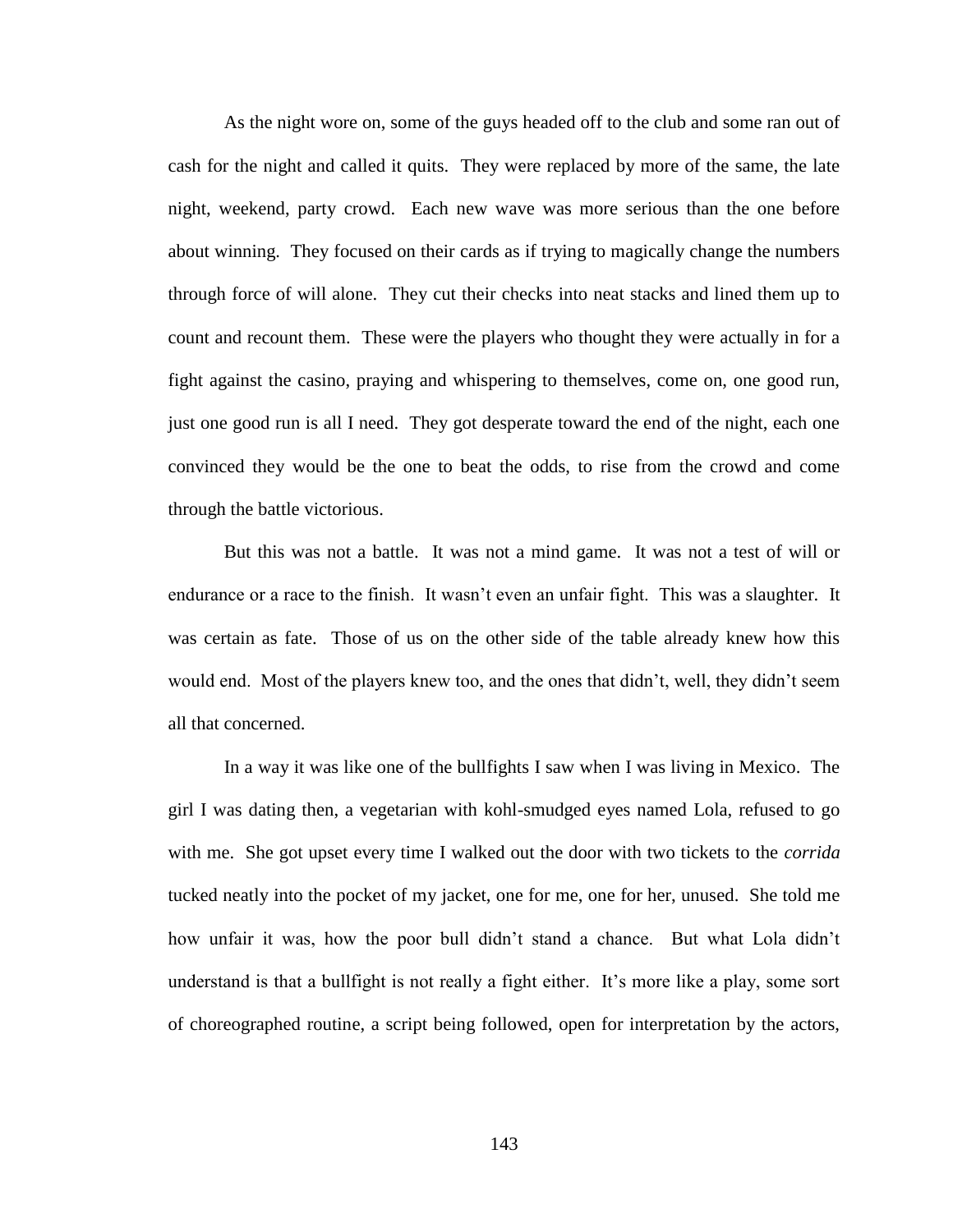but always ending the same exact way, the picadors sticking the bull in the shoulders, the matador piercing its heart.

I lived for years in a tiny apartment on the east side of Las Vegas. My buddies at work chided me about living in the hood, said I was just asking for trouble. But I was trying to save money and buy my own place someday, something I could afford on my own, where I wouldn't have to worry about flaky roommates or some gold digger trying to bleed me dry.

Driving into work I followed Flamingo toward the Strip into the sunset, the outlines of the high rise buildings that were under construction pasted against the sky up ahead, as if they were leading me somewhere higher and ethereal where everything was clean lines and minimal and organized, like a high end, modern hotel suite. Every new building in Las Vegas promised to be the next phase of shimmering development in those days. As the years went by and the economy started to tank and property values began to creep downhill, the skyscrapers got scaled back and ended up modest, sad-looking ten story buildings with ugly scaffoldings hugging their sides like the exoskeletons of enormous insects.

When I got home from work in the early morning, dog-ass tired, with the unwelcome sun just starting to peek above the smoggy horizon, I squinted and shielded my eyes like a vampire caught outside his coffin at dawn. Finding street parking was a bitch in my neighborhood, and I had to walk fast to my apartment to avoid the sketchy guys who hit me up for change if I got careless and made eye contact. Reeking of cigarette smoke and still vibrating with loud music and the din of the crowd and the car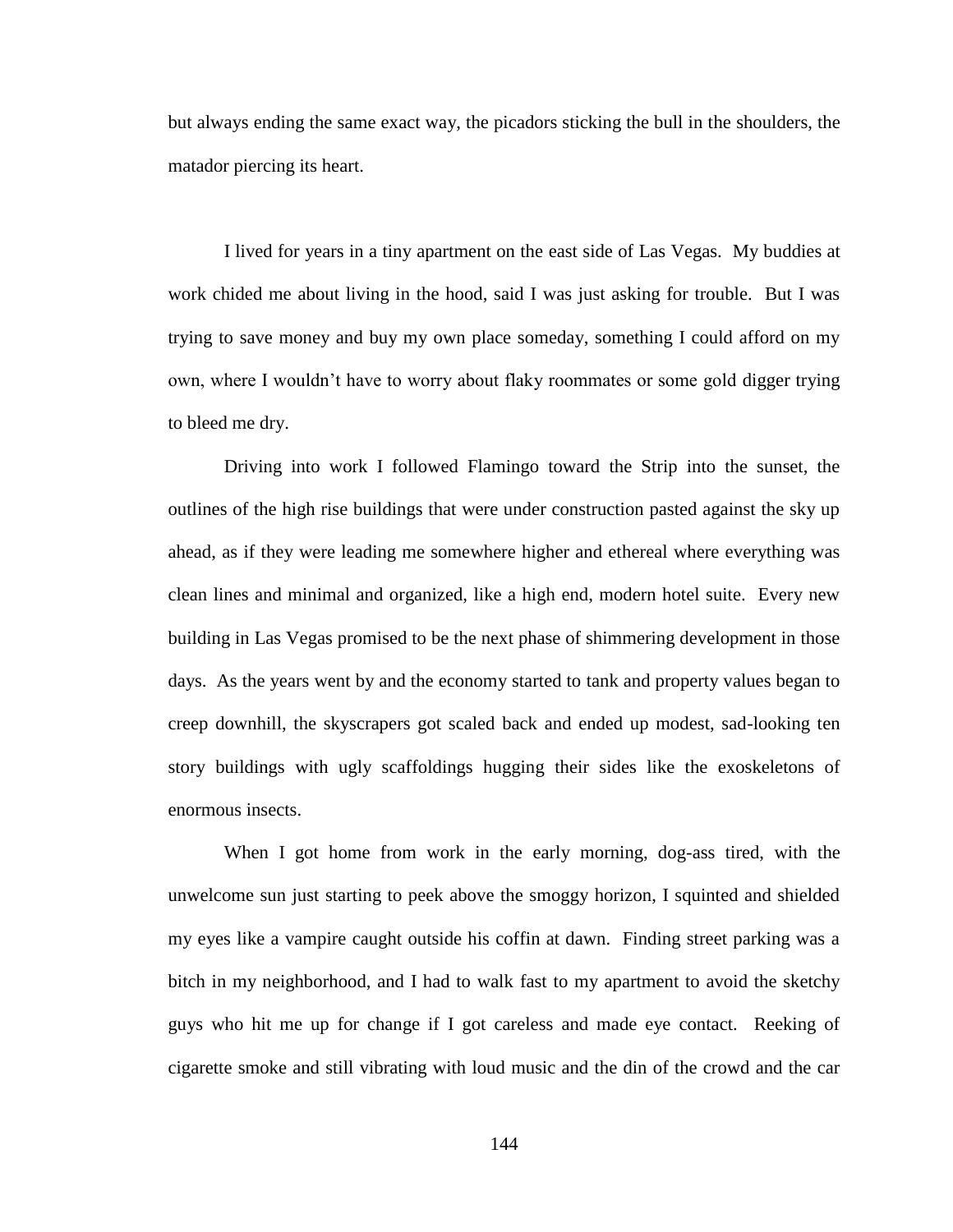alarms and noisy arguments of my neighbors, I showered as soon as I got home just to get the stink of the casino off me before I crawled into bed and passed out, never quite ready to face the whole routine all over again the next day.

My best friend Jarrell came to pick me up on Wednesday night. He texted me first to tell me what time he would be there so I could come out to meet him. Jarrell didn't trust leaving his car for too long in my neighborhood at night so he refused to park. Most of the full time dealers had Wednesday and Thursday nights off so we ended up hanging out together when we were off the clock too, our own close knit tribe, the A-list dealers of Vegas, working in one of the best joints in town. Where we worked you had to nail your audition, have the right look, the right attitude. It was a self-selecting club of cool.

We met up with our buddies Armando and Tommy at the club. Jarrell shelled out for bottle service and got us a table in the VIP section. He never let any of us pay, just made a sour face when we offered him cash and waved his hand as if he were swatting away a pesky fly. He took care of everyone, overtipping the valet, the barback, even the bathroom attendant. Tommy slipped cash to the waitress every time Jarrell wasn't looking. I took care of the bartender the same way. Armando just said he was broke with no trace of shame. Jarrell always carried his ass though, he prettied much carried all our asses.

"I'm doing alright," said Jarrell, when I tried to object. "What's the point of making all the money we make if I don't have anyone to spend it on? That's what it's for, good times with my buddies and meeting girls and big balling at the club."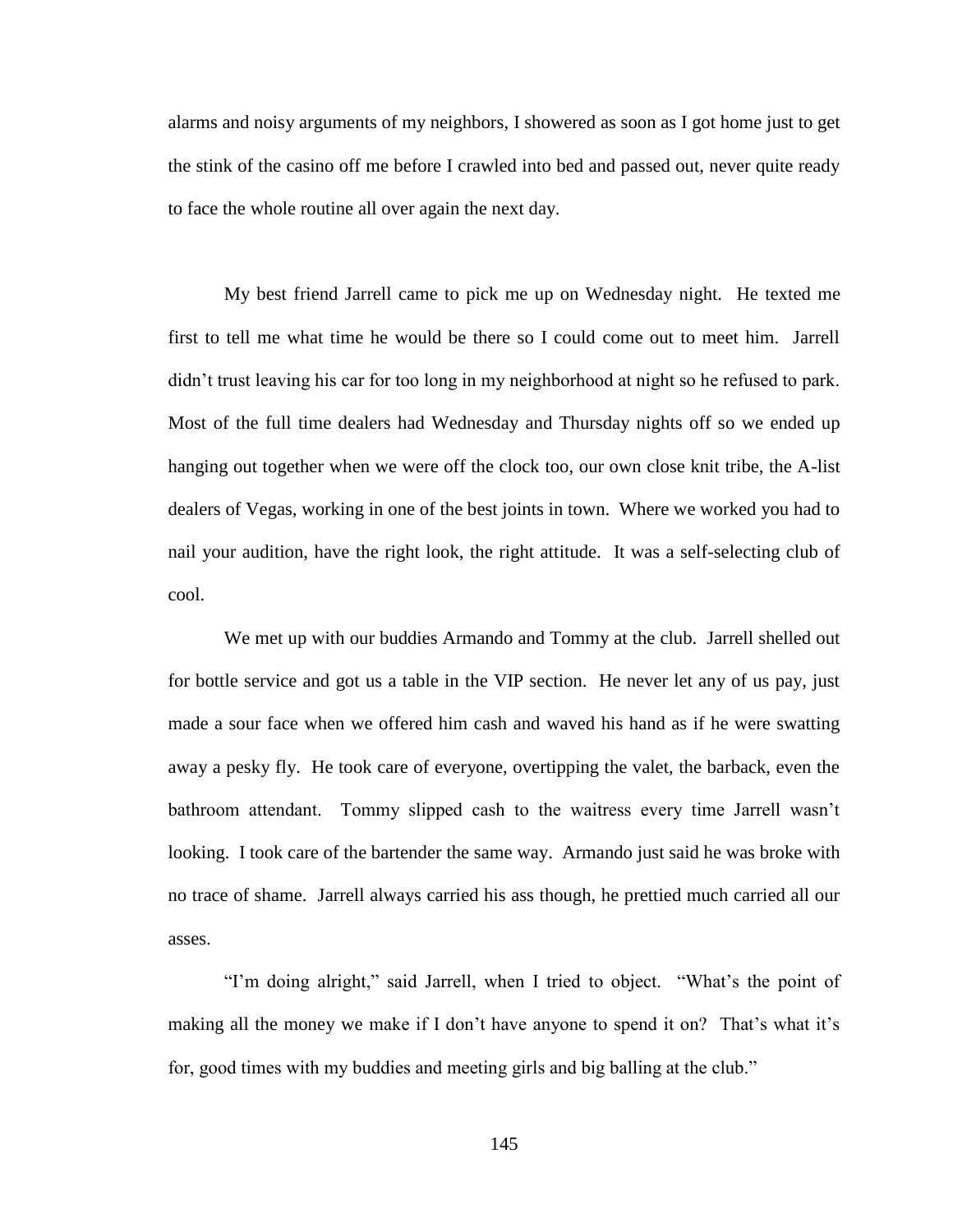Jarrell met lots of girls but he didn't hang onto them for very long. The ones that weren't good enough for him got weeded out after the first hook up. The ones that were too good for him didn't like the way he gambled and drank and blew his money at the club taking his boys out.

Tommy and Armando scoped out some corn-fed girls from Omaha with short denim skirts and bleached hair and brought them to our table. They were in Vegas for a bachelorette party. They raised their glasses and clanked them together so hard they almost broke. Then they put their hands in the air and screamed.

"Woooooooooo."

"Is it dark and good looking in here tonight or is it just me?" said Jarrell. He ordered another bottle of Belvedere. Our cocktail server made a show of pouring drinks for the girls, winking at Jarrell.

"Ladies, let me show you how the locals roll here in Sin City," said Jarrell.

He peeled a crisp hundred dollar bill from his bankroll and presented it to our server. She made an affected curtsy to him and the girls all nodded appreciatively, as if they were memorizing this lesson in etiquette. Our server was beautiful enough to be on the cover of a magazine in any other town in America but here in Vegas she was just another nightclub employee, catering to the whims of tourists. She whisked away our dirty glasses as soon as they were empty. When she came back she had a full tray of drinks for the girls. She kneeled next to Jarrell and set them down on the table. "These are on the house, sweetie," she said, brushing back a stray hair from where it had fallen out of her slick ponytail.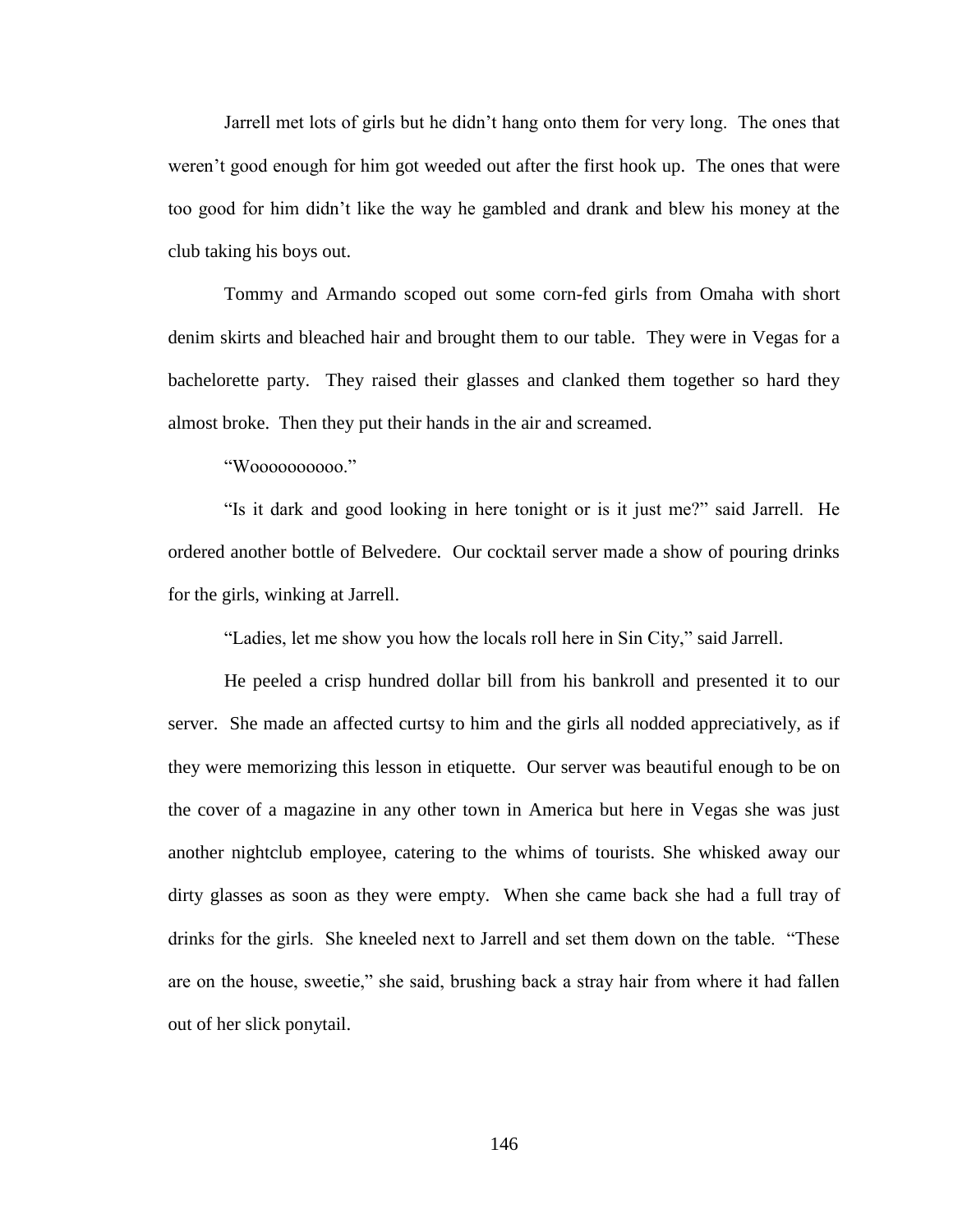One of the Omaha girls screamed, "Wooooooo. We love you. You're our best waitress ever. And you're so beautiful." Our server said "Thank you," and smiled, a radiant, well-rehearsed smile, rubbing Jarrell's shoulder as she stood up and turned to walk away.

"Wait," the Omaha girl said. Our server stopped and graciously accepted the five and ten dollar bills the girls produced from their clutch purses.

"Thank you so much ladies. Let me know if I can get you anything else."

One of the girls went out to the dance floor with Armando and another started making out with Tommy in the corner of the booth. The rest of them swooned over Jarrell, competing for his attention with exaggerated giggles and lips moistened with quick flicks of the tongue to make them shiny and more supple-looking. They pretty much ignored me. I wasn't as handsome as Jarrell. Though to be fair, none of us were. And I had zero game. Plus, I was too pale and too skinny for Vegas. Girls here didn't understand the artsy type. They only understood the roid monkey at the pool or the baller at the club. The one girl I tried to talk to, who seemed to like me and who laughed at my corny jokes, shied away from me when I tried to put my arm around her shoulder.

"Sorry if that's too forward," I said.

"No, it's not that," she said. "It's just that, for some reason I figured you weren't into girls. No offense."

"Well I am into you, but I'll take that as a compliment anyway. That's more my brother's style. He likes Asian dudes."

"And that's okay with you?" she asked.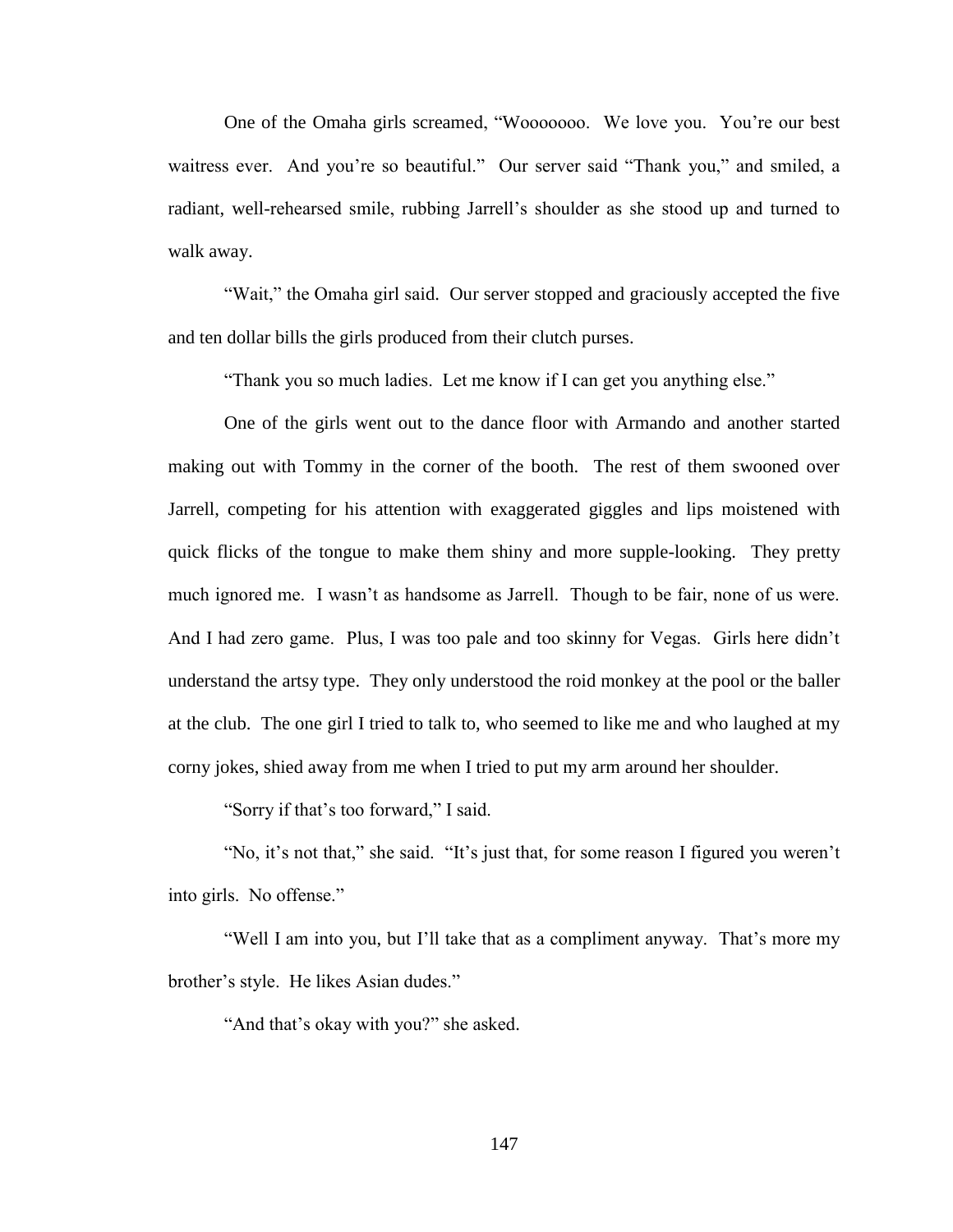I shrugged, why not, and knocked back a shot. She sipped her drink, didn't say anything, and turned her shoulder to her friends.

By the time we left the club it was early morning.

"My name's Kimberlee, just ask to be seated in my section next time," said our server as she cleared the table of empty glasses and pulpy wedges of lime.

"And you come by my table whenever you're ready to get lucky," said Jarrell with a wink that would have looked creepy on anyone else, but on him was suave.

Jarrell said he was fine to drive, even though he didn't seem fine, swerving from lane to lane on Flamingo and blowing through a red light at Koval. When we got to my house he rode his car right up onto the curb, getting me as close to my place as he could. He always waited till I got to my apartment and flashed the outside light at him, the same way you'd wait for a girl to get into her house before you leave when you drop her off.

Jarrell got serious as I was opening the car door.

"You really ought to think about moving to a safer neighborhood, little brother."

"I like it here Jarrell."

"How can you like it here?" he said, waving his hands around. "The hookers are knifing each other on the next block, and the pushers set up shop on the corner down there"

"But this block is okay. I've never had any real trouble here."

"Yeah, well you've been lucky."

On Thursday I rattled around my cramped apartment in my boxers and a natty robe I had bought at the market in Plaza Hidalgo in Coyoacán. I was agitated for some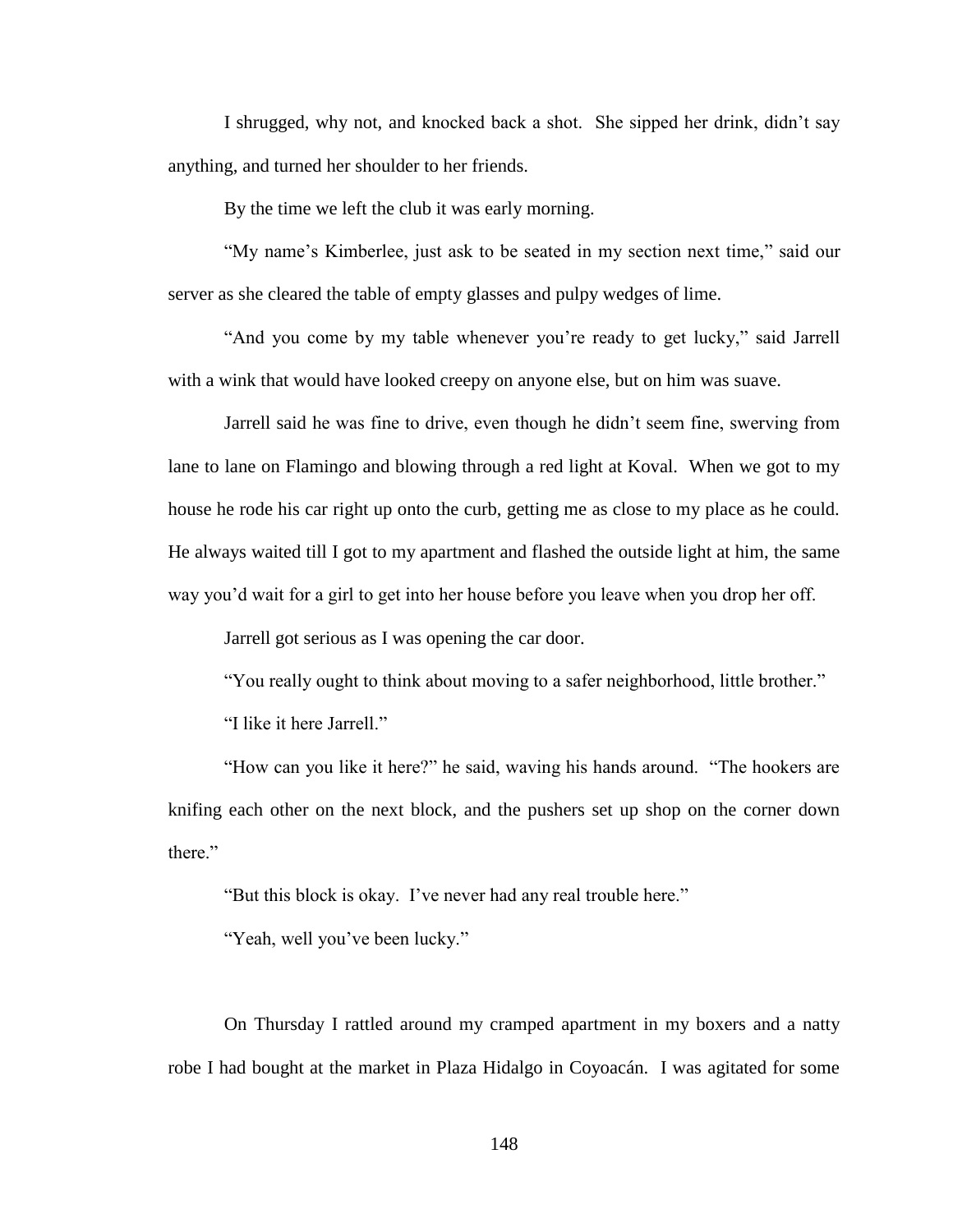reason, couldn't concentrate, couldn't meditate, didn't feel like going to the gym or to the yoga studio. I shuffled around like a crazy person, talking to myself and taking a shot of tequila from time to time, hoping to clear my head. I even thumbed through some old sketches that I thought I might turn into paintings someday. I still sketched and painted some when I had time, charcoals or acrylics usually, sometimes oils when I was feeling more ambitious. I worked from photos I had taken when I was living in Mexico, backpacking trips to Monte Albán and Chichen Itza, to the ruins of the Aztecs, the Mayas, the Toltecs and Olmecs. But lately nothing had come to me, and when I did manage a few scribbles and scratches on a canvas, it usually ended up coming out all wrong and I just added it to my growing stack of discarded projects.

I opened my worn copy of The Secret and let it open up to pages at random, thinking hard about finding some direction in my life, as if it were a divining rod leading me to the right advice. The first page I opened to was in the chapter on creating a vision board, which was supposed to be the place where you put up dream scenarios you wanted to see manifest in your life. You weren't supposed to worry about how though, you were just supposed to will it to manifest with all your heart and stand back and be dazzled by the results. I decided it was time to create my own.

First I needed something to use as my board. I flipped through a few of my discarded canvases, projects that had gone awry, half-finished, beyond salvageable. I settled on a sketch of the Pyramid of the Sun in Teotihuacán that was going nowhere, all jagged lines and hatch marks. I kept a snapshot taped to the upper left-hand corner as my inspiration. In the photo the stone ziggurat stood stark and resonant against the cerulean sky, taffy white clouds spilling across it like sticky dreams from another planet. But in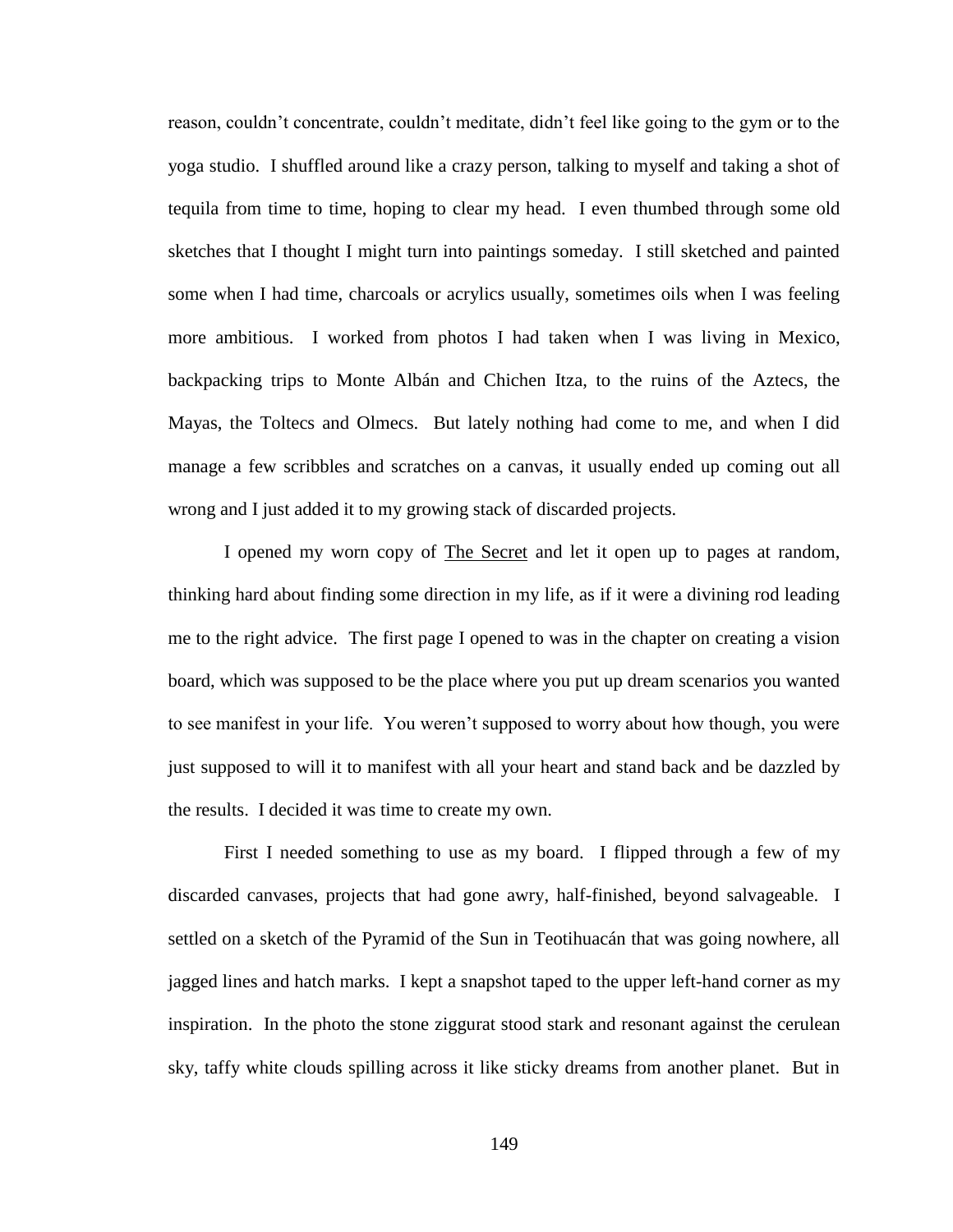the sketch everything was way off. Ominous triangles rained from an ocean of sky, flames burned through chasms in the ground. The perspective was skewed, the mood was absent. The feeling I had when I was standing at the far end of the Avenue of the Dead, snapping photos of the pyramid. It was fading into just an echo of whistling winds, the faint tinge of pollution from Mexico City dissipating into nothing but harmless atoms and molecules. That feeling of air and soul purified. It was distant now. That feeling of reclaimed innocence and hope that had sprung from me at the moment. It was the fuzzy edges of a dream that I was struggling to remember.

I just wanted a place to call home after all my time backpacking and wandering. I went through the stacks of magazines I had let accumulate in the milk crates I used for storage. I spread them out on the floor and started clipping the first things that caught my eye, glossy, full-page spreads of enormous stucco homes in the desert, with perfectly manicured rock landscaping and shiny luxury cars parked in the flagstone driveways. I pasted them up on the canvas, covering the top of the sketch. The edges of the Pyramid of the Sun that were still visible started to blur as I squinted my eyes. They went spectral as a ghost, dissolved into the wind and started to scatter like dust.

Before our shift on Friday night we had our weekly jam, a five-minute meeting that started before we were even on the clock, but which we were still required to attend. The shift boss, a former marine who sported a buzz cut, rattled off the concerts planned for the weekend and told us we were at one hundred percent occupancy again. He walked back and forth between the two lines of dealers on either side of the corridor, like a general inspecting the troops.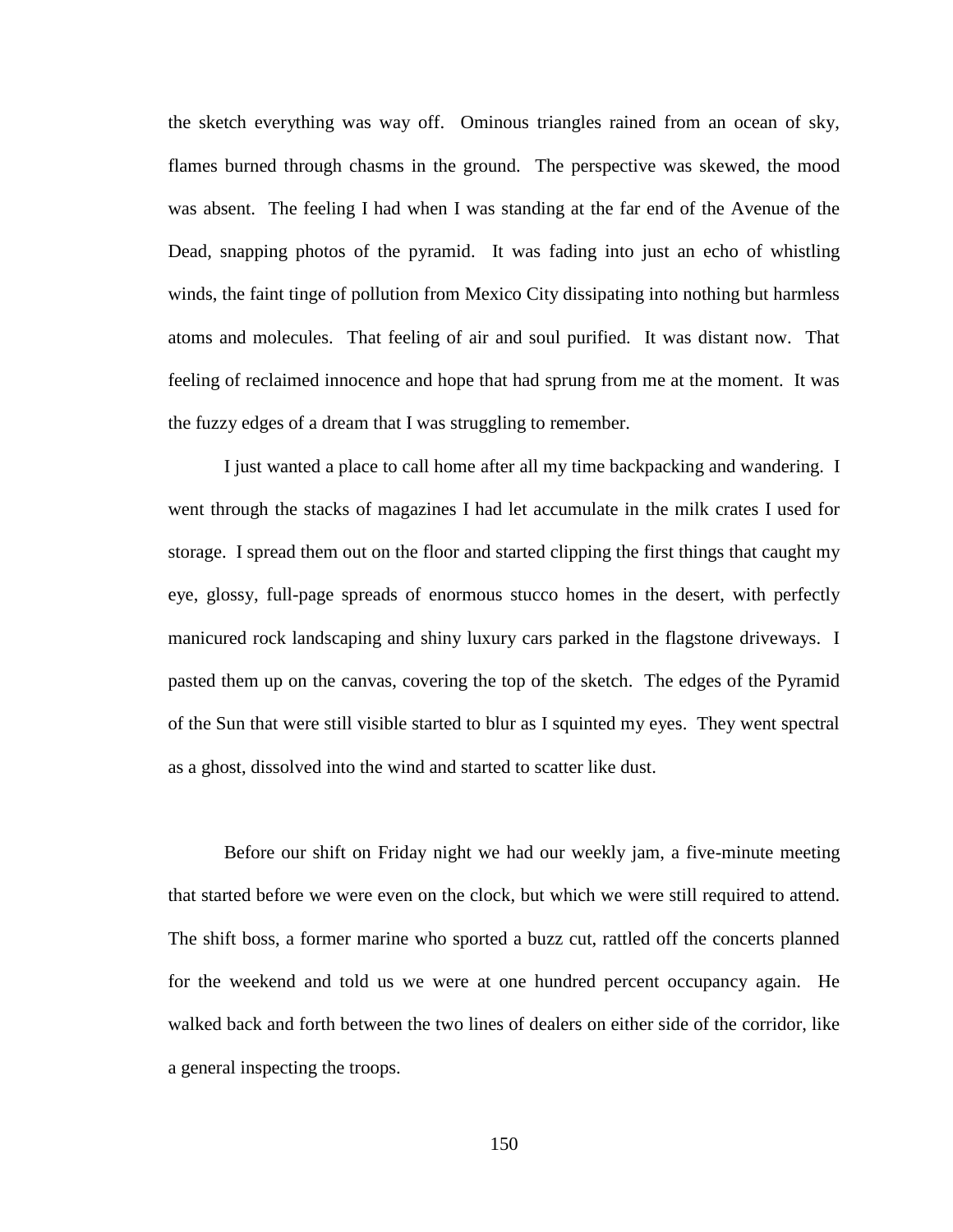"Remember, above all, take care of our guests." The shift boss kept his eyes down as he paced between us, inspecting the rows of black shoes lined up like dominoes, making sure they were polished.

"These people could go anywhere in the world to party, that's how loaded and connected they are. Our clientele is recession-proof. But they choose to come here because this is where it all happens. In case you didn't know it people, right now our property is at the absolute center of the party universe."

The shift boss stopped in front of Jarrell, looked down at his scuffed shoes, looked up and raised his eyebrows. Jarrell flashed his bright, straight teeth, pulled a handkerchief from his pants pocket, licked it, and squatted down to spit shine his shoes. The shift boss shrugged and looked up in a why me gesture. Jarrell stood and saluted him while the rest of us laughed good-naturedly.

"Our players want a connection with us," the shift boss went on, shaking his head. "They want to feel like the best time of their lives is right here, right now, every night of the week, every week of the year. And that's what we are going to show them."

A few of us cheered, slightly moved by the speech, ready to go out there and have fun with our players, laugh and joke and keep the cards moving and the ball spinning and the dice rolling. Mostly it was the newbies, those of us who had been there less than five years, which made us babies in a house filled with day-one career dealers. The old timers like Jarrell and the others just drifted out, started heading down the hallway that led to the casino. On weekends, the barbacks ran out of room to store the extra booze we needed for the pool parties and had to stack crates of liquor on wheeled dollies and line them up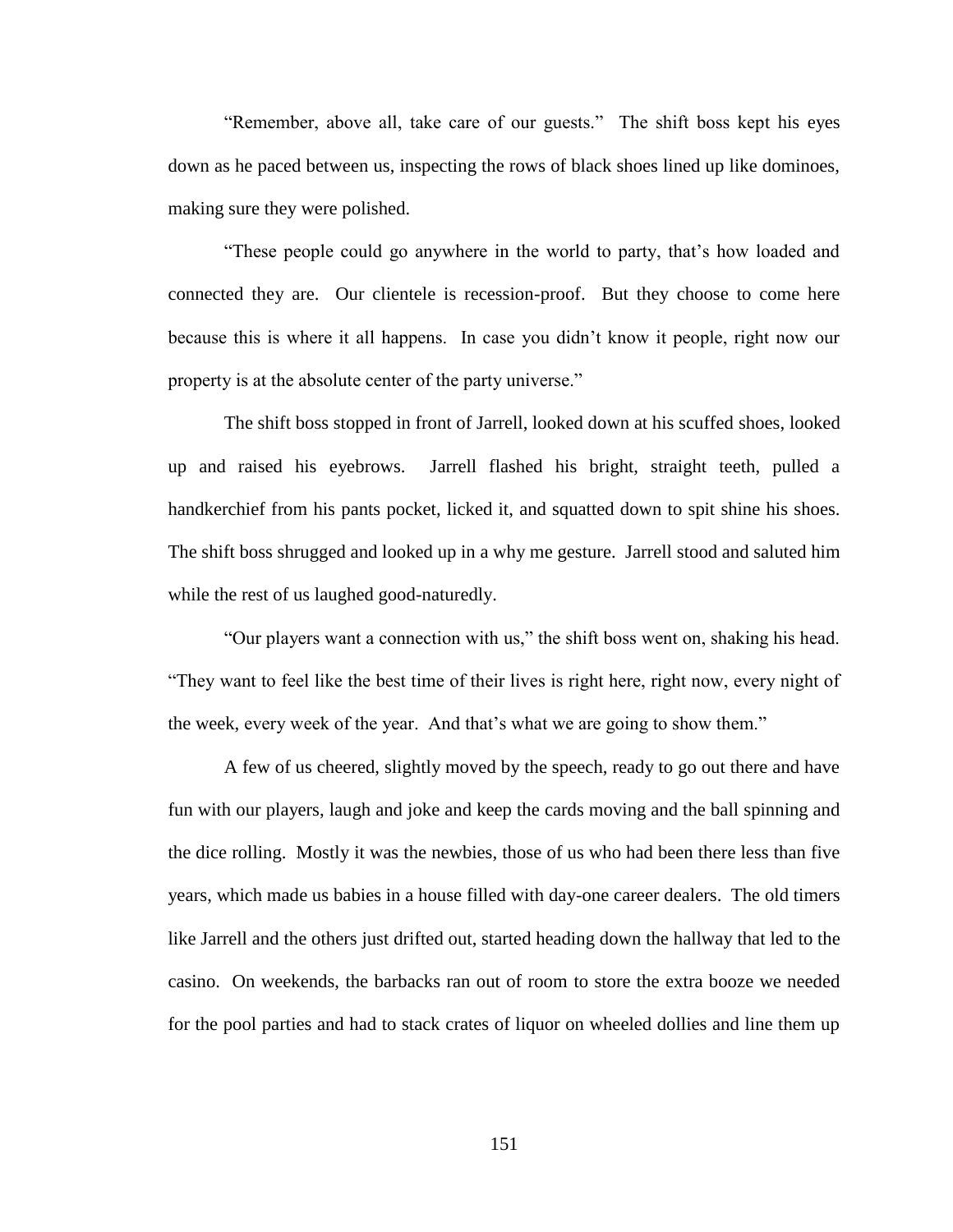on both sides of the hallway. We had to squeeze in between them as we walked through the corridor, marching out to the casino floor in single file, like soldiers on a mission.

Las Vegas. The center of the universe. The place where everything happened but nothing mattered. No consequences. No past, no future. Just now. Just here. Every night like the last night on the planet, the last night before the day the world came to an end. If these people had one night left to live, this is where they wanted to spend it. Nowhere else on Earth but here, and now.

I stood at my table getting ready for the nightly onslaught of players that would throng to my table soon after it opened, soon after I finished double checking the rack and spreading the cards, showing their fronts and backs to the cameras above. I shuffled the cards in a state of meditation, sending waves of gratitude to every person who walked through the doors of the casino, thankful for their willingness to wander knowingly into the slaughter, night after night, and still leave smiling.

It didn't take long for the players to start piling in, filling the tables, showering in cash and chips that would be gone by the end of the night. The casino started to hum with people beautiful enough to be in magazines. The boys dressed like young rockers, the girls like wannabe starlets. And some of them were real rockers, real starlets, blending in with the crowd. I never knew who was who until after they left. Our casino was the playground of rock stars and celebrities. When they came to Vegas, they went non-stop, 24/7. There was no last call and there never would be.

The money was falling from the sky. It flashed across my layout all night, numbers that didn't relate to anything in my own life. Throwing away thousands of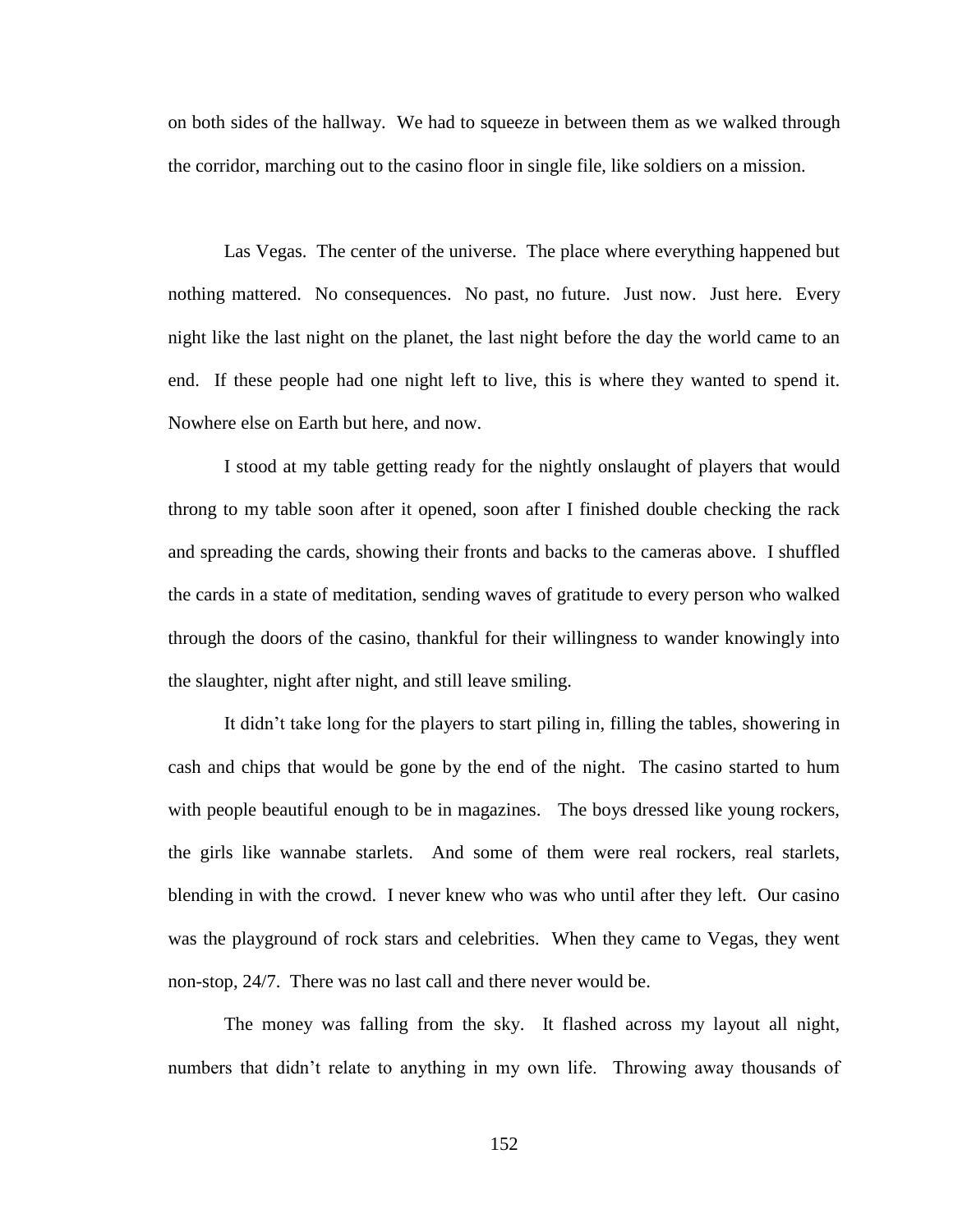dollars on a whim was not even close to something I could do. I usually thought about the amounts of money that passed through my hands as much as a cashier or a bank teller did. My money I put away mostly, saved for a down payment on a house. I figured I could pay one off early if I worked hard enough, own it free and clear and then take some time off and get back on the road, travel to Mexico again, only this time with a home to come back to, without switching apartments and renegotiating leases and subleases and screwing around with hauling things back and forth from a stuffy storage unit that smelled like scorched urine and dying plants.

But that night something woke me up from my usual work routine. I'm not sure what exactly. Something biorhythmic, or astrological maybe. It might have been when I cashed in my tenth thousand-dollar buy in of the night. I counted out the chips and slid them out to the player with a perfunctory 'good luck' and a smile. I lined the bulging stack of twenties up over the slot of the drop box and tried to slide it in, smoothly and unconsciously, as I'd done so many times before. But instead of just whooshing down, out of sight and out of mind, the money got caught in the slot, like gambling indigestion, and resisted being swallowed up. I really had to push, because the bills inside had built up into such a dust bunny of cash that the box was already full, literally full, of money.

The amount of money I stuffed into those drop boxes every night was astronomical. Times all the nights I've worked over the years, times all the other monkeys doing my exact same job, times all the other casinos in all the other years since it all began. Money that could be used to feed orphans, or cure AIDS, or invent a car that runs on water.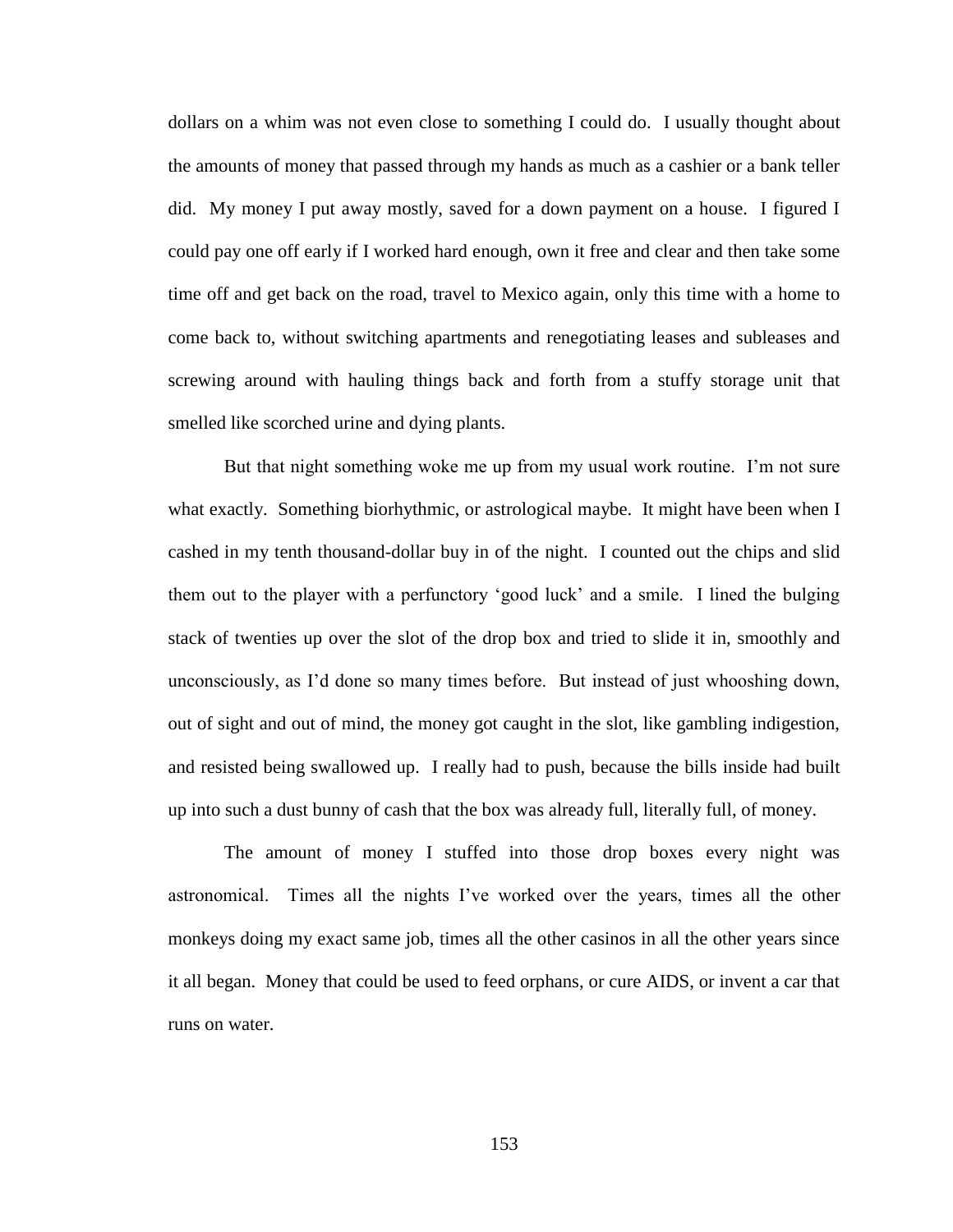The rest of the night I watched people burn through their money like pyromaniacs, like those boys in halfway houses who know how to strike a match to any surface and cause it to burst into flames. The guys that showed up at my table toward the end of my shift were pissed off, even before they started playing. The tossed their hundred dollar bills at me as if they wanted me to get them out of their way, as if I were clearing their dirty plates in a restaurant. They had already steeled their nerves by drinking all night and came to the table wearing their pent up frustration in front of them thick and gummy, a field of energy that sucked all the air from the room.

Earlier, they got dressed up, shaved, gelled their hair and rolled up the sleeves of their button-up shirts into neat cuffs. They headed out to the club determined to have a good time, to do everything they were not supposed to do at home in their regular, nineto-five lives. By the time they got to my table they had already struck out with all the girls at the club and settled their tab for bottle service for the night.

All that money and time and energy. And still. No. Ass.

Most of the girls, pretty much all of them really, except for the hookers, disappeared before the sun came up, clutched each others' hands and wobbled along on spindly high heels, flashes of fuchsia and silk, leopard spots, bleached Barbie hair, California-girl Asian eyes. They gathered in clusters of twos and three and fours, scattering into taxis while the guys got left behind to pay the tab. That's when these guys showed up at my table with crisp green bills from the ATM. Ready to get on a roll and try to salvage the night and have a kick-ass story to tell their buddies back home. The time I struck out with every girl at the club but then got on an epic roll at the blackjack table.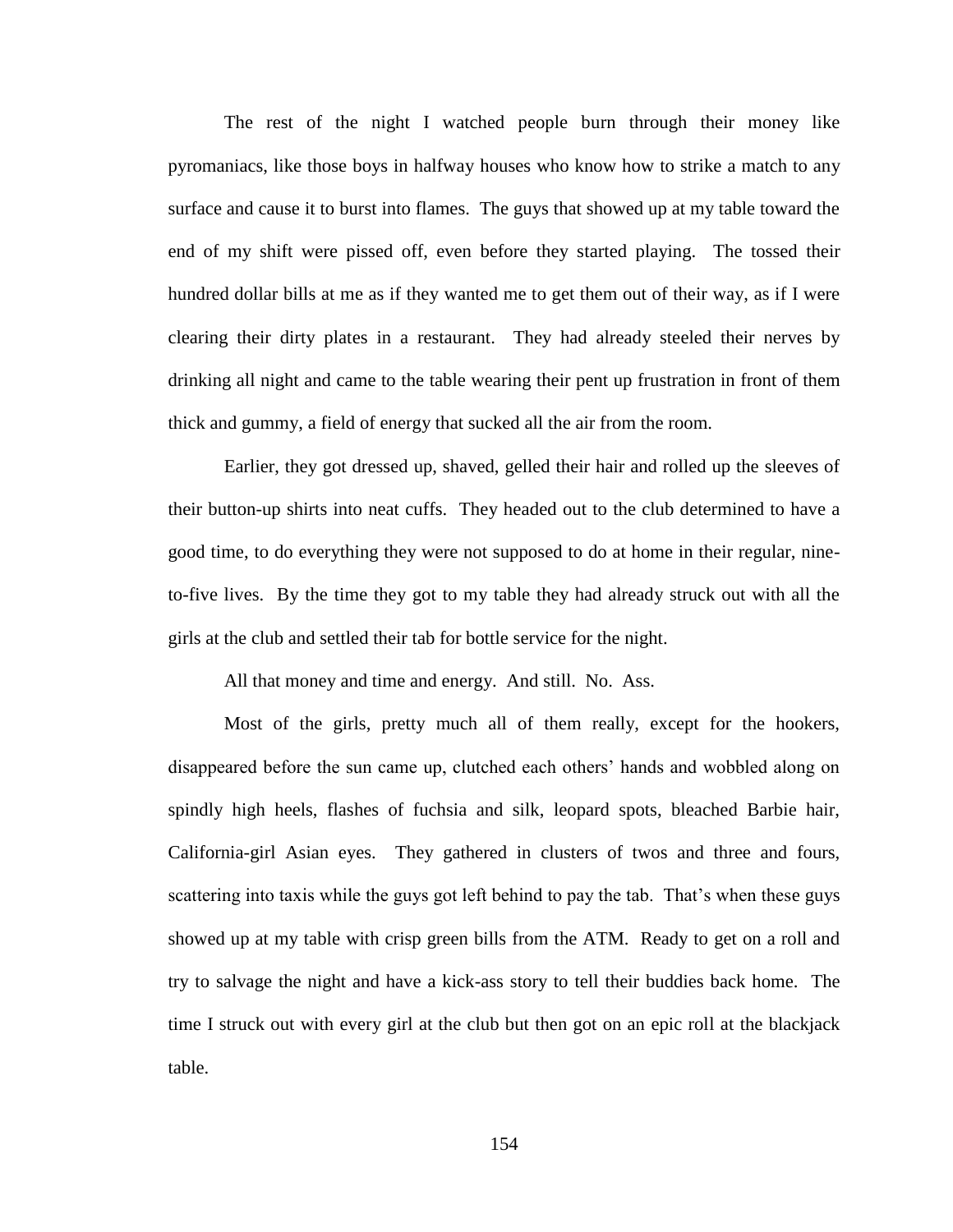But they lost it all that night, every one of them. No one knew when to stop. They clung like stubborn kids refusing to go to bed, their eyes painful with sleepiness, their heads pounding, their wallets hemorrhaging cash. The last one there was scowling, but he wasn't angry with me, just pissed off at what he thought was his own shitty luck. He tossed me his ID and asked for a marker, one thousand, which he lost in a few big hands before he slinked away from the table while I was fixing up my rack. Sometimes the high rollers asked for ten thousand, or twenty, or fifty, whatever their credit limit was. Gambling away the last of their money was their warm milk and cookies, their pacifier, their last call before being sent to bed. When the chips were gone, they were almost relieved, because then they could finally call it a night.

Jarrell and I sat in the break room eating breakfast just before the end of our shift.

"I almost got into it with a player again tonight, J.T."

"Dude, you've got to chill out," I said.

"Yeah, well this guy had it coming. When I was on stick he kept tapping me on the shoulder every time I passed the dice, telling me it was his turn to roll when it wasn't."

Jarrell was on dice a lot. I was on the double deck most nights, but we moved to whatever table we were sent to. The superstitious players imagined a master-planned net of intrigue behind which dealers were sent to which tables, but it was nothing more than who dealt the cleanest game on which table and luck of the draw. No scheming involved.

"So why didn't you just tell him to stop?" I said.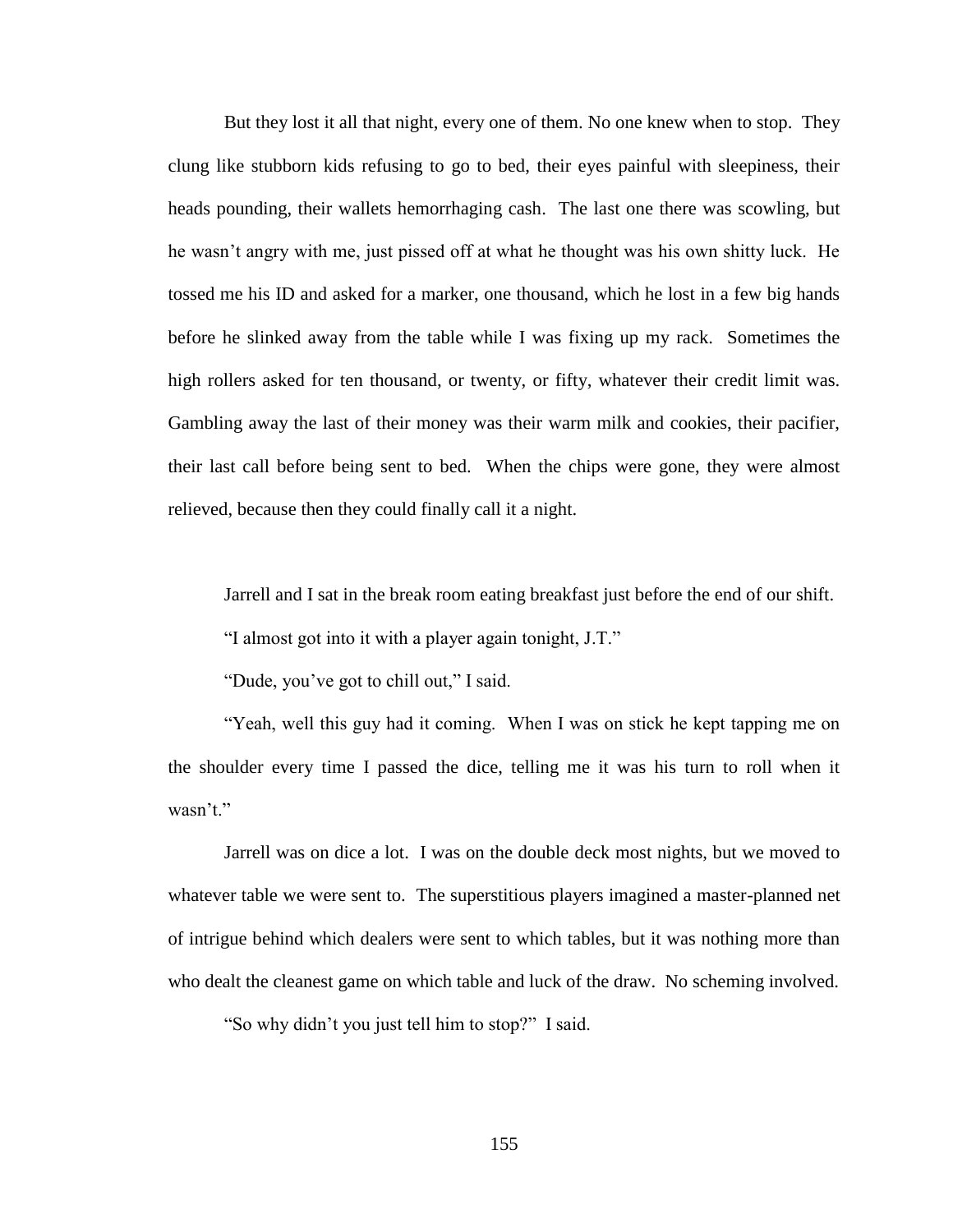"I did. But this motherfucker wasn't getting it. So I turned to him and said, 'if you touch me again, I'm going to lay you out, right here, do you understand?'"

I finished the last bite of my scrambled eggs, chewed and talked with my mouth full.

"And what did he do?"

"He shut up," said Jarrell. "Didn't cause no problems after that."

"You've been lucky," I said. "Do that to the wrong person and it could mean your job."

"They'd be doing me a damn favor if they fired me."

"Dude, it's not that bad," I said. "You just have to speak their language. They're drunk and out of their minds, they just want someone to pay attention to them. Just try to get along with them, get to know them a little."

"Getting to know these punks too well," said Jarrell, "Just makes things awkward when they start popping off at the mouth and you got to have their asses thrown out."

I nodded at my empty plate to let Jarrell know I was going to get more to eat. I shoveled in as much free casino food as I could during our short breaks, drawing the attention of the chubby ladies I worked with who told me it wasn't fair that I pigged out more than anyone and was still skinny and lanky.

I stood up and walked around the corner to the toaster oven. I fished in a plastic bag for a pre-sliced bagel then pulled it apart with my hands as surely and quickly as I ferreted chips into the rack every time a player lost a hand. It split cleanly down the presliced middle into two halves, which I placed face-down on the industrial toaster oven and watched roll over the glowing orange grill below.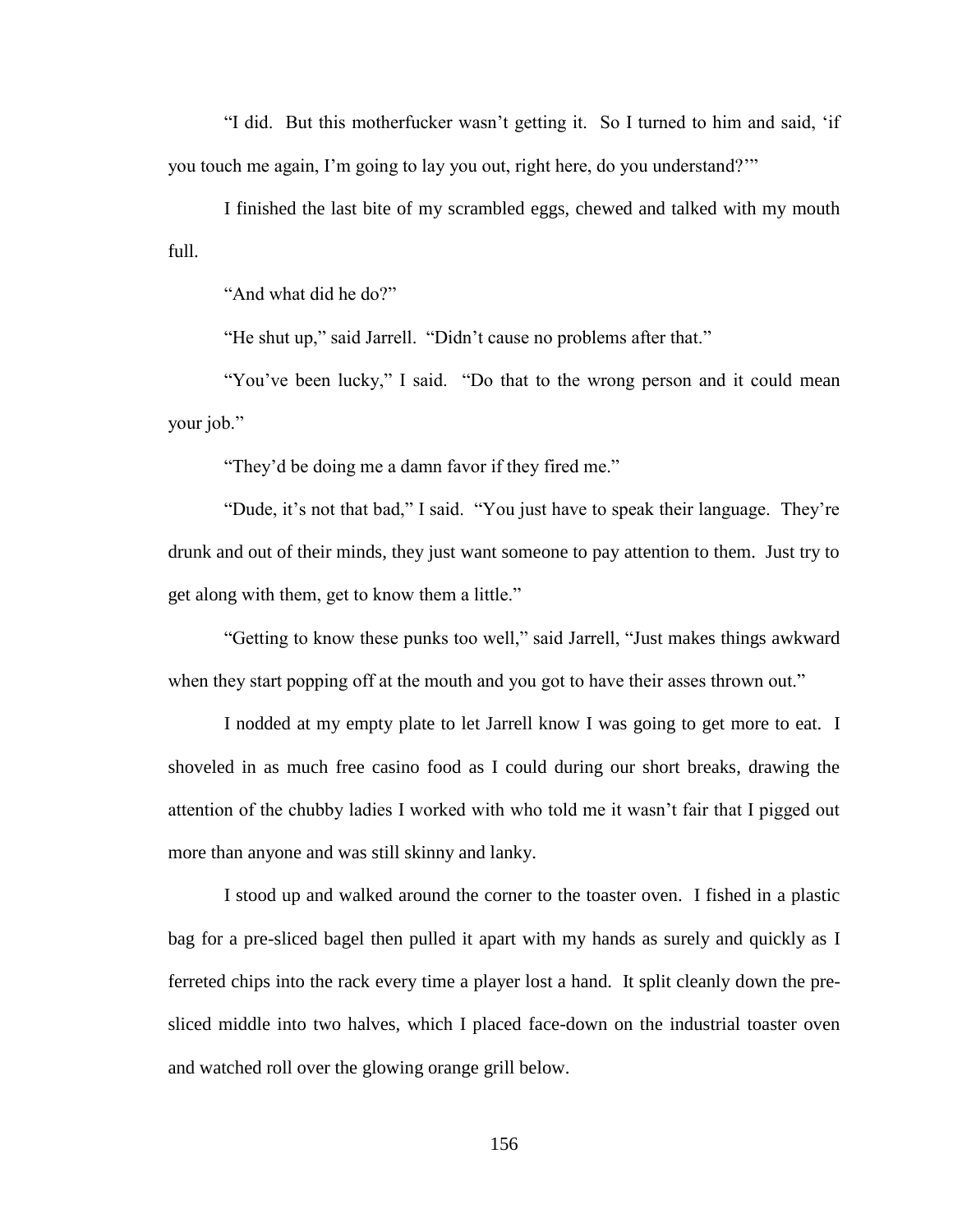When I got back to the table, Maritza and some of the other bosses we were friendly with were sitting with Jarrell. On the casino floor we played it up for the customers and acted super deferential with the bosses. We answered yes sir and yes ma'am, making sure our drunk-ass players understood that the floor supervisors and pit bosses had authority. That way the players would be afraid to get out of line and talk too much shit to the dealer. What they didn't know was that we all palled around during breaks and sometimes on our days off too. We bitched about high maintenance players and every once in a while said something nice about a big tipper, someone who was a real George, or some MILF who was super hot. Maritza, who made it a point to let everyone know she had never been with a man, especially loved to point out any chick with hot titties in a slingback blouse or a super low-cut dress. The bosses had all been dealers at one time or another. We were all just part of the same subterranean landscape, virtually lateral rungs of a ladder that led nowhere.

Maritza was leaning into Jarrell, tapping his forearm with two fingers every time she listed a feature of the new house she was closing on.

"It's got a three-car garage, a humongous swimming pool, and travertine floors in all four bathrooms"

Jarrell nodded, squirming in his chair and checking his BlackBerry.

"Where'd you say the house is at again?"

"It's near the new Target."

"The one in the Southwest? Near Mountain's Edge?"

"The one where the new Home Depot is. I don't know which direction it is," said Maritza, laughing. "That way." She pointed to one of the walls in the windowless room.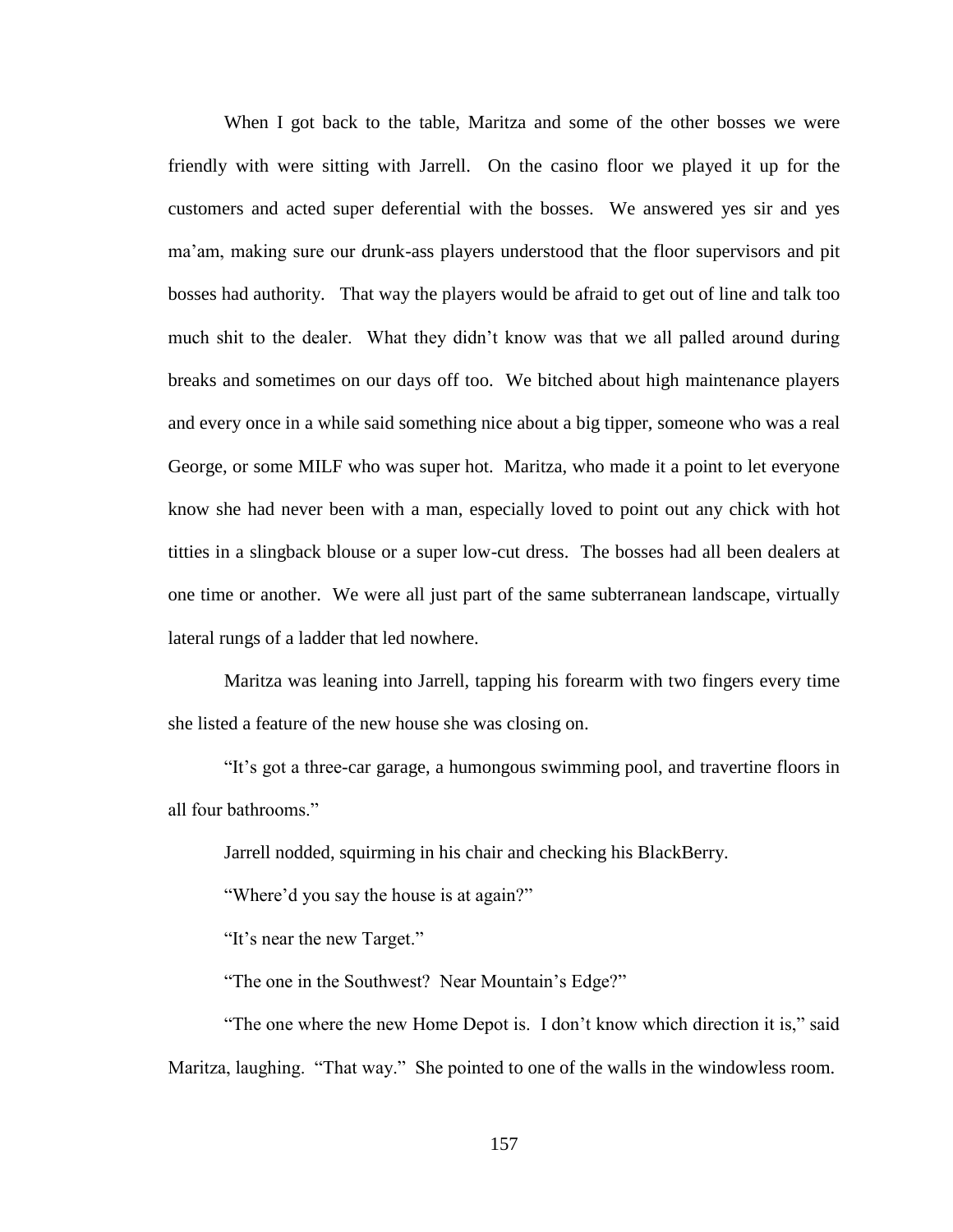Jarrell sighed, annoyed. He told me once he hated how women could never give you a goddamn street and cross street, didn't know their ass from their elbow enough to tell you which way was north.

"Just tell me the address," he grumbled, punching the information into his BlackBerry to map it out. "How much you say they was going for again?" he asked.

On the way back down to the casino floor Jarrell and I passed by Jillian and two of the other pole dancers, dragging ass down the hall on their way to the break room after working their last set. They were wearing go-go boots and matching trench coats cinched at their waists. I kept my eyes on the ground, instantly struck shy and stupid whenever Jillian was around. The girls smiled at Jarrell as he greeted each of them by name and turned on his charm. They giggled and one of them opened her jacket and shook her hot, fake boobs at him, blocking my view of Jillian. After they passed by us I turned to try to look at Jillian just as she was craning her neck around. I faced forward again quickly, embarrassed and totally busted.

"I think she likes you, dawg," said Jarrell.

I blushed. "She barely even says hello to me."

"Shoot, she just shy like you."

If only she would stop and talk to me one of these nights, I thought. I could tell her about my backpacking days, show her some of my sketches. It was the only shot a guy like me had with a girl like her. When I first saw Lola on the Metro in the Mexico City, she talked to me because she noticed the charcoal stains on my fingernails, different from the usual accumulation of grit from the *chilango* pollution. We were packed in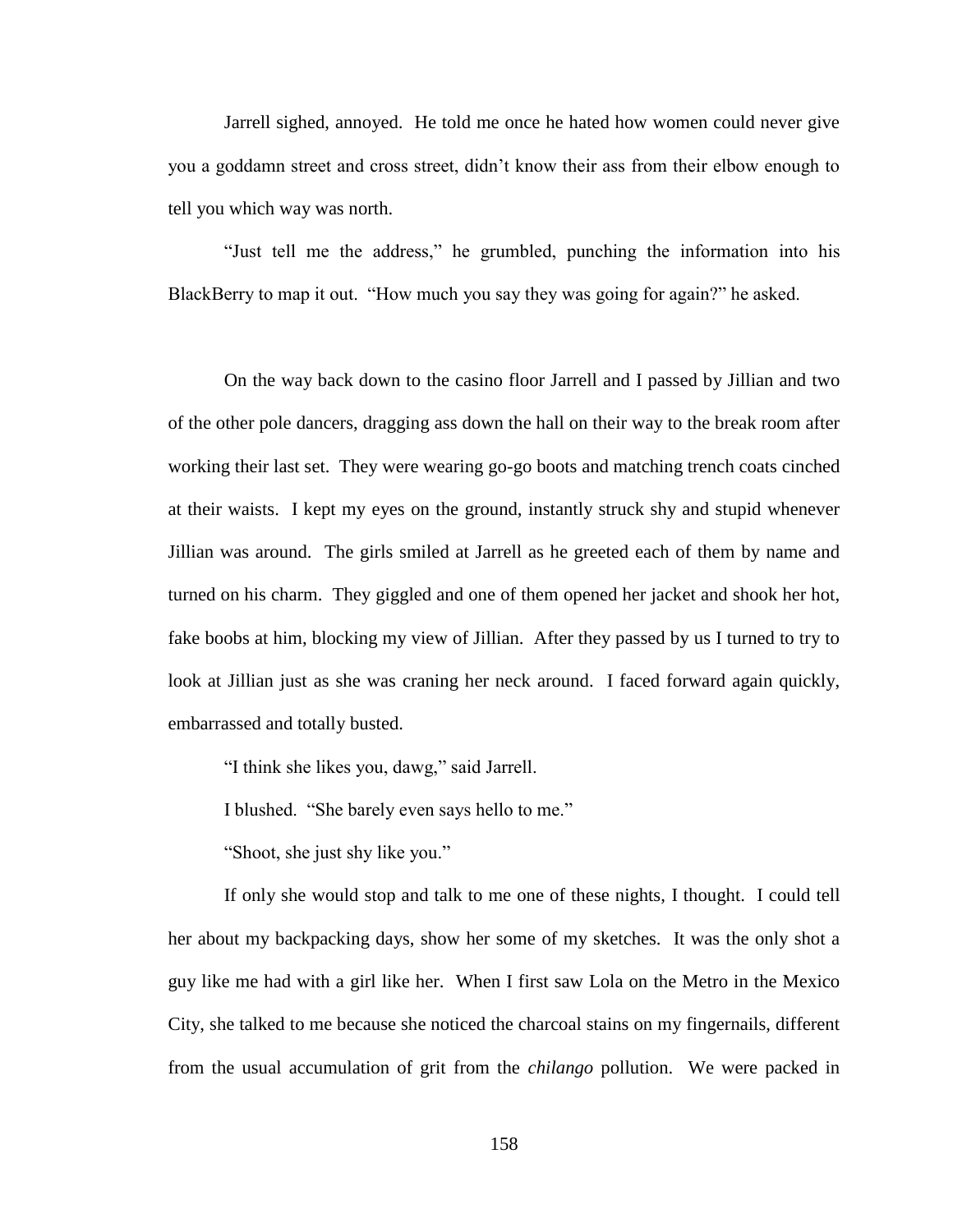close as bundles of flower stems as we slowed to a stop at Coyoacán station. "You're an artist," she asked me, but it was more like a statement. We were both getting out. We went to the Casa Azul together, saw the room where Leon Trotsky slept in a single bed, like a monk, and wrote at a desk with a jar bursting with worn pencils and brushes of course hair.

"She's way out of my league," I said.

"I heard that," said Jarrell, as we made our way back out into the crowd, back into the flash of lights and the blare of music, back to our tables to entertain the partiers for one final hour.

Wednesday I kicked it with my boys at the club, got way too drunk and spent the next day hung over as all hell, dicking around at home in my robe chugging Gatorade from the vending machine in the laundry room. I went back to The Secret and let the pages spread open at random. It opened to the section that had an anecdote about a man who wanted to find a nice girl to date. But he was sending the wrong signs to the universe. He had paintings of aloof girls hanging on his walls. He was advised to change them out paintings of slutty girls. Soon his luck changed, and he had more dates than he knew what to do with.

Maybe my 500 square foot, one-bedroom apartment was sending the wrong message to the universe. Maybe my single bed and my tiny closet that was already full and my one small bathroom were putting out the message that I wanted to be alone forever.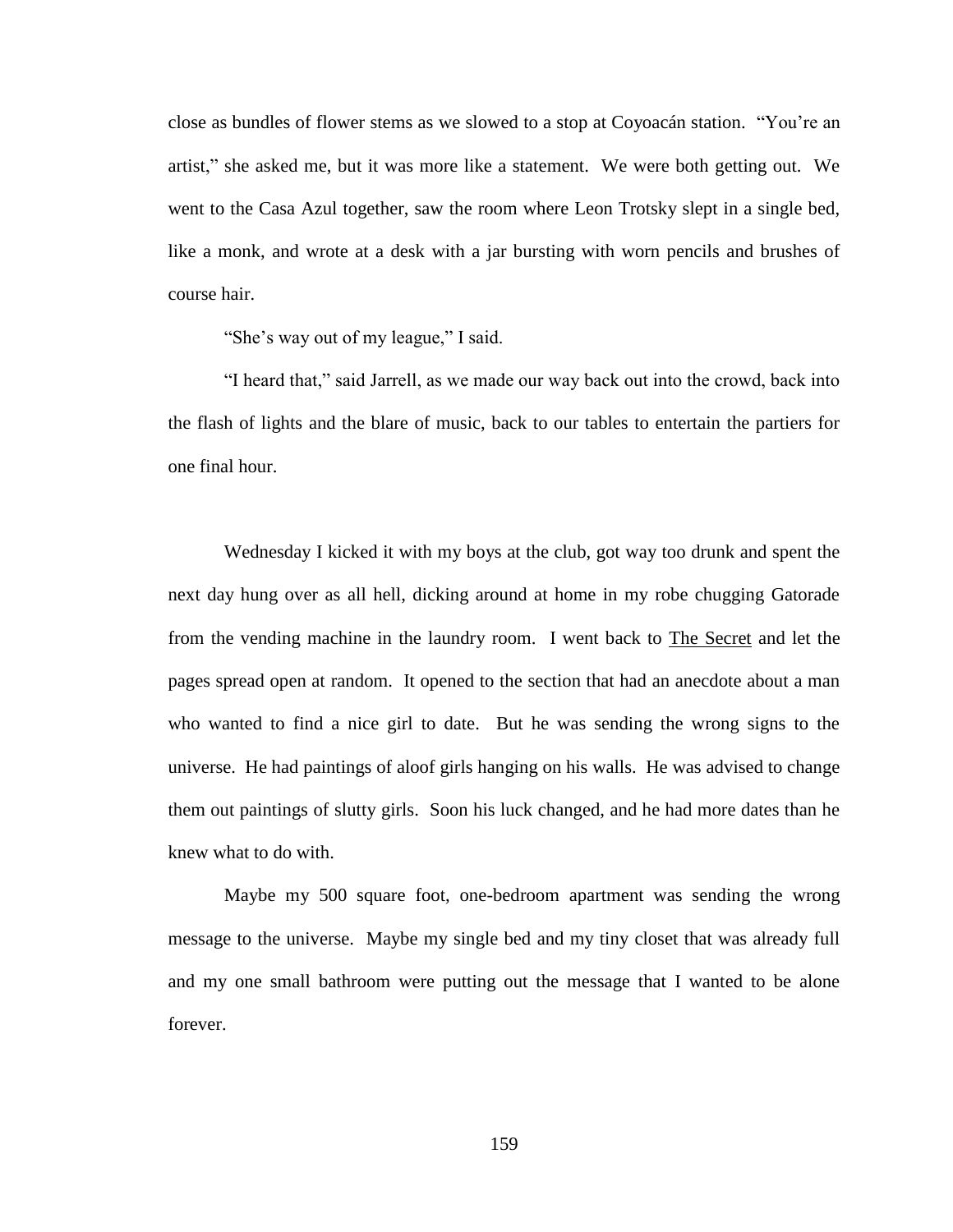Later that night I paged through a copy of Vegas Weekly and found an ad for our casino's Party Pit, where the blackjack dealers wore lingerie and the pole dancers worked the stage above them and kept the crowd entertained. I cut Jillian out of the picture. She was posing on the stage, crossing her slim legs and tilting her bowler hat to the side. She was smiling her one-of-a-kind smile, shy, flirty, and trusting. I put her picture up on my vision board and every time I looked at it my eyes went straight to Jillian and I imagined she was smiling only at me.

When it got late and the only sounds in the neighborhood were distant sirens and the rattling wheels of shopping carts in the alleys, I got in front of my computer with Jillian's smile and her smoking hot body still swimming at the edges of my thoughts. I ended up jacking off watching online porn, nothing pervy, just good old, all-American, barely legal, girl-on-girl action. There was a loud thump on the windowpane. I looked over my shoulder and caught a flash of the faces of a few of the neighbor kids at the window, peeking through a crack in the blinds that maintenance still hadn't come by yet to fix. They pointed at me as if accusing me of a crime, eyes and mouths wide open. Then they turned and ran, scuttling through the dusty gravel outside, slapping the stucco walls with the palms of their hands and cackling like syphilitic crows. I was left staring at my own reflection, t-shirt pulled up over my neck, one hand wrapped around my junk, *in flagrante delicto.* My face was hot and flushed. All I wanted was a place to go where no one would bug me, where things would be silent and no noise would crowd the thoughts from my head.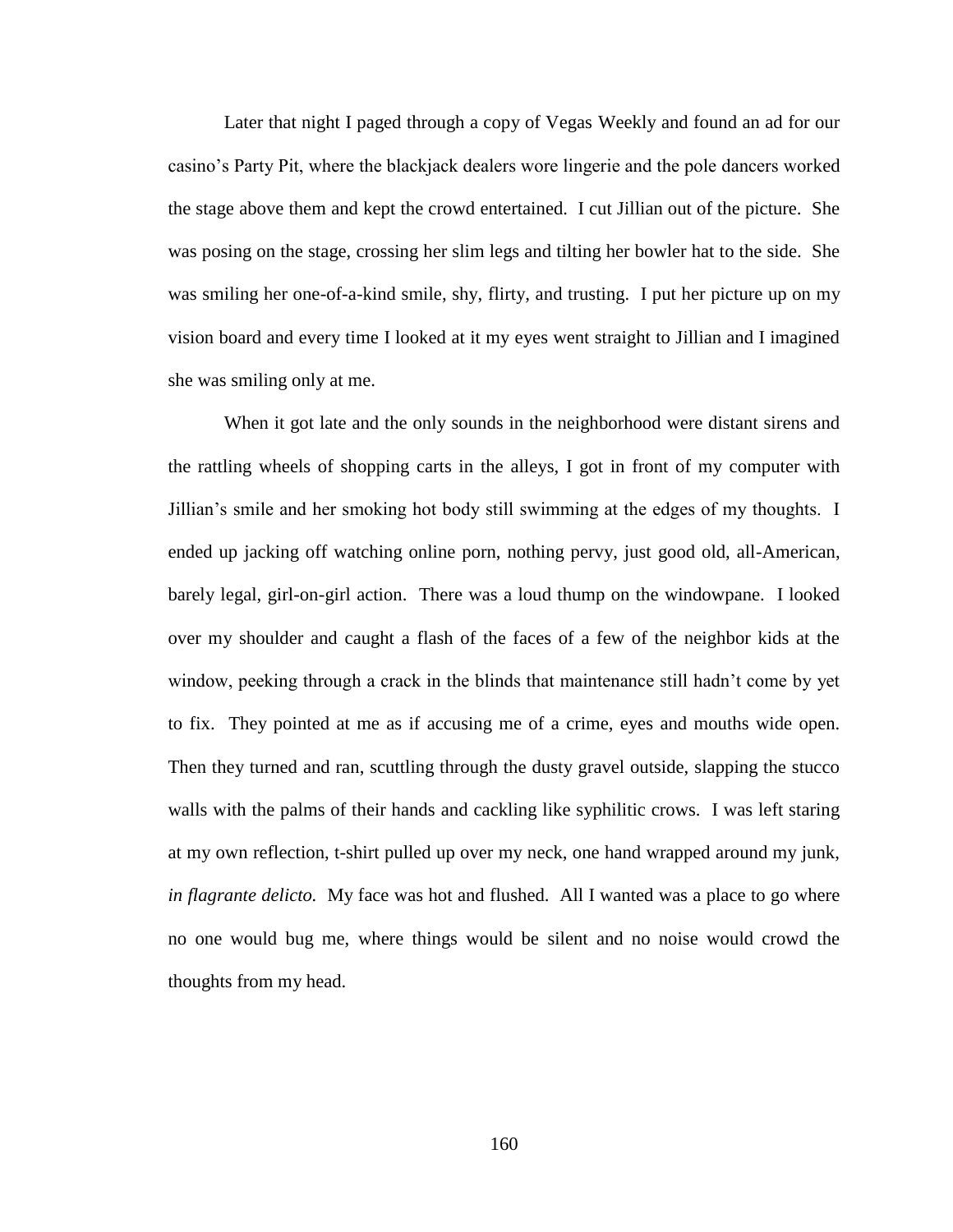I combed through the online real estate listings obsessively. Everyone else was buying houses and I could only hold out for so long. I had saved up almost enough to make a down payment and I figured it couldn't hurt just to look.

The prices of houses had doubled in the previous two years, and then, unexpectedly, they started to inch downward. By the time I started looking most of them had reduced their asking prices by twenty percent. And then everything froze and the fire sale was on and everyone I knew was snapping up the bargains left and right, shopping for houses to rent out or to renovate and flip. But me, I just wanted one, a place to call home, and that was it. Everyone said it wouldn't take long for the market to recover, and that the bargain prices wouldn't last. Every time I heard someone in the break room talking about buying a new house, I got knots in my stomach. I felt more and more anxious that I would miss my chance to nab the last affordable house in Vegas and would end up stuck in my crappy little apartment forever. I tried to picture myself at forty, at fifty, sitting in my car outside after coming home from work, waiting for some shoddy vagrant, or some group of raucous, gang-banging kids, to pass by so I could make it to my apartment without getting hassled or hit up for spare change.

I focused on the pictures of houses I had pasted on my vision board, imagined myself living in one, the feel of it, the smell of freshly-painted walls and clean, clear, quiet spaces. The largest one had a row of arches in a colonnade along the front patio, which reminded me of the picturesque, Moorish arches in front of the pastel-colored churches in the colonial capitals of Mexico. I used to go to those churches to burn candles and light incense and pray to a jumble of *santos* and virgins, painted in ochres and beiges and outlined in silver. In the flame-lit glow of their faces, I reached out to a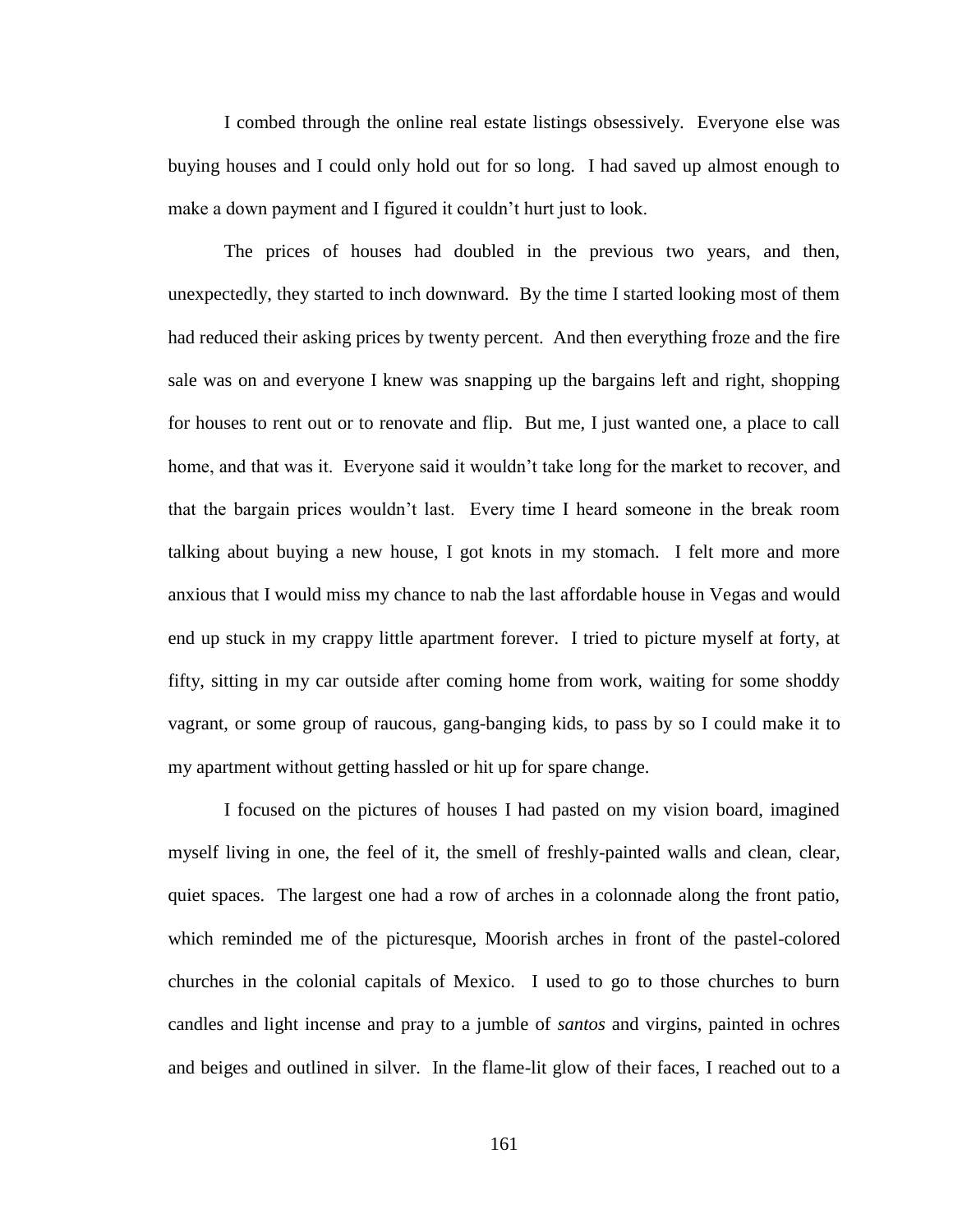great, benevolent, giving universe where the good and the true were granted their heart's desire, and felt no trace of arrogance or shame for asking for abundance to materialize in my life, fully prepared to work for it.

I sat cross-legged in front of the vision board, as if it were an altar, ready to offer up the sacrifice I had made of years and years of hard work in the casino, cash it in for a hard-earned place to call home and hopefully someone like Jillian to share it with.

The woman at the sales office had coffee-stained teeth, but her jewelry looked expensive and her hair was well-maintained, with no roots showing. I decided then that if it got to that point, I could probably trust her.

"Just take a look around and let me know if you have any questions," she said.

I took my time walking through all six model homes, starting at the end of the tour, with the highest priced, most luxe house on the Potemkin village street, and working my way down to the one that I considered somewhat affordable. The first one was big enough for an entire tribe to live in. It had a kitchen like the set of a cooking show on the Food Network, with stainless steel appliances, a walk-in freezer, and a pantry that was almost as big as my apartment. There was a family room bursting with model home fake plants, a maze of bedrooms and bathrooms, and a third floor that was one huge space filled with exercise machines. I could picture it as a massive, minimalist meditation room, or a studio large enough to hold all the canvases and paints I could ever hope to own. It even smelled good, like apples and cinnamon, and it was overloaded with light, filled from every angle with sunshine beaming through the wide, floor-to-ceiling windows. The views were pristine and unobstructed, purple mountains in the distance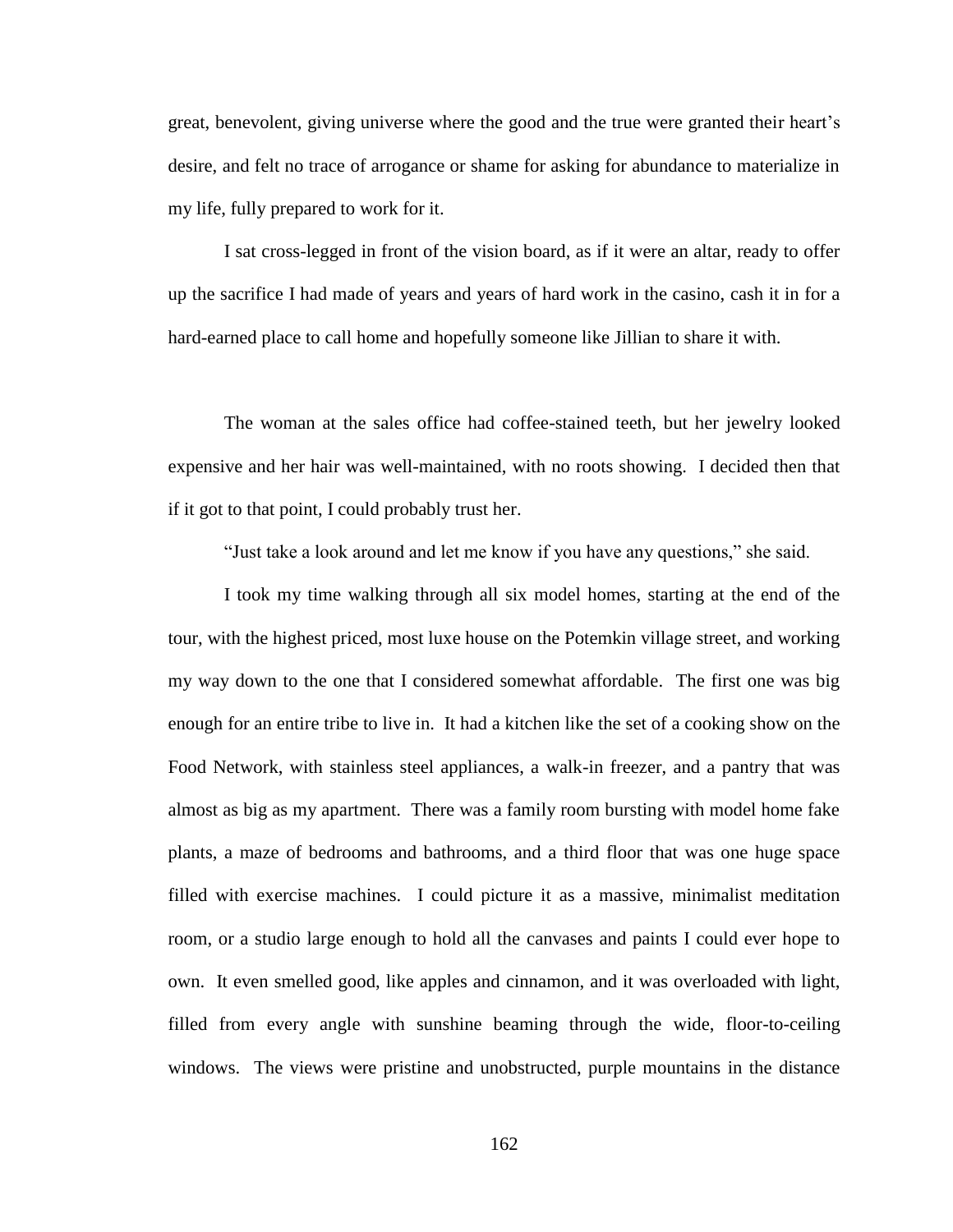and the endless expanse of vast blue sky over the desert. It was a breathtaking home, but I knew it was way more than I could afford.

The next four houses were progressively scaled-down versions of the first. By the time I got to the last one, I had trouble remembering which was which, even though I had taken enough pictures to nearly fill the memory card in my camera. The last house was a three bedroom, two and a half bath that was slightly cramped, but still a serious upgrade from my current place. The closet space was tight, the garage only had enough room for one car, and the driveway was too short. But the place was beautiful, even if it was on the smaller side, compared to the mansions I had just seen. The stucco walls were perfectly even. They didn't have dents and divets like mine. And the ceilings weren't low, depressing cottage cheese that crumbled like asbestos snow when my upstairs neighbors made the bed jump during their rough, noisy sex sessions. The flooring was rich bamboo that made just the right sound as I walked across it.

"Is it always this quiet out here?" I asked the saleswoman, when I returned to the office.

She walked me over to the schematic of the planned community, tapping her pen on the glass over one of the two empty streets.

"This is all we have left to build. After that, construction is done. We've limited the number of houses here so it will stay a nice, quiet neighborhood, even when the last twenty homes are completed."

She told me she only had two lots available at the list price and they were going fast. I knew she was pressing me to make a decision. The window was open behind her. It was one of those perfect, dry, breezy days in Vegas. I felt like I could almost drink the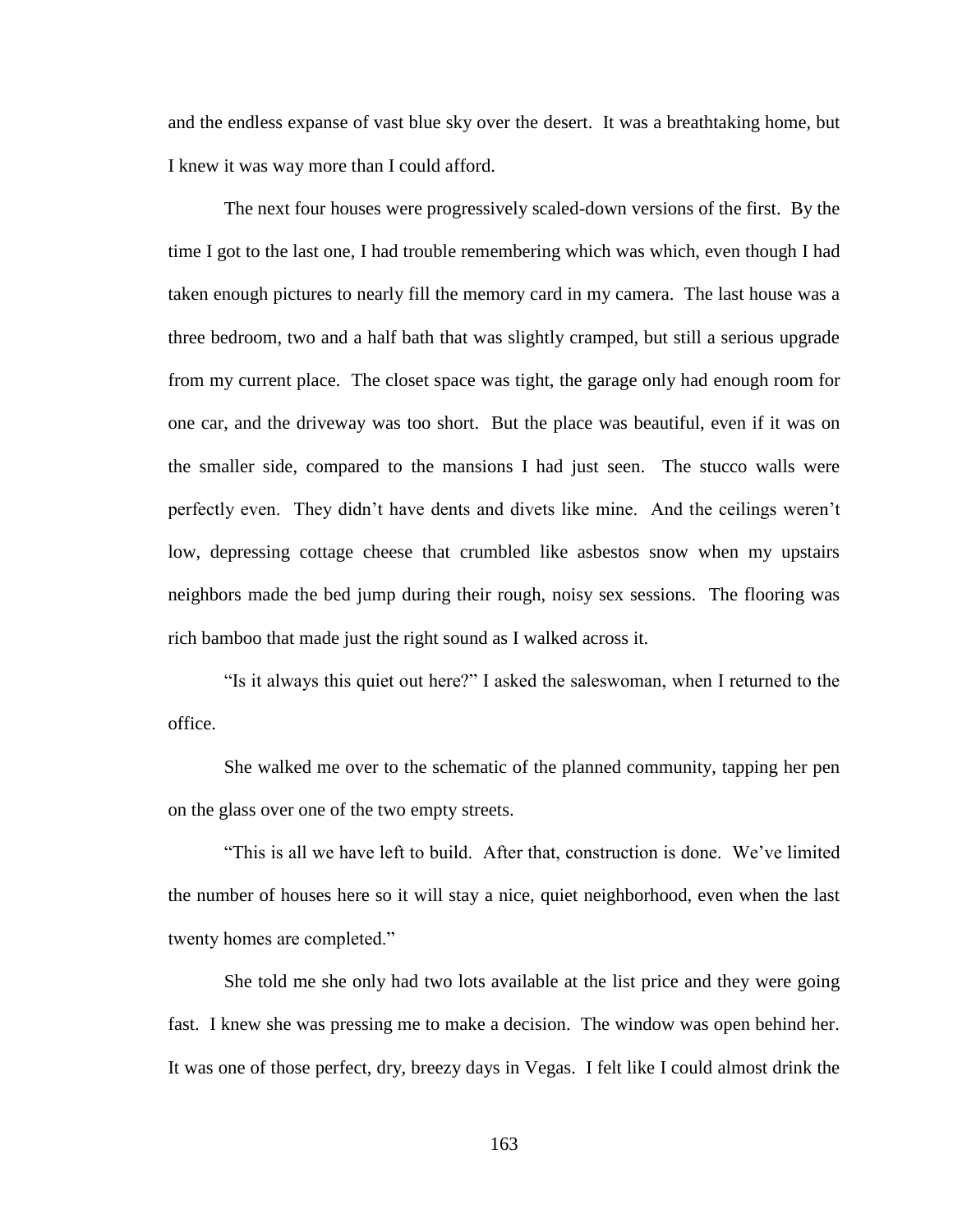clear sunshine with my breath and feel brand new. I did some quick calculations in my head, eyeing the schematic, figuring angles and watching the numbers shuffle and spin in my mind like a roulette wheel. The two lots she had available would have some of the best views in the entire city. The best deal of all the places I had gone to see. I was getting here at exactly the right time. The ball was landing on my number.

"I'll need to think about it."

"Of course," she said, handing me a brochure with a map stapled to the front. She circled the two remaining lots with a quick swoosh of her pen and smiled at me.

"If you make a deposit before the end of the month, I'll throw in all new appliances for you."

I shook her hand and said I would be in touch. By Monday I had transferred some of my online savings account into my checking, just in case I needed to come up with a deposit soon.

Friday night I put on my uniform; freshly shined black shoes, pressed dress pants, a starched black shirt with a tie just loose enough to let me lean over the table and shout to be heard over the music. Last, I put on a shiny black nametag. Mine should have said JOSEPH, but I talked my shift boss into letting me have one that said J.T., my nickname, so I didn't have to listen to the players cursing me out when they lost using the same name my mom used when my brother and I misbehaved as kids. Sometimes I switched with Jarrell, or with Armando, but never with Tommy, because he was strictly by the book, had his eye on going dual-rate or even becoming a floor supervisor. He would have to take a pay cut in order to get promoted to management since we made so much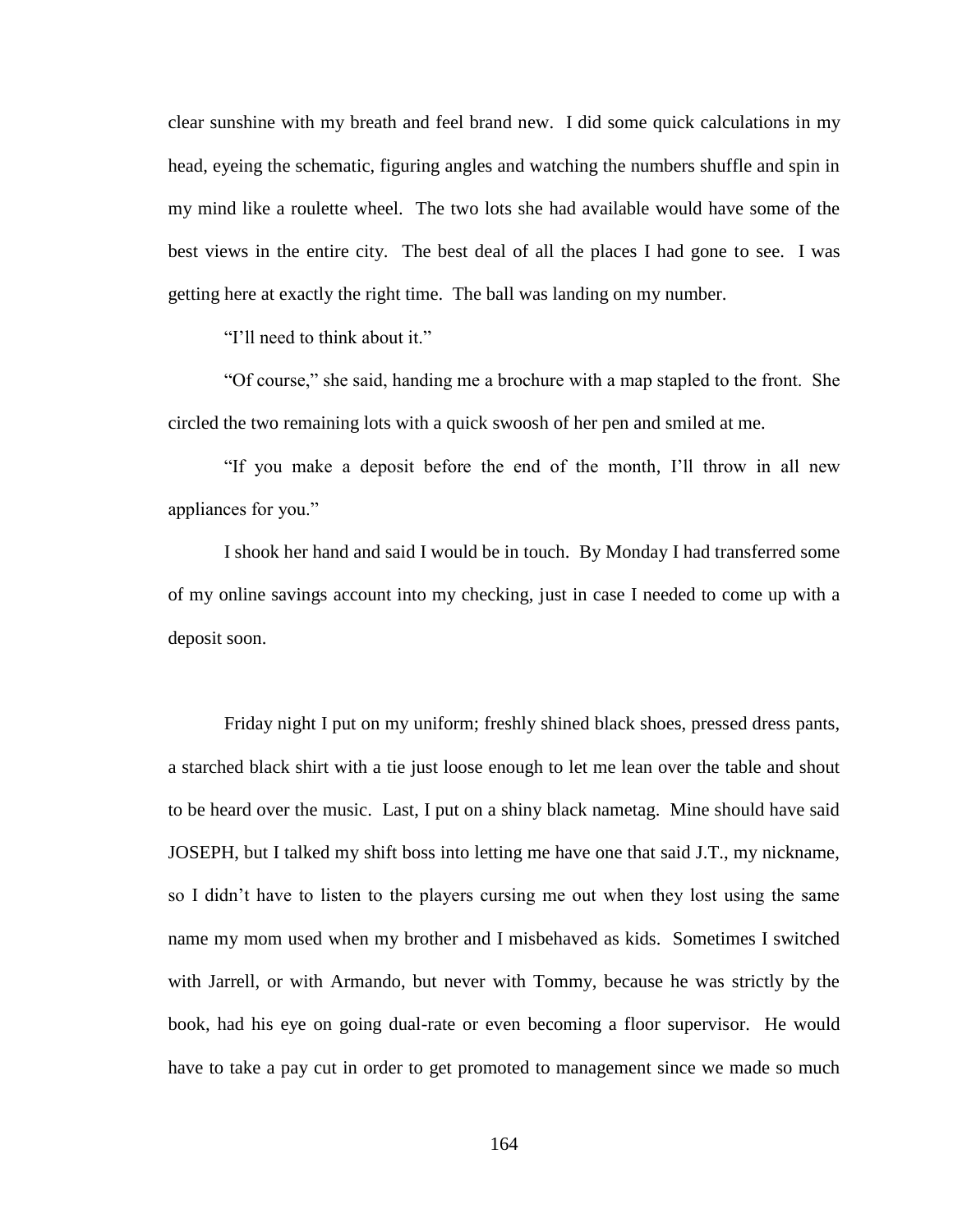on tips, but he was so burnt out dealing that he was willing to do it if they ever offered it to him.

I drove through my East side, working class neighborhood, where the houses were separated by cinderblock walls and there were always too many beat up cars jammed into the cracked, concrete driveways. At the first stop light I came to, a toothless man in a hoodie held a sign up and started making his way over to my car. I blew through the red light to get away from him, leaving the bad part of town behind and sailing through the crisp night air with the windows down, on my way to the Strip to start my work week.

The music was blaring and the pole dancers were bumping and grinding above the crowd like luminous, sexy angels in fuzzy, thigh-high leather boots and bustiers. The air was thick with sweat and smoke, Red Bull and vodka, cologne and perfume and something that smelled vaguely like lactating tits. I was running relief. I pushed into each game on my string for twenty minutes to give the dealer a break, then after each round took my own twenty minute break. It was a busy night, full of constant motion, like every other night in the casino.

At my first table I pushed out Fong, a quiet, hard-faced dealer who was called the Widow-Maker because the players thought she was quick and deadly. She didn't bother with chit chat even though that was what management encouraged us to do. She clapped and cleared her hands and rushed off the game without telling the one player there she was going on break or even saying good luck.

The player was a douchey-looking guy with slicked hair and a skinny suit jacket. He lost the first three hands I dealt to him, then slammed the table with the palm of his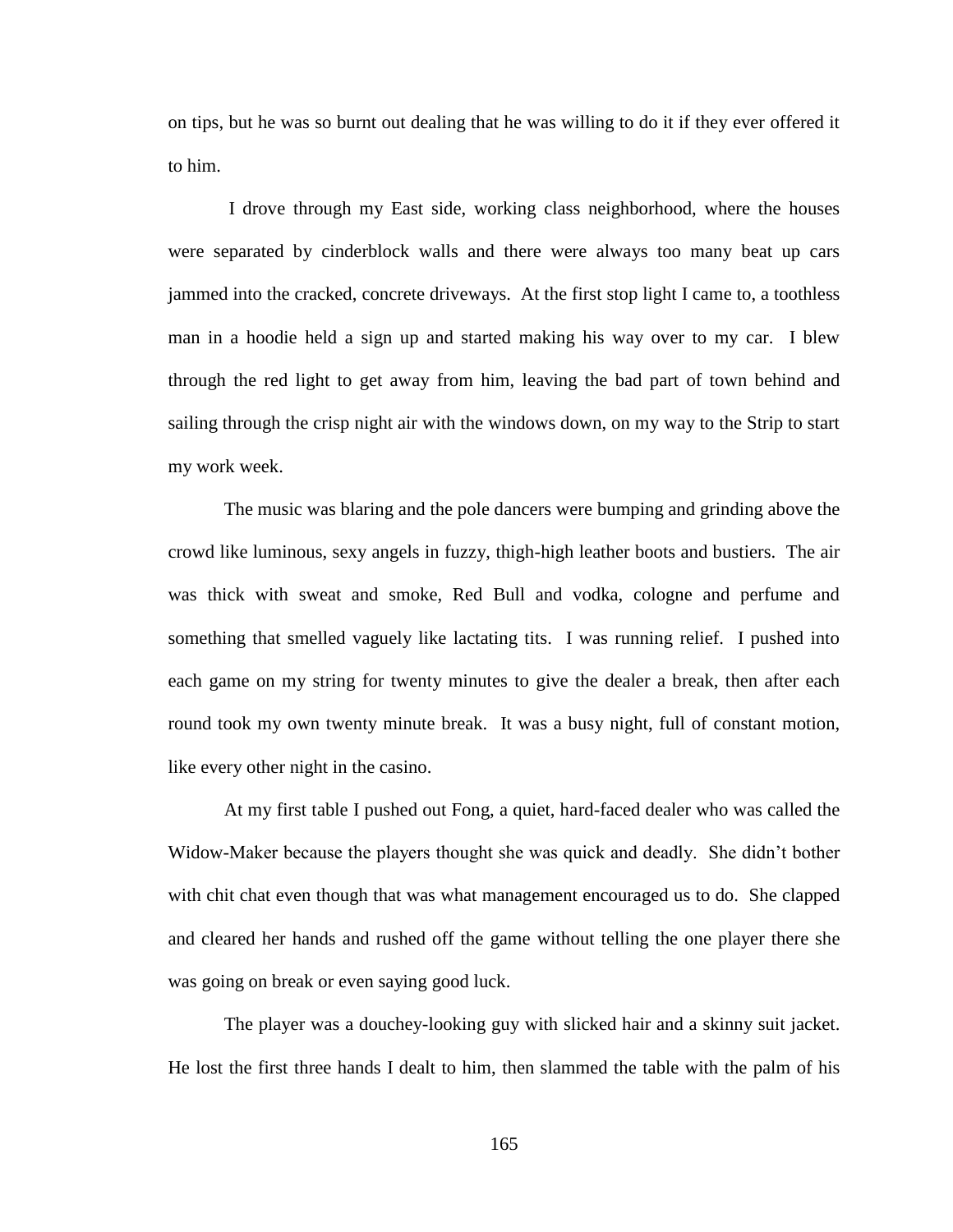hand, before reaching into his jacket and pulling out a thick wad of cash, which he tossed at me, disgusted. I spread it out, bill by bill, across the layout in a neat, diagonal pattern so the camera could see it before I converted it into chips. I scooped it up and stuffed it into the slot with the plastic paddle. There was a whoosh sound like a guillotine dropping and the bills fell like murder victims into the drop box. Once the money was out of sight, the player was supposed to feel like he was gambling with chips that looked more like toys than money, something other than cash, which he could use to buy groceries or gas or to pay his rent or his mortgage.

The guy went on a run and built his stacks up into a miniature fortress. But he didn't know when to walk away. None of them ever do, so they all end up broke. He lost seven hands in a row, pressing each bet higher until he was wiped out. Then he tossed another wad of cash onto the table and I locked that up and pushed another stack of chips out to him. I dealt a quick game and the odds which are always in favor of the house caught up with him and he ended up losing it all.

"Do you feel bad about taking all my money?" He sneered at me and lit a cigarette.

"Not especially, no."

"You're fucking hysterical you know that?"

I never felt bad for being a cog in the Vegas machine. I knew I wasn't responsible for any of it, just because it was my hand that scooped up the chips and dropped them in the rack, my hand that turned the cards and spun the ball. I got blamed all the time. Blamed for being bad luck, for not being a good dealer, for dealing myself too many tens, for not shuffling the cards right, for looking at someone the wrong way,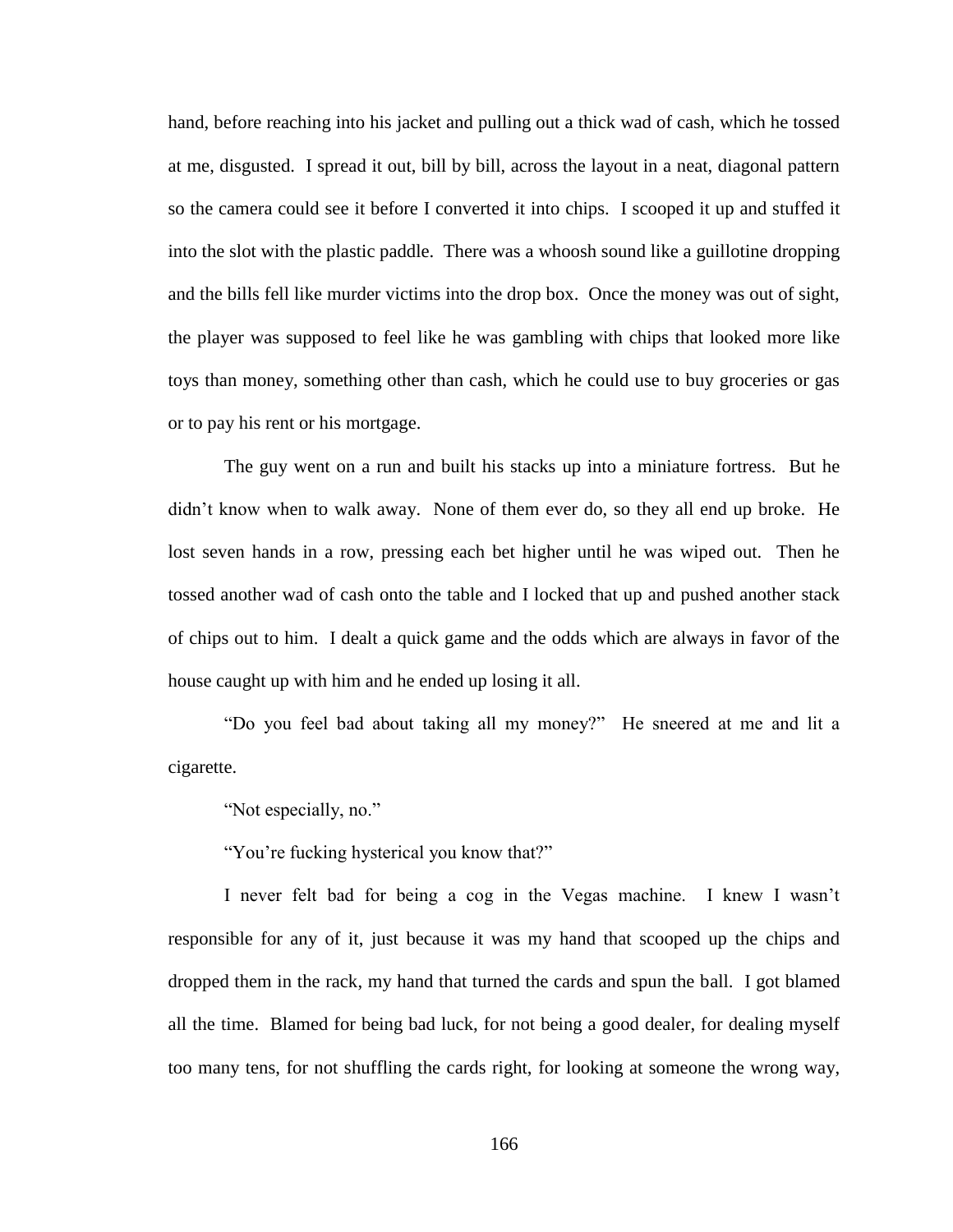for not smiling on command. Some people really had no idea it had nothing to do with me. Most of the time I believed I was completely blameless, that I wasn't contributing to people's misery just by working in the casino, but some days I wondered. Maybe that's what meth dealers told themselves too, or child pornographers, or professional killers.

I kept quiet, fixed the chips in my rack, riffled the deck once and spread the cards across the layout, anything to avoid having to look at him. His eyes were digging into me and I felt my breath getting shallow but I refused to give him the satisfaction of looking up so I kept my head down and waited for him to go away. He stayed there, glowering, until Fong came back.

The next game on my string was roulette, where I tapped out Jarrell, who wasn't happy about not being on his favorite game, craps. I stood behind him with my hands clasped behind my back. I could already feel the bad vibes coming my way from the one player at the table, a grouchy-looking Mediterranean guy. The ball fell and Jarrell placed the marker on an empty number and swept the losing bets.

"I'm glad to see you go on break, Jarrell. You're bad luck, you know that Jarrell? You couldn't hit my number if you stopped the wheel and just stuck the ball in there yourself."

I pushed into the game, clapped and cleared my hands for the cameras and let Jarrell know that he could go on break. He didn't move. His body was tense as a tiger's ready to pounce on its prey.

"You *suck* Jarrell. You know that?"

Jarrell leaned over the layout and got as close to the man's face as he could and said, "Keep my fucking name out your mouth, you understand me?" smiling for the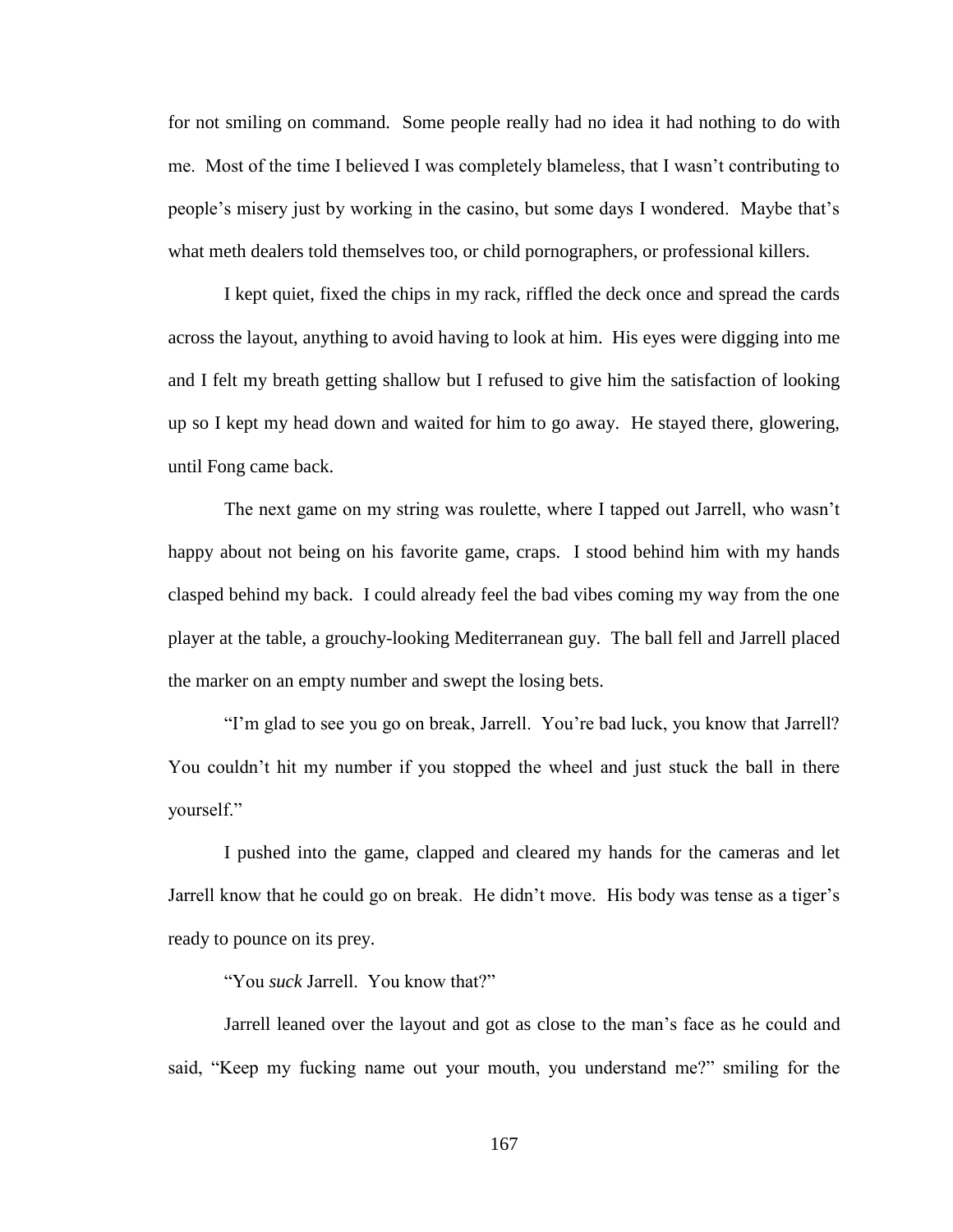camera the whole time, the thumping music drowning out his words to everyone but the three of us. Then he clapped and cleared his hands and walked sideways off the game, a big, phony smile shellacked on his face.

I avoided making eye contact with the guy. I didn't want to play the good cop to Jarrell's bad cop anymore, couldn't stomach the idea of one more person telling me how much money "that black sonuvabitch" stole from him. I spun the ball and the guy scrambled to place all his bets in time, before gravity, not fate or luck or any of that bullshit, pulled the ball down to a clattering halt on double zero. The guy said, "Shit, I *always* bet double zero. You didn't even give me time to bet."

I pretended I couldn't hear him over the music, swept the layout, and spun the ball again so fast it was nothing but a white blur making laps around the inside of the wheel. I wished I had Jarrell's balls, wished I could say something like, "Keep my fucking name out your mouth," but I figured I could never pull it off.

The man kept playing and I kept dealing in tense silence. Three barely-legal frat boys sat down and got miffed when I carded them, mumbling that they were already twenty two and couldn't believe they were still getting carded. By the time Jarrell came back I had just spun the ball one last time. When it landed on seventeen and finally hit one of the Mediterranean guy's numbers he lifted his hands in the air and cheered as if he were at a soccer match. I made a polite smile at him as I pushed out his winnings and he threw me a few chips and said, "Thanks J.T., you're not so bad after all." Then when he saw Jarrell pushing back into the game he got upset again and said, "Oh no, not this guy."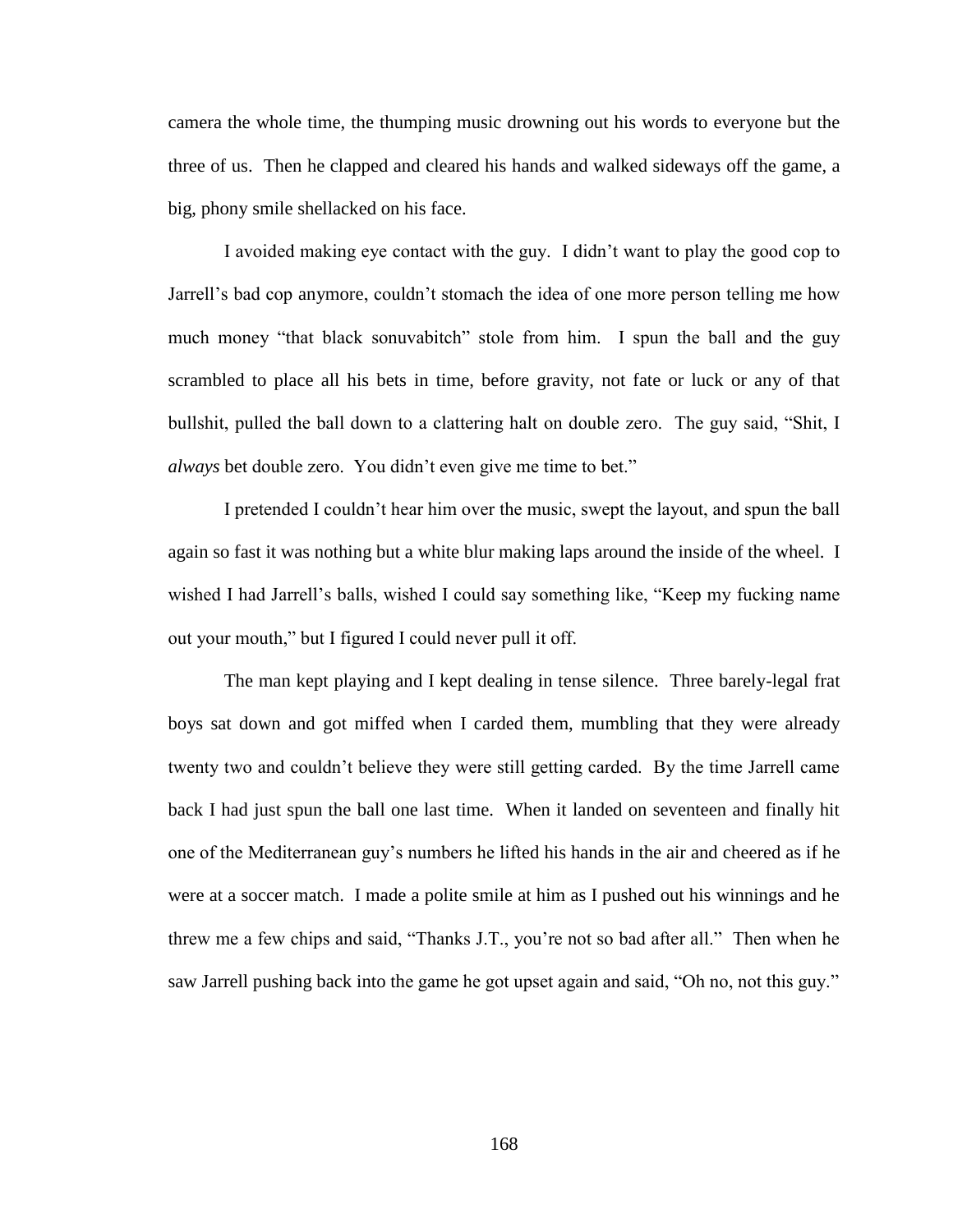I made my way quickly to the next game, where I pushed out Val, an overworked single mom who worked double shifts on weekends and always had deep purple shadows under her eyes.

"Good luck, ladies," she said as she left the game.

The group of girls at the blackjack table shrieked whenever I busted. They were reeking of perfume and adjusting their low-cut dresses over their sweaty cleavage. I tried to keep focused on the cards, kept my head down, kept working. I felt the weight of the night start to press on me and squeeze the air from my lungs, constrict my organs; my pancreas, my liver, my gall bladder. The music bleated and throbbed in my ears. The girls were screaming at me, come on J.T., come *on* J.T. The noise from the casino began to fill every empty, private space within my body. The girls wanted to know where I was from, how long I'd been in Vegas, whether or not you should always hit or always stay on sixteen. I didn't want to give too much of myself to them. I wanted to keep a quiet sanctuary of myself somewhere, away from the casino where the walls closed in until I couldn't breathe and the sound swallowed every thought and the smoke made everything important disappear.

When I got home I showered to get the bad vibes off of me and then sat crosslegged in front of my vision board. I tried to calm my mind and feel the love of the universe pulsate through me, tried to recognize that the people whom I was in conflict with were not really antagonizing me, they were teaching me. I was gaining experience and wisdom from the reactions they provoked in me. I couldn't change them. I had to accept them as they were. The only thing I could control was my reaction. Om shanti shanti.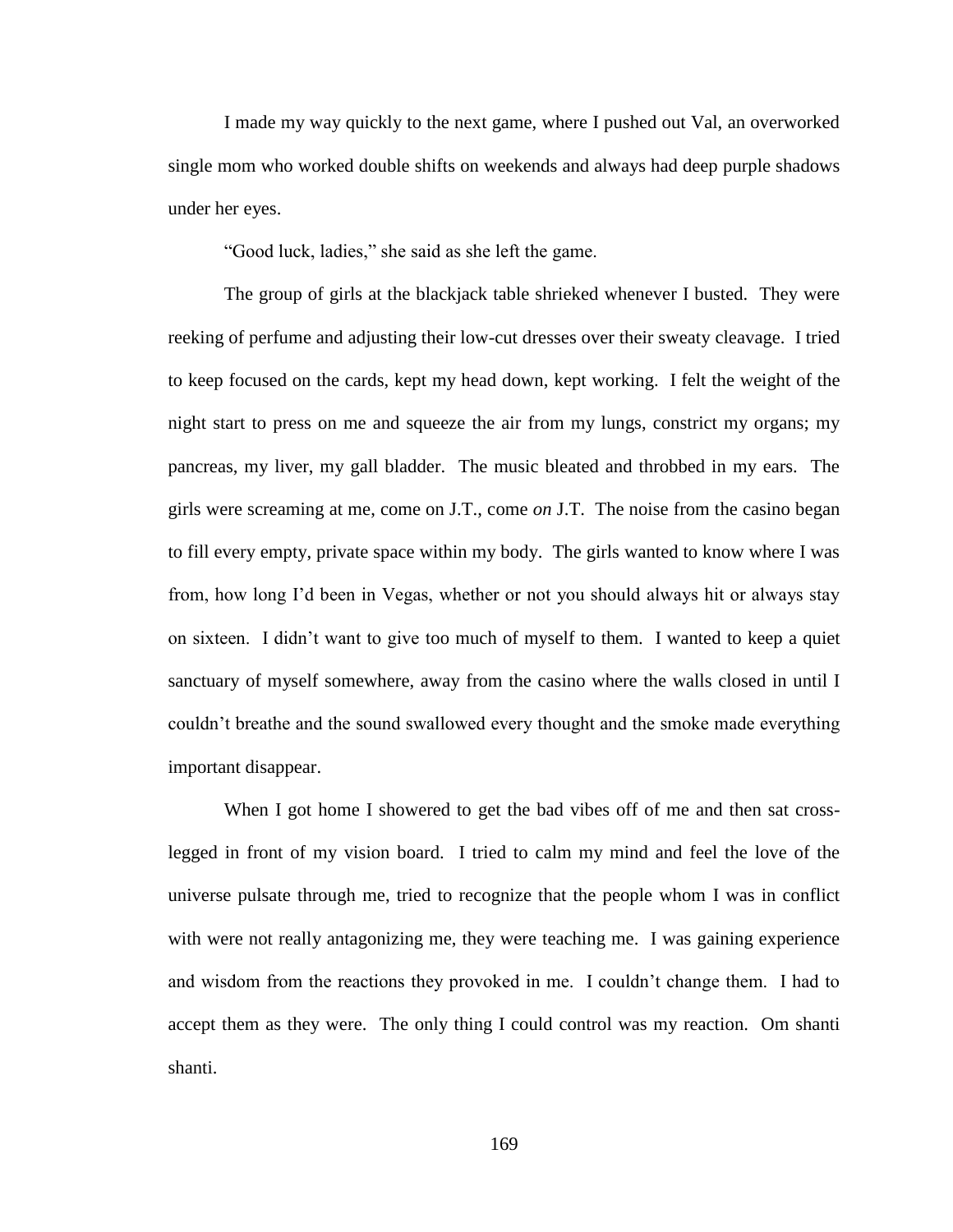The neighbor's Reggaetón music thumped furiously through the wall from the house next door. Dogs barked and wailed incessantly, and sirens and helicopters punctuated the pre-dawn darkness, shrill and growing more urgent as the sky grew lighter in the East. I visualized moving to a brand new house on the West side of the city as one way to win the race, to retreat from the sun and gain on it just enough to get to sleep before it rose.

"Fuck this," I said, standing up and wandering into the kitchen. I cracked the cap on a new bottle of tequila I had stored in the cabinet, poured myself a shot in a regularsized glass, and knocked it back. I leaned against the counter, stood in the harsh, fluorescent light, and poured myself another. Before long I had killed enough of the bottle to empty the long neck at the top. I stood in the kitchen and balanced the bottle tenderly in one hand, as if it were a piece of a lover's body, rocking my weight back and forth from one bare foot to the other.

I hesitated before I handed the woman at the sales office my deposit check. I calculated how many nights and weeks and months I had to work to make that money, how much shit I had to put up with at the casino.

"It might take a week or so to transfer the rest of the money from my savings to put twenty percent down," I said.

The saleswoman laughed. "Oh honey, don't worry about that. No one puts that much down anymore. Just the deposit is enough to move you in."

"Still I'd like to put the money down so there won't be so much to pay on the mortgage. I'd like to own this house outright someday."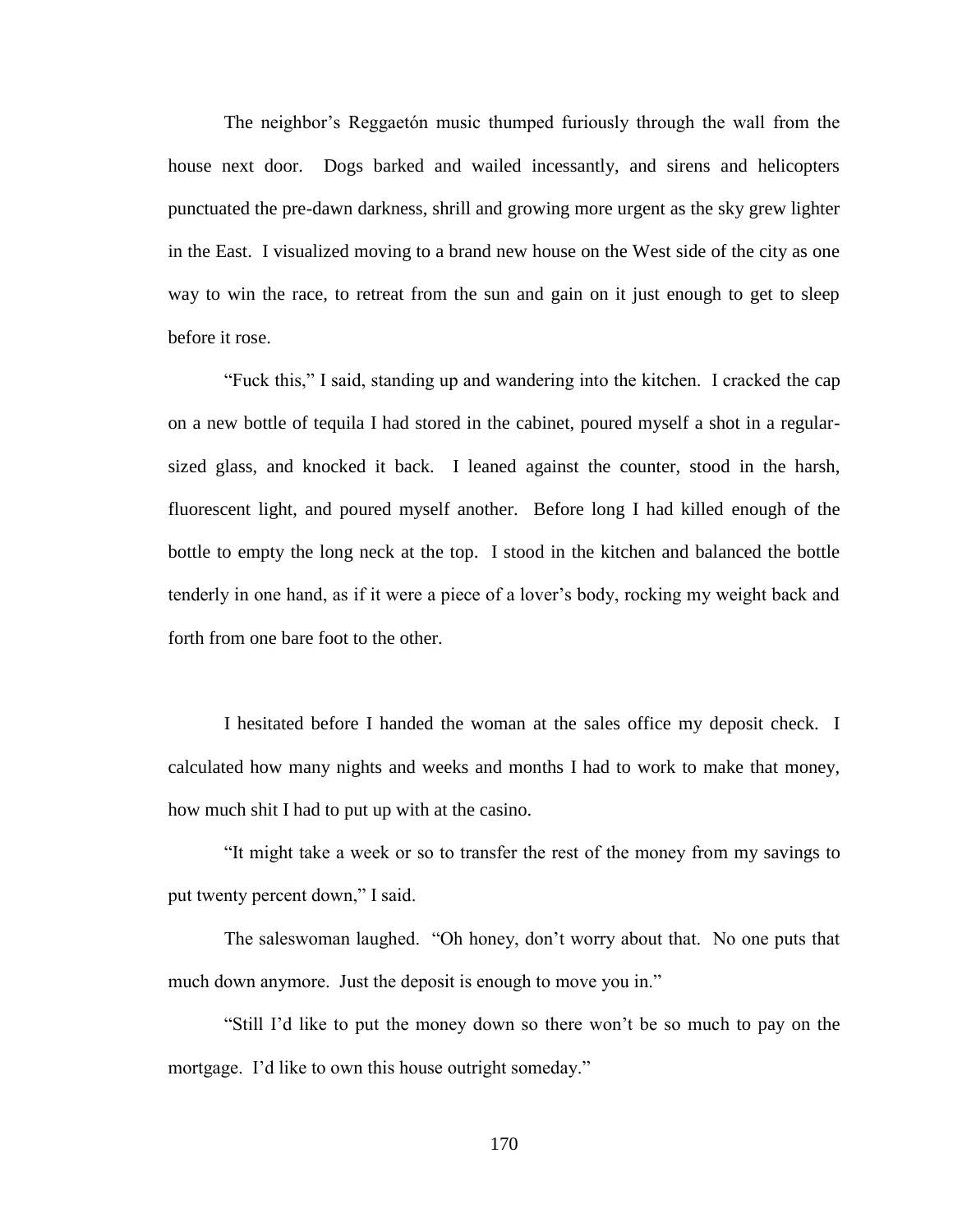She looked slightly amused, cocked her head to one side, not sure what to make of me. Her cell phone rang and she said, "Sorry I have to take this," excusing herself to the other side of the room and leaning against the display case of the schematic. She held the phone to one ear with her shoulder, twisting her rings in agitated orbits around her fingers while she spoke. Then she hung up without saying goodbye.

"Well, it's official," she said, lifting the glass and putting a red SOLD button over one of the two remaining lots, "You're getting the last lot on the street."

I rushed over to her and pushed my check into her hand as if it were a live grenade.

"Let's get this over with before I change my mind."

She gave me that charming, coffee-stained, smile again and slipped the check into a manila folder she was carrying.

"You're getting a great deal," she said. My bullshit detector told me she was telling me the truth, or at least she believed she was. "It'll be a perfect starter home for you. And it's a great investment. At these prices I'm tempted to pick one up myself, but I have enough trouble already keeping track of my rental properties."

"Maybe you should try Excel."

"You mean just use a spreadsheet like the rest of the world?" She put one hand to her sternum.

I nodded.

"Why would I want to make things that simple for myself? Besides, me, I march to the beat of my own drum."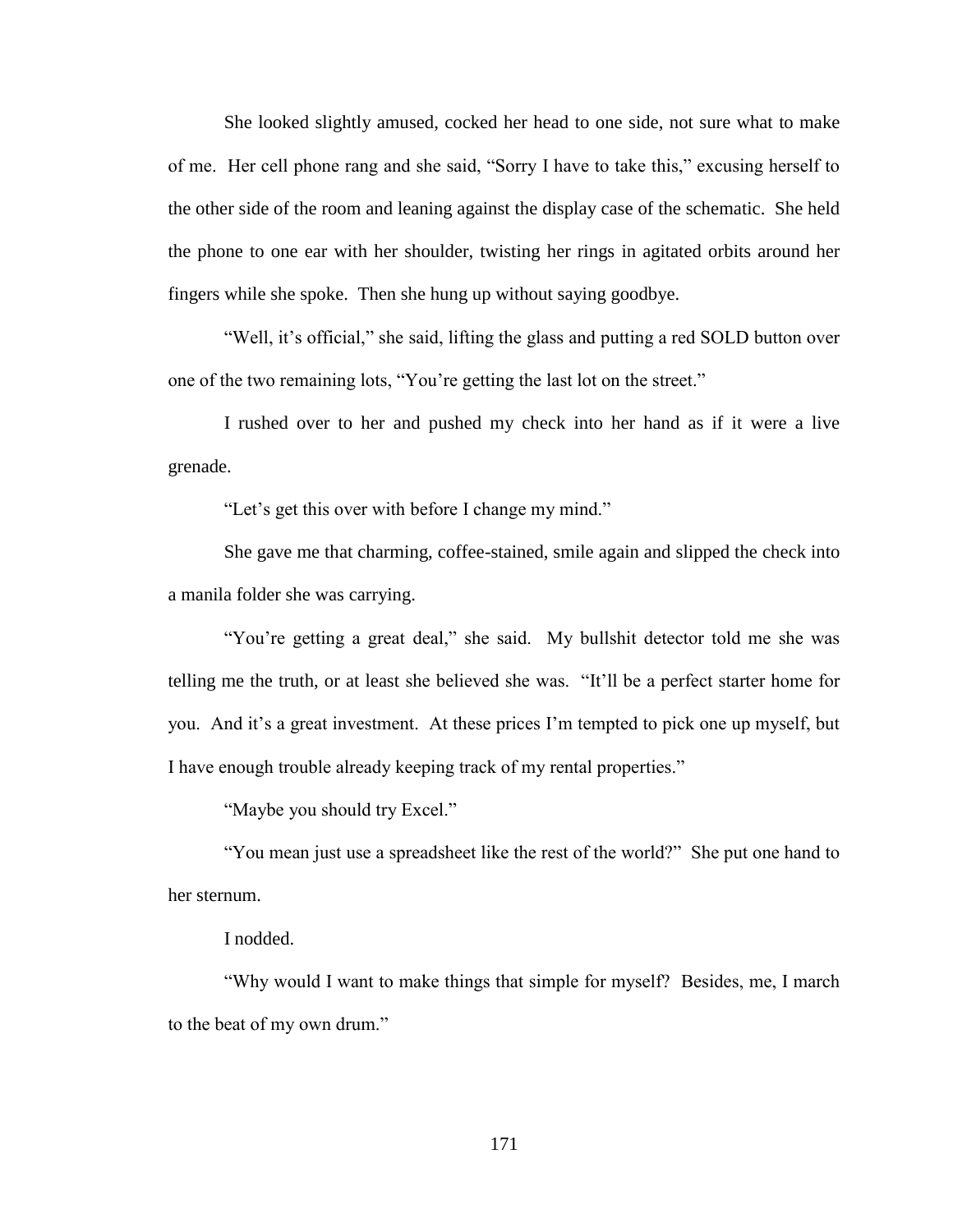I was on the double deck again, on the quarter game, no mid-deck entry. It kept away the riff raff, but tended to attract the intermediates, a term we coined for players who were neither low ballers nor high rollers but who fell somewhere in between. They got comped a portion of their room rather than getting a suite for free. They were willing to wager thousands of dollars, rather than tens of thousands or hundreds of thousands like the whales. They demanded high roller attention and fawning and made as many ridiculous demands as their high limit counterparts. Deal faster, deal slower, give the double down card face down, face up, call the boss over, make the boss go away because she's bad luck.

I had a chunky, middle-aged woman at my table, a classic compulsive gambler trying to disguise herself as a genial, sweet tea Southern lady. She started the night full of praise, calling me sugar and honey and lavishing me with tips, along with her homecooked expressions of affection when she won almost every hand out of the deck, round after round. When she started losing it became my fault and she turned on me. Can't say I didn't see it coming.

"You need to be thinking about something else, J.T.," she said, blowing smoke out the side of her mouth.

I smiled at her, tried to play along since she had been tipping well all night.

"I'm thinking about dealing you some winning hands."

"No," she said, "That won't work. You have to think about something else when you're dealing. You have to think about sex or something, and that will trick the cards into giving me a good hand."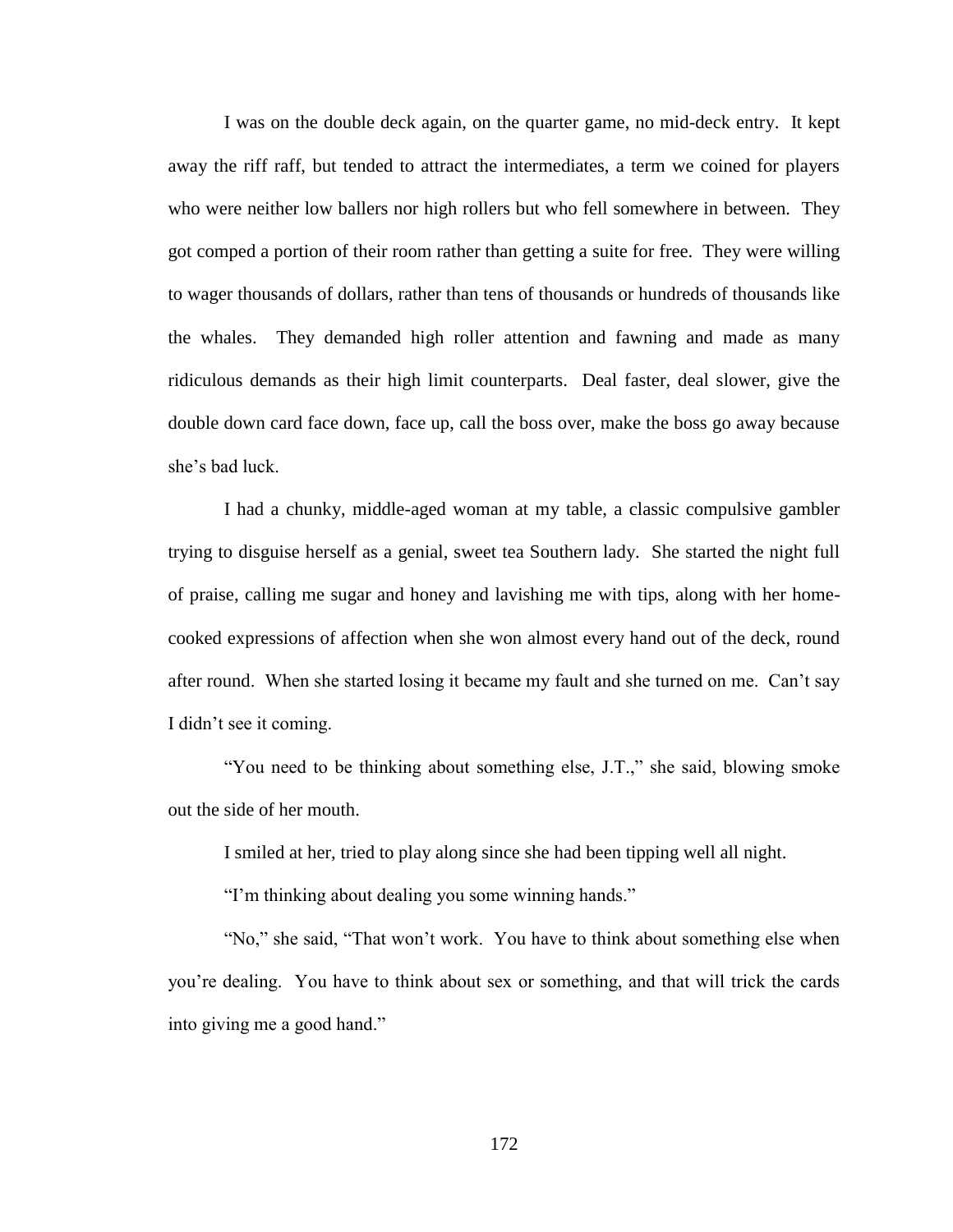Her eyes narrowed and she frowned with her whole face as she flipped over bust hand after bust hand. She lit another cigarette, didn't bother keeping the smoke away from me anymore.

"Come on, J.T. Come *on*, J.T.!"

When it was time for my break I caught up with Jarrell in the hallway.

"What's wrong with you, dawg?" Jarrell put his arm around my shoulder as we walked.

"This lady on my game is killing me. She says that if I think about sex she'll start winning again."

"What's the problem with that? That's all I think about when I'm on the game."

"That's all you think about anywhere."

"True that," said Jarrell. "But you know it's already bad enough these motherfuckers want to boss us around and tell us what to do all the time."

Jarrell squeezed my shoulder as we reached the break room. We stopped for a minute in the hall and he leaned in close to me.

"We nothing but slaves here as it is, J.T. The only freedom we have is in our thoughts. You can't let this lady tell you what to think too."

"Good advice, Jarrell."

"I'm serious, dawg. You are not a free man as long as you work in the casino. It don't matter you're not black, you a slave too."

On the way back down to the casino floor I stopped by the uniform room to ask for an extra nametag, so I wouldn't have to wear my own for the rest of the night. The homely girl who worked there looked both ways down the hall, then motioned me to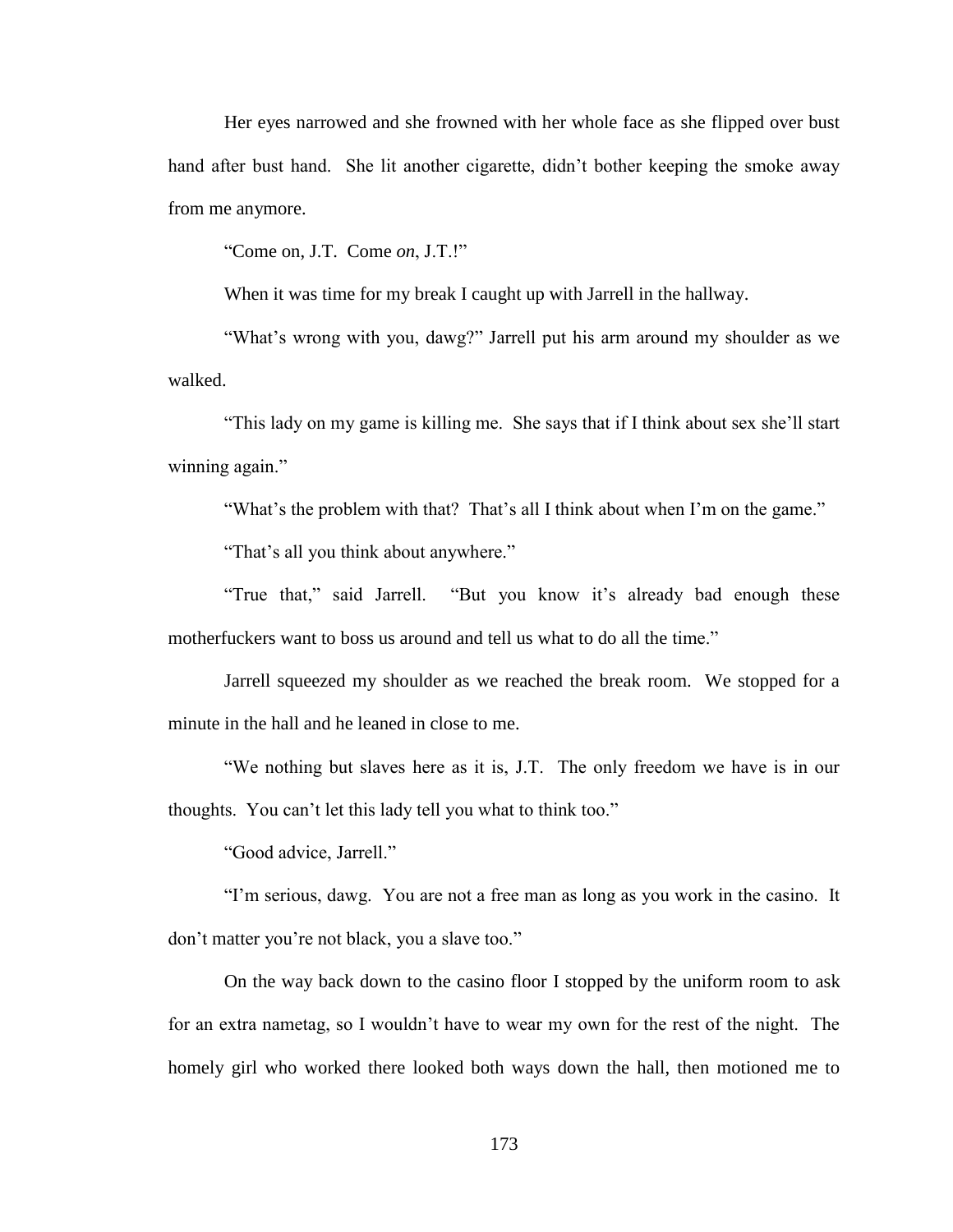come through the side door. Whenever I stopped by to trade in my worn-out work shirts for new ones, she asked me to friend her on Facebook, said maybe we could get together sometime. But I hardly noticed her. I was completely strung out on Jillian, who was nothing more than a flash of smooth, serpentine beauty dancing on a pole above my head, a quick, shy smile in the hallway after her shift. And even if I weren't so far gone, I don't think I would have been interested in the uniform room girl anyway. But I was always nice to her. I used to think it was important to be nice to everyone, even when they weren't nice to you.

The uniform room girl opened a drawer that was hidden behind a mismatched pile of starched shirts. There were hundreds of lost nametags, lying in a haphazard stack like tiny markers tossed onto a mass grave. She let me have my pick. From then on I was never the same person twice in one week. And I rarely chose to be myself again, except on holiday weekends, when the pit boss prowled the casino floor with an overeager smile. Someone else's name always felt more comfortable on my chest, so close to my heart.

She said she would order more nametags for me when her supervisor went on vacation the next week. I made a list, got more than a little goofy with it, testing her to see if she'd go through with ordering every name I requested. She did.

The Design Center was built in an empty strip of desert with zoning signs all around that announced plans for a new Stations casino, a retail complex, even an indoor skating rink. It was a warehouse filled with a super-stylized showcase of flooring samples, swatches of carpet and draperies, and rows and rows of fixtures. The kitchen cabinets section alone was large enough to get lost in. My design consultant walked me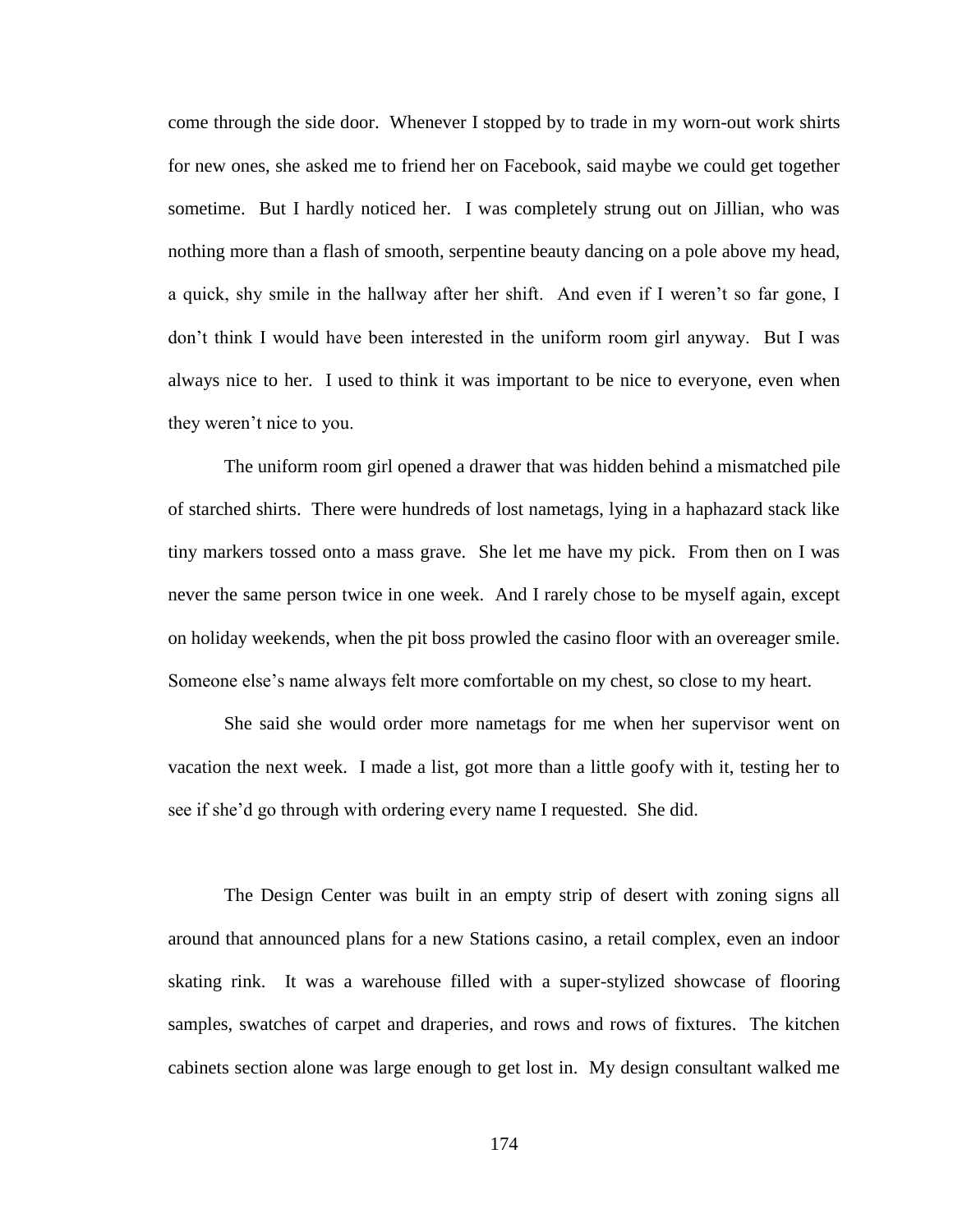through every step, but never seemed to warm up to me. She frowned when I steered toward the lowest-priced options for the house. She barely hid her disagreement when I told her I was trying to be super conscious of the price because I was putting so much money down and didn't have any left to go over budget.

I took a seat in front of her desk after I had made all my selections. She pulled my file and scribbled notes in by hand.

"I like to have a hard copy of what we discussed in case the computer goes wonky," she said.

I nodded, fidgeting with my phone as she took her time making detailed inscriptions on page after page. One of the pages she skipped over caught my interest.

"Can I see that?"

"This?" she said, wrinkling her face as if I had asked to see the gum on the bottom of her high-heeled shoe. "Knock yourself out." She handed me the paper, keeping her nose buried in her notes, barely registering me.

There was an illustration of my future house on the paper, reproduced six times, in six different color schemes. They were labeled: Cardamom, Cinnamon, Sage, Burnt Umber, Desert Spice, Brushed Sand.

"These are my choices for the color of the exterior?"

"The color schemes have been pre-selected by the builder. Yours is…" she looked up, pointed to the check mark in the fifth box. "Desert Spice," she said, before hunching back over her notes.

I tapped out a quick text to Jarrell, asking him if this was the way all new houses were in Vegas.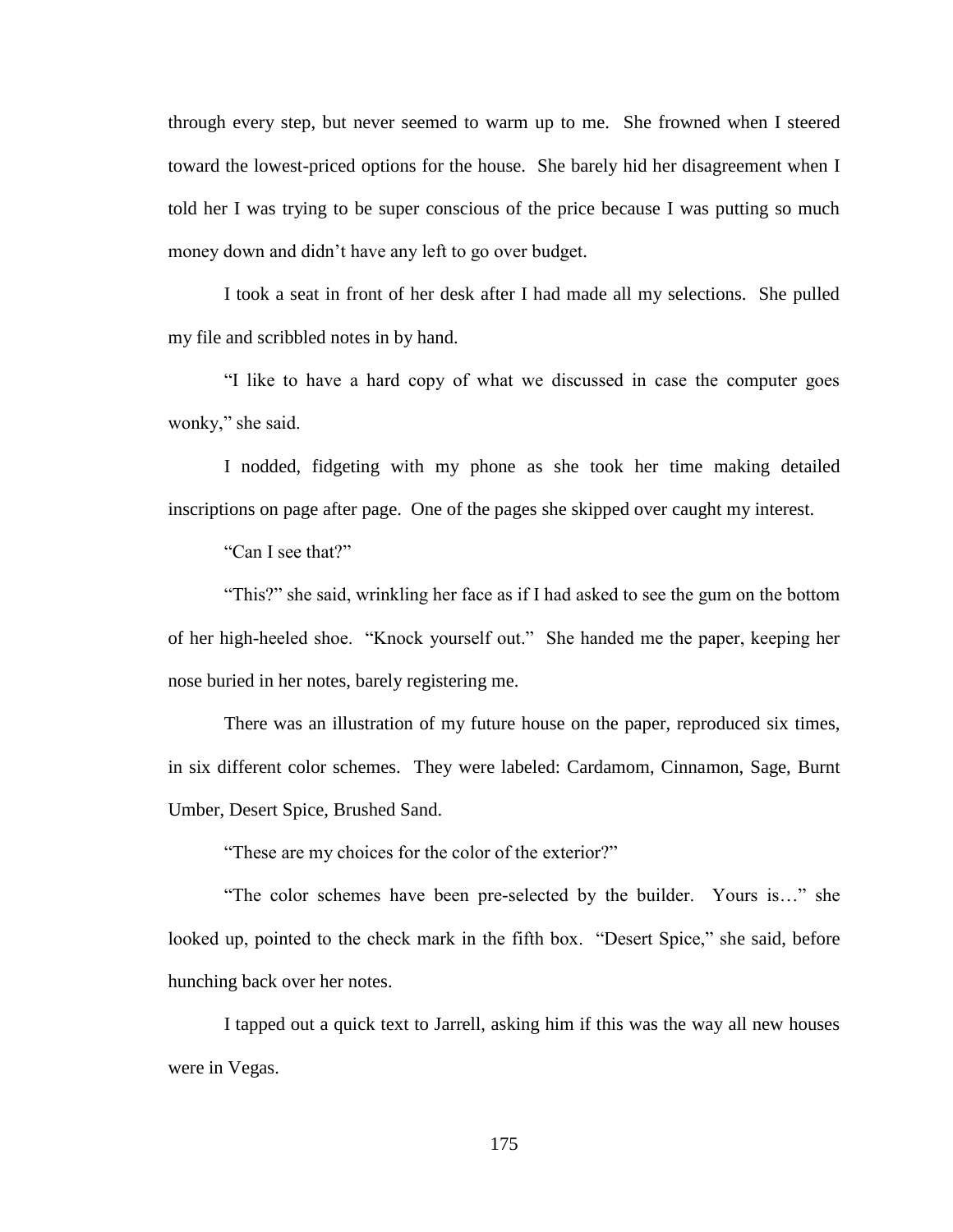"I guess that's okay with me," I said, still texting. "They all sort of look like beige anyway."

I got a new text from Armando, call me now its important.

"I just have to make a call," I said, excusing myself to the hallway.

Armando picked up right away.

"J.T. man I need a huge favor. Can you swing by and get me on your way to work tonight?"

"No problem," I said.

"Knew I could count on you," said Armando. Then instead of hanging up, like a regular person, he went on like he always did. Jarrell said that Armando didn't get paid enough attention as a kid since he was the last of eleven. And he was probably right, because the brother did not know when to shut up. He kept on about his baby mama always stirring up trouble, not paying the car note on time, getting his truck repossessed. Armando didn't even need to hear a 'yeah' or an 'uh huh' to keep talking. He just went on and assumed you were listening. I zoned out and wandered back to the door of the Design Center office. I could hear my consultant complaining to one of the other girls. She didn't know I was right outside the door.

"I saw his financials, he can definitely afford it," she was whispering loudly enough for me to hear. "What kind of cheap ass spends all that money on a house and then doesn't even bother to upgrade the fixtures? I mean, it's only going to add a few hundred more dollars a month to the mortgage."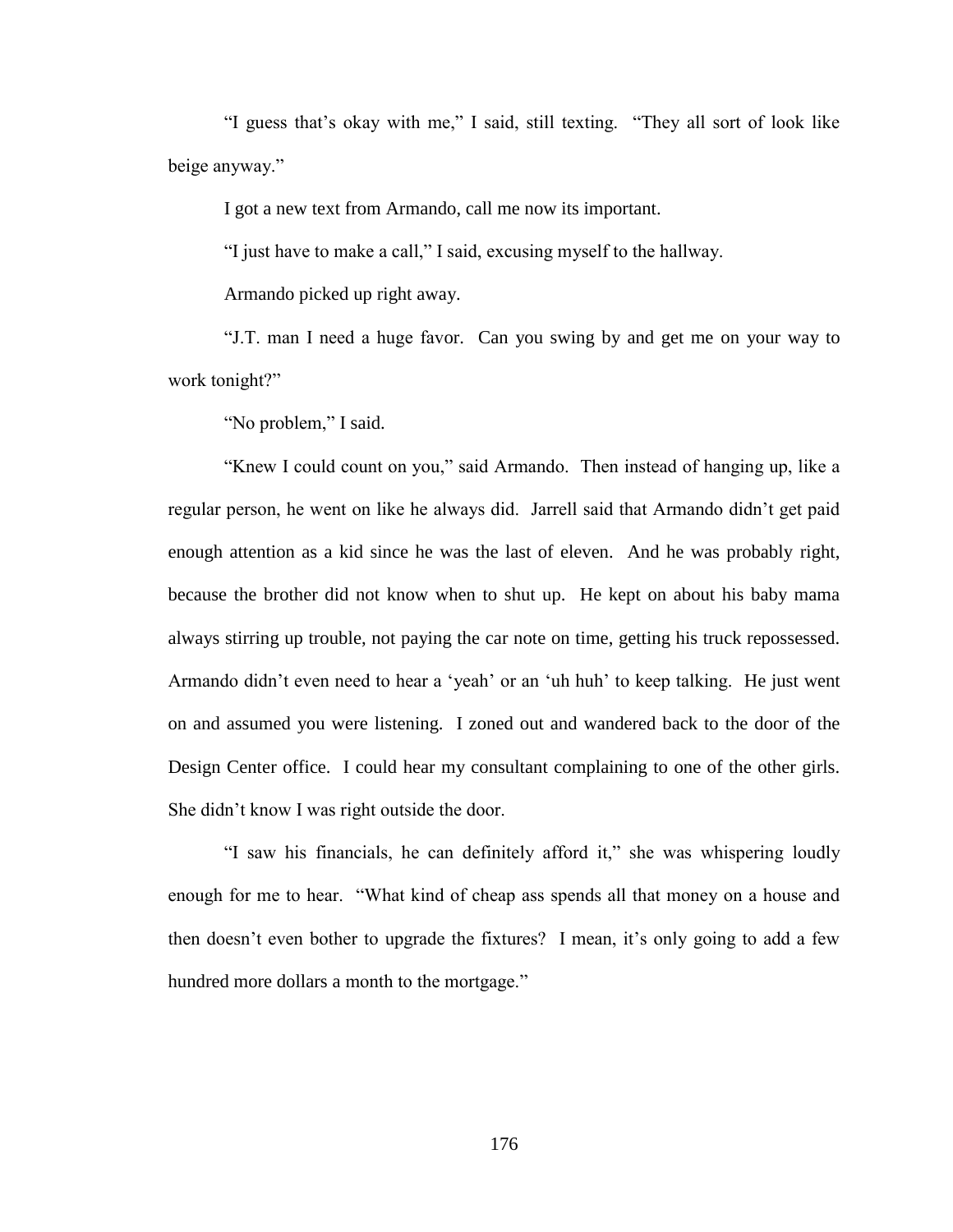I walked quietly away and then took extra heavy steps down the hall so she'd know I was coming but she still looked up and blushed when I entered the room. I signed the papers as quickly as I could and left.

Wednesday instead of going out to the club with Jarrell and the boys, I crashed early and woke up the next day and drove to Red Rock Canyon. I walked through the desert stalagmites and dry bones pathways wanting just one thing; an open plain, a place where everything was unplugged and depowered. The hum and buzz and blast of electric guitars and drum beats that moved the pole dancers back and forth across the stage all night; it all disappeared, almost. The echo was still there. The ringing in my ears was still there.

I spent the rest of the day at the library, browsing through heavy art books with thick, glossy pages. I drank in the glow of white from calla lilies in Rivera's work and the melancholy poetry of Frida Kahlo's twisting lines. As I wandered among the stacks of books in the library, then sat reading and browsing through the bright patterns of pages, I felt myself start to uncoil, barely. I still felt wound up too tightly, like I might spring out of my body at any moment, drop to the floor like a fish suffocating on air and start convulsing like an epileptic.

And soon enough, the buzz of some lady's phone, the lazy searching through her purse and pockets to find the source of the noise, set me off. As soon as she took her call and started gabbing away too loud, right under the sign that said, 'NO CELL PHONE USE' in English and Spanish, I tensed like a predator and had to stop myself from pouncing on her, from lashing out somehow.

177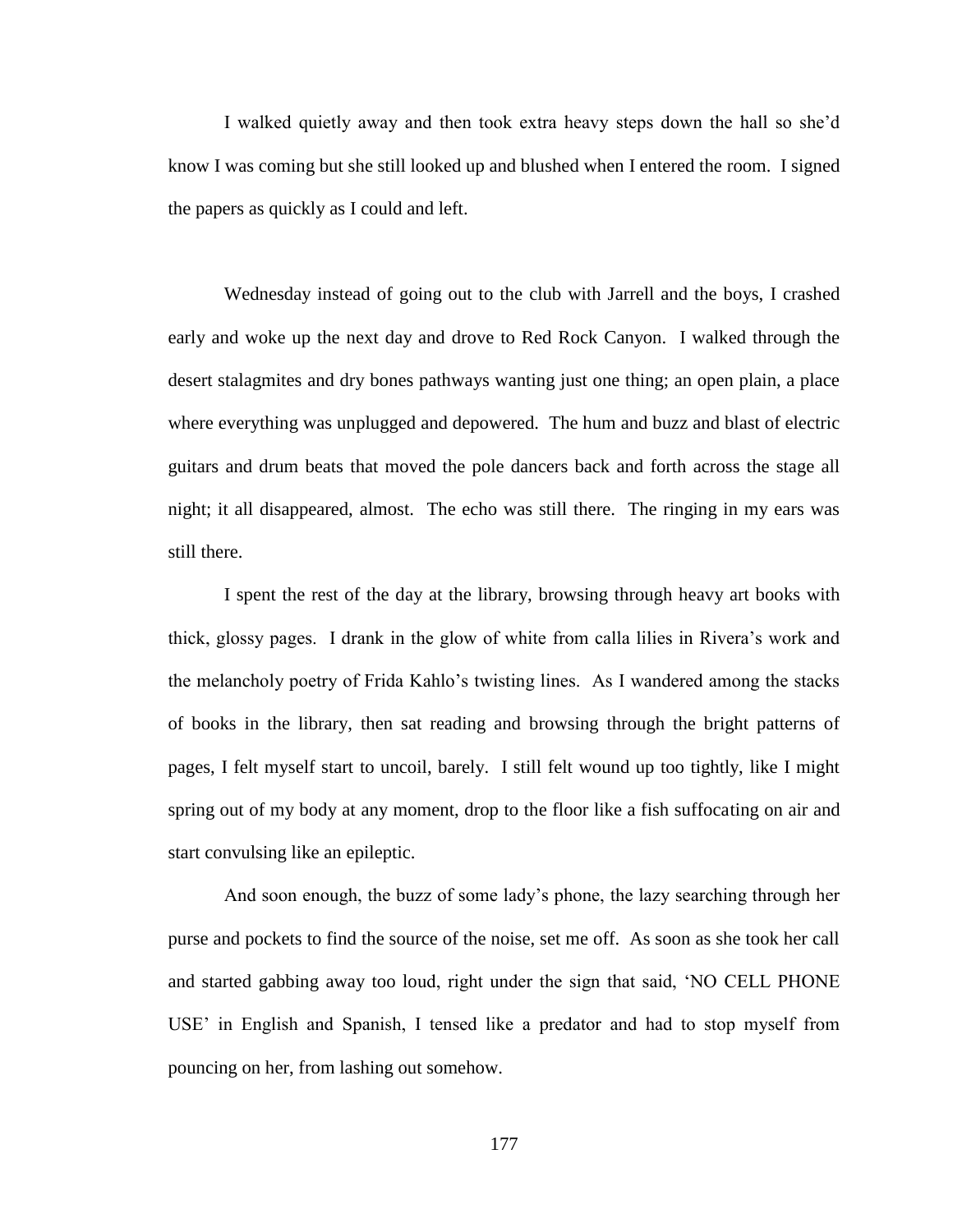Quiet had become my obsession, my drug of choice, the one thing in life I wanted more than anything else.

I threw a housewarming party the day after I moved in, months after the original move-in date, since the builders could barely keep up with demand since prices had come down so much. It was already getting chilly at night and the wind that blew in to Mountain's Edge from the desert felt cool and clean. I left the door unlocked and all night long my guests rang the bell and then just let themselves in.

Jarrell was the first to arrive. He brought Leilani, one of the cocktail waitresses on our shift, as his date. Jarrell handed me a card with my name on it and asked where the booze was. He made his way to the kitchen while I gave Leilani a tour.

"I'm closing on a place just down the street next month," said Leilani, excited, as I led her around the second floor, showing her the ceramic tile in the master bathroom. She was awed at everything I showed her, as if I were giving her a tour of a Russian czar's palace, not walking her around a somewhat affordable house with standard features and minimal upgrades.

"Baby, what you want to drink?" Jarrell called up the stairs.

"A shot of tequila," I said.

Leilani laughed and slapped my arm. "You're so crazy, J.T. One for me too," she called down the stairs to Jarrell.

"Baby, huh? So is this a date for you two?" I asked Leilani as she ran her hands along the door handles and leaned down to stroke the new carpet, inhaling its scent the way some women do with newborns.

178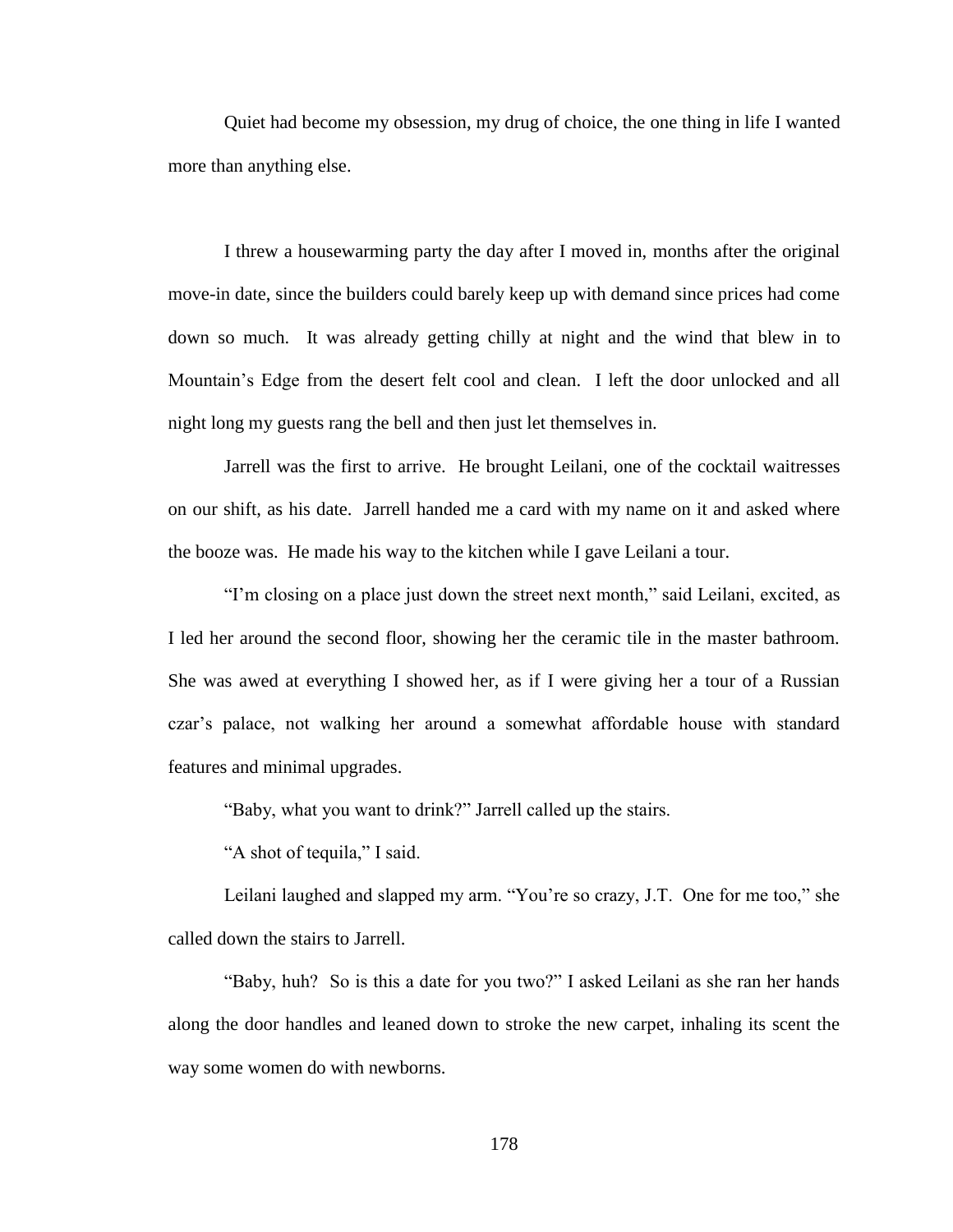"You might say that." She smiled.

"Here I thought Jarrell was my best friend. He didn't even tell me."

"I told him to keep it quiet until it's official," said Leilani.

"And when will that be?" I asked, turning off the lights and leading her back down the stairs.

"Very soon if he plays his cards right."

Later that night Armando showed up with his baby mama, who threw a tantrum whenever he said more than two words to another female. Tommy arrived with an armful of booze to add to the already overstocked bar I had set up on the brand new granite countertops in the kitchen. Maritza brought an expensive set of kitchen ware, grabbed a drink right away, and spent most of the night outside on the small balcony off the master bedroom, smoking and wrapping her arms around her bare shoulders to keep warm.

There was barely any furniture in the living room, just a flat screen TV set on top of some milk crates and a folding table and chairs I borrowed from Tommy for the night where an intense poker game was going strong. But no one seemed to care. We all drank like champs and sang along to the loud music and clanked our glasses together until we were good and buzzed. More and more people showed up; lots of dealers, some of the bosses, and a few cocktail waitresses and bartenders. Then, when the party was going strong and I was running around making sure everything was going smoothly, the doorbell rang. Whoever it was didn't come right in so I ran to the door, annoyed.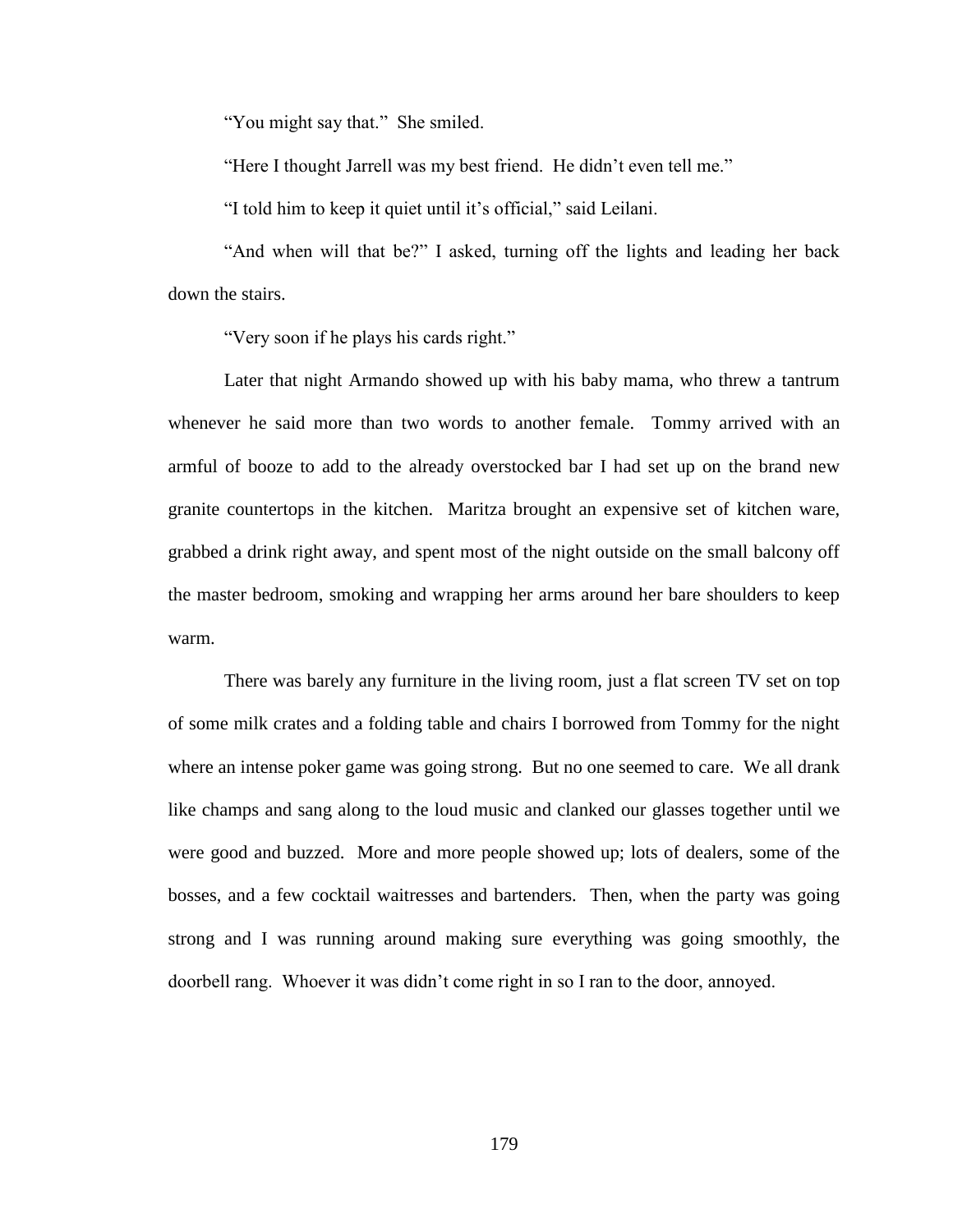When I opened the door I saw Jillian wearing a slinky black dress and barely registered two of the other pole dancers standing behind her on my doorstep in a cloud of body spray and mascara and sexy dresses.

I stood with my mouth open. Jillian smiled and waited nervously for me to invite them in. The other girls were shivering. One of them, the loud, full-figured one said, "We're here. This party has officially begun. You can invite us in anytime, J.T."

I stepped back, motioned the girls inside and showed them around, fumbling for words. I fixed their drinks and stood with my head down while they greeted the rest of the crowd. Leilani snaked her arm through Jillian's and kissed her on the cheek. I had dirty thoughts about the two of them for a minute and blushed. Luckily Jarrell pulled me away, roughly, by the arm.

"This is not the time to go with that zero-game having routine, dawg," said Jarrell, as soon as we were out of earshot of the girls.

"I wasn't expecting them."

"I invited them. And you're welcome by the way."

I so wanted to be like Jarrell. He turned on his bright smile and I stood in awe of him once again.

"Dude," I said, "good looking out."

I had a night of near misses with Jillian. The first time I got close enough to talk to her Armando knocked his girl's drink onto the floor, which I didn't mind because I could clean it up easily enough, but then I had to break up the fight afterward when she attacked him and called him a *puto* over and over for ruining her night. By the time I looked up Jillian had been spirited away by one of the female bartenders to gossip in the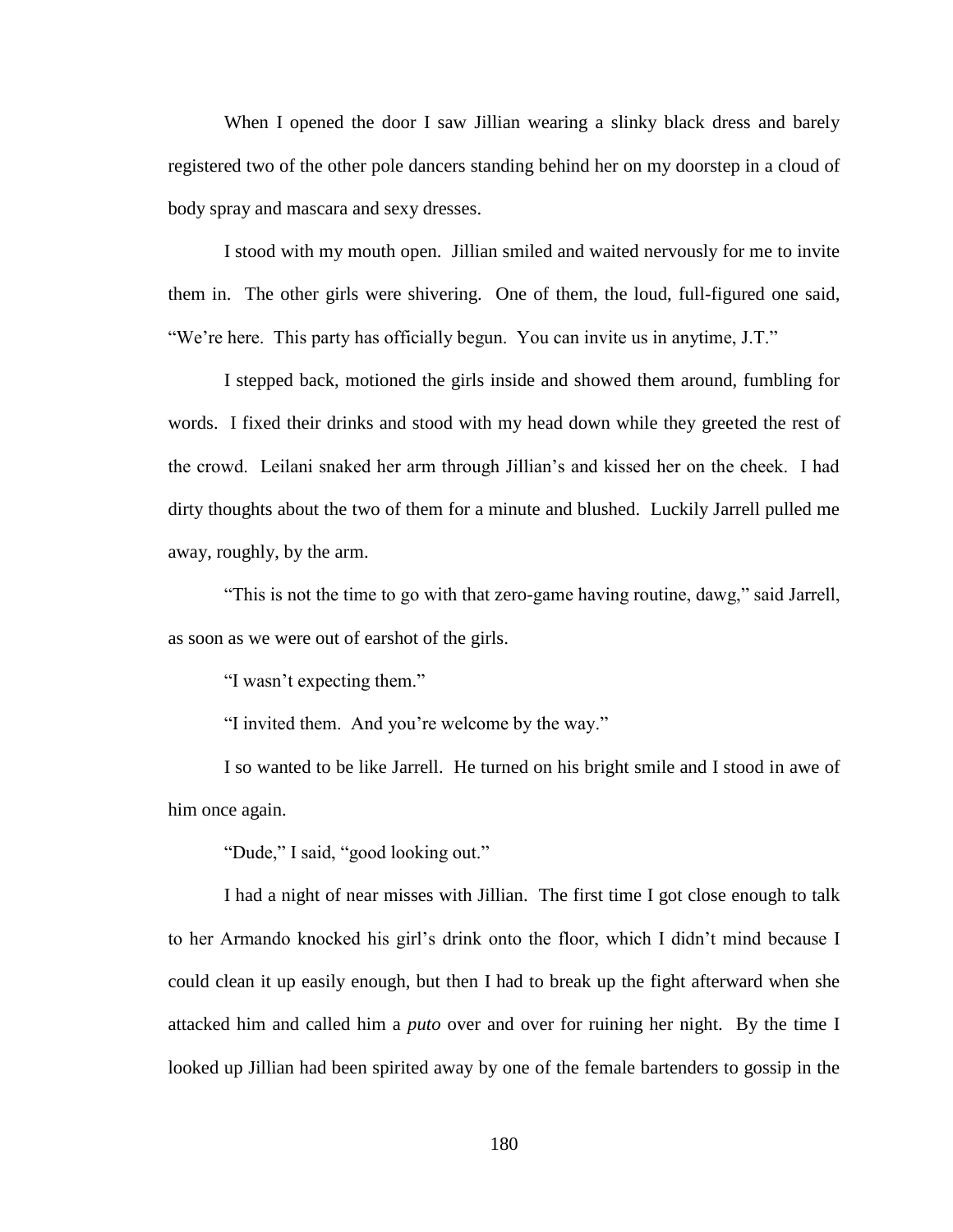corner, clearly not to be interrupted. The second time I had an opening I was intercepted by Leilani, who was sloppy drunk by then and needed rescuing. Jillian helped me walk her out to the patio where Jarrell and Tommy were smoking cigars. She was pulled away by the curvy, mouthy pole dancer who couldn't go to the bathroom by herself. Jarrell pulled me down and said, "Sit with us a minute, dawg, you ain't even getting to enjoy your own party." The third chance I had to talk to Jillian, the coast was pretty clear, but I hadn't had a chance to use the bathroom all night and I realized this in a frantic, urgent instant, squeezing my knees together and dancing around like a little kid, panicking when I noticed that the downstairs bathrooms both had lines outside their doors. She tossed her head back and laughed at me, bold and fearless, and completely unexpected. I sprinted upstairs to use the bathroom off the master bedroom, seconds away from not making it in time.

When I came out I noticed Maritza still out on the balcony by herself. Something didn't look right so I grabbed one of my jackets from a box I hadn't unpacked yet and brought it out to her.

"You must be freezing," I said, closing the French doors to the balcony behind me.

Maritza sat very still with an unlit cigarette resting on her moist lower lip. The wind gusted and the cigarette flew from her mouth and up into the air where it sailed across the glowing moon that was setting below the Western horizon. In the expanse of desert foothills in the distance, the creosote and chaparral were just starting to become visible as dawn began to lighten the night sky.

181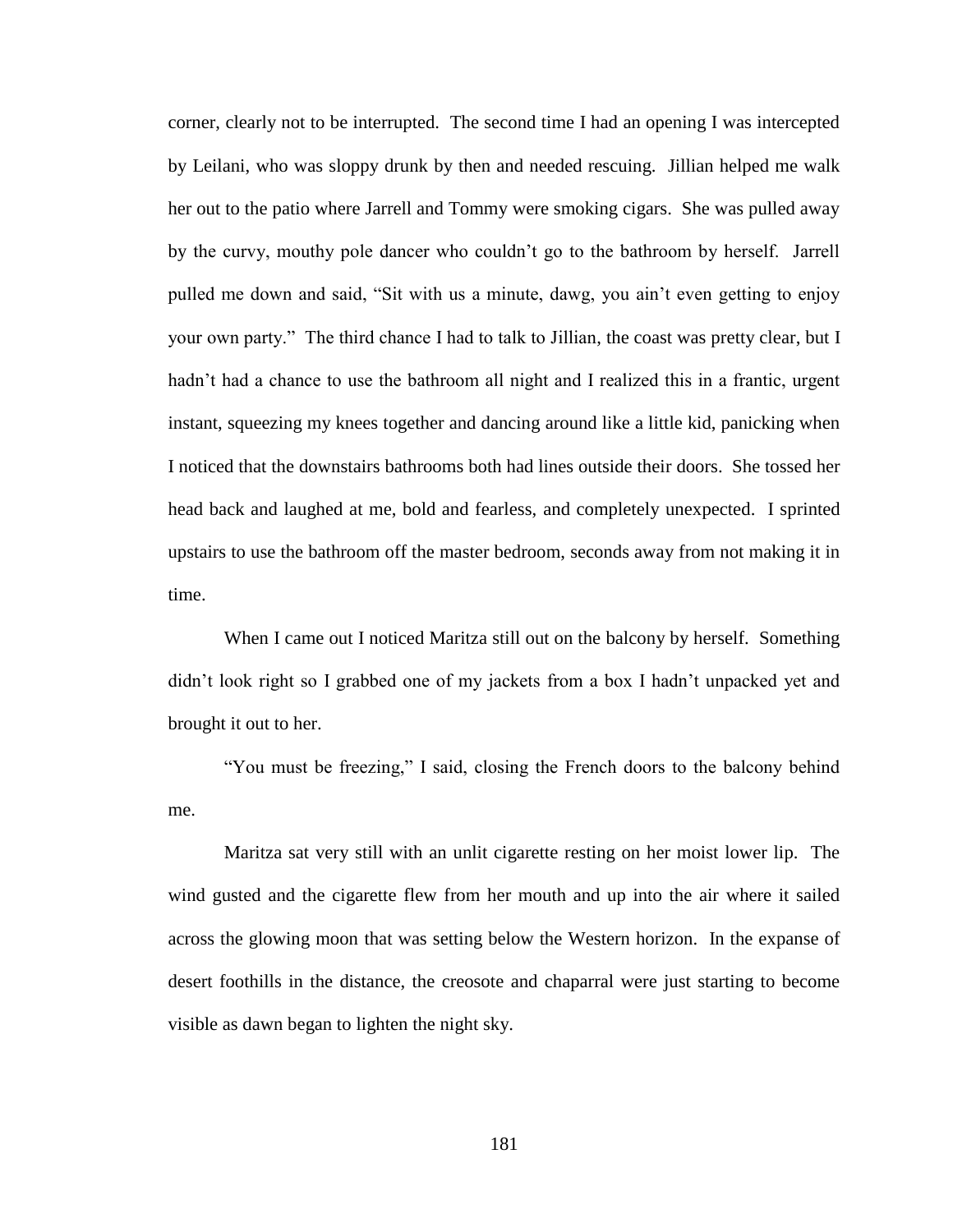"It's a gorgeous view, J.T. You done good," she said, her voice cracking as she pulled another cigarette from her purse and set it on the full curve of her lip. I knew she was upset because she always spoke to me in Spanish when she was. I still spoke decent enough from my time in Mexico.

"Do you want to come back inside?"

Maritza shook her head no. Her eyes were tearing up. Mine were too but it was just from the wind.

"At least put this on then," I said, spreading my jacket over her bony shoulders. I sat down next to her and she put her head on my chest and sobbed.

"I'm sorry I'm such a mess," she said. "My life is just a little, complicated."

"It's okay," I said. "You don't have to talk about it if you don't want to."

I put my arm around her and we sat there watching the sunrise for a long time. Maritza cried quietly and kept replacing her unlit cigarettes whenever they blew away, sailing like hollow bones on the currents of the wind into the scrub brush. I heard voices down below leaving out the front door. When they crossed the street I saw it was Jillian and her friends. Jillian looked up at the balcony, shielding her eyes from the rising sun, squinting at us. Maritza still had her head on my shoulder and I almost pushed her away and jumped up and shouted, hey Jillian, it's not what it looks like. But the way Jillian smiled at me from the street below, the way she nodded and blew me a kiss before she got into the car to leave, I knew she understood.

The next day I cleaned up and went through all my housewarming gifts. Jarrell had gotten me a gift card from Home Depot and I decided to drive down to the new store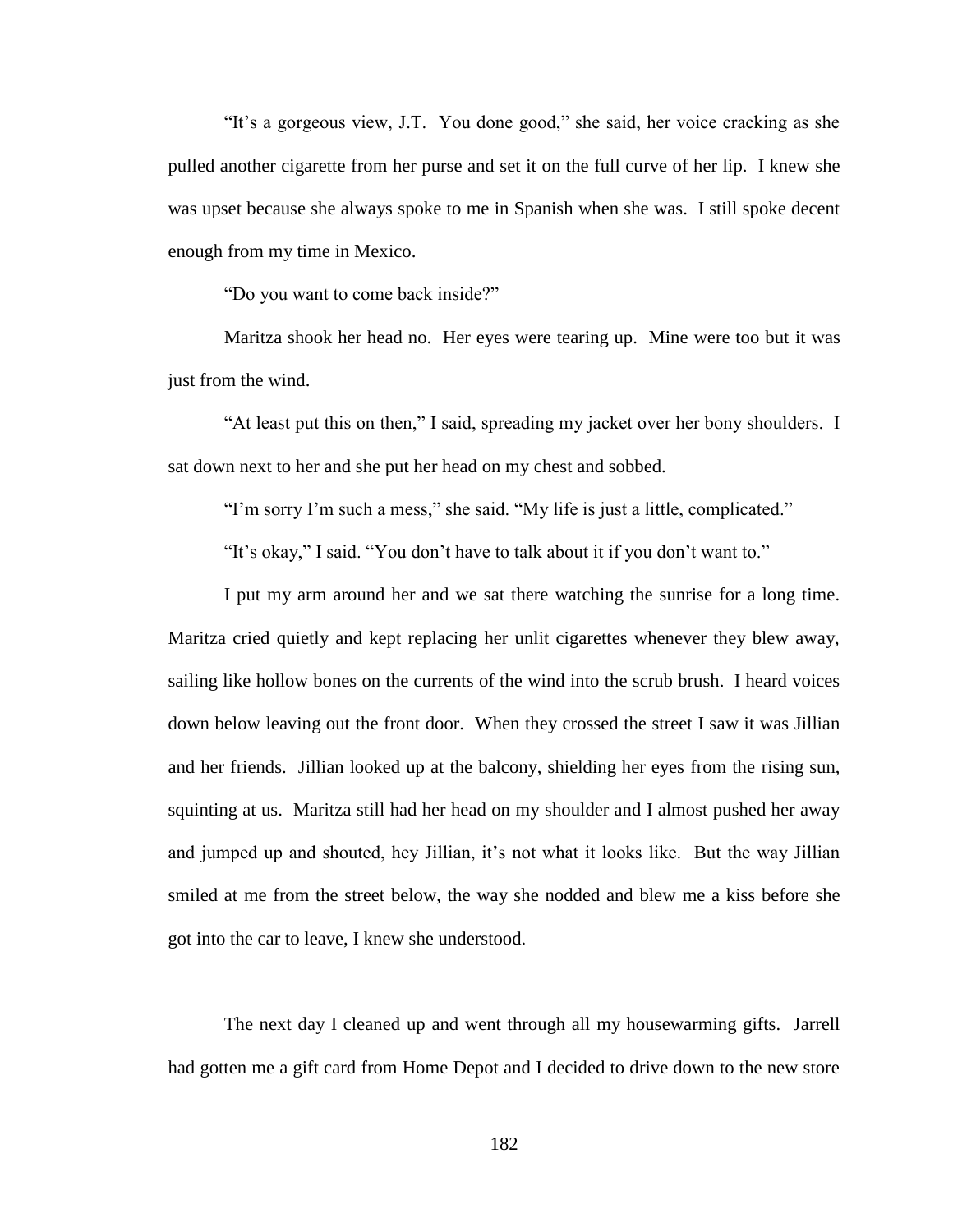in Mountain's Edge and see how much I had to play with. I was expecting a hundred dollars or so, maybe two since Jarrell was my best friend and the most generous person I knew. I was as shocked as the cashier when he told me it was for a cool thousand.

I wandered around the aisles, feeling flush enough to be able to afford whatever I wanted. By the time I picked up enough paint to cover the whole interior of my house though, I calculated that I had already eaten through half of Jarrell's housewarming gift. I prowled around and made a mental list of all the things I would need now that I had a new house, things that never even crossed my mind when I was backpacking around and flopping from one crash pad to another; a garden hose, a water softener, a steam cleaner. It would cost more than I had left on the card to get everything I needed so I just put it off and rattled around the aisles and waited for the checkout lines to thin out.

The store smelled like fertilizer and was starting to bum me out with its flood lights casting ghoulish shadows along the rows and rows of merchandise stacked higher than a two-story building. The other guys who shuffled through the stores like zombies at least had a chick with them, a wife or a baby mama or even just a live-in girlfriend. One guy who I think might have been a UFC fighter was rolling his shopping cart to the self check-out line with his hot girlfriend trailing behind him like a lazy child. She had blond hair extensions twisted up into a newsboy cap, low-rise pink sweats and flip flops on, totally scrubbed out, but she was still smoking hot and her ass caught my attention as I calculated my growing shopping list. I felt a pang of something like hurt when I thought about how much I longed for Jillian and how little I actually knew about her.

When I got back to my new house it felt emptier than it did even before I had moved anything into it. I found my vision board in one of the unpacked boxes and nailed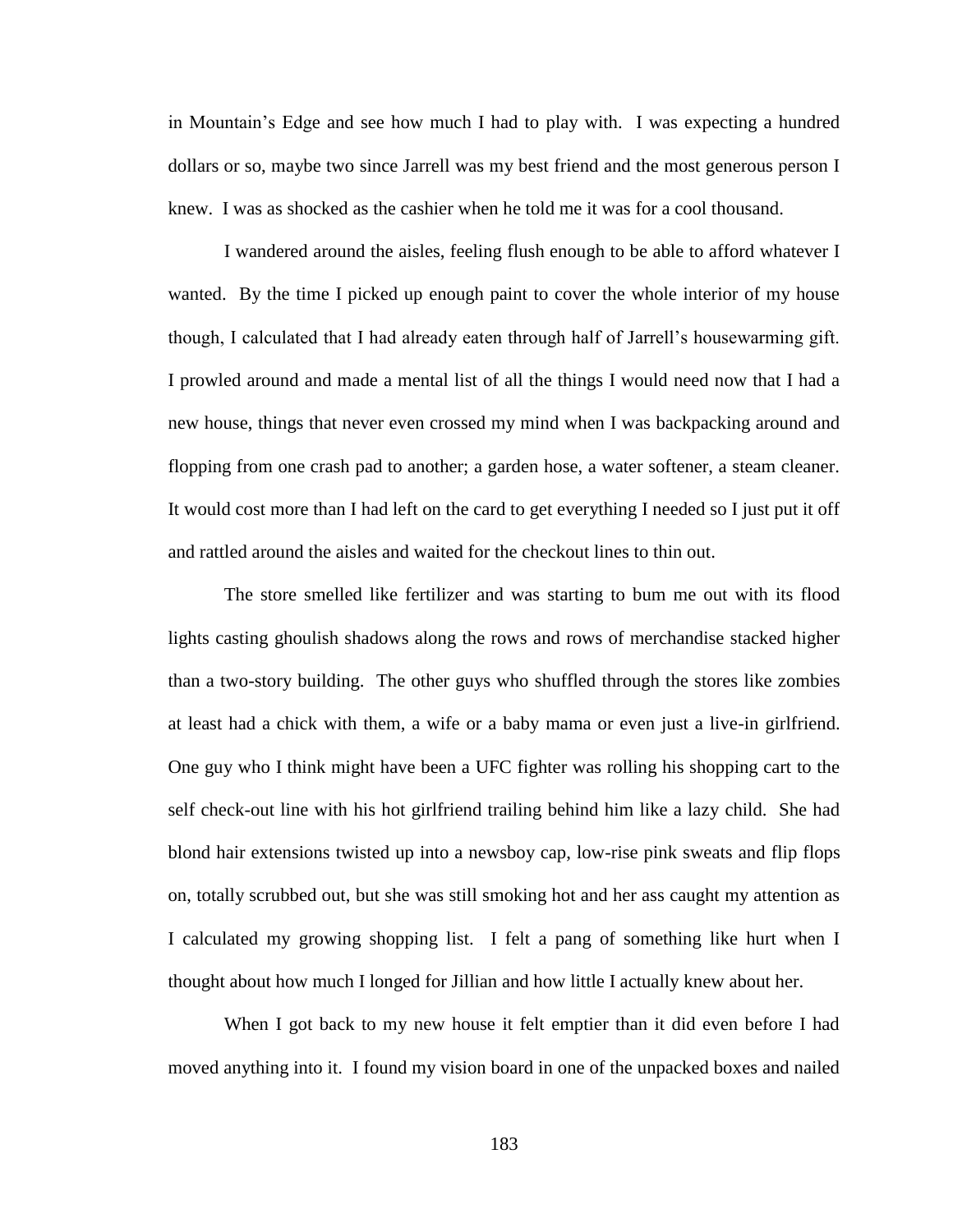it to the back of the bedroom door. I pulled down the pictures of luxury houses I had pasted there and threw them away. Mission accomplished. The aborted sketch of the Pyramid of the Sun peeked through the pictures that were left on the board, the same photo of Jillian I had cut out of different magazines, repeated over and over, her lean legs crossed flirtatiously, her coppery brown eyes looking at me from every angle like a sexy Mona Lisa.

That night I headed into work on what was usually one of my days off. I picked up extra shifts and worked my eight hours and never signed the early out list. I wasn't so young anymore and I was tired as hell but I tried to keep my hopes up and remember I was doing it all for a reason, that I was being smart and thinking about the future instead of bumming around south of the border and refusing to grow up. Besides, I would have a chance to see Jillian at work if I timed it right.

I drove along the 215 until I hit the detour sign that rerouted traffic to South Las Vegas Boulevard, narrowing to one lane which was littered with overturned orange cones. The Strip grew on the nearby horizon as I headed north. The sun was just setting as I passed by Mandalay Bay, its golden towers lit up by the brilliant sunset. When I got to the Luxor the traffic came to a dead stop. The sky got dimmer and the lights along the edges of the shiny black pyramid flickered to life. The spotlight that could be seen from space beamed up into the cloudy sky, burning like a laser, like a focused sunbeam that could cut through moons and asteroids.

I was in Maritza's section that night. I switched with Fong so I could take the 3AM break and hopefully run into Jillian on her way out. Maritza was standing at the

184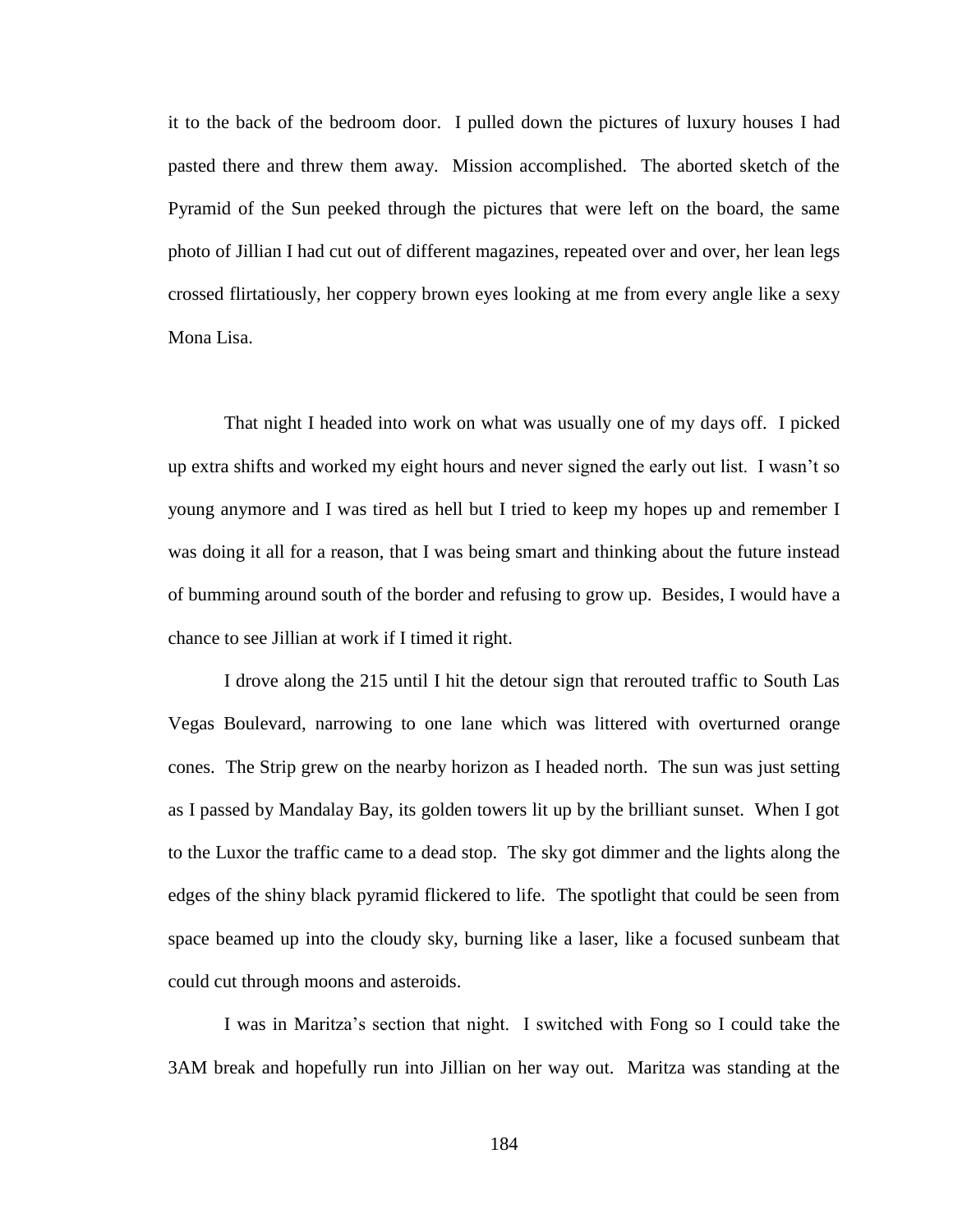podium and nursing a Styrofoam cup of black coffee. She had dark circles under her eyes that even her caramel complexion and too much eye makeup couldn't hide.

"Hi sweetheart," she said as I took my place at the lidded blackjack table. "Sorry about the cockblock last night."

"No worries. How you feeling?" I asked.

"Honey, don't worry about me. I'm a pro. You're the one who doesn't look so hot, sorry to say that, but it's true."

She was right. I was still sweating out the booze from the night before.

"I think I'm still just a little hung over," I said.

"You and me both, *querido*," said Maritza. "I didn't realize you knew how to put it away like that."

"Do you think I have a problem?" I asked.

"J.T. you are so precious," she said, rubbing my shoulder and patting my back as she counted my rack and ordered a fill for my game. "Half the dealers in here are popping Oxycontin and Lortab before their shifts every day. How else are we supposed to put up with these asshole players?" Maritza smiled at an older couple dressed for dinner as they strolled by the pit, just out of earshot.

"I'm not doing it before work," I said, "Just after. Well, sometimes on my days off too."

"Honey," said Maritza, "Don't sweat it. Even I enjoy a cocktail or two before work sometimes. Totally takes the edge off."

"Seriously, it's not before work Maritza, just on my days off, and sometimes after I get home."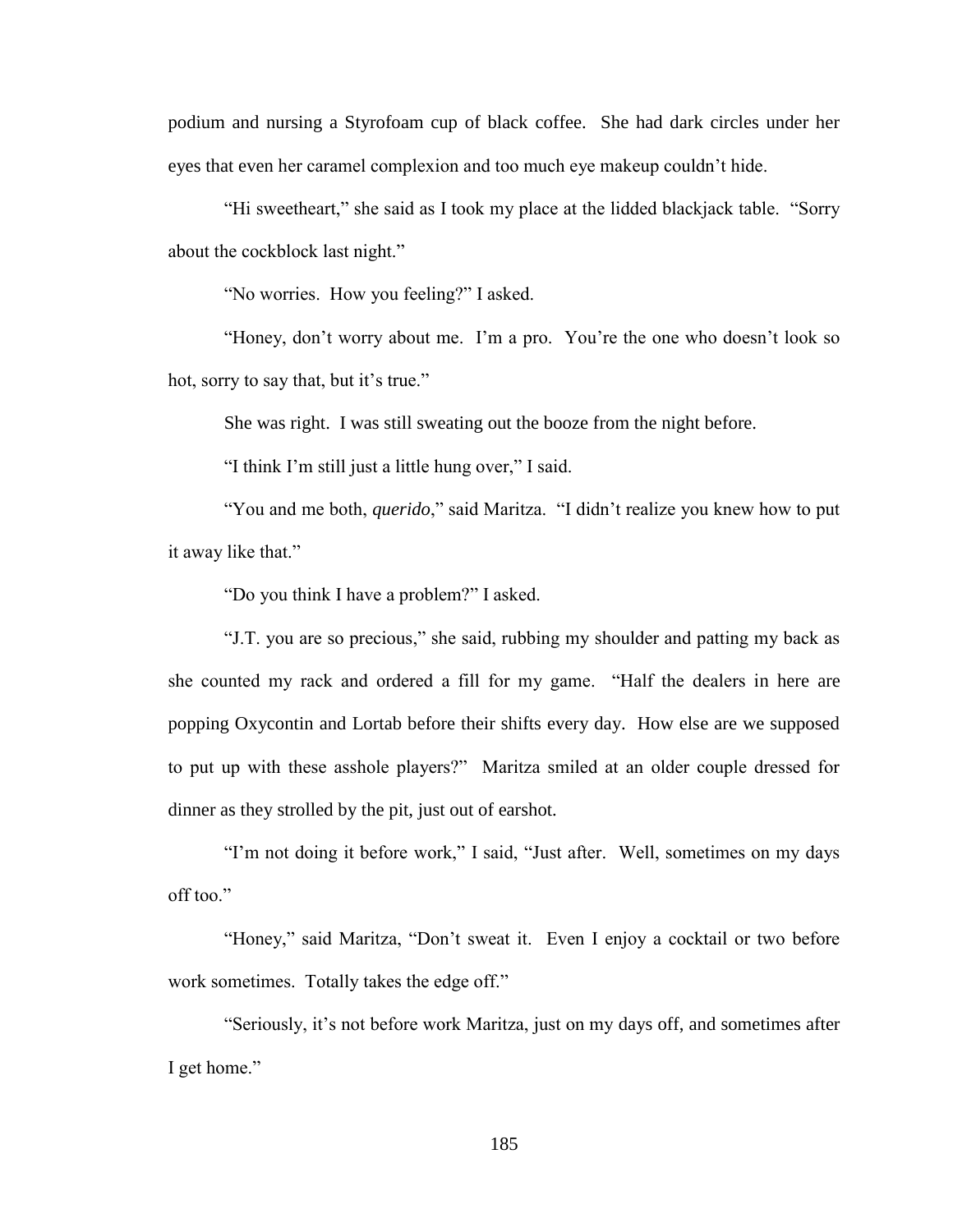"So precious," she said, tapping the screen with her long fingernail and calculating how much money I would need for the night.

Toward the end of my shift, as planned, I ran into Jillian and the other pole dancers in the hallway as they were leaving the casino after their last set.

"What time did you finally wrap things up last night, J.T.?" Jillian asked as she slowed to a stop, waving the other two girls ahead of her. I still couldn't believe she knew my name, was talking to me, had been to my house the night before.

"Let's just say I had to put my shades on to see the last guests off."

Jillian smiled. There was a long, awkward pause. We were two shy people trying to pretend we knew how to talk to other humans. A go-go dancer without her pole and a dealer without his deck of cards, and we were fumbling.

"I heard you and Maritza talking on the balcony," she said, finally, breaking the silence.

"She's just a really good friend," I said.

"J.T., it's fine. I don't think you're exactly her type anyway." A strained bit of shared laughter. Another awkward pause. "I heard you speaking Spanish."

"I picked some up in Mexico," I said.

"Sounded like more than some to me. Can you say something to me now?"

I told her in Spanish: You are the center of my thoughts. Everything comes back

to you. What I want more than anything is for you to notice me, to like me, to love me.

"I don't know what you said, but it sounded beautiful," she said.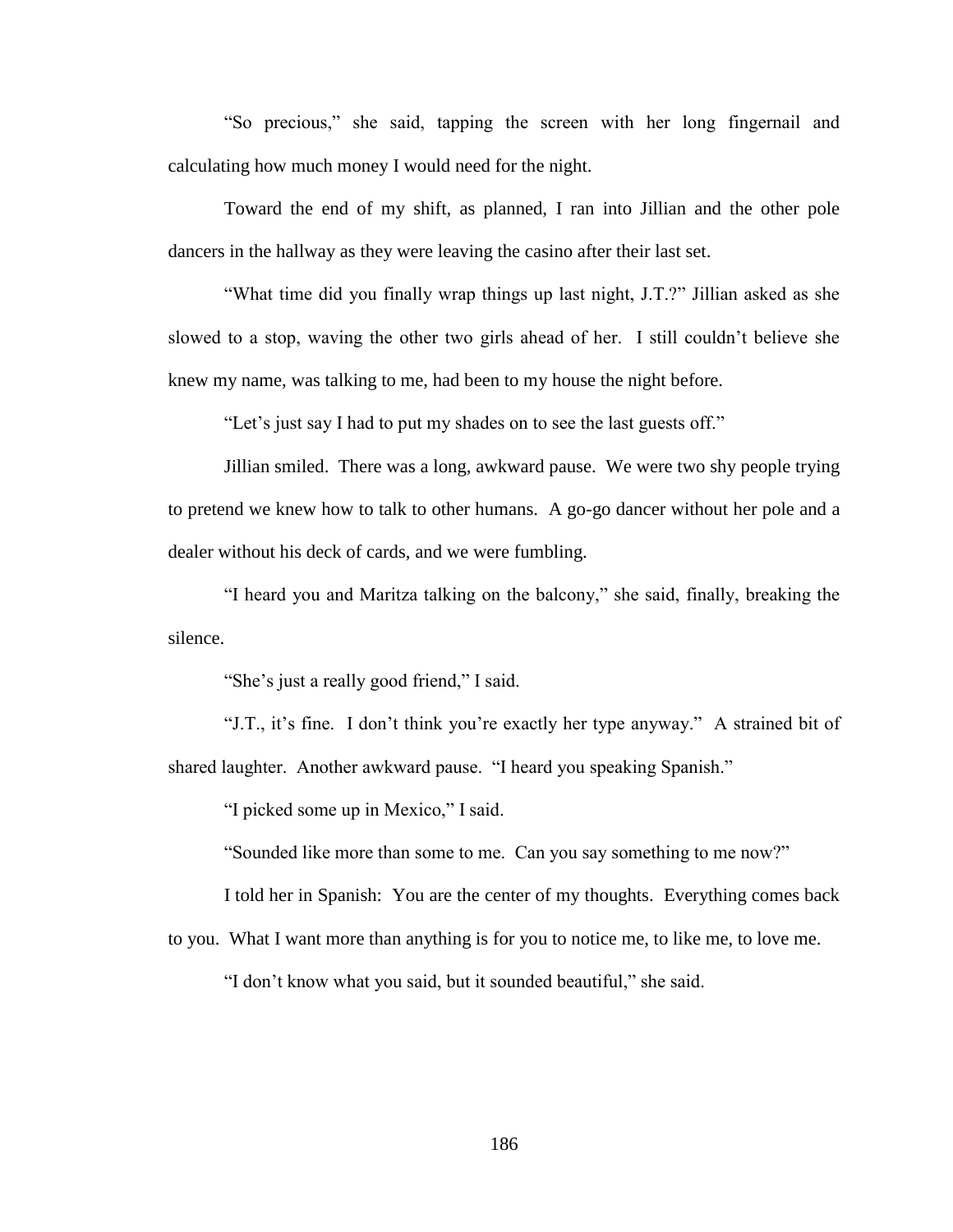"Listen," I said, back to English now, trying like hell to channel Jarrell's swagger, "I have zero free time since I'm getting settled into my new place and all, but I can make some if I have a good enough excuse."

Jillian smiled again, this time summoning courage from somewhere else, from the place that let her put on a different persona, an alter ego that stripped down and got on stage and danced on a pole every night as if she were playing a role in a film. She was staring me down, fearless, the matador about to pierce the bull's heart. "And what would be a good enough excuse?"

"Going out with you," I said.

From another guy, a player like Jarrell or Armando, the line would have been dead in the water.

"Well, that sounds like your best shot, so I'll make this easy for you and give you my number now, J.T. Text me sometime."

I drove home that night giddy and lightheaded. As I sped along the 215, I passed by exit signs whose names evoked the Wild West in my mind. I rolled them over my tongue. Cimarron. Durango. Hualapai. When I reached my exit at Ft. Apache, I banked left along the gravel stacked neatly by the side of the freeway and drove south along the base of the mountain, watching it ignite and go up in flames as the sun rose and the neon lights of the city in my rearview mirror faded in the distance.

My buddies from work had offered to help me paint the inside of my house, but when the time came to actually get it done they all flaked. Armando texted, said he had to deal with baby mama drama. Tommy texted and said he was beat from working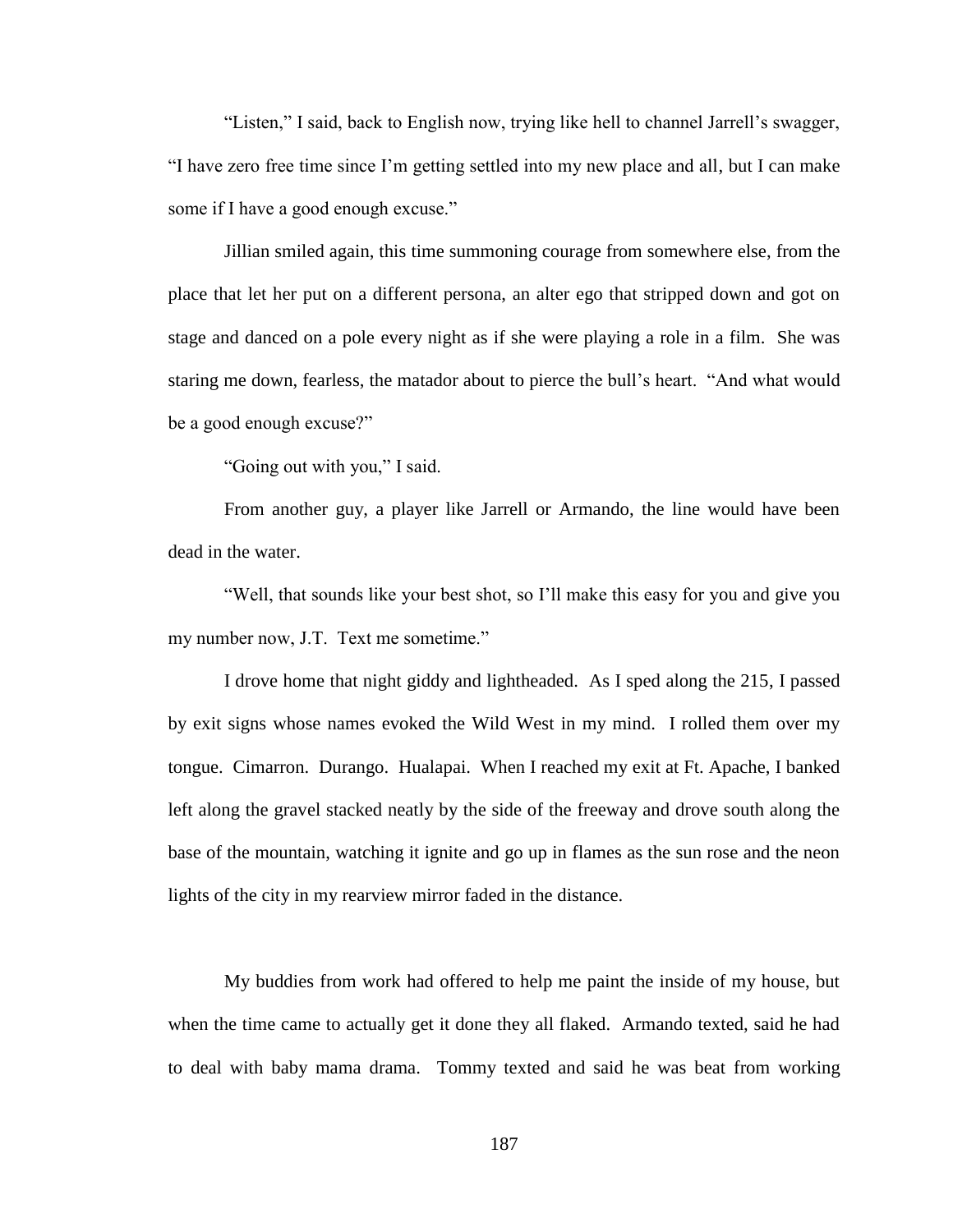overtime. The one I thought I could count on was Jarrell. But even he balked when the time came. He did call to see how it was going though.

"You know I don't like to get my hands dirty, J.T. Shoot, I'll pay someone to come over there and do it for you as a housewarming gift."

"You already spent too much on the first one dude, seriously."

"You know we like family. Ain't no need to worry about all that," he said. "Why don't you let me just take care of this for you?"

I was cradling the phone between my ear and my shoulder as I held a tray of fresh green paint in one hand and the handle of a roller in the other.

"It's okay Jarrell. I don't mind doing it myself."

"I still think you ought to just hire a Mexican. Should be able to cut yourself a pretty sweet deal since you speak Mexican and all."

I hung up and got back to work, painting as smoothly and quickly as I could. Soon it would get dark and I would have to get showered and head in to start my shift. The smell of the paint and the shiny wet trails of green the first strokes left on the stark, white walls made me almost happy, reminded me that I used to love to paint, and sketch. It was like meditation. Time disappeared and hours later when it was just me and the canvas and the feel of my mind wrapping itself around something that was in the process of being created, it was the closest to God I knew how to feel. In Mexico City, I taught a few English classes and Lola taught painting and ceramics and we made whatever cash we needed to survive. Then we spent our time off trekking through jungle ruins and fishing villages and city streets together, pulled by the smells of street food stalls and the cries of vendors and our appetites and our whims and what fate had in store for us. Lola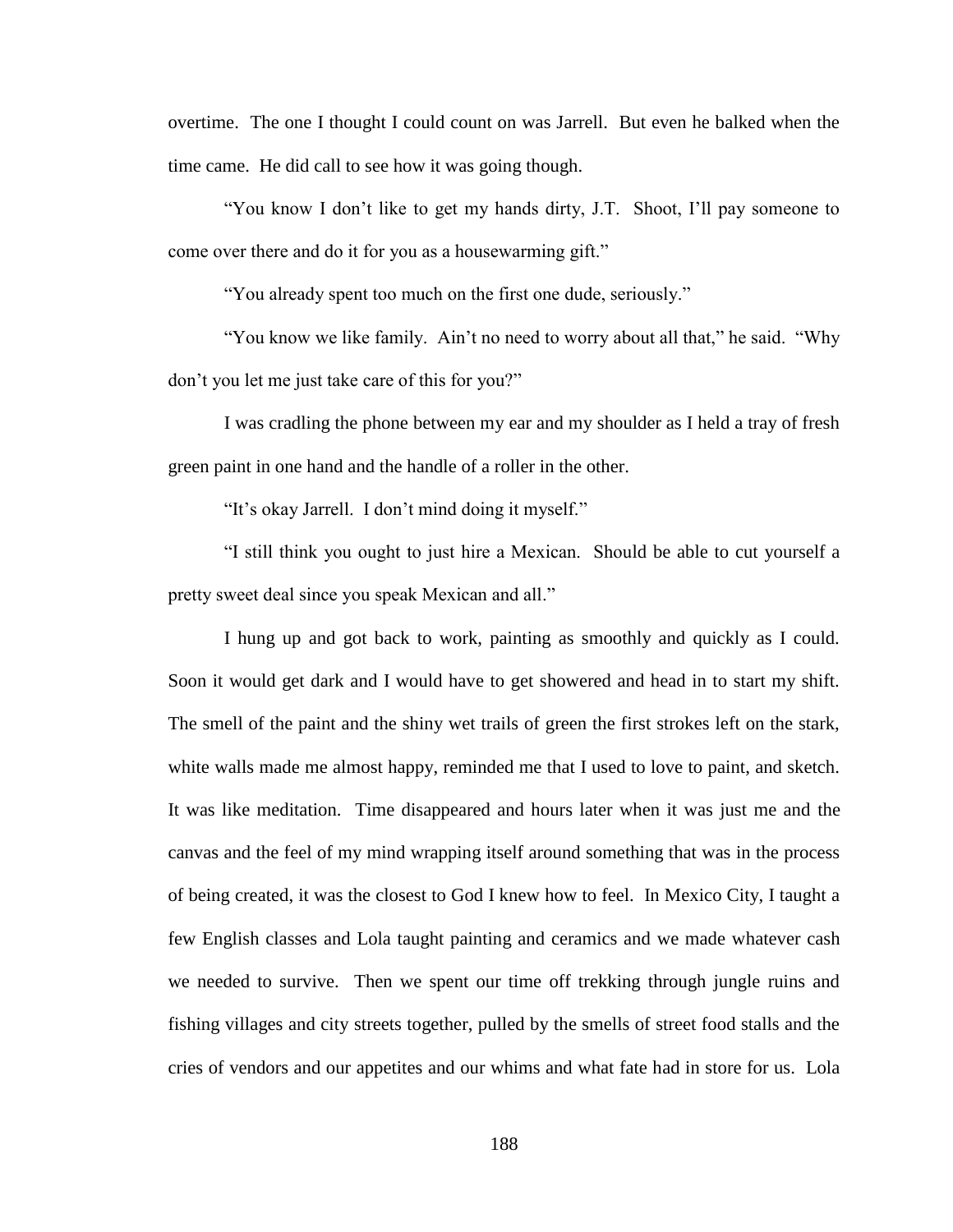believed in something she called cosmic synchronicity. From her I learned how to say it in Spanish.

It wasn't until later that I understood what she meant. I was lugging my heavy, 35mm Nikon around on a worn-out shoulder strap, slung over my chest, close to my heart, like a baby. I was traveling insatiably by then, obsessively trying to get that shot that would inspire something brilliant. It had to fall into place at the right time, with the perfect lighting, and that serendipitous composition found only in nature and the rhythm of human activity that made you believe in something bigger than yourself, bigger than this planet spinning around a ball of fire in space. I came close more than once. The woman who read my palm at Teotihuacán, staring down a feral dog, just as the light set her face on fire with the burning rays of the sun at dusk. The peasant man who fell asleep in a forgotten corner of the Zócalo, his blanket spread out in a heartbreaking burst of color and zigzag pattern, letting a mangy pigeon curl up in the crook of his bent knees. A close-up of a mango from the market at Jardín Centenario, sliced open like a fresh wound, the pulpy flesh opening into the green skin around it, green as the fresh paint on my walls as I rolled it on, coat after coat, until dusk.

The reality star at my table couldn't figure out the rules on the double deck, no matter how many times I explained them to her. She kept bending the cards, couldn't remember the signs to make for hit and stay even though there were only two of them. Then she got angry when she lost, angry at me.

I tried to laugh it off because she'd been on TV a lot. She was already on her third spin-off on VH1, mad popular because she played the Crazy Bitch of the house.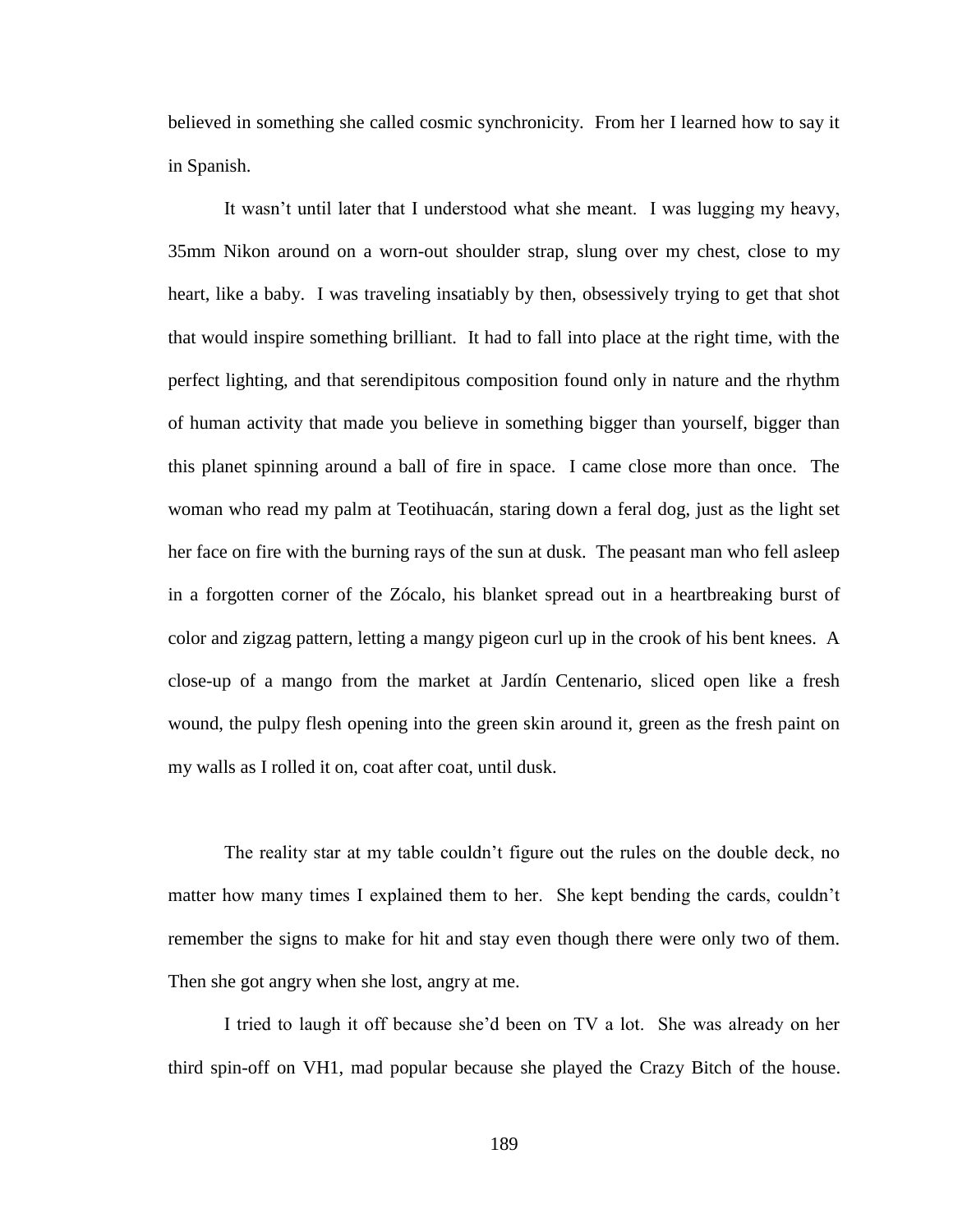She had a big personality and was drawing attention to herself. People wanted to take their picture with her. I would end up in the background shots of a lot of people's profile pages and I wanted to at least look like I was friendly, put on the face of someone having a good time with the Crazy Bitch.

"You're really not being very nice to me, J.T."

"I'm trying but these cards sure have a mind of their own tonight." Smile for the cameras. Flash. Click.

"You're evil. The devil sent you here to torture me. Where's your pitchfork?"

"I left it at home tonight." Smile. Laughter. Flash. Click. I had to keep the game moving. Had to get through the shift.

"I swear J.T., if you pull another twenty one I'm gonna shove my foot so far up your ass you'll be choking on my heel."

The other players leaned in, listening. She'd cast me in the role of heartless asshole, the bastard card shark who was cheating her out of her money. Life as the villain got old, fast. Deflection became a well-honed, automatic defense mechanism, necessary for survival.

"What are you blaming me for? You're the one who cut this shitty deck."

She growled at me, a real, animal-like growl, and slammed her next bet down, splashing her chips all over the layout.

When Fong tapped me out so I could go on break, I kept smiling all the way out of the pit, sending the Crazy Bitch into a tailspin. I heard her call Fong a fucking chink bitch when she lost her last hand. Fong locked up her chips, quick and cool as a kingfisher, and slid them quietly into the rack. I dodged security as they ran to intercept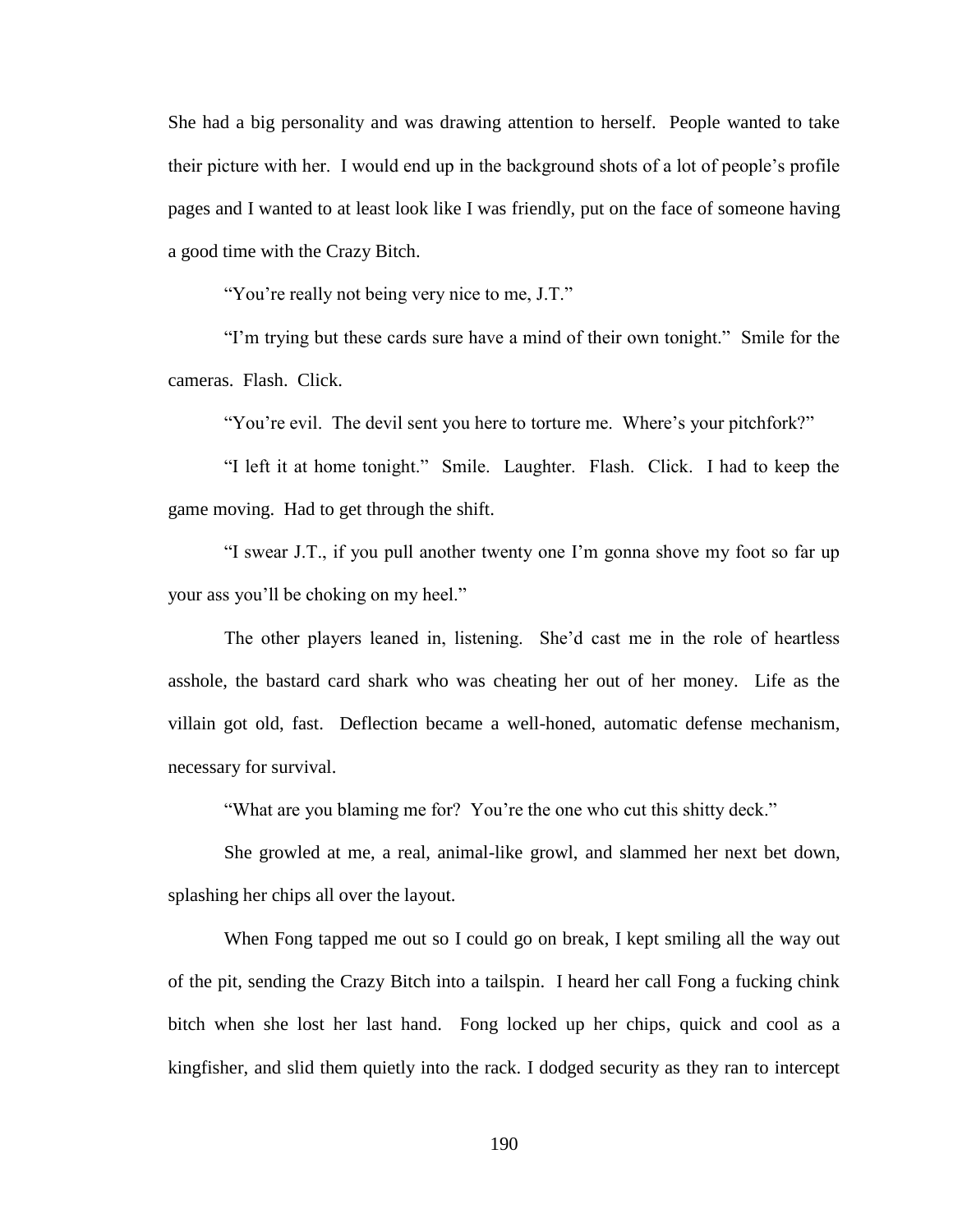her, barely stifling a laugh when she threw a drink in the guard's face. Nothing sweeter than watching a pain-in-the-ass customer cross that definitive line that would get them thrown out.

I walked by the Party Pit on my way to the break room. Jillian was on center stage. She had watched the whole incident go down from underneath exaggerated false eyelashes, her body naturally keeping time with the music. She winked at me and gave me the thumbs up. Then she wiggled both thumbs at me and mouthed, 'Text me'.

Right after work I sent Jillian a quick text from the parking garage before I started my car. The message light was already blinking by the time I got home. She had a busy week ahead, same as me, but still wanted to get together. It was enough to keep me giddy and zinging with adrenaline, even after an exhausting shift. I peeled off my uniform, along with the layer of second-hand smoke and bad vibes that hung around it, and stepped out of it as if emerging from a crusty cocoon.

I threw on sweats, a wife-beater and a pair of old running sneakers and headed out into the pre-dawn streets. The nights had gotten cooler as winter started to approach, unseasonably early. The winds in Mountain's Edge blew steadily in from the desert to the southwest, and the air, always a few degrees cooler than on the Strip, tasted fresher and cleaner. I couldn't go running in my old neighborhood. I could barely make it to the corner after dark without some kind of trouble. But here, where the wide, smooth-edged streets met at angles so precise you had to pivot like a wind-up doll when you turned a corner, I could jog for miles and never see another living soul. From time to time a gasguzzling Hummer or an Escalade with blinged-out vanity plates and custom rims sailed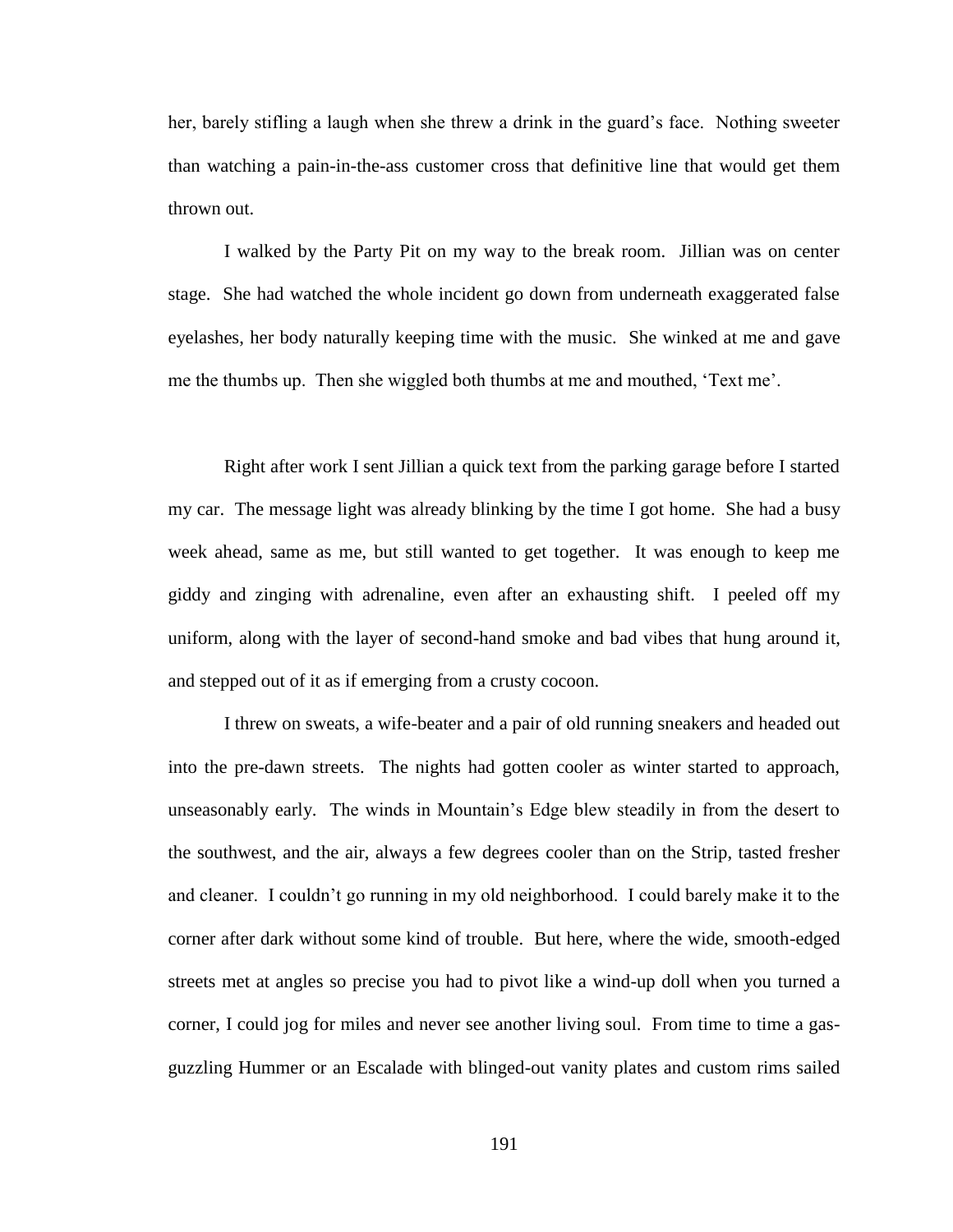by, but the driver was hidden from view by a tinted windshield, smooth and dark as obsidian.

I ran down a paved street that stopped abruptly where the subdivision ended and turned into a rough dirt road. I picked up speed, sprinting east, toward the spotlight that beamed up from the south end of the Strip. The howl of a coyote froze me in my tracks. It was sitting on top of a house-sized pile of dirt, braying at the full moon. I tried to approach it, but when it saw me coming, it ran away. It was scraggly and underfed, but it was still too quick for me. The coyote darted through forlorn piles of dirt and stone, through stretches of desert that cut like jagged wounds through the perfectly manicured, sparkling new neighborhoods. Way off in the distance, I saw it turn a corner, and disappear.

I ran fast all the way home. The spotlight from the Luxor seared the edges of the low-hanging clouds in the moonlit sky. The air burning in my lungs, I tried to feel myself rising up with that beam of light, lifting like a winged serpent on a warm current of air, all the way to heaven, or as close as I could get to it from Las Vegas.

Early the next morning, I woke to the sound of jackhammers and power saws on the next street over. They were noisy, but still quieter than church compared to my old neighborhood. The construction workers whistled and shouted at each other in sing-song Spanish. I dozed restlessly all afternoon and dreamed I was in Teotihuacán, somewhere along the Avenue of the Dead, underneath the earth, buried in cold clay, where the tapping of water on stone kept me awake. I opened the blinds and saw that the new houses had crept like moss overnight, closer to mine, threatening to overtake it, as if one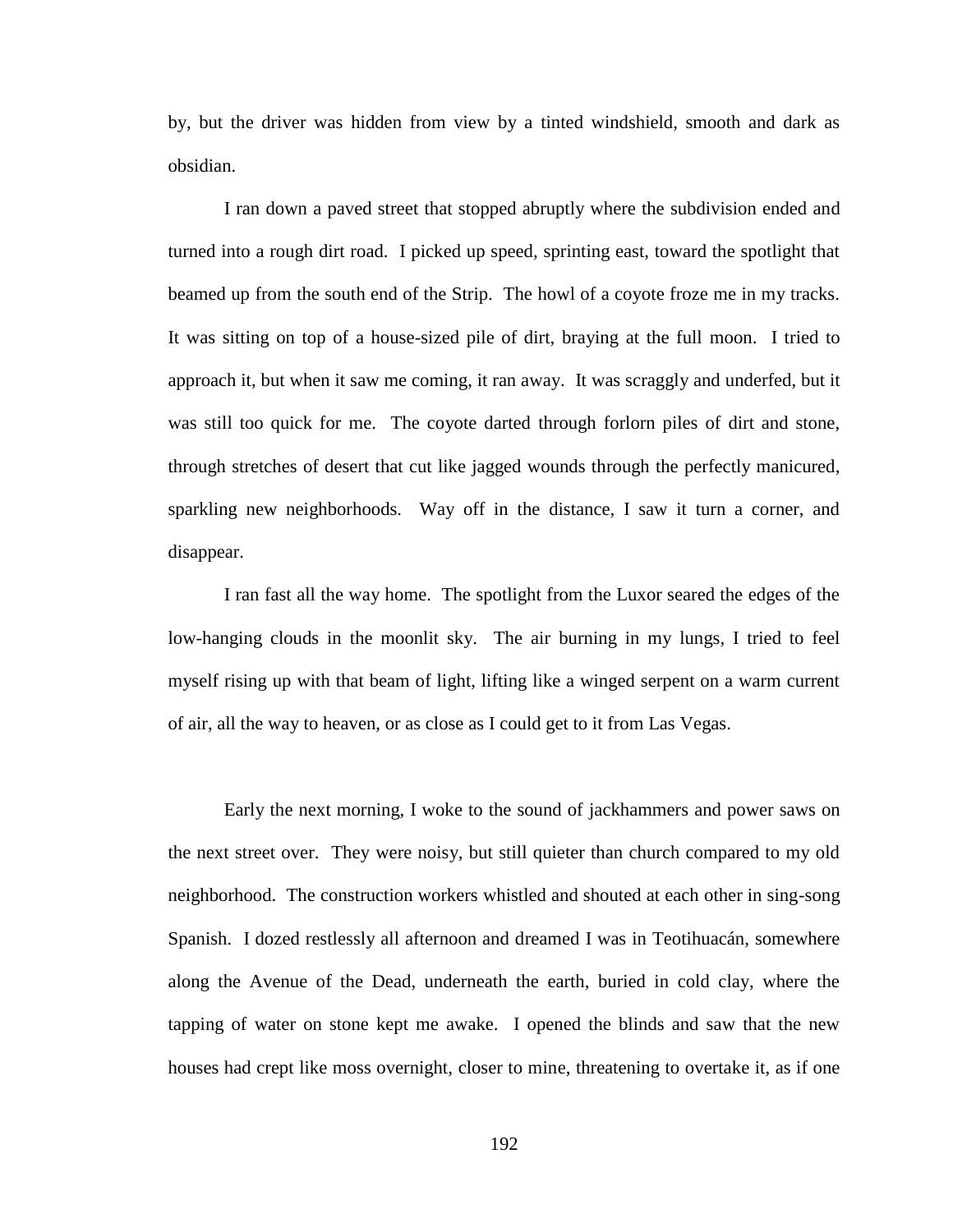day I might open the door and find that a new stucco wall had materialized in front of it, just a hand's span away, trapping me inside.

Maritza's sporty blue car passed mine on Ft. Apache on the way into work. The floor supervisors had to be there twenty minutes before the dealers, but she was always running late. Her car was weaving back and forth across the median, her gears grinding, making me wince. Her vanity plate said WHYBBLU?

First break she wobbled in and sat next to Jarrell and me in the break room, slipping out of her heels and massaging her feet. She pulled a compact from the inside pocket of her jacket and opened it, checking her pupils in the mirror and fumbling for a breath mint.

"I was behind you on the way in to work tonight," I said. "Did you see me?"

"Honey," she said, "I don't even see me right now."

"How many fingers am I holding up?" asked Jarrell, waving his hands in Maritza's face, trying to make her laugh.

"I don't give a fuck how many," she said, slapping his hands away and jamming her feet back into her heels before standing up to leave.

Jarrell and I sat by ourselves for a while, tapping messages into our phones and glancing up at the TVs. Jillian and the other pole dancers were just finishing their break, reapplying lip gloss and checking themselves in the full-length mirror on their way out. When Jillian walked by our table she rubbed the side of my cheek with the palm of her hand and let it linger there for a smoldering second. Jarrell and I both turned to watch her walk out, all fishnets and lotioned skin and body glitter.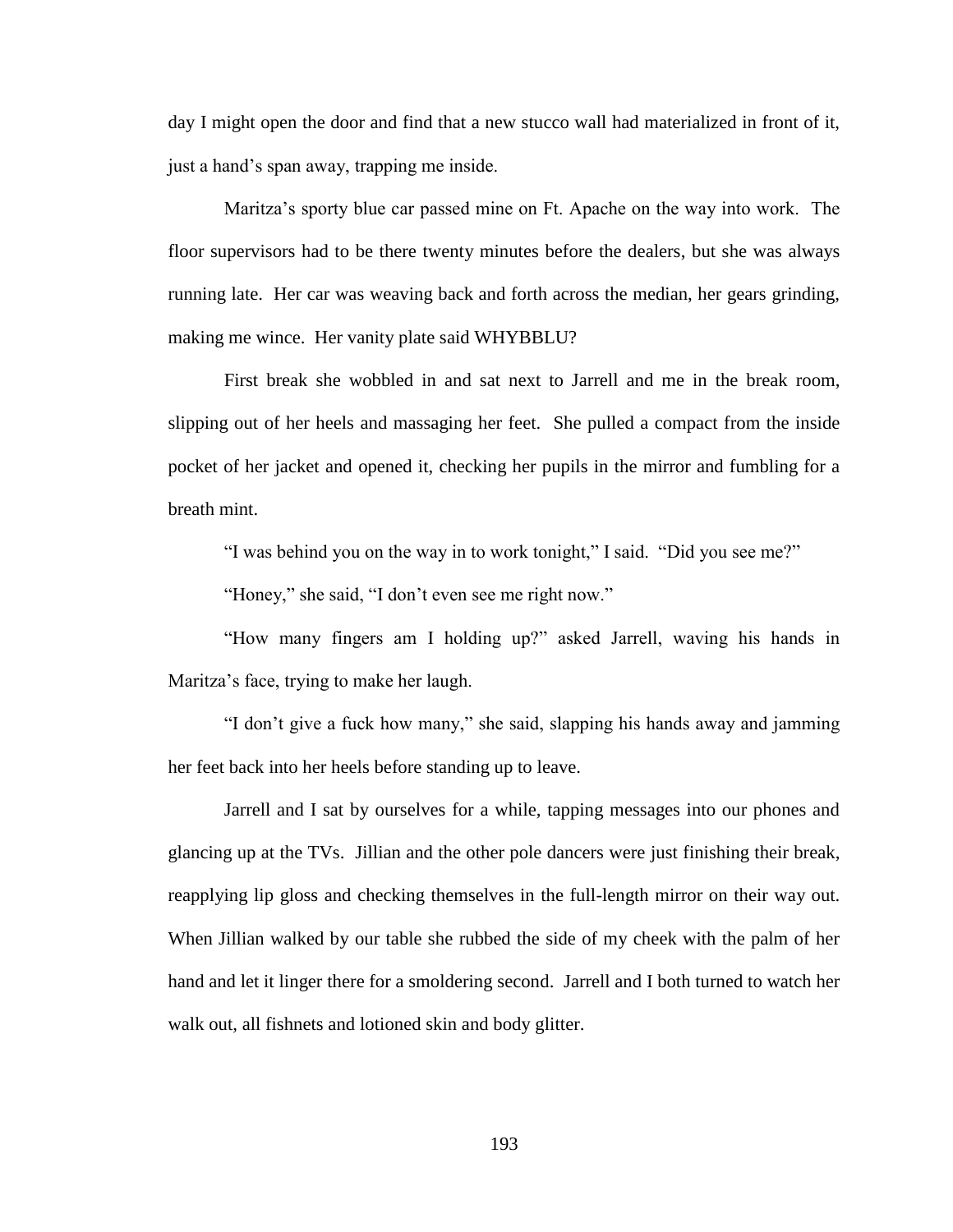"Why the hell didn't you tell me about that?" said Jarrell, smacking my chest with the back of his hand.

"There's nothing to tell."

"Don't give me that, dawg. It's written all over your face."

"Seriously, Jillian and I haven't even gone out yet."

"Well you better hurry your ass up J.T., else someone is likely to jump on that train. Me personally, I'd tear that shit up given the chance."

Jarrell looked dreamily to the side and let a smile spread across his face like a stain on a motel room sheet.

"I'd rather just keep her to myself, Jarrell."

"You know I'm just playing. Anyway I got my own to worry about."

"You and Leilani?"

"Cohabitating. Moving in next week. Won't be too far from you now too."

"Awesome, man." I said. "She's good for you."

"That she is," said Jarrell. "And Jillian man, any fool can see she's into you."

"I still can't figure that one out, but I'm not complaining."

"Oh I got that one figured out," said Jarrell, smiling. "The minute a brother gets himself a nice crib, all these bitches come out the woodwork."

Leilani was the cocktail waitress in my section for the night. It was busy and I was pumping cards as fast as I could and Leilani was busting her ass to keep the drinks coming. We worked together often and made a good team. She made sure not to interrupt a big hand when she came around and I paused for just a second before sending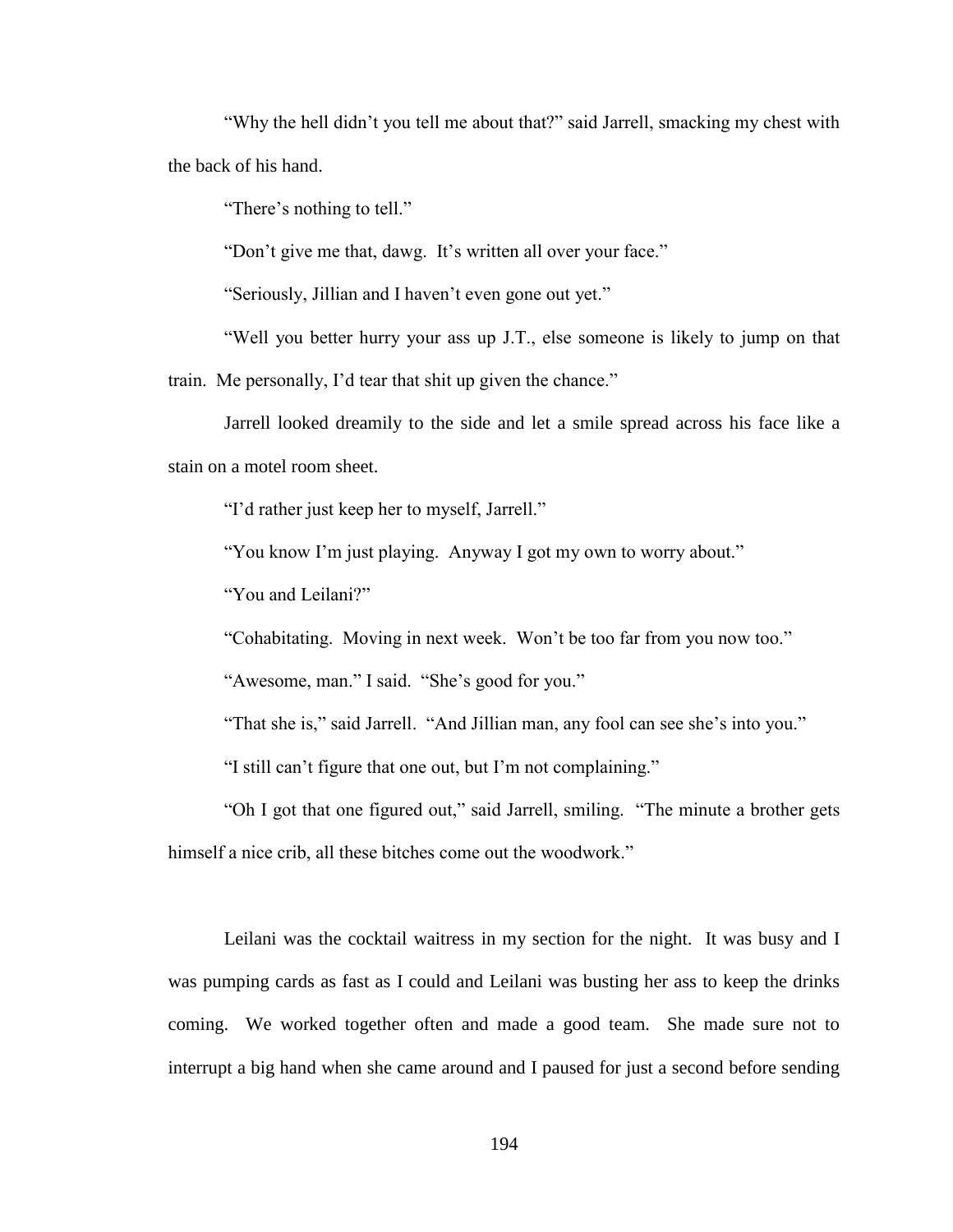out the next hand so the players could place their drink orders. She asked if anyone wanted drinks three times before moving on to the next table. When she had just disappeared from sight the one high roller at my table said, "Hey wait, I wanted a Red Bull and vodka. That girl is too quick."

After Armando tapped me out I ran into Leilani in the hall on the way to the break room.

"Can you do me a favor and take your time with the guy on third base?" I tried to sound extra nice so she wouldn't think I was telling her how to do her job.

"Oh sweetie, of course I will," she said, with a smile, as always. She was the most upbeat person I knew in the entire casino. Nothing ever seemed to get her down.

Leilani took her time on the next round, even though she had her hands full with the rest of the section. She batted her sweet, island-girl eyes at the high roller, offering him an empty ashtray, just in case he needed a place to put his gum. She put one hand on the man's shoulder and left it there long enough for him to think it might be flirtation when really, it never was. She was there just long enough for him to place his order, then change his mind not once, but twice. Long enough to give him the chance to tip, even though he hadn't yet, even though he had stacks of thousand dollar chips lined up in front of him and still would probably stiff her.

"Do you want me to drink it for you too?" she teased him. High rollers loved a little expert ball busting, especially from someone like Leilani. They got tired of everyone kissing their ass.

Before Leilani was even halfway to the next table the player leaned in and cupped one hand around the side of his mouth. "That girl is so slow, bro. Where'd you find

195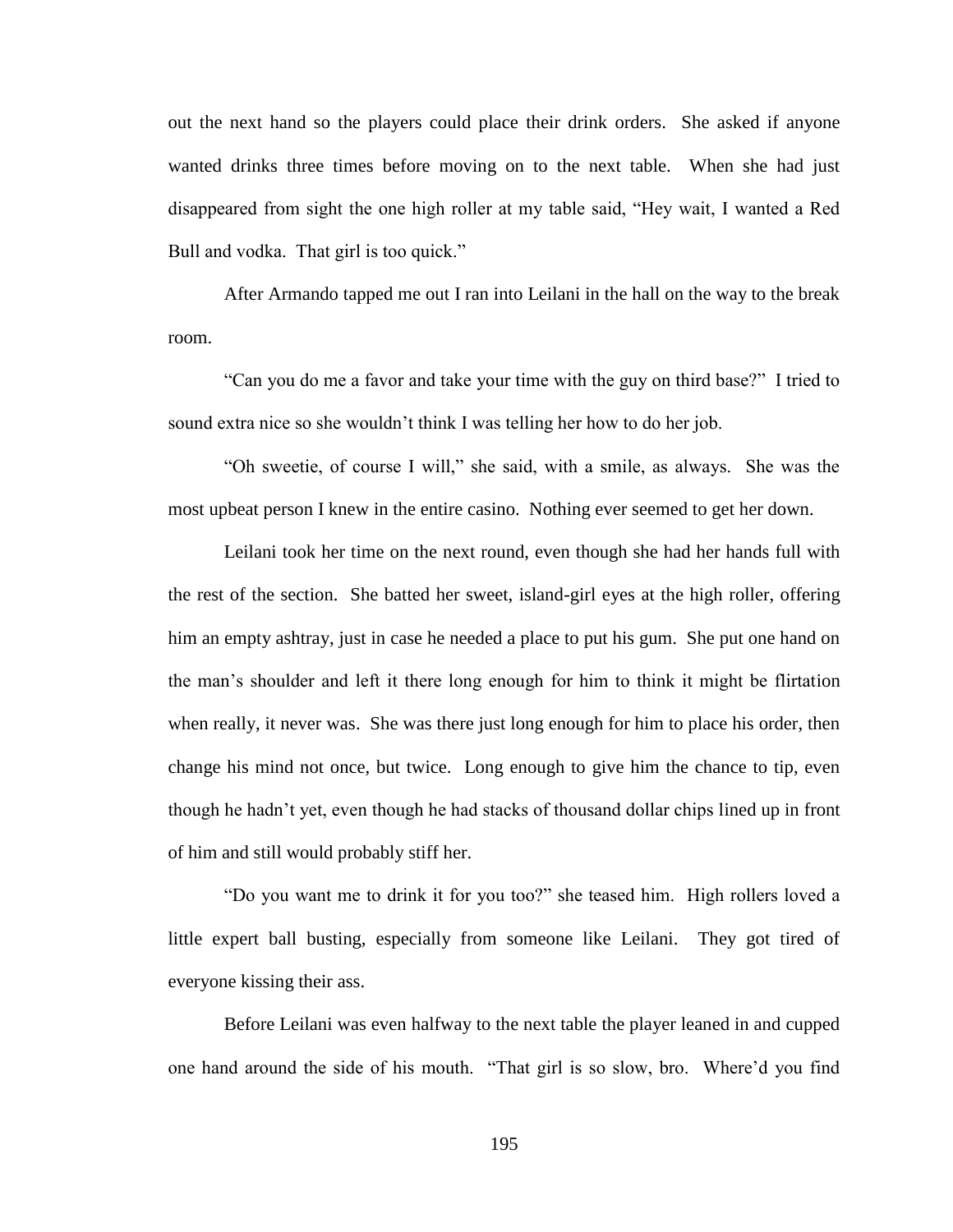her?" Leilani was still close enough to hear, even over the loud music. She waited till the player wasn't looking, rolled her eyes at me, then turned to the next table and lit them up with her smile. Some people were never happy. No matter what you did for them.

Wednesday Jarrell texted to tell me which club everyone was meeting up at that night. I texted him back, said I was too tired. I had just finished the last of the trim and put a second coat on the baseboards and crown molding. The touch ups hadn't even dried yet. To celebrate a job well done, I splashed out for a super nice, pimped out Barcalounger, the only piece of furniture I owned besides the bed, the flat screen TV and the milk crates I had moved in with. Not only was I worn out, but after making my down payment and taking on a mortgage that was way more of a stretch than renting a little apartment on the East side, I had nothing much left to spare. And what I did have left I'd sunk into blinds, ceiling fans and paint supplies. The Barcalounger had just about maxed out the last of my credit cards.

Jarrell texted me back bullshit! and said he was coming by. Twenty minutes later he was banging on the door. He kept banging even after I opened it.

"You know, you could use the doorbell."

"I forgot you was moving on up, J.T. Got a fancy place now with a doorbell and all. You ready?" Jarrell rushed in. He looked down at my paint-spattered, cut-off sweats, my dirty bare feet.

"I'm not really up for it tonight, dude."

"Jillian's going to be there," said Jarrell

"I've still got lots to do here."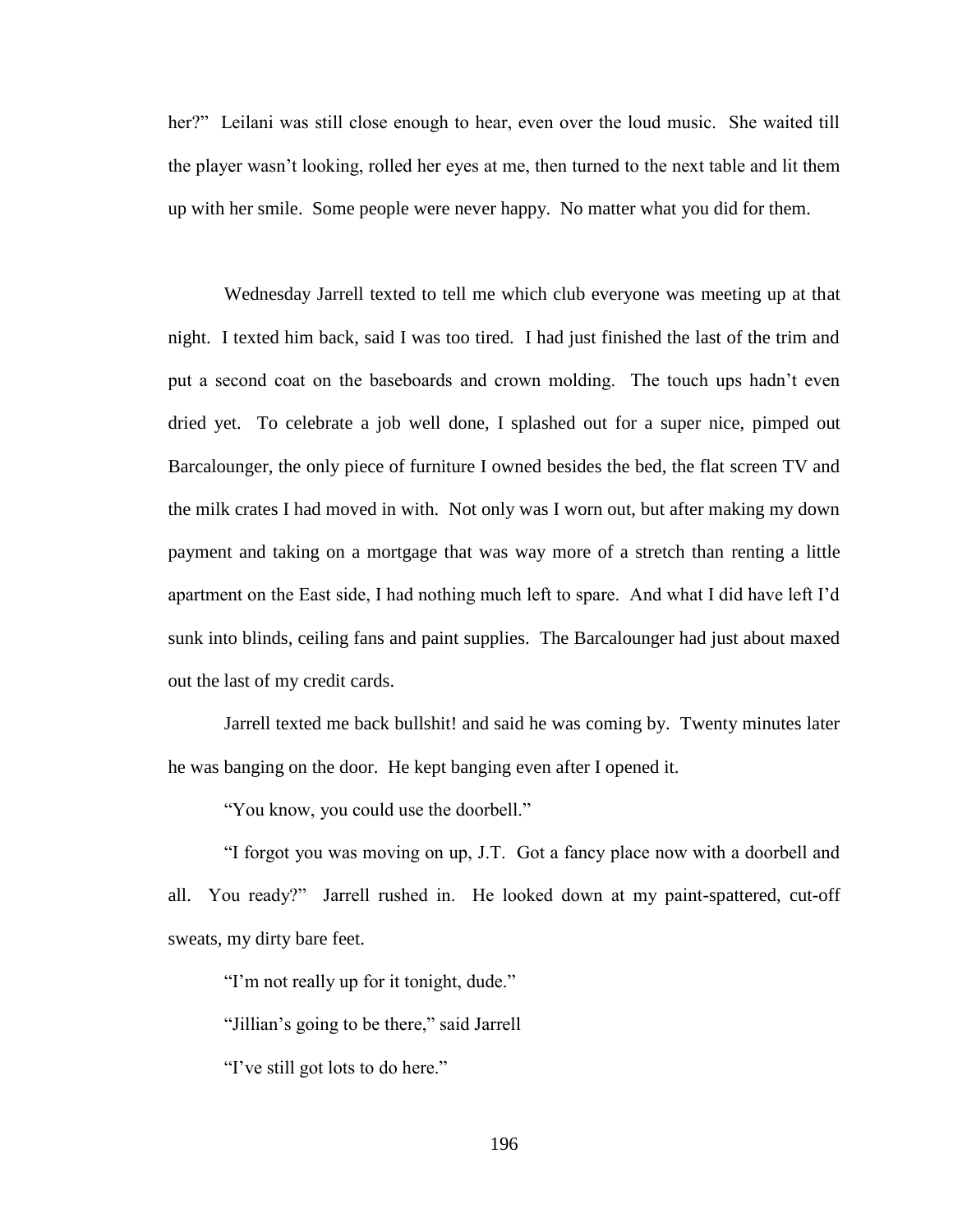Jarrell walked through the house, running his fingertips along the baseboards, peeling the last stray bits of blue tape from the edges of the walls.

"What's left to do, dawg? Everything's painted. Everything's put away. When'd you get this?" Jarrell sat in the Barcalounger and leaned back, snapping it into the reclining position with a sharp cracking sound. "And what was wrong with having white walls anyway? Not enough flavor for you?"

"Just had it delivered today. Really man, I can't tonight."

Jarrell stopped fidgeting and looked up at me. When he got serious even the air around him seemed to slow down. "What's going on with you for real?"

I leaned against the doorframe of the kitchen, inhaled the soothing fumes of the freshly dried paint.

"Truth is I'm broke."

"You know I got you tonight, J.T."

"No, I mean it. Seriously broke."

"You not broke. You just house poor. Happens to everyone when they buy their starter home."

The saleswoman kept calling my place a starter home too while I was signing the paperwork, even though I insisted it was more than enough space for me and told her I planned to own it outright someday. She said I might feel differently when the wife and kids came along.

"I'm just not up for it."

"Well, suit yourself. Can't say I didn't at least try and get you some ass. But do me a favor and at least text your girl Jillian. She's been asking about you."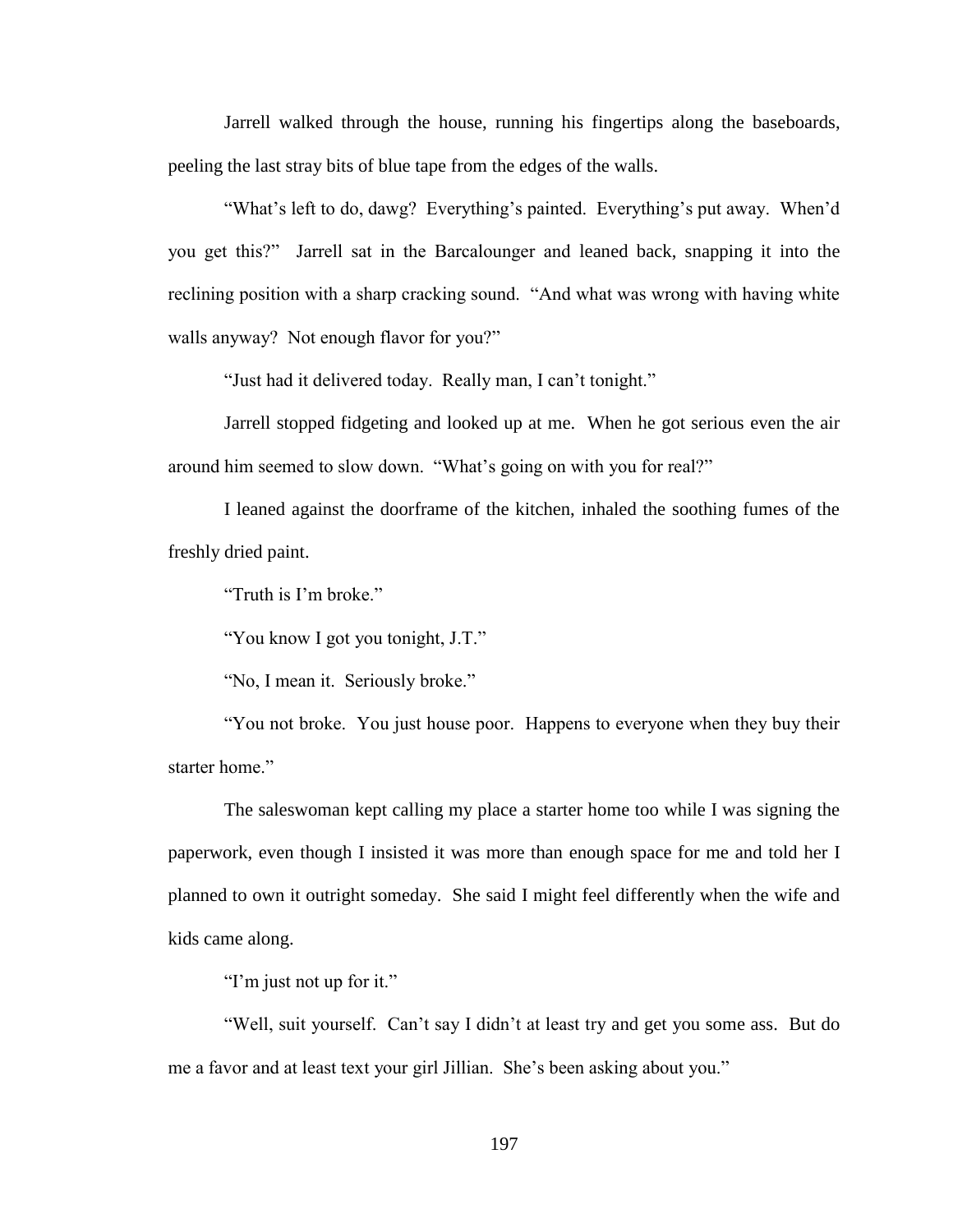Jarrell jumped up to check his BlackBerry, then shoved it back in his pocket.

"My pain-in-the-balls tenant," said Jarrell. "Lost his damn keys again."

After he moved in with Leilani, Jarrell rented his old place out to one of the barbacks who worked at the pool. He planned to rent it for a year or two until the housing market recovered.

"Doesn't that stress you out? Being a landlord?"

"Ain't no stress about it," he said. "Every week he loses his keys and I make up a new set. I pay five dollars for it and charge him fifty. Ain't no way to go wrong with that equation now, is there?"

After Jarrell left, I collapsed into the Barcalounger with a book I had picked up at Sanborn's in the Zona Rosa, right after Lola left me. It was a history of the Aztecs. As the sun set over the expanse of desert and mountains in the distance, I soaked in the wide blue skies outside the window, the vibrant green paint on the walls inside like something alive, the feel of the pages between my fingers. I read for a while, stared out the window, read some more. I texted Jillian. having fun? She texted back. yes. lol join us. I texted. sorry, can't. Got a frowning face in return, went back to my book. I felt relieved that I would never have to pack anything into a cardboard box again, never have to stretch thick, noisy tape over the lid and label the contents with a black Sharpie. Not for as long as I lived in this house. Every time I moved it had felt like going back to square one, packing it all up, having to reevaluate, what's important, what gets tossed, always shedding, stripping down more and more until there was hardly anything left and I barely remembered where I came from anymore.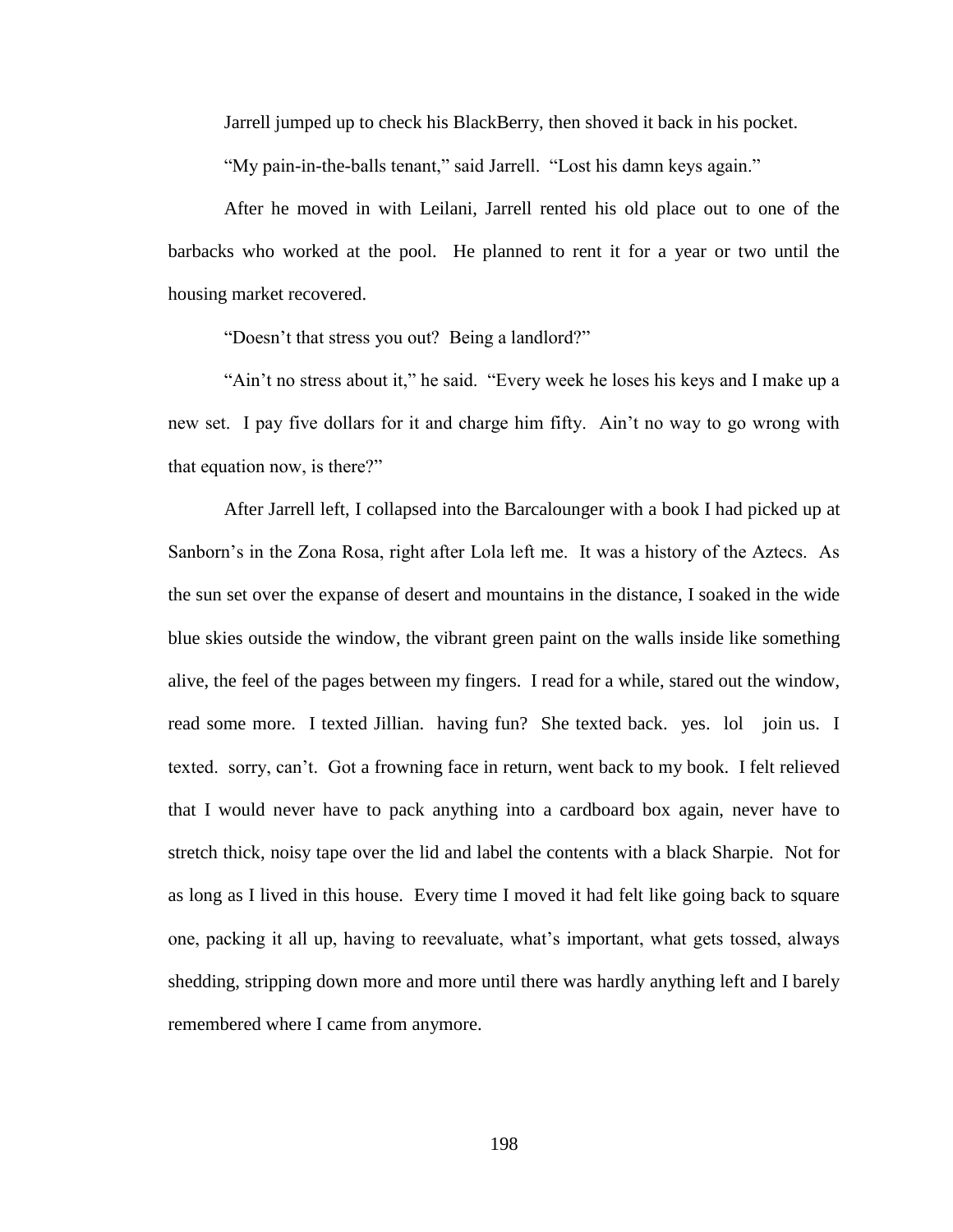I tried to focus on the lines in front of me. The words melted into a molten river, jumbled and agitated: Quetzalcóatl, Tláloc, pyramid, step, platform, serpent, temple, cave, stone, sculpture, altar, sacrifice, resurrection, sun, moon, stars, blood, sacrifice, violence, warrior, violence, blood, dagger, violence.

Something lifted me out of my chair, pulled me to the door. I drove to Lee's Discount Liquor, held my breath and didn't exhale until the reassuring beep at the register signaled that my transaction was approved. I walked out with a bottle of cheap tequila.

Back home I sat and pounded shots and worked out some ideas for a mural that would cover an entire wall of the master bedroom. No more sublets and apartments with depressing, washed out, off-white walls that you could hardly stick a thumb tack in without worrying if you would get your security deposit back. I owned this house. Here, I could do whatever I wanted. I sketched out the preliminary ziggurat shapes on the back of the receipt of the Barcalounger. Then I etched long, straight lines with charcoal directly onto the newly-painted walls. I needed to have an idea where the sun would hit when it rose in the morning and started streaming through the windows. I paced back and forth, from the French doors, to the far wall, and back the rest of the night, sketching, counting, calculating angles and equations in my head. By the time the sky started to get light I was frustrated and had a blinding headache. There was still a lot of work to do and nothing was adding up the way I envisioned. The pyramids I intended to look sleek and majestic were coming off busy and claustrophobic. I puzzled over how to fix it, even as my body gave in to frazzled exhaustion. I got into bed and lay on my back, stiff and straight, my arms close to my sides, as if I were lying in a sarcophagus. I stared at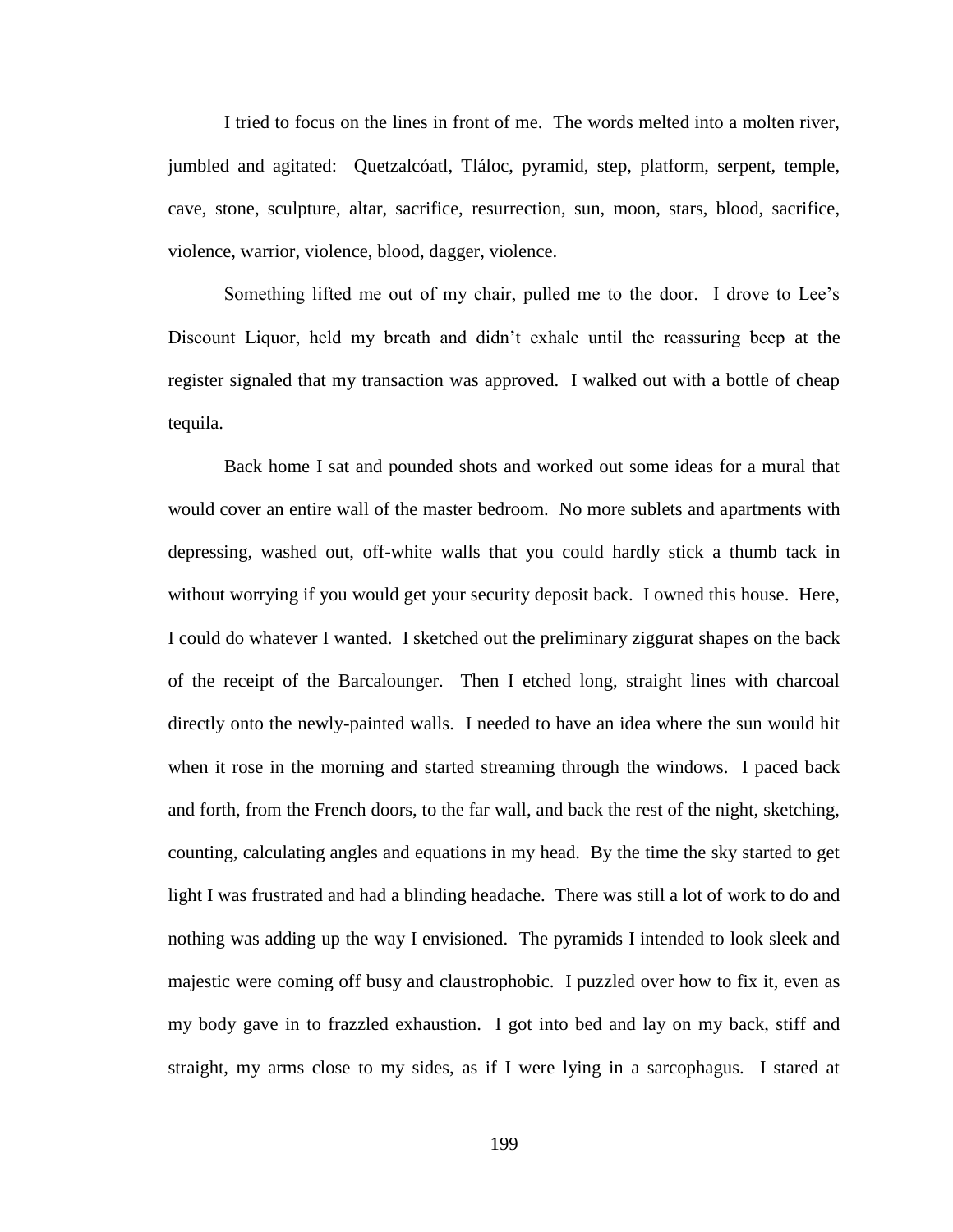Jillian's face on my vision board, still nailed to the back of my bedroom door. I looked into her dark, lonely eyes with longing, but also maybe, looking for some kind of inspiration. I wanted Jillian with me when I fell asleep, but when I closed my eyes I saw only Lola, dark circles under her eyes, bruised and angry, storming out on me. "You're an asshole, Joseph," she said. "*Un obsesivo*."

New businesses sprang up like mushrooms in the middle of the night. First pizza delivery. Then a dentist's office. Then a Dunkin' Donuts and a Fresh & Easy. The roads leading from Mountain's Edge to the 215 were lined with orange cones and paving trucks that worked round the clock. But then the construction crews began to work half days and everything slowed down. Each new house built in my neighborhood was sold for a lower price than the one before it. When the new neighbors moved in I could see them peering out their windows sometimes. I knew what they were thinking. Thank God I didn't pay as much as they did. Thank God I waited. But then the next house popped up next to them, the next neighbor, the next bargain hunter thinking this was it, this was as low as we could go.

Then the building stopped, the sales office was only open every other day, and the last remaining houses sprouted signs in their front yards that said CLEARANCE, in bright red letters, like something in the bargain bin at Target. I wandered into the sales office before my shift to see what the same model house I had bought would go for now. It was three quarters the price, but no, that wasn't right, it had just been reduced again, to almost half the price I had paid.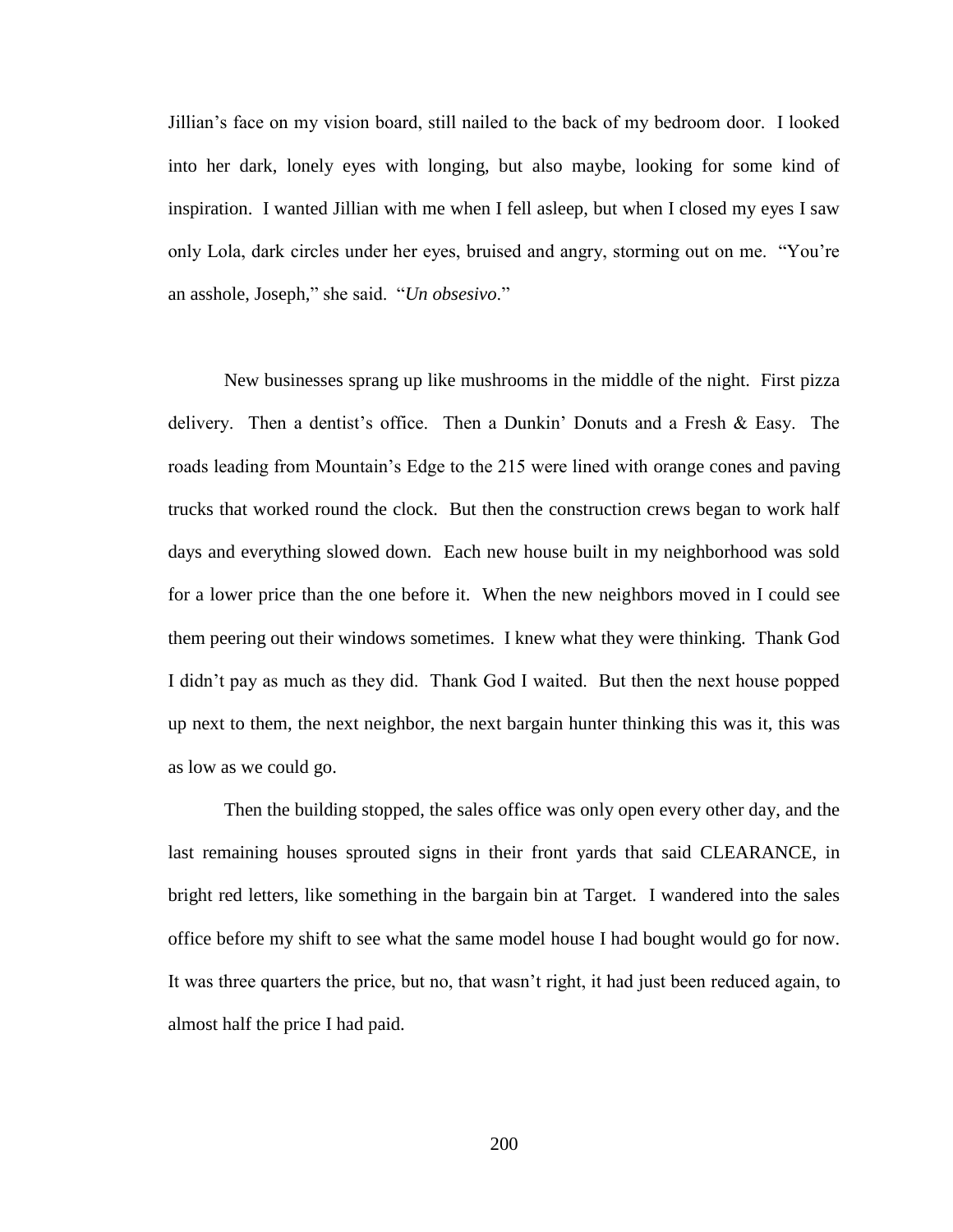An angry older couple stood in front of the saleswoman's desk, screaming. I was almost relieved to see that other people had jobs where they got yelled at, that I wasn't the only one in this town with a shitty job. The saleswoman stood up and pointed her finger at them. "What are you telling this to me for? I'm just the salesperson. It's not my fault the market is the way it is. All my properties are upside down now too."

The guy at my table was on over-the-hill biker with sagging tattoos and outdated facial hair. He smoke stinky cigars and had an old, trashy wife standing behind him. He called me brother after everything he said. "J.T., let's win this hand, brother. Come on J.T., come *on* J.T." Every time he bet more than a quarter for himself he put up a nickel for me and said, "This one's for you and I, brother." I wanted to correct his grammar but I didn't because he was tipping and besides I didn't feel much like saying any more than I had to.

Three somewhat hot girls passed by us and then doubled back and approached the table, their perfume mixing with the reek of the old guy's cigar smoke. They each bought in for a hundred. I gave them each a stack of four twenty five dollar chips. One of the girls said she wanted five dollar chips. The old guy cleared his throat and said, "It's a quarter game." The girl looked confused, like maybe she didn't know a quarter was a twenty five dollar chip and a nickel was a five dollar chip, but she just nodded politely, noticed the table limit sign and caught on, more bright, or maybe just less drunk than the other two. The girls finally managed to set up their bets and the old biker said, "There's one thing nickels are good for on this game, tipping the dealer. Right brother?" The guy set up a nickel in front of each of the girls' bets. They looked up at me with question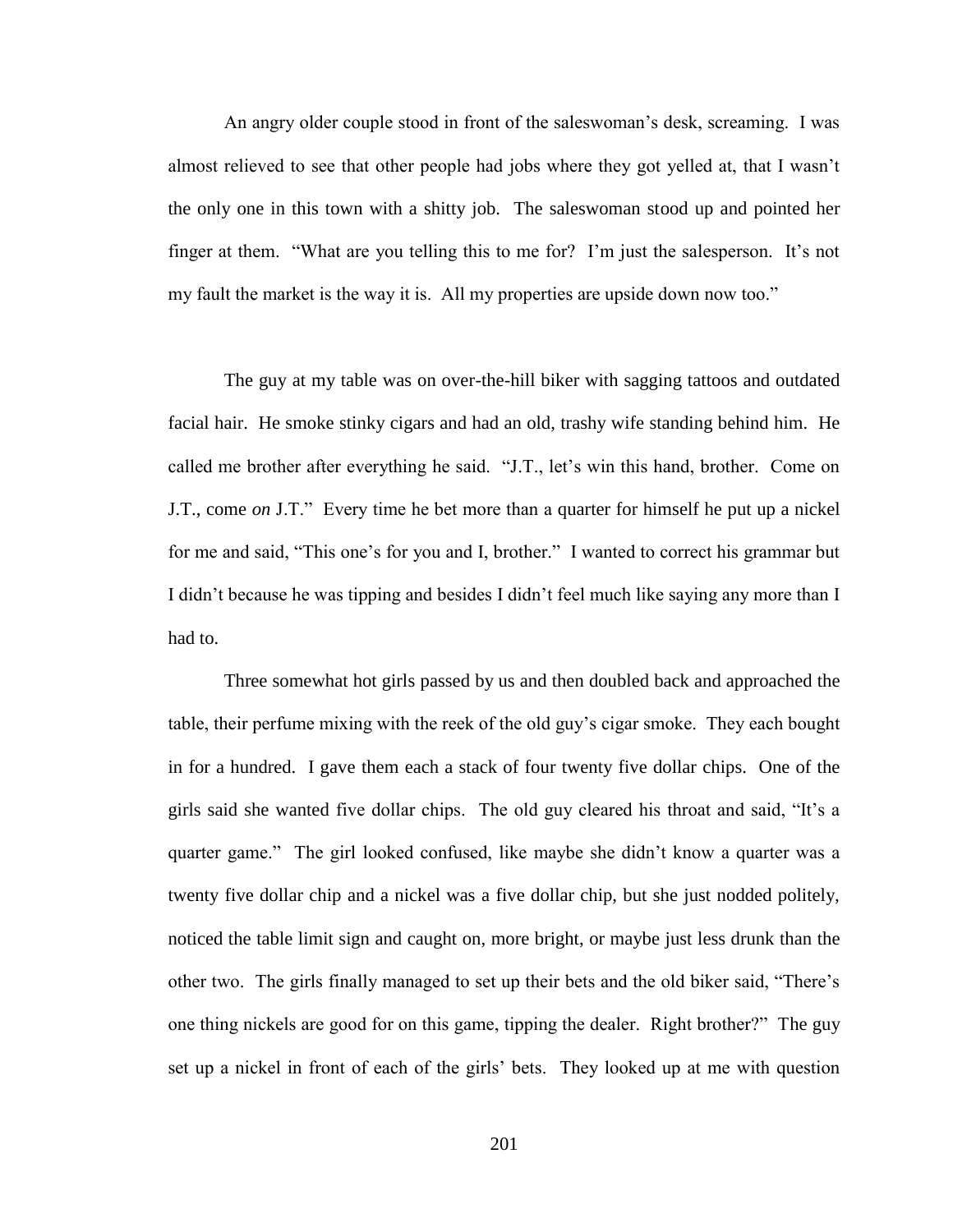marks on their foreheads, close to casino virgins probably, but I couldn't spend any more time on them. Their bets were set up and I'd already stopped the game long enough to deal with their buy-ins. The biker and the floor supervisor behind me were holding their breath, tapping their feet. I sent out the cards. They sailed from my hands in smooth trajectories over the bets, landing one on top of the other in front of the players' hands. The girls, as I'd expected, were dumbfounded. They'd only played a shoe game before, never double deck, so they all grabbed their cards with two hands.

"Ladies, just so you know, one hand on the cards please, and don't bend them. I'll show you the signs for hit and stay when I get to you, okay?" I deliberately kept my voice as calm and soothing as possible, like an art therapist, or a guidance counselor.

One girl nodded as if she understood, then bent her cards upwards with two hands to peek at them anyway, copying what she'd seen on World Series of Poker broadcasts on C-SPAN. I leaned in closer and said, "Just remember, one hand on the cards please." She dropped her cards on the table and lifted her hands, as if she were dropping a live snake. "Oh my God, she said to her friends, "I'm totally getting yelled at."

"Who's yelling?" I asked, but she wasn't paying attention to me. Her friends tried to help her. One of them grabbed her cards to show her what to do, but I had to tell her that only the person playing the hand could touch the cards. I was being as nice as I could but the girls weren't listening. They were conferring, back and forth, in panic mode, picking up their cards, dropping them, making the wrong signals for hit and stay. The old biker was getting impatient. The floor supervisor was giving me a look like what's the problem, why's the game being held up for so long?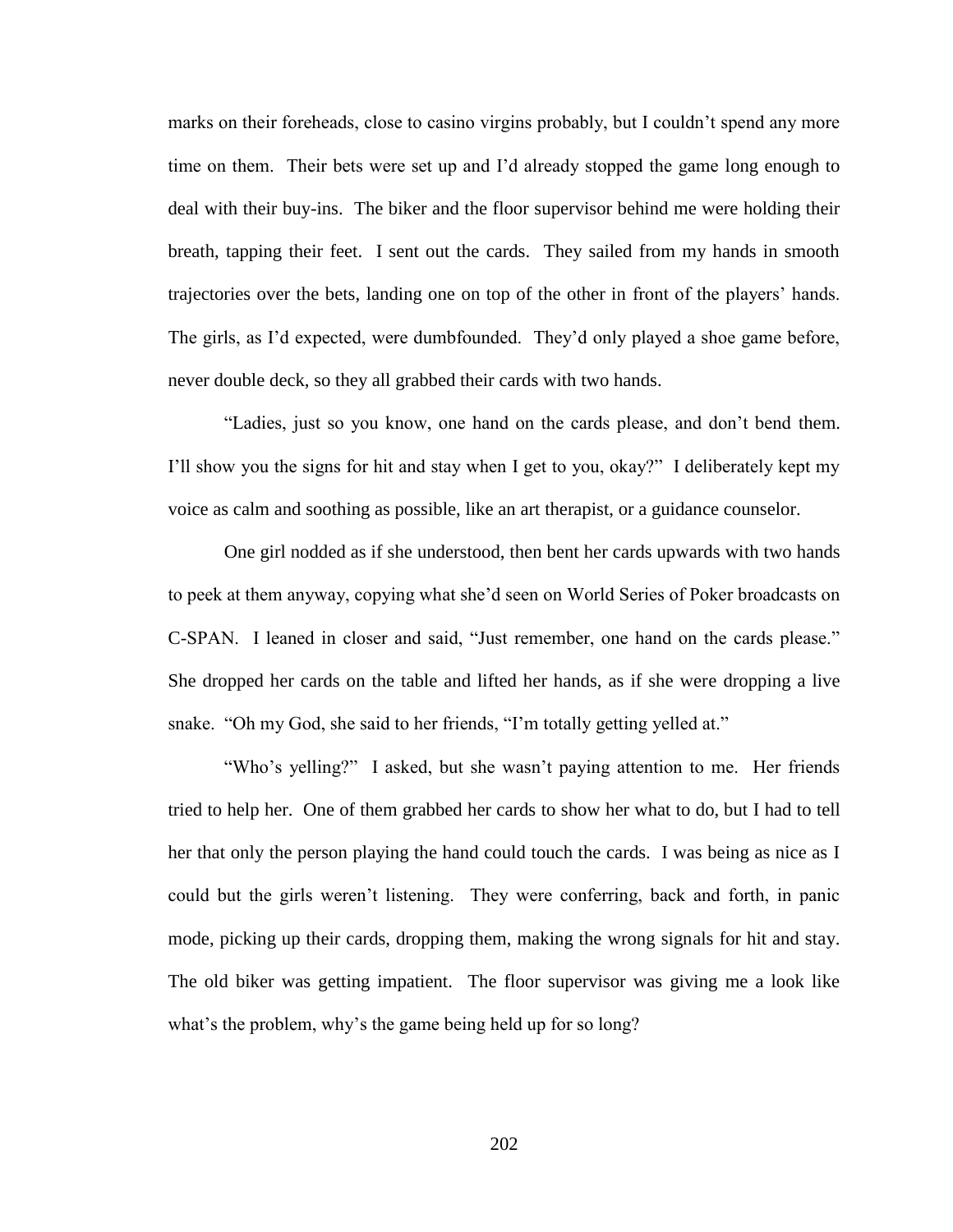We finally got their hands squared away. The guy tucked his cards and stayed on twenty. I drew a fifteen, then drew a ten and busted. The girls cheered. I shooed their hands away as they tried to turn their cards over, telling them "I'll take care of that for you," which was a polite way of saying that the dealer had to do it, not the player. I paid the bets in a lightning fast blur of speed, overcompensating for having to wait so long just to get through one hand while I was teaching the girls how to play. I paid the nickel bets the old guy put up for me and locked them up right away, before the girls had a chance to grab them and take them for themselves, since I was almost sure they didn't know that they were toke bets. Nothing worse than winning a bet for the dealers and then watching the player take it away, not realizing what they were doing, or pretending they didn't anyway. There was no nice way to ask for it back really.

I busted almost every hand and the three girls and the old biker were cheering and hollering and chanting my name. By the time I got tapped out by Fong everyone at the table had tall stacks of quarters in front of them. The girls had caught on to the importance of tipping, following the old guy's example, and I'd dropped over a thousand in the box. They groaned when I clapped off the game. I said a genuine thank you to them before I rushed out of the pit, hoping to catch Jillian on her way back from break. I just missed her. She strutted back onto the stage, stopping to wrap one of her sinewy legs around a pole and pose for a picture. She saw me, winked, blew me a kiss, then got back to work, shining for the cameras and entertaining the party people below.

When I got back to my game, twenty minutes later, the same group of girls and the old biker were still there, but the mood was grim, and the stacks I left them with were seriously depleted. The girls cheered when they saw me and the old guy put me up for a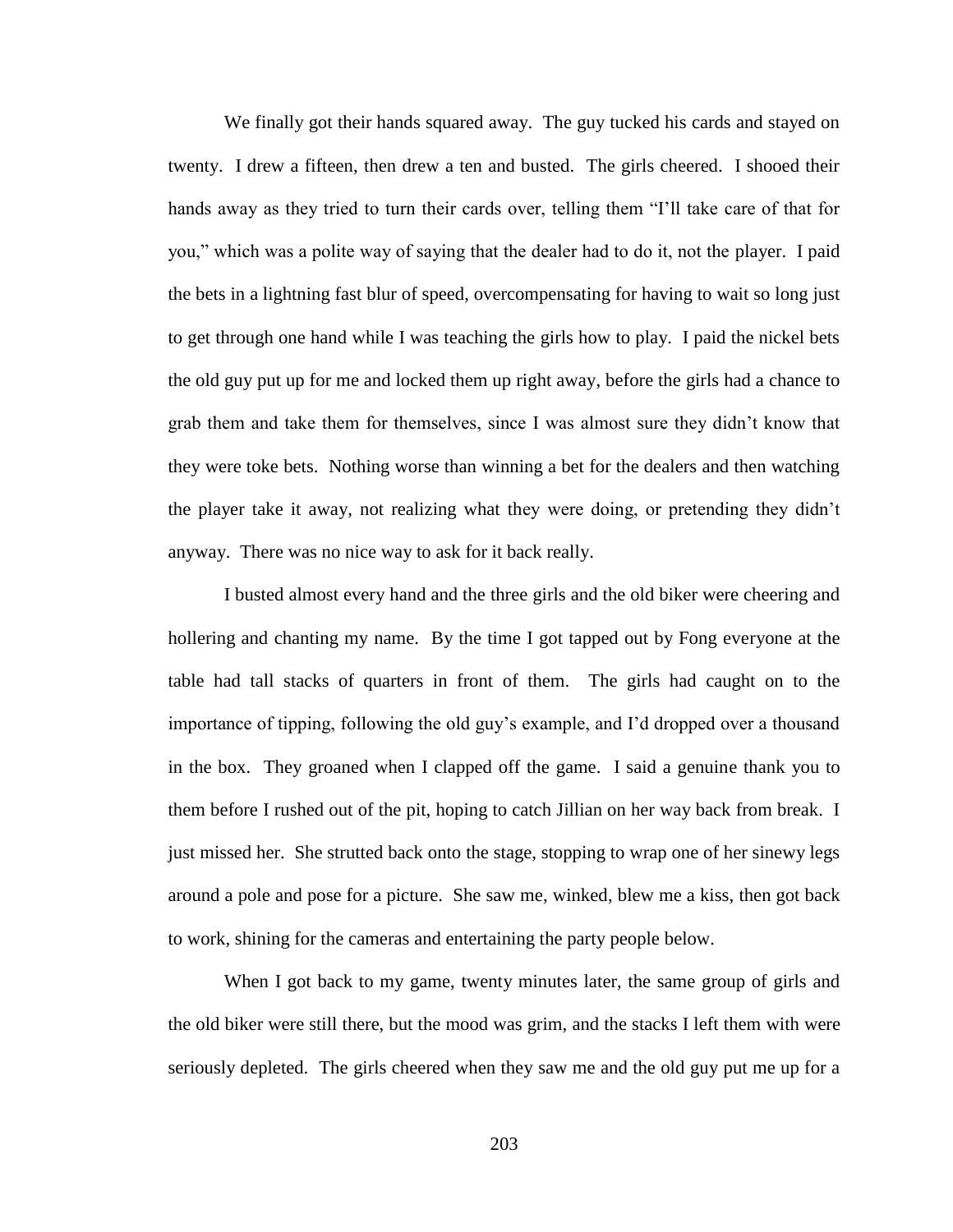nickel. The girls had picked up on how to play the game and I moved through the first hand quickly, drew out five cards, and ended up with twenty one. That's when they gave me that look. The one that said, you betrayed us, we were counting on you to get us on a winning streak when you came back, and now you've gone and fucked it all up.

I smiled apologetically; playing along that it was somehow my fault only because everyone was tipping so well, then I sent out the next hand. The first girl took a minute to decide whether or not to double down. As I helped her set up her bet, the old guy on third base curled his cards up to look at them, one at a time, bending them and letting them snap back onto the table with a sound that made me bite my gums until I tasted blood in my mouth, bitter and metallic. Everyone tucked their cards and I drew out a twenty one again. The girls were in shock, looking up at me perplexed, unable to fathom how the dealer could draw out to twenty one twice in a row.

The next few hands didn't go much better. Only a few wins for the players here and there, a couple of pushes, but mostly just crushing, unexpected losses. The biker guy bent each card up to look at it, maybe because he was distracted, calculating how much he had lost, or how much he had left in credit. I let him get away with it a few times because he was tipping so much, or he had been when he was winning anyway, and I didn't want to ruffle his feathers. The next few hands I was hoping he would catch on as I made a show of smoothing out his cards in front of him before setting them in the discard rack, but he never caught on. Finally, when the floor supervisor gave me that exhausted look that said, when you going to take care of this, J.T.? I leaned into the old guy's hostile energy and said, "Just remember, don't bend the cards please."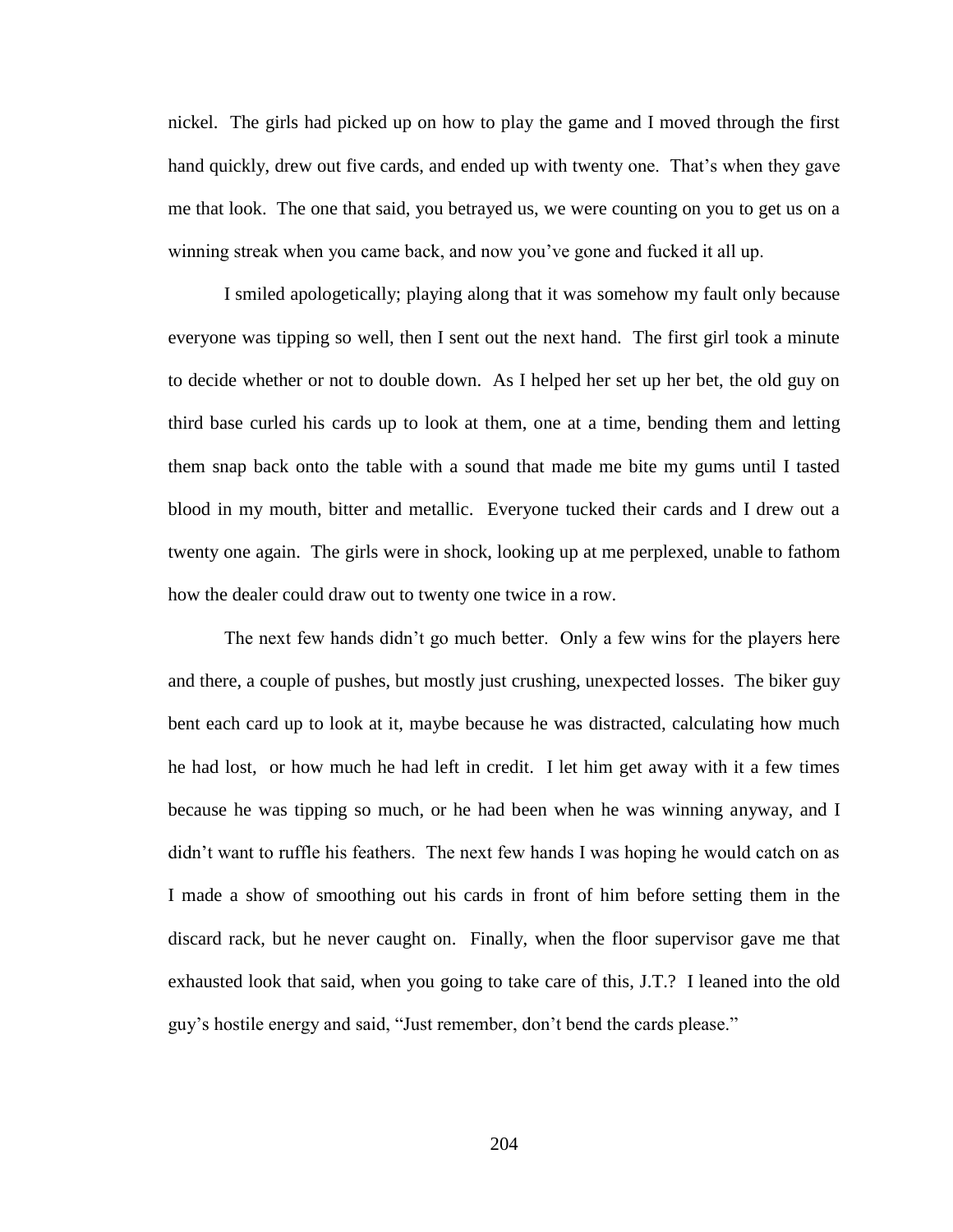I finished the hand and sent the next one out. He was glaring at me, angry. "You think I'm bending the cards?" he asked. I wanted to say, no, I don't think, I know. I'm two feet away from you, and we have it on film. But I kept quiet and tried to just keep the game moving.

"I've never been accused of bending the cards before in my life," the old guy muttered to his wife. But he kept doing it every hand, not even realizing it. Every time I heard the snap of his cards against the layout I sucked my breath through my teeth until they ached. The floor supervisor behind me was whispering something into the phone on the podium. I leaned in again, avoided making eye contact, and said, "Sir, please, *please* don't bend the cards."

"I'm not," he screamed. Spit winged out of his mouth and splashed across the table. "Quit yelling at me. Why you gotta be such a hard ass, J.T.?"

"Look, I don't know how to ask any nicer than that."

The old guy pushed the rest of his chips forward and said, "Color me up."

I converted his remaining quarters to black and handed them out and said, "Thanks for playing," looking just over his shoulder, so I wouldn't have to see the murderous look in his eyes.

"Fuck you, little bitch," he said, and left.

The girls looked up at me, wide-eyed and frozen in place. None of them had placed their bets yet. I pointed to their betting spots one at a time and said, more harshly then I meant to, "Alright, who's in?"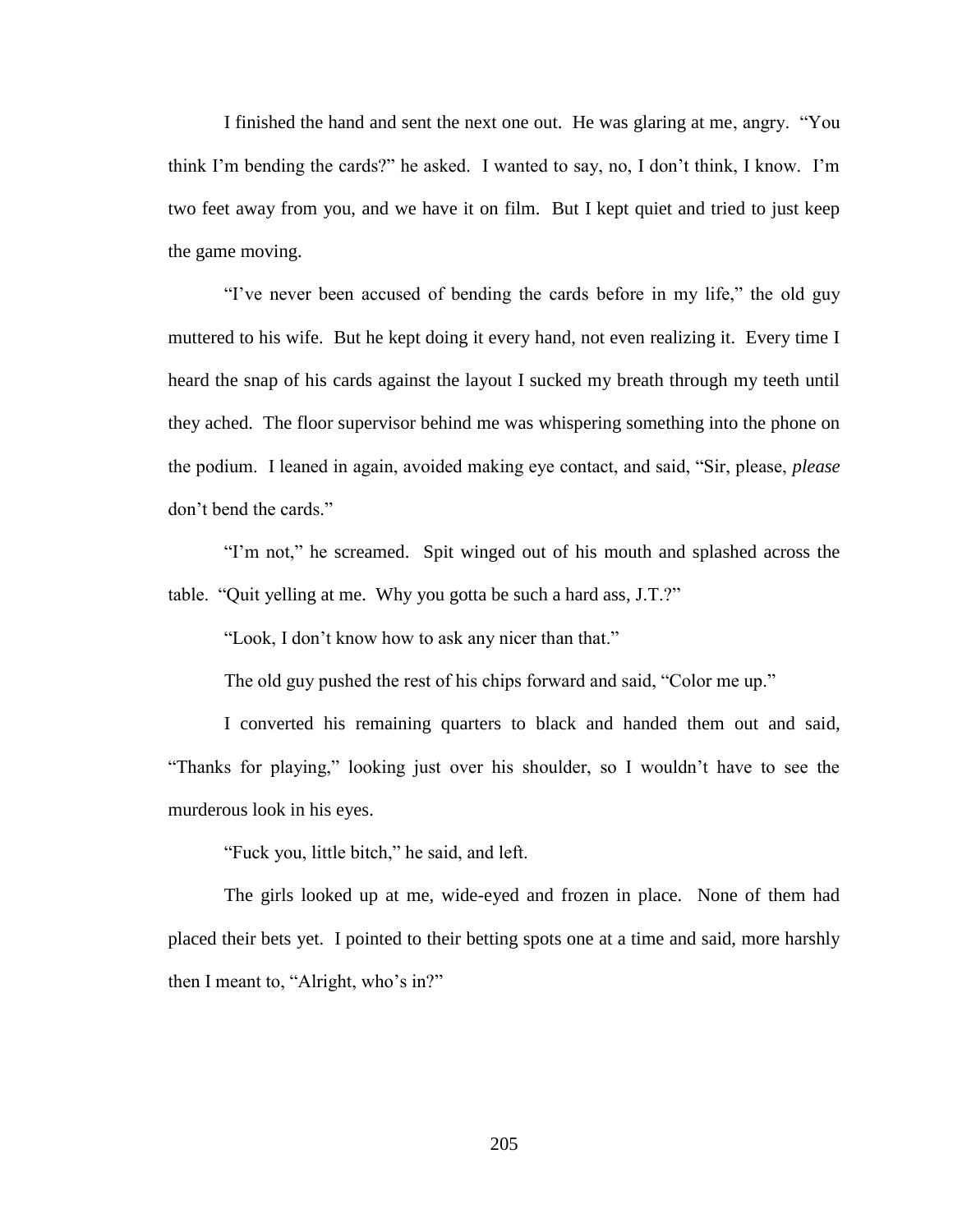The girl with the most chips said, almost whispering, "I'm going to color up too." I converted her chips and the other girls pocketed the few quarters they had left and slinked away.

When everyone was gone I breathed a sigh of relief. But then a group of drunks came stumbling out of the club and landed at my table. They had Jersey accents, shaved arms, and testosterone dripping off their skin and evaporating into a cloud around them. I was almost certain they were used to gambling in Atlantic City and wouldn't know their ass from their elbow on the double deck. I'd have to go through the rules all over again. One hand on the cards. Don't bend the cards. Swipe your cards to hit. Tuck your cards to stay. Don't touch the money. Don't bend the cards. Are you listening? I said, don't bend the fucking cards. Hey, shut up and pay attention.

The Jersey guys bought in five hundred each and started complaining from the get go. They said they came to Vegas for a getaway, so why did they have to listen to all these sob stories about the economy? Everyone they talked to, from the valet to the bellhop to the caddy on the golf course, had stopped paying their mortgage. Some Vegas landlords weren't giving their tenants any notice that their properties were going into foreclosure, and now there were whole villages of renters living like gypsies, ready to pack up and leave at a moment's notice in the middle of the night. Even the taxi drivers, even the bartenders, even the strippers were bumming them out. They just wanted to sit and play some cards and not hear any more depressing stories.

"So basically, just shut up and deal?" I asked.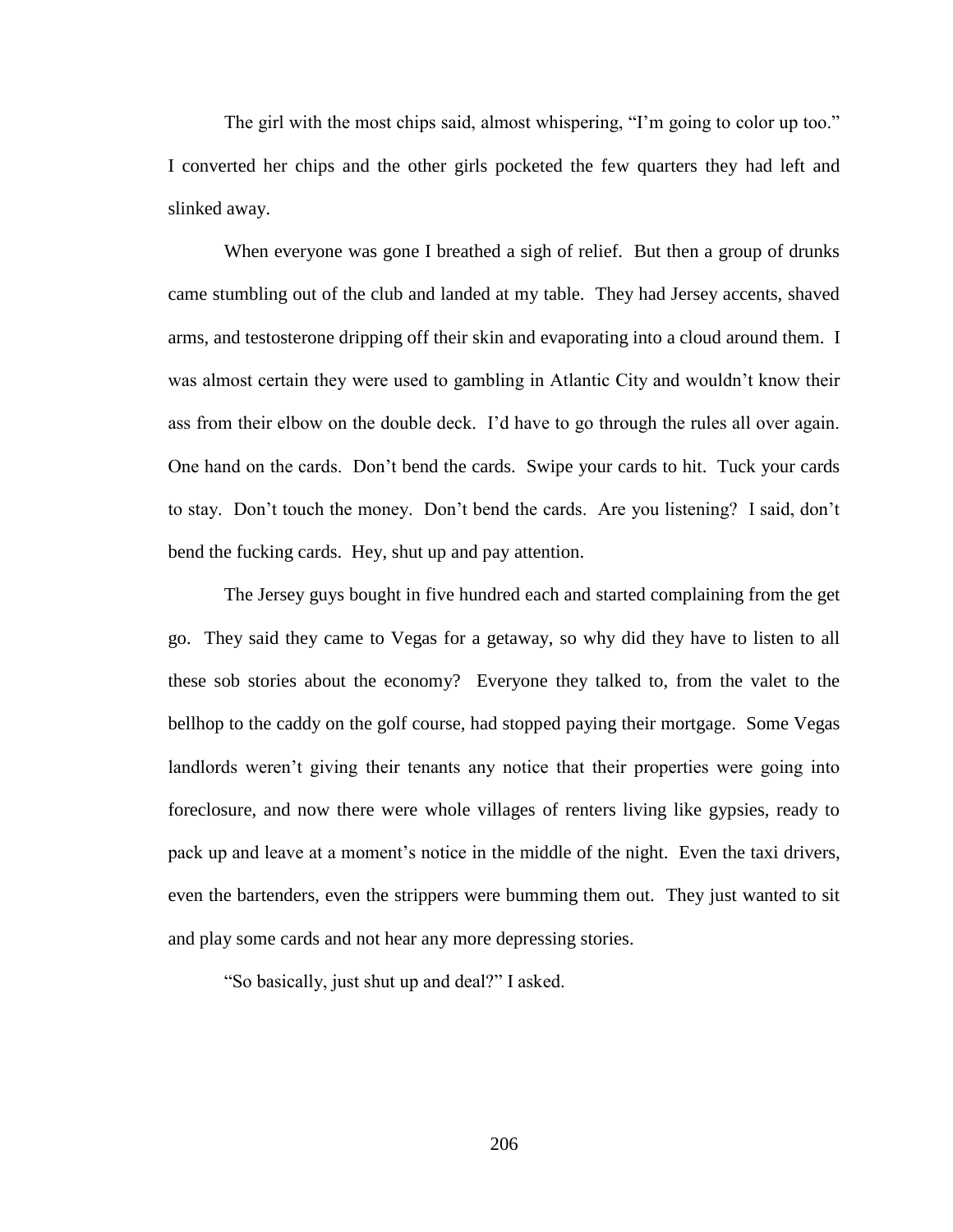One of the Jersey guys, the leader, shrugged, and nodded. There was always a leader in a group of guys and I always figured out which one it was within the first sixty seconds.

"Suits me just fine, man. The guy who just left talked way too much anyway."

"I like your style, J.T." The leader and I pounded knuckles and I sent out the first hand. It took them a few hands to learn the rules, but the leader paid attention and soon enough the rest of them caught on.

I texted Jillian after work from the parking garage. By the time I pulled into my driveway the message light was blinking. I hesitated before checking it. Every night was the same, drag ass through the casino, text Jillian after my shift, get a blow off text back, sketch, paint, crash, revive, do it all over again.

The text was from Jarrell. Leilani was diagnosed with lung cancer and she don't even smoke…wtf!

I changed into a warm tracksuit and covered my head with a wool cap. The streets outside were deathly quiet and the air was icy cold. I inhaled deeply, visualized the frigid air cleansing my entire body, purifying my soul. Lola taught me how to focus my prana, how to use my breath as life force and picture it as a glowing, golden light inside my body. As I ran along the edge of the mountain the sun began to peek over its summit, lighting up the endless rows of stucco houses. The muted hues of the desert reflected off every surface. Cardamom, Cinnamon, Sage, Burnt Umber, Desert Spice, Brushed Sand. Every variation of beige. I could only picture the energy inside me as an earth tone.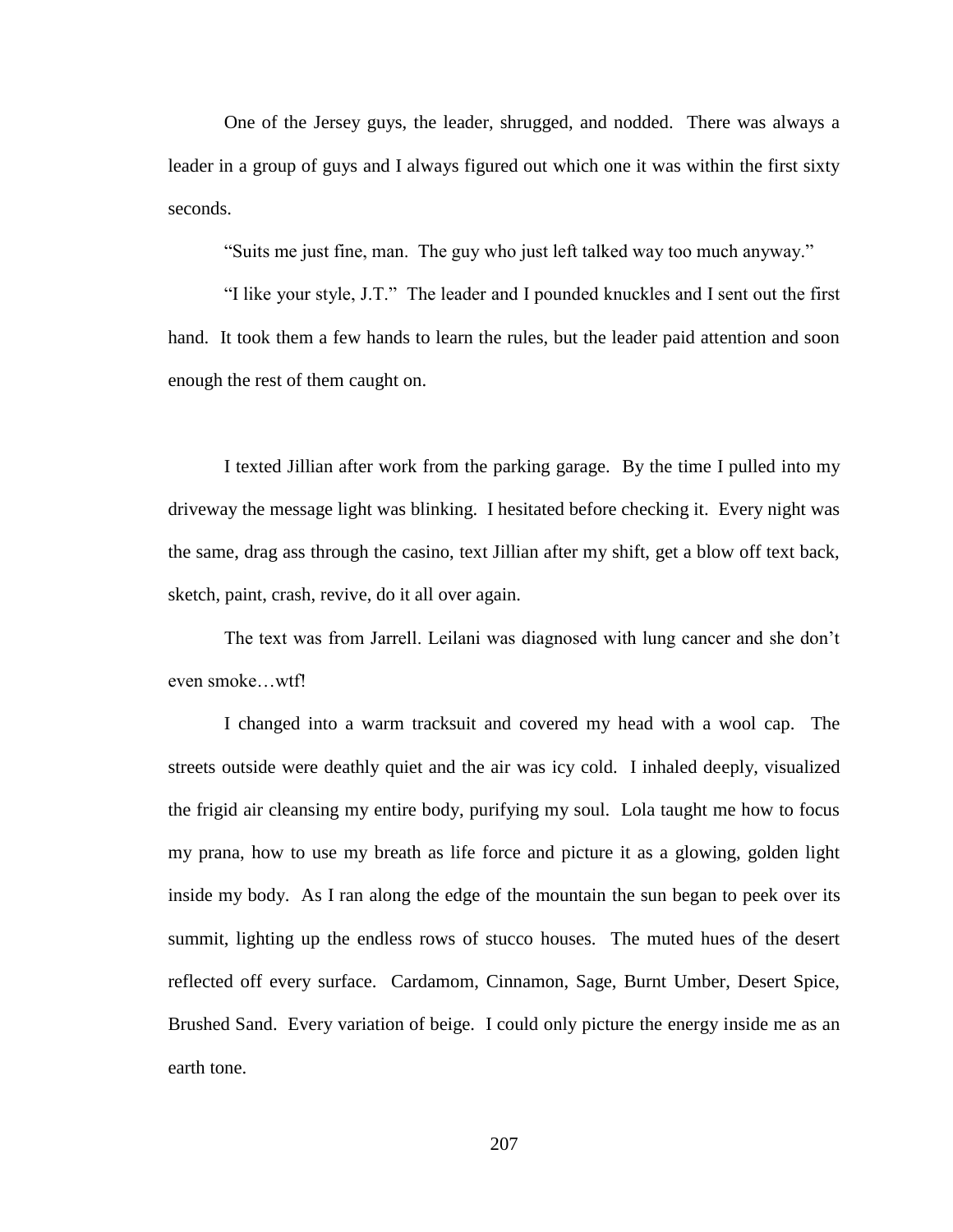I started to cough violently and had to stop for a minute. I rested my hands on my knees and hunched over, trying to catch my breath. I hacked up a gnarly ball of phlegm. It splattered onto the pristine sidewalk, streaked with brown and black. I was coughing up nicotine and tar. My prana was stained with second-hand smoke.

In the break room, before my shift, I fished a bagel from a plastic bag and tried to pull it apart. It tore into a jagged, uneven mess, scattering crumbs all over the counter. One of the pieces was too big to fit into the toaster oven and got stuck in the back of the conveyor belt grill. It caught fire and started to fill the break room with smoke. Jarrell saw me standing there, choking and watching the fire lick the edges of the metal grill. He rushed over to put out the flames.

Jarrell led me down to the casino floor by the elbow when our shift began, as if I were a frail, elderly uncle.

"Leilani and I are going to be moving, she's letting the house go," said Jarrell.

"She has a good reason," I said, "She's been sick. Can't keep a big house like that on just one income."

"We all got a good reason," he said, "It's what I be doing with my properties too."

Jillian and the other pole dancers hurried past us in the hallway in a rush of clomping high-heeled boots, cowboy hats and exposed flesh, on their way out to their first set. Jillian raked her fingers through my hair as she passed us.

"You hittin' that yet?" asked Jarrell.

When I was on my game dealing, I was lit by spotlights from above, like a display in a museum, guitars pinned to the walls around me like the wings of captured butterflies.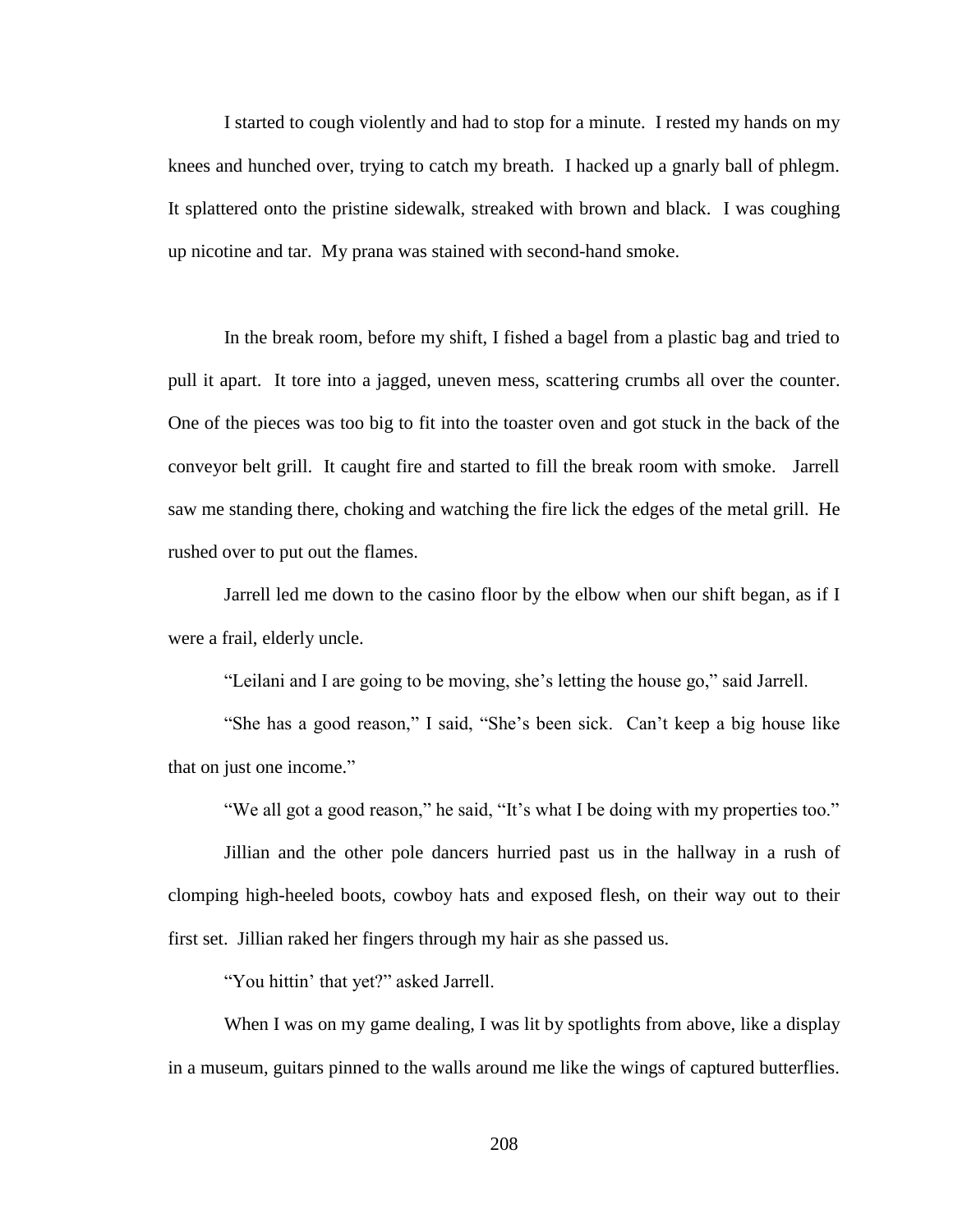Watched and filmed and recorded every minute of every hour of every shift, night after night. I never knew who was watching. The cameras were rolling 24/7. Reality shows filmed footage in the casino, E News broadcast live, and VH1 cameras captured celebrities getting into trouble in Sin City. Surveillance cameras lined the ceiling above me, a perpetual audience of players scrutinized me from the front, and floor supervisors watched from behind. The eyes watching from every angle collapsed the space around me, brought everything in so close it was unbearable. The music blared and my ears bled. The swelling tsunami of noise was so loud I couldn't hear the cracks forming in my skull, couldn't hear myself breaking.

At the end of the night, after losing it all, the players looked up at me and waited. They were always expecting something from me, a reaction, anything. Their currency was service. How far down we were willing to kowtow. They wanted comps, they wanted exceptions made for them, they wanted recognition. When they lost they wanted someone to say, well that sucks, but hey man, that's gambling. They wanted validation and attention. Someone to notice them. Someone to love them. Sometimes they just wanted someone to put them in their place. Money meant nothing to them. They swam in it. What they came for was excitement, suspense, and the confirmation at the end of the night that they were a loser, just as they'd always suspected. When they lost, they were almost relieved, as if they were glad to get some of that money out of the way. If they had too much of it, they just gambled higher limits, raised the stakes, let themselves lose so much that they could feel again what it was to lack, to hunger, to know what motivation and wanting more and making a little go a long way meant.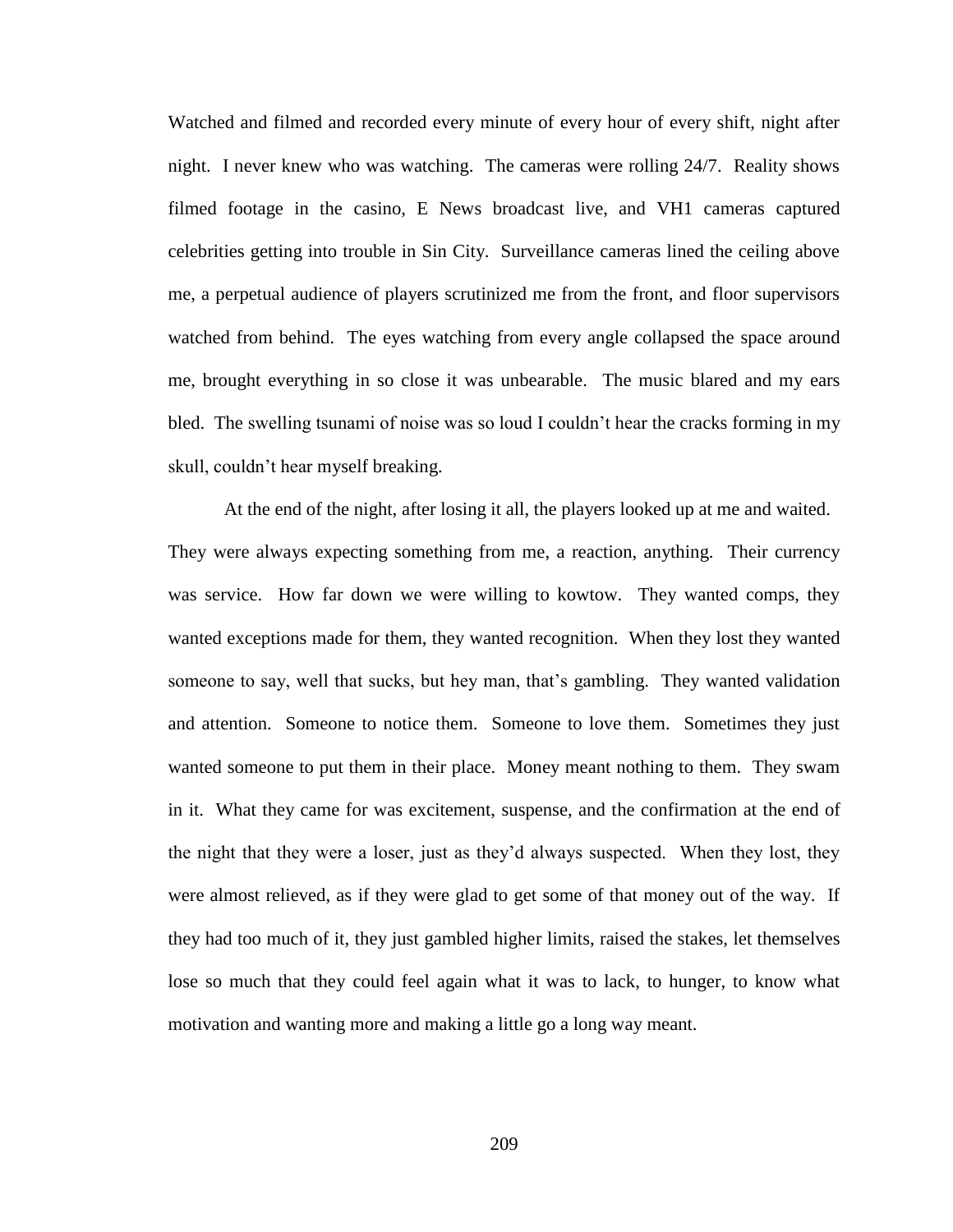I smiled and shrugged. They high-fived me, or knuckle-punched my fist. Sometimes they shook my hand.

Thanks Jarrell, I had a great time.

Thanks Armando. Roberto. Marlon. Luis. Jesse. Humphrey. Rascal. Joseph. Thanks Fat Albert.

Thanks Black Ice.

Leilani started wearing a Russian spy wig when she came back to work, right after her last round of chemo. She smiled when she dropped off her drinks at my table, but I could tell it was an effort. Knowing she had to come back to the casino to inhale the same poison every night, I fumed. I glared at anyone with a pack of cigarettes. A cigar got a scowl. When a player asked for a pack of matches, I sighed before handing it over. He asked if the smoke bothered me. Saying so could have cost me my job. I shrugged, resigned to my slavery here.

I calculated the potential level of threat for each person who walked by my table, scanning them for clues. Holding a pack of cigarettes, half-hidden in their cupped hand – a smoker. Too old, or foreign-looking – probably a stiff. Too fat, or ugly – a bore, or the opposite, too talkative. A chatty Cathy. A temper. Moody. Someone who was likely to blow up, a Dr. Jekyll and Mr. Hyde, someone who would ask too many personal questions, talk to you so much you couldn't hear yourself think, couldn't concentrate on your job. A sore loser. An asshole. A loud mouth. A bitch.

My pain-in-the-ass player gave us a hard time for the entire shift. He wanted a comp for cigarettes, but when Maritza logged in to check his card, he didn't have enough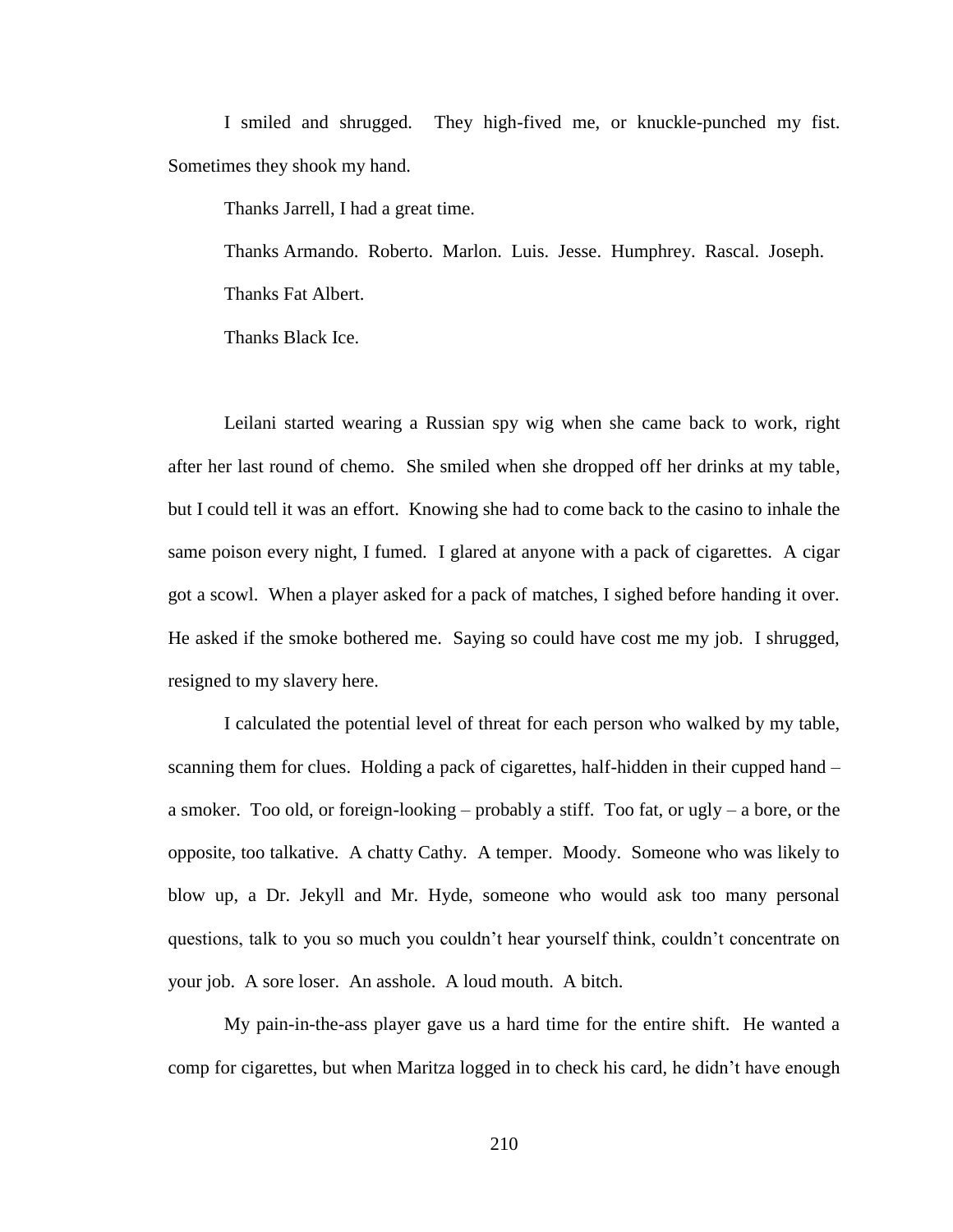points left. Maritza overrode the computer and got him the comp anyway. When Leilani brought his smokes he complained they weren't the right brand. He said he wanted American Spirit.

"I'm pretty sure you asked for Marlboro because no one else in the pit ordered cigarettes," Leilani told him, smiling. Her wig was starting to slide down the side of her head. The player frowned and Maritza rewrote the comp and sent Leilani to get another pack, softly rubbing her back and adjusting her wig before sending her on her way. When Leilani came back with American Spirit the player said they weren't the right kind. He wanted filtered and they were unfiltered. Or maybe he wanted menthol and they were just regular. Whatever it was, he wanted something else. Whatever we did for him, he wanted more. People like him would never be happy. As long as I was here, I'd never be happy either.

There was never a single second that my table didn't have a player propped up at one of its seats. There was no last call, no closing time, no one slept and no one ever had enough. One player lost, another stepped in to take their place. They became one, hydralike mass. Kill one head and another popped into their spot, wriggled their way into their ash-covered seat.

After work I texted Jillian. Hey cocktease flake. Meet me at fatburger on ft apache ur treat.

I drove there and waited for her. The winter was the coldest on record in Las Vegas since before I was born. Jillian's white Pathfinder pulled into the parking lot just as the first snow flurries started to fall in front of my headlights.

211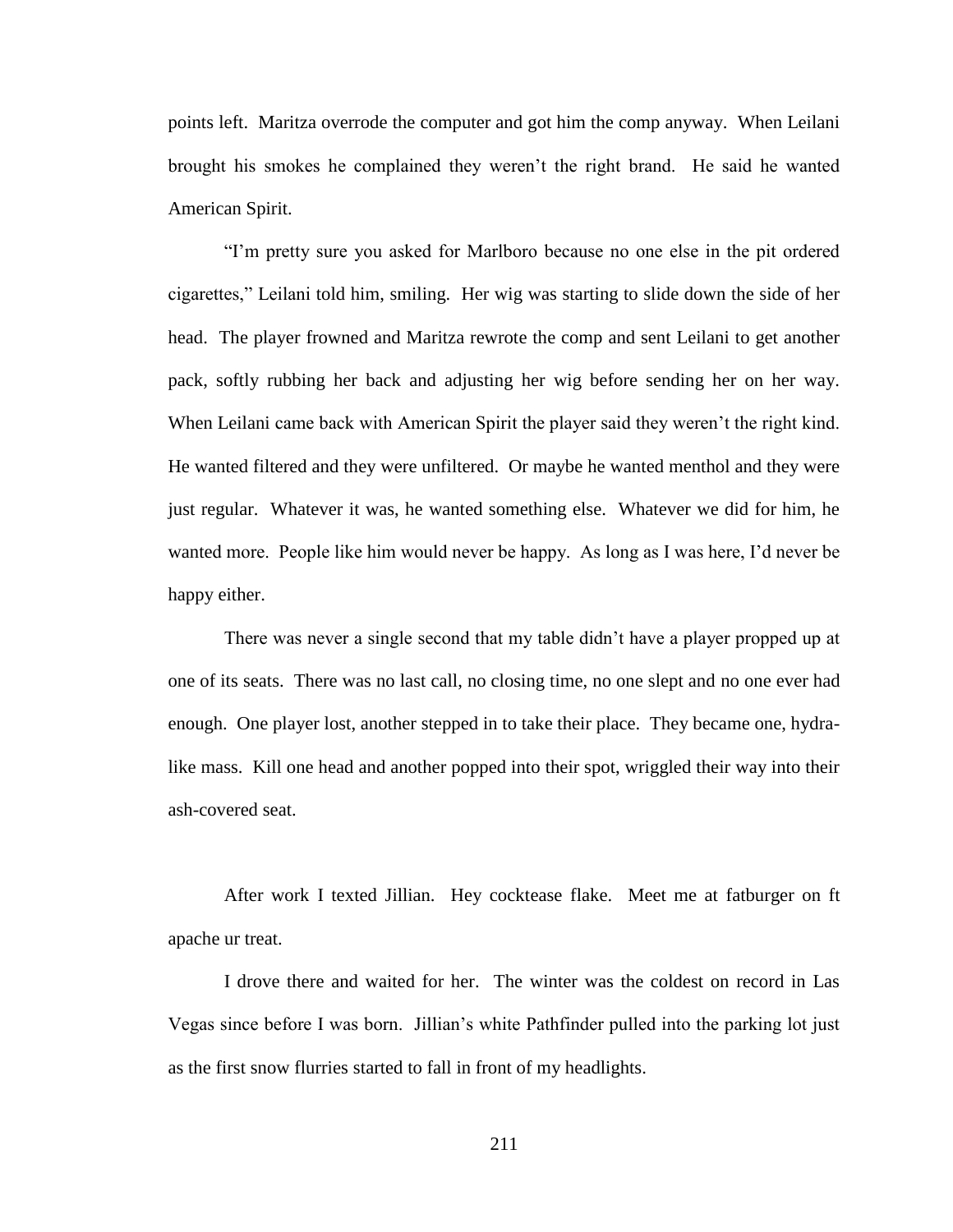"So when the fuck did you grow a pair of balls?" Jillian waved her phone at me as if it were evidence and slammed the car door behind her.

"I needed to get your attention somehow. Only so many times you can blow a guy off before he changes tactics. It got you here, didn't it?"

"I'm either furious or intrigued. I haven't decided yet."

I held the door open for her and we walked in. I asked her what she wanted, ordered, and then smiled at her when it was time to pay.

"You can't be serious," she said.

"Didn't you read my text? Your treat. I'm tired of you gold-digging bitches sticking us hard-working dudes with all the bills."

The pimply-faced cashier nodded at me and said, "Wow man, I got to give you props on that one." He held his fist up and I pounded knuckles with him. Jillian shook her head and rummaged in her purse for her credit card.

"How do you like our fancy first date?" I asked her when we sat down.

"Is that what this is? You're even more pathetic than I thought you were. How many times were you going to text me before you gave up?"

"And I guess you're just another cocktease whore. I thought you might be the one Vegas girl who was different."

"I am different, J.T."

"How do you figure?"

Jillian's eyes got wide and serious and I saw the whole world reflected back at me, deep, brown, loving.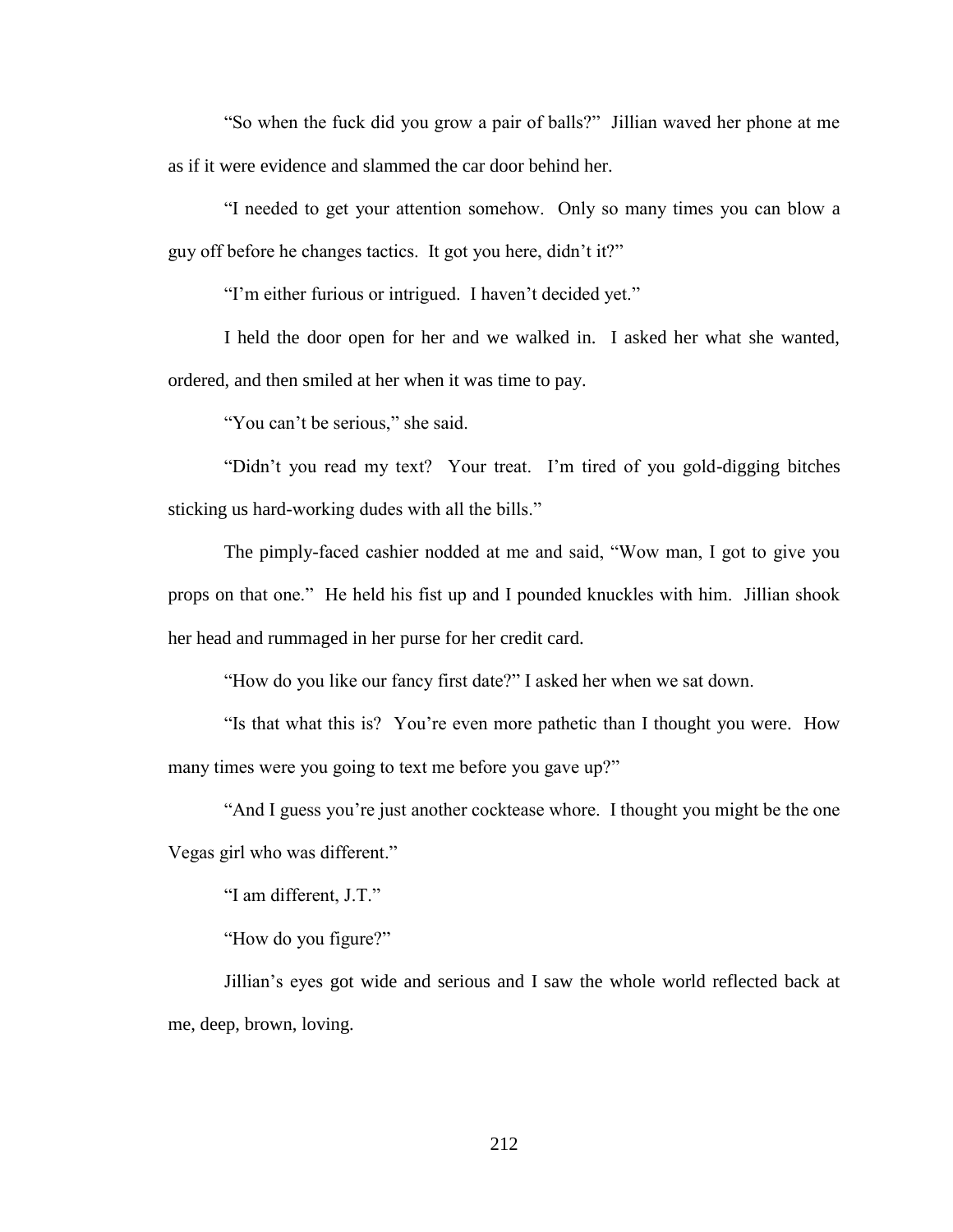"Well, I'm pretty low-maintenance. I grew up in a cabin in Alaska. Underneath all this glam is a pretty down to earth girl."

Jillian was wearing fake eyelashes, hair extensions, and sparkly high heels. I laughed at her and she looked down, self-conscious.

"What's funny?" she asked, "The part about the cabin? I know it is a little Jewel<sup>"</sup>

"God, no," I said. "I just don't buy you as low maintenance, not anymore anyway. Vegas has a way of chewing people up and spitting them out"

She scarfed down her burger twice as fast as I did. Then she licked the grease from her fries, savoring it. She leaned over, wiped the corner of my mouth with her napkin and said, "So when do I get to come see this new house, Mr. Torres?"

"It's not so new anymore," I said.

"It doesn't matter."

She followed me down Ft. Apache. We drove slowly because the light dusting of snow on the newly paved roads made it difficult to tell where they ended and the desert began. When we got to my house I had my hands down her pants before I even got the door closed. I carried her across the room and threw her onto the Barcalounger. She tried to cry out but I pressed her mouth into my shoulder until she was struggling to breathe. When I let go she gasped for air and then tried to push me away and squirm out of the chair. I pinned her wrists to the arms of the chair, my fingers clutching her as tightly as the talons of an eagle.

"J.T., no, that hurts."

"Shut up. You know you love it, *puta*."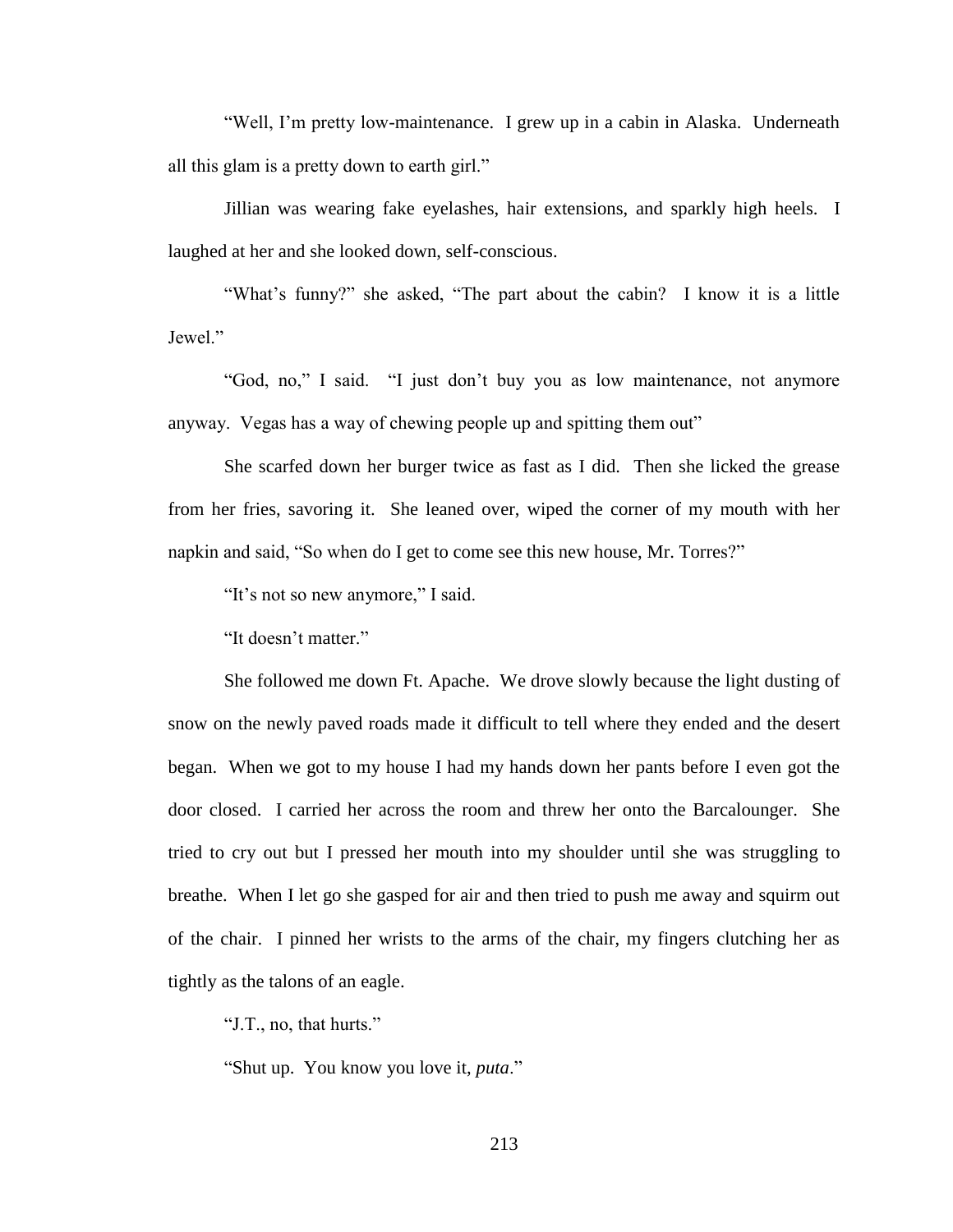I gripped her wrists tighter, pressed my weight down on top of her.

She whimpered. "No. No." She started to sob. Then she kissed me.

We slumbered peacefully all morning and all afternoon in the Barcalounger, wrapped in each others' arms. Jillian woke before I did and raised the blinds, flooding the living room with the last rays of the late afternoon sun, still speckled with rare desert snowflakes. She jumped up and down and clapped her hands, naked, giving the neighbors a show.

"Let's go outside and make a snowman."

Jillian would want me to take pictures of her in the front yard, frolicking in the snow, bouncy as a little kid. She would smile sweetly. She wouldn't strike a sexy pose like she did when she was on stage at work and someone wanted to take her picture. It would be just me looking through the lens, and Jillian with her teeth like white pebbles and her brown eyes like the desert after it rains, looking up at the camera, as open and loving as an angel.

"Maybe I should go get you something to put on first," I said, rubbing my eyes.

"Always been such a buzzkill, J.T.?" She folded her arms over her chest.

I ran to my walk-in closet and came back with some paint-splattered sweats and a wife beater that Lola used to wear. Jillian was sprawled across the Barcalounger, her legs spread-eagle, as if she were offering herself to me. I froze. She looked up at me and pulled out the other persona. She was the matador again. She stood up and walked across the room, one sure step at a time, never taking her eyes off of mine.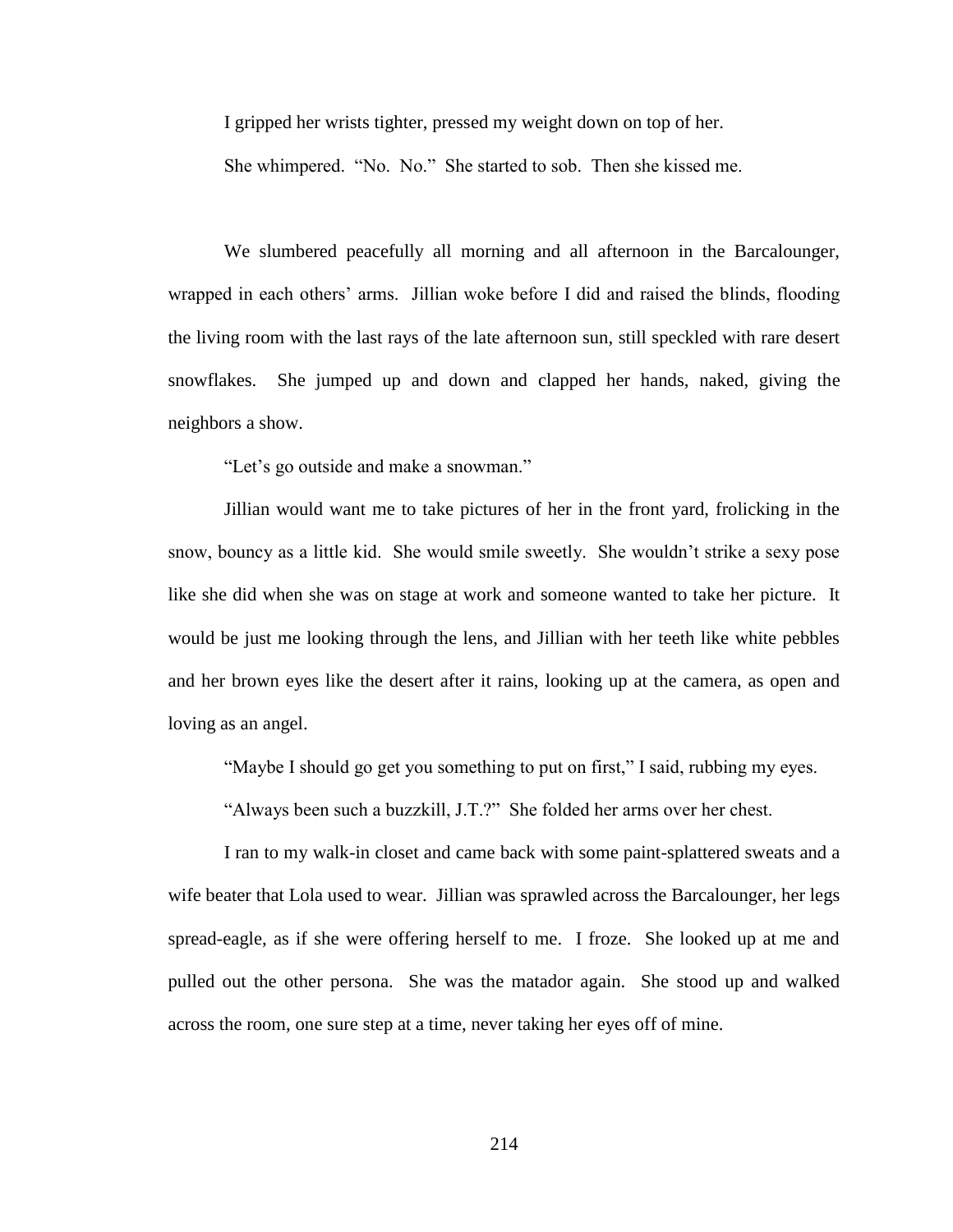Jillian pushed me onto the bed and crawled on top of me. Her lips were on my mouth, my cheek, the arteries in my neck. I pushed my tongue into her ear. It was warm and wet like the inside of a cave. She whispered in my ear. What was she saying? She sat up straight.

"What the hell?"

She scanned the walls of the bedroom, seeing them for the first time in the dying light of the late afternoon. They were covered in layers of charcoal and paint, schematics of a place only I had ever seen until then. They were nearly filled in with overlapping straight lines and angles, pyramids and triangles repeated over and over, wrapping around all four walls.

"This is a little, intense. I mean, what about the resale value? Or were you just planning to walk away?"

Jillian was still sitting on top of me naked. But all the fire had drained out of her. I grabbed her hand and ran my fingers over her palm, feeling the lines, trying to make sense of how they twisted together. I thought of the woman in Teotihuacán who predicted the future.

"A year from now you will be talking shit about J.T. as he and Jarrell walk by you in the break room," I said. "You will lean in and whisper to the other pole dancers that J.T. is a creep who has nothing to his name but foreclosures and liens and a shitty FICO score. You'll tell them that his idea of a date was splitting an order of fries because he was so cheap. Then you'll tell them how you found a guy with a good head on his shoulders, a house that he's not walking away from, and a bigger dick."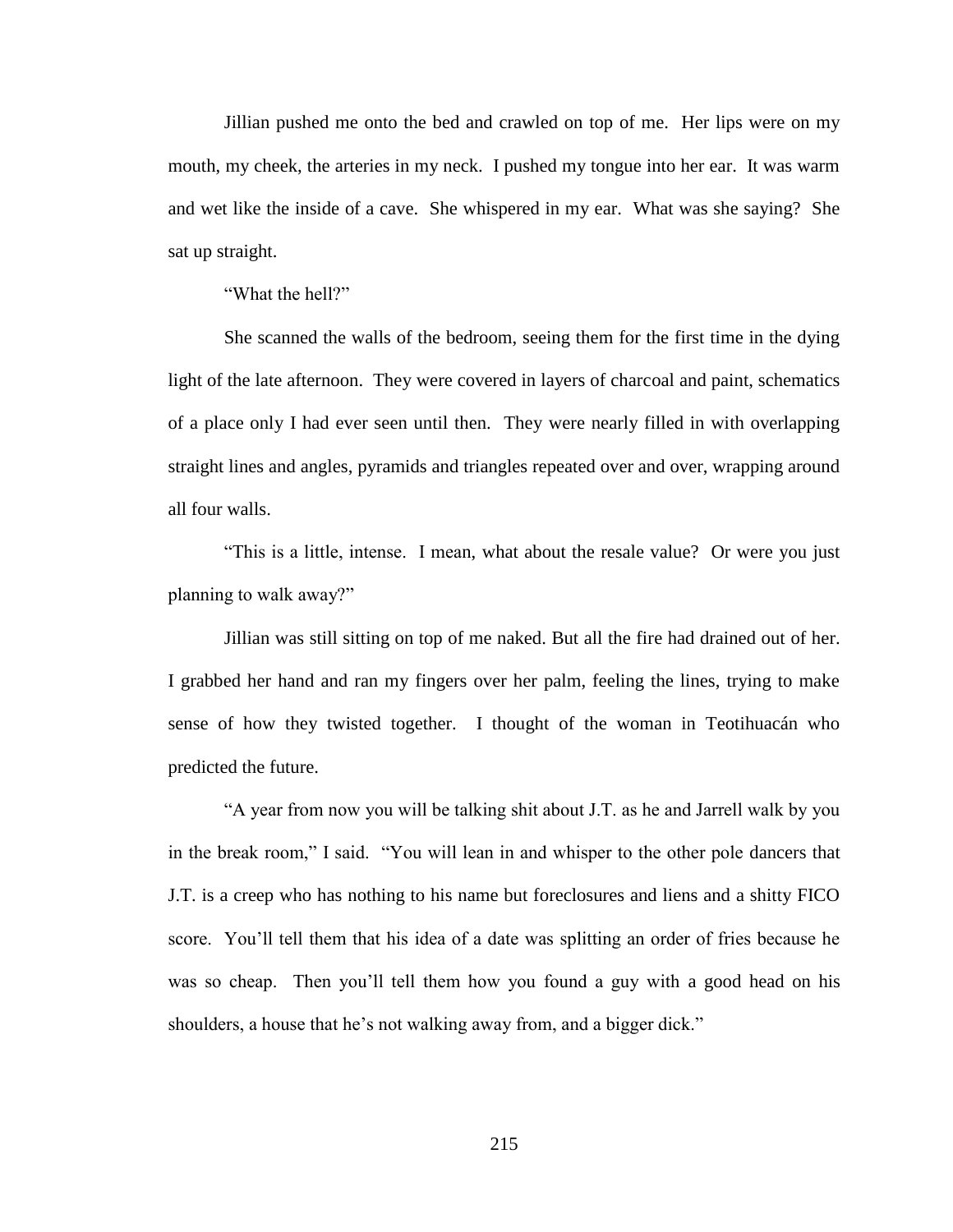Jillian rolled off of me, pulled her hand away and said, "This is getting a little weird."

"All he'll hear is his name, J.T., or maybe you'll start calling him Joseph by then. He'll stop walking, look you in the eye and say, 'Keep my name out your fucking mouth.' You'll call him an asshole, then he'll go downstairs to the casino and get called an asshole by the players too when they lose. Unless you let him go, then he's free, then everything can burn and he can throw himself into the flames and be reborn."

Jillian knocked her knuckles against my forehead, hard.

"What's that fortune cookie going to say if we crack it open?"

"Find me a hot girl, and I'll find you a guy who's tired of fucking her."

"I'm so outta here," said Jillian. She tried to get up out off the bed but I pulled her back down, playfully at first, but then more forcefully. She slapped my face.

"You really are an asshole," she said.

I smacked her hard across the jaw with the back of my hand. She blinked back tears and took a minute to focus her vision.

"You liked it like that last night," I said, getting up and shutting the bedroom door. There on the back of it was Jillian's face, repeated over and over, like an echo. "This looks worse than it is," I said.

"I'm leaving, don't try to stop me."

I stepped aside, hanging my head. Jillian opened the door and ran out, quick as a jaguar, snatching her clothes off the floor on the way. I heard her car door slam in the street outside. The engine revved to a start and her tires screeched as she sped away through the snowy streets.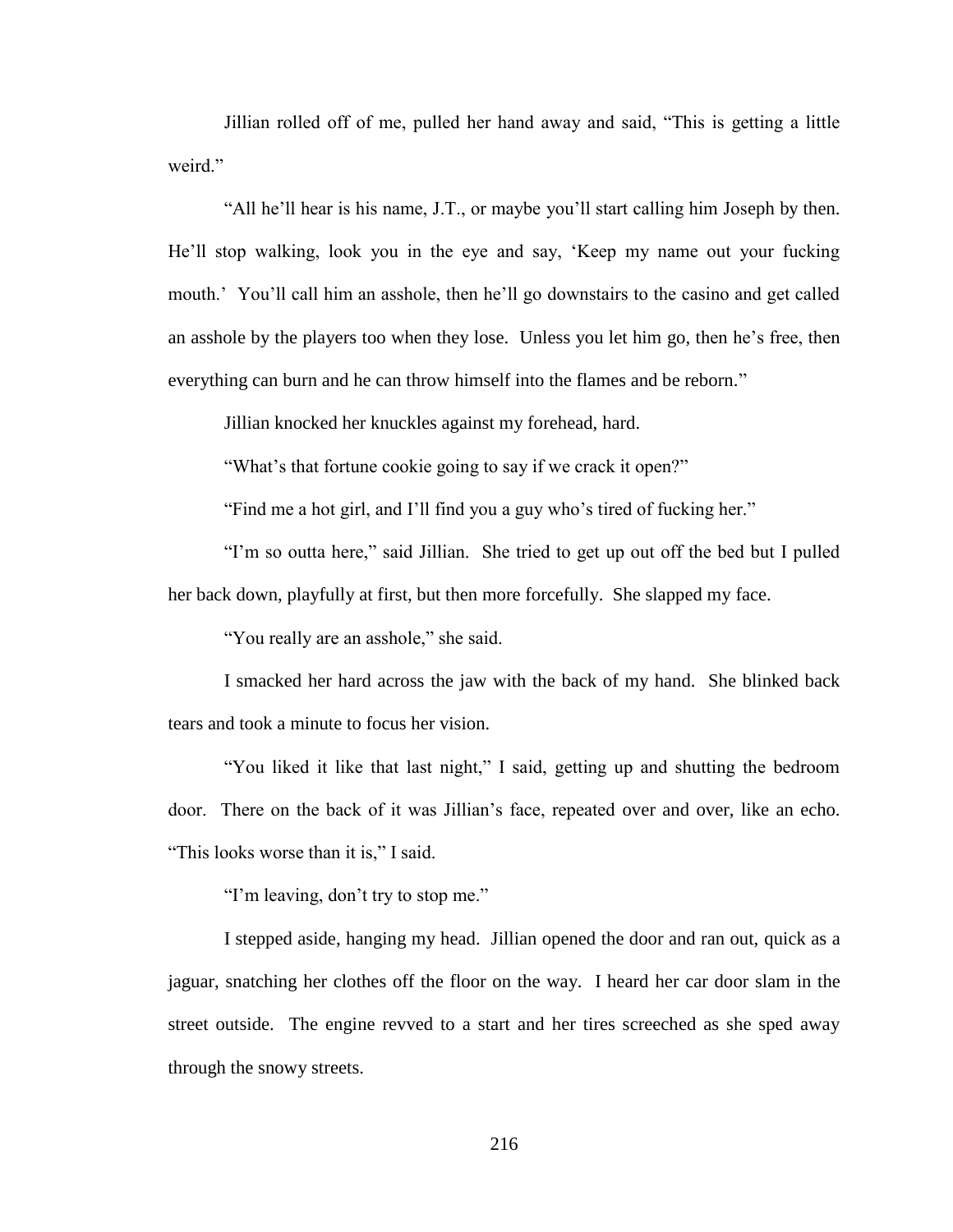I pulled her pictures down from my vision board and threw them onto the floor. There was nothing left but the original sketch now, the rough draft of the Pyramid of the Sun, still beyond salvageable. I ran outside into the street, barefoot. I sprinted along the road until the subdivision ended and the houses disappeared. The snow-covered desert looked like the landscape of one of the moons of Saturn. In the expanse of white, Jillian would miss the turn, keep driving into the featureless horizon until the snow melted into the ground and took the rest of the houses with it, swallowed them up like quicksand until nothing was left but scrub brush and sage and scraggly coyotes braying at the moon. I would run until my feet bore into the tarred-over desert, until they broke through the Earth's crust and lava boiled up and shot forth in a fiery plume, like the breath of an angry god, and there was nothing left but a scorched crater, the whole city burned to the ground, the ashes scattered in the wind over the desert.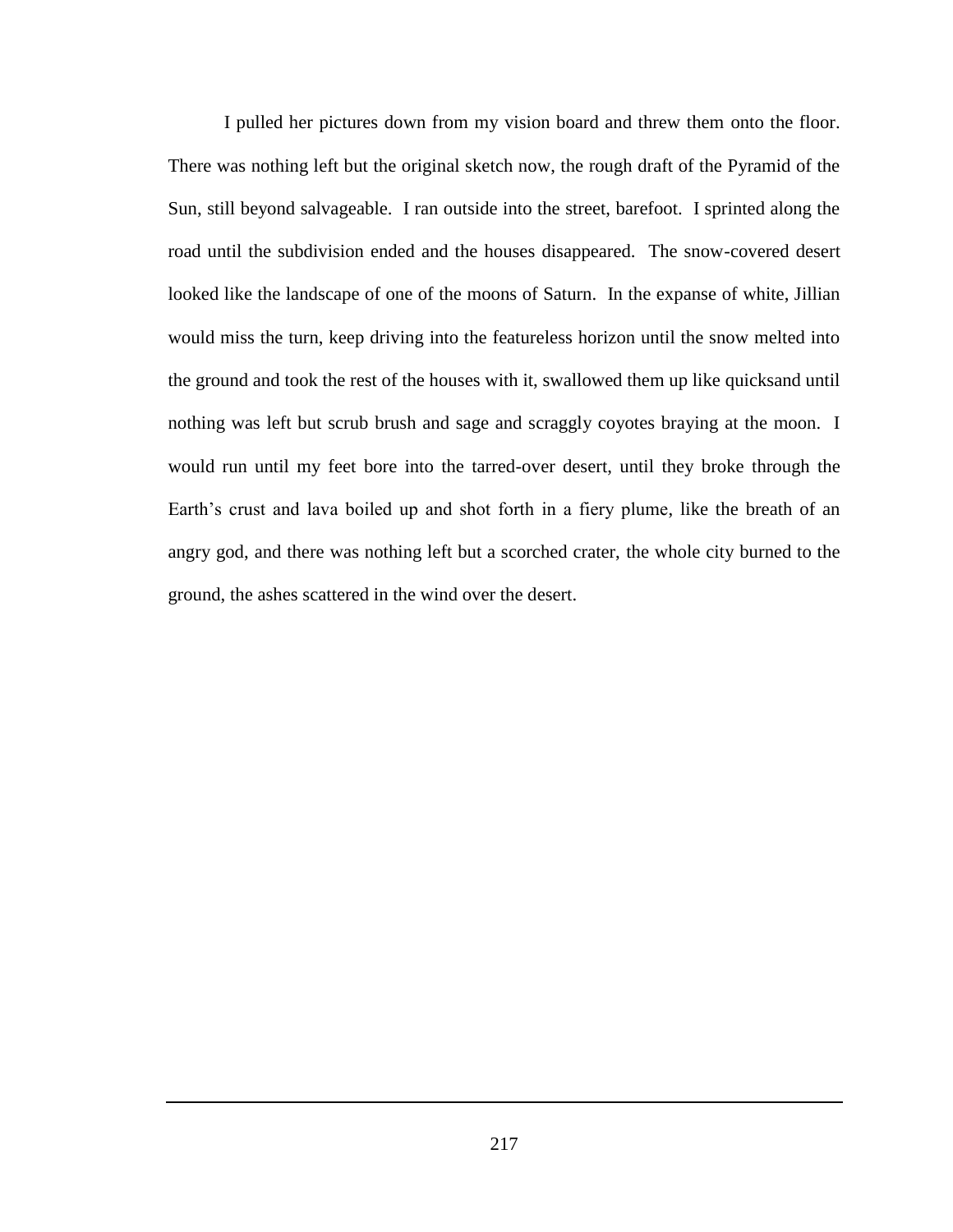Dawn of the Fifth Sun

# The gods

voices in darkness

created a new sun and moon

Tecuciztécatl offered quetzal feathers stones

coral incense Nanahuatzin laid out simple reeds cactus

thorns his own blood and scabs the pyre in Teotihuacán burned

orange on holy ground they rushed into flames an eagle and jaguar followed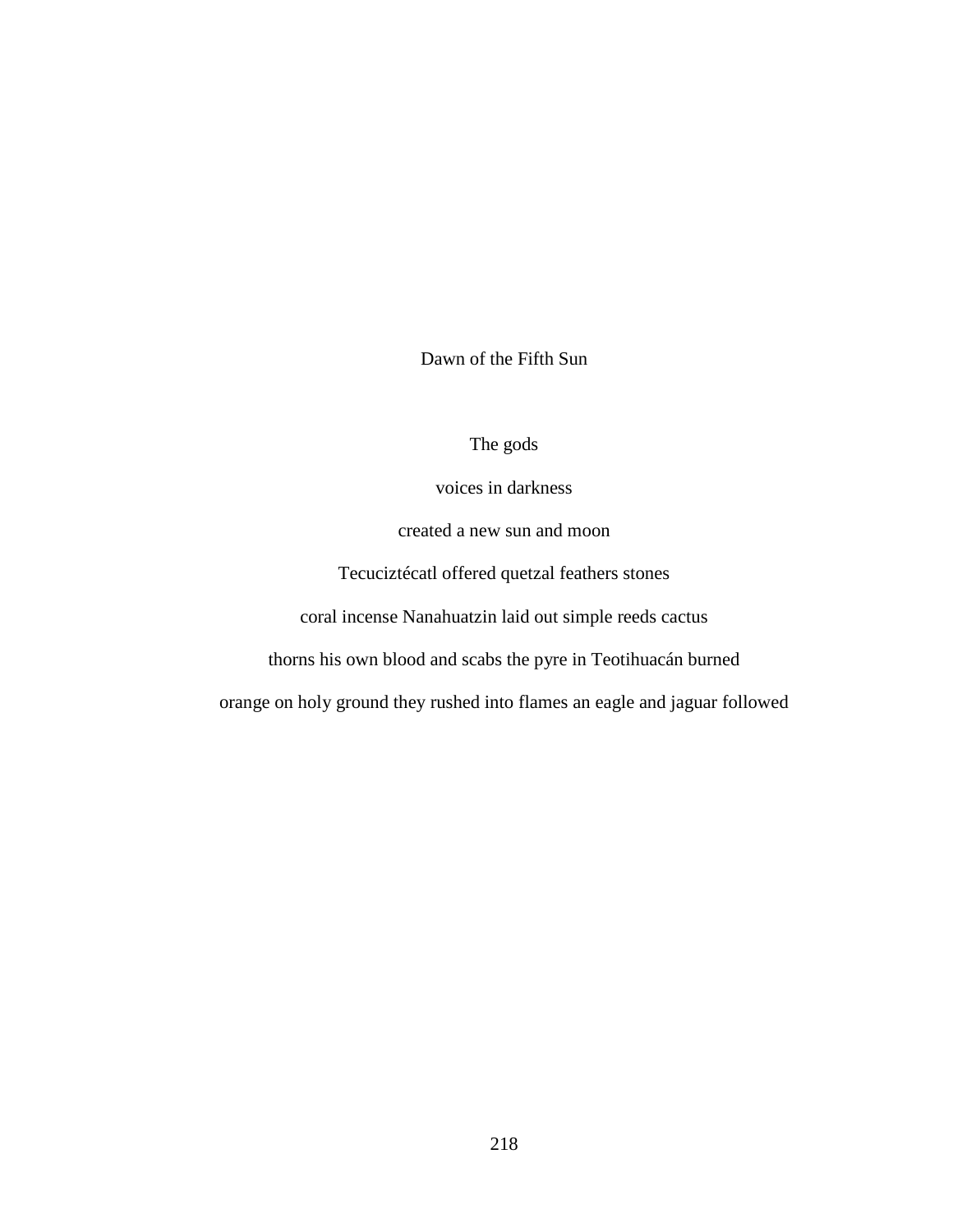# Final Phase: A New Age *Meztli – Teotihuacán, Mexico*

Meztli was more otherworldly creature than human, more cobwebbed prowler on the shadow side of the stone ziggurats than resident of Earth. She hobbled up and down the steps of the pyramids, reaching her clawed hands into the abandoned recesses and cavities of the ruins, plucking out shiny trinkets; stray buttons and coins which fell from the pockets of tourists who scaled the monuments. Meztli hoarded them, stuffed them into the ever-expanding folds of her shawls, which wrapped around her like the layers of clouds enveloping the surface of one of the large outer planets of the Solar System.

The sun set and the moon slipped into the wide expanse of sky. The stars shone brightly, and dimly. Meztli saw the sky as both clear, and hazy with pollution at the same time, as if time were happening not as a sequence of events, but as a continuous circle, and she was somewhere in the center of it, able to see it all at once. At night she found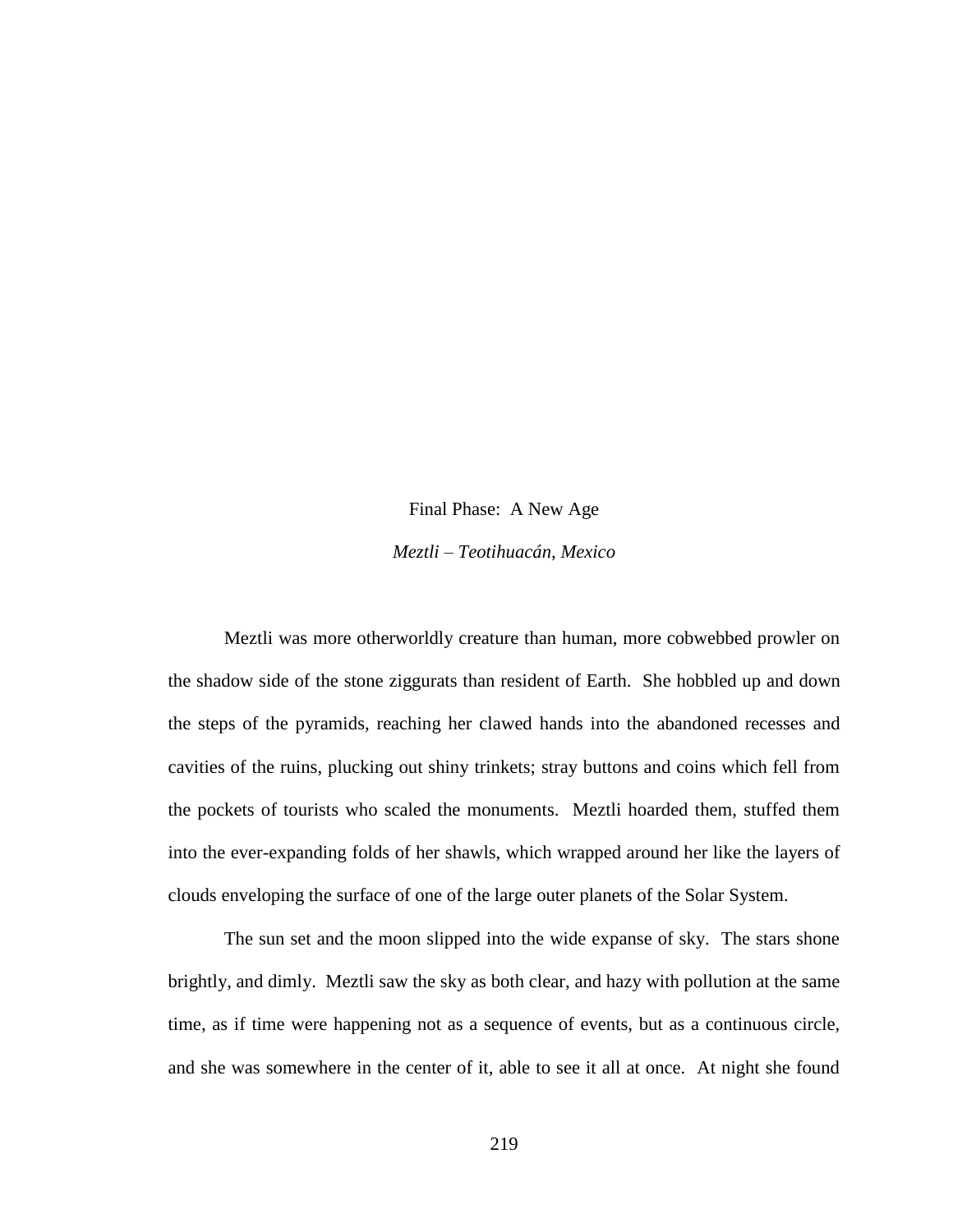her way back to the Citadel, back to the Temple of the Feathered Serpent. She sought dampness, darkness, and warmth. These were the conditions that could sustain the fragility of a heart which beat so slowly it had almost stopped entirely. She found her way through cracks in the walls barely big enough for a tiny person to fit through. Then she moved through fissures in the stone floor smaller than that, unseen. She melted into the undiscovered passageways below the temple, retreated to the sacred space at the heart of the ancient center of spiritual power. It was a small cave that pulsated with the vibrations of the cosmos. She curled into a fetal ball and placed her fists into her mouth. That's when the visions came. Sometimes, Meztli thought of this time as simply her life, and the time she was awake and scampering around above ground in the heat and the dust as her purgatory, her waking nightmare. The sun an angry god glaring in her eyes, boring into her thoughts and burning out any shred of happiness and tranquility she may have ever felt. She wanted to stay in the cave below the temple forever, but she had to go out into the world above, to forage for food, to pick up coins and trade them for bags of peanuts and husks of corn with chili and lime. She had plenty of water. It dripped onto the rocks of the cave from an unknown source, its sound an incessant lullaby from the belly of the earth itself.

The visions came to her from other lives. Places she had never been and couldn't comprehend. She dreamt in languages she didn't understand when she woke. She saw boats sailing from a land of snow-covered birch forests, a family separated by boys dressed as soldiers, tears the color of amber falling into the ocean. She saw the boats running aground in another land of snow-covered birch forests, she saw them coming to shore in a place of dusty, rolling plains and horses.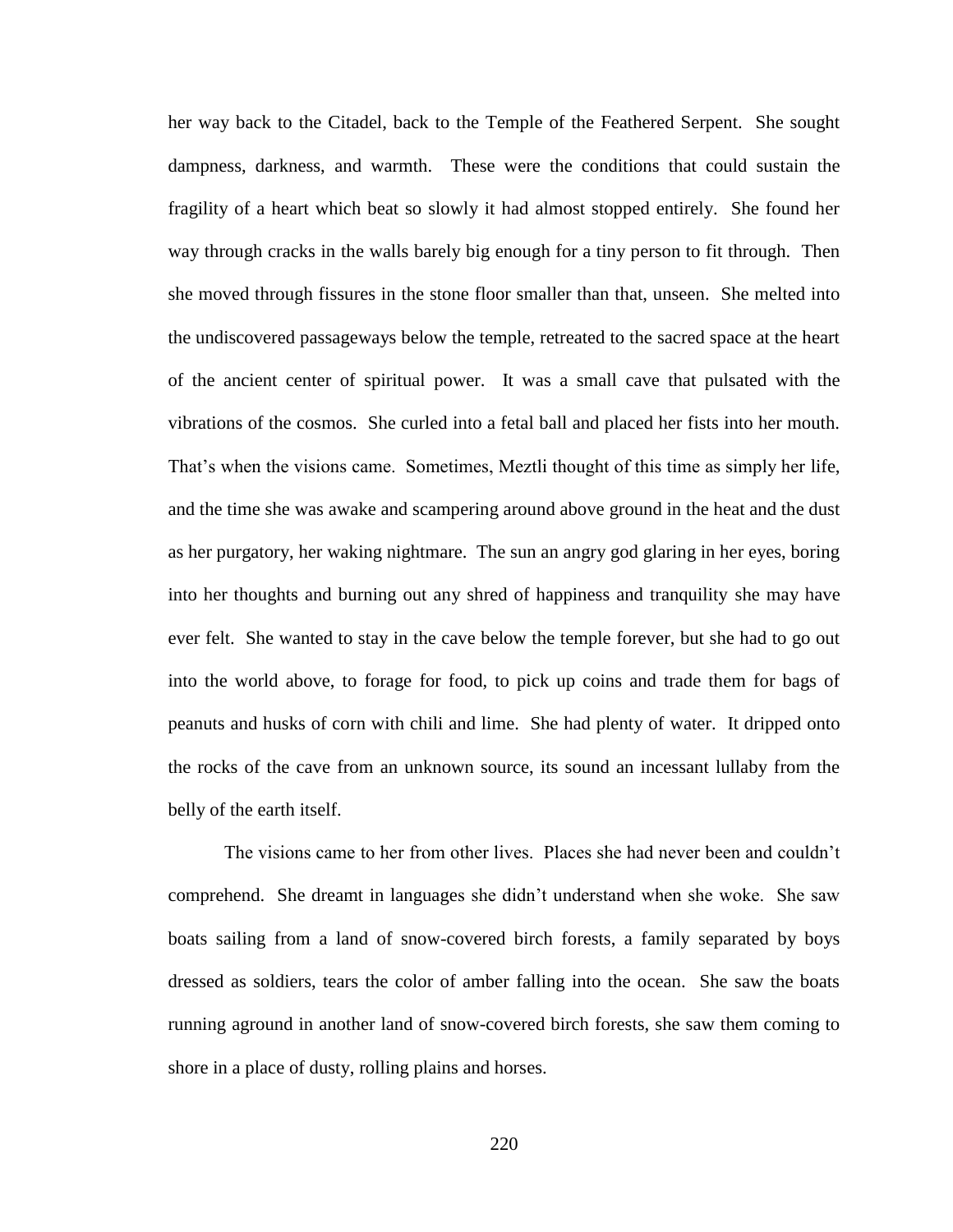One night, Meztli received a powerful visitor, someone who thrived in dampness and darkness. Mictlantecuhtli, the lord of the underworld, drifted through her cave, skeletal and otherworldly. He was adorned in robes of bark and his hands were enormous claws and his hair was glittering with stars. The first time he passed through Meztli's cave, she was both terrified and oddly aroused. Had he come to see her? Had the coziness of her cave piqued his interest? But her hopes of an otherworldly ravaging were dashed when his consort, Mictecacíhuatl drifted in after him, her face a gruesome skull, her skirt a writhing, hissing mass of fork-tongued serpents. The couple left a chill in the air in their wake which left her shivering. Their dog paced behind them in measured steps. Meztli took an instant disliking to the scraggly little beast. He glared at her with malicious, spectral eyes, and she glared back, not willing to give an inch of ground in her own territory, in the cave that until then had the warm, rhythmic sensation of a cosmic womb, protective and inviolate.

The dog, affronted by the incident, sought vengeance on Meztli. He found a way to materialize during the day in the physical realm, or perhaps, like her, this was his natural state of existence. She was at the base of the Pyramid of the Sun, her head wrapped to protect her from the harmful rays. She was reading the palm of a tourist. His face was one she had seen before, in a vision. First in the cave below the temple, and then, above ground, standing in front of her, placing his hand in hers, his eyes open and trusting, placing his whole heart in her hands. And Meztli knowing, he would lose everything. But then he could begin again.

The dog came back just as the tourist left. He snarled at her, but she stared him down. No, you will not drive me from this place, dog of death. No, I will not let your

221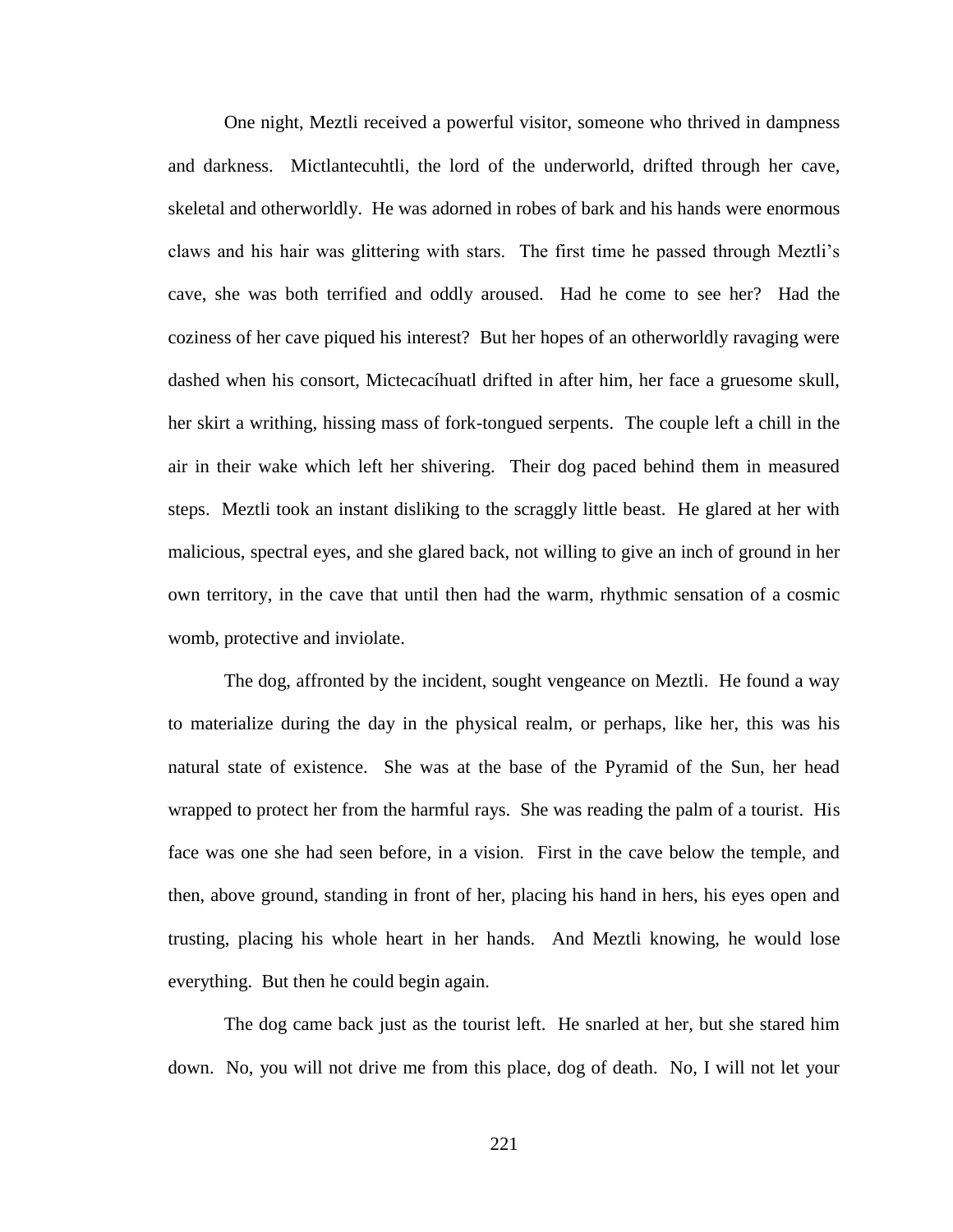masters take me before I am ready. They stood there at a frozen impasse while the universe ground to a standstill around them. Then, slowly, the planets resumed their orbits. The sun set. The moon began to shine. Their faces went up in flames as if someone had struck a match to them. The tourist snapped a picture, looked down, embarrassed, and rushed away. The dog followed him. The tourist didn't notice. Meztli knew the dog would not catch up to him. He would be back, this tourist, he knew how to travel lightly, how to keep moving, even if it meant leaving something behind, or everything. At least he would be free. He would make his own choice. If he knew what their great grandfather told her in dreams, he might return, he might take her place.

Meztli returned to the Citadel, to the Temple of the Feathered Serpent, the place to which they had found themselves drawn, all the faces she had seen in her visions over the years, or perhaps they were minutes or days or lifetimes. The first had come with another young man. He looked like he was in love. Meztli told him he was going to suffer in a cold land without borders, and he accepted it. The next came with a pair of twins with hair the color of common copal. He got lost. He found his way. He got lost again. The rest she didn't know. The next understood her but could not answer. Love eluded him. The stars guided him. The last was the most important, and the one who suffered the most. He had the strength of the warriors of antiquity, but his heart was afraid to use it. They all returned to the womb of the cosmos. They had all come from the same place, the same energy, the same DNA. Go back far enough and the gene pool is one, the branches of the tree shrink back into a single root, divisions and tribes and languages disappear, borderlines sink into the ground, nations wither, but somehow there is always war, always a dagger in the heart, a sacrifice, an angry god demanding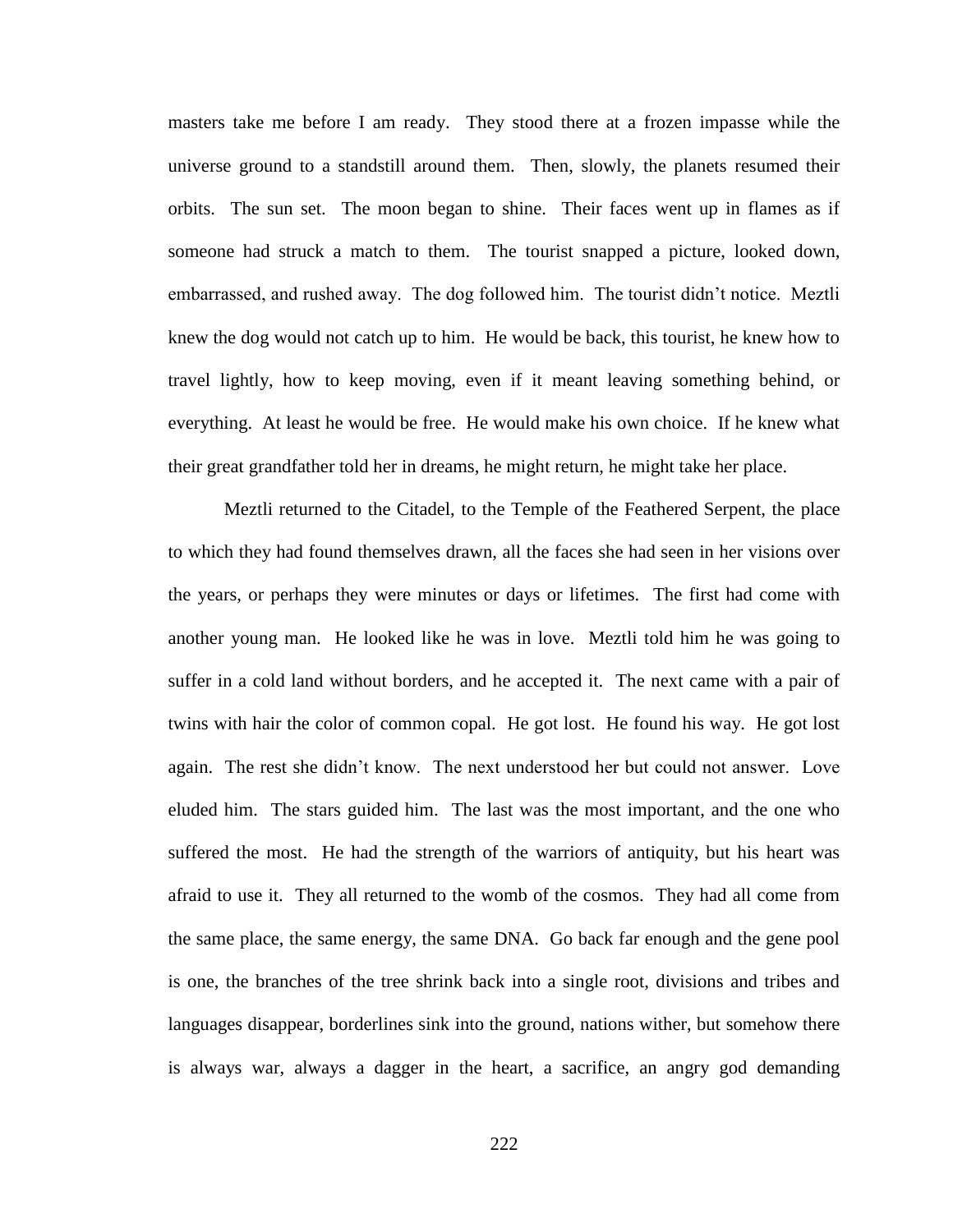vengeance and justice and masses of devotees to adore him, to love him, and somewhere, a goddess, beyond all, with her arms spread wide to embrace us and her legs spread wider to welcome us back to the place we began.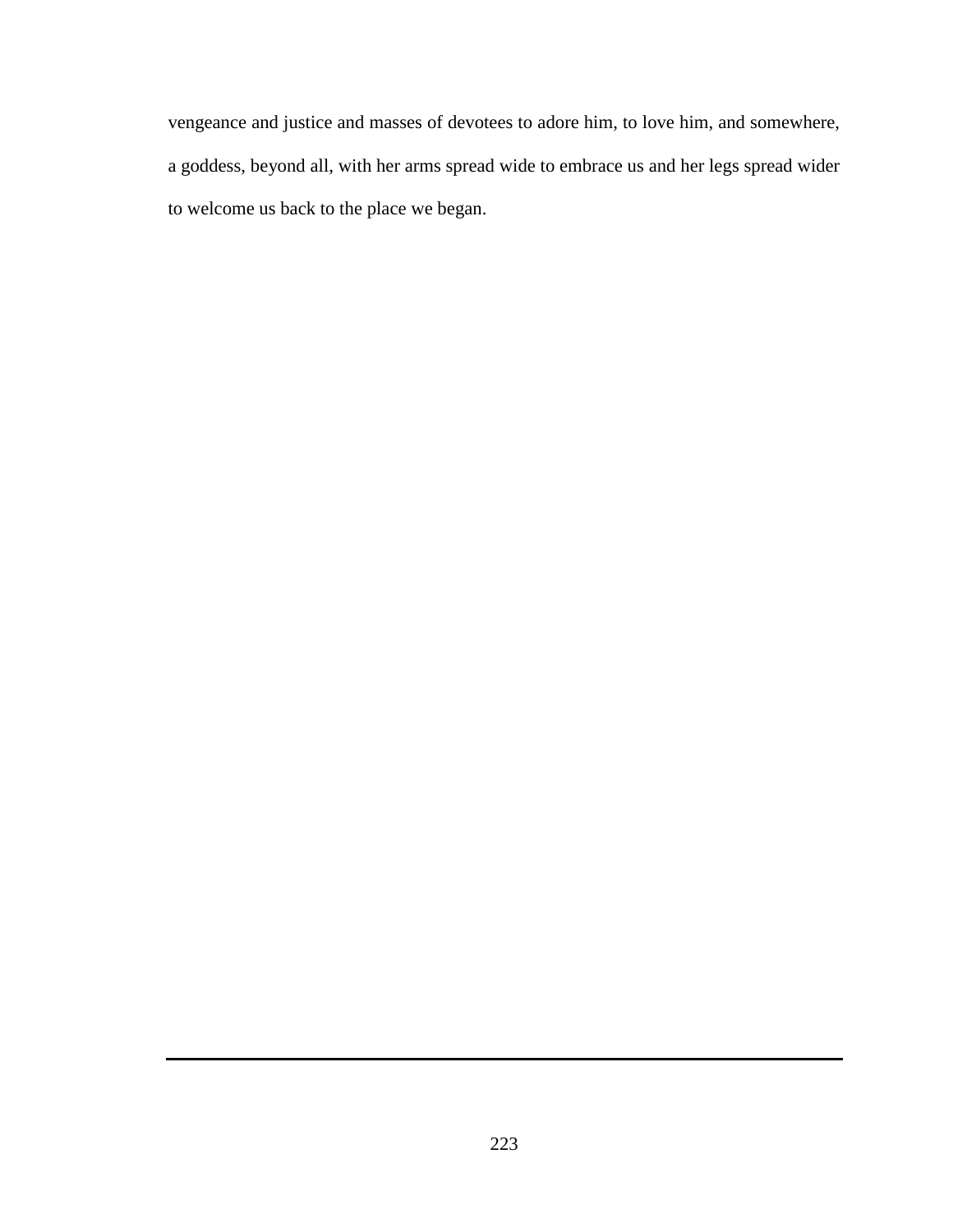## Creation of the Sun and Moon

The

sacrifice

complete the gods

waited Tecuciztécatl rose

first the moon shining brilliantly

Nanahuatzin the new sun at the zenith

they hung motionless in the sky Nanahuatzin

demanded hearts and lifeblood sacrifice of the gods

as he had offered his earthly body they cut their hearts

from their chests and offered them to the sun the life-energy

of the cosmos grew the moon sank beneath the horizon of the Earth